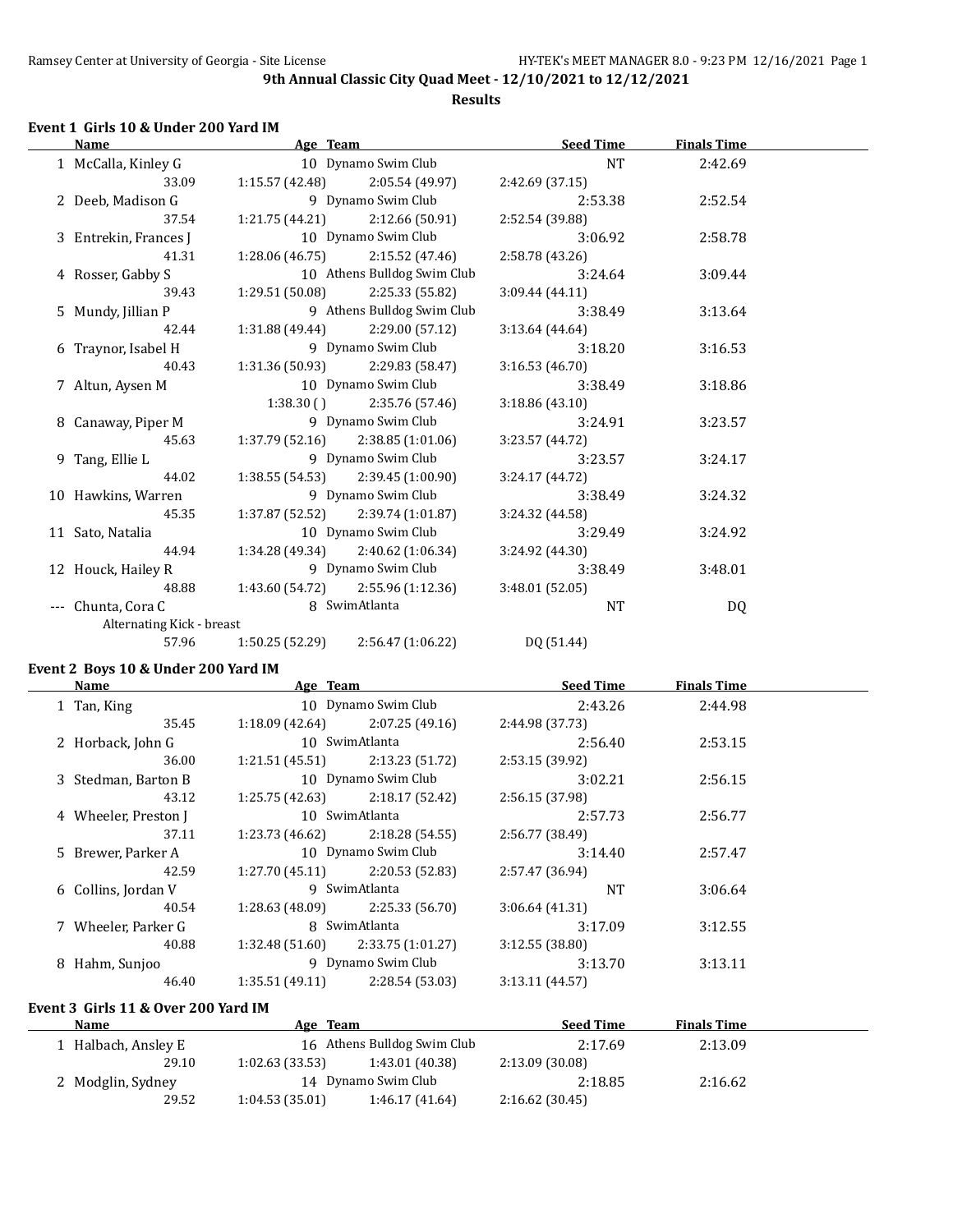#### **Results**

## **(Event 3 Girls 11 & Over 200 Yard IM)**

| Name and the same state of the state of the state of the state of the state of the state of the state of the state of the state of the state of the state of the state of the state of the state of the state of the state of |                 | Age Team                    | <b>Seed Time</b> | <b>Finals Time</b> |  |
|-------------------------------------------------------------------------------------------------------------------------------------------------------------------------------------------------------------------------------|-----------------|-----------------------------|------------------|--------------------|--|
| 3 Becraft, Rakel K                                                                                                                                                                                                            |                 | 14 Dynamo Swim Club         | 2:14.23          | 2:18.28            |  |
| 29.90                                                                                                                                                                                                                         | 1:05.01(35.11)  | 1:46.38 (41.37)             | 2:18.28 (31.90)  |                    |  |
| 4 Hicks, Claire V                                                                                                                                                                                                             | 12 Unattached   |                             | 2:20.63          | 2:21.13            |  |
| 30.96                                                                                                                                                                                                                         | 1:03.99 (33.03) | 1:47.88 (43.89)             | 2:21.13 (33.25)  |                    |  |
| 5 Ackert, Ansley M                                                                                                                                                                                                            |                 | 14 Dynamo Swim Club         | 2:25.68          | 2:21.43            |  |
| 29.63                                                                                                                                                                                                                         | 1:04.80 (35.17) | 1:48.78 (43.98)             | 2:21.43 (32.65)  |                    |  |
| 6 Feild, Sarah A                                                                                                                                                                                                              |                 | 15 Dynamo Swim Club         | 2:25.81          | 2:21.47            |  |
| 30.40                                                                                                                                                                                                                         | 1:06.43 (36.03) | 1:50.17 (43.74)             | 2:21.47 (31.30)  |                    |  |
| 7 Baldwin, Anna M                                                                                                                                                                                                             |                 | 15 Dynamo Swim Club         | 2:21.96          | 2:23.70            |  |
| 29.97                                                                                                                                                                                                                         | 1:08.13(38.16)  | 1:51.81 (43.68)             | 2:23.70 (31.89)  |                    |  |
| 8 Lewis, Erin A                                                                                                                                                                                                               |                 | 17 Dynamo Swim Club         | 2:27.93          | 2:23.75            |  |
| 31.07                                                                                                                                                                                                                         | 1:06.47(35.40)  | 1:51.48 (45.01)             | 2:23.75 (32.27)  |                    |  |
| 9 Ripps, Janie V                                                                                                                                                                                                              |                 | 15 Athens Bulldog Swim Club | 2:33.85          | 2:24.30            |  |
| 31.83                                                                                                                                                                                                                         | 1:07.92(36.09)  | 1:51.08 (43.16)             | 2:24.30 (33.22)  |                    |  |
| 10 Hultgren, Virginia Jane T                                                                                                                                                                                                  |                 | 15 Dynamo Swim Club         | 2:24.11          | 2:24.48            |  |
| 31.22                                                                                                                                                                                                                         | 1:08.18 (36.96) | 1:52.36 (44.18)             | 2:24.48 (32.12)  |                    |  |
| 11 Deeb, Emily G                                                                                                                                                                                                              |                 | 13 Dynamo Swim Club         | 2:33.43          | 2:24.64            |  |
| 32.65                                                                                                                                                                                                                         | 1:07.44 (34.79) | 1:51.12 (43.68)             | 2:24.64 (33.52)  |                    |  |
| 12 Letsch, Emmie M                                                                                                                                                                                                            | 13 SwimAtlanta  |                             | 2:26.02          | 2:26.60            |  |
| 32.52                                                                                                                                                                                                                         | 1:08.64(36.12)  | 1:52.15(43.51)              | 2:26.60 (34.45)  |                    |  |
| 13 Bates, Martha K                                                                                                                                                                                                            |                 | 13 Athens Bulldog Swim Club | 2:20.42          | 2:27.75            |  |
| 31.09                                                                                                                                                                                                                         | 1:09.45(38.36)  | 1:51.19(41.74)              | 2:27.75 (36.56)  |                    |  |
| 14 Ibarra, Marina                                                                                                                                                                                                             |                 | 13 Dynamo Swim Club         | 2:27.64          | 2:28.17            |  |
| 31.39                                                                                                                                                                                                                         | 1:07.64(36.25)  | 1:55.03 (47.39)             | 2:28.17 (33.14)  |                    |  |
| 15 Shine, Lea                                                                                                                                                                                                                 |                 | 15 Dynamo Swim Club         | 2:38.86          | 2:30.34            |  |
| 32.15                                                                                                                                                                                                                         | 1:10.19(38.04)  | 1:54.42 (44.23)             | 2:30.34 (35.92)  |                    |  |
| 16 Sedykh, Sasha L                                                                                                                                                                                                            |                 | 13 Dynamo Swim Club         | 2:40.53          | 2:30.49            |  |
| 32.30                                                                                                                                                                                                                         | 1:08.67 (36.37) | 1:56.98 (48.31)             | 2:30.49 (33.51)  |                    |  |
| 17 Tang, Katie M                                                                                                                                                                                                              |                 | 14 Dynamo Swim Club         | 2:24.60          | 2:30.80            |  |
| 33.48                                                                                                                                                                                                                         | 1:14.29 (40.81) | 1:57.26 (42.97)             | 2:30.80 (33.54)  |                    |  |
| 18 Gerdes, Victoria S                                                                                                                                                                                                         |                 | 15 Dynamo Swim Club         | 2:26.61          | 2:30.92            |  |
| 35.25                                                                                                                                                                                                                         | 1:14.11 (38.86) | 1:57.02 (42.91)             | 2:30.92 (33.90)  |                    |  |
| 19 El-Deiry, Rhea M                                                                                                                                                                                                           | 12 SwimAtlanta  |                             | 2:34.59          | 2:31.38            |  |
| 31.69                                                                                                                                                                                                                         | 1:08.78(37.09)  | 1:56.05 (47.27)             | 2:31.38 (35.33)  |                    |  |
| 20 Hutchins, Sydney M                                                                                                                                                                                                         |                 | 12 Dynamo Swim Club         | 2:31.03          | 2:31.62            |  |
| 33.86                                                                                                                                                                                                                         | 1:11.72 (37.86) | 1:57.61 (45.89)             | 2:31.62 (34.01)  |                    |  |
| 21 Wright, Isabel R                                                                                                                                                                                                           | 14 SwimAtlanta  |                             | 2:35.39          | 2:32.67            |  |
| 31.37                                                                                                                                                                                                                         | 1:07.99 (36.62) | 1:58.93 (50.94)             | 2:32.67 (33.74)  |                    |  |
| 22 Griffin, Cassedy K                                                                                                                                                                                                         | 14 SwimAtlanta  |                             | 2:34.70          | 2:32.89            |  |
| 34.81                                                                                                                                                                                                                         | 1:14.42(39.61)  | 1:57.42 (43.00)             | 2:32.89 (35.47)  |                    |  |
| 23 Entrekin, Anna L                                                                                                                                                                                                           |                 | 13 Dynamo Swim Club         | 2:40.54          | 2:33.27            |  |
| 33.76                                                                                                                                                                                                                         | 1:12.04 (38.28) | 2:00.41 (48.37)             | 2:33.27 (32.86)  |                    |  |
| 24 Zellner, Zoey G                                                                                                                                                                                                            |                 | 11 Athens Bulldog Swim Club | 2:43.27          | 2:33.66            |  |
| 32.66                                                                                                                                                                                                                         | 1:12.24 (39.58) | 1:58.29 (46.05)             | 2:33.66 (35.37)  |                    |  |
| 25 Harding, Riley M                                                                                                                                                                                                           |                 | 13 Athens Bulldog Swim Club | 2:37.43          | 2:33.90            |  |
| 32.24                                                                                                                                                                                                                         | 1:10.46 (38.22) | 1:56.05 (45.59)             | 2:33.90 (37.85)  |                    |  |
| 26 Fagan, Holland G                                                                                                                                                                                                           |                 | 12 Dynamo Swim Club         | 2:35.67          | 2:33.96            |  |
| 32.74                                                                                                                                                                                                                         | 1:11.24 (38.50) | 1:58.64 (47.40)             | 2:33.96 (35.32)  |                    |  |
| 27 Pursner, Rebecca J                                                                                                                                                                                                         |                 | 16 Athens Bulldog Swim Club | 2:33.27          | 2:36.33            |  |
| 32.72                                                                                                                                                                                                                         | 1:12.72 (40.00) | 2:00.57 (47.85)             | 2:36.33 (35.76)  |                    |  |
| 28 Jayakumar, Nila R                                                                                                                                                                                                          |                 | 13 Dynamo Swim Club         | 2:47.74          | 2:36.44            |  |
| 33.95                                                                                                                                                                                                                         | 1:12.61 (38.66) | 2:00.23 (47.62)             | 2:36.44 (36.21)  |                    |  |
| 29 King, Ella C                                                                                                                                                                                                               |                 | 13 Dynamo Swim Club         | 2:45.13          | 2:38.24            |  |
| 35.21                                                                                                                                                                                                                         | 1:15.33 (40.12) | 2:03.79 (48.46)             | 2:38.24 (34.45)  |                    |  |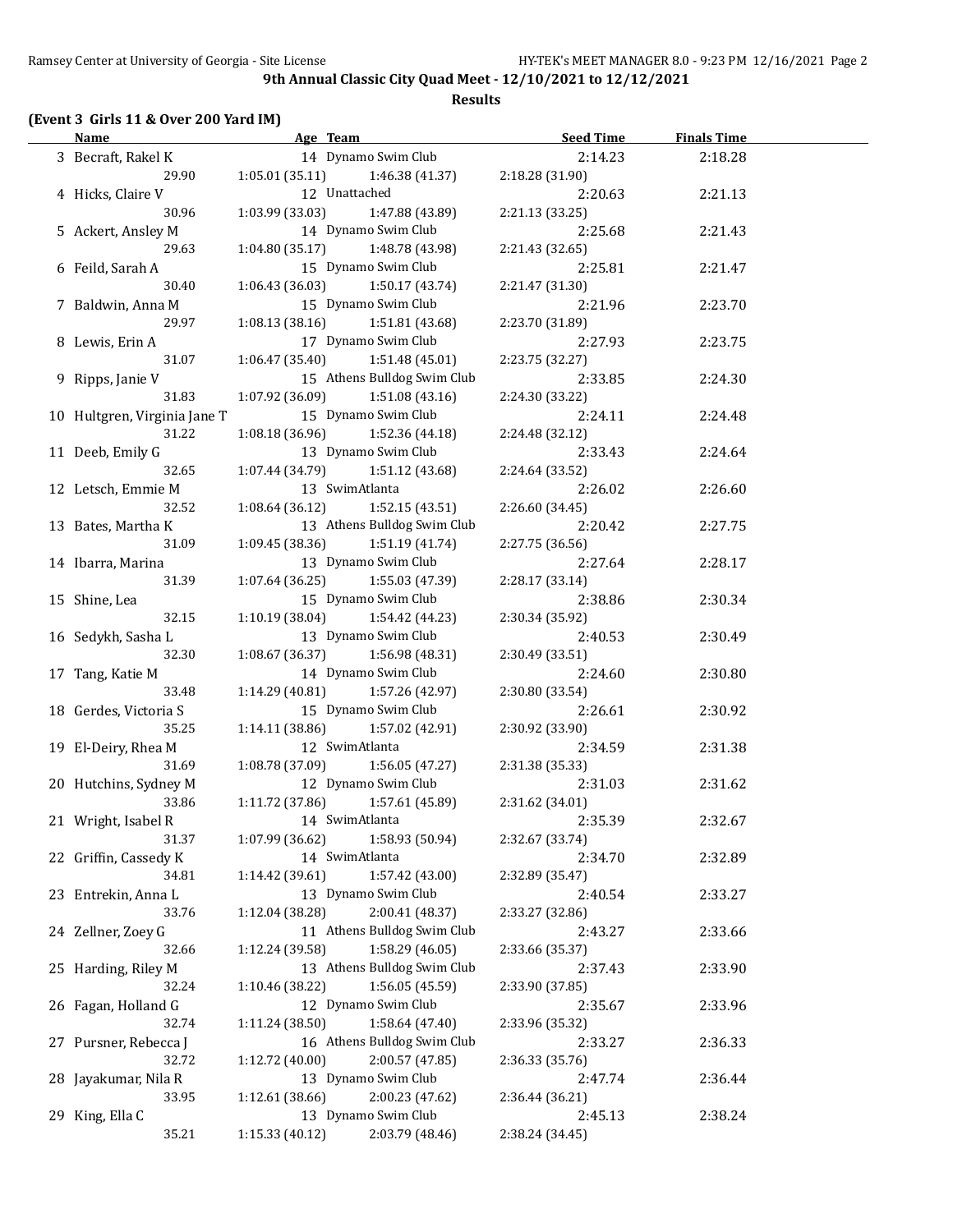#### **Results**

## **(Event 3 Girls 11 & Over 200 Yard IM)**

| <b>Name</b>                        | Age Team        |                             | <b>Seed Time</b>           | <b>Finals Time</b> |  |
|------------------------------------|-----------------|-----------------------------|----------------------------|--------------------|--|
| 30 Mann, Kylie A                   |                 | 11 SwimAtlanta              | 2:46.93                    | 2:40.71            |  |
| 37.54                              | 1:15.40 (37.86) | 2:06.44(51.04)              | 2:40.71 (34.27)            |                    |  |
| 31 Wilson, Reese T                 |                 | 13 Dynamo Swim Club         | 2:47.10                    | 2:43.20            |  |
| 35.73                              | 1:17.14 (41.41) | 2:07.52 (50.38)             | 2:43.20 (35.68)            |                    |  |
| 32 Chen, Scarlett S                |                 | 11 Dynamo Swim Club         | 2:47.02                    | 2:44.67            |  |
| 38.33                              | 1:17.19 (38.86) | 2:08.05 (50.86)             | 2:44.67 (36.62)            |                    |  |
| 33 Vova, Maddy M                   |                 | 12 Dynamo Swim Club         | 2:40.57                    | 2:46.29            |  |
| 36.94                              | 1:21.02 (44.08) | 2:09.47 (48.45)             | 2:46.29 (36.82)            |                    |  |
| 34 Cain, Haylee A                  |                 | 12 Athens Bulldog Swim Club | NT                         | 2:46.74            |  |
| 35.13                              | 1:16.91(41.78)  | 2:09.31 (52.40)             | 2:46.74 (37.43)            |                    |  |
| 35 Preyer, Maddie O                |                 | 13 Dynamo Swim Club         | 2:53.29                    | 2:46.78            |  |
| 36.32                              | 1:19.48(43.16)  | 2:09.81 (50.33)             | 2:46.78 (36.97)            |                    |  |
| 36 Lambert, Elyse W                |                 | 12 Dynamo Swim Club         | 2:40.51                    | 2:46.85            |  |
| 37.62                              | 1:19.87 (42.25) | 2:12.96 (53.09)             | 2:46.85 (33.89)            |                    |  |
| 37 Etingof, Alex V                 |                 | 14 Dynamo Swim Club         | 2:51.68                    | 2:47.18            |  |
| 36.27                              | 1:19.05 (42.78) | 2:10.90 (51.85)             | 2:47.18 (36.28)            |                    |  |
|                                    |                 | 12 Athens Bulldog Swim Club |                            |                    |  |
| 38 McCullough, Samantha L<br>37.15 |                 | 2:12.69 (53.87)             | 3:16.15<br>2:49.08 (36.39) | 2:49.08            |  |
|                                    | 1:18.82 (41.67) |                             |                            |                    |  |
| 39 Woodard, Ella M                 |                 | 14 Dynamo Swim Club         | 3:26.76                    | 2:49.95            |  |
| 34.04                              | 1:16.32 (42.28) | 2:12.54 (56.22)             | 2:49.95 (37.41)            |                    |  |
| 40 Overway, Mina                   |                 | 13 Dynamo Swim Club         | 2:50.63                    | 2:50.13            |  |
| 37.62                              | 1:21.91 (44.29) | 2:10.92 (49.01)             | 2:50.13 (39.21)            |                    |  |
| 41 Carter, Ellie C                 |                 | 12 Dynamo Swim Club         | 2:56.32                    | 2:52.55            |  |
| 38.50                              | 1:22.44 (43.94) | 2:14.57 (52.13)             | 2:52.55 (37.98)            |                    |  |
| 42 Price, Alex N                   |                 | 14 Dynamo Swim Club         | <b>NT</b>                  | 2:53.52            |  |
| 32.83                              | 1:14.45(41.62)  | 2:15.16 (1:00.71)           | 2:53.52 (38.36)            |                    |  |
| 43 Tomlinson, Bailey A             |                 | 12 Athens Bulldog Swim Club | <b>NT</b>                  | 2:53.89            |  |
| 37.59                              | 1:19.33 (41.74) | 2:15.15 (55.82)             | 2:53.89 (38.74)            |                    |  |
| 44 Chunta, Mazie C                 |                 | 13 SwimAtlanta              | 3:04.74                    | 2:54.47            |  |
| 38.38                              | 1:22.68 (44.30) | 2:14.39 (51.71)             | 2:54.47 (40.08)            |                    |  |
| 45 Govan, Stella R                 |                 | 12 Dynamo Swim Club         | <b>NT</b>                  | 2:55.14            |  |
| 35.74                              | 1:20.50 (44.76) | 2:16.20 (55.70)             | 2:55.14 (38.94)            |                    |  |
| 46 Savage, Addie L                 |                 | 13 Athens Bulldog Swim Club | 3:28.14                    | 2:56.68            |  |
| 37.15                              | 1:21.50 (44.35) | 2:18.52 (57.02)             | 2:56.68 (38.16)            |                    |  |
| 47 Ash, Edie M                     |                 | 11 Athens Bulldog Swim Club | 3:20.50                    | 2:57.00            |  |
| 36.71                              | 1:21.72(45.01)  | 2:17.58 (55.86)             | 2:57.00 (39.42)            |                    |  |
| 48 Salvo, Ella W                   |                 | 13 Dynamo Swim Club         | 3:09.80                    | 2:58.81            |  |
| 38.97                              | 1:26.63 (47.66) | 2:21.98 (55.35)             | 2:58.81 (36.83)            |                    |  |
| 49 Bozzuto, Julianna               |                 | 11 Dynamo Swim Club         | 3:11.37                    | 3:00.83            |  |
| 43.44                              | 1:27.58(44.14)  | 2:21.79 (54.21)             | 3:00.83 (39.04)            |                    |  |
| 50 Boyd, Hannah E                  |                 | 11 Athens Bulldog Swim Club | 3:36.58                    | 3:12.37            |  |
| 44.17                              | 1:28.87 (44.70) | 2:27.80 (58.93)             | 3:12.37 (44.57)            |                    |  |
| 51 Blake, Ellie                    |                 | 11 Dynamo Swim Club         | 3:24.68                    | 3:16.32            |  |
| 44.55                              | 1:33.95 (49.40) | 2:33.51 (59.56)             | 3:16.32 (42.81)            |                    |  |
| 52 Maloney, Amanda A               |                 | 11 Dynamo Swim Club         | 3:26.18                    | 3:19.84            |  |
| 46.89                              | 1:35.26 (48.37) | 2:34.93 (59.67)             | 3:19.84 (44.91)            |                    |  |
| 53 Salvia, Abby M                  |                 | 11 Dynamo Swim Club         | 3:25.24                    | 3:20.85            |  |
| 42.86                              | 1:32.28 (49.42) | 2:35.97 (1:03.69)           | 3:20.85 (44.88)            |                    |  |
| 54 Torres, Marin                   |                 | 12 Athens Bulldog Swim Club | NT                         | 3:22.40            |  |
| 46.72                              | 1:35.59 (48.87) | 2:35.96 (1:00.37)           | 3:22.40 (46.44)            |                    |  |
| 55 Douris, Zarema M                |                 | 11 Athens Bulldog Swim Club | <b>NT</b>                  | 3:44.18            |  |
| 50.43                              | 1:47.96 (57.53) | 2:52.29 (1:04.33)           | 3:44.18 (51.89)            |                    |  |
| 56 Palladino, Stella F             |                 | 11 Athens Bulldog Swim Club | <b>NT</b>                  | 3:51.68            |  |
| 51.86                              | 1:45.60 (53.74) | 2:55.01 (1:09.41)           | 3:51.68 (56.67)            |                    |  |
|                                    |                 |                             |                            |                    |  |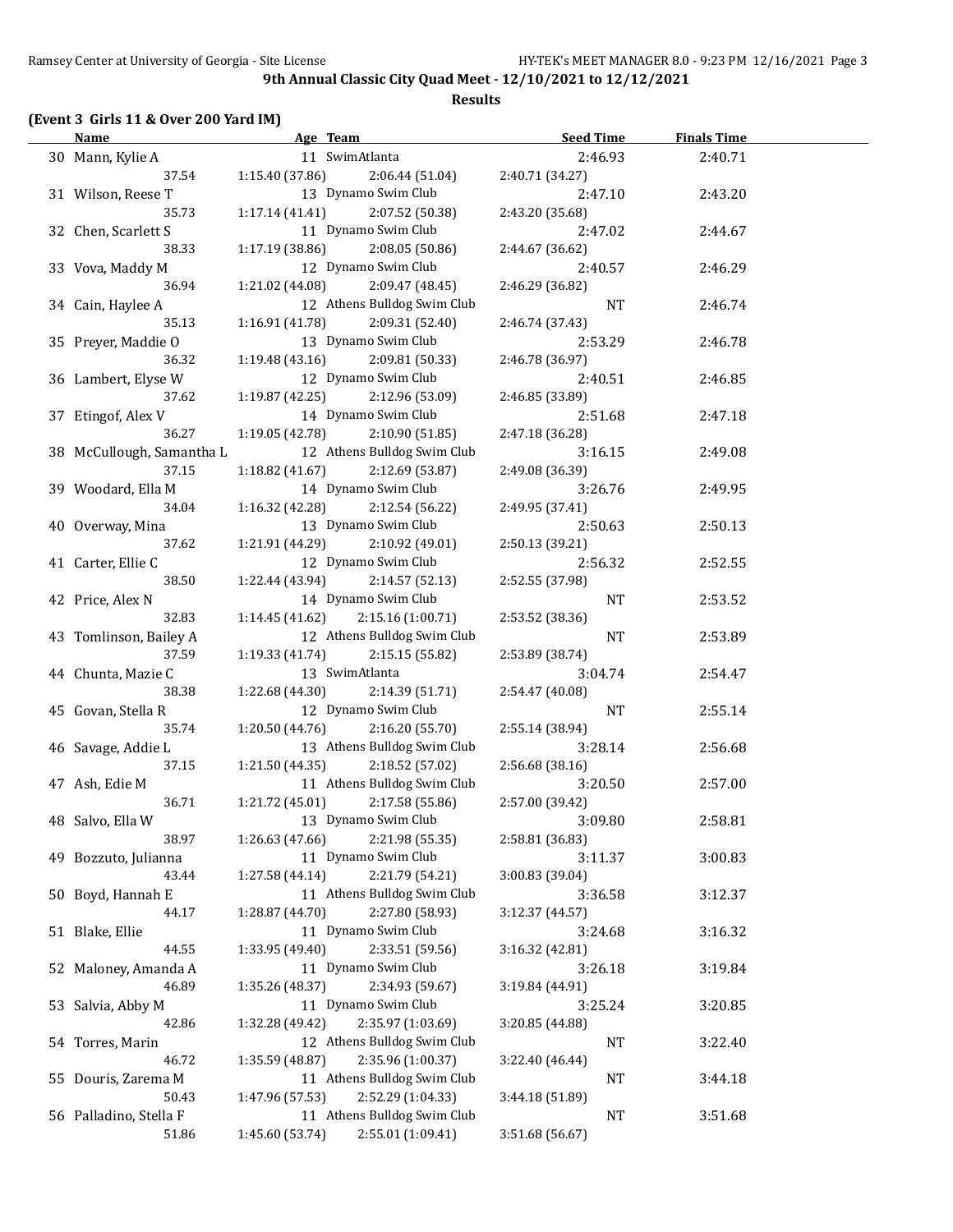**Results**

## **(Event 3 Girls 11 & Over 200 Yard IM)**

| Name                  | Age Team                                     |                     | <b>Seed Time</b> | <b>Finals Time</b> |  |
|-----------------------|----------------------------------------------|---------------------|------------------|--------------------|--|
| --- Szabo, Aida S     |                                              | 13 SwimAtlanta      | 2:35.04          | D <sub>0</sub>     |  |
|                       | Shoulders past vertical toward breast - back |                     |                  |                    |  |
| 32.27                 | 1:11.79(39.52)                               | 1:57.95 (46.16)     | DO (33.99)       |                    |  |
| --- Markott, Teagan M |                                              | 13 Dynamo Swim Club | 2:20.96          | D <sub>0</sub>     |  |
| False start - Misc    |                                              |                     |                  |                    |  |
| 28.35                 | 1:03.94(35.59)                               | 1:45.35(41.41)      | DQ (32.94)       |                    |  |

#### **Event 4 Boys 11 & Over 200 Yard IM**

| <b>Name</b>          | Age Team                            | Seed Time       | <b>Finals Time</b> |  |
|----------------------|-------------------------------------|-----------------|--------------------|--|
| 1 Renier, Luke J     | 19 Unattached                       | NT              | 1:58.55            |  |
| 24.40                | 54.94 (30.54) 1:30.64 (35.70)       | 1:58.55 (27.91) |                    |  |
| 2 Lim, Phillip S     | 16 SwimAtlanta                      | 1:55.77         | 1:58.56            |  |
| 25.14                | 55.01 (29.87)<br>1:30.67 (35.66)    | 1:58.56 (27.89) |                    |  |
| 3 Tan, Ashton        | 13 Dynamo Swim Club                 | 2:05.43         | 2:05.07            |  |
| 27.37                | 59.22 (31.85)<br>1:36.48 (37.26)    | 2:05.07 (28.59) |                    |  |
| 4 Xu, Eric           | 12 Dynamo Swim Club                 | 2:06.74         | 2:05.90            |  |
| 26.93                | 59.39 (32.46) 1:37.83 (38.44)       | 2:05.90 (28.07) |                    |  |
| 5 Nguyen, Thien H    | 14 SwimAtlanta                      | 2:07.80         | 2:06.36            |  |
| 27.03                | 59.40 (32.37) 1:37.30 (37.90)       | 2:06.36 (29.06) |                    |  |
| 6 Cui, Tom N         | 12 Dynamo Swim Club                 | 2:10.97         | 2:07.54            |  |
| 27.11                | $1:00.08(32.97)$ $1:38.55(38.47)$   | 2:07.54 (28.99) |                    |  |
| 7 Tran, Kien H       | 16 Dynamo Swim Club                 | 2:08.53         | 2:08.73            |  |
| 26.94                | 59.77 (32.83) 1:37.19 (37.42)       | 2:08.73 (31.54) |                    |  |
| *8 Kenny, Caleb M    | 14 SwimAtlanta                      | NT              | 2:09.87            |  |
| 28.48                | $1:01.68(33.20)$ $1:41.73(40.05)$   | 2:09.87 (28.14) |                    |  |
| *8 Lou, Jax J        | 13 Dynamo Swim Club                 | 2:13.07         | 2:09.87            |  |
| 28.36                | 1:02.36 (34.00) 1:40.85 (38.49)     | 2:09.87 (29.02) |                    |  |
| 10 Huang, Daniel     | 17 Athens Bulldog Swim Club         | 2:10.10         | 2:11.41            |  |
| 26.86                | 59.14 (32.28) 1:42.42 (43.28)       | 2:11.41 (28.99) |                    |  |
| 11 Cook, Camden P    | 13 SwimAtlanta                      | 2:14.22         | 2:12.22            |  |
| 29.17                | $1:03.22$ (34.05) $1:40.16$ (36.94) | 2:12.22 (32.06) |                    |  |
| 12 Wilkerson, Reid E | 14 SwimAtlanta                      | 2:16.38         | 2:12.90            |  |
| 28.23                | $1:01.19(32.96)$ $1:42.61(41.42)$   | 2:12.90 (30.29) |                    |  |
| 13 Stedman, Vane V   | 14 Dynamo Swim Club                 | 2:14.24         | 2:13.15            |  |
| 29.16                | 1:02.43 (33.27) 1:41.93 (39.50)     | 2:13.15 (31.22) |                    |  |
| 14 Phillips, Luke L  | 13 Athens Bulldog Swim Club         | 2:20.64         | 2:15.57            |  |
| 28.63                | $1:02.42(33.79)$ $1:44.02(41.60)$   | 2:15.57 (31.55) |                    |  |
| 15 Selph, Landon N   | 16 SwimAtlanta                      | 2:20.59         | 2:16.84            |  |
| 28.61                | $1:04.16(35.55)$ $1:47.44(43.28)$   | 2:16.84 (29.40) |                    |  |
| 16 Daniels, Aiden R  | 15 SwimAtlanta                      | 2:18.08         | 2:17.55            |  |
| 28.98                | $1:02.94(33.96)$ $1:47.50(44.56)$   | 2:17.55(30.05)  |                    |  |
| 17 Zhou, Jeffrey     | 15 Dynamo Swim Club                 | 2:19.97         | 2:18.90            |  |
| 29.02                | $1:05.42(36.40)$ $1:44.33(38.91)$   | 2:18.90 (34.57) |                    |  |
| 18 Chen, Iian M      | 15 SwimAtlanta                      | 2:27.61         | 2:19.14            |  |
| 29.61                | 1:05.82 (36.21)<br>1:46.39(40.57)   | 2:19.14 (32.75) |                    |  |
| 19 Debowsky, Bryce G | 13 SwimAtlanta                      | 2:21.95         | 2:20.90            |  |
| 29.23                | 1:47.74 (42.10)<br>1:05.64 (36.41)  | 2:20.90 (33.16) |                    |  |
| 20 Tan, Sergio       | 11 Dynamo Swim Club                 | 2:22.18         | 2:21.56            |  |
| 30.58                | 1:49.36 (43.21)<br>1:06.15(35.57)   | 2:21.56 (32.20) |                    |  |
| 21 Sato, Nicolas     | 12 Dynamo Swim Club                 | 2:22.52         | 2:22.06            |  |
| 30.85                | 1:50.33 (43.31)<br>1:07.02 (36.17)  | 2:22.06 (31.73) |                    |  |
| 22 Archer, Jacob S   | 13 SwimAtlanta                      | 2:23.71         | 2:23.58            |  |
| 30.16                | 1:08.83 (38.67)<br>1:53.16 (44.33)  | 2:23.58 (30.42) |                    |  |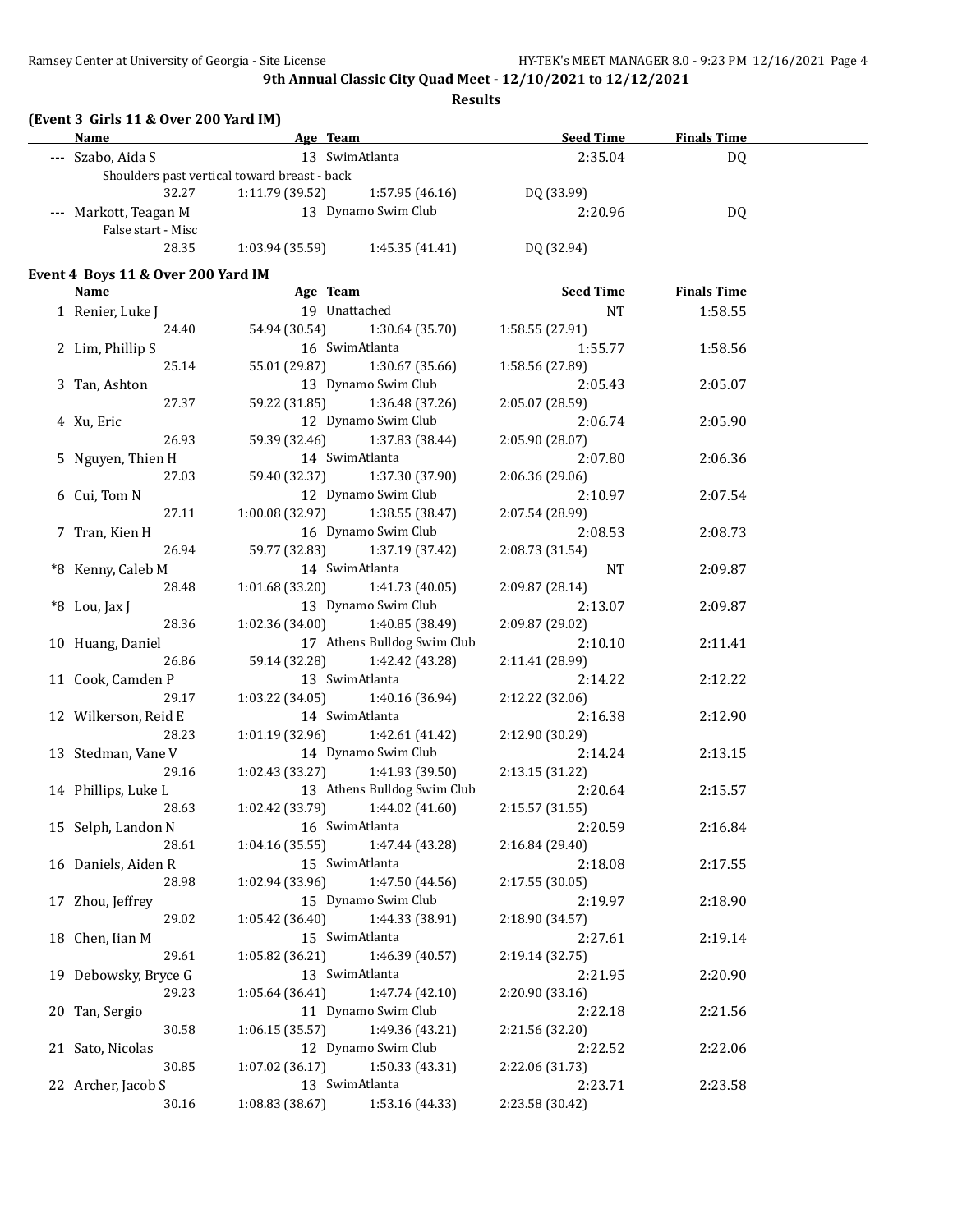## **(Event 4 Boys 11 & Over 200 Yard IM)**

| <b>Name</b><br>Age Team     |                 |                             | <b>Seed Time</b> | <b>Finals Time</b> |  |
|-----------------------------|-----------------|-----------------------------|------------------|--------------------|--|
| 23 Moon, Alex J             |                 | 12 Dynamo Swim Club         | 2:25.98          | 2:24.25            |  |
| 32.26                       | 1:08.59(36.33)  | 1:53.93 (45.34)             | 2:24.25 (30.32)  |                    |  |
| 24 Krosner, Zach A          |                 | 15 Athens Bulldog Swim Club | 2:28.83          | 2:24.73            |  |
| 28.89                       | 1:05.31(36.42)  | 1:51.32 (46.01)             | 2:24.73 (33.41)  |                    |  |
| 25 Wajnberg, Jacob J        |                 | 13 Dynamo Swim Club         | 2:28.75          | 2:25.22            |  |
| 32.18                       | 1:09.21 (37.03) | 1:52.67 (43.46)             | 2:25.22 (32.55)  |                    |  |
| 26 Gerdes, Luke C           |                 | 11 Dynamo Swim Club         | 2:29.39          | 2:26.11            |  |
| 30.75                       | 1:09.21(38.46)  | 1:53.82 (44.61)             | 2:26.11 (32.29)  |                    |  |
| 27 Karumbaiah, Vidur        |                 | 11 Athens Bulldog Swim Club | 2:43.65          | 2:34.33            |  |
| 32.80                       | 1:11.21(38.41)  | 1:57.84 (46.63)             | 2:34.33 (36.49)  |                    |  |
| 28 Todorov, Nick J          |                 | 12 Dynamo Swim Club         | 2:37.37          | 2:34.67            |  |
| 33.92                       | 1:12.85(38.93)  | 1:58.57 (45.72)             | 2:34.67 (36.10)  |                    |  |
| 29 Boyle, Colin T           |                 | 12 Athens Bulldog Swim Club | 3:03.20          | 2:35.93            |  |
| 32.85                       | 1:11.80(38.95)  | 2:00.45(48.65)              | 2:35.93 (35.48)  |                    |  |
| 30 Zhang, Andy A            |                 | 12 Dynamo Swim Club         | 2:37.10          | 2:35.97            |  |
| 31.44                       | 1:12.44(41.00)  | 2:02.21 (49.77)             | 2:35.97 (33.76)  |                    |  |
| 31 Collins, Trey E          |                 | 11 SwimAtlanta              | 2:37.40          | 2:39.91            |  |
| 32.31                       | 1:16.60(44.29)  | 2:03.51 (46.91)             | 2:39.91 (36.40)  |                    |  |
| 32 Avelar, Nicolas          |                 | 12 Athens Bulldog Swim Club | 3:02.13          | 2:40.30            |  |
| 34.40                       | 1:15.00(40.60)  | 2:02.36 (47.36)             | 2:40.30 (37.94)  |                    |  |
| 33 Sued, Enrique R          |                 | 14 Dynamo Swim Club         | <b>NT</b>        | 2:40.31            |  |
| 33.54                       | 1:13.79(40.25)  | 2:04.97 (51.18)             | 2:40.31 (35.34)  |                    |  |
| 34 Lentz, Eli C             |                 | 13 Dynamo Swim Club         | 2:46.65          | 2:42.26            |  |
| 36.18                       | 1:21.70 (45.52) | 2:06.45(44.75)              | 2:42.26 (35.81)  |                    |  |
| 35 Joy, Wilson              |                 | 13 Athens Bulldog Swim Club | 2:47.64          | 2:42.76            |  |
| 35.03                       | 1:16.24(41.21)  | 2:03.67(47.43)              | 2:42.76 (39.09)  |                    |  |
| 36 Finley, Sheppard M       |                 | 12 SwimAtlanta              | <b>NT</b>        | 2:51.77            |  |
| 39.50                       | 1:21.91 (42.41) | 2:12.98 (51.07)             | 2:51.77 (38.79)  |                    |  |
| 37 Werner, David R          |                 | 11 Athens Bulldog Swim Club | <b>NT</b>        | 3:05.62            |  |
| 43.53                       | 1:30.90(47.37)  | 2:23.95 (53.05)             | 3:05.62(41.67)   |                    |  |
| 38 Joy, Kevin               |                 | 11 Athens Bulldog Swim Club | <b>NT</b>        | 3:11.00            |  |
| 43.59                       | 1:32.43 (48.84) | 2:25.34 (52.91)             | 3:11.00 (45.66)  |                    |  |
| 39 Benner, Owen W           |                 | 11 Dynamo Swim Club         | 3:07.35          | 3:16.02            |  |
| 46.91                       | 1:35.10(48.19)  | 2:33.31 (58.21)             | 3:16.02 (42.71)  |                    |  |
| 40 Price, Grady T           |                 | 11 Athens Bulldog Swim Club | <b>NT</b>        | 3:19.34            |  |
| 46.92                       | 1:38.71 (51.79) | 2:37.88 (59.17)             | 3:19.34 (41.46)  |                    |  |
| --- Maskar, Aniket A        |                 | 11 Dynamo Swim Club         | 3:15.99          | <b>DQ</b>          |  |
| Not on back off wall - back |                 |                             |                  |                    |  |
| 41.56                       | 1:27.42 (45.86) | 2:30.36 (1:02.94)           | DQ (41.79)       |                    |  |

## **Event 5 Girls 10 & Under 500 Yard Freestyle**

| Name                     | Age Team        |                     | <b>Seed Time</b> | <b>Finals Time</b> |  |
|--------------------------|-----------------|---------------------|------------------|--------------------|--|
| 1 Adriansen, Nataleigh A |                 | 10 SwimAtlanta      | 6:32.95          | 6:17.89            |  |
| 33.10                    | 1:10.72(37.62)  | 1:49.42 (38.70)     | 2:28.20 (38.78)  |                    |  |
| 3:06.19(37.99)           | 3:45.44(39.25)  | 4:23.39 (37.95)     | 5:03.49(40.10)   |                    |  |
| 5:42.24 (38.75)          | 6:17.89(35.65)  |                     |                  |                    |  |
| 2 Deeb, Madison G        | 9               | Dynamo Swim Club    | 6:53.60          | 6:45.81            |  |
| 35.10                    | 1:15.42(40.32)  | 1:57.75(42.33)      | 2:38.12 (40.37)  |                    |  |
| 3:19.91(41.79)           | 4:02.86 (42.95) | 4:44.72 (41.86)     | 5:25.73 (41.01)  |                    |  |
| 6:06.17(40.44)           | 6:45.81(39.64)  |                     |                  |                    |  |
| 3 Murphy, Piper K        |                 | 10 Dynamo Swim Club | 7:30.41          | 7:12.51            |  |
| 39.01                    | 1:23.89 (44.88) | 2:09.15(45.26)      | 2:53.54 (44.39)  |                    |  |
| 3:37.10(43.56)           | 4:20.64 (43.54) | 5:04.62 (43.98)     | 5:48.08 (43.46)  |                    |  |
| 6:31.72 (43.64)          | 7:12.51 (40.79) |                     |                  |                    |  |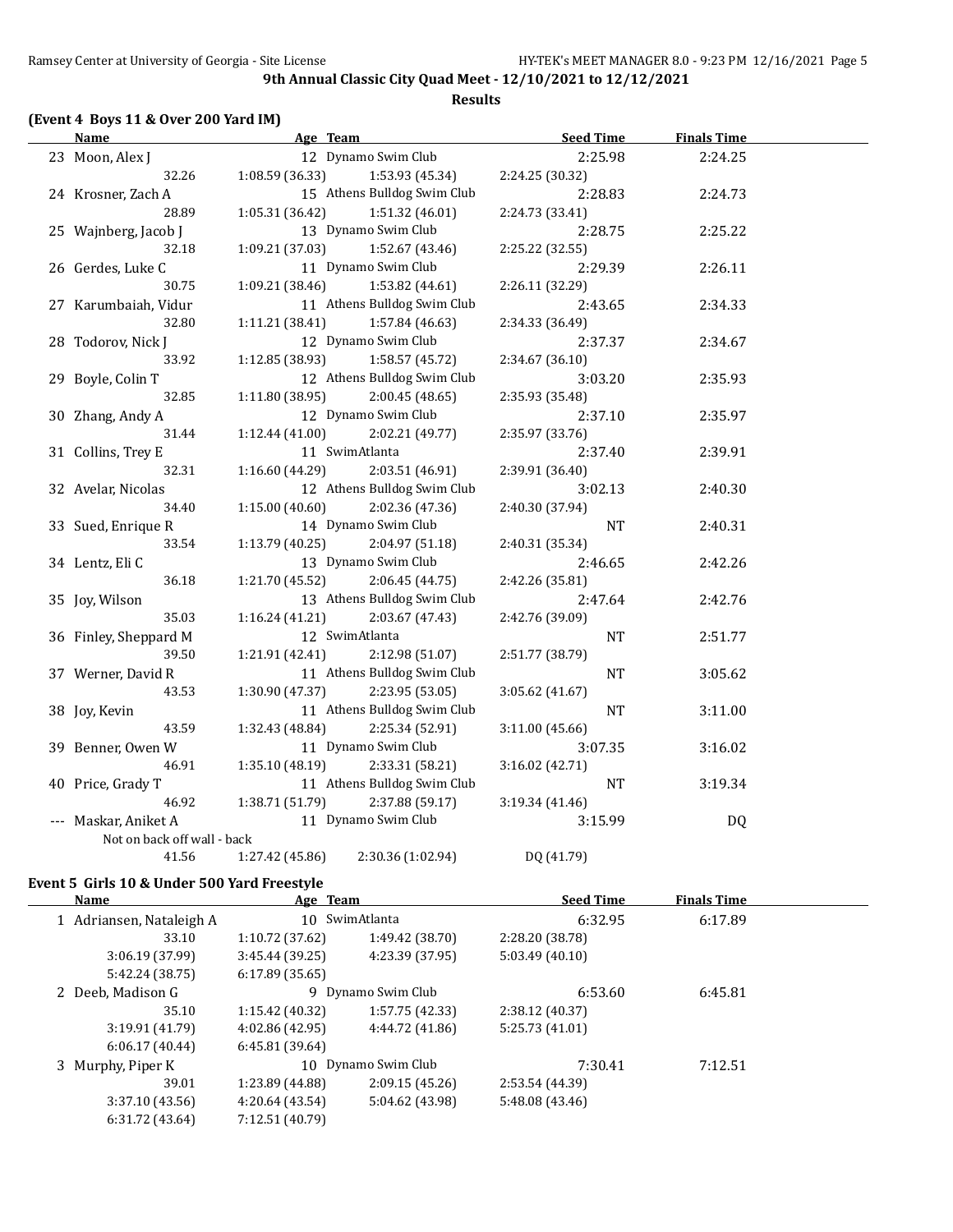## **(Event 5 Girls 10 & Under 500 Yard Freestyle)**

| Name                  | Age Team        |                             | <b>Seed Time</b> | <b>Finals Time</b> |  |
|-----------------------|-----------------|-----------------------------|------------------|--------------------|--|
| 4 Sato, Natalia       |                 | 10 Dynamo Swim Club         | 7:25.99          | 7:31.87            |  |
| 37.99                 | 1:22.68 (44.69) | 2:09.67 (46.99)             | 2:57.35 (47.68)  |                    |  |
| 3:44.11(46.76)        | 4:30.12(46.01)  | 5:17.26(47.14)              | 6:03.22(45.96)   |                    |  |
| 6:49.99 (46.77)       | 7:31.87 (41.88) |                             |                  |                    |  |
| 5 Entrekin, Frances J |                 | 10 Dynamo Swim Club         | 7:41.88          | 7:32.34            |  |
| 39.10                 | 1:24.44 (45.34) | 2:12.01 (47.57)             | 2:58.81 (46.80)  |                    |  |
| 3:46.33 (47.52)       | 4:32.80 (46.47) | 5:17.89 (45.09)             | 6:03.60(45.71)   |                    |  |
| 6:49.53(45.93)        | 7:32.34 (42.81) |                             |                  |                    |  |
| 6 Hawkins, Warren     |                 | 9 Dynamo Swim Club          | 7:55.60          | 8:00.43            |  |
| 40.30                 | 1:30.03(49.73)  | 2:19.40 (49.37)             | 3:09.99 (50.59)  |                    |  |
| 4:01.26(51.27)        | 4:50.62 (49.36) | 5:40.17 (49.55)             | 6:25.80(45.63)   |                    |  |
| 7:12.80 (47.00)       | 8:00.43 (47.63) |                             |                  |                    |  |
| 7 Canaway, Piper M    |                 | 9 Dynamo Swim Club          | 8:26.09          | 8:14.37            |  |
| 54.11                 | 1:40.08(45.97)  | 2:27.95 (47.87)             | 3:18.64(50.69)   |                    |  |
| 4:09.73 (51.09)       | 5:01.36(51.63)  | 5:51.53 (50.17)             | 6:42.13(50.60)   |                    |  |
| 7:30.53 (48.40)       | 8:14.37 (43.84) |                             |                  |                    |  |
| Rosser, Gabby S       |                 | 10 Athens Bulldog Swim Club | 8:26.09          | 3:52.26            |  |
| Did not finish        |                 |                             |                  |                    |  |
|                       | 42.31()         |                             | 1:28.33(         |                    |  |
|                       | 2:14.60()       |                             | 3:02.90()        |                    |  |
| 3:52.26 (49.36)       |                 |                             |                  |                    |  |

#### **Event 6 Boys 10 & Under 500 Yard Freestyle**

|   | <b>Name</b>        | Age Team        |                            | <b>Seed Time</b> | <b>Finals Time</b> |  |
|---|--------------------|-----------------|----------------------------|------------------|--------------------|--|
|   | 1 Brewer, Graham B |                 | 10 Dynamo Swim Club        | 6:55.66          | 6:30.88            |  |
|   | 33.60              | 1:12.37(38.77)  | 1:52.53(40.16)             | 2:34.14 (41.61)  |                    |  |
|   | 3:14.61 (40.47)    | 3:56.08(41.47)  | 4:37.59 (41.51)            | 5:17.14 (39.55)  |                    |  |
|   | 5:53.05 (35.91)    | 6:30.88 (37.83) |                            |                  |                    |  |
| 2 | Tan, King          |                 | 10 Dynamo Swim Club        | 6:46.89          | 6:40.02            |  |
|   | 34.52              | 1:14.30 (39.78) | 1:54.38 (40.08)            | 2:35.69 (41.31)  |                    |  |
|   | 3:17.30 (41.61)    | 3:58.63 (41.33) | 4:40.22 (41.59)            | 5:20.42 (40.20)  |                    |  |
|   | 6:01.10 (40.68)    | 6:40.02 (38.92) |                            |                  |                    |  |
| 3 | Wheeler, Preston J |                 | 10 SwimAtlanta             | 6:43.97          | 6:42.65            |  |
|   | 35.54              | 1:15.37 (39.83) | 1:56.55(41.18)             | 2:38.77 (42.22)  |                    |  |
|   | 3:20.89 (42.12)    | 4:02.65 (41.76) | 4:43.77 (41.12)            | 5:25.47 (41.70)  |                    |  |
|   | 6:05.45 (39.98)    | 6:42.65 (37.20) |                            |                  |                    |  |
| 4 | Wheeler, Parker G  |                 | 8 SwimAtlanta              | 8:08.89          | 7:31.58            |  |
|   | 38.08              | 1:21.24 (43.16) | 2:07.07 (45.83)            | 2:53.59 (46.52)  |                    |  |
|   | 3:41.08 (47.49)    | 4:28.20 (47.12) | 5:16.16 (47.96)            | 6:03.24 (47.08)  |                    |  |
|   | 6:49.46 (46.22)    | 7:31.58 (42.12) |                            |                  |                    |  |
|   | 5 Hahm, Sunjoo     |                 | 9 Dynamo Swim Club         | 7:56.68          | 8:02.22            |  |
|   | 44.87              | 1:33.43 (48.56) | 2:23.24 (49.81)            | 3:12.23(48.99)   |                    |  |
|   | 4:01.20 (48.97)    | 4:50.72 (49.52) | 5:40.09 (49.37)            | 6:29.00 (48.91)  |                    |  |
|   | 7:15.42 (46.42)    | 8:02.22 (46.80) |                            |                  |                    |  |
|   | 6 Price, Sam D     |                 | 9 Athens Bulldog Swim Club | 8:16.69          | 8:16.58            |  |
|   | 41.05              | 1:30.10(49.05)  | 2:20.06 (49.96)            | 3:11.85 (51.79)  |                    |  |
|   | 4:01.37 (49.52)    | 4:54.21 (52.84) | 5:47.23 (53.02)            | 6:38.51 (51.28)  |                    |  |
|   | 7:29.90 (51.39)    | 8:16.58 (46.68) |                            |                  |                    |  |

## **Event 7 Girls 11 & Over 500 Yard Freestyle**

| <b>Name</b>        | Age Team        |                 | <b>Seed Time</b> | <b>Finals Time</b> |  |
|--------------------|-----------------|-----------------|------------------|--------------------|--|
| 1 Marroquin, Eva S |                 | 15 SwimAtlanta  | 5:17.94          | 5:15.98            |  |
| 28.28              | 59.13 (30.85)   | 1:30.72 (31.59) | 2:02.63(31.91)   |                    |  |
| 2:34.75 (32.12)    | 3:07.07 (32.32) | 3:39.65(32.58)  | 4:11.98 (32.33)  |                    |  |
| 4:44.63 (32.65)    | 5:15.98 (31.35) |                 |                  |                    |  |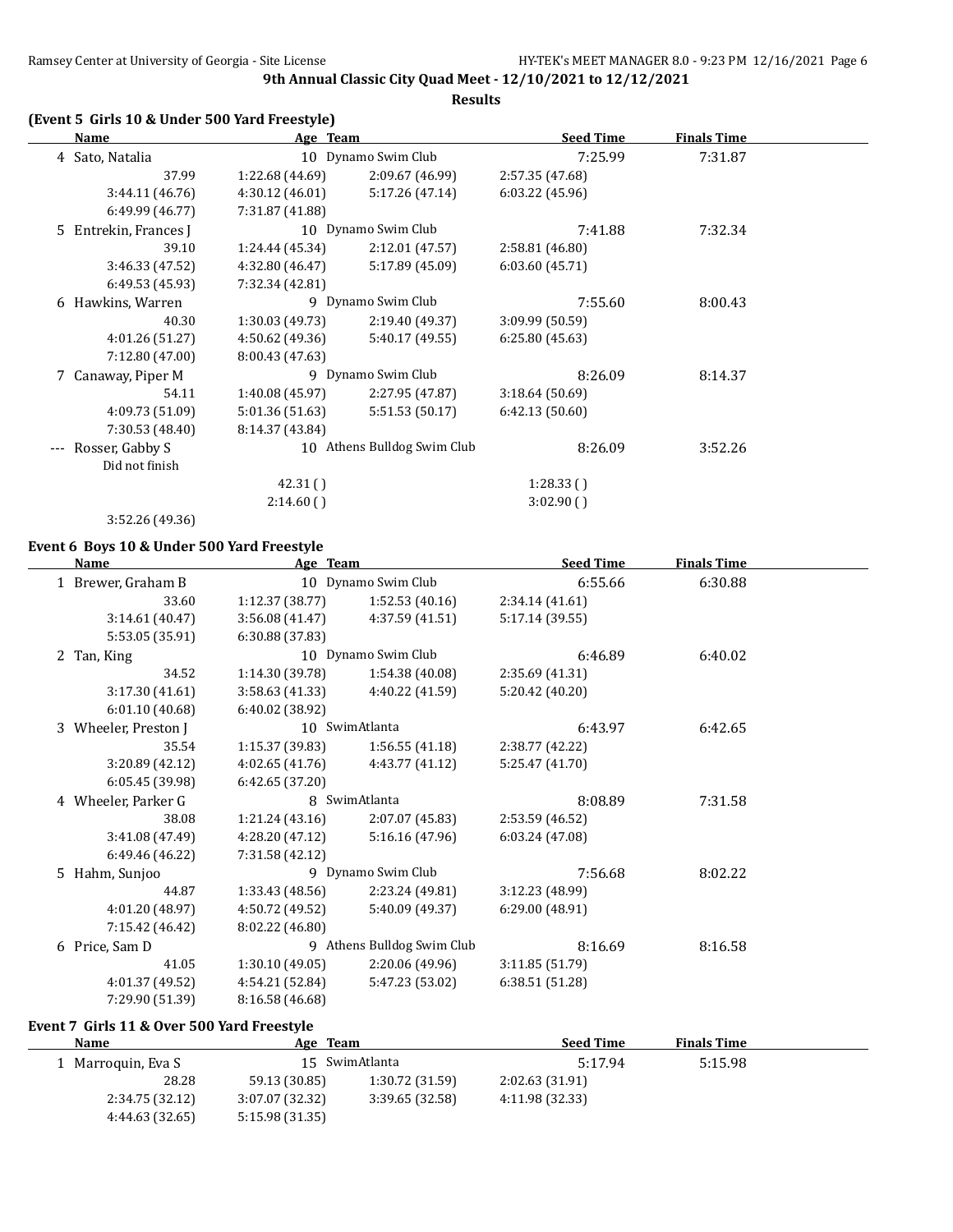**Results**

| <b>Name</b>           | Age Team                        |                             | <b>Seed Time</b> | <b>Finals Time</b> |  |
|-----------------------|---------------------------------|-----------------------------|------------------|--------------------|--|
| 2 Foggin, Charlotte L |                                 | 15 Athens Bulldog Swim Club | 5:33.58          | 5:20.32            |  |
| 28.83                 | 1:00.83 (32.00)                 | 1:33.42 (32.59)             | 2:06.13 (32.71)  |                    |  |
| 2:38.97 (32.84)       | 3:11.52 (32.55)                 | 3:43.81 (32.29)             | 4:16.59 (32.78)  |                    |  |
| 4:48.67 (32.08)       | 5:20.32 (31.65)                 |                             |                  |                    |  |
| 3 Modglin, Sydney     |                                 | 14 Dynamo Swim Club         | 5:25.42          | 5:21.27            |  |
| 28.65                 | 1:00.55(31.90)                  | 1:33.08 (32.53)             | 2:05.66 (32.58)  |                    |  |
| 2:38.61 (32.95)       | 3:11.36 (32.75)                 | 3:44.02 (32.66)             | 4:16.74 (32.72)  |                    |  |
| 4:49.49 (32.75)       | 5:21.27 (31.78)                 |                             |                  |                    |  |
| 4 Britt, Mackenzie G  |                                 | 13 SwimAtlanta              | 5:27.19          | 5:24.19            |  |
| 29.22                 | 1:01.03(31.81)                  | 1:33.47 (32.44)             | 2:06.11 (32.64)  |                    |  |
| 2:39.04 (32.93)       | 3:12.26 (33.22)                 | 3:45.63 (33.37)             | 4:18.89 (33.26)  |                    |  |
| 4:51.67 (32.78)       | 5:24.19 (32.52)                 |                             |                  |                    |  |
| 5 Becraft, Rakel K    |                                 | 14 Dynamo Swim Club         | 5:24.35          | 5:30.34            |  |
| 29.55                 | 1:01.21(31.66)                  | 1:34.13 (32.92)             | 2:07.34 (33.21)  |                    |  |
| 2:40.86 (33.52)       | 3:14.66 (33.80)                 | 3:48.96 (34.30)             | 4:23.33 (34.37)  |                    |  |
| 4:57.31 (33.98)       | 5:30.34 (33.03)                 |                             |                  |                    |  |
| 6 Young, Ximena       |                                 | 14 Athens Bulldog Swim Club | 5:42.53          | 5:31.43            |  |
| 29.90                 | 1:01.64 (31.74)                 | 1:33.93 (32.29)             | 2:06.72 (32.79)  |                    |  |
| 2:40.30 (33.58)       | 3:13.34 (33.04)                 | 3:47.03 (33.69)             | 4:21.71 (34.68)  |                    |  |
| 4:57.21 (35.50)       | 5:31.43 (34.22)                 |                             |                  |                    |  |
| 7 Webb, Ansley E      |                                 | 14 Dynamo Swim Club         | 5:34.33          | 5:32.60            |  |
| 30.07                 | 1:03.10(33.03)                  | 1:36.34 (33.24)             | 2:10.42 (34.08)  |                    |  |
| 2:44.52 (34.10)       | 3:18.88 (34.36)                 | 3:52.61 (33.73)             | 4:26.93 (34.32)  |                    |  |
| 5:00.96 (34.03)       | 5:32.60 (31.64)                 |                             |                  |                    |  |
| 8 Zafft, Prielle J    |                                 | 15 SwimAtlanta              | 5:32.33          | 5:32.75            |  |
| 28.92                 | 1:01.49(32.57)                  | 1:34.84 (33.35)             | 2:08.96 (34.12)  |                    |  |
| 2:43.16 (34.20)       | 3:17.33 (34.17)                 | 3:51.88 (34.55)             | 4:25.92 (34.04)  |                    |  |
| 4:59.60 (33.68)       | 5:32.75 (33.15)                 |                             |                  |                    |  |
| 9 Dodson, Amelia K    |                                 | 15 SwimAtlanta              | 5:29.26          | 5:33.27            |  |
| 29.54                 | 1:02.58 (33.04)                 | 1:35.89 (33.31)             | 2:09.51 (33.62)  |                    |  |
| 2:43.53 (34.02)       | 3:17.51 (33.98)                 | 3:51.59 (34.08)             | 4:25.69 (34.10)  |                    |  |
| 4:59.91 (34.22)       | 5:33.27 (33.36)                 |                             |                  |                    |  |
| 10 Heffner, Kaela A   |                                 | 13 SwimAtlanta              | 5:32.50          | 5:33.42            |  |
| 30.71                 | 1:03.11(32.40)                  | 1:36.80 (33.69)             | 2:10.86 (34.06)  |                    |  |
| 2:44.65 (33.79)       | 3:18.73 (34.08)                 | 3:52.07 (33.34)             | 4:26.29 (34.22)  |                    |  |
| 5:00.12(33.83)        | 5:33.42 (33.30)                 |                             |                  |                    |  |
| 11 Hamilton, Hailey M |                                 | 15 Dynamo Swim Club         | 5:42.45          | 5:35.25            |  |
| 30.09                 | 1:03.37 (33.28) 1:37.41 (34.04) |                             | 2:11.87 (34.46)  |                    |  |
| 2:46.29 (34.42)       | 3:20.81 (34.52)                 | 3:54.98 (34.17)             | 4:28.71 (33.73)  |                    |  |
| 5:02.46 (33.75)       | 5:35.25 (32.79)                 |                             |                  |                    |  |
| 12 Markott, Teagan M  |                                 | 13 Dynamo Swim Club         | 5:45.12          | 5:37.09            |  |
| 29.84                 | 1:03.16 (33.32)                 | 1:36.56 (33.40)             | 2:11.19 (34.63)  |                    |  |
| 2:45.26 (34.07)       | 3:20.07 (34.81)                 | 3:54.40 (34.33)             | 4:28.84 (34.44)  |                    |  |
| 5:03.54 (34.70)       | 5:37.09 (33.55)                 |                             |                  |                    |  |
| 13 Dubin, Mylee L     |                                 | 15 Dynamo Swim Club         | 5:40.83          | 5:37.42            |  |
| 31.00                 | 1:05.31 (34.31)                 | 1:40.06 (34.75)             | 2:14.55 (34.49)  |                    |  |
| 2:49.16 (34.61)       | 3:23.56 (34.40)                 | 3:58.39 (34.83)             | 4:32.71 (34.32)  |                    |  |
| 5:05.84 (33.13)       | 5:37.42 (31.58)                 |                             |                  |                    |  |
| 14 Stedman, Decker E  |                                 | 11 Dynamo Swim Club         | 5:51.73          | 5:38.38            |  |
| 30.19                 | 1:03.56 (33.37)                 | 1:37.91 (34.35)             | 2:12.61 (34.70)  |                    |  |
| 2:47.36 (34.75)       | 3:22.33 (34.97)                 | 3:57.18 (34.85)             | 4:31.98 (34.80)  |                    |  |
| 5:06.12 (34.14)       | 5:38.38 (32.26)                 |                             |                  |                    |  |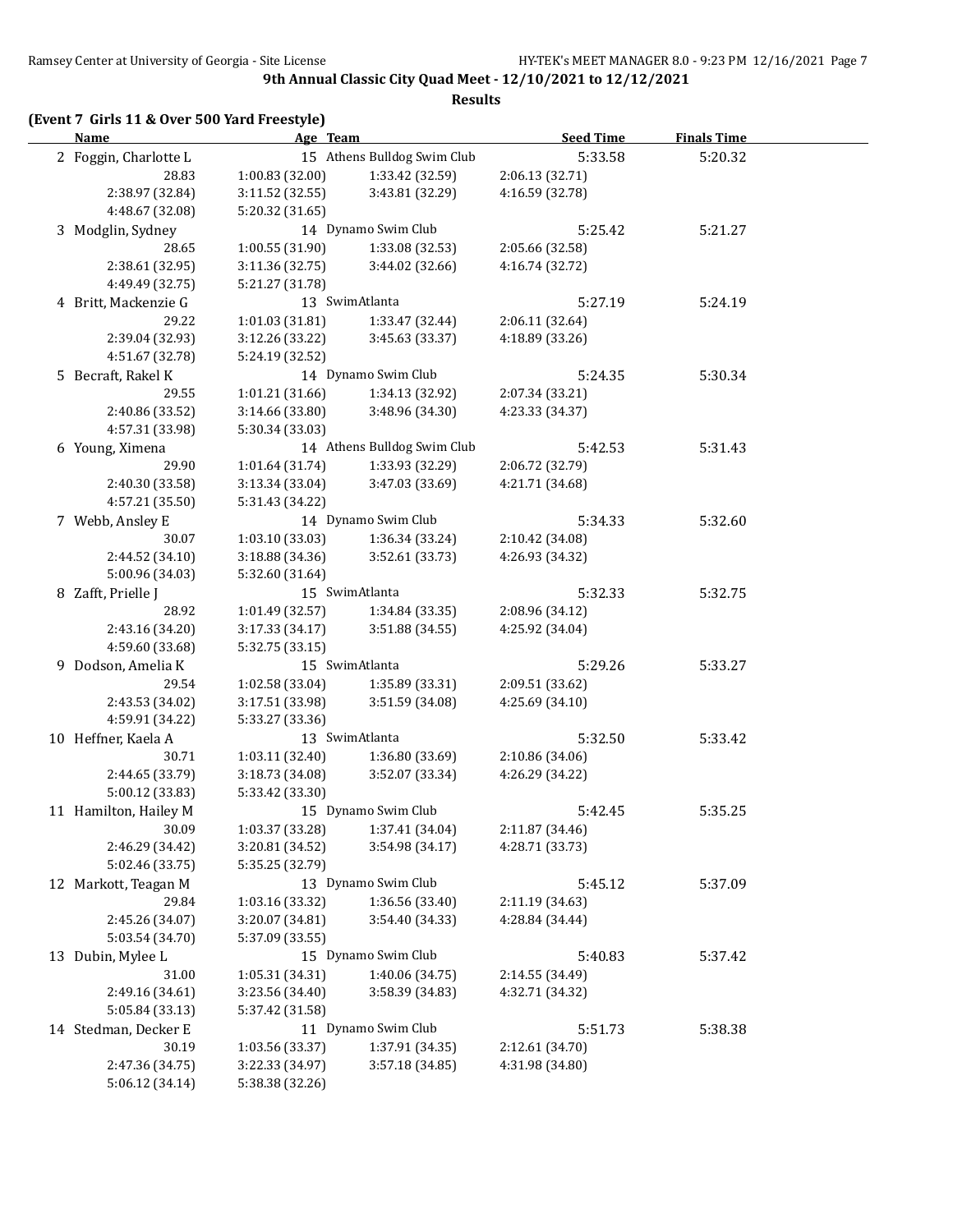#### **Results**

## **(Event 7 Girls 11 & Over 500 Yard Freestyle)**

| <b>Name</b>               | Age Team        |                                   | <b>Seed Time</b> | <b>Finals Time</b> |  |
|---------------------------|-----------------|-----------------------------------|------------------|--------------------|--|
| 15 Houston, Evie G        |                 | 13 Dynamo Swim Club               | 6:13.54          | 5:39.92            |  |
| 31.26                     | 1:04.09 (32.83) | 1:37.74 (33.65)                   | 2:11.93 (34.19)  |                    |  |
| 2:46.73 (34.80)           | 3:21.55 (34.82) | 3:57.20 (35.65)                   | 4:31.81 (34.61)  |                    |  |
| 5:06.31 (34.50)           | 5:39.92 (33.61) |                                   |                  |                    |  |
| 16 Ibarra, Marina         |                 | 13 Dynamo Swim Club               | 5:52.92          | 5:40.12            |  |
| 30.49                     | 1:04.50 (34.01) | 1:40.17 (35.67)                   | 2:14.70 (34.53)  |                    |  |
| 2:48.83 (34.13)           | 3:23.59 (34.76) | 3:58.62 (35.03)                   | 4:32.44 (33.82)  |                    |  |
| 5:07.34 (34.90)           | 5:40.12 (32.78) |                                   |                  |                    |  |
| 17 Hurley, Maggie M       |                 | 12 Dynamo Swim Club               | 6:01.44          | 5:43.45            |  |
| 31.26                     | 1:05.40 (34.14) | 1:40.66 (35.26)                   | 2:15.53 (34.87)  |                    |  |
| 2:50.59 (35.06)           | 3:25.46 (34.87) | 4:00.55 (35.09)                   | 4:35.75 (35.20)  |                    |  |
| 5:10.99 (35.24)           | 5:43.45 (32.46) |                                   |                  |                    |  |
| 18 He, Alethea L          |                 | 14 Athens Bulldog Swim Club       | 5:55.62          | 5:45.17            |  |
| 29.90                     | 1:03.90 (34.00) | 1:39.10 (35.20)                   | 2:15.32 (36.22)  |                    |  |
| 2:50.57 (35.25)           | 3:26.02 (35.45) | 4:01.12(35.10)                    | 4:35.90 (34.78)  |                    |  |
| 5:11.19 (35.29)           | 5:45.17 (33.98) |                                   |                  |                    |  |
| 19 Letsch, Emmie M        |                 | 13 SwimAtlanta                    | 5:42.69          | 5:47.41            |  |
| 30.55                     | 1:04.25 (33.70) | 1:38.93 (34.68)                   | 2:14.06 (35.13)  |                    |  |
| 2:49.87 (35.81)           | 3:25.47 (35.60) | 4:01.19 (35.72)                   | 4:36.88 (35.69)  |                    |  |
| 5:12.33 (35.45)           | 5:47.41 (35.08) |                                   |                  |                    |  |
| 20 Tang, Katie M          |                 | 14 Dynamo Swim Club               | 5:34.12          | 5:50.87            |  |
| 31.38                     | 1:06.09(34.71)  | 1:41.52 (35.43)                   | 2:17.73 (36.21)  |                    |  |
| 2:53.26 (35.53)           | 3:29.22 (35.96) | 4:05.39(36.17)                    | 4:41.30 (35.91)  |                    |  |
| 5:17.07 (35.77)           | 5:50.87 (33.80) |                                   |                  |                    |  |
| 21 Mann, Kylie A          |                 | 11 SwimAtlanta                    | 5:51.78          | 5:53.80            |  |
| 30.82                     | 1:05.68 (34.86) | 1:41.67 (35.99)                   | 2:18.06 (36.39)  |                    |  |
| 2:54.63 (36.57)           | 3:30.75 (36.12) | 4:07.14 (36.39)                   | 4:43.63 (36.49)  |                    |  |
| 5:20.09 (36.46)           | 5:53.80 (33.71) |                                   |                  |                    |  |
| 22 McCormack, Anna Read R |                 | 12 SwimAtlanta                    | 6:05.65          | 5:54.15            |  |
| 31.37                     | 1:07.06 (35.69) | 1:43.16 (36.10)                   | 2:20.11 (36.95)  |                    |  |
| 2:56.08 (35.97)           | 3:32.37 (36.29) | 4:08.05 (35.68)                   | 4:44.01 (35.96)  |                    |  |
| 5:19.49 (35.48)           | 5:54.15 (34.66) |                                   |                  |                    |  |
| 23 Manzi, Caroline G      |                 | 14 Dynamo Swim Club               | 7:06.72          | 5:57.56            |  |
| 30.36                     | 1:05.07 (34.71) | 1:41.55 (36.48)                   | 2:18.36 (36.81)  |                    |  |
| 2:55.27 (36.91)           | 3:32.10 (36.83) | 4:09.04 (36.94)                   | 4:46.48 (37.44)  |                    |  |
| 5:23.76 (37.28)           | 5:57.56 (33.80) |                                   |                  |                    |  |
| 24 Pursner, Rebecca J     |                 | 16 Athens Bulldog Swim Club       | 5:52.08          | 6:01.56            |  |
| 32.23                     |                 | $1:08.39(36.16)$ $1:45.46(37.07)$ | 2:22.40 (36.94)  |                    |  |
| 2:59.02 (36.62)           | 3:36.10 (37.08) | 4:13.13 (37.03)                   | 4:50.12 (36.99)  |                    |  |
| 5:27.33 (37.21)           | 6:01.56 (34.23) |                                   |                  |                    |  |
| 25 Levy, Shirel           |                 | 13 SwimAtlanta                    | 6:02.43          | 6:02.69            |  |
| 32.61                     | 1:08.61 (36.00) | 1:45.92 (37.31)                   | 2:23.28 (37.36)  |                    |  |
| 3:01.04 (37.76)           | 3:38.09 (37.05) | 4:15.09 (37.00)                   | 4:51.50 (36.41)  |                    |  |
| 5:28.11 (36.61)           | 6:02.69 (34.58) |                                   |                  |                    |  |
| 26 Hutchins, Sydney M     |                 | 12 Dynamo Swim Club               | 6:13.78          | 6:02.84            |  |
| 32.16                     | 1:07.19 (35.03) | 1:44.12 (36.93)                   | 2:21.46 (37.34)  |                    |  |
| 2:58.72 (37.26)           | 3:35.87 (37.15) | 4:12.77 (36.90)                   | 4:50.04 (37.27)  |                    |  |
| 5:27.04 (37.00)           | 6:02.84 (35.80) |                                   |                  |                    |  |
| 27 Ryan, Josephine E      |                 | 12 Dynamo Swim Club               | 6:10.59          | 6:04.59            |  |
| 32.61                     | 1:08.13 (35.52) | 1:45.53 (37.40)                   | 2:22.93 (37.40)  |                    |  |
| 3:00.17 (37.24)           | 3:37.65 (37.48) | 4:15.20 (37.55)                   | 4:52.83 (37.63)  |                    |  |
| 5:29.46 (36.63)           | 6:04.59 (35.13) |                                   |                  |                    |  |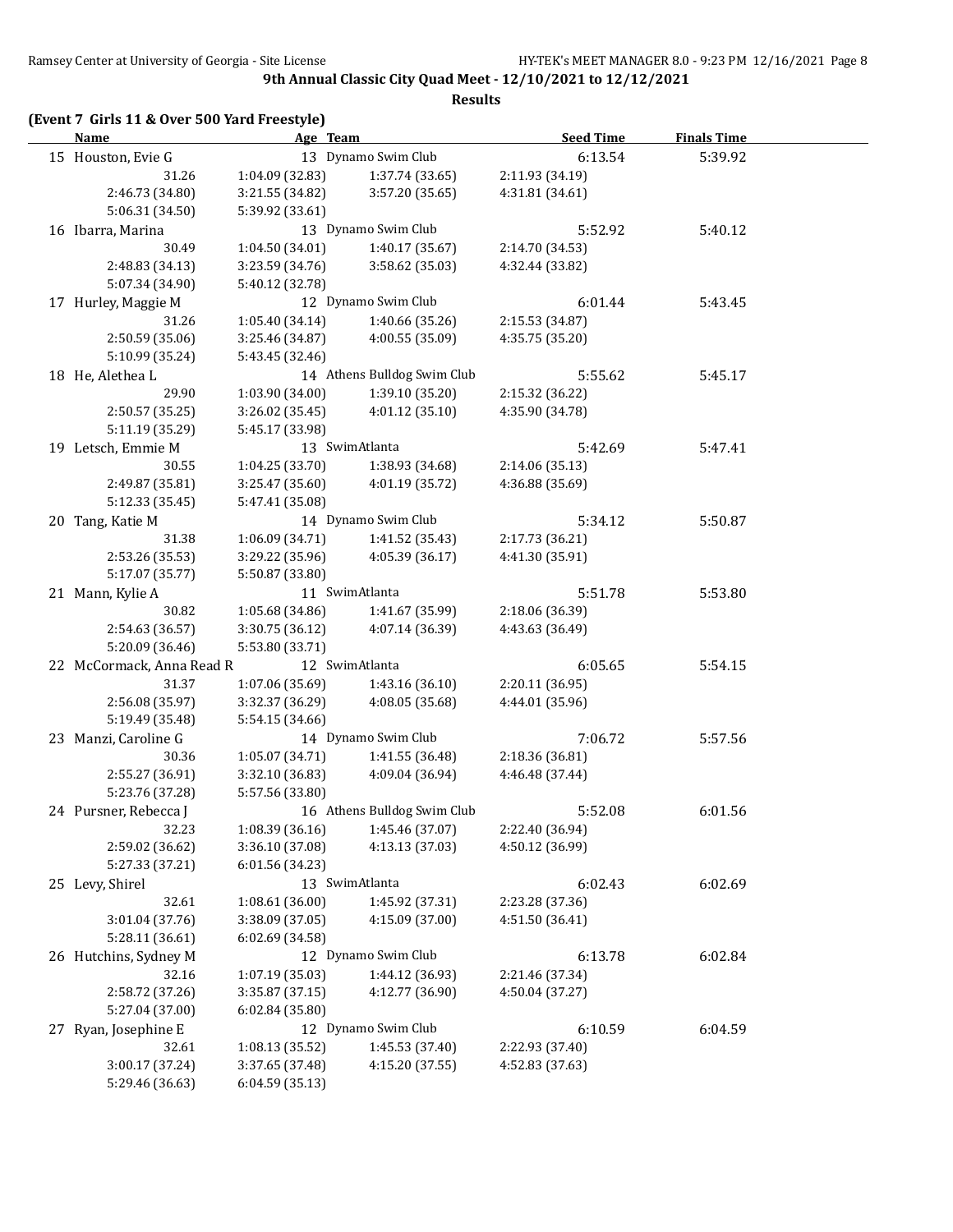**Results**

|  |  |  | (Event 7 Girls 11 & Over 500 Yard Freestyle) |
|--|--|--|----------------------------------------------|
|--|--|--|----------------------------------------------|

| <b>Name</b>           | Age Team        |                                   | <b>Seed Time</b> | <b>Finals Time</b> |  |
|-----------------------|-----------------|-----------------------------------|------------------|--------------------|--|
| 28 Zellner, Zoey G    |                 | 11 Athens Bulldog Swim Club       | 6:50.91          | 6:07.59            |  |
| 31.64                 | 1:07.76 (36.12) | 1:44.48 (36.72)                   | 2:22.37 (37.89)  |                    |  |
| 2:59.59 (37.22)       | 3:38.32 (38.73) | 4:15.74 (37.42)                   | 4:52.65 (36.91)  |                    |  |
| 5:30.35 (37.70)       | 6:07.59 (37.24) |                                   |                  |                    |  |
| 29 Zafft, Aleah H     |                 | 12 SwimAtlanta                    | 6:08.27          | 6:07.84            |  |
| 32.84                 | 1:09.22 (36.38) | 1:46.58 (37.36)                   | 2:24.11 (37.53)  |                    |  |
| 3:02.43 (38.32)       | 3:40.89 (38.46) | 4:17.93 (37.04)                   | 4:55.44 (37.51)  |                    |  |
| 5:32.64 (37.20)       | 6:07.84(35.20)  |                                   |                  |                    |  |
| 30 Jayakumar, Isha R  |                 | 13 Dynamo Swim Club               | 6:24.09          | 6:09.16            |  |
| 31.60                 | 1:06.85(35.25)  | 1:44.33 (37.48)                   | 2:21.61 (37.28)  |                    |  |
| 2:59.40 (37.79)       | 3:37.33 (37.93) | 4:15.31 (37.98)                   | 4:53.79 (38.48)  |                    |  |
| 5:31.09 (37.30)       | 6:09.16(38.07)  |                                   |                  |                    |  |
| 31 Gerdes, Victoria S |                 | 15 Dynamo Swim Club               | 5:48.32          | 6:11.89            |  |
| 32.18                 | 1:07.91(35.73)  | 1:44.72 (36.81)                   | 2:22.43 (37.71)  |                    |  |
| 3:00.88 (38.45)       | 3:39.33 (38.45) | 4:17.63 (38.30)                   | 4:55.98 (38.35)  |                    |  |
| 5:34.84 (38.86)       | 6:11.89 (37.05) |                                   |                  |                    |  |
| 32 Hawkins, Aliyah Y  |                 | 11 Dynamo Swim Club               | 6:31.77          | 6:12.28            |  |
| 32.55                 | 1:09.17 (36.62) | 1:47.34 (38.17)                   | 2:25.27 (37.93)  |                    |  |
| 3:03.58 (38.31)       | 3:41.77 (38.19) | 4:20.45 (38.68)                   | 5:00.20 (39.75)  |                    |  |
| 5:36.96 (36.76)       | 6:12.28 (35.32) |                                   |                  |                    |  |
| 33 Jones, Isabella    |                 | 11 Dynamo Swim Club               | 6:30.65          | 6:15.91            |  |
| 33.53                 | 1:10.84 (37.31) | 1:48.77 (37.93)                   | 2:26.94 (38.17)  |                    |  |
| 3:04.74 (37.80)       | 3:43.72 (38.98) | 4:22.86 (39.14)                   | 5:01.83 (38.97)  |                    |  |
| 5:40.33 (38.50)       | 6:15.91 (35.58) |                                   |                  |                    |  |
| 34 Jayakumar, Nila R  |                 | 13 Dynamo Swim Club               | 6:47.49          | 6:20.52            |  |
| 33.04                 | 1:10.02 (36.98) | 1:48.54 (38.52)                   | 2:26.90 (38.36)  |                    |  |
| 3:05.92 (39.02)       | 3:45.36 (39.44) | 4:25.03 (39.67)                   | 5:04.32 (39.29)  |                    |  |
| 5:43.06 (38.74)       | 6:20.52 (37.46) |                                   |                  |                    |  |
| 35 King, Ella C       |                 | 13 Dynamo Swim Club               | 6:18.33          | 6:22.56            |  |
| 33.00                 | 1:11.44 (38.44) | 1:51.24 (39.80)                   | 2:31.48 (40.24)  |                    |  |
| 3:10.53 (39.05)       | 3:49.78 (39.25) | 4:28.94 (39.16)                   | 5:08.21 (39.27)  |                    |  |
| 5:46.34 (38.13)       | 6:22.56 (36.22) |                                   |                  |                    |  |
| 36 Wilson, Reese T    |                 | 13 Dynamo Swim Club               | 6:30.77          | 6:24.77            |  |
| 33.54                 | 1:11.39 (37.85) | 1:51.21 (39.82)                   | 2:31.11 (39.90)  |                    |  |
| 3:10.73 (39.62)       | 3:49.63 (38.90) | 4:29.39 (39.76)                   | 5:09.21 (39.82)  |                    |  |
| 5:48.20 (38.99)       | 6:24.77 (36.57) |                                   |                  |                    |  |
| 37 Patel, Lucki M     |                 | 11 Dynamo Swim Club               | 6:51.42          | 6:34.18            |  |
| 35.36                 |                 | $1:14.88(39.52)$ $1:56.47(41.59)$ | 2:37.67 (41.20)  |                    |  |
| 3:17.99 (40.32)       | 3:58.95 (40.96) | 4:37.79 (38.84)                   | 5:18.57 (40.78)  |                    |  |
| 5:58.17 (39.60)       | 6:34.18 (36.01) |                                   |                  |                    |  |
| 38 Preyer, Maddie O   |                 | 13 Dynamo Swim Club               | 6:49.75          | 6:35.59            |  |
| 35.25                 | 1:14.51 (39.26) | 1:55.73 (41.22)                   | 2:37.25 (41.52)  |                    |  |
| 3:17.74 (40.49)       | 3:58.31 (40.57) | 4:38.27 (39.96)                   | 5:18.15 (39.88)  |                    |  |
| 5:58.53 (40.38)       | 6:35.59 (37.06) |                                   |                  |                    |  |
| 39 Lambert, Ava J     |                 | 12 Dynamo Swim Club               | 7:07.42          | 6:36.36            |  |
| 35.52                 | 1:15.32 (39.80) | 1:55.02 (39.70)                   | 2:35.39 (40.37)  |                    |  |
| 3:16.04 (40.65)       | 3:57.37 (41.33) | 4:37.58 (40.21)                   | 5:19.57 (41.99)  |                    |  |
| 5:58.56 (38.99)       | 6:36.36 (37.80) |                                   |                  |                    |  |
| 40 Yeomans, Carson R  |                 | 13 Athens Bulldog Swim Club       | 6:59.95          | 6:42.15            |  |
| 35.08                 | 1:15.36 (40.28) | 1:56.46 (41.10)                   | 2:37.52 (41.06)  |                    |  |
| 3:18.47 (40.95)       | 3:59.08 (40.61) | 4:40.22 (41.14)                   | 5:21.31 (41.09)  |                    |  |
| 6:03.18(41.87)        | 6:42.15 (38.97) |                                   |                  |                    |  |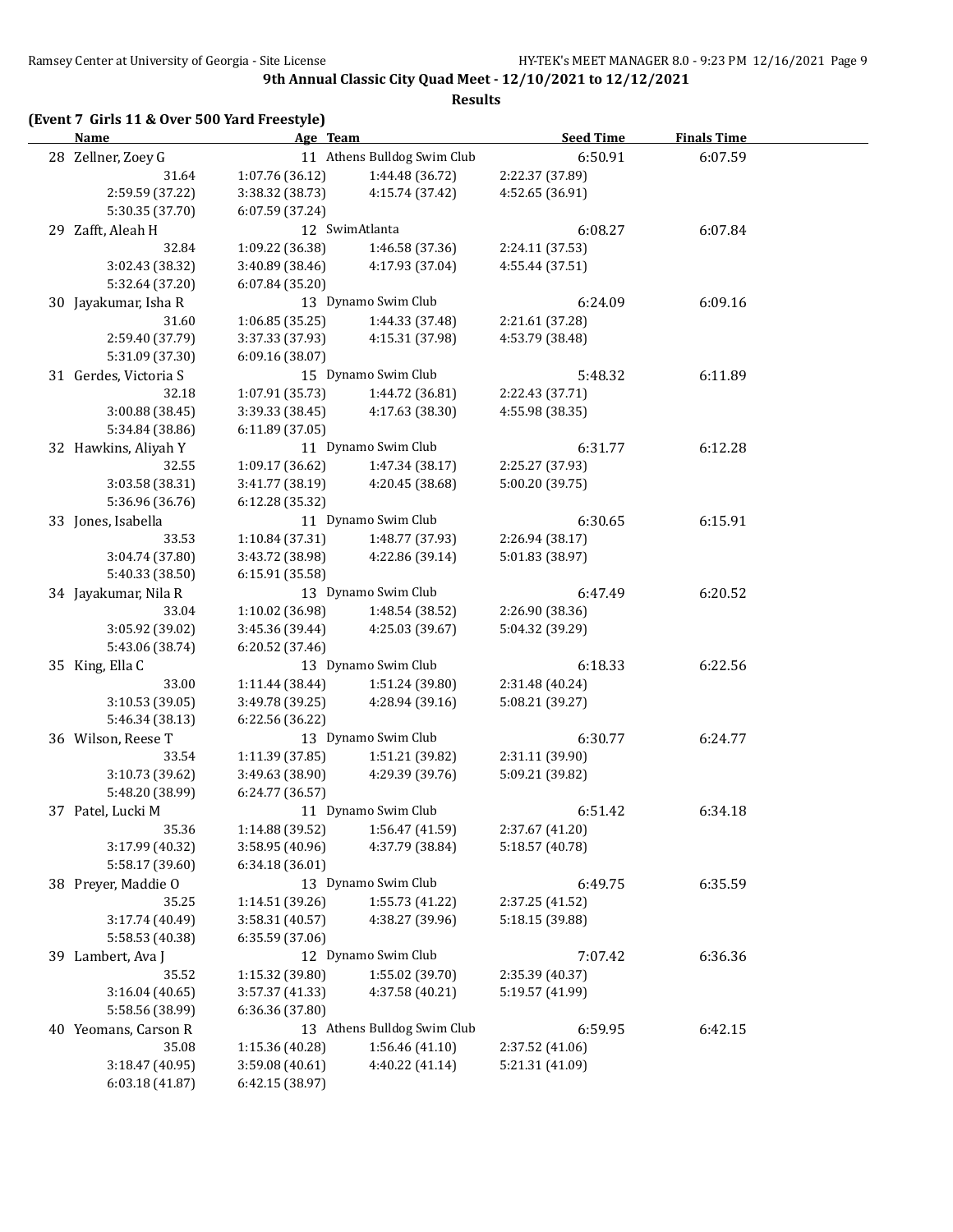**Results**

| Name                      | Age Team        |                                   | <b>Seed Time</b> |           | <b>Finals Time</b> |  |
|---------------------------|-----------------|-----------------------------------|------------------|-----------|--------------------|--|
| 41 Cain, Haylee A         |                 | 12 Athens Bulldog Swim Club       |                  | <b>NT</b> | 6:43.33            |  |
| 35.65                     | 1:16.20(40.55)  | 1:57.60 (41.40)                   | 2:39.93 (42.33)  |           |                    |  |
| 3:22.80 (42.87)           | 4:05.31 (42.51) | 4:49.34 (44.03)                   | 5:30.38 (41.04)  |           |                    |  |
| 6:07.56 (37.18)           | 6:43.33 (35.77) |                                   |                  |           |                    |  |
| 42 Gundry, Abby M         |                 | 14 SwimAtlanta                    | 7:07.87          |           | 6:47.36            |  |
| 34.98                     | 1:14.13(39.15)  | 1:55.42 (41.29)                   | 2:37.05 (41.63)  |           |                    |  |
| 3:18.32 (41.27)           | 4:00.91 (42.59) | 4:43.65 (42.74)                   | 5:25.43 (41.78)  |           |                    |  |
| 6:07.76 (42.33)           | 6:47.36 (39.60) |                                   |                  |           |                    |  |
| 43 Drake, Shelby Claire C |                 | 11 SwimAtlanta                    | 6:58.22          |           | 6:51.56            |  |
| 34.84                     | 1:15.12 (40.28) | 1:56.84 (41.72)                   | 2:38.20 (41.36)  |           |                    |  |
| 3:21.39 (43.19)           | 4:02.98 (41.59) | 5:30.33 (1:27.35)                 | 6:12.05(41.72)   |           |                    |  |
| 6:51.56 (39.51)           |                 |                                   |                  |           |                    |  |
| 44 Tomlinson, Bailey A    |                 | 12 Athens Bulldog Swim Club       |                  | 6:56.68   | 7:03.75            |  |
| 38.67                     | 1:20.73 (42.06) | 2:03.87 (43.14)                   | 2:47.54 (43.67)  |           |                    |  |
| 3:30.94 (43.40)           | 4:14.71 (43.77) | 4:58.50 (43.79)                   | 5:41.91 (43.41)  |           |                    |  |
| 6:24.89 (42.98)           | 7:03.75 (38.86) |                                   |                  |           |                    |  |
| 45 Overway, Mina          |                 | 13 Dynamo Swim Club               | 6:49.71          |           | 7:06.75            |  |
| 38.28                     | 1:20.92 (42.64) | 2:04.76 (43.84)                   | 2:48.12 (43.36)  |           |                    |  |
| 3:31.43 (43.31)           | 4:14.74 (43.31) | 4:58.70 (43.96)                   | 5:42.09 (43.39)  |           |                    |  |
| 7:06.75 (1:24.66)         |                 |                                   |                  |           |                    |  |
| 46 McCullough, Samantha L |                 | 12 Athens Bulldog Swim Club       |                  | NT        | 7:07.36            |  |
| 36.86                     | 1:18.04(41.18)  | 2:00.60 (42.56)                   | 2:44.52 (43.92)  |           |                    |  |
| 3:28.54 (44.02)           | 4:13.38 (44.84) | 4:57.91 (44.53)                   | 5:43.31 (45.40)  |           |                    |  |
| 6:28.17(44.86)            | 7:07.36 (39.19) |                                   |                  |           |                    |  |
| 47 Savage, Addie L        |                 | 13 Athens Bulldog Swim Club       |                  | $\rm{NT}$ | 7:07.82            |  |
|                           | 37.42()         |                                   | 1:20.04()        |           |                    |  |
|                           | $2:03.07$ ()    |                                   | 2:47.40()        |           |                    |  |
| 7:07.82 (4:20.42)         |                 |                                   |                  |           |                    |  |
| 48 Salvo, Ella W          |                 | 13 Dynamo Swim Club               |                  | 7:02.82   | 7:08.17            |  |
| 37.30                     | 1:19.07 (41.77) | 2:02.08 (43.01)                   | 2:46.07 (43.99)  |           |                    |  |
| 3:29.36 (43.29)           | 4:13.17 (43.81) | 4:57.57 (44.40)                   | 5:41.67 (44.10)  |           |                    |  |
| 6:25.91 (44.24)           | 7:08.17 (42.26) |                                   |                  |           |                    |  |
| 49 Ash, Edie M            |                 | 11 Athens Bulldog Swim Club       |                  | NT        | 7:36.38            |  |
| 39.07                     | 1:23.50 (44.43) | 2:09.13 (45.63)                   | 2:55.33 (46.20)  |           |                    |  |
| 3:43.19 (47.86)           | 4:29.61 (46.42) | 5:17.21 (47.60)                   | 6:03.89 (46.68)  |           |                    |  |
| 6:51.53 (47.64)           | 7:36.38 (44.85) |                                   |                  |           |                    |  |
| 50 Boyd, Hannah E         |                 | 11 Athens Bulldog Swim Club       |                  | <b>NT</b> | 8:11.31            |  |
| 38.74                     |                 | $1:26.45(47.71)$ $2:16.76(50.31)$ | 3:08.22 (51.46)  |           |                    |  |
| 4:01.41 (53.19)           | 4:53.81 (52.40) | 5:45.41 (51.60)                   | 6:35.55(50.14)   |           |                    |  |
| 7:26.36 (50.81)           | 8:11.31 (44.95) |                                   |                  |           |                    |  |
| 51 Torres, Marin          |                 | 12 Athens Bulldog Swim Club       |                  | <b>NT</b> | 8:17.90            |  |
| 40.68                     | 1:26.70 (46.02) | 2:16.10 (49.40)                   | 3:04.67 (48.57)  |           |                    |  |
| 3:55.72 (51.05)           | 4:47.62 (51.90) | 5:39.78 (52.16)                   | 6:32.99 (53.21)  |           |                    |  |
| 7:25.76 (52.77)           | 8:17.90 (52.14) |                                   |                  |           |                    |  |

#### **Event 8 Boys 11 & Over 500 Yard Freestyle**

| Name                 | Age Team        |                             | <b>Seed Time</b> | <b>Finals Time</b> |  |
|----------------------|-----------------|-----------------------------|------------------|--------------------|--|
| 1 Foggin, Will H     |                 | 18 Athens Bulldog Swim Club | 4:38.74          | 4:49.29            |  |
| 25.25                | 52.95 (27.70)   | 1:21.35 (28.40)             | 1:50.61(29.26)   |                    |  |
| 2:19.80 (29.19)      | 2:50.07 (30.27) | 3:20.79 (30.72)             | 3:51.03(30.24)   |                    |  |
| 4:20.00 (28.97)      | 4:49.29 (29.29) |                             |                  |                    |  |
| 2 Alcoreza, Victor S | 17              | SwimAtlanta                 |                  | 4:51.38            |  |
| 26.34                | 55.04 (28.70)   | 1:23.90 (28.86)             | 1:53.36 (29.46)  |                    |  |
| 2:22.46 (29.10)      | 2:52.34 (29.88) | 3:22.25(29.91)              | 3:52.37(30.12)   |                    |  |
| 4:22.14(29.77)       | 4:51.38 (29.24) |                             |                  |                    |  |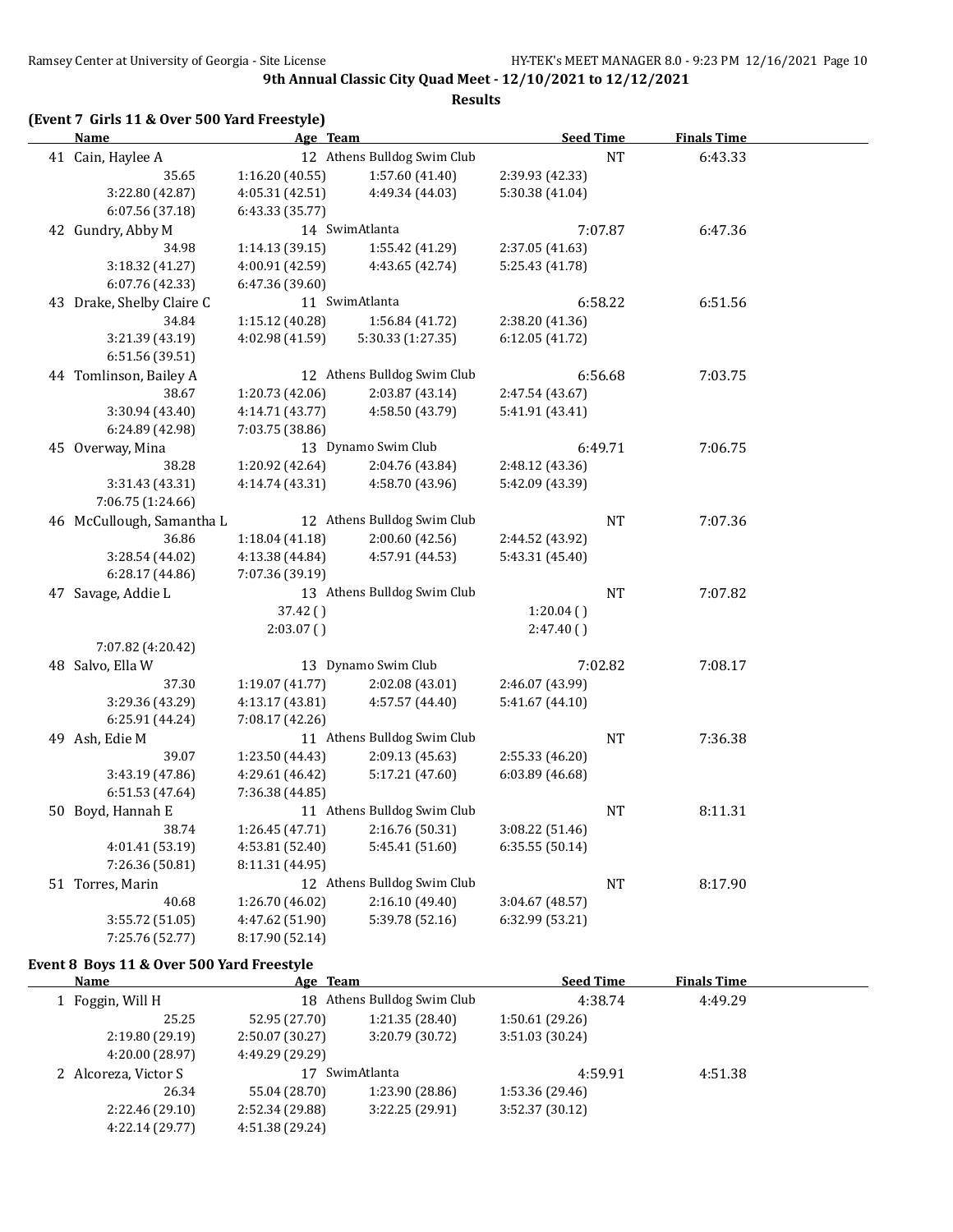**Results**

## **(Event 8 Boys 11 & Over 500 Yard Freestyle)**

| <u>Name</u>                   | Age Team                           |                               | <b>Seed Time</b>           | <b>Finals Time</b> |  |
|-------------------------------|------------------------------------|-------------------------------|----------------------------|--------------------|--|
| 3 Gricus, Max D               |                                    | 15 SwimAtlanta                | 5:09.35                    | 4:55.92            |  |
| 26.02                         | 54.56 (28.54)                      | 1:24.51 (29.95)               | 1:54.72 (30.21)            |                    |  |
| 2:25.31 (30.59)               | 2:55.72 (30.41)                    | 3:26.26 (30.54)               | 3:56.75 (30.49)            |                    |  |
| 4:26.75 (30.00)               | 4:55.92 (29.17)                    |                               |                            |                    |  |
| 4 Lim, Phillip S              |                                    | 16 SwimAtlanta                | 4:50.01                    | 4:57.04            |  |
| 25.88                         | 53.92 (28.04)                      | 1:22.67 (28.75)               | 1:52.35 (29.68)            |                    |  |
| 2:22.00 (29.65)               | 2:52.09 (30.09)                    | 3:22.71 (30.62)               | 3:53.51 (30.80)            |                    |  |
| 4:25.82 (32.31)               | 4:57.04 (31.22)                    |                               |                            |                    |  |
| 5 Xu, Eric                    |                                    | 12 Dynamo Swim Club           | 5:02.63                    | 4:58.04            |  |
| 26.45                         | 55.82 (29.37)                      | 1:25.47 (29.65)               | 1:55.66 (30.19)            |                    |  |
| 2:25.99 (30.33)               | 2:56.75 (30.76)                    | 3:27.43 (30.68)               | 3:57.97 (30.54)            |                    |  |
| 4:28.62 (30.65)               | 4:58.04 (29.42)                    |                               |                            |                    |  |
| 6 Silvers, Ean L              |                                    | 13 SwimAtlanta                | 5:00.32                    | 5:00.75            |  |
| 26.92                         | 55.87 (28.95)                      | 1:25.51 (29.64)               | 1:55.82 (30.31)            |                    |  |
| 2:26.72 (30.90)               | 2:57.80 (31.08)                    | 3:28.85(31.05)                | 4:00.27 (31.42)            |                    |  |
| 4:30.98 (30.71)               | 5:00.75 (29.77)                    |                               |                            |                    |  |
| 7 Nguyen, Thien H             |                                    | 14 SwimAtlanta                | 5:04.78                    | 5:03.13            |  |
| 27.37                         | 57.81 (30.44)                      | 1:28.72 (30.91)               | 1:59.82 (31.10)            |                    |  |
| 2:30.86 (31.04)               | 3:01.95 (31.09)                    | 3:32.25 (30.30)               | 4:02.84 (30.59)            |                    |  |
| 4:33.32 (30.48)               | 5:03.13 (29.81)                    |                               |                            |                    |  |
| 8 Koch, Christopher           |                                    | 13 Athens Bulldog Swim Club   | 5:11.43                    | 5:03.59            |  |
| 27.17                         | 57.24 (30.07)                      | 1:27.21 (29.97)               | 1:57.89 (30.68)            |                    |  |
| 2:28.77 (30.88)               | 2:59.98 (31.21)                    | 3:31.19(31.21)                | 4:02.52 (31.33)            |                    |  |
| 4:34.10 (31.58)               | 5:03.59 (29.49)                    |                               |                            |                    |  |
| 9 Krosner, Sam J              |                                    | 18 Athens Bulldog Swim Club   | 5:01.28                    | 5:07.89            |  |
| 26.68                         | 57.03 (30.35)                      | 1:27.67 (30.64)               | 1:58.90 (31.23)            |                    |  |
| 2:30.29 (31.39)               | 3:01.69 (31.40)                    | 3:33.02 (31.33)               | 4:04.78 (31.76)            |                    |  |
| 4:36.56 (31.78)               | 5:07.89 (31.33)                    |                               |                            |                    |  |
| 10 Tan, Ashton                |                                    | 13 Dynamo Swim Club           | 5:16.23                    | 5:10.78            |  |
| 28.33                         | 58.08 (29.75)                      | 1:29.26 (31.18)               | 2:01.03 (31.77)            |                    |  |
| 2:32.37 (31.34)               | 3:03.98 (31.61)                    | 3:35.67 (31.69)               | 4:07.64 (31.97)            |                    |  |
| 4:40.23 (32.59)               | 5:10.78 (30.55)                    |                               |                            |                    |  |
| 11 Cui, Tom N                 |                                    | 12 Dynamo Swim Club           | 5:19.50                    | 5:13.96            |  |
| 27.90                         | 58.37 (30.47)                      | 1:29.57 (31.20)               | 2:02.13 (32.56)            |                    |  |
| 2:34.83 (32.70)               | 3:06.99(32.16)                     | 3:39.37 (32.38)               | 4:11.76 (32.39)            |                    |  |
| 4:43.37 (31.61)               | 5:13.96 (30.59)                    |                               |                            |                    |  |
| 12 Hailey, Brandon M          |                                    | 17 Athens Bulldog Swim Club   | 5:36.50                    | 5:18.73            |  |
| 28.11                         |                                    | 58.75 (30.64) 1:30.36 (31.61) | 2:02.69 (32.33)            |                    |  |
| 2:35.03 (32.34)               | 3:07.12 (32.09)                    | 3:39.96 (32.84)               | 4:13.01 (33.05)            |                    |  |
| 4:46.29 (33.28)               | 5:18.73 (32.44)                    | 13 SwimAtlanta                |                            |                    |  |
| 13 Richards, Riley K<br>27.11 |                                    |                               | 5:26.39                    | 5:18.89            |  |
| 2:34.46 (32.77)               | 57.35 (30.24)                      | 1:28.82 (31.47)               | 2:01.69 (32.87)            |                    |  |
| 4:47.02 (32.79)               | 3:07.31 (32.85)<br>5:18.89 (31.87) | 3:40.75 (33.44)               | 4:14.23 (33.48)            |                    |  |
|                               |                                    | 13 Dynamo Swim Club           |                            |                    |  |
| 14 Lou, Jax J<br>29.75        | 1:01.48 (31.73)                    | 1:33.49 (32.01)               | 5:26.40<br>2:06.04 (32.55) | 5:21.32            |  |
| 2:38.95 (32.91)               | 3:11.43 (32.48)                    | 3:44.21 (32.78)               | 4:16.89 (32.68)            |                    |  |
| 4:50.35 (33.46)               | 5:21.32 (30.97)                    |                               |                            |                    |  |
| 15 Stedman, Vane V            |                                    | 14 Dynamo Swim Club           | 5:38.32                    | 5:21.71            |  |
| 28.51                         | 1:00.01 (31.50)                    | 1:32.29 (32.28)               | 2:04.84 (32.55)            |                    |  |
| 2:37.20 (32.36)               | 3:09.66 (32.46)                    | 3:42.66 (33.00)               | 4:15.83 (33.17)            |                    |  |
| 4:49.11 (33.28)               | 5:21.71 (32.60)                    |                               |                            |                    |  |
|                               |                                    |                               |                            |                    |  |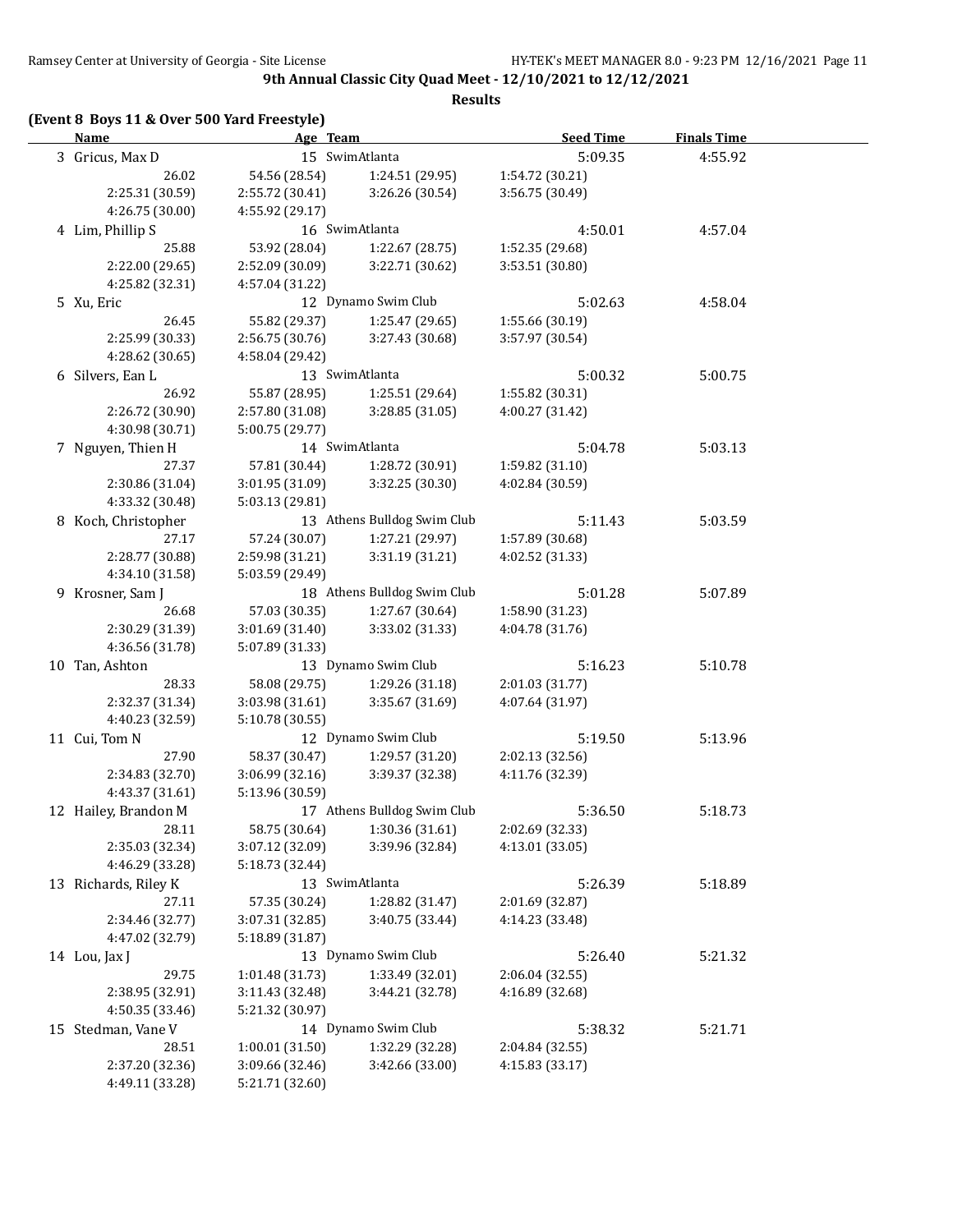#### **(Event 8 Boys 11 & Over 500 Yard Freestyle)**

| <u>Name</u>                 | Age Team        |                             | <b>Seed Time</b> | <b>Finals Time</b> |  |
|-----------------------------|-----------------|-----------------------------|------------------|--------------------|--|
| 16 Wilkerson, Reid E        |                 | 14 SwimAtlanta              | 5:35.92          | 5:22.21            |  |
| 27.96                       | 59.77 (31.81)   | 1:31.93(32.16)              | 2:04.58 (32.65)  |                    |  |
| 2:37.43 (32.85)             | 3:11.00 (33.57) | 3:44.94 (33.94)             | 4:18.73 (33.79)  |                    |  |
| 4:51.57 (32.84)             | 5:22.21 (30.64) |                             |                  |                    |  |
| 17 Cook, Camden P           |                 | 13 SwimAtlanta              | 5:28.05          | 5:26.07            |  |
| 29.00                       | 1:01.49 (32.49) | 1:34.88 (33.39)             | 2:08.39 (33.51)  |                    |  |
| 2:42.06 (33.67)             | 3:15.59 (33.53) | 3:48.41 (32.82)             | 4:21.74 (33.33)  |                    |  |
| 4:54.49 (32.75)             | 5:26.07 (31.58) |                             |                  |                    |  |
| 18 Medina, Jacob R          |                 | 14 SwimAtlanta              | 5:22.56          | 5:27.57            |  |
| 28.38                       | 1:00.52(32.14)  | 1:33.37 (32.85)             | 2:06.97 (33.60)  |                    |  |
| 2:41.09 (34.12)             | 3:15.30 (34.21) | 3:48.87 (33.57)             | 4:22.69 (33.82)  |                    |  |
| 4:56.06 (33.37)             | 5:27.57 (31.51) |                             |                  |                    |  |
| 19 Trotter, Torin N         |                 | 13 Athens Bulldog Swim Club | 5:48.06          | 5:29.15            |  |
| 28.55                       | 59.91 (31.36)   | 1:32.26 (32.35)             | 2:05.24 (32.98)  |                    |  |
| 2:38.74 (33.50)             | 3:12.93 (34.19) | 3:46.66 (33.73)             | 4:21.25 (34.59)  |                    |  |
| 4:55.55 (34.30)             | 5:29.15 (33.60) |                             |                  |                    |  |
| 20 Adriansen III, Lauritz J |                 | 12 SwimAtlanta              | 5:38.58          | 5:33.46            |  |
| 29.09                       | 1:01.72 (32.63) | 1:35.21(33.49)              | 2:08.86 (33.65)  |                    |  |
| 2:42.59 (33.73)             | 3:16.61 (34.02) | 3:50.63 (34.02)             | 4:24.88 (34.25)  |                    |  |
| 4:59.48 (34.60)             | 5:33.46 (33.98) |                             |                  |                    |  |
| 21 Archer, Jacob S          |                 | 13 SwimAtlanta              | 6:06.67          | 5:40.43            |  |
| 30.38                       | 1:05.06 (34.68) | 1:39.97 (34.91)             | 2:14.80 (34.83)  |                    |  |
| 2:49.85 (35.05)             | 3:24.18 (34.33) | 3:59.01(34.83)              | 4:34.96 (35.95)  |                    |  |
| 5:11.53 (36.57)             | 5:40.43 (28.90) |                             |                  |                    |  |
| 22 Moon, Alex J             |                 | 12 Dynamo Swim Club         | 5:43.48          | 5:42.25            |  |
| 31.25                       | 1:05.43(34.18)  | 1:40.15 (34.72)             | 2:14.68 (34.53)  |                    |  |
| 2:49.62 (34.94)             | 3:24.30 (34.68) | 3:59.52 (35.22)             | 4:34.76 (35.24)  |                    |  |
| 5:09.65 (34.89)             | 5:42.25 (32.60) |                             |                  |                    |  |
| 23 Sato, Nicolas            |                 | 12 Dynamo Swim Club         | 5:42.84          | 5:42.42            |  |
| 30.44                       | 1:04.62(34.18)  | 1:38.52 (33.90)             | 2:13.62 (35.10)  |                    |  |
| 2:48.03 (34.41)             | 3:23.09 (35.06) | 3:59.25(36.16)              | 4:34.76 (35.51)  |                    |  |
| 5:09.68 (34.92)             | 5:42.42 (32.74) |                             |                  |                    |  |
| 24 Halbach, Crenshaw        |                 | 13 Athens Bulldog Swim Club | 6:12.36          | 5:43.52            |  |
| 30.76                       | 1:05.18 (34.42) | 1:40.09 (34.91)             | 2:15.31 (35.22)  |                    |  |
| 2:50.63 (35.32)             | 3:26.44 (35.81) | 4:01.57(35.13)              | 4:36.54 (34.97)  |                    |  |
| 5:11.12 (34.58)             | 5:43.52 (32.40) |                             |                  |                    |  |
| 25 McGahagin, Joshua T      |                 | 13 SwimAtlanta              | 5:47.68          | 5:46.39            |  |
| 30.37                       | 1:04.34 (33.97) | 1:38.89 (34.55)             | 2:13.84 (34.95)  |                    |  |
| 2:48.68 (34.84)             | 3:23.86 (35.18) | 3:59.37 (35.51)             | 4:35.13 (35.76)  |                    |  |
| 5:11.06 (35.93)             | 5:46.39 (35.33) |                             |                  |                    |  |
| 26 Gerdes, Luke C           |                 | 11 Dynamo Swim Club         | 5:52.00          | 5:48.02            |  |
| 30.42                       | 1:04.61 (34.19) | 1:39.45 (34.84)             | 2:15.05 (35.60)  |                    |  |
| 2:50.37 (35.32)             | 3:26.30 (35.93) | 4:02.45 (36.15)             | 4:38.14 (35.69)  |                    |  |
| 5:13.87 (35.73)             | 5:48.02 (34.15) |                             |                  |                    |  |
| 27 Rhine, Joseph B          |                 | 12 Athens Bulldog Swim Club | 5:54.15          | 5:51.40            |  |
| 30.93                       | 1:06.01 (35.08) | 1:41.59 (35.58)             | 2:17.81 (36.22)  |                    |  |
| 2:53.83 (36.02)             | 3:29.73 (35.90) | 4:05.70 (35.97)             | 4:41.57 (35.87)  |                    |  |
| 5:17.05 (35.48)             | 5:51.40 (34.35) |                             |                  |                    |  |
| 28 Wajnberg, Jacob J        |                 | 13 Dynamo Swim Club         | 6:04.13          | 5:51.97            |  |
| 31.81                       | 1:07.64 (35.83) | 1:44.42 (36.78)             | 2:21.14 (36.72)  |                    |  |
| 2:57.41 (36.27)             | 3:33.91 (36.50) | 4:10.19 (36.28)             | 4:45.27 (35.08)  |                    |  |
| 5:19.32 (34.05)             | 5:51.97 (32.65) |                             |                  |                    |  |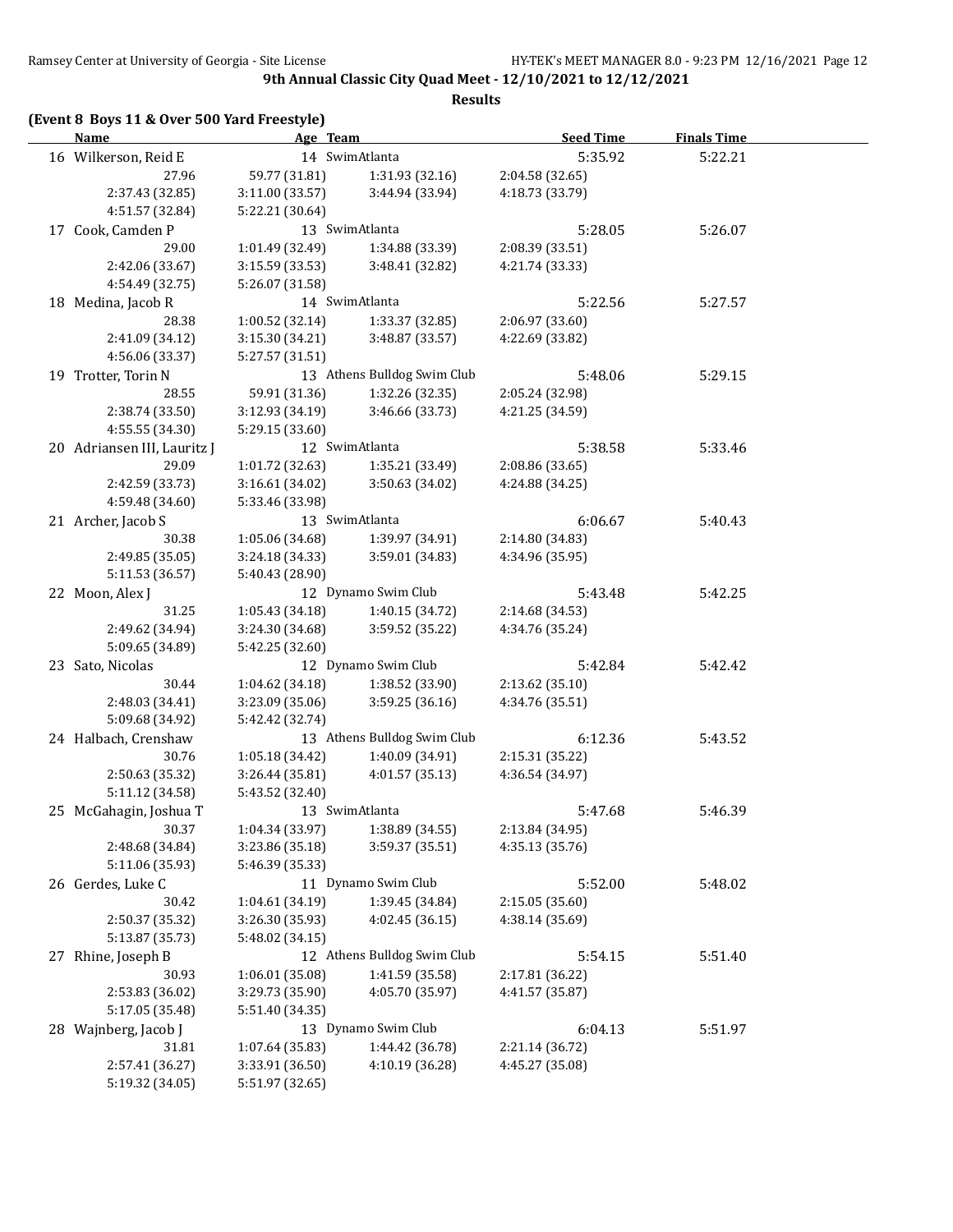## **(Event 8 Boys 11 & Over 500 Yard Freestyle)**

| <u>Name</u>             | Age Team                        |                             | <b>Seed Time</b> | <b>Finals Time</b> |  |
|-------------------------|---------------------------------|-----------------------------|------------------|--------------------|--|
| 29 Kannan, Shaan S      |                                 | 14 Athens Bulldog Swim Club | 5:58.51          | 5:55.15            |  |
| 30.07                   | 1:04.69 (34.62)                 | 1:40.36 (35.67)             | 2:16.95 (36.59)  |                    |  |
| 2:53.12 (36.17)         | 3:30.31 (37.19)                 | 4:07.19 (36.88)             | 4:44.09 (36.90)  |                    |  |
| 5:19.77 (35.68)         | 5:55.15 (35.38)                 |                             |                  |                    |  |
| 30 Tan, Sergio          |                                 | 11 Dynamo Swim Club         | 5:40.21          | 5:59.57            |  |
| 30.29                   | 1:05.39(35.10)                  | 1:40.77 (35.38)             | 2:16.80 (36.03)  |                    |  |
| 2:53.77 (36.97)         | 3:31.85 (38.08)                 | 4:08.54 (36.69)             | 4:46.31 (37.77)  |                    |  |
| 5:24.18 (37.87)         | 5:59.57 (35.39)                 |                             |                  |                    |  |
| 31 Zhou, Jeffrey        |                                 | 15 Dynamo Swim Club         | 5:40.21          | 5:59.81            |  |
| 30.25                   | 1:05.18 (34.93)                 | 1:41.47 (36.29)             | 2:18.42 (36.95)  |                    |  |
| 2:56.04 (37.62)         | 3:33.98 (37.94)                 | 4:11.96 (37.98)             | 4:49.56 (37.60)  |                    |  |
| 5:26.25 (36.69)         | 5:59.81 (33.56)                 |                             |                  |                    |  |
| 32 Armel, Lyle O        |                                 | 14 Athens Bulldog Swim Club | 6:10.35          | 6:04.84            |  |
| 31.68                   | 1:08.04(36.36)                  | 1:45.24 (37.20)             | 2:22.52 (37.28)  |                    |  |
| 3:00.17(37.65)          | 3:38.28 (38.11)                 | 4:15.25 (36.97)             | 4:53.29 (38.04)  |                    |  |
| 5:30.64 (37.35)         | 6:04.84 (34.20)                 |                             |                  |                    |  |
| 33 Lawrence, Jack W     |                                 | 14 Dynamo Swim Club         | 6:17.23          | 6:09.67            |  |
| 31.10                   | 1:06.52 (35.42)                 | 1:43.45 (36.93)             | 2:22.37 (38.92)  |                    |  |
| 3:01.71 (39.34)         | 3:40.61 (38.90)                 | 4:19.52 (38.91)             | 4:58.81 (39.29)  |                    |  |
| 5:36.86 (38.05)         | 6:09.67 (32.81)                 |                             |                  |                    |  |
| 34 Todorov, Nick J      |                                 | 12 Dynamo Swim Club         | 6:01.21          | 6:13.32            |  |
| 31.53                   | 1:07.25 (35.72)                 | 1:44.32 (37.07)             | 2:22.50 (38.18)  |                    |  |
| 3:01.03 (38.53)         | 3:40.07 (39.04)                 | 4:18.96 (38.89)             | 4:59.23 (40.27)  |                    |  |
| 5:38.70 (39.47)         | 6:13.32 (34.62)                 |                             |                  |                    |  |
| 35 Giambalvo, Charlie V |                                 | 11 SwimAtlanta              | 6:16.73          | 6:13.98            |  |
| 35.62                   | 1:13.02 (37.40)                 | 1:50.81 (37.79)             | 2:28.86 (38.05)  |                    |  |
| 3:06.88 (38.02)         | 3:44.64 (37.76)                 | 4:22.50 (37.86)             | 5:00.95 (38.45)  |                    |  |
| 5:38.24 (37.29)         | 6:13.98 (35.74)                 |                             |                  |                    |  |
| 36 Cornish, Evan        |                                 | 14 Athens Bulldog Swim Club | <b>NT</b>        | 6:14.26            |  |
| 30.48                   | 1:06.33 (35.85)                 | 1:45.00 (38.67)             | 2:23.61 (38.61)  |                    |  |
| 3:04.29 (40.68)         | 3:43.10 (38.81)                 | 4:22.60 (39.50)             | 5:02.19 (39.59)  |                    |  |
| 5:39.34 (37.15)         | 6:14.26 (34.92)                 |                             |                  |                    |  |
| 37 Boyle, Colin T       |                                 | 12 Athens Bulldog Swim Club | 6:33.97          | 6:15.67            |  |
| 33.08                   | 1:10.12(37.04)                  | 1:48.16 (38.04)             | 2:26.68 (38.52)  |                    |  |
| 3:05.39 (38.71)         | 3:44.65 (39.26)                 | 4:23.48 (38.83)             | 5:02.48 (39.00)  |                    |  |
| 5:41.23 (38.75)         | 6:15.67(34.44)                  |                             |                  |                    |  |
| 38 Sued, Enrique R      |                                 | 14 Dynamo Swim Club         | <b>NT</b>        | 6:25.85            |  |
| 31.35                   | 1:07.89 (36.54) 1:47.87 (39.98) |                             | 2:27.82 (39.95)  |                    |  |
| 3:08.32 (40.50)         | 3:48.94 (40.62)                 | 4:29.75 (40.81)             | 5:10.31 (40.56)  |                    |  |
| 5:48.84 (38.53)         | 6:25.85 (37.01)                 |                             |                  |                    |  |
| 39 Zhang, Andy A        |                                 | 12 Dynamo Swim Club         | 6:21.72          | 6:27.02            |  |
| 34.58                   | 1:13.62 (39.04)                 | 1:52.35 (38.73)             | 2:32.18 (39.83)  |                    |  |
| 3:12.74(40.56)          | 3:51.61 (38.87)                 | 4:31.15 (39.54)             | 5:10.79 (39.64)  |                    |  |
| 5:50.48 (39.69)         | 6:27.02 (36.54)                 |                             |                  |                    |  |
| 40 Karumbaiah, Nakul    |                                 | 12 Athens Bulldog Swim Club | 6:26.61          | 6:30.02            |  |
| 34.96                   | 1:14.02 (39.06)                 | 1:52.91 (38.89)             | 2:33.54 (40.63)  |                    |  |
| 3:14.25 (40.71)         | 3:56.50 (42.25)                 | 4:37.31 (40.81)             | 5:16.50 (39.19)  |                    |  |
| 5:54.44 (37.94)         | 6:30.02 (35.58)                 |                             |                  |                    |  |
| 41 Lentz, Eli C         |                                 | 13 Dynamo Swim Club         | <b>NT</b>        | 6:46.10            |  |
| 35.24                   | 1:14.42 (39.18)                 | 1:56.42 (42.00)             | 2:37.97 (41.55)  |                    |  |
| 3:20.33 (42.36)         | 4:01.49 (41.16)                 | 4:43.50 (42.01)             | 5:27.37 (43.87)  |                    |  |
| 6:10.16 (42.79)         | 6:46.10 (35.94)                 |                             |                  |                    |  |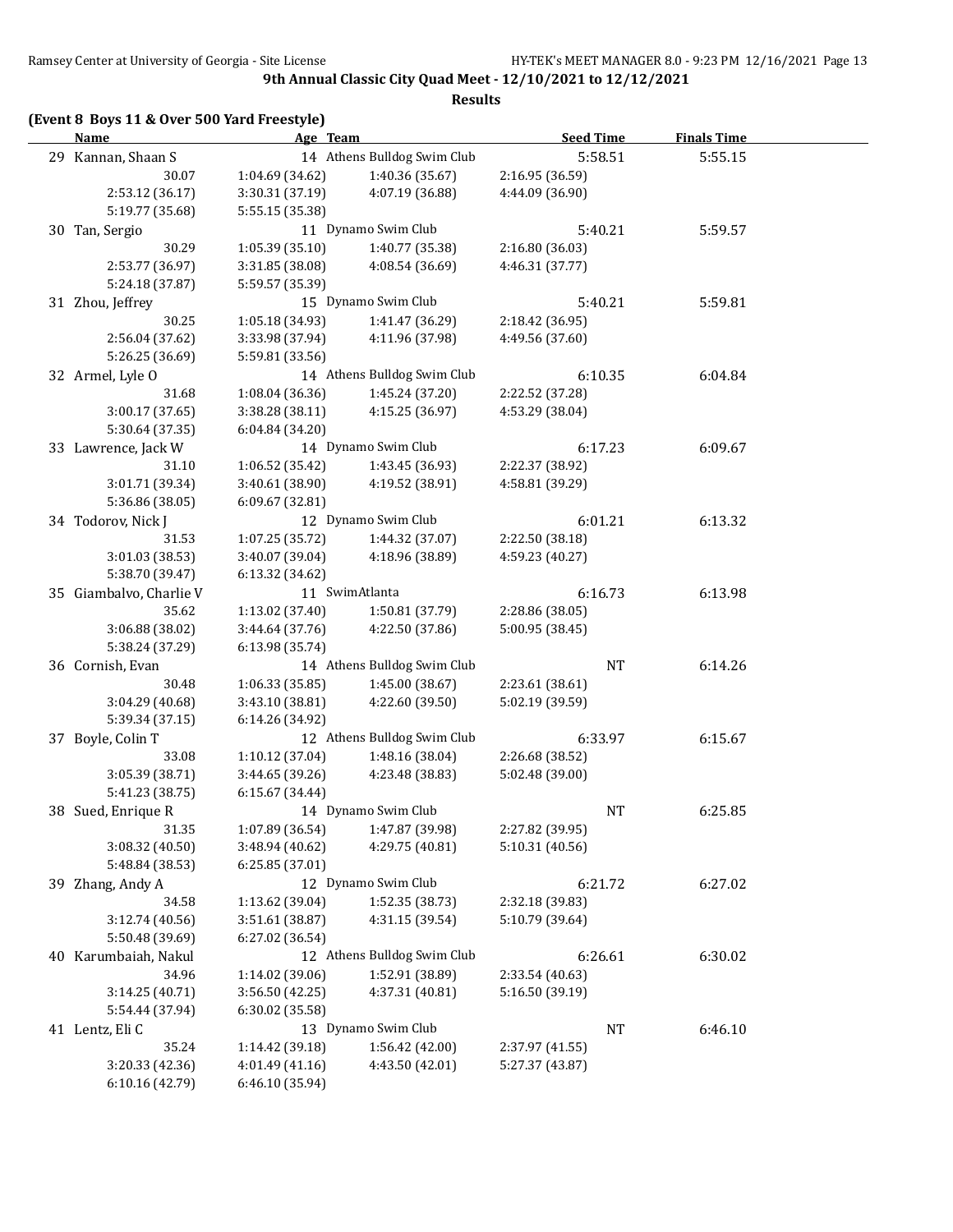## **(Event 8 Boys 11 & Over 500 Yard Freestyle)**

|    | Name                  | Age Team        |                             | <b>Seed Time</b> |           | <b>Finals Time</b> |  |
|----|-----------------------|-----------------|-----------------------------|------------------|-----------|--------------------|--|
|    | 42 Finley, Sheppard M |                 | 12 SwimAtlanta              |                  | <b>NT</b> | 6:46.52            |  |
|    | 34.59                 | 1:14.08(39.49)  | 1:55.72 (41.64)             | 2:36.90 (41.18)  |           |                    |  |
|    | 3:18.71(41.81)        | 4:01.26(42.55)  | 4:42.35 (41.09)             | 5:24.61 (42.26)  |           |                    |  |
|    | 6:07.58(42.97)        | 6:46.52 (38.94) |                             |                  |           |                    |  |
|    | 43 Joy, Wilson        |                 | 13 Athens Bulldog Swim Club |                  | NT        | 6:55.57            |  |
|    | 35.07                 | 1:15.36(40.29)  | 1:58.48 (43.12)             | 2:41.32 (42.84)  |           |                    |  |
|    | 3:24.67(43.35)        | 4:07.25(42.58)  | 4:49.63 (42.38)             | 5:33.23 (43.60)  |           |                    |  |
|    | 6:16.15 (42.92)       | 6:55.57 (39.42) |                             |                  |           |                    |  |
|    | 44 Werner, David R    |                 | 11 Athens Bulldog Swim Club | 7:18.14          |           | 7:10.34            |  |
|    | 37.22                 | 1:19.33(42.11)  | 2:02.52 (43.19)             | 2:46.67 (44.15)  |           |                    |  |
|    | 3:30.91 (44.24)       | 4:15.34 (44.43) | 4:59.55 (44.21)             | 5:43.77 (44.22)  |           |                    |  |
|    | 6:27.92(44.15)        | 7:10.34 (42.42) |                             |                  |           |                    |  |
|    | 45 Price, Grady T     |                 | 11 Athens Bulldog Swim Club |                  | <b>NT</b> | 7:36.91            |  |
|    | 38.73                 | 1:24.21 (45.48) | 2:11.24 (47.03)             | 2:58.03 (46.79)  |           |                    |  |
|    | 3:44.67 (46.64)       | 4:32.33(47.66)  | 5:20.00 (47.67)             | 6:09.10(49.10)   |           |                    |  |
|    | 6:55.22 (46.12)       | 7:36.91 (41.69) |                             |                  |           |                    |  |
| 46 | Benner, Owen W        |                 | 11 Dynamo Swim Club         | 7:45.45          |           | 7:45.93            |  |
|    | 40.76                 | 1:28.65 (47.89) | 2:17.04 (48.39)             | 3:05.88 (48.84)  |           |                    |  |
|    | 3:54.31(48.43)        | 4:43.51 (49.20) | 5:31.67(48.16)              | 6:18.64(46.97)   |           |                    |  |
|    | 7:04.53 (45.89)       | 7:45.93 (41.40) |                             |                  |           |                    |  |
|    | 47 Joy, Kevin         |                 | 11 Athens Bulldog Swim Club |                  | <b>NT</b> | 7:55.75            |  |
|    | 38.09                 | 1:22.67 (44.58) | 2:10.52 (47.85)             | 3:00.50 (49.98)  |           |                    |  |
|    | 3:51.01 (50.51)       | 4:40.14 (49.13) | 5:30.39 (50.25)             | 6:20.79(50.40)   |           |                    |  |
|    | 7:10.91 (50.12)       | 7:55.75 (44.84) |                             |                  |           |                    |  |

### **Event 9 Girls 12 & Under 50 Yard Butterfly**

|    | Name                     | Age | <b>Team</b>              | <b>Seed Time</b> | <b>Finals Time</b> |
|----|--------------------------|-----|--------------------------|------------------|--------------------|
|    | 1 McCormack, Anna Read R | 12  | SwimAtlanta              | 30.12            | 28.77              |
|    | 2 Stedman, Decker E      | 11  | Dynamo Swim Club         | 32.01            | 29.24              |
|    | 3 Hurley, Maggie M       | 12  | Dynamo Swim Club         | 31.51            | 29.99              |
| 4  | Waters, Ella J           | 12  | SwimAtlanta              | 31.10            | 30.23              |
| 5. | Parrenas, Isabella R     | 12  | Dynamo Swim Club         | 30.76            | 30.45              |
| 6  | Fagan, Holland G         | 12  | Dynamo Swim Club         | 32.27            | 31.38              |
| 7  | Van Staden, Mila K       | 10  | SwimAtlanta              | 33.63            | 31.44              |
| 8  | Hawkins, Aliyah Y        | 11  | Dynamo Swim Club         | 31.47            | 31.73              |
| 9  | Hutchins, Sydney M       | 12  | Dynamo Swim Club         | 33.11            | 32.02              |
| 10 | McCalla, Kinley G        | 10  | Dynamo Swim Club         | 34.67            | 32.35              |
| 11 | Jones, Isabella          | 11  | Dynamo Swim Club         | 32.38            | 32.76              |
| 12 | Jiang, Yumeng            | 11  | Unattached               | 32.78            | 32.79              |
| 13 | Ryan, Josephine E        | 12  | Dynamo Swim Club         | 33.78            | 32.92              |
| 14 | Zafft, Aleah H           | 12  | SwimAtlanta              | 34.63            | 33.12              |
| 15 | Patel, Lucki M           | 11  | Dynamo Swim Club         | 34.79            | 33.32              |
| 16 | McCullough, Samantha L   | 12  | Athens Bulldog Swim Club | 35.84            | 33.48              |
| 17 | Vova, Maddy M            | 12  | Dynamo Swim Club         | 34.98            | 34.21              |
| 18 | Bolte, Kate G            | 11  | Dynamo Swim Club         | 37.17            | 34.35              |
| 19 | Govan, Stella R          | 12  | Dynamo Swim Club         | 36.99            | 34.42              |
| 20 | Simon, Kennedy J         | 12  | SwimAtlanta              | 34.92            | 34.61              |
| 21 | Deeb, Madison G          | 9   | Dynamo Swim Club         | 36.36            | 34.64              |
| 22 | Iovino, Avery L          | 11  | SwimAtlanta              | NT               | 34.69              |
| 23 | Thomas, Gabby L          | 11  | SwimAtlanta              | 36.08            | 34.93              |
| 24 | Jones, Melanie A         | 10  | SwimAtlanta              | 36.34            | 35.24              |
| 25 | Chen, Scarlett S         | 11  | Dynamo Swim Club         | 36.67            | 35.27              |
| 26 | Tomlinson, Bailey A      | 12  | Athens Bulldog Swim Club | 38.32            | 35.36              |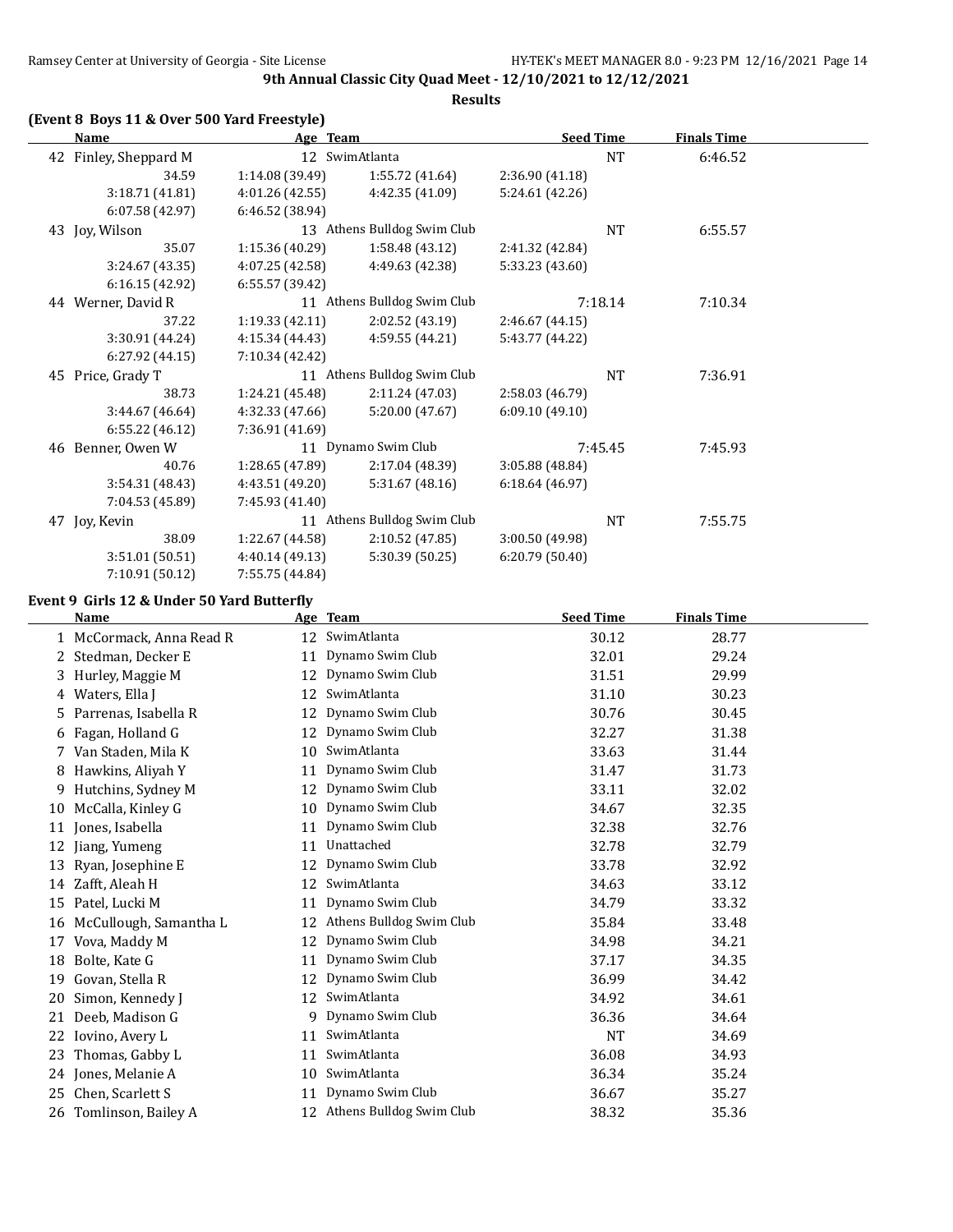#### **Results**

## **(Event 9 Girls 12 & Under 50 Yard Butterfly)**

|       | <b>Name</b>            |    | Age Team                 | <b>Seed Time</b> | <b>Finals Time</b> |  |
|-------|------------------------|----|--------------------------|------------------|--------------------|--|
|       | *27 White, Mia G       |    | 12 SwimAtlanta           | 36.38            | 35.37              |  |
| $*27$ | Mahl, Sasha I          | 12 | Dynamo Swim Club         | 35.87            | 35.37              |  |
| 29    | Mann, Kylie A          | 11 | SwimAtlanta              | 36.16            | 35.40              |  |
| 30    | Ash, Edie M            | 11 | Athens Bulldog Swim Club | 35.31            | 35.50              |  |
| 31    | Cain, Haylee A         | 12 | Athens Bulldog Swim Club | 36.84            | 35.67              |  |
| 32    | Adriansen, Nataleigh A | 10 | SwimAtlanta              | 36.93            | 35.76              |  |
| 33    | Lambert, Elyse W       | 12 | Dynamo Swim Club         | 34.89            | 35.89              |  |
| 34    | McLucas, Daphne O      | 12 | Athens Bulldog Swim Club | 35.73            | 36.03              |  |
| 35    | Sanderson, Lydia G     | 11 | SwimAtlanta              | 38.77            | 36.05              |  |
| 36    | Drake, Shelby Claire C | 11 | SwimAtlanta              | 36.64            | 36.55              |  |
| 37    | Castellino, Alyssa S   | 12 | Dynamo Swim Club         | 36.78            | 36.84              |  |
|       |                        | 12 | Dynamo Swim Club         | 37.06            | 37.43              |  |
| 38    | Baldwin, Dorothy G     |    |                          |                  |                    |  |
| 39    | Rosser, Gabby S        | 10 | Athens Bulldog Swim Club | 37.14            | 37.56              |  |
| 40    | Bahr, Sima R           | 10 | Athens Bulldog Swim Club | 39.51            | 37.66              |  |
|       | 41 Ingram, Skylar A    | 11 | SwimAtlanta              | 52.67            | 37.95              |  |
|       | *42 Mundy, Jillian P   | 9  | Athens Bulldog Swim Club | 43.34            | 38.32              |  |
| $*42$ | Kehl, Brooke E         | 12 | Dynamo Swim Club         | 38.79            | 38.32              |  |
| 44    | Hawk, Blakely J        | 11 | Athens Bulldog Swim Club | 43.82            | 38.45              |  |
| 45    | Quinn, Brigid D        | 12 | Dynamo Swim Club         | 41.56            | 38.56              |  |
| 46    | Murphy, Piper K        | 10 | Dynamo Swim Club         | 38.73            | 38.69              |  |
| 47    | Bozzuto, Julianna      | 11 | Dynamo Swim Club         | 38.67            | 39.48              |  |
| 48    | Kapoor, Riya           | 11 | SwimAtlanta              | <b>NT</b>        | 39.57              |  |
| 49    | Entrekin, Frances J    | 10 | Dynamo Swim Club         | 39.83            | 39.90              |  |
| 50    | Tang, Ellie L          | 9  | Dynamo Swim Club         | 40.35            | 40.01              |  |
| 51    | Salvia, Abby M         | 11 | Dynamo Swim Club         | 41.70            | 40.41              |  |
| 52    | Canaway, Piper M       | 9  | Dynamo Swim Club         | 42.20            | 41.45              |  |
| 53    | Haynes, Josie A        | 9  | Dynamo Swim Club         | 42.80            | 41.63              |  |
|       | 54 Dennison, Sage E    | 10 | Athens Bulldog Swim Club | 46.87            | 41.75              |  |
| 55    | Nelson, Sidney A       | 10 | Dynamo Swim Club         | 40.92            | 41.81              |  |
| 56    | Mayfield, Molly J      | 10 | SwimAtlanta              | 45.03            | 42.36              |  |
| 57    | Blake, Ellie           | 11 | Dynamo Swim Club         | 40.54            | 42.52              |  |
| 58    | Medina, Emma C         | 9  | SwimAtlanta              | 49.05            | 42.61              |  |
| 59    | Johnson, Lil P         | 10 | Athens Bulldog Swim Club | 48.82            | 42.85              |  |
| 60    | Bramlett, Nola J       | 10 | Athens Bulldog Swim Club | 44.53            | 42.91              |  |
| 61    | Martin, Colyn R        | 12 | SwimAtlanta              | 52.49            | 43.22              |  |
|       | 62 Altun, Aysen M      | 10 | Dynamo Swim Club         | 47.51            | 43.54              |  |
|       | 63 Henry, Parker O     | 11 | Dynamo Swim Club         | <b>NT</b>        | 43.88              |  |
| 64    | Boyd, Hannah E         | 11 | Athens Bulldog Swim Club | 49.74            | 44.19              |  |
| 65    | Dorsey, Cameron M      | 9  | SwimAtlanta              | 50.80            | 44.82              |  |
|       | 66 Yeomans, Raleigh A  | 10 | Athens Bulldog Swim Club | 51.40            | 44.90              |  |
| 67    | Herbertson, Kenley R   | 11 | SwimAtlanta              | 46.45            | 45.43              |  |
| 68    | Merchant, Rylie E      | 10 | SwimAtlanta              | 47.73            | 45.50              |  |
|       |                        | 9  | SwimAtlanta              |                  |                    |  |
| 69    | Kang, Kylie T          |    |                          | 50.64            | 45.77              |  |
| 70    | Maloney, Amanda A      | 11 | Dynamo Swim Club         | 46.02            | 46.11              |  |
| 71    | Torres, Marin          | 12 | Athens Bulldog Swim Club | NT               | 46.60              |  |
| 72    | Houck, Hailey R        | 9  | Dynamo Swim Club         | 53.43            | 46.88              |  |
| 73    | Hawkins, Warren        | 9. | Dynamo Swim Club         | 40.05            | 47.25              |  |
| 74    | McCoy, Olivia L        | 10 | SwimAtlanta              | 48.30            | 48.24              |  |
| 75    | Lindstrom, Harper M    | 10 | Athens Bulldog Swim Club | 53.34            | 48.49              |  |
| 76    | El-Deiry, Kayla M      | 9  | SwimAtlanta              | 50.92            | 48.54              |  |
| 77    | Johnston, Elaina C     | 11 | Athens Bulldog Swim Club | 1:00.56          | 48.79              |  |
|       | 78 Austin, Addyson E   |    | 10 SwimAtlanta           | 43.53            | 48.80              |  |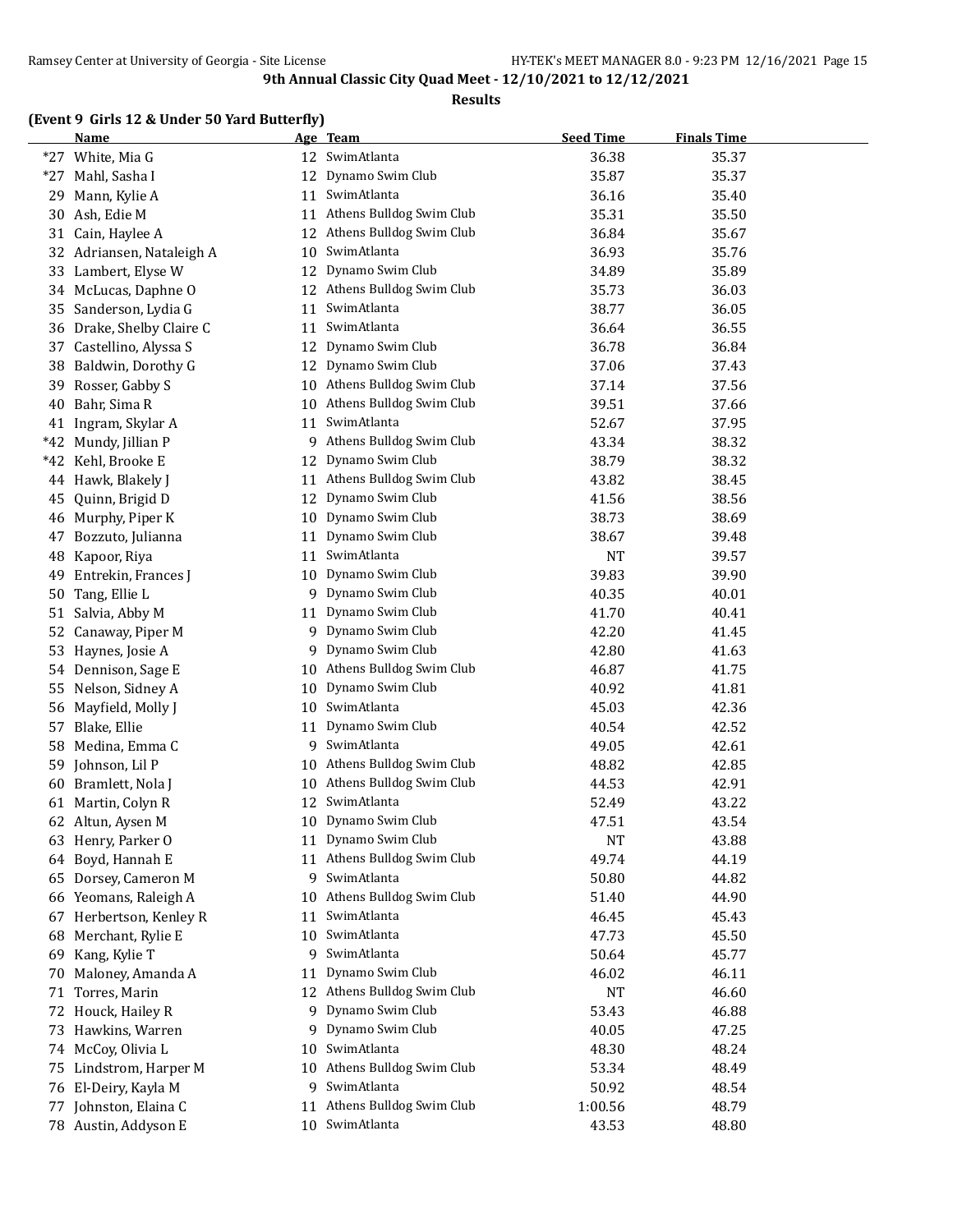#### **Results**

## **(Event 9 Girls 12 & Under 50 Yard Butterfly)**

|       | <b>Name</b>                                |    | Age Team                    | <b>Seed Time</b> | <b>Finals Time</b> |  |
|-------|--------------------------------------------|----|-----------------------------|------------------|--------------------|--|
|       | 79 Kragh, Katie B                          |    | 10 Dynamo Swim Club         | 57.88            | 49.04              |  |
| 80    | Palladino, Stella F                        |    | 11 Athens Bulldog Swim Club | <b>NT</b>        | 49.14              |  |
| 81    | Coleman, Maya N                            | 8  | Dynamo Swim Club            | 50.41            | 49.46              |  |
| 82    | Douris, Zarema M                           | 11 | Athens Bulldog Swim Club    | 54.82            | 49.78              |  |
| 83    | Iwamoto, Emi C                             | 10 | Dynamo Swim Club            | <b>NT</b>        | 49.83              |  |
| 84    | Blanco, Valeria C                          | 10 | Athens Bulldog Swim Club    | 48.76            | 49.95              |  |
| 85    | Dorman, Lane O                             | 8  | Athens Bulldog Swim Club    | 54.20            | 50.79              |  |
| 86    | Reising, Phoebe L                          | 10 | Dynamo Swim Club            | NT               | 50.94              |  |
| 87    | Grant, Addison R                           | 11 | Athens Bulldog Swim Club    | 53.30            | 50.95              |  |
| 88    | Won, Zooey P                               | 9  | Dynamo Swim Club            | 55.78            | 51.09              |  |
| 89    | Johnston, Sterling F                       | 9  | Athens Bulldog Swim Club    | <b>NT</b>        | 51.15              |  |
| 90    | Kingery, Abigail B                         | 8  | SwimAtlanta                 | 51.91            | 51.33              |  |
|       | 91 Ponder, Catherine                       | 9  | Dynamo Swim Club            | 57.74            | 51.48              |  |
| 92    | Sweigart, Claire E                         | 9  | SwimAtlanta                 | <b>NT</b>        | 52.08              |  |
| 93    | Tanner, Samantha                           | 10 | Dynamo Swim Club            | 1:01.28          | 52.55              |  |
| 94    | Myers, Collins I                           | 9  | Dynamo Swim Club            | 53.99            | 52.82              |  |
| 95    | Waters, Madison L                          | 9  | SwimAtlanta                 | 54.68            | 52.95              |  |
| 96    | Rogers, Aven J                             | 10 | SwimAtlanta                 | <b>NT</b>        | 53.11              |  |
| $*97$ | Faber, Emory C                             | 12 | Dynamo Swim Club            | 55.41            | 54.57              |  |
| $*97$ | Singleton, Ellaina E                       | 11 | SwimAtlanta                 | <b>NT</b>        | 54.57              |  |
| 99    | Singleton, Ellexia A                       | 8  | SwimAtlanta                 | 1:07.54          | 54.85              |  |
| 100   | Blazek, Finnley P                          | 8  | SwimAtlanta                 | 1:07.49          | 55.39              |  |
| 101   | Berry, Kaylee R                            | 9  | SwimAtlanta                 | 58.24            | 55.42              |  |
| 102   | Newquist, Natalie M                        | 11 | Dynamo Swim Club            | 59.08            | 56.45              |  |
|       | 103 Hempelman, Lillian M                   | 8  | Dynamo Swim Club            | 58.97            | 57.63              |  |
|       | 104 Miller, Emmy L                         | 10 | Dynamo Swim Club            | 1:00.89          | 57.75              |  |
| 105   | Tomlinson, Pirie P                         |    | 7 Athens Bulldog Swim Club  | 58.53            | 58.20              |  |
| 106   | Chunta, Cora C                             | 8  | SwimAtlanta                 | 58.32            | 59.08              |  |
|       | 107 Hoffman, Rachael Y                     | 8  | Dynamo Swim Club            | 55.53            | 1:00.15            |  |
| 108   | Vaughn, Khloe E                            | 8  | Athens Bulldog Swim Club    | <b>NT</b>        | 1:00.49            |  |
| 109   | Cole, Hadley G                             |    | 7 Athens Bulldog Swim Club  | 1:04.31          | 1:03.83            |  |
| 110   | Wheatley, Brooklyn H                       | 8  | Athens Bulldog Swim Club    | <b>NT</b>        | 1:05.45            |  |
| 111   | Vaughn, Hannah G                           | 9. | Athens Bulldog Swim Club    | <b>NT</b>        | 1:05.99            |  |
|       | 112 Walker, Emi G                          |    | 12 Athens Bulldog Swim Club | <b>NT</b>        | 1:06.19            |  |
| 113   | Phillips, Lindy R                          |    | 7 Athens Bulldog Swim Club  | 1:04.49          | 1:11.54            |  |
|       | 114 Heidesch, Claire E                     |    | 12 Athens Bulldog Swim Club | 1:37.26          | 1:15.48            |  |
|       | 115 Ciccaglione, Ryleigh J                 |    | 8 SwimAtlanta               | <b>NT</b>        | 1:24.18            |  |
|       | 116 Lester, Vivien L                       | 8  | Dynamo Swim Club            | <b>NT</b>        | 1:29.26            |  |
|       | --- Neace, Lauren C                        |    | 12 Athens Bulldog Swim Club | 35.05            | DQ                 |  |
|       | False start                                |    |                             |                  |                    |  |
|       | --- Traynor, Isabel H                      |    | 9 Dynamo Swim Club          | 39.63            | DQ                 |  |
|       | False start                                |    |                             |                  |                    |  |
|       | --- Bluestein, Brooke E                    |    | 8 Dynamo Swim Club          | NT               | DQ                 |  |
|       | Arms underwater recovery                   |    |                             |                  |                    |  |
|       | --- Shaffer, Adelaina M<br>False start     |    | 9 Athens Bulldog Swim Club  | 55.85            | DQ                 |  |
|       | --- Noma, Lily M                           |    | 9 Dynamo Swim Club          | <b>NT</b>        | DQ                 |  |
|       | Arms underwater recovery                   |    |                             |                  |                    |  |
|       | Event 10 Boys 12 & Under 50 Yard Butterfly |    |                             |                  |                    |  |
|       | Name                                       |    | <u>Age Team</u>             | <b>Seed Time</b> | <b>Finals Time</b> |  |
|       | 1 Xu, Eric                                 |    | 12 Dynamo Swim Club         | 26.24            | 25.85              |  |
|       |                                            |    |                             |                  |                    |  |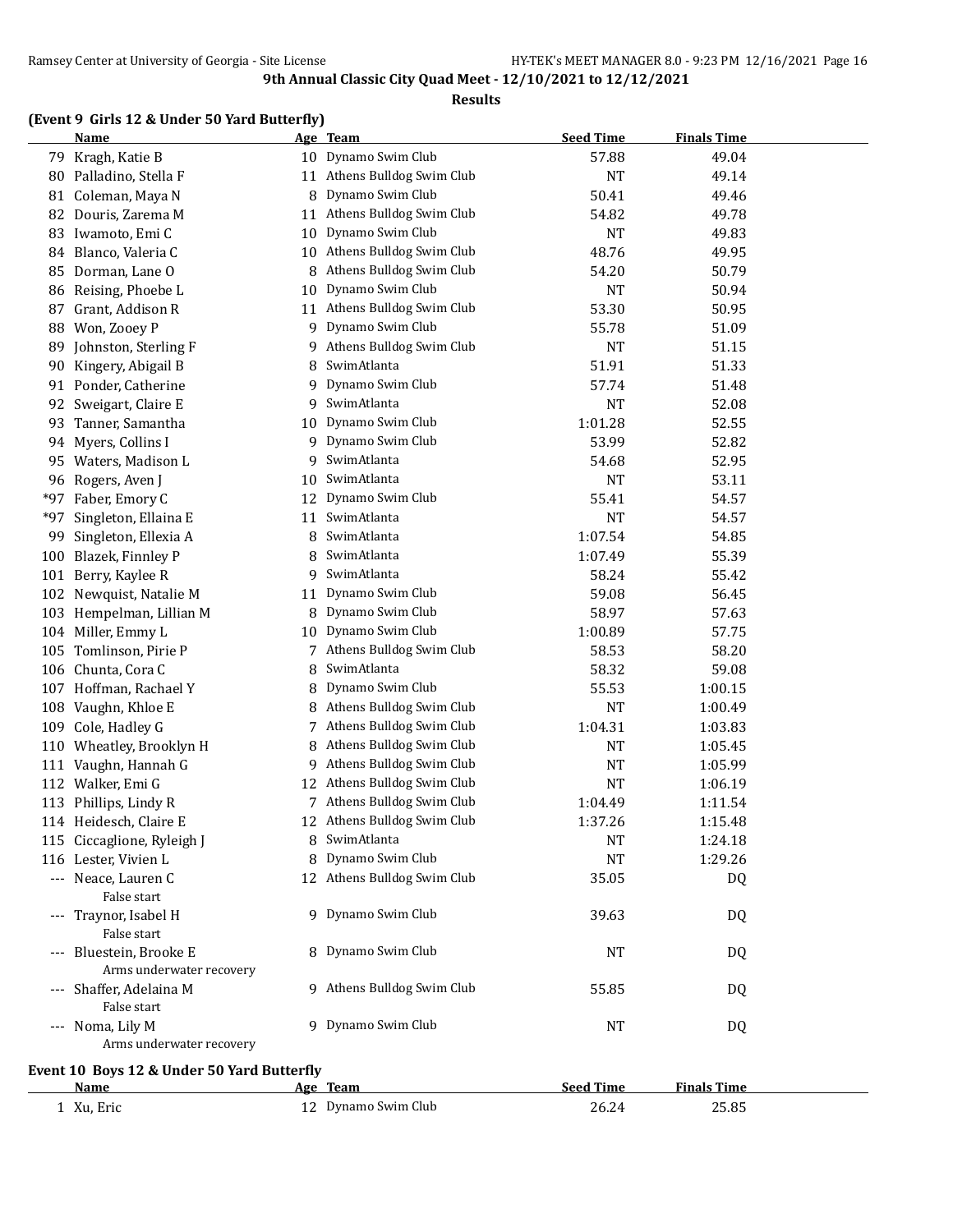#### **Results**

## **(Event 10 Boys 12 & Under 50 Yard Butterfly)**

|    | <b>Name</b>                              |    | Age Team                    | <b>Seed Time</b> | <b>Finals Time</b> |
|----|------------------------------------------|----|-----------------------------|------------------|--------------------|
|    | 2 Chang, Graham M                        |    | 12 Dynamo Swim Club         | 29.72            | 28.42              |
|    | 3 Sopa, Troy                             |    | 11 Dynamo Swim Club         | 29.48            | 28.58              |
| 4  | Bahr, Kipras D                           |    | 12 Athens Bulldog Swim Club | 30.02            | 28.92              |
| 5. | Unger, Alexander M                       | 12 | SwimAtlanta                 | 28.87            | 29.01              |
| 6  | Moon, Alex J                             | 12 | Dynamo Swim Club            | 29.69            | 29.50              |
|    | 7 Fleming, Kingston E                    | 12 | SwimAtlanta                 | 30.70            | 29.94              |
| 8  | Libreros, Lorenzo A                      | 12 | SwimAtlanta                 | 33.04            | 30.61              |
| 9  | Collins, Trey E                          | 11 | SwimAtlanta                 | 30.73            | 30.68              |
| 10 | Xu, Melvin R                             | 12 | Dynamo Swim Club            | 31.30            | 31.03              |
| 11 | Klemmer, Austin A                        | 11 | SwimAtlanta                 | 32.45            | 31.42              |
| 12 | Skopljak, Adel                           | 12 | SwimAtlanta                 | 32.57            | 31.61              |
| 13 | Todorov, Nick J                          | 12 | Dynamo Swim Club            | 33.56            | 32.04              |
|    | 14 Holder, Cade M                        | 12 | SwimAtlanta                 | 31.93            | 32.27              |
| 15 | Boyle, Colin T                           | 12 | Athens Bulldog Swim Club    | 35.00            | 32.76              |
|    | 16 Jackson, Cooper                       | 11 | Dynamo Swim Club            | 32.52            | 33.03              |
|    | 17 Chai, Jason                           | 12 | Dynamo Swim Club            | 34.28            | 33.36              |
|    | *18 Horback, John G                      |    | 10 SwimAtlanta              | 33.29            | 33.57              |
|    | *18 Avelar, Nicolas                      |    | 12 Athens Bulldog Swim Club | 34.15            | 33.57              |
|    | 20 Coverdill, Patrick D                  | 11 | Athens Bulldog Swim Club    | 35.88            | 33.88              |
|    | 21 Karumbaiah, Nakul                     |    | 12 Athens Bulldog Swim Club | 35.23            | 34.30              |
|    | 22 Wheeler, Preston J                    |    | 10 SwimAtlanta              | 35.19            | 34.84              |
|    | 23 Holcombe, Chase C                     | 10 | SwimAtlanta                 | 34.86            | 34.93              |
|    | 24 Guidry, Nate W                        | 12 | Athens Bulldog Swim Club    | 37.93            | 35.02              |
| 25 | Cao, Mason Z                             | 12 | SwimAtlanta                 | 40.25            | 35.40              |
|    | 26 Mujkanovic, Aldino                    |    | 12 SwimAtlanta              | 38.14            | 35.71              |
|    | 27 Won, Oliver L                         | 11 | Dynamo Swim Club            | 35.43            | 36.01              |
| 28 | Brewer, Graham B                         | 10 | Dynamo Swim Club            | 37.00            | 36.39              |
| 29 | Axt, Townesend                           | 11 | Dynamo Swim Club            | 36.38            | 36.41              |
|    | 30 Choi, Jason Y                         | 12 | Dynamo Swim Club            | 38.19            | 36.77              |
|    | 31 Hobbs, Corbin B                       | 12 | Athens Bulldog Swim Club    | 38.46            | 36.93              |
|    |                                          | 9. | SwimAtlanta                 | 37.16            |                    |
|    | 32 Collins, Jordan V<br>Smith, Braxton C |    | 11 SwimAtlanta              | 38.68            | 37.04              |
| 33 |                                          |    | Dynamo Swim Club            |                  | 37.55              |
|    | 34 Wang, Tu                              | 10 | 11 Unattached               | 37.65            | 37.61              |
|    | 35 Putman, Brody B                       |    | SwimAtlanta                 | 40.43            | 37.81              |
|    | 36 Wheeler, Parker G                     | 8  |                             | 39.35            | 37.83              |
|    | 37 Huang, Alex Z                         |    | 12 Athens Bulldog Swim Club | 42.90            | 38.05              |
|    | 38 Wells, Kazuki M                       |    | 12 Dynamo Swim Club         | 41.30            | 38.23              |
| 39 | Wengert, Thor E                          | 11 | Dynamo Swim Club            | 39.23            | 39.21              |
| 40 | Page, Matteo R                           | 12 | Dynamo Swim Club            | 42.53            | 39.26              |
| 41 | Coombs, Gray A                           | 11 | SwimAtlanta                 | 42.24            | 40.18              |
| 42 | Stedman, Barton B                        | 10 | Dynamo Swim Club            | 38.20            | 40.68              |
| 43 | Holder, Gray T                           | 10 | SwimAtlanta                 | 46.17            | 40.82              |
|    | 44 Moore, Isaac C                        | 12 | Dynamo Swim Club            | 39.70            | 41.01              |
| 45 | Thang, Van P                             | 12 | Athens Bulldog Swim Club    | 52.32            | 41.10              |
|    | 46 Werner, David R                       | 11 | Athens Bulldog Swim Club    | 48.58            | 41.29              |
| 47 | Shiflett, Gabriel D                      | 11 | SwimAtlanta                 | <b>NT</b>        | 41.32              |
|    | 48 Benner, Owen W                        | 11 | Dynamo Swim Club            | 43.98            | 41.63              |
|    | 49 Kehl, Matt R                          |    | 9 Dynamo Swim Club          | 42.63            | 42.16              |
| 50 | Joy, Kevin                               | 11 | Athens Bulldog Swim Club    | <b>NT</b>        | 42.98              |
|    | 51 Thurman, James P                      |    | 9 Dynamo Swim Club          | 45.97            | 44.01              |
|    | 52 Price, Grady T                        |    | 11 Athens Bulldog Swim Club | 45.86            | 44.34              |
|    | 53 Overway, Seth R                       |    | 8 Dynamo Swim Club          | 50.88            | 44.84              |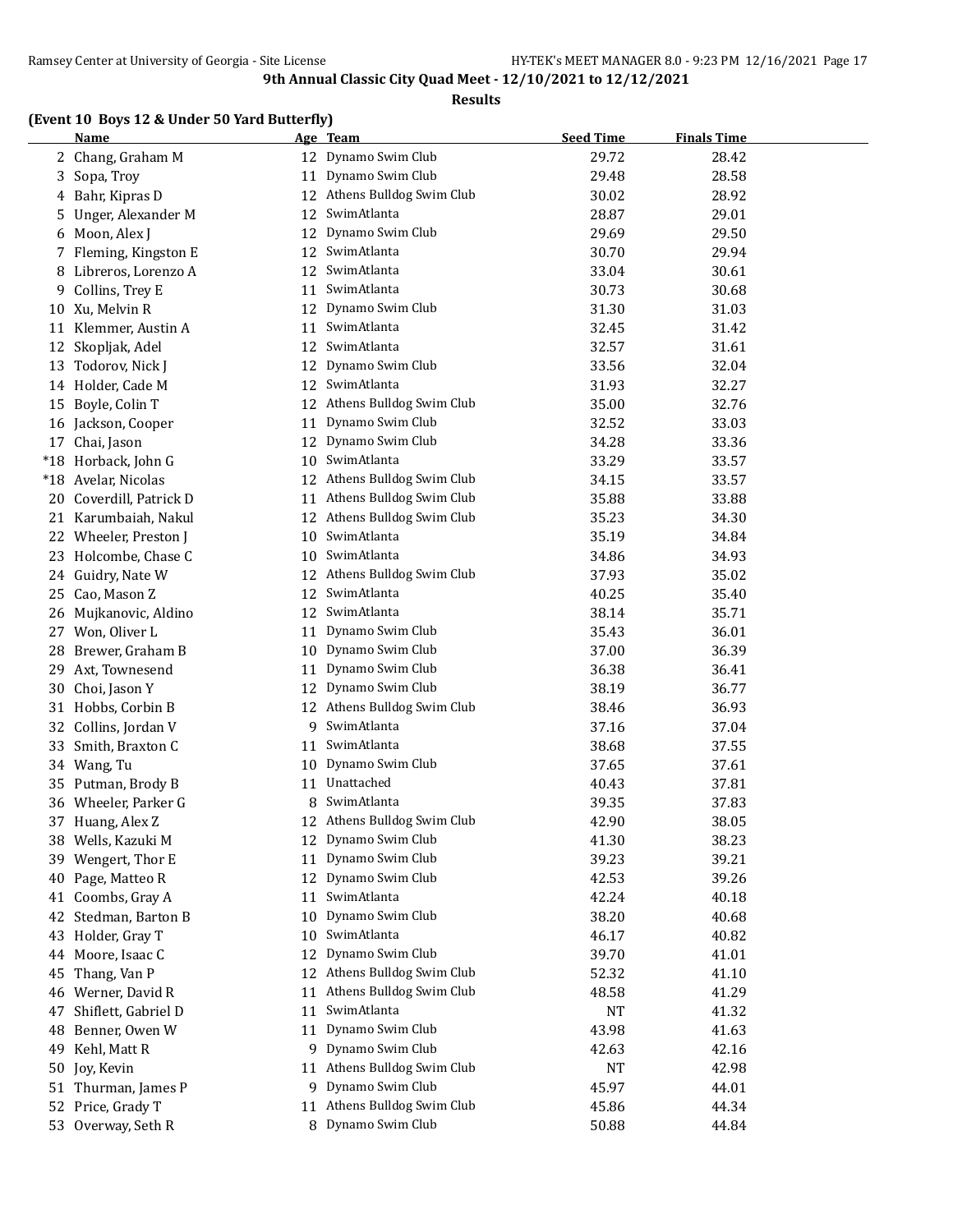#### **Results**

## **(Event 10 Boys 12 & Under 50 Yard Butterfly)**

|    | <b>Name</b>              |    | Age Team                    | <b>Seed Time</b> | <b>Finals Time</b> |  |
|----|--------------------------|----|-----------------------------|------------------|--------------------|--|
|    | 54 Power, Daniel A       |    | 11 SwimAtlanta              | <b>NT</b>        | 45.10              |  |
|    | 55 Wuest, Max M          |    | 10 Dynamo Swim Club         | 53.06            | 45.19              |  |
|    | 56 Liley, Landon N       |    | 10 Dynamo Swim Club         | 45.89            | 46.22              |  |
| 57 | Boyd, Micah E            |    | 8 Athens Bulldog Swim Club  | 58.96            | 46.46              |  |
|    | 58 Herrick, Tyshi L      |    | 11 SwimAtlanta              | 45.01            | 46.52              |  |
| 59 | Moore, Cillian T         |    | 10 Dynamo Swim Club         | 51.90            | 46.78              |  |
|    | 60 Price, Sam D          |    | 9 Athens Bulldog Swim Club  | 58.65            | 46.85              |  |
|    | 61 Bragg, Kelton L       | 12 | Dynamo Swim Club            | <b>NT</b>        | 46.91              |  |
|    | 62 Leverett, Hogan B     |    | 9 SwimAtlanta               | <b>NT</b>        | 46.99              |  |
|    | 63 Hejda, Grayson Q      |    | 9 SwimAtlanta               | 50.26            | 48.29              |  |
|    | 64 Kelly, Paul W         |    | 10 Dynamo Swim Club         | 45.94            | 50.02              |  |
|    | 65 Wise, Jett A          |    | 10 SwimAtlanta              | NT               | 50.92              |  |
|    | 66 McCracken, Ian M      |    | 11 Athens Bulldog Swim Club | <b>NT</b>        | 51.80              |  |
|    | 67 Vova, Daniel L        |    | 9 Dynamo Swim Club          | 51.92            | 53.09              |  |
| 68 | Miller, Miles R          |    | 8 Athens Bulldog Swim Club  | <b>NT</b>        | 53.49              |  |
| 69 | Thompson, Baylor B       | 7  | SwimAtlanta                 | 55.86            | 53.66              |  |
| 70 | Torres, Evan             |    | 9 Athens Bulldog Swim Club  | <b>NT</b>        | 55.82              |  |
|    | 71 Coburn, William J     | 8  | Dynamo Swim Club            | 55.69            | 55.83              |  |
|    | 72 Matthews, Tucker G    |    | 9 Athens Bulldog Swim Club  | <b>NT</b>        | 56.78              |  |
|    | 73 Garimella, Anhad      | 10 | Dynamo Swim Club            | 59.09            | 56.97              |  |
|    | 74 Hill, Hugh K          |    | 10 Athens Bulldog Swim Club | 56.26            | 57.24              |  |
|    | 75 Weldon, Caz A         |    | 11 Athens Bulldog Swim Club | 59.51            | 57.67              |  |
|    | 76 Cella, Lucas E        | 11 | Dynamo Swim Club            | <b>NT</b>        | 59.66              |  |
|    | 77 Dillies, Andreas      |    | 11 Athens Bulldog Swim Club | 56.81            | 59.74              |  |
|    | 78 McCullough, Nolan E   | 10 | Athens Bulldog Swim Club    | 1:00.36          | 59.78              |  |
|    | 79 Liley, Luke W         |    | 8 Dynamo Swim Club          | 1:01.40          | 1:00.69            |  |
|    | 80 Chang, Dax N          |    | 8 Athens Bulldog Swim Club  | 1:18.71          | 1:01.56            |  |
|    | 81 Gates, Nico S         |    | 6 Dynamo Swim Club          | 1:14.82          | 1:04.95            |  |
|    | 82 Wang, Hong-Yi E       |    | 8 Athens Bulldog Swim Club  | NT               | 1:06.78            |  |
|    | 83 Thurman, Matthew R    |    | 6 Dynamo Swim Club          | <b>NT</b>        | 1:11.55            |  |
|    | 84 Chang, Matthew A      |    | 7 Dynamo Swim Club          | 1:21.71          | 1:16.52            |  |
|    | 85 Walker, Benjamin L    | 8  | Athens Bulldog Swim Club    | <b>NT</b>        | 1:22.98            |  |
|    | --- Caswall, Dean M      |    | 7 Athens Bulldog Swim Club  | <b>NT</b>        | DQ                 |  |
|    | Arms underwater recovery |    |                             |                  |                    |  |
|    | --- Torres, Garrett      |    | 10 Athens Bulldog Swim Club | NT               | <b>DQ</b>          |  |
|    | Non-simultaneous arms    |    |                             |                  |                    |  |
|    | --- McCoy, Owen A        |    | 8 SwimAtlanta               | 55.66            | DQ                 |  |
|    | Non-simultaneous touch   |    |                             |                  |                    |  |
|    | --- Peters, Daniel M     |    | 7 Athens Bulldog Swim Club  | <b>NT</b>        | DQ                 |  |
|    | Arms underwater recovery |    |                             |                  |                    |  |
|    | --- Townsend, Carter H   |    | 8 Athens Bulldog Swim Club  | <b>NT</b>        | <b>DQ</b>          |  |
|    | Arms underwater recovery |    |                             |                  |                    |  |

#### **Event 11 Girls 12 & Under 200 Yard Butterfly**

| Name                 | Age Team        |                             | <b>Seed Time</b> | <b>Finals Time</b> |  |
|----------------------|-----------------|-----------------------------|------------------|--------------------|--|
| 1 Zellner, Zoey G    |                 | 11 Athens Bulldog Swim Club | 3:00.89          | 2:40.29            |  |
| 33.00                | 1:12.83(39.83)  | 1:56.93(44.10)              | 2:40.29 (43.36)  |                    |  |
| 2 Vaughn, Kerrigan D |                 | 12 Athens Bulldog Swim Club | 3:00.89          | 2:48.95            |  |
| 36.02                | 1:20.73(44.71)  | 2:08.89(48.16)              | 2:48.95(40.06)   |                    |  |
| 3 El-Deiry, Rhea M   |                 | 12 SwimAtlanta              | 2:56.76          | 2:49.76            |  |
| 35.69                | 1:17.11 (41.42) | 2:03.12(46.01)              | 2:49.76 (46.64)  |                    |  |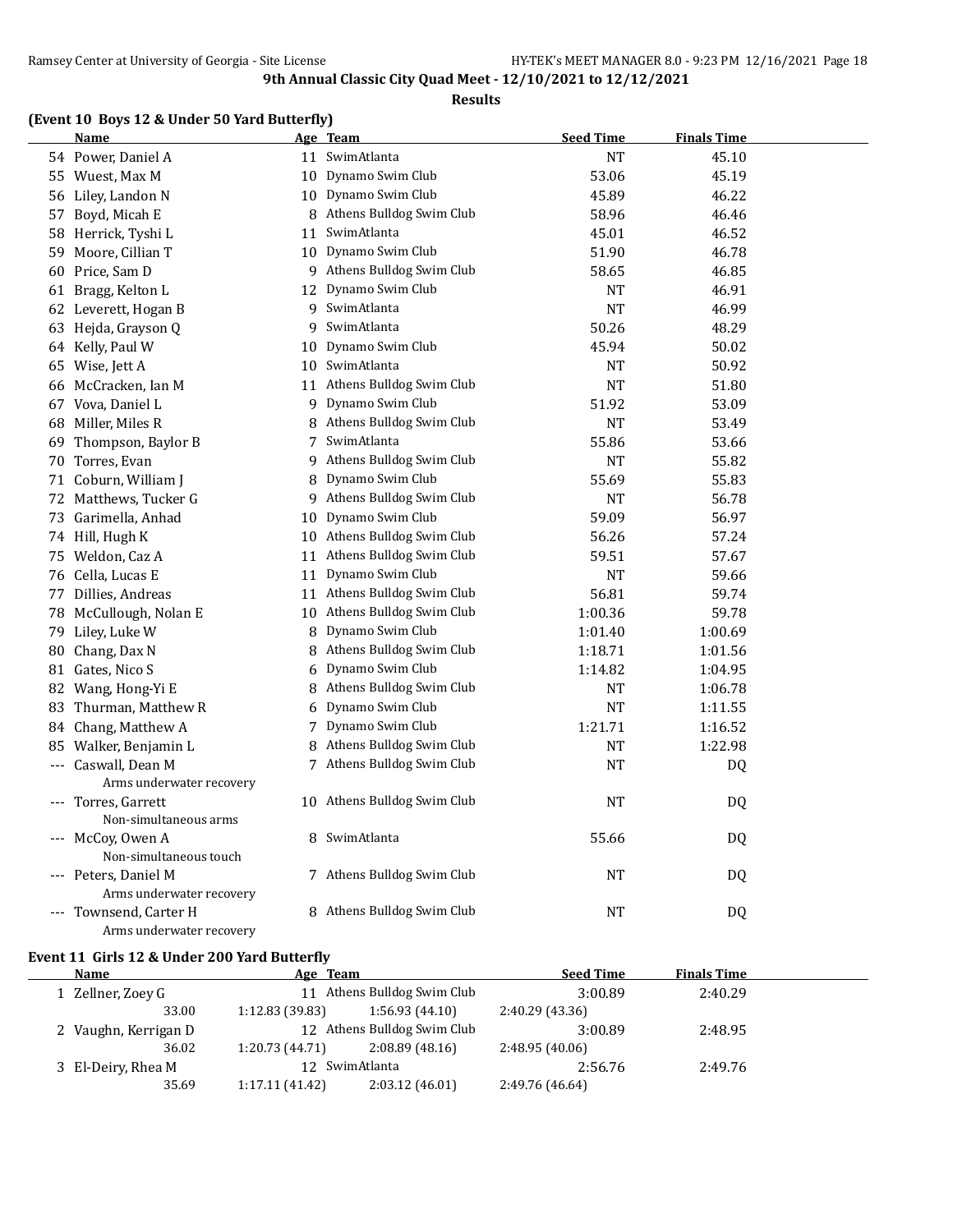**Results**

| Event 12 Boys 12 & Under 200 Yard Butterfly<br><b>Name</b> |                 |                                                                                                                                                                                                                                                  | <b>Seed Time</b>           | <b>Finals Time</b> |  |
|------------------------------------------------------------|-----------------|--------------------------------------------------------------------------------------------------------------------------------------------------------------------------------------------------------------------------------------------------|----------------------------|--------------------|--|
|                                                            |                 | Age Team and the state of the state of the state of the state of the state of the state of the state of the state of the state of the state of the state of the state of the state of the state of the state of the state of t<br>12 SwimAtlanta |                            |                    |  |
| 1 Adriansen III, Lauritz J<br>30.85                        | 1:06.42(35.57)  | 1:44.33 (37.91)                                                                                                                                                                                                                                  | 2:24.22                    | 2:22.77            |  |
| 2 Gerdes, Luke C                                           |                 | 11 Dynamo Swim Club                                                                                                                                                                                                                              | 2:22.77 (38.44)<br>2:30.21 | 2:26.99            |  |
| 33.78                                                      | 1:10.59(36.81)  | 1:49.46 (38.87)                                                                                                                                                                                                                                  | 2:26.99 (37.53)            |                    |  |
| 3 Sato, Nicolas                                            |                 | 12 Dynamo Swim Club                                                                                                                                                                                                                              | 2:34.21                    | 2:29.53            |  |
| 32.29                                                      | 1:09.45(37.16)  | 1:48.87 (39.42)                                                                                                                                                                                                                                  | 2:29.53 (40.66)            |                    |  |
| 4 Tan, Sergio                                              |                 | 11 Dynamo Swim Club                                                                                                                                                                                                                              | 2:30.21                    | 2:38.20            |  |
| 31.68                                                      | 1:09.65(37.97)  | 1:53.00(43.35)                                                                                                                                                                                                                                   | 2:38.20 (45.20)            |                    |  |
| 5 Zhang, Andy A                                            |                 | 12 Dynamo Swim Club                                                                                                                                                                                                                              | 2:32.21                    | 2:49.85            |  |
| 34.40                                                      | 1:15.70(41.30)  | 2:01.72 (46.02)                                                                                                                                                                                                                                  | 2:49.85 (48.13)            |                    |  |
| 6 Nguyen, Jeff H                                           |                 | 11 SwimAtlanta                                                                                                                                                                                                                                   | 2:55.84                    | 2:57.11            |  |
| 34.99                                                      | 1:18.52(43.53)  | 2:07.90 (49.38)                                                                                                                                                                                                                                  | 2:57.11 (49.21)            |                    |  |
|                                                            |                 |                                                                                                                                                                                                                                                  |                            |                    |  |
| Event 13 Girls 13 & Over 200 Yard Butterfly                |                 |                                                                                                                                                                                                                                                  |                            |                    |  |
| Name                                                       | Age Team        |                                                                                                                                                                                                                                                  | <b>Seed Time</b>           | <b>Finals Time</b> |  |
| 1 Modglin, Sydney                                          |                 | 14 Dynamo Swim Club                                                                                                                                                                                                                              | 2:16.83                    | 2:14.22            |  |
| 2 Alewine-Flores, Aubree-Clare                             |                 | 15 Athens Bulldog Swim Club                                                                                                                                                                                                                      | 2:21.96                    | 2:15.20            |  |
| 3 Avelar, Nicole                                           |                 | 15 Athens Bulldog Swim Club                                                                                                                                                                                                                      | 2:19.62                    | 2:17.20            |  |
| 4 Markott, Teagan M                                        |                 | 13 Dynamo Swim Club                                                                                                                                                                                                                              | 2:21.91                    | 2:18.56            |  |
| 5 Sakaris, Hannah R                                        |                 | 13 SwimAtlanta                                                                                                                                                                                                                                   | 2:22.24                    | 2:19.78            |  |
| 6 Ripps, Janie V                                           |                 | 15 Athens Bulldog Swim Club                                                                                                                                                                                                                      | 2:27.62                    | 2:23.43            |  |
| 33.57                                                      | 1:10.28(36.71)  | 1:46.31 (36.03)                                                                                                                                                                                                                                  | 2:23.43 (37.12)            |                    |  |
| 7 Ackert, Ansley M                                         |                 | 14 Dynamo Swim Club                                                                                                                                                                                                                              | 2:28.88                    | 2:24.28            |  |
| 30.83                                                      | 1:06.26(35.43)  | 1:44.01(37.75)                                                                                                                                                                                                                                   | 2:24.28 (40.27)            |                    |  |
| 8 Turcotte, Olivia M                                       |                 | 13 Dynamo Swim Club                                                                                                                                                                                                                              | 2:26.48                    | 2:24.38            |  |
| 9 Feild, Sarah A                                           |                 | 15 Dynamo Swim Club                                                                                                                                                                                                                              | 2:31.94                    | 2:25.59            |  |
| 30.56                                                      | 1:05.92(35.36)  | 1:44.43 (38.51)                                                                                                                                                                                                                                  | 2:25.59(41.16)             |                    |  |
| 10 Bates, Martha K                                         |                 | 13 Athens Bulldog Swim Club                                                                                                                                                                                                                      | 2:26.65                    | 2:30.38            |  |
| 11 Tang, Katie M                                           |                 | 14 Dynamo Swim Club                                                                                                                                                                                                                              | 2:35.77                    | 2:39.29            |  |
| 33.53                                                      | 1:15.61 (42.08) | 1:57.93 (42.32)                                                                                                                                                                                                                                  | 2:39.29 (41.36)            |                    |  |
| 12 Turcotte, Kaela E                                       |                 | 13 Dynamo Swim Club                                                                                                                                                                                                                              | 2:47.76                    | 2:45.34            |  |
| 34.55                                                      | 1:15.36(40.81)  | 1:57.97 (42.61)                                                                                                                                                                                                                                  | 2:45.34 (47.37)            |                    |  |
| 13 Lampa, Audrey L                                         |                 | 14 Dynamo Swim Club                                                                                                                                                                                                                              | 2:52.62                    | 2:48.83            |  |
| 35.60                                                      | 1:18.12(42.52)  | 2:02.30 (44.18)                                                                                                                                                                                                                                  | 2:48.83 (46.53)            |                    |  |
| 14 Wilson, Reese T                                         |                 | 13 Dynamo Swim Club                                                                                                                                                                                                                              | <b>NT</b>                  | 2:58.50            |  |
| 37.46                                                      | 1:22.72(45.26)  | 2:12.73 (50.01)                                                                                                                                                                                                                                  | 2:58.50 (45.77)            |                    |  |

# **Event 14 Boys 13 & Over 200 Yard Butterfly**<br>Name Age Team

|                |                 | <b>Seed Time</b>                                                                                                                                                           | <b>Finals Time</b> |  |
|----------------|-----------------|----------------------------------------------------------------------------------------------------------------------------------------------------------------------------|--------------------|--|
|                |                 | 1:51.38                                                                                                                                                                    | 1:52.36            |  |
| 53.56 (28.29)  | 1:22.27 (28.71) | 1:52.36(30.09)                                                                                                                                                             |                    |  |
|                |                 | 1:54.38                                                                                                                                                                    | 1:57.36            |  |
| 55.18 (29.02)  | 1:25.59(30.41)  | 1:57.36 (31.77)                                                                                                                                                            |                    |  |
|                |                 | 2:00.81                                                                                                                                                                    | 2:02.56            |  |
| 57.79 (30.74)  | 1:29.99 (32.20) | 2:02.56 (32.57)                                                                                                                                                            |                    |  |
|                |                 | 2:45.45                                                                                                                                                                    | 2:06.50            |  |
| 59.62 (31.98)  | 1:32.49 (32.87) | 2:06.50(34.01)                                                                                                                                                             |                    |  |
|                |                 | 2:29.88                                                                                                                                                                    | 2:10.84            |  |
| 1:00.01(32.56) | 1:35.00 (34.99) | 2:10.84 (35.84)                                                                                                                                                            |                    |  |
|                |                 | 2:10.99                                                                                                                                                                    | 2:11.17            |  |
| 1:02.10(33.03) | 1:36.03 (33.93) | 2:11.17(35.14)                                                                                                                                                             |                    |  |
|                |                 | 2:25.91                                                                                                                                                                    | 2:11.31            |  |
| 1:00.52(32.22) | 1:35.29 (34.77) | 2:11.31 (36.02)                                                                                                                                                            |                    |  |
|                |                 | Age Team<br>17 SwimAtlanta<br>16 SwimAtlanta<br>17 Athens Bulldog Swim Club<br>17 Athens Bulldog Swim Club<br>17 Dynamo Swim Club<br>14 Dynamo Swim Club<br>16 SwimAtlanta |                    |  |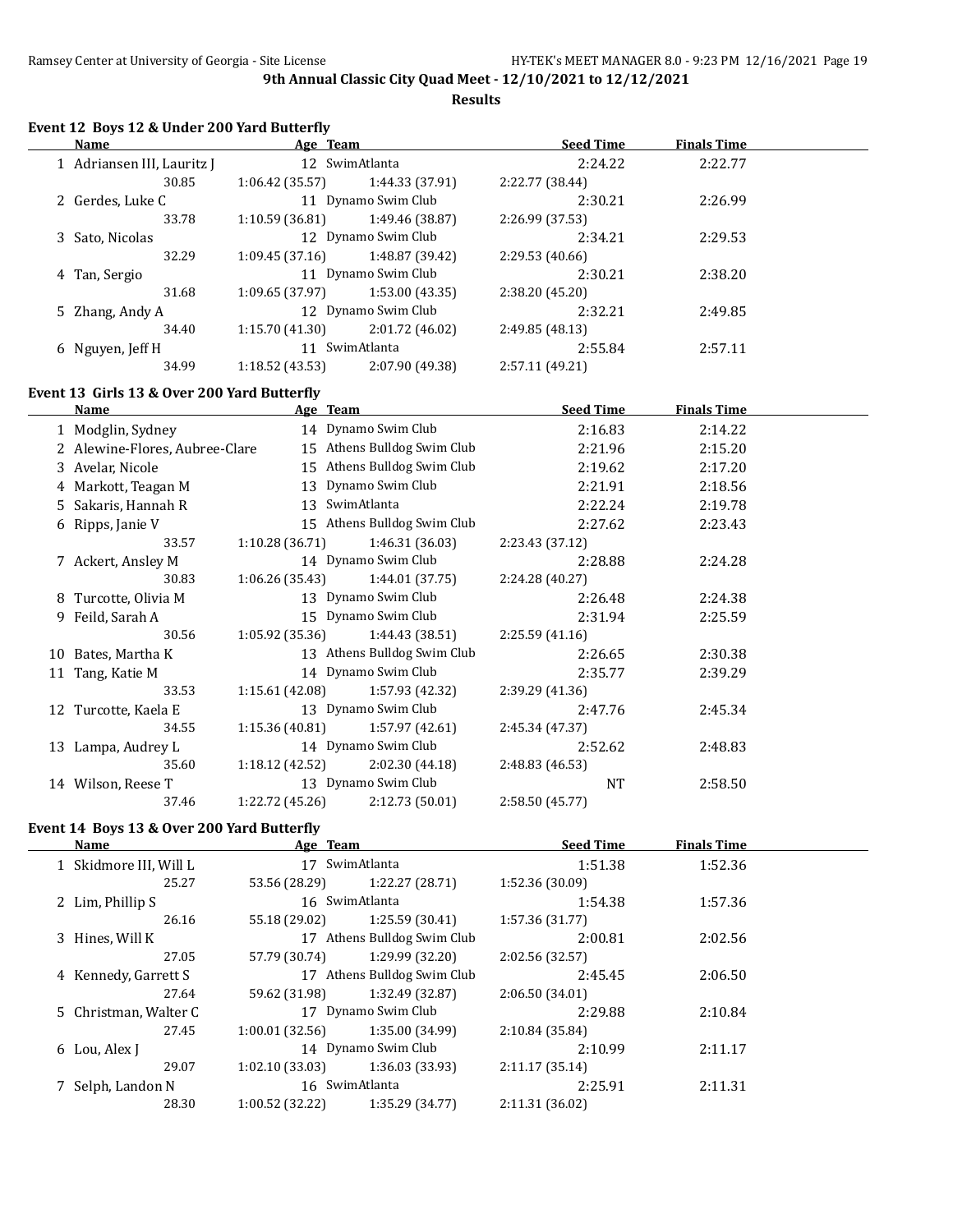#### **Results**

## **(Event 14 Boys 13 & Over 200 Yard Butterfly)**

| Name                               | Age Team                          |                                                    | <b>Seed Time</b> | <b>Finals Time</b> |  |
|------------------------------------|-----------------------------------|----------------------------------------------------|------------------|--------------------|--|
| 8 Hailey, Brandon M                |                                   | 17 Athens Bulldog Swim Club                        | 2:26.63          | 2:13.87            |  |
| 28.29                              |                                   | $1:00.35(32.06)$ $1:35.22(34.87)$                  | 2:13.87 (38.65)  |                    |  |
| 9 Archer, Jacob S                  | 13 SwimAtlanta                    |                                                    | 2:20.68          | 2:14.79            |  |
| 29.58                              |                                   | $1:05.15(35.57)$ $1:41.02(35.87)$                  | 2:14.79 (33.77)  |                    |  |
| 10 Phillips, Luke L                |                                   | 13 Athens Bulldog Swim Club                        | 2:28.02          | 2:16.12            |  |
| 29.91                              |                                   | $1:04.10(34.19)$ $1:39.76(35.66)$                  | 2:16.12(36.36)   |                    |  |
| 11 Medina, Jacob R                 | 14 SwimAtlanta                    |                                                    | 2:21.52          | 2:18.24            |  |
| 29.21                              |                                   | $1:03.71(34.50)$ $1:41.71(38.00)$                  | 2:18.24 (36.53)  |                    |  |
| 12 Koch, Christopher               |                                   | 13 Athens Bulldog Swim Club                        | 2:42.63          | 2:21.70            |  |
| 29.81                              | $1:05.90(36.09)$ $1:43.57(37.67)$ |                                                    | 2:21.70 (38.13)  |                    |  |
| 13 Armel, Lyle O                   |                                   | 14 Athens Bulldog Swim Club                        | 2:36.01          | 2:29.30            |  |
| 31.75                              |                                   | $1:10.11(38.36)$ $1:50.22(40.11)$                  | 2:29.30 (39.08)  |                    |  |
| 14 Wajnberg, Jacob J               |                                   | 13 Dynamo Swim Club                                | 2:30.03          | 2:29.46            |  |
| 33.79                              |                                   | $1:13.01(39.22)$ $1:52.31(39.30)$                  | 2:29.46 (37.15)  |                    |  |
| 15 McGahagin, Joshua T             | 13 SwimAtlanta                    |                                                    | 2:33.63          | 2:29.94            |  |
| 31.65                              |                                   | 1:09.09 (37.44) 1:48.61 (39.52)                    | 2:29.94 (41.33)  |                    |  |
| 16 Gorgone, Ryan M                 | 13 SwimAtlanta                    |                                                    | 2:39.24          | 2:30.47            |  |
| 33.03                              |                                   | $1:10.39(37.36)$ $1:50.22(39.83)$                  | 2:30.47(40.25)   |                    |  |
| 17 Halbach, Crenshaw               |                                   | 13 Athens Bulldog Swim Club                        | 2:40.28          | 2:31.94            |  |
| 33.51                              | $1:12.18(38.67)$ $1:52.91(40.73)$ |                                                    | 2:31.94 (39.03)  |                    |  |
| 18 Fleischer, Jonas I              | 13 Dynamo Swim Club               |                                                    | 2:39.81          | 2:31.97            |  |
| 32.64                              |                                   | $1:10.74(38.10)$ $1:50.79(40.05)$                  | 2:31.97(41.18)   |                    |  |
| 19 Kannan, Shaan S                 |                                   | 14 Athens Bulldog Swim Club                        | 2:47.08          | 2:40.17            |  |
| 35.61                              | $1:16.20(40.59)$ $1:58.33(42.13)$ |                                                    | 2:40.17(41.84)   |                    |  |
| 20 Kudryashev, Greg A              |                                   | 13 Dynamo Swim Club                                | <b>NT</b>        | 2:53.41            |  |
| 34.93                              |                                   | $1:18.17(43.24)$ $2:06.56(48.39)$                  | 2:53.41 (46.85)  |                    |  |
| 21 Letsch, Andrew S 14 SwimAtlanta |                                   |                                                    | 3:28.11          | 2:56.23            |  |
| 33.26                              |                                   | $1:12.81(39.55)$ $2:01.14(48.33)$ $2:56.23(55.09)$ |                  |                    |  |
| --- Pure, Ethan L                  | 13 Dynamo Swim Club               |                                                    | 2:45.01          | DQ                 |  |
| Delay of meet                      |                                   |                                                    |                  |                    |  |

## **Event 15 Girls 12 & Under 50 Yard Freestyle**

|    | Name                     |    | Age Team                 | <b>Seed Time</b> | <b>Finals Time</b> |  |
|----|--------------------------|----|--------------------------|------------------|--------------------|--|
|    | 1 Hicks, Claire V        | 12 | Unattached               | 27.67            | 26.12              |  |
|    | 2 Stedman, Decker E      | 11 | Dynamo Swim Club         | 27.00            | 26.59              |  |
| 3. | Parrenas, Isabella R     | 12 | Dynamo Swim Club         | 27.67            | 27.40              |  |
|    | 4 McCormack, Anna Read R | 12 | SwimAtlanta              | 27.11            | 27.49              |  |
|    | 5 Fagan, Holland G       | 12 | Dynamo Swim Club         | 28.23            | 27.55              |  |
|    | 6 Waters, Ella J         | 12 | SwimAtlanta              | 28.63            | 28.02              |  |
|    | 7 Jiang, Yumeng          | 11 | Unattached               | 29.92            | 28.38              |  |
| 8  | McIntosh, Lily J         | 12 | Dynamo Swim Club         | 29.54            | 28.69              |  |
| 9. | Ryan, Josephine E        | 12 | Dynamo Swim Club         | 29.63            | 28.98              |  |
| 10 | Lambert, Elyse W         | 12 | Dynamo Swim Club         | 28.84            | 29.16              |  |
| 11 | Mann, Kylie A            | 11 | SwimAtlanta              | 28.66            | 29.17              |  |
| 12 | Zellner, Zoey G          | 11 | Athens Bulldog Swim Club | 29.59            | 29.58              |  |
| 13 | Cain, Haylee A           | 12 | Athens Bulldog Swim Club | 28.67            | 29.80              |  |
| 14 | Vova, Maddy M            | 12 | Dynamo Swim Club         | 30.13            | 29.81              |  |
| 15 | Lambert, Ava J           | 12 | Dynamo Swim Club         | 31.27            | 29.99              |  |
| 16 | Van Staden, Mila K       | 10 | SwimAtlanta              | 31.06            | 30.18              |  |
| 17 | Simon, Kennedy J         | 12 | SwimAtlanta              | 29.57            | 30.25              |  |
| 18 | Adriansen, Nataleigh A   | 10 | SwimAtlanta              | 29.65            | 30.30              |  |
| 19 | McCullough, Samantha L   | 12 | Athens Bulldog Swim Club | 31.14            | 30.35              |  |
| 20 | Williams, Ellie L        |    | 11 Dynamo Swim Club      | 31.86            | 30.46              |  |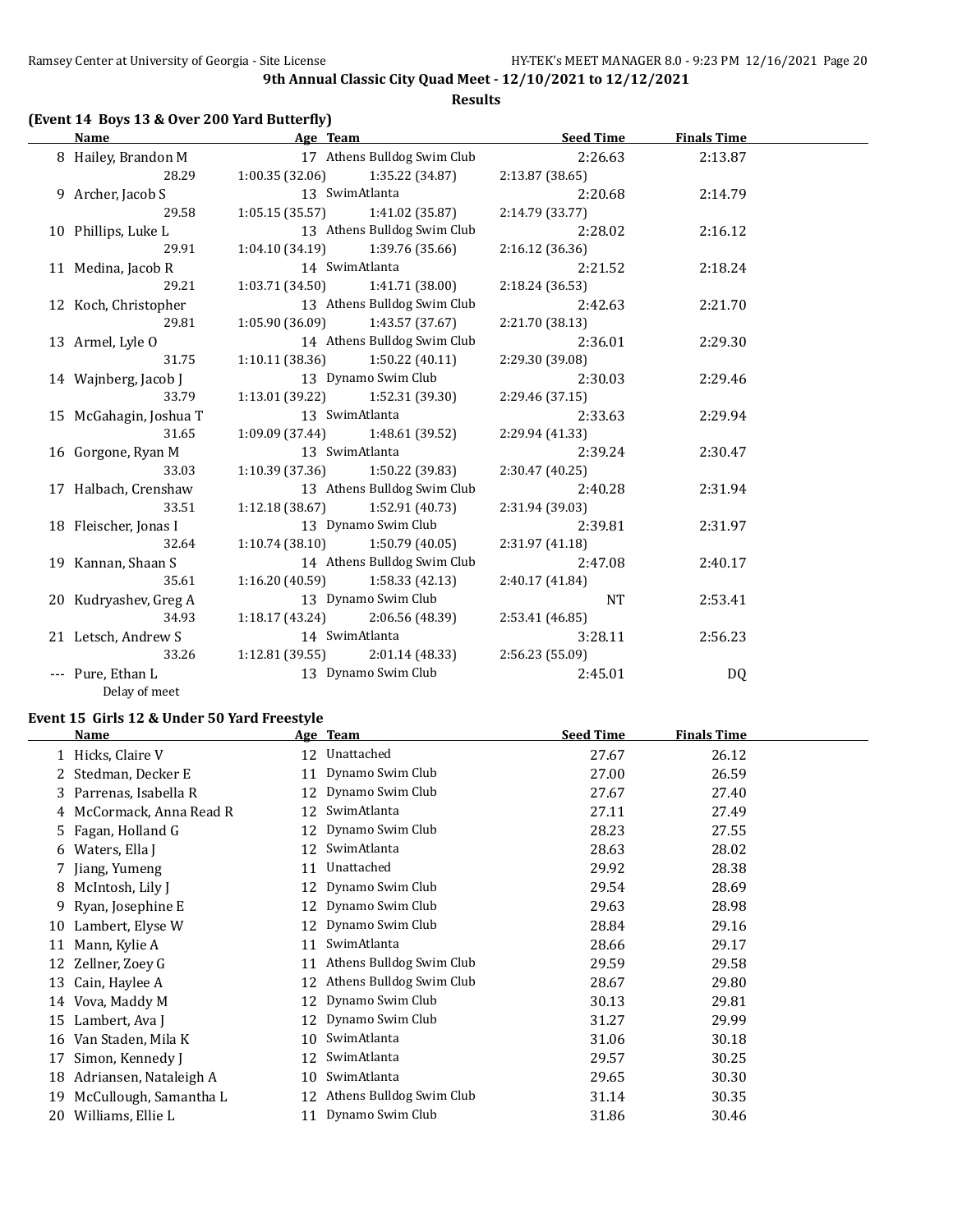#### **Results**

## **(Event 15 Girls 12 & Under 50 Yard Freestyle)**

|    | <b>Name</b>            |    | Age Team                    | <b>Seed Time</b> | <b>Finals Time</b> |  |
|----|------------------------|----|-----------------------------|------------------|--------------------|--|
|    | 21 Zafft, Aleah H      |    | 12 SwimAtlanta              | 30.33            | 30.59              |  |
|    | 22 White, Mia G        | 12 | SwimAtlanta                 | 33.77            | 30.64              |  |
| 23 | Deeb, Madison G        |    | 9 Dynamo Swim Club          | 32.27            | 31.25              |  |
|    | 24 Sanderson, Lydia G  | 11 | SwimAtlanta                 | 31.19            | 31.26              |  |
| 25 | Iovino, Avery L        | 11 | SwimAtlanta                 | 32.38            | 31.50              |  |
| 26 | Tomlinson, Bailey A    | 12 | Athens Bulldog Swim Club    | 32.24            | 31.90              |  |
| 27 | Carter, Ellie C        | 12 | Dynamo Swim Club            | 31.80            | 32.07              |  |
| 28 | Drake, Shelby Claire C | 11 | SwimAtlanta                 | 32.36            | 32.25              |  |
| 29 | Neace, Lauren C        | 12 | Athens Bulldog Swim Club    | 32.35            | 32.32              |  |
| 30 | Botham, Lila C         | 10 | Dynamo Swim Club            | 33.27            | 32.43              |  |
| 31 | Merchant, Rylie E      | 10 | SwimAtlanta                 | 33.87            | 32.44              |  |
| 32 | Hawk, Blakely J        | 11 | Athens Bulldog Swim Club    | 32.65            | 32.47              |  |
| 33 | Boyd, Hannah E         | 11 | Athens Bulldog Swim Club    | 34.04            | 32.54              |  |
|    | 34 Kehl, Brooke E      | 12 | Dynamo Swim Club            | 33.85            | 32.70              |  |
| 35 | Salvia, Abby M         | 11 | Dynamo Swim Club            | 36.10            | 33.12              |  |
| 36 | Crane, Kayla M         | 11 | SwimAtlanta                 | 36.29            | 33.33              |  |
|    | 37 Parker, Maya J      | 12 | SwimAtlanta                 | 44.73            | 33.54              |  |
| 38 | Kapoor, Riya           | 11 | SwimAtlanta                 | 36.52            | 33.55              |  |
| 39 | Altun, Aysen M         | 10 | Dynamo Swim Club            | 33.38            | 33.61              |  |
| 40 | Quinn, Brigid D        | 12 | Dynamo Swim Club            | 32.15            | 33.66              |  |
|    | 41 Baldwin, Dorothy G  | 12 | Dynamo Swim Club            | 33.26            | 33.70              |  |
| 42 | Mackay, Laila G        | 10 | Dynamo Swim Club            | 36.52            | 33.73              |  |
| 43 | Traynor, Isabel H      |    | 9 Dynamo Swim Club          | 34.42            | 33.74              |  |
|    | *44 Ingram, Skylar A   | 11 | SwimAtlanta                 | 33.04            | 33.81              |  |
|    | *44 McLucas, Daphne O  | 12 | Athens Bulldog Swim Club    | 33.65            | 33.81              |  |
| 46 | Bramlett, Nola J       | 10 | Athens Bulldog Swim Club    | 35.31            | 33.94              |  |
| 47 | Entrekin, Frances J    | 10 | Dynamo Swim Club            | 35.92            | 34.18              |  |
| 48 | Bahr, Sima R           |    | 10 Athens Bulldog Swim Club | 34.41            | 34.21              |  |
| 49 | Herbertson, Kenley R   | 11 | SwimAtlanta                 | 35.68            | 34.37              |  |
| 50 | Dennison, Sage E       |    | 10 Athens Bulldog Swim Club | 34.80            | 34.42              |  |
|    | 51 Blake, Ellie        | 11 | Dynamo Swim Club            | 34.53            | 34.76              |  |
| 52 | Tjhai, Caylen N        |    | 10 SwimAtlanta              | <b>NT</b>        | 34.79              |  |
| 53 | Nelson, Sidney A       | 10 | Dynamo Swim Club            | 33.64            | 34.87              |  |
|    | 54 Taylor, Julianna L  | 11 | SwimAtlanta                 | 37.39            | 35.19              |  |
| 55 | Medina, Emma C         | 9  | SwimAtlanta                 | 35.47            | 35.44              |  |
|    | 56 Haynes, Josie A     |    | 9 Dynamo Swim Club          | 38.50            | 35.62              |  |
|    | 57 Hoffman, Jeni A     |    | 11 Dynamo Swim Club         | 38.80            | 35.67              |  |
| 58 | Canaway, Piper M       |    | 9 Dynamo Swim Club          | 36.02            | 35.80              |  |
| 59 | Hawkins, Warren        | 9. | Dynamo Swim Club            | 34.23            | 35.81              |  |
| 60 | Sato, Natalia          | 10 | Dynamo Swim Club            | 36.44            | 35.85              |  |
| 61 | Tang, Ellie L          | 9  | Dynamo Swim Club            | 34.87            | 35.98              |  |
| 62 | Austin, Addyson E      | 10 | SwimAtlanta                 | 34.01            | 36.04              |  |
| 63 | Rosser, Gabby S        | 10 | Athens Bulldog Swim Club    | 35.96            | 36.87              |  |
| 64 | Martin, Colyn R        | 12 | SwimAtlanta                 | 40.38            | 37.32              |  |
| 65 | Kingery, Abigail B     | 8  | SwimAtlanta                 | 39.46            | 37.80              |  |
|    | 66 Maloney, Amanda A   | 11 | Dynamo Swim Club            | 37.84            | 37.94              |  |
| 67 | Mayfield, Molly J      | 10 | SwimAtlanta                 | 36.67            | 38.07              |  |
| 68 | Torres, Marin          | 12 | Athens Bulldog Swim Club    | NT               | 38.16              |  |
| 69 | Zazzi, Grace A         | 8  | SwimAtlanta                 | 39.93            | 38.46              |  |
|    | 70 Waters, Madison L   | 9  | SwimAtlanta                 | 38.70            | 38.63              |  |
|    | 71 Henry, Parker O     | 11 | Dynamo Swim Club            | NT               | 38.66              |  |
|    | 72 Kang, Kylie T       |    | 9 SwimAtlanta               | 37.56            | 38.78              |  |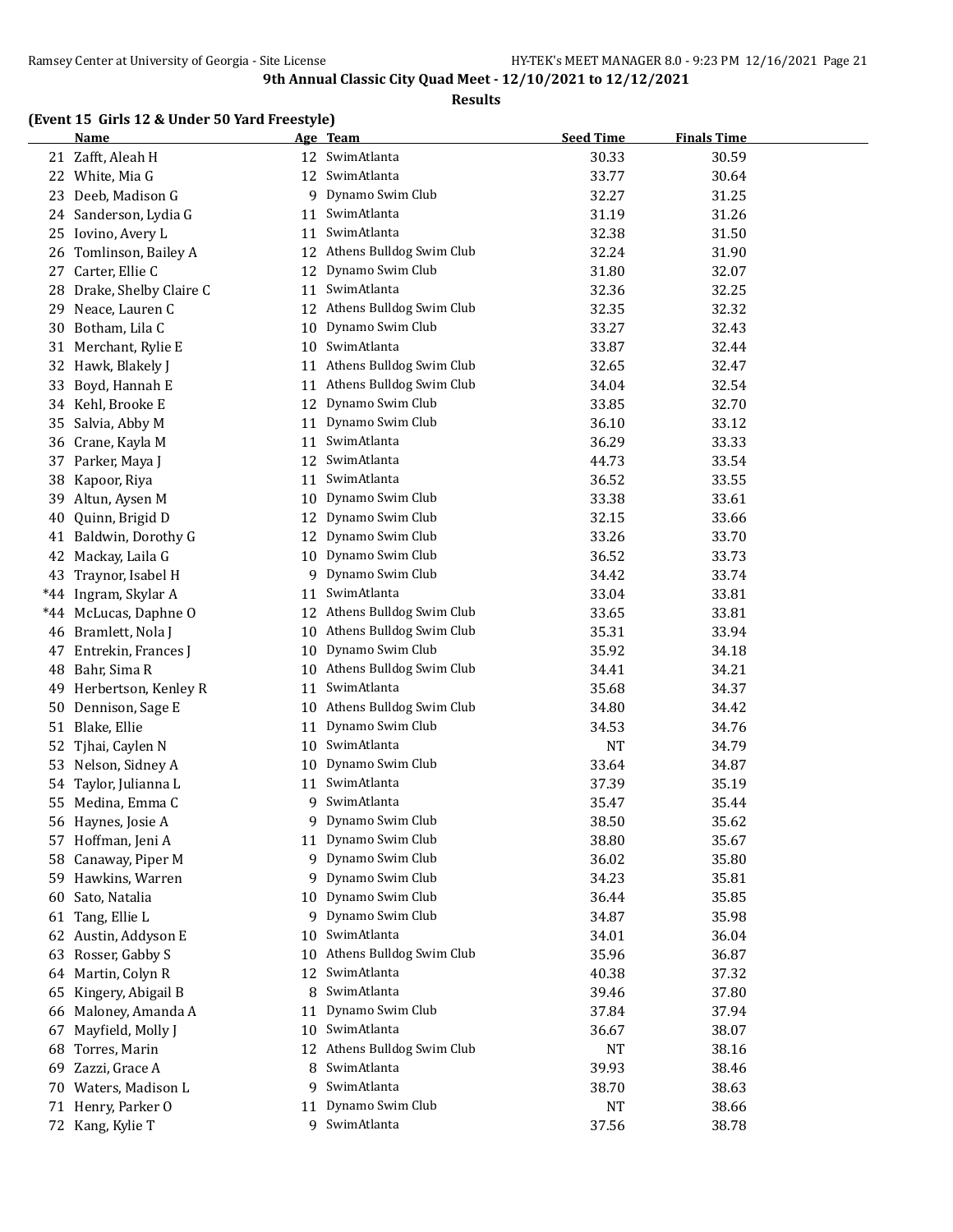#### **Results**

## **(Event 15 Girls 12 & Under 50 Yard Freestyle)**

|       | <b>Name</b>                                |    | Age Team                    | <b>Seed Time</b> | <b>Finals Time</b> |  |
|-------|--------------------------------------------|----|-----------------------------|------------------|--------------------|--|
|       | 73 Johnson, Lil P                          |    | 10 Athens Bulldog Swim Club | 41.31            | 39.01              |  |
| 74    | Douris, Zarema M                           |    | 11 Athens Bulldog Swim Club | 37.91            | 39.12              |  |
| 75    | McCoy, Olivia L                            | 10 | SwimAtlanta                 | 38.99            | 39.41              |  |
|       | 76 El-Deiry, Kayla M                       | 9  | SwimAtlanta                 | 40.74            | 39.42              |  |
| 77    | Reising, Phoebe L                          | 10 | Dynamo Swim Club            | 41.01            | 39.70              |  |
| 78    | Tanner, Samantha                           | 10 | Dynamo Swim Club            | 44.75            | 39.80              |  |
| 79    | Lindstrom, Harper M                        | 10 | Athens Bulldog Swim Club    | 39.62            | 39.85              |  |
| 80    | Vaughn, Khloe E                            | 8  | Athens Bulldog Swim Club    | 43.96            | 40.00              |  |
|       | 81 Yeomans, Raleigh A                      | 10 | Athens Bulldog Swim Club    | 39.23            | 40.08              |  |
| 82    | Newquist, Natalie M                        | 11 | Dynamo Swim Club            | 42.73            | 40.40              |  |
| 83    | Grant, Addison R                           | 11 | Athens Bulldog Swim Club    | 38.72            | 40.87              |  |
| 84    | Dorsey, Cameron M                          | 9  | SwimAtlanta                 | 42.33            | 40.94              |  |
| 85    | Dorman, Lane O                             | 8  | Athens Bulldog Swim Club    | 43.84            | 40.97              |  |
| 86    | Sweigart, Claire E                         | 9  | SwimAtlanta                 | <b>NT</b>        | 41.20              |  |
| 87    | Faber, Emory C                             | 12 | Dynamo Swim Club            | 40.63            | 41.68              |  |
| 88    | Blanco, Valeria C                          | 10 | Athens Bulldog Swim Club    | 44.94            | 41.78              |  |
| 89    | Houck, Hailey R                            | 9  | Dynamo Swim Club            | 42.02            | 41.91              |  |
| 90    | Rittgers, Lilly J                          | 11 | SwimAtlanta                 | 49.25            | 42.30              |  |
|       | 91 Iwamoto, Emi C                          | 10 | Dynamo Swim Club            | <b>NT</b>        | 42.74              |  |
| 92    | Won, Zooey P                               | 9  | Dynamo Swim Club            | 42.25            | 42.80              |  |
| 93    | Myers, Collins I                           | 9  | Dynamo Swim Club            | 43.38            | 42.83              |  |
| 94    | Blazek, Finnley P                          | 8  | SwimAtlanta                 | 43.27            | 42.91              |  |
| 95    | Berry, Kaylee R                            | 9  | SwimAtlanta                 | 41.74            | 43.30              |  |
| 96    | Palladino, Stella F                        | 11 | Athens Bulldog Swim Club    | 45.91            | 43.56              |  |
| $*97$ | Altun, Eda                                 | 9  | Dynamo Swim Club            | 45.24            | 43.85              |  |
| *97   | Walker, Emi G                              |    | 12 Athens Bulldog Swim Club | 41.65            | 43.85              |  |
| 99    | Ponder, Catherine                          | 9  | Dynamo Swim Club            | 46.53            | 44.03              |  |
| 100   | Chunta, Cora C                             | 8  | SwimAtlanta                 | 45.33            | 44.33              |  |
|       | 101 Johnston, Sterling F                   | 9  | Athens Bulldog Swim Club    | 48.62            | 44.69              |  |
|       | 102 Miller, Emmy L                         | 10 | Dynamo Swim Club            | 49.47            | 44.83              |  |
| 103   | Rogers, Aven J                             | 10 | SwimAtlanta                 | <b>NT</b>        | 45.07              |  |
|       | 104 Johnson, Juliet E                      | 8  | Athens Bulldog Swim Club    | 55.02            | 45.71              |  |
| 105   | Shaffer, Adelaina M                        | 9  | Athens Bulldog Swim Club    | 49.68            | 48.82              |  |
|       | 106 Kragh, Katie B                         | 10 | Dynamo Swim Club            | 46.67            | 48.85              |  |
| 107   | Wheatley, Brooklyn H                       | 8  | Athens Bulldog Swim Club    | 49.60            | 50.39              |  |
|       | 108 Hempelman, Lillian M                   | 8  | Dynamo Swim Club            | 49.46            | 51.88              |  |
|       | 109 Noma, Lily M                           | 9. | Dynamo Swim Club            | 52.23            | 52.71              |  |
| 110   | Hoffman, Rachael Y                         | 8  | Dynamo Swim Club            | 51.15            | 53.86              |  |
|       | 111 Tomlinson, Pirie P                     | 7  | Athens Bulldog Swim Club    | 52.31            | 53.97              |  |
|       | 112 Lester, Vivien L                       | 8  | Dynamo Swim Club            | 49.21            | 54.20              |  |
|       | 113 Ciccaglione, Ryleigh J                 | 8  | SwimAtlanta                 | NT               | 55.51              |  |
|       | 114 Cole, Hadley G                         | 7  | Athens Bulldog Swim Club    | 1:01.56          | 57.19              |  |
| 115   | Bluestein, Brooke E                        | 8  | Dynamo Swim Club            | NT               | 58.96              |  |
| 116   | Vaughn, Hannah G                           | 9  | Athens Bulldog Swim Club    | 57.16            | 1:05.75            |  |
|       | --- Heidesch, Claire E<br>No touch on turn | 12 | Athens Bulldog Swim Club    | 1:00.13          | DQ                 |  |
|       |                                            |    |                             |                  |                    |  |

## **Event 16 Boys 12 & Under 50 Yard Freestyle**

| Name              | Age Team            | <b>Seed Time</b> | <b>Finals Time</b> |  |
|-------------------|---------------------|------------------|--------------------|--|
| .   Taneja, Arnav | 12 Dynamo Swim Club | NT               | 15.17              |  |
| 2 Cui, Tom N      | 12 Dynamo Swim Club | 24.48            | 23.93              |  |
| 3 Xu, Eric        | 12 Dynamo Swim Club | 24.79            | 24.48              |  |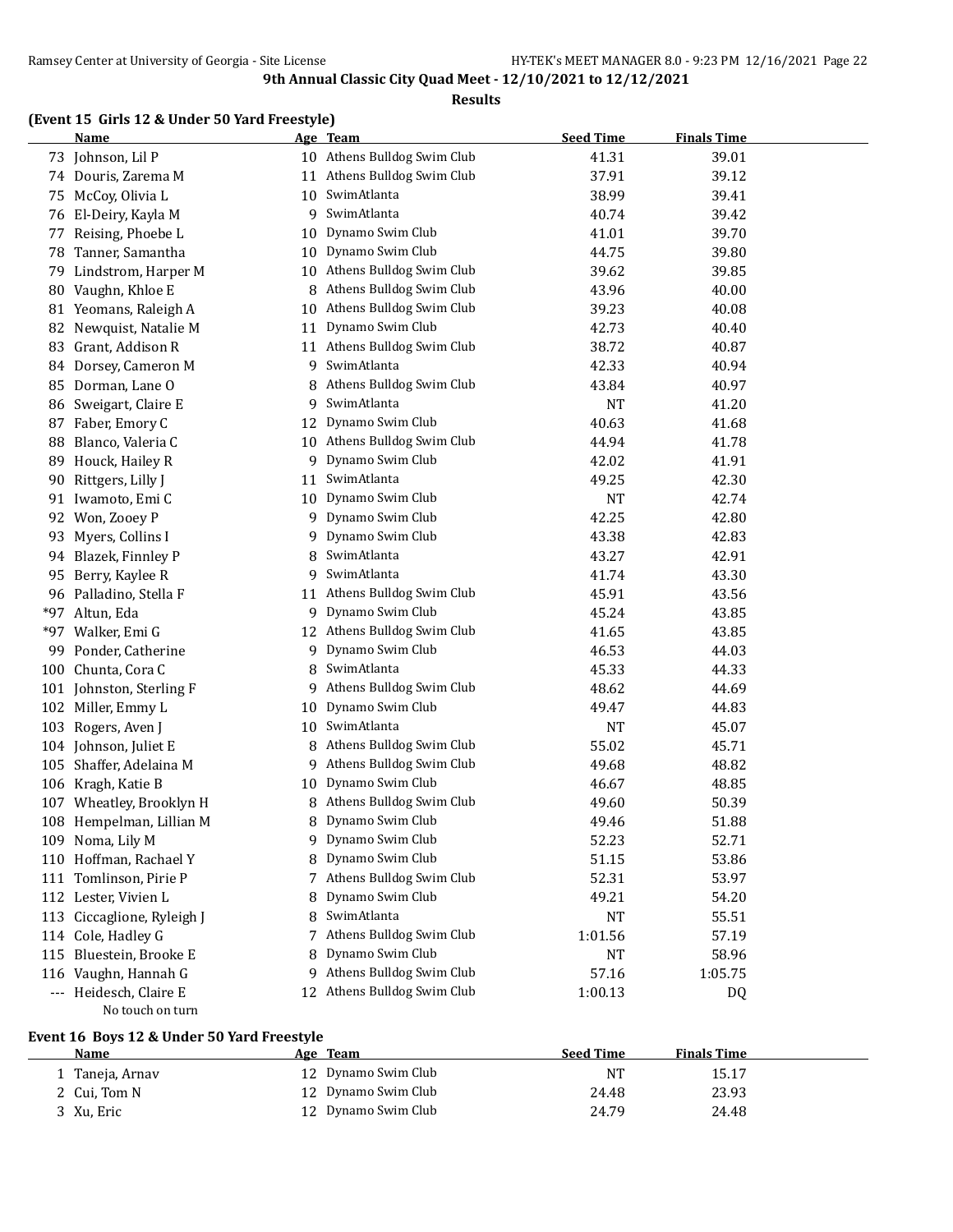**Results**

## **(Event 16 Boys 12 & Under 50 Yard Freestyle)**

|       | <b>Name</b>                |    | Age Team                    | <b>Seed Time</b> | <b>Finals Time</b> |
|-------|----------------------------|----|-----------------------------|------------------|--------------------|
|       | 4 Fleming, Kingston E      |    | 12 SwimAtlanta              | 26.31            | 25.65              |
|       | 5 Chang, Graham M          |    | 12 Dynamo Swim Club         | 27.68            | 25.87              |
|       | 6 Adriansen III, Lauritz J |    | 12 SwimAtlanta              | 26.97            | 26.26              |
|       | 7 Tan, Sergio              | 11 | Dynamo Swim Club            | 26.62            | 26.35              |
| 8     | Sopa, Troy                 | 11 | Dynamo Swim Club            | 27.27            | 26.65              |
| 9     | Thompson, TJ D             | 12 | SwimAtlanta                 | 27.60            | 26.88              |
|       | 10 Xu, Melvin R            | 12 | Dynamo Swim Club            | 27.42            | 27.25              |
| 11    | Rhine, Joseph B            | 12 | Athens Bulldog Swim Club    | 27.80            | 27.43              |
| 12    | Gerdes, Luke C             | 11 | Dynamo Swim Club            | 27.90            | 27.44              |
| 13    | Libreros, Lorenzo A        | 12 | SwimAtlanta                 | 27.74            | 27.59              |
| 14    | Unger, Alexander M         | 12 | SwimAtlanta                 | 27.46            | 27.76              |
| 15    | Sato, Nicolas              | 12 | Dynamo Swim Club            | 28.22            | 28.03              |
|       | 16 Banks, Harrison A       | 10 | SwimAtlanta                 | 29.15            | 28.17              |
|       | Jackson, Cooper            |    | Dynamo Swim Club            | 28.68            | 28.20              |
| 17    |                            | 11 | 12 SwimAtlanta              |                  |                    |
|       | 18 Skopljak, Adel          |    | Dynamo Swim Club            | 28.96            | 28.28              |
| 19    | Zhang, Andy A              | 12 |                             | 29.18            | 28.52              |
| 20    | Todorov, Nick J            |    | 12 Dynamo Swim Club         | 29.05            | 28.63              |
|       | 21 Klemmer, Austin A       | 11 | SwimAtlanta                 | 28.78            | 28.82              |
|       | 22 Collins, Trey E         | 11 | SwimAtlanta                 | 28.90            | 28.83              |
|       | 23 Finley, Sheppard M      |    | 12 SwimAtlanta              | 29.84            | 29.23              |
|       | 24 Boyle, Colin T          |    | 12 Athens Bulldog Swim Club | 30.15            | 29.34              |
| 25    | Chai, Jason                | 12 | Dynamo Swim Club            | 30.11            | 29.58              |
|       | 26 Choi, Jason Y           | 12 | Dynamo Swim Club            | 31.76            | 30.16              |
| 27    | Wheeler, Preston J         | 10 | SwimAtlanta                 | 30.30            | 30.25              |
|       | 28 Wang, Tu                | 10 | Dynamo Swim Club            | 30.56            | 30.39              |
|       | 29 Coverdill, Patrick D    | 11 | Athens Bulldog Swim Club    | 30.60            | 30.50              |
|       | 30 Huang, Alex Z           | 12 | Athens Bulldog Swim Club    | 33.47            | 30.79              |
|       | 31 Giambalvo, Charlie V    | 11 | SwimAtlanta                 | 30.53            | 30.91              |
|       | *32 Cao, Mason Z           |    | 12 SwimAtlanta              | 32.21            | 31.29              |
|       | *32 Maskar, Aniket A       | 11 | Dynamo Swim Club            | 32.58            | 31.29              |
|       | 34 Putman, Brody B         |    | 11 Unattached               | 32.08            | 31.41              |
|       | 35 Smith, Braxton C        | 11 | SwimAtlanta                 | 33.22            | 31.47              |
|       | 36 Holcombe, Chase C       | 10 | SwimAtlanta                 | 30.44            | 31.63              |
| 37    | Guidry, Nate W             |    | 12 Athens Bulldog Swim Club | 32.14            | 31.79              |
|       | 38 Won, Oliver L           | 11 | Dynamo Swim Club            | 30.52            | 31.93              |
| 39    | Brewer, Parker A           |    | 10 Dynamo Swim Club         | 34.26            | 31.99              |
|       | 40 Moore, Isaac C          |    | 12 Dynamo Swim Club         | 34.65            | 32.08              |
| 41    | Hobbs, Corbin B            | 12 | Athens Bulldog Swim Club    | 31.75            | 32.16              |
| 42    | Horback, John G            | 10 | SwimAtlanta                 | 32.53            | 32.23              |
|       | 43 Power, Daniel A         | 11 | SwimAtlanta                 | NT               | 32.44              |
| *44   | Benner, Owen W             | 11 | Dynamo Swim Club            | 32.16            | 32.52              |
| $*44$ | Collins, Jordan V          | 9  | SwimAtlanta                 | 31.34            | 32.52              |
|       | 46 Wells, Kazuki M         | 12 | Dynamo Swim Club            | 33.10            | 32.61              |
| 47    | Nguyen, Jeff H             | 11 | SwimAtlanta                 | NT               | 32.92              |
| 48    | Coombs, Connor M           | 10 | Dynamo Swim Club            | 34.29            | 33.08              |
| 49    | Joy, Kevin                 | 11 | Athens Bulldog Swim Club    | 34.62            | 33.09              |
|       | 50 Werner, David R         | 11 | Athens Bulldog Swim Club    | 32.70            | 33.28              |
| 51    | Kirkland, Jack D           | 10 | Athens Bulldog Swim Club    | 34.77            | 33.31              |
|       | 52 Axt, Townesend          | 11 | Dynamo Swim Club            | 33.31            | 33.47              |
| 53    | Thurman, James P           |    | 9 Dynamo Swim Club          | 35.20            | 33.68              |
|       | 54 Smith, Hayden D         | 11 | SwimAtlanta                 | 34.34            | 33.83              |
|       | 55 Price, Grady T          | 11 | Athens Bulldog Swim Club    | 36.87            | 34.03              |
|       |                            |    |                             |                  |                    |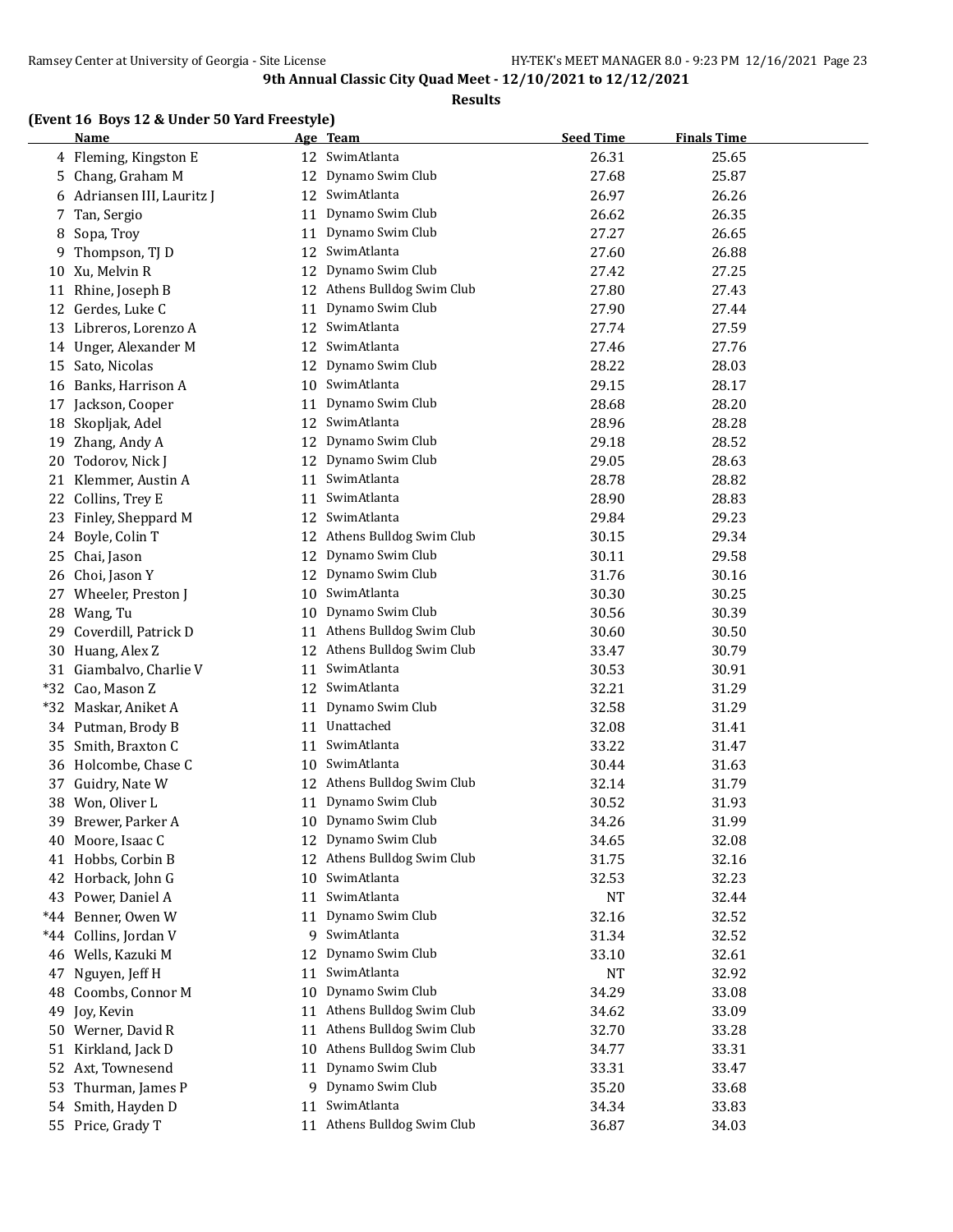**Results**

## **(Event 16 Boys 12 & Under 50 Yard Freestyle)**

|     | <b>Name</b>              |    | Age Team                                | <b>Seed Time</b> | <b>Finals Time</b> |  |
|-----|--------------------------|----|-----------------------------------------|------------------|--------------------|--|
|     | 56 Kehl, Matt R          |    | 9 Dynamo Swim Club                      | 35.17            | 34.26              |  |
|     | 57 Shiflett, Gabriel D   | 11 | SwimAtlanta                             | <b>NT</b>        | 34.32              |  |
|     | *58 Holder, Gray T       | 10 | SwimAtlanta                             | 33.79            | 34.37              |  |
|     | *58 Liley, Landon N      | 10 | Dynamo Swim Club                        | 35.78            | 34.37              |  |
|     | 60 Wheeler, Parker G     | 8  | SwimAtlanta                             | 34.33            | 34.55              |  |
|     | 61 Hahm, Sunjoo          | 9  | Dynamo Swim Club                        | 34.25            | 34.85              |  |
|     | 62 Coombs, Gray A        | 11 | SwimAtlanta                             | 34.35            | 34.89              |  |
|     | 63 Li, Richard H         | 11 | Dynamo Swim Club                        | 35.26            | 34.94              |  |
|     | 64 Wengert, Thor E       | 11 | Dynamo Swim Club                        | 36.34            | 35.24              |  |
| 65  | Kelly, Paul W            | 10 | Dynamo Swim Club                        | 33.89            | 35.39              |  |
| 66  | Thang, Van P             | 12 | Athens Bulldog Swim Club                | 39.78            | 35.41              |  |
| 67  | Machingarov, Alexander N | 10 | SwimAtlanta                             | <b>NT</b>        | 35.66              |  |
| 68  | Page, Matteo R           | 12 | Dynamo Swim Club                        | 38.37            | 36.07              |  |
| 69  | Trobough, Hudson D       | 12 | SwimAtlanta                             | 37.40            | 36.18              |  |
| 70  | Britt, Judah G           | 10 | SwimAtlanta                             | 37.21            | 36.20              |  |
| 71  | Taylor, Jack L           | 11 | SwimAtlanta                             | 37.90            | 36.29              |  |
|     | 72 Price, Sam D          | 9  | Athens Bulldog Swim Club                | 38.93            | 37.05              |  |
| 73  | Gates, Ryan L            | 9  | Dynamo Swim Club                        | 38.60            | 37.60              |  |
| 74  | Bragg, Kelton L          | 12 | Dynamo Swim Club                        | <b>NT</b>        | 37.76              |  |
| 75  | Hejda, Grayson Q         | 9  | SwimAtlanta                             | 36.61            | 37.81              |  |
|     | 76 Wuest, Max M          | 10 | Dynamo Swim Club                        | 42.46            | 38.28              |  |
|     | 77 Herrick, Tyshi L      | 11 | SwimAtlanta                             | 39.55            | 38.41              |  |
|     | 78 McCullough, Nolan E   | 10 | Athens Bulldog Swim Club                | 38.22            | 38.52              |  |
| 79  | Boyd, Micah E            | 8  | Athens Bulldog Swim Club                | 50.12            | 38.65              |  |
| 80  | Thompson, Keegan C       | 10 | SwimAtlanta                             | 38.61            | 38.80              |  |
| 81  | Moore, Cillian T         | 10 | Dynamo Swim Club                        | 41.57            | 39.62              |  |
|     | 82 Overway, Seth R       | 8  | Dynamo Swim Club                        | 39.53            | 39.68              |  |
| 83  | Torres, Garrett          | 10 | Athens Bulldog Swim Club                | 44.16            | 40.00              |  |
|     | 84 Wise, Jett A          | 10 | SwimAtlanta                             | <b>NT</b>        | 40.04              |  |
|     | 85 Leverett, Hogan B     | 9  | SwimAtlanta                             | <b>NT</b>        | 40.18              |  |
|     |                          | 7  | SwimAtlanta                             | 39.15            | 40.73              |  |
| 86  | Thompson, Baylor B       |    | Dynamo Swim Club                        |                  |                    |  |
| 87  | Vova, Daniel L           | 9  | Dynamo Swim Club                        | 44.79            | 42.09              |  |
|     | 88 Liley, Luke W         | 8  |                                         | 41.84            | 42.45              |  |
| 89  | McCracken, Ian M         | 11 | Athens Bulldog Swim Club<br>SwimAtlanta | <b>NT</b>        | 43.13              |  |
| 90  | McCoy, Owen A            | 8  |                                         | 41.64            | 43.76              |  |
|     | 91 Garimella, Anhad      |    | 10 Dynamo Swim Club                     | 46.18            | 44.55              |  |
|     | 92 Van Staden, Nick J    | 9  | SwimAtlanta                             | 43.73            | 44.57              |  |
|     | 93 Coburn, William J     | 8  | Dynamo Swim Club                        | 43.19            | 44.99              |  |
|     | 94 Miller, Miles R       | 8  | Athens Bulldog Swim Club                | <b>NT</b>        | 46.02              |  |
|     | 95 Weldon, Caz A         | 11 | Athens Bulldog Swim Club                | 41.36            | 46.32              |  |
|     | 96 Torres, Evan          | 9  | Athens Bulldog Swim Club                | <b>NT</b>        | 48.27              |  |
|     | 97 Thurman, Matthew R    | 6  | Dynamo Swim Club                        | 47.01            | 48.54              |  |
| 98  | Cella, Lucas E           | 11 | Dynamo Swim Club                        | <b>NT</b>        | 48.91              |  |
| 99  | Chang, Dax N             | 8  | Athens Bulldog Swim Club                | 46.76            | 49.25              |  |
|     | 100 Wang, Hong-Yi E      | 8  | Athens Bulldog Swim Club                | 51.27            | 49.36              |  |
| 101 | Bebin Blackwell, Ennis P | 12 | Athens Bulldog Swim Club                | 54.51            | 50.38              |  |
|     | 102 Gates, Nico S        | 6  | Dynamo Swim Club                        | 55.53            | 50.39              |  |
|     | 103 Dillies, Andreas     | 11 | Athens Bulldog Swim Club                | 47.62            | 50.53              |  |
|     | 104 Matthews, Tucker G   | 9  | Athens Bulldog Swim Club                | <b>NT</b>        | 52.17              |  |
|     | 105 Hill, Hugh K         | 10 | Athens Bulldog Swim Club                | 52.67            | 54.07              |  |
|     | 106 Caswall, Dean M      | 7. | Athens Bulldog Swim Club                | 1:08.65          | 1:00.49            |  |
|     | 107 Peters, Daniel M     |    | 7 Athens Bulldog Swim Club              | 1:10.14          | 1:02.64            |  |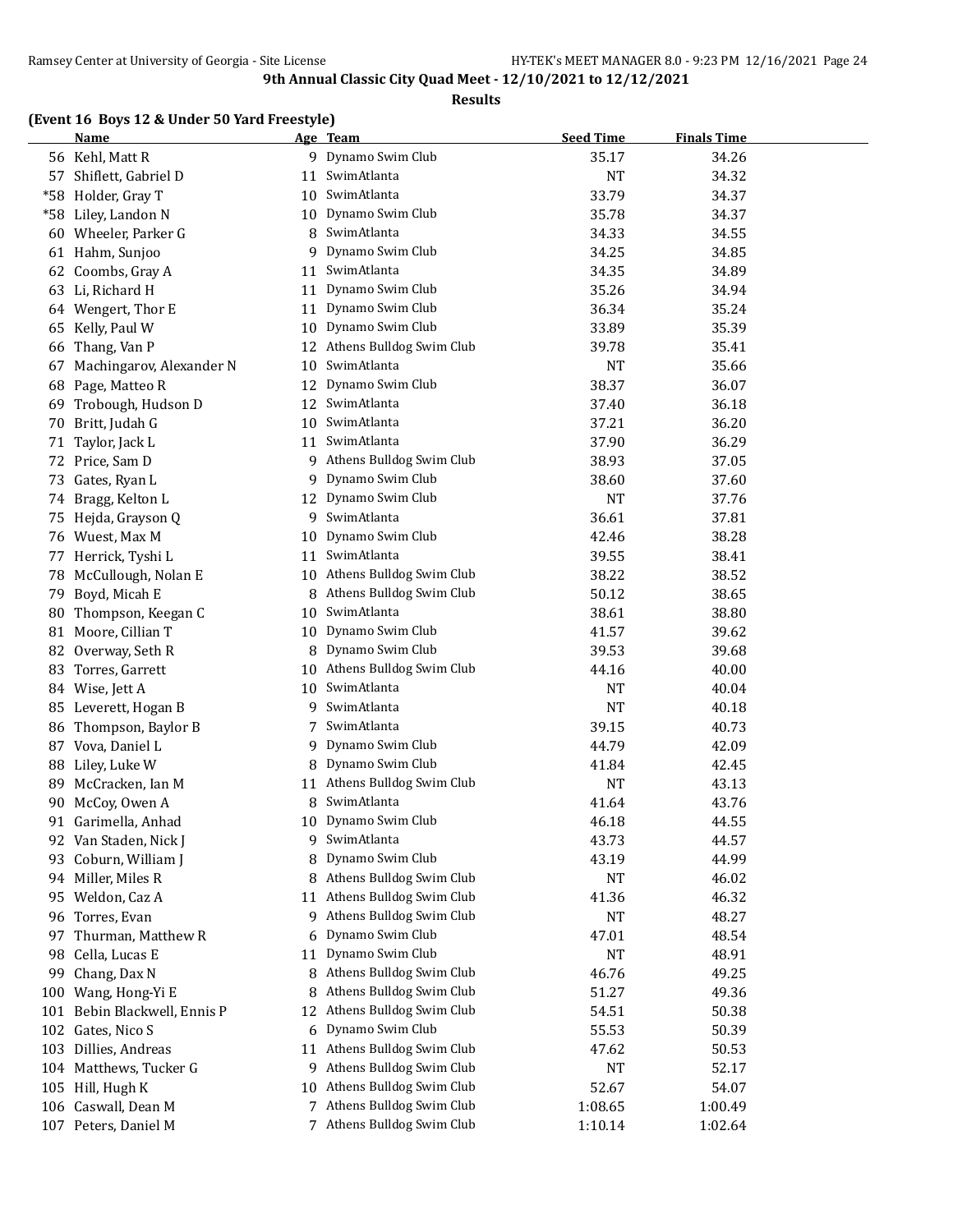**Results**

|       | (Event 16 Boys 12 & Under 50 Yard Freestyle)<br><u>Name</u> |    | Age Team                    | <b>Seed Time</b> | <b>Finals Time</b> |  |
|-------|-------------------------------------------------------------|----|-----------------------------|------------------|--------------------|--|
|       | 108 Walker, Benjamin L                                      |    | 8 Athens Bulldog Swim Club  | 1:06.95          | 1:03.57            |  |
|       | 109 Chang, Matthew A                                        |    | 7 Dynamo Swim Club          | 58.53            | 1:08.39            |  |
|       | 110 Townsend, Carter H                                      | 8  | Athens Bulldog Swim Club    | 1:17.25          | 1:19.92            |  |
|       |                                                             |    |                             |                  |                    |  |
|       | Event 17 Girls 13 & Over 50 Yard Freestyle                  |    |                             |                  |                    |  |
|       | Name                                                        |    | Age Team                    | <b>Seed Time</b> | <b>Finals Time</b> |  |
|       | 1 Ochoa, Iris N                                             |    | 15 SwimAtlanta              | 25.48            | 24.83              |  |
|       | 2 Amike, Nicole O                                           | 13 | SwimAtlanta                 | 25.24            | 24.89              |  |
| 3     | Hope, Maddie P                                              |    | 17 Athens Bulldog Swim Club | 25.44            | 25.11              |  |
|       | 4 Baldwin, Anna M                                           | 15 | Dynamo Swim Club            | 25.88            | 25.26              |  |
|       | 5 Halbach, Ansley E                                         | 16 | Athens Bulldog Swim Club    | 25.18            | 25.52              |  |
|       | 6 Markott, Teagan M                                         | 13 | Dynamo Swim Club            | 26.01            | 25.73              |  |
| 7     | Greene, Emma A                                              | 15 | Athens Bulldog Swim Club    | 25.94            | 25.79              |  |
|       | 8 Young, Ximena                                             |    | 14 Athens Bulldog Swim Club | 26.17            | 25.86              |  |
| 9     | Ibarra, Marina                                              | 13 | Dynamo Swim Club            | 27.06            | 25.90              |  |
|       | 10 Lewis, Erin A                                            | 17 | Dynamo Swim Club            | 26.18            | 25.95              |  |
|       | 11 Cummins, Campbell G                                      |    | 14 Dynamo Swim Club         | 25.68            | 25.96              |  |
|       | 12 Schaffer, Caroline R                                     | 15 | Dynamo Swim Club            | 26.34            | 26.02              |  |
| 13    | Hayes, Addie L                                              | 17 | Athens Bulldog Swim Club    | 25.83            | 26.22              |  |
|       | 14 Becraft, Rakel K                                         | 14 | Dynamo Swim Club            | 26.36            | 26.31              |  |
| 15    | Kennedy, Alice J                                            |    | 17 Athens Bulldog Swim Club | 26.99            | 26.33              |  |
|       | 16 Dubin, Mylee L                                           | 15 | Dynamo Swim Club            | 26.64            | 26.42              |  |
| 17    | Peters, Sonia A                                             | 15 | Dynamo Swim Club            | 26.03            | 26.43              |  |
|       | 18 Ishikawa, Sophia                                         | 17 | SwimAtlanta                 | 26.34            | 26.63              |  |
| 19    | Richard, Hailey E                                           | 14 | Dynamo Swim Club            | 26.94            | 26.67              |  |
| 20    | Foggin, Charlotte L                                         |    | 15 Athens Bulldog Swim Club | 27.43            | 26.69              |  |
|       | 21 Marroquin, Eva S                                         | 15 | SwimAtlanta                 | 26.68            | 26.73              |  |
|       | 22 Haynes, Nora C                                           | 14 | Dynamo Swim Club            | 27.66            | 26.75              |  |
|       | 23 Webb, Ansley E                                           | 14 | Dynamo Swim Club            | 26.94            | 26.88              |  |
|       | 24 Xiao, Catherine J                                        | 14 | Dynamo Swim Club            | 27.09            | 26.89              |  |
|       | 25 Teyner, Kailey R                                         | 14 | Athens Bulldog Swim Club    | 26.92            | 26.92              |  |
|       | 26 Shine, Lea                                               | 15 | Dynamo Swim Club            | 28.13            | 26.94              |  |
|       | 27 Hamilton, Hailey M                                       | 15 | Dynamo Swim Club            | 28.15            | 27.00              |  |
|       | 28 He, Alethea L                                            | 14 | Athens Bulldog Swim Club    | 26.96            | 27.01              |  |
|       | 29 Jung, Julia H                                            |    | 13 SwimAtlanta              | 27.05            | 27.02              |  |
|       | *30 Wright, Isabel R                                        |    | 14 SwimAtlanta              | 27.11            | 27.10              |  |
|       | *30 Fuchs, Sadie G                                          | 14 | Dynamo Swim Club            | 28.67            | 27.10              |  |
| $*32$ | Manzi, Caroline G                                           | 14 | Dynamo Swim Club            | 29.18            | 27.16              |  |
| $*32$ | Cain, Makaylee A                                            | 16 | Athens Bulldog Swim Club    | 27.49            | 27.16              |  |
|       | 34 Alexander, Brooke E                                      | 16 | SwimAtlanta                 | 27.07            | 27.18              |  |
| 35    | Teague, Chloe J                                             | 16 | SwimAtlanta                 | 27.62            | 27.26              |  |
|       | *36 Deeb, Emily G                                           | 13 | Dynamo Swim Club            | 28.50            | 27.28              |  |
| $*36$ | Shen, Lori                                                  | 13 | Dynamo Swim Club            | 28.03            | 27.28              |  |
|       | 38 Wang, Can                                                | 13 | Dynamo Swim Club            | 28.64            | 27.31              |  |
| 39    | Entrekin, Anna L                                            | 13 | Dynamo Swim Club            | 28.09            | 27.35              |  |
| 40    | Sedykh, Sasha L                                             | 13 | Dynamo Swim Club            | 28.74            | 27.36              |  |
| 41    | Turcotte, Olivia M                                          | 13 | Dynamo Swim Club            | 27.85            | 27.37              |  |
| 42    | Kler, Camdyn A                                              | 16 | Dynamo Swim Club            | 29.33            | 27.40              |  |
| 43    | Feild, Sarah A                                              | 15 | Dynamo Swim Club            | 26.67            | 27.42              |  |
|       | 44 Robinson, Hannah E                                       | 13 | SwimAtlanta                 | 27.64            | 27.51              |  |
| $*45$ | Gerdes, Victoria S                                          | 15 | Dynamo Swim Club            | 27.68            | 27.58              |  |
|       | *45 Houston, Evie G                                         |    | 13 Dynamo Swim Club         | 28.74            | 27.58              |  |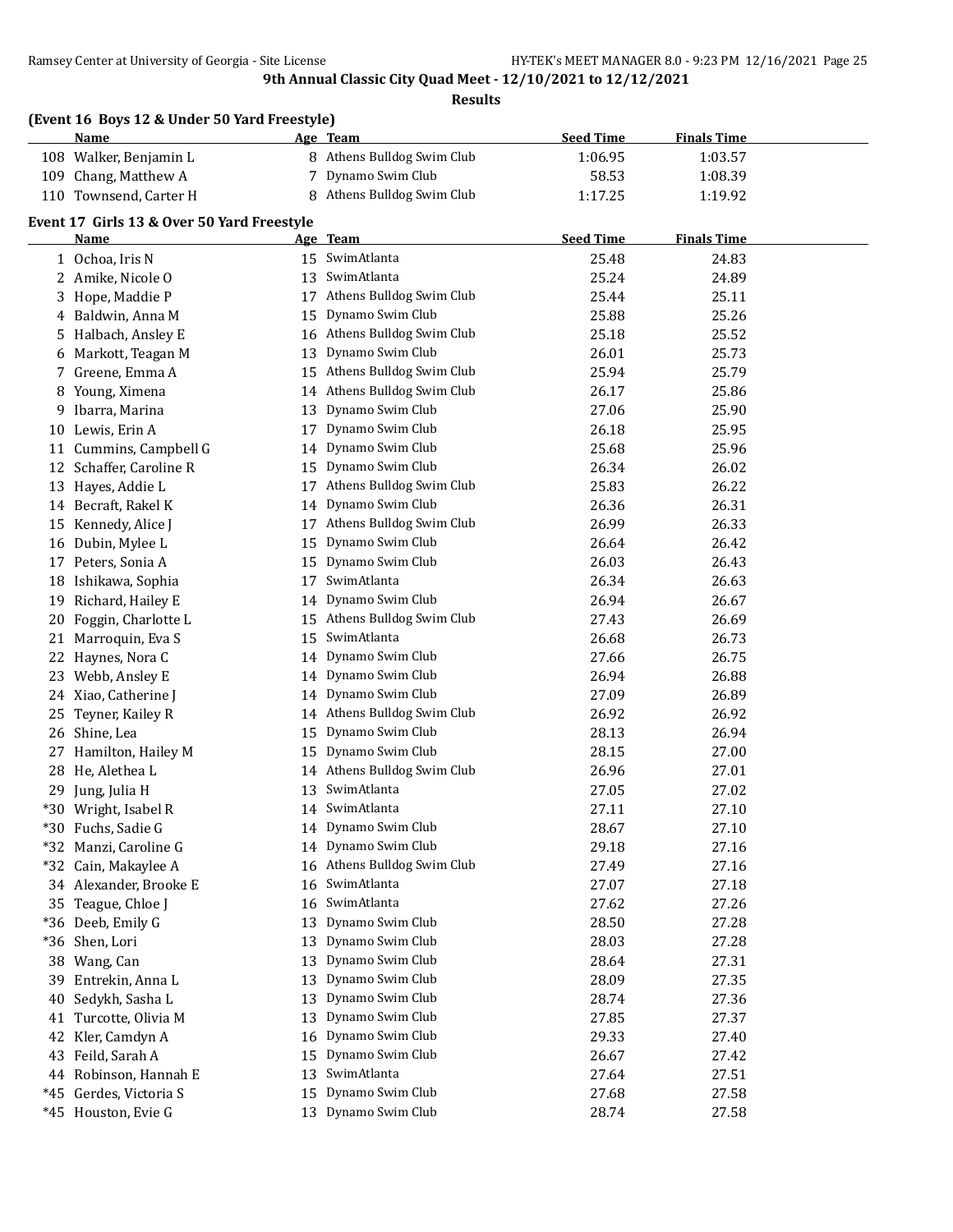#### **Results**

## **(Event 17 Girls 13 & Over 50 Yard Freestyle)**

|    | Name                       |    | Age Team                    | <b>Seed Time</b> | <b>Finals Time</b> |  |
|----|----------------------------|----|-----------------------------|------------------|--------------------|--|
| 47 | Britt, Mackenzie G         | 13 | SwimAtlanta                 | 28.04            | 27.60              |  |
| 48 | Heffner, Kaela A           | 13 | SwimAtlanta                 | 27.40            | 27.61              |  |
| 49 | Hultgren, Virginia Jane T  | 15 | Dynamo Swim Club            | 27.43            | 27.66              |  |
| 50 | Letsch, Emmie M            | 13 | SwimAtlanta                 | 27.90            | 27.69              |  |
|    | 51 Ryan, Kyleigh D         | 15 | Athens Bulldog Swim Club    | 28.33            | 27.80              |  |
| 52 | Szabo, Aida S              | 13 | SwimAtlanta                 | 27.92            | 27.97              |  |
| 53 | King, Ella C               | 13 | Dynamo Swim Club            | 28.93            | 28.06              |  |
| 54 | Hampton, Heidi L           | 15 | Dynamo Swim Club            | 27.82            | 28.07              |  |
| 55 | Butoiu, Victoria M         | 13 | Dynamo Swim Club            | 29.16            | 28.26              |  |
| 56 | Cole, Mabry F              | 15 | Athens Bulldog Swim Club    | 28.34            | 28.28              |  |
| 57 | Peak, Caroline M           | 15 | Dynamo Swim Club            | 30.26            | 28.29              |  |
| 58 | Jayakumar, Isha R          | 13 | Dynamo Swim Club            | 28.96            | 28.43              |  |
| 59 | Ripps, Janie V             | 15 | Athens Bulldog Swim Club    | 29.39            | 28.48              |  |
| 60 | Prakash, Tanvi             | 14 | Athens Bulldog Swim Club    | 30.10            | 28.69              |  |
| 61 | Sow, Abby N                | 14 | SwimAtlanta                 | 29.67            | 28.83              |  |
| 62 | Cameron, Courtney G        | 14 | Athens Bulldog Swim Club    | NT               | 28.84              |  |
| 63 | Pursner, Rebecca J         | 16 | Athens Bulldog Swim Club    | 26.63            | 28.98              |  |
| 64 | Price, Alex N              | 14 | Dynamo Swim Club            | <b>NT</b>        | 29.06              |  |
| 65 | Stiers, Anna M             | 13 | SwimAtlanta                 | 29.76            | 29.14              |  |
| 66 | Williams, Zoe O            | 13 | Dynamo Swim Club            | 29.24            | 29.29              |  |
| 67 | Almstedt, Anna N           |    | 14 SwimAtlanta              | 29.42            | 29.33              |  |
| 68 | Jensen, Arden R            | 13 | SwimAtlanta                 | 32.35            | 29.41              |  |
| 69 | Hobbs, Sophierose R        |    | 14 Athens Bulldog Swim Club | 30.36            | 29.42              |  |
| 70 | Wilson, Reese T            | 13 | Dynamo Swim Club            | 29.86            | 29.51              |  |
| 71 | Smith, Lynnette            | 13 | Athens Bulldog Swim Club    | 30.44            | 29.60              |  |
| 72 | Woodard, Ella M            | 14 | Dynamo Swim Club            | 28.65            | 29.82              |  |
| 73 | Jayakumar, Nila R          | 13 | Dynamo Swim Club            | 31.00            | 29.91              |  |
| 74 | Etingof, Alex V            | 14 | Dynamo Swim Club            | 30.46            | 30.01              |  |
| 75 | Owen, Catherine G          | 18 | SwimAtlanta                 | 28.91            | 30.34              |  |
| 76 | Hunter, Faith N            | 13 | SwimAtlanta                 | 32.48            | 30.41              |  |
| 77 | Syed, Ava L                | 13 | SwimAtlanta                 | 38.99            | 30.75              |  |
| 78 | Taylor, Olivia C C         | 13 | SwimAtlanta                 | 30.67            | 30.90              |  |
| 79 | Yeomans, Carson R          | 13 | Athens Bulldog Swim Club    | 30.73            | 31.00              |  |
| 80 | Chunta, Mazie C            | 13 | SwimAtlanta                 | 33.08            | 31.04              |  |
| 81 | Wong, Stephanie R          | 13 | SwimAtlanta                 | 31.75            | 31.06              |  |
|    | 82 Taylor, Shadia N        | 13 | SwimAtlanta                 | 30.66            | 31.09              |  |
| 83 | Won, Sophia G              | 13 | Dynamo Swim Club            | 31.16            | 31.48              |  |
| 84 | Preyer, Maddie O           | 13 | Dynamo Swim Club            | 31.91            | 31.65              |  |
| 85 | Ayling, Michelle J         | 13 | Dynamo Swim Club            | 33.58            | 31.81              |  |
| 86 | Gundry, Abby M             | 14 | SwimAtlanta                 | 31.09            | 31.88              |  |
| 87 | Graff, Bea L               | 13 | Athens Bulldog Swim Club    | 33.71            | 32.58              |  |
| 88 | Overway, Mina              | 13 | Dynamo Swim Club            | 32.40            | 32.67              |  |
| 89 | Cochran, Kate V            | 13 | SwimAtlanta                 | 31.52            | 32.98              |  |
| 90 | Licsko, Brooke M           | 13 | SwimAtlanta                 | 34.38            | 33.06              |  |
|    | 91 Salvo, Ella W           | 13 | Dynamo Swim Club            | 33.17            | 33.18              |  |
|    | 92 Pauli, Emma C           | 13 | SwimAtlanta                 | 35.51            | 33.41              |  |
| 93 | Jones, Bella G             | 14 | SwimAtlanta                 | NT               | 33.78              |  |
|    | 94 Nichols, Kathryn P      | 17 | Athens Bulldog Swim Club    | NT               | 34.03              |  |
| 95 | Selvakumar, Lekha N        | 13 | Dynamo Swim Club            | 35.02            | 34.53              |  |
| 96 | Bebin Blackwell, Caitlyn C |    | 14 Athens Bulldog Swim Club | 36.57            | 34.82              |  |
|    | 97 Rodriguez, Isabella     | 13 | Dynamo Swim Club            | 36.24            | 35.01              |  |
|    | 98 Mays, Natalie M         | 13 | SwimAtlanta                 | 46.67            | 35.06              |  |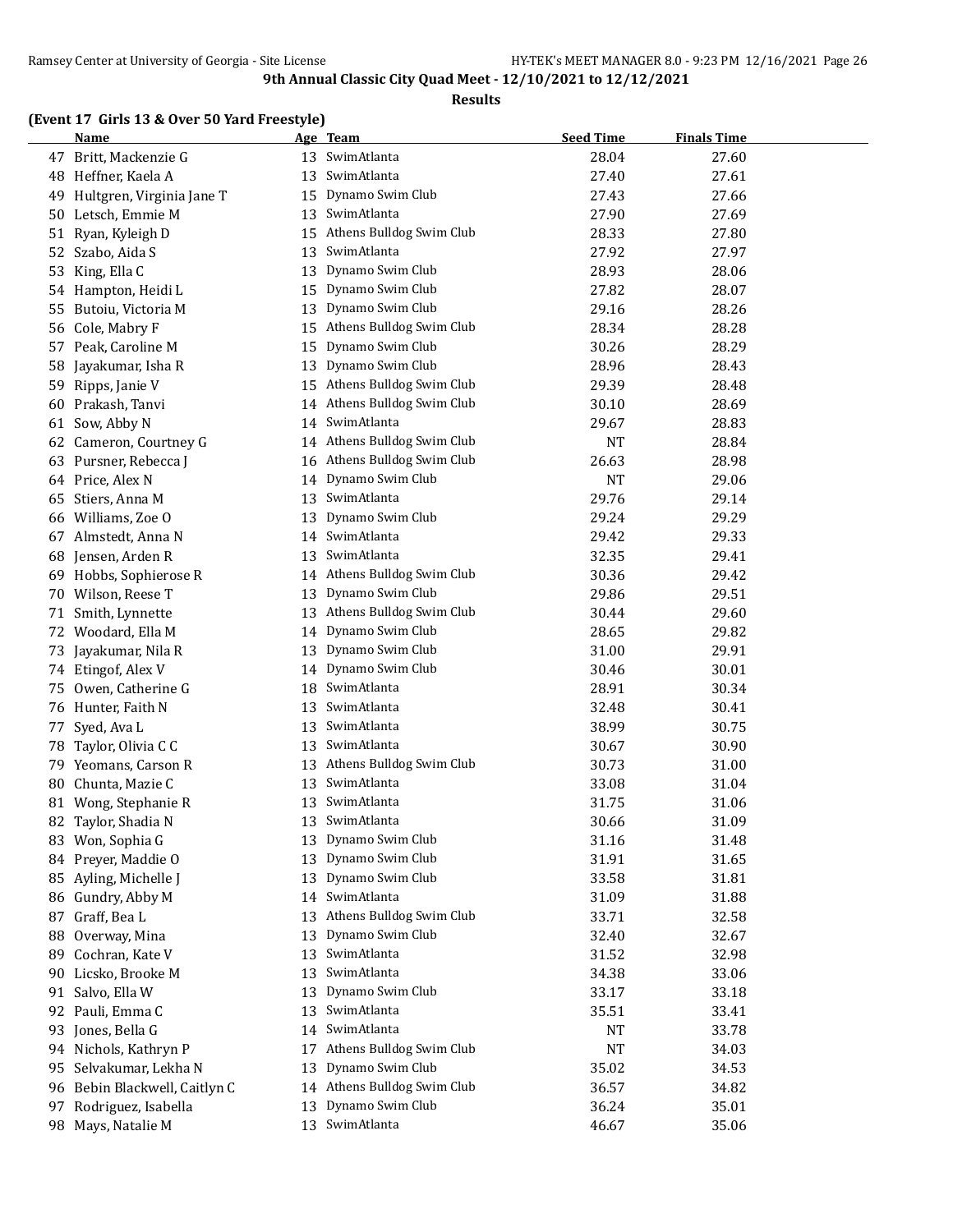#### **Results**

|    | Name                                      |    | Age Team                    | <b>Seed Time</b> | <b>Finals Time</b> |  |
|----|-------------------------------------------|----|-----------------------------|------------------|--------------------|--|
|    | 99 Shaffer, Marleighna M                  |    | 13 Athens Bulldog Swim Club | 37.99            | 38.48              |  |
|    | Event 18 Boys 13 & Over 50 Yard Freestyle |    |                             |                  |                    |  |
|    | <b>Name</b>                               |    | Age Team                    | <b>Seed Time</b> | <b>Finals Time</b> |  |
|    | 1 Renier, Luke J                          |    | 19 Unattached               | 23.27            | 22.09              |  |
|    | 2 Xiao, James X                           | 17 | Athens Bulldog Swim Club    | 21.91            | 22.11              |  |
|    | 3 Lim, Phillip S                          |    | 16 SwimAtlanta              | 21.89            | 22.13              |  |
|    | 4 Huang, Daniel                           | 17 | Athens Bulldog Swim Club    | 22.59            | 22.76              |  |
|    | 5 Huff, RJ J                              | 17 | SwimAtlanta                 | <b>NT</b>        | 22.90              |  |
|    | 6 Bates, Eli R                            |    | 15 Athens Bulldog Swim Club | 23.34            | 22.92              |  |
|    | 7 Waters, Carson A                        |    | 13 SwimAtlanta              | 24.26            | 23.00              |  |
| 8  | Kennedy, Garrett S                        |    | 17 Athens Bulldog Swim Club | 23.08            | 23.17              |  |
|    | *9 Gricus, Max D                          |    | 15 SwimAtlanta              | 23.54            | 23.40              |  |
| *9 | Christman, Walter C                       | 17 | Dynamo Swim Club            | 23.76            | 23.40              |  |
| *9 | Nguyen, Thien H                           |    | 14 SwimAtlanta              | 23.44            | 23.40              |  |
| 12 | Tan, Ashton                               | 13 | Dynamo Swim Club            | 23.73            | 23.51              |  |
|    | 13 Fleischer, Max T                       | 17 | Dynamo Swim Club            | 24.27            | 23.78              |  |
|    | 14 Mackay, Wyatt S                        | 13 | Dynamo Swim Club            | 24.63            | 23.79              |  |
|    | 15 Aplin, Marek R                         |    | 15 SwimAtlanta              | 23.97            | 23.90              |  |
|    | *16 Bauer, Caleb Q                        | 17 | Dynamo Swim Club            | 24.14            | 24.03              |  |
|    | *16 Combs, Ian R                          |    | 14 Dynamo Swim Club         | 25.16            | 24.03              |  |
|    | *18 Xiao, Johnson                         |    | 13 Dynamo Swim Club         | 25.11            | 24.18              |  |
|    | *18 Ackerman, Austin S                    |    | 17 Athens Bulldog Swim Club | 23.83            | 24.18              |  |
|    | 20 Richards, Riley K                      | 13 | SwimAtlanta                 | 24.81            | 24.20              |  |
|    | 21 Allen, Connor H                        | 17 | Athens Bulldog Swim Club    | 24.96            | 24.21              |  |
|    | 22 Hall, Michael J                        | 15 | Athens Bulldog Swim Club    | 24.88            | 24.34              |  |
|    | 23 Kenny, Caleb M                         | 14 | SwimAtlanta                 | 24.25            | 24.35              |  |
|    | 24 Brann, Phidi M                         | 14 | Dynamo Swim Club            | 25.64            | 24.40              |  |
| 25 | Trotter, Torin N                          |    | 13 Athens Bulldog Swim Club | 25.46            | 24.44              |  |
|    | 26 Xiao, Ryan W                           |    | 15 Athens Bulldog Swim Club | 25.62            | 24.45              |  |
|    | 27 Lou, Alex J                            | 14 | Dynamo Swim Club            | 25.40            | 24.48              |  |
|    | 28 Wilkerson, Reid E                      |    | 14 SwimAtlanta              | 24.30            | 24.54              |  |
| 29 | Kang, David S                             | 14 | SwimAtlanta                 | 25.15            | 24.58              |  |
|    | 30 Basso, Leo T                           |    | 14 SwimAtlanta              | 24.71            | 24.69              |  |
|    | 31 Hines, Will K                          |    | 17 Athens Bulldog Swim Club | 24.65            | 24.71              |  |
|    | 32 Debowsky, Bryce G                      |    | 13 SwimAtlanta              | 25.71            | 24.82              |  |
|    | 33 Anders, Jacob R                        |    | 15 SwimAtlanta              | 25.30            | 24.83              |  |
|    | 34 Kirkley, River J                       |    | 15 Athens Bulldog Swim Club | 25.02            | 25.02              |  |
|    | 35 Skidmore, Wynn D                       | 13 | SwimAtlanta                 | 27.48            | 25.08              |  |
|    | 36 Cook, Camden P                         | 13 | SwimAtlanta                 | 25.77            | 25.19              |  |
|    | 37 Stedman, Vane V                        |    | 14 Dynamo Swim Club         | 26.35            | 25.35              |  |
|    | 38 Lawrence, Jack W                       | 14 | Dynamo Swim Club            | 26.45            | 25.36              |  |
| 39 | Castellino, Ethan C                       | 17 | Dynamo Swim Club            | 26.46            | 25.39              |  |
| 40 | Peters, Garrett M                         | 13 | Dynamo Swim Club            | 28.56            | 25.75              |  |
| 41 | Krosner, Zach A                           | 15 | Athens Bulldog Swim Club    | 25.83            | 25.87              |  |
| 42 | Turcotte, Jack T                          | 17 | Dynamo Swim Club            | 26.70            | 25.94              |  |
|    | 43 Archer, Jacob S                        | 13 | SwimAtlanta                 | 27.25            | 26.23              |  |
| 44 | Zhou, Jeffrey                             | 15 | Dynamo Swim Club            | 27.27            | 26.28              |  |
| 45 | Choi, Daniel D                            |    | 16 Athens Bulldog Swim Club | 26.97            | 26.38              |  |
| 46 | Kudryashev, Daniel A                      | 15 | Dynamo Swim Club            | 27.66            | 26.49              |  |
| 47 | Gorgone, Ryan M                           | 13 | SwimAtlanta                 | 26.62            | 26.53              |  |
|    | 48 Hall, William W                        |    | 14 Athens Bulldog Swim Club | 27.56            | 26.72              |  |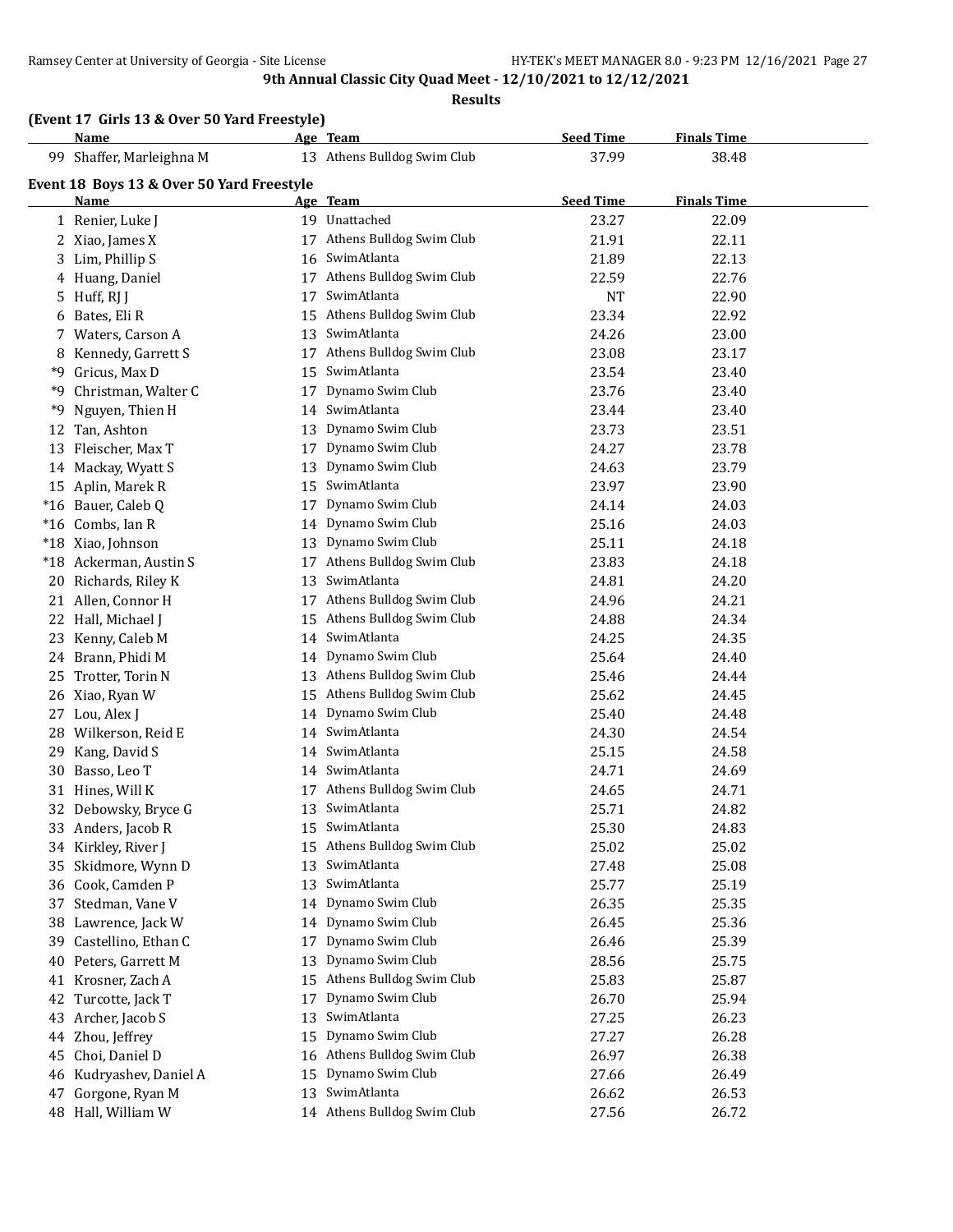#### **Results**

## **(Event 18 Boys 13 & Over 50 Yard Freestyle)**

|       | <b>Name</b>            |    | Age Team                 | <b>Seed Time</b> | <b>Finals Time</b> |
|-------|------------------------|----|--------------------------|------------------|--------------------|
| 49    | Stachelczyk, Alex A    |    | 14 SwimAtlanta           | 28.48            | 26.74              |
| 50    | Sued, Enrique R        |    | 14 Dynamo Swim Club      | 28.24            | 26.86              |
| 51    | Pierce, Noah S         | 13 | SwimAtlanta              | 28.40            | 26.87              |
| 52    | Pure, Ethan L          | 13 | Dynamo Swim Club         | 27.79            | 27.08              |
| 53    | Swanson, Ian A         | 13 | Dynamo Swim Club         | 27.31            | 27.15              |
| 54    | Fleischer, Eli S       | 16 | Dynamo Swim Club         | 27.53            | 27.25              |
| *55   | Cornish, Evan          | 14 | Athens Bulldog Swim Club | 28.57            | 27.29              |
| $*55$ | Medina, Jacob R        | 14 | SwimAtlanta              | 27.35            | 27.29              |
| 57    | Hill, Darvin E         | 15 | SwimAtlanta              | 27.35            | 27.31              |
| 58    | Ryu, Kevin             | 15 | Dynamo Swim Club         | 27.54            | 27.44              |
| 59    | Cassidy, Reed M        | 14 | Athens Bulldog Swim Club | 27.97            | 27.52              |
| 60    | Vo, Richard K          | 14 | Dynamo Swim Club         | 27.60            | 27.68              |
|       | 61 Halbach, Crenshaw   | 13 | Athens Bulldog Swim Club | 28.31            | 27.75              |
| 62    | Zhang, Eric            | 13 | SwimAtlanta              | 32.47            | 28.07              |
|       | 63 Axt, Owen M         | 13 | Dynamo Swim Club         | 31.51            | 28.19              |
|       | *64 Lentz, Eli C       | 13 | Dynamo Swim Club         | 29.92            | 28.36              |
|       | *64 Feaster, Patrick H | 13 | Dynamo Swim Club         | 29.07            | 28.36              |
|       | 66 Fleischer, Jonas I  | 13 | Dynamo Swim Club         | 29.31            | 28.47              |
| 67    | Wajnberg, Jacob J      | 13 | Dynamo Swim Club         | 29.40            | 28.51              |
| 68    | Wilson, Finn E         | 13 | SwimAtlanta              | 34.49            | 29.04              |
| 69    | Eddy, Brooks B         | 14 | SwimAtlanta              | 39.24            | 29.36              |
| 70    | Ozel, Fatih            | 16 | Dynamo Swim Club         | 26.00            | 29.41              |
| 71    | Patil, Svayam M        | 13 | SwimAtlanta              | 29.67            | 29.46              |
|       | 72 Gray, Anzio         | 16 | Dynamo Swim Club         | 29.01            | 29.99              |
| 73    | Joy, Wilson            | 13 | Athens Bulldog Swim Club | 30.92            | 30.17              |
|       | 74 Agarwal, Krishna    | 13 | Dynamo Swim Club         | 30.29            | 30.26              |
| 75    | Cole, Cadhan H         |    | 14 Dynamo Swim Club      | <b>NT</b>        | 30.43              |
| 76    | Farrell, Henry D       | 13 | Dynamo Swim Club         | <b>NT</b>        | 31.01              |
| 77    | Letsch, Andrew S       | 14 | SwimAtlanta              | 30.86            | 31.34              |
| 78    | Bolte, Will C          | 13 | Dynamo Swim Club         | 33.60            | 31.54              |
| 79    | Wallace, Jaxson O      | 14 | Athens Bulldog Swim Club | NT               | 32.85              |
| 80    | Anderson, Ethan E      | 14 | Athens Bulldog Swim Club | 32.99            | 32.88              |
| 81    | McGhie, Myles P        | 14 | Dynamo Swim Club         | 32.51            | 32.89              |
| 82    | Graff, Charlie A       | 13 | Athens Bulldog Swim Club | 33.15            | 33.50              |
| 83    | Holmes, William B      | 14 | SwimAtlanta              | 34.36            | 35.83              |
|       | 84 Shepherd, Brodie L  | 13 | SwimAtlanta              | 41.79            | 36.89              |
|       |                        |    |                          |                  |                    |

## **Event 19 Girls 12 & Under 100 Yard Breaststroke**

 $\overline{\phantom{a}}$ 

|   | Name                 |                 | Age Team            | <b>Seed Time</b> | <b>Finals Time</b> |  |
|---|----------------------|-----------------|---------------------|------------------|--------------------|--|
|   | 1 McIntosh, Lily J   |                 | 12 Dynamo Swim Club | 1:18.26          | 1:18.43            |  |
|   | 37.19                | 1:18.43(41.24)  |                     |                  |                    |  |
|   | 2 El-Deiry, Rhea M   |                 | 12 SwimAtlanta      | 1:20.87          | 1:18.54            |  |
|   | 37.30                | 1:18.54(41.24)  |                     |                  |                    |  |
|   | 3 Hurley, Maggie M   |                 | 12 Dynamo Swim Club | 1:20.36          | 1:18.58            |  |
|   | 37.16                | 1:18.58(41.42)  |                     |                  |                    |  |
|   | 4 Hutchins, Sydney M |                 | 12 Dynamo Swim Club | 1:23.62          | 1:22.29            |  |
|   | 39.05                | 1:22.29 (43.24) |                     |                  |                    |  |
|   | 5 Thomas, Gabby L    |                 | 11 SwimAtlanta      | 1:24.13          | 1:23.90            |  |
|   | 40.02                | 1:23.90 (43.88) |                     |                  |                    |  |
| 6 | Vova, Maddy M        |                 | 12 Dynamo Swim Club | 1:22.22          | 1:24.41            |  |
|   | 39.60                | 1:24.41 (44.81) |                     |                  |                    |  |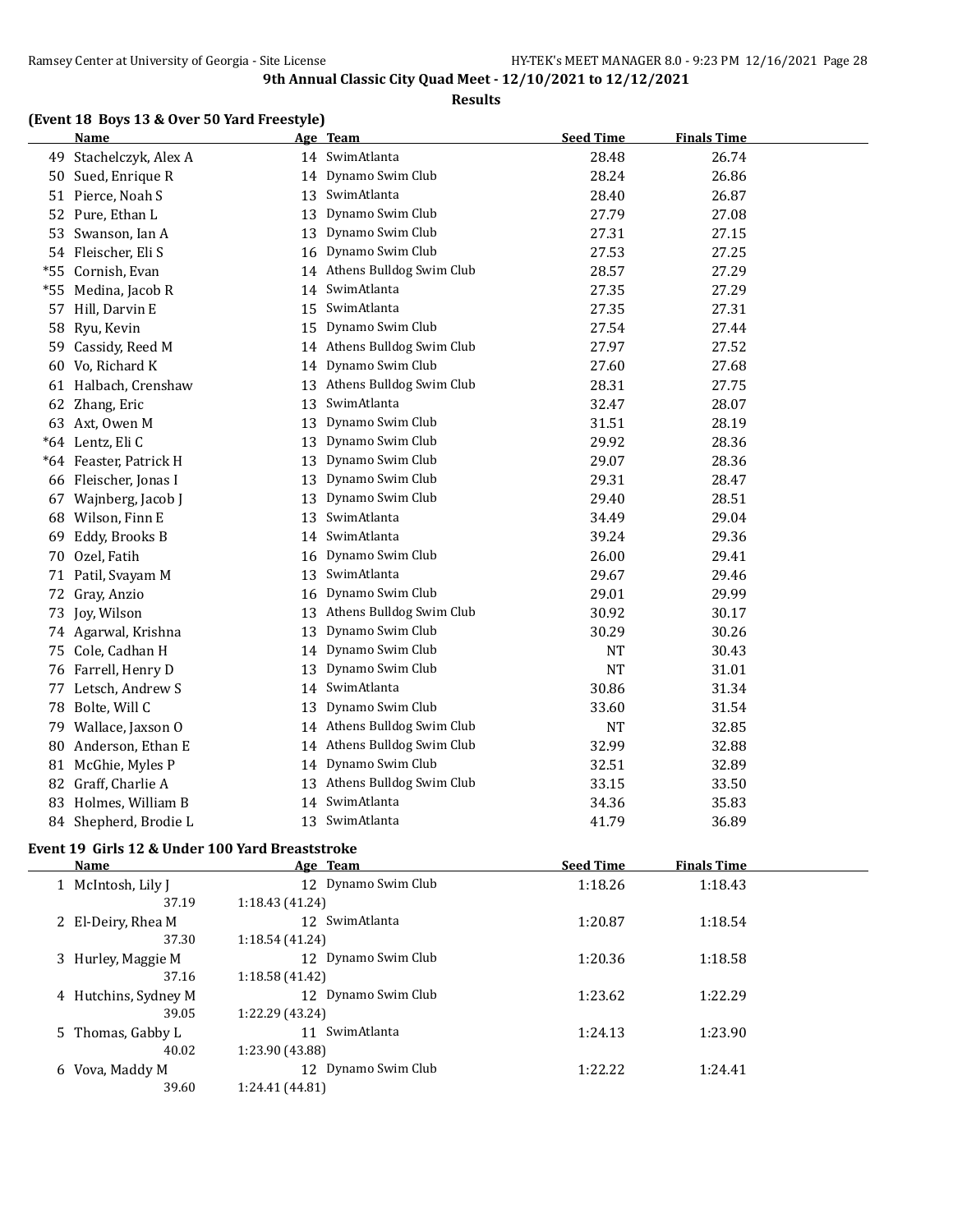**Results**

## **(Event 19 Girls 12 & Under 100 Yard Breaststroke)**

| <u>Name</u>                   | Age Team                               | <b>Seed Time</b> | <b>Finals Time</b> |  |
|-------------------------------|----------------------------------------|------------------|--------------------|--|
| 7 Parrenas, Isabella R        | 12 Dynamo Swim Club                    | 1:25.06          | 1:25.56            |  |
| 39.80                         | 1:25.56(45.76)                         |                  |                    |  |
| 8 Bolte, Kate G               | 11 Dynamo Swim Club                    | 1:29.13          | 1:25.60            |  |
| 40.71                         | 1:25.60 (44.89)                        |                  |                    |  |
| 9 Hawkins, Aliyah Y           | 11 Dynamo Swim Club                    | 1:24.34          | 1:25.89            |  |
| 41.50                         | 1:25.89 (44.39)                        |                  |                    |  |
| 10 Hawk, Blakely J            | 11 Athens Bulldog Swim Club            | 1:26.10          | 1:26.17            |  |
| 40.41                         | 1:26.17(45.76)                         |                  |                    |  |
| 11 Zellner, Zoey G            | 11 Athens Bulldog Swim Club            | 1:29.48          | 1:28.03            |  |
| 41.33                         | 1:28.03 (46.70)                        |                  |                    |  |
| 12 Kehl, Brooke E             | 12 Dynamo Swim Club                    | 1:35.46          | 1:29.06            |  |
| 44.48                         | 1:29.06 (44.58)                        |                  |                    |  |
| 13 Jones, Isabella            | 11 Dynamo Swim Club                    | 1:30.99          | 1:29.61            |  |
| 42.52                         | 1:29.61 (47.09)                        |                  |                    |  |
| 14 Chen, Scarlett S<br>43.83  | 11 Dynamo Swim Club                    | 1:27.59          | 1:29.96            |  |
|                               | 1:29.96 (46.13)<br>10 Dynamo Swim Club |                  |                    |  |
| 15 McCalla, Kinley G<br>43.66 | 1:30.08 (46.42)                        | 1:40.41          | 1:30.08            |  |
| 16 White, Mia G               | 12 SwimAtlanta                         | 1:34.29          | 1:30.56            |  |
| 42.30                         | 1:30.56 (48.26)                        |                  |                    |  |
| 17 Mahl, Sasha I              | 12 Dynamo Swim Club                    | 1:30.77          | 1:31.59            |  |
| 43.43                         | 1:31.59 (48.16)                        |                  |                    |  |
| 18 Herbertson, Kenley R       | 11 SwimAtlanta                         | 1:37.66          | 1:32.75            |  |
| 44.82                         | 1:32.75 (47.93)                        |                  |                    |  |
| 19 Merchant, Rylie E          | 10 SwimAtlanta                         | 1:45.14          | 1:33.06            |  |
| 43.59                         | 1:33.06 (49.47)                        |                  |                    |  |
| 20 Lambert, Ava J             | 12 Dynamo Swim Club                    | 1:38.55          | 1:33.22            |  |
| 43.41                         | 1:33.22 (49.81)                        |                  |                    |  |
| 21 Vaughn, Kerrigan D         | 12 Athens Bulldog Swim Club            | 1:34.48          | 1:33.71            |  |
| 44.33                         | 1:33.71 (49.38)                        |                  |                    |  |
| 22 Deeb, Madison G            | 9 Dynamo Swim Club                     | 1:37.94          | 1:34.19            |  |
| 44.49                         | 1:34.19 (49.70)                        |                  |                    |  |
| 23 Ash, Edie M                | 11 Athens Bulldog Swim Club            | 1:31.30          | 1:35.36            |  |
| 43.79                         | 1:35.36 (51.57)                        |                  |                    |  |
| 24 Iovino, Avery L            | 11 SwimAtlanta                         | 1:40.43          | 1:35.81            |  |
| 45.10                         | 1:35.81 (50.71)                        |                  |                    |  |
| 25 Neace, Lauren C            | 12 Athens Bulldog Swim Club            | 1:54.43          | 1:36.39            |  |
| 45.80                         | 1:36.39 (50.59)                        |                  |                    |  |
| 26 Austin, Addyson E          | 10 SwimAtlanta                         | 1:39.89          | 1:36.81            |  |
| 44.94                         | 1:36.81(51.87)<br>12 SwimAtlanta       |                  |                    |  |
| 27 Parker, Maya J<br>44.90    | 1:36.89 (51.99)                        | 1:36.39          | 1:36.89            |  |
| 28 Jones, Melanie A           | 10 SwimAtlanta                         | NT               | 1:37.19            |  |
| 45.14                         | 1:37.19 (52.05)                        |                  |                    |  |
| 29 Hoffman, Jeni A            | 11 Dynamo Swim Club                    | 1:38.15          | 1:37.44            |  |
| 47.34                         | 1:37.44 (50.10)                        |                  |                    |  |
| 30 Tjhai, Caylen N            | 10 SwimAtlanta                         | NT               | 1:37.54            |  |
| 47.92                         | 1:37.54 (49.62)                        |                  |                    |  |
| 31 McLucas, Daphne O          | 12 Athens Bulldog Swim Club            | 1:38.24          | 1:38.09            |  |
| 45.62                         | 1:38.09 (52.47)                        |                  |                    |  |
| 32 Mackay, Laila G            | 10 Dynamo Swim Club                    | 1:44.43          | 1:38.63            |  |
| 47.58                         | 1:38.63 (51.05)                        |                  |                    |  |
| 33 Altun, Aysen M             | 10 Dynamo Swim Club                    | 1:39.51          | 1:40.14            |  |
| 47.86                         | 1:40.14 (52.28)                        |                  |                    |  |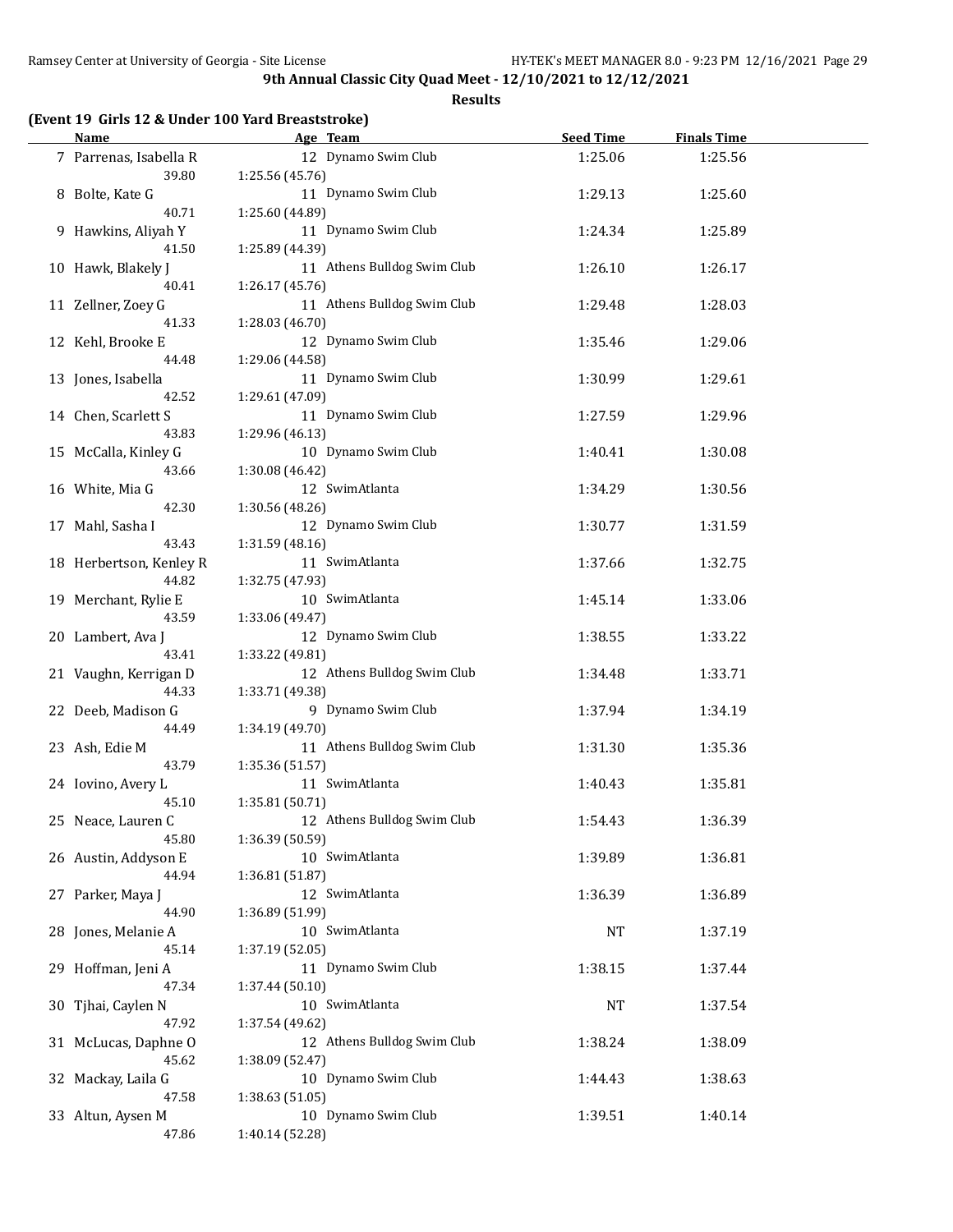**Results**

|  | (Event 19 Girls 12 & Under 100 Yard Breaststroke) |  |  |
|--|---------------------------------------------------|--|--|
|--|---------------------------------------------------|--|--|

| <b>Name</b>                   | Age Team                               | <b>Seed Time</b> | <b>Finals Time</b> |  |
|-------------------------------|----------------------------------------|------------------|--------------------|--|
| 34 Bramlett, Nola J           | 10 Athens Bulldog Swim Club            | 1:47.36          | 1:40.16            |  |
| 48.68                         | 1:40.16 (51.48)                        |                  |                    |  |
| 35 Bozzuto, Julianna          | 11 Dynamo Swim Club                    | 1:42.52          | 1:40.45            |  |
| 47.77                         | 1:40.45 (52.68)                        |                  |                    |  |
| 36 Chang, Delaney Y           | 8 SwimAtlanta                          | 1:46.69          | 1:40.81            |  |
| 47.98                         | 1:40.81 (52.83)                        |                  |                    |  |
| 37 Kapoor, Riya               | 11 SwimAtlanta                         | NT               | 1:40.87            |  |
| 46.39                         | 1:40.87 (54.48)                        |                  |                    |  |
| 38 Dennison, Sage E           | 10 Athens Bulldog Swim Club            | 1:42.28          | 1:41.23            |  |
| 46.91                         | 1:41.23 (54.32)                        |                  |                    |  |
| 39 Mundy, Jillian P           | 9 Athens Bulldog Swim Club             | 1:44.90          | 1:43.19            |  |
| 49.95                         | 1:43.19 (53.24)                        |                  |                    |  |
| 40 Johnson, Lil P             | 10 Athens Bulldog Swim Club            | 1:54.73          | 1:43.59            |  |
| 50.20                         | 1:43.59 (53.39)<br>9 SwimAtlanta       |                  |                    |  |
| 41 Dorsey, Cameron M<br>50.73 |                                        | 2:20.32          | 1:43.89            |  |
| 42 Botham, Lila C             | 1:43.89 (53.16)<br>10 Dynamo Swim Club | 1:50.94          | 1:44.74            |  |
| 50.06                         | 1:44.74 (54.68)                        |                  |                    |  |
| 43 Boyd, Hannah E             | 11 Athens Bulldog Swim Club            | 2:02.39          | 1:45.14            |  |
| 48.71                         | 1:45.14 (56.43)                        |                  |                    |  |
| 44 Bahr, Sima R               | 10 Athens Bulldog Swim Club            | NT               | 1:46.48            |  |
| 51.34                         | 1:46.48 (55.14)                        |                  |                    |  |
| 45 Torres, Marin              | 12 Athens Bulldog Swim Club            | <b>NT</b>        | 1:47.10            |  |
| 52.44                         | 1:47.10 (54.66)                        |                  |                    |  |
| 46 Henry, Parker O            | 11 Dynamo Swim Club                    | 1:54.27          | 1:49.12            |  |
| 53.61                         | 1:49.12 (55.51)                        |                  |                    |  |
| 47 Castellino, Alyssa S       | 12 Dynamo Swim Club                    | 1:50.50          | 1:51.12            |  |
| 54.37                         | 1:51.12 (56.75)                        |                  |                    |  |
| 48 Iwamoto, Emi C             | 10 Dynamo Swim Club                    | <b>NT</b>        | 1:51.38            |  |
| 54.26                         | 1:51.38 (57.12)                        |                  |                    |  |
| 49 Newquist, Natalie M        | 11 Dynamo Swim Club                    | <b>NT</b>        | 1:51.65            |  |
| 53.89                         | 1:51.65 (57.76)                        |                  |                    |  |
| 50 McCoy, Olivia L            | 10 SwimAtlanta                         | 1:51.23          | 1:51.70            |  |
| 51.88                         | 1:51.70 (59.82)                        |                  |                    |  |
| 51 Reising, Phoebe L          | 10 Dynamo Swim Club                    | NT               | 1:52.07            |  |
| 53.16                         | 1:52.07 (58.91)                        |                  |                    |  |
| 52 Sweigart, Claire E         | 9 SwimAtlanta                          | NT               | 1:52.40            |  |
| 52.59                         | 1:52.40 (59.81)                        |                  |                    |  |
| 53 Douris, Zarema M           | 11 Athens Bulldog Swim Club            | 1:53.99          | 1:53.07            |  |
| 53.26                         | 1:53.07 (59.81)<br>9 Dynamo Swim Club  |                  |                    |  |
| 54 Won, Zooey P<br>56.25      | 1:53.24 (56.99)                        | 1:54.23          | 1:53.24            |  |
| 55 Kingery, Abigail B         | 8 SwimAtlanta                          | 1:53.62          | 1:54.95            |  |
| 54.30                         | 1:54.95 (1:00.65)                      |                  |                    |  |
| 56 Dorman, Lane O             | 8 Athens Bulldog Swim Club             | 2:02.92          | 1:55.72            |  |
| 53.36                         | 1:55.72 (1:02.36)                      |                  |                    |  |
| 57 Kang, Kylie T              | 9 SwimAtlanta                          | NT               | 1:56.00            |  |
| 54.69                         | 1:56.00 (1:01.31)                      |                  |                    |  |
| 58 Coleman, Maya N            | 8 Dynamo Swim Club                     | 2:03.08          | 1:56.37            |  |
| 57.50                         | 1:56.37 (58.87)                        |                  |                    |  |
| 59 Singleton, Ellaina E       | 11 SwimAtlanta                         | 2:12.32          | 1:56.90            |  |
| 54.38                         | 1:56.90 (1:02.52)                      |                  |                    |  |
| 60 Grant, Addison R           | 11 Athens Bulldog Swim Club            | 2:10.63          | 1:58.65            |  |
| 57.87                         | 1:58.65 (1:00.78)                      |                  |                    |  |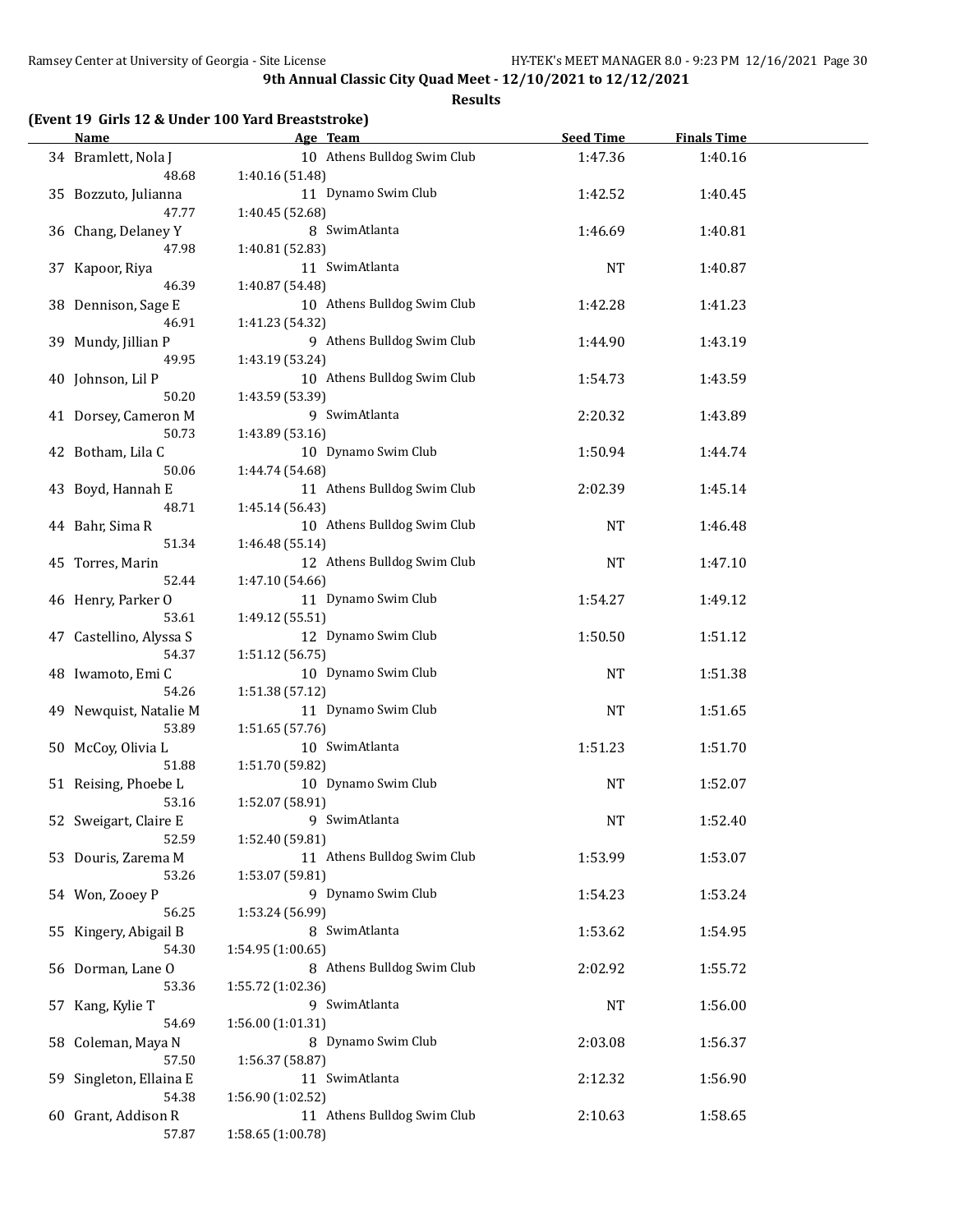**Results**

## **(Event 19 Girls 12 & Under 100 Yard Breaststroke)**

| Name and the second second second second second second second second second second second second second second second second second second second second second second second second second second second second second second | Age Team                    | <b>Seed Time</b> | <b>Finals Time</b> |  |
|--------------------------------------------------------------------------------------------------------------------------------------------------------------------------------------------------------------------------------|-----------------------------|------------------|--------------------|--|
| 61 Tanner, Samantha                                                                                                                                                                                                            | 10 Dynamo Swim Club         | <b>NT</b>        | 1:58.67            |  |
| 56.37                                                                                                                                                                                                                          | 1:58.67 (1:02.30)           |                  |                    |  |
| 62 Tang, Ellie L                                                                                                                                                                                                               | 9 Dynamo Swim Club          | 2:31.00          | 1:59.07            |  |
| 57.04                                                                                                                                                                                                                          | 1:59.07 (1:02.03)           |                  |                    |  |
| 63 Singleton, Ellexia A                                                                                                                                                                                                        | 8 SwimAtlanta               | 2:31.78          | 1:59.36            |  |
| 54.39                                                                                                                                                                                                                          | 1:59.36 (1:04.97)           |                  |                    |  |
| 64 Chunta, Cora C                                                                                                                                                                                                              | 8 SwimAtlanta               | 2:11.11          | 2:00.48            |  |
| 58.62                                                                                                                                                                                                                          | 2:00.48 (1:01.86)           |                  |                    |  |
| 65 Johnston, Elaina C                                                                                                                                                                                                          | 11 Athens Bulldog Swim Club | <b>NT</b>        | 2:02.26            |  |
| 55.48                                                                                                                                                                                                                          | 2:02.26 (1:06.78)           |                  |                    |  |
| 66 Rogers, Aven J                                                                                                                                                                                                              | 10 SwimAtlanta              | <b>NT</b>        | 2:03.79            |  |
| 59.39                                                                                                                                                                                                                          | 2:03.79 (1:04.40)           |                  |                    |  |
| 67 Yeomans, Raleigh A                                                                                                                                                                                                          | 10 Athens Bulldog Swim Club | 2:13.12          | 2:03.90            |  |
| 58.02                                                                                                                                                                                                                          | 2:03.90 (1:05.88)           |                  |                    |  |
| 68 Palladino, Stella F                                                                                                                                                                                                         | 11 Athens Bulldog Swim Club | NT               | 2:05.80            |  |
| 58.76                                                                                                                                                                                                                          | 2:05.80 (1:07.04)           |                  |                    |  |
| 69 Johnson, Juliet E                                                                                                                                                                                                           | 8 Athens Bulldog Swim Club  | 2:14.07          | 2:07.32            |  |
| 59.37                                                                                                                                                                                                                          | 2:07.32 (1:07.95)           |                  |                    |  |
| 70 Johnston, Sterling F                                                                                                                                                                                                        | 9 Athens Bulldog Swim Club  | <b>NT</b>        | 2:08.82            |  |
| 1:00.70                                                                                                                                                                                                                        | 2:08.82 (1:08.12)           |                  |                    |  |
| 71 Myers, Collins I                                                                                                                                                                                                            | 9 Dynamo Swim Club          | 2:13.12          | 2:10.21            |  |
| 1:04.50                                                                                                                                                                                                                        | 2:10.21 (1:05.71)           |                  |                    |  |
| 72 Kragh, Katie B                                                                                                                                                                                                              | 10 Dynamo Swim Club         | <b>NT</b>        | 2:12.14            |  |
| 1:01.44                                                                                                                                                                                                                        | 2:12.14 (1:10.70)           |                  |                    |  |
| 73 Houck, Hailey R                                                                                                                                                                                                             | 9 Dynamo Swim Club          | 2:20.99          | 2:14.40            |  |
| 1:04.63                                                                                                                                                                                                                        | 2:14.40 (1:09.77)           |                  |                    |  |
| 74 Ponder, Catherine                                                                                                                                                                                                           | 9 Dynamo Swim Club          | NT               | 2:15.54            |  |
| 1:02.74                                                                                                                                                                                                                        | 2:15.54 (1:12.80)           |                  |                    |  |
| 75 Hoffman, Rachael Y                                                                                                                                                                                                          | 8 Dynamo Swim Club          | NT               | 2:18.45            |  |
| 76 Miller, Emmy L                                                                                                                                                                                                              | 10 Dynamo Swim Club         | NT               | 2:27.51            |  |
| 1:09.71                                                                                                                                                                                                                        | 2:27.51 (1:17.80)           |                  |                    |  |
| 77 Heidesch, Claire E                                                                                                                                                                                                          | 12 Athens Bulldog Swim Club | NT               | 2:29.47            |  |
| 1:07.85                                                                                                                                                                                                                        | 2:29.47 (1:21.62)           |                  |                    |  |
| 78 Bluestein, Brooke E                                                                                                                                                                                                         | 8 Dynamo Swim Club          | NT               | 2:38.38            |  |
| 1:13.09                                                                                                                                                                                                                        | 2:38.38 (1:25.29)           |                  |                    |  |
| --- Vaughn, Khloe E                                                                                                                                                                                                            | 8 Athens Bulldog Swim Club  | NT               | DQ                 |  |
| One hand touch                                                                                                                                                                                                                 |                             |                  |                    |  |
| 1:02.03                                                                                                                                                                                                                        | DQ (1:07.35)                |                  |                    |  |
| --- Sanderson, Lydia G<br>One hand touch                                                                                                                                                                                       | 11 SwimAtlanta              | 1:43.80          | <b>DQ</b>          |  |
| 45.82                                                                                                                                                                                                                          | DQ (53.28)                  |                  |                    |  |
| --- Rittgers, Lilly J                                                                                                                                                                                                          | 11 SwimAtlanta              | <b>NT</b>        | <b>DQ</b>          |  |
| One hand touch                                                                                                                                                                                                                 |                             |                  |                    |  |
| 57.53                                                                                                                                                                                                                          | DQ (1:02.60)                |                  |                    |  |
| --- Lindstrom, Harper M                                                                                                                                                                                                        | 10 Athens Bulldog Swim Club | <b>NT</b>        | DQ                 |  |
| <b>Butterfly kick</b>                                                                                                                                                                                                          |                             |                  |                    |  |
| 1:03.65                                                                                                                                                                                                                        | DQ (1:09.57)                |                  |                    |  |
| --- Noma, Lily M                                                                                                                                                                                                               | 9 Dynamo Swim Club          | NT               | DQ                 |  |
| Arms past hipline                                                                                                                                                                                                              |                             |                  |                    |  |
| 1:20.02                                                                                                                                                                                                                        | DQ (1:24.62)                |                  |                    |  |
| --- Wheatley, Brooklyn H                                                                                                                                                                                                       | 8 Athens Bulldog Swim Club  | <b>NT</b>        | DQ                 |  |
| One hand touch                                                                                                                                                                                                                 |                             |                  |                    |  |
| 1:13.32                                                                                                                                                                                                                        | DQ (1:24.43)                |                  |                    |  |
|                                                                                                                                                                                                                                |                             |                  |                    |  |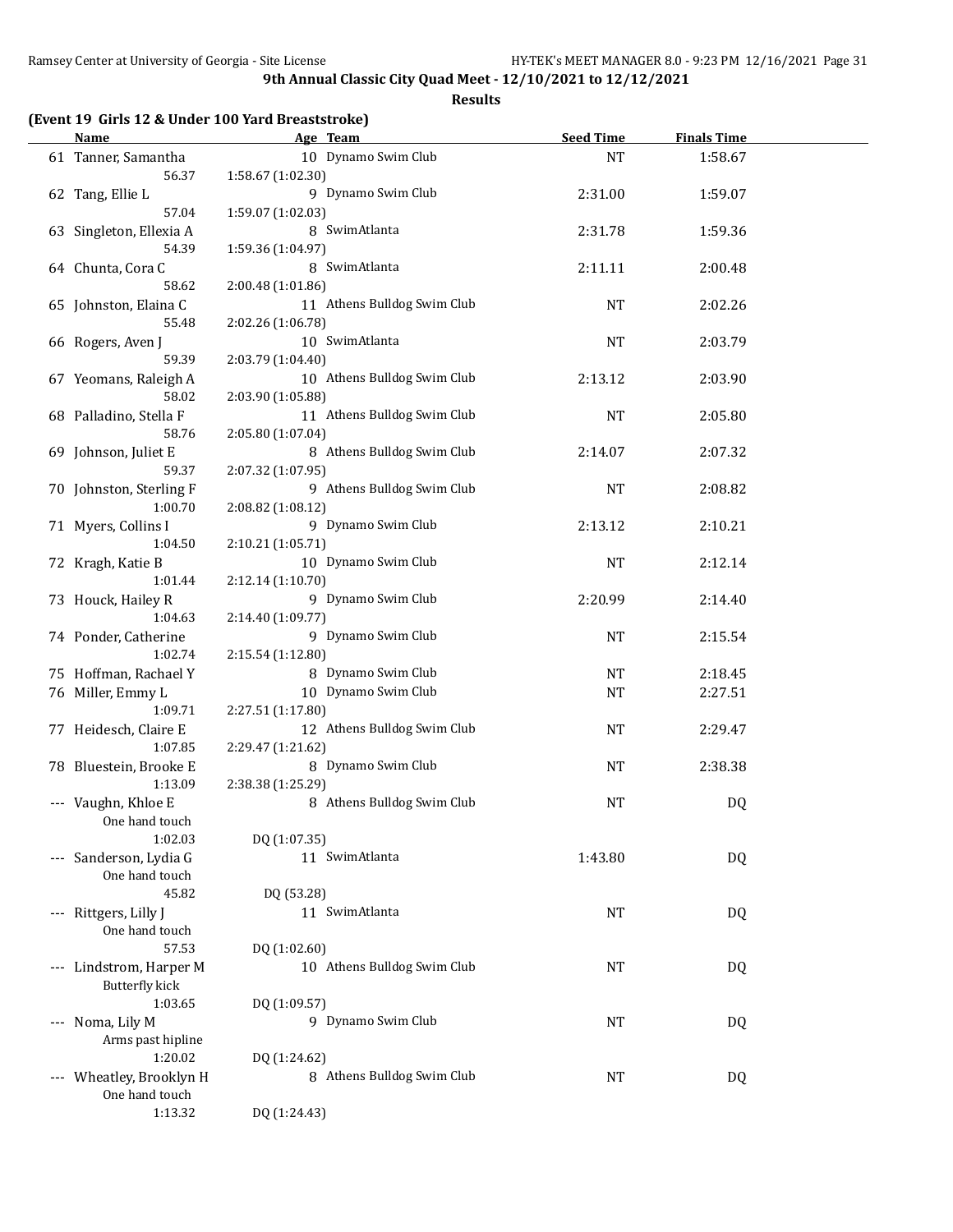**Results**

## **(Event 19 Girls 12 & Under 100 Yard Breaststroke)**

| Name                                                            | Age Team                      | <b>Seed Time</b> | <b>Finals Time</b> |  |
|-----------------------------------------------------------------|-------------------------------|------------------|--------------------|--|
| Altun, Eda<br>$\qquad \qquad - -$<br>Scissors kick              | Dynamo Swim Club<br>9         | <b>NT</b>        | DQ                 |  |
| 1:06.91                                                         | DQ (1:12.25)                  |                  |                    |  |
| Walker, Emi G<br>$\qquad \qquad - -$<br><b>Alternating Kick</b> | 12 Athens Bulldog Swim Club   | <b>NT</b>        | DQ                 |  |
| 1:03.39                                                         | DQ (1:13.76)                  |                  |                    |  |
| Phillips, Lindy R<br>$\cdots$<br><b>Alternating Kick</b>        | Athens Bulldog Swim Club<br>7 | 2:11.20          | DQ                 |  |
| 1:24.93                                                         | DQ (1:32.96)                  |                  |                    |  |
| Lester, Vivien L<br>$\cdots$<br>Scissors kick                   | 8 Dynamo Swim Club            | <b>NT</b>        | DQ                 |  |
| 1:15.26                                                         | DQ (1:19.91)                  |                  |                    |  |
| Vaughn, Hannah G<br>$---$<br>One hand touch                     | Athens Bulldog Swim Club<br>9 | <b>NT</b>        | DQ                 |  |
| 1:28.80                                                         | DQ (1:31.57)                  |                  |                    |  |
| Cole, Hadley G<br>$---$<br>One hand touch                       | Athens Bulldog Swim Club<br>7 | <b>NT</b>        | DQ                 |  |
| 1:07.70                                                         | DQ (1:12.59)                  |                  |                    |  |

## **Event 20 Boys 12 & Under 100 Yard Breaststroke**

| <b>Name</b>           | Age Team                    | <b>Seed Time</b> | <b>Finals Time</b> |  |
|-----------------------|-----------------------------|------------------|--------------------|--|
| 1 Tan, Sergio         | 11 Dynamo Swim Club         | 1:16.00          | 1:14.21            |  |
| 34.85                 | 1:14.21 (39.36)             |                  |                    |  |
| 2 Fleming, Kingston E | 12 SwimAtlanta              | 1:12.75          | 1:15.24            |  |
| 34.90                 | 1:15.24 (40.34)             |                  |                    |  |
| 3 Karumbaiah, Nakul   | 12 Athens Bulldog Swim Club | 1:19.15          | 1:17.88            |  |
| 37.33                 | 1:17.88 (40.55)             |                  |                    |  |
| 4 Karumbaiah, Vidur   | 11 Athens Bulldog Swim Club | 1:18.53          | 1:18.57            |  |
| 36.77                 | 1:18.57 (41.80)             |                  |                    |  |
| *5 Sato, Nicolas      | 12 Dynamo Swim Club         | 1:25.00          | 1:18.61            |  |
| 38.01                 | 1:18.61(40.60)              |                  |                    |  |
| *5 Unger, Alexander M | 12 SwimAtlanta              | 1:19.66          | 1:18.61            |  |
| 36.93                 | 1:18.61 (41.68)             |                  |                    |  |
| 7 Collins, Trey E     | 11 SwimAtlanta              | 1:18.89          | 1:19.59            |  |
| 37.17                 | 1:19.59 (42.42)             |                  |                    |  |
| 8 Moon, Alex J        | 12 Dynamo Swim Club         | 1:22.61          | 1:21.66            |  |
| 38.99                 | 1:21.66 (42.67)             |                  |                    |  |
| 9 Sopa, Troy          | 11 Dynamo Swim Club         | 1:23.32          | 1:22.24            |  |
| 38.78                 | 1:22.24 (43.46)             |                  |                    |  |
| 10 Klemmer, Austin A  | 11 SwimAtlanta              | 1:21.71          | 1:22.61            |  |
| 38.81                 | 1:22.61 (43.80)             |                  |                    |  |
| 11 Bahr, Kipras D     | 12 Athens Bulldog Swim Club | <b>NT</b>        | 1:23.31            |  |
| 39.09                 | 1:23.31 (44.22)             |                  |                    |  |
| 12 Mujkanovic, Aldino | 12 SwimAtlanta              | 1:26.03          | 1:23.55            |  |
| 39.32                 | 1:23.55 (44.23)             |                  |                    |  |
| 13 Cao, Mason Z       | 12 SwimAtlanta              | 1:22.90          | 1:23.84            |  |
| 40.72                 | 1:23.84 (43.12)             |                  |                    |  |
| 14 Skopljak, Adel     | 12 SwimAtlanta              | 1:26.11          | 1:23.95            |  |
| 39.73                 | 1:23.95 (44.22)             |                  |                    |  |
| 15 Gerdes, Luke C     | 11 Dynamo Swim Club         | 1:25.43          | 1:24.23            |  |
| 41.28                 | 1:24.23 (42.95)             |                  |                    |  |
| 16 Avelar, Nicolas    | 12 Athens Bulldog Swim Club | 1:24.41          | 1:24.67            |  |
| 40.63                 | 1:24.67 (44.04)             |                  |                    |  |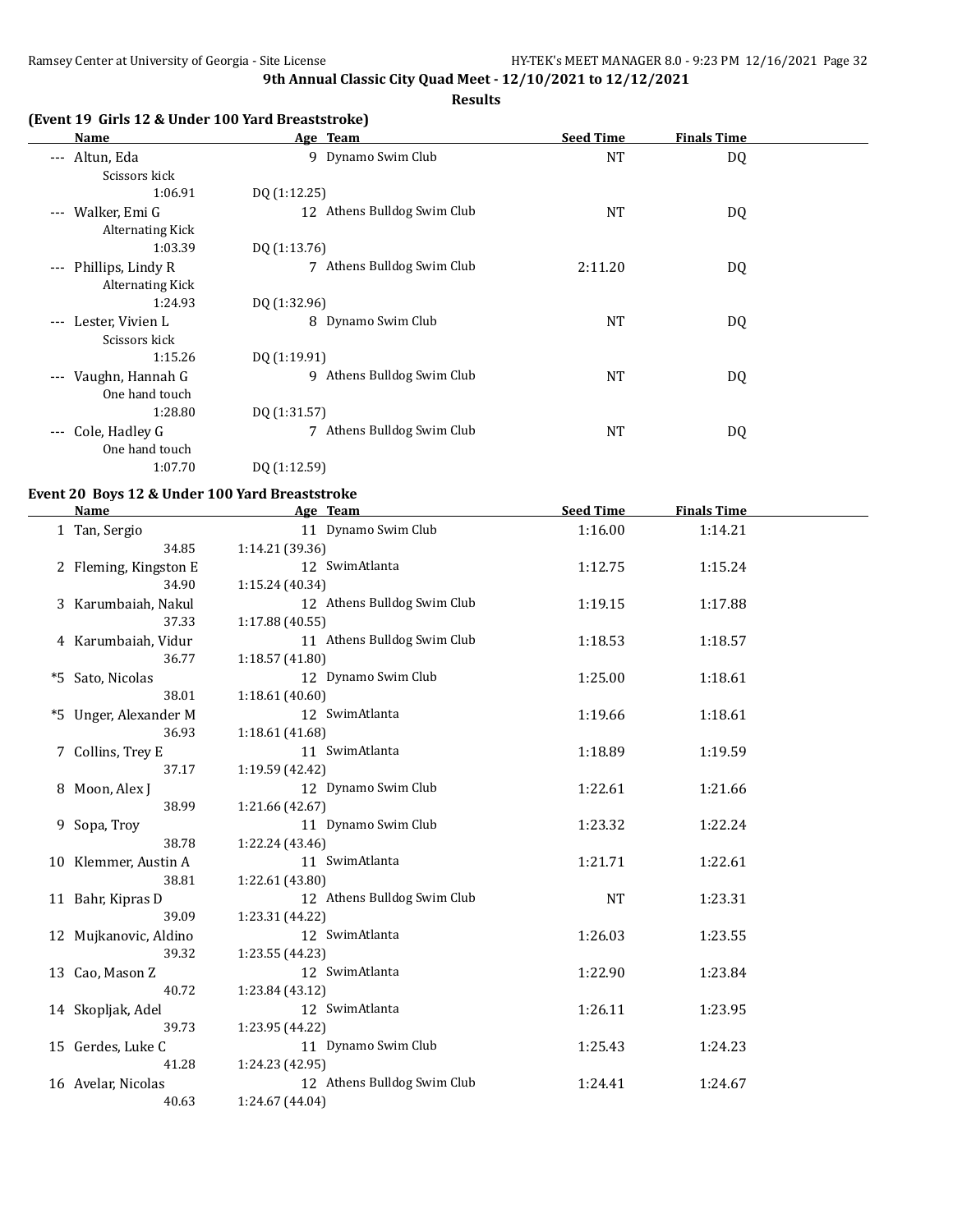**Results**

# **(Event 20 Boys 12 & Under 100 Yard Breaststroke)**

| <b>Name</b>                          | Age Team                                       | <b>Seed Time</b> | <b>Finals Time</b> |  |
|--------------------------------------|------------------------------------------------|------------------|--------------------|--|
| 17 Todorov, Nick J                   | 12 Dynamo Swim Club                            | 1:24.74          | 1:25.06            |  |
| 39.58                                | 1:25.06 (45.48)                                |                  |                    |  |
| 18 Hobbs, Corbin B                   | 12 Athens Bulldog Swim Club                    | 1:29.04          | 1:25.63            |  |
| 41.09                                | 1:25.63 (44.54)                                |                  |                    |  |
| 19 Choi, Jason Y                     | 12 Dynamo Swim Club                            | 1:25.34          | 1:25.96            |  |
| 42.27                                | 1:25.96 (43.69)                                |                  |                    |  |
| 20 Jackson, Cooper                   | 11 Dynamo Swim Club                            | 1:25.50          | 1:26.54            |  |
| 42.45                                | 1:26.54 (44.09)                                |                  |                    |  |
| 21 Zhang, Andy A                     | 12 Dynamo Swim Club                            | 1:27.69          | 1:26.83            |  |
| 43.44                                | 1:26.83 (43.39)                                |                  |                    |  |
| 22 Won, Oliver L                     | 11 Dynamo Swim Club                            | 1:29.94          | 1:28.77            |  |
| 44.09                                | 1:28.77 (44.68)<br>12 SwimAtlanta              |                  |                    |  |
| 23 Finley, Sheppard M<br>41.34       |                                                | 1:28.97          | 1:28.91            |  |
|                                      | 1:28.91 (47.57)<br>11 Athens Bulldog Swim Club |                  |                    |  |
| 24 Coverdill, Patrick D<br>42.91     | 1:29.76 (46.85)                                | 1:32.08          | 1:29.76            |  |
| 25 Smith, Hayden D                   | 11 SwimAtlanta                                 | <b>NT</b>        | 1:30.63            |  |
| 42.68                                | 1:30.63 (47.95)                                |                  |                    |  |
| 26 Boyle, Colin T                    | 12 Athens Bulldog Swim Club                    | 1:32.69          | 1:31.35            |  |
| 42.26                                | 1:31.35 (49.09)                                |                  |                    |  |
| 27 Brewer, Graham B                  | 10 Dynamo Swim Club                            | 1:39.30          | 1:32.17            |  |
| 44.03                                | 1:32.17 (48.14)                                |                  |                    |  |
| 28 Huang, Alex Z                     | 12 Athens Bulldog Swim Club                    | 1:35.50          | 1:33.73            |  |
| 44.59                                | 1:33.73 (49.14)                                |                  |                    |  |
| 29 Joy, Kevin                        | 11 Athens Bulldog Swim Club                    | 1:36.96          | 1:34.89            |  |
| 46.01                                | 1:34.89 (48.88)                                |                  |                    |  |
| 30 Brewer, Parker A                  | 10 Dynamo Swim Club                            | 1:42.44          | 1:34.95            |  |
| 43.69                                | 1:34.95 (51.26)                                |                  |                    |  |
| 31 Wheeler, Preston J                | 10 SwimAtlanta                                 | 1:37.50          | 1:37.23            |  |
| 48.57                                | 1:37.23 (48.66)                                |                  |                    |  |
| 32 Collins, Jordan V                 | 9 SwimAtlanta                                  | 1:36.13          | 1:37.67            |  |
| 46.54                                | 1:37.67 (51.13)                                |                  |                    |  |
| 33 Shiflett, Gabriel D               | 11 SwimAtlanta                                 | NT               | 1:38.40            |  |
| 45.54                                | 1:38.40 (52.86)                                |                  |                    |  |
| 34 Britt, Judah G                    | 10 SwimAtlanta                                 | 1:44.68          | 1:38.61            |  |
| 46.76                                | 1:38.61 (51.85)                                |                  |                    |  |
| 35 Kirkland, Jack D                  | 10 Athens Bulldog Swim Club                    | 1:43.92          | 1:38.64            |  |
| 47.01                                | 1:38.64 (51.63)                                |                  |                    |  |
| 36 Werner, David R                   | 11 Athens Bulldog Swim Club                    | 1:56.02          | 1:40.20            |  |
| 47.07                                | 1:40.20 (53.13)                                |                  |                    |  |
| 37 Price, Sam D                      | 9 Athens Bulldog Swim Club                     | NT               | 1:43.00            |  |
| 48.88                                | 1:43.00 (54.12)<br>10 SwimAtlanta              |                  |                    |  |
| 38 Machingarov, Alexander N<br>50.44 |                                                | NT               | 1:43.07            |  |
| 39 Holder, Gray T                    | 1:43.07 (52.63)<br>10 SwimAtlanta              | 1:51.13          | 1:43.69            |  |
| 48.41                                | 1:43.69 (55.28)                                |                  |                    |  |
| 40 Wang, Tu                          | 10 Dynamo Swim Club                            | 1:38.45          | 1:43.98            |  |
| 48.86                                | 1:43.98 (55.12)                                |                  |                    |  |
| 41 Hahm, Sunjoo                      | 9 Dynamo Swim Club                             | 1:45.73          | 1:44.12            |  |
| 50.21                                | 1:44.12 (53.91)                                |                  |                    |  |
| 42 Price, Grady T                    | 11 Athens Bulldog Swim Club                    | NT               | 1:45.35            |  |
| 49.73                                | 1:45.35 (55.62)                                |                  |                    |  |
| 43 Li, Richard H                     | 11 Dynamo Swim Club                            | 1:46.21          | 1:46.64            |  |
| 49.97                                | 1:46.64 (56.67)                                |                  |                    |  |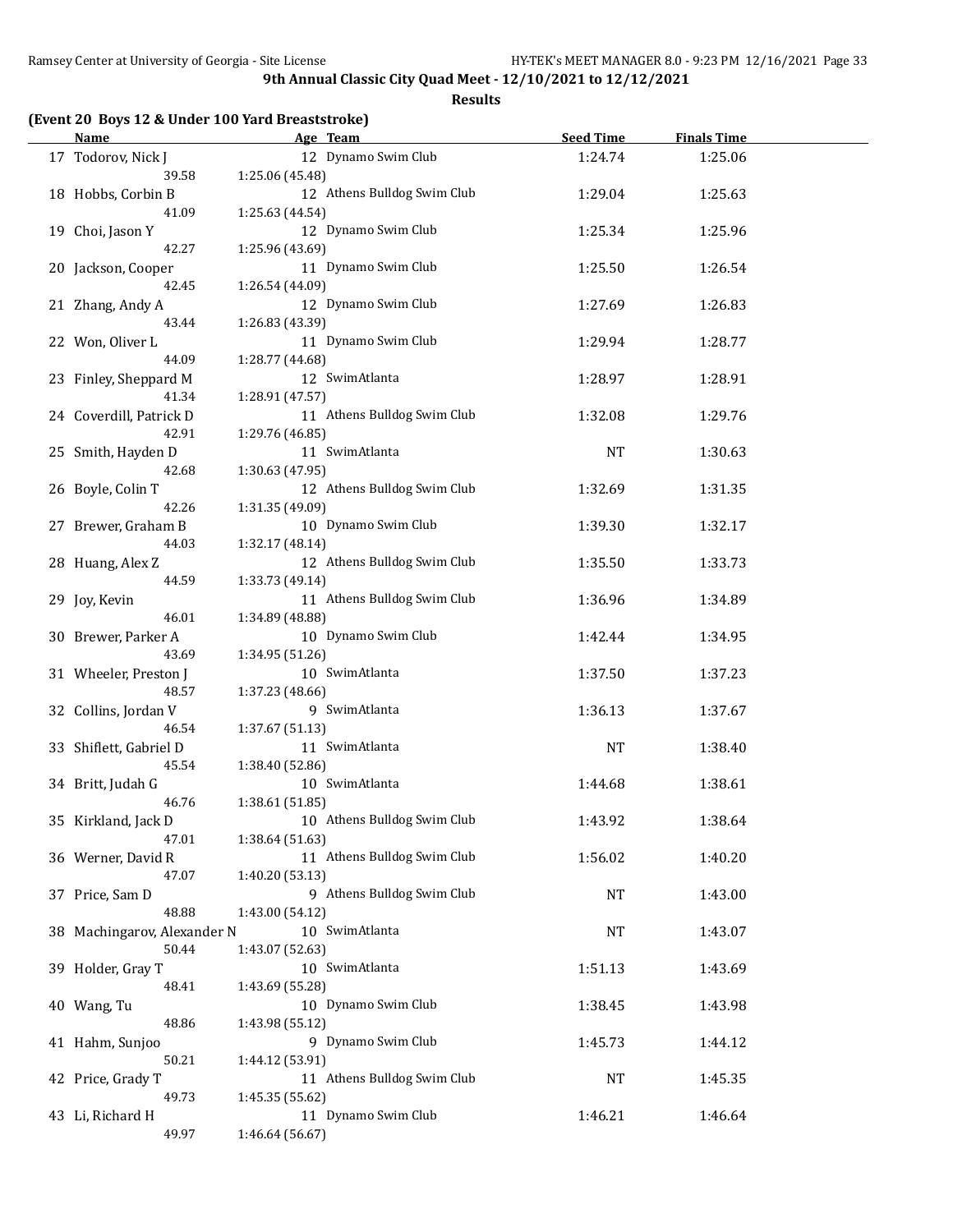**Results**

## **(Event 20 Boys 12 & Under 100 Yard Breaststroke)**

| <b>Name</b>                 | Age Team                    | <b>Seed Time</b> | <b>Finals Time</b> |  |
|-----------------------------|-----------------------------|------------------|--------------------|--|
| 44 Putman, Brody B          | 11 Unattached               | 1:41.95          | 1:46.86            |  |
| 50.69                       | 1:46.86 (56.17)             |                  |                    |  |
| 45 Coombs, Connor M         | 10 Dynamo Swim Club         | 1:57.37          | 1:47.59            |  |
| 51.04                       | 1:47.59 (56.55)             |                  |                    |  |
| 46 Taylor, Jack L           | 11 SwimAtlanta              | <b>NT</b>        | 1:48.15            |  |
| 51.00                       | 1:48.15 (57.15)             |                  |                    |  |
| 47 Herrick, Tyshi L         | 11 SwimAtlanta              | 1:54.26          | 1:50.45            |  |
| 51.78                       | 1:50.45 (58.67)             |                  |                    |  |
| 48 Axt, Townesend           | 11 Dynamo Swim Club         | 1:51.16          | 1:50.71            |  |
| 51.64                       | 1:50.71 (59.07)             |                  |                    |  |
| 49 Leverett, Hogan B        | 9 SwimAtlanta               | NT               | 1:50.81            |  |
| 52.60                       | 1:50.81 (58.21)             |                  |                    |  |
| 50 Hejda, Grayson Q         | 9 SwimAtlanta               | 1:49.40          | 1:51.57            |  |
| 53.78                       | 1:51.57 (57.79)             |                  |                    |  |
| 51 Dillies, Andreas         | 11 Athens Bulldog Swim Club | NT               | 1:55.35            |  |
| 53.32                       | 1:55.35 (1:02.03)           |                  |                    |  |
| 52 Overway, Seth R          | 8 Dynamo Swim Club          | 1:58.23          | 1:55.74            |  |
| 57.09                       | 1:55.74(58.65)              |                  |                    |  |
| 53 Bragg, Kelton L          | 12 Dynamo Swim Club         | <b>NT</b>        | 1:57.32            |  |
| 53.33                       | 1:57.32 (1:03.99)           |                  |                    |  |
| 54 Coburn, William J        | 8 Dynamo Swim Club          | <b>NT</b>        | 1:57.71            |  |
| 56.05                       | 1:57.71 (1:01.66)           |                  |                    |  |
| 55 Moore, Cillian T         | 10 Dynamo Swim Club         | 2:00.44          | 1:57.94            |  |
| 55.85                       | 1:57.94 (1:02.09)           |                  |                    |  |
| 56 Van Staden, Nick J       | 9 SwimAtlanta               | 2:06.76          | 1:58.39            |  |
| 59.05                       | 1:58.39 (59.34)             |                  |                    |  |
| 57 McCracken, Ian M         | 11 Athens Bulldog Swim Club | NT               | 1:58.43            |  |
| 57.06                       | 1:58.43 (1:01.37)           |                  |                    |  |
| 58 Wise, Jett A             | 10 SwimAtlanta              | NT               | 1:59.82            |  |
| 56.54                       | 1:59.82 (1:03.28)           |                  |                    |  |
| 59 Liley, Luke W            | 8 Dynamo Swim Club          | NT               | 2:01.93            |  |
| 58.87                       | 2:01.93 (1:03.06)           |                  |                    |  |
| 60 Vova, Daniel L           | 9 Dynamo Swim Club          | 1:54.99          | 2:03.19            |  |
| 58.96                       | 2:03.19 (1:04.23)           |                  |                    |  |
| 61 Wuest, Max M             | 10 Dynamo Swim Club         | NT               | 2:05.19            |  |
| 58.53                       | 2:05.19 (1:06.66)           |                  |                    |  |
| 62 Hill, Hugh K             | 10 Athens Bulldog Swim Club | 2:12.65          | 2:07.23            |  |
| 57.12                       | 2:07.23 (1:10.11)           |                  |                    |  |
| 63 McCoy, Owen A            | 8 SwimAtlanta               | 2:08.51          | 2:09.46            |  |
| 1:01.11                     | 2:09.46 (1:08.35)           |                  |                    |  |
| 64 Bebin Blackwell, Ennis P | 12 Athens Bulldog Swim Club | <b>NT</b>        | 2:09.65            |  |
| 1:02.48                     | 2:09.65 (1:07.17)           |                  |                    |  |
| 65 Wang, Hong-Yi E          | 8 Athens Bulldog Swim Club  | NT               | 2:11.28            |  |
| 1:03.36                     | 2:11.28 (1:07.92)           |                  |                    |  |
| 66 Chang, Dax N             | 8 Athens Bulldog Swim Club  | NT               | 2:12.50            |  |
| 1:04.21                     | 2:12.50 (1:08.29)           |                  |                    |  |
| 67 Gates, Ryan L            | 9 Dynamo Swim Club          | NT               | 2:13.54            |  |
| 1:03.98                     | 2:13.54 (1:09.56)           |                  |                    |  |
| 68 Weldon, Caz A            | 11 Athens Bulldog Swim Club | 2:15.51          | 2:17.48            |  |
| 1:05.15                     | 2:17.48 (1:12.33)           |                  |                    |  |
| 69 Cella, Lucas E           | 11 Dynamo Swim Club         | NT               | 2:19.75            |  |
| 1:03.68                     | 2:19.75 (1:16.07)           |                  |                    |  |
| 70 Thurman, Matthew R       | 6 Dynamo Swim Club          | NT               | 2:20.40            |  |
| 1:06.36                     | 2:20.40 (1:14.04)           |                  |                    |  |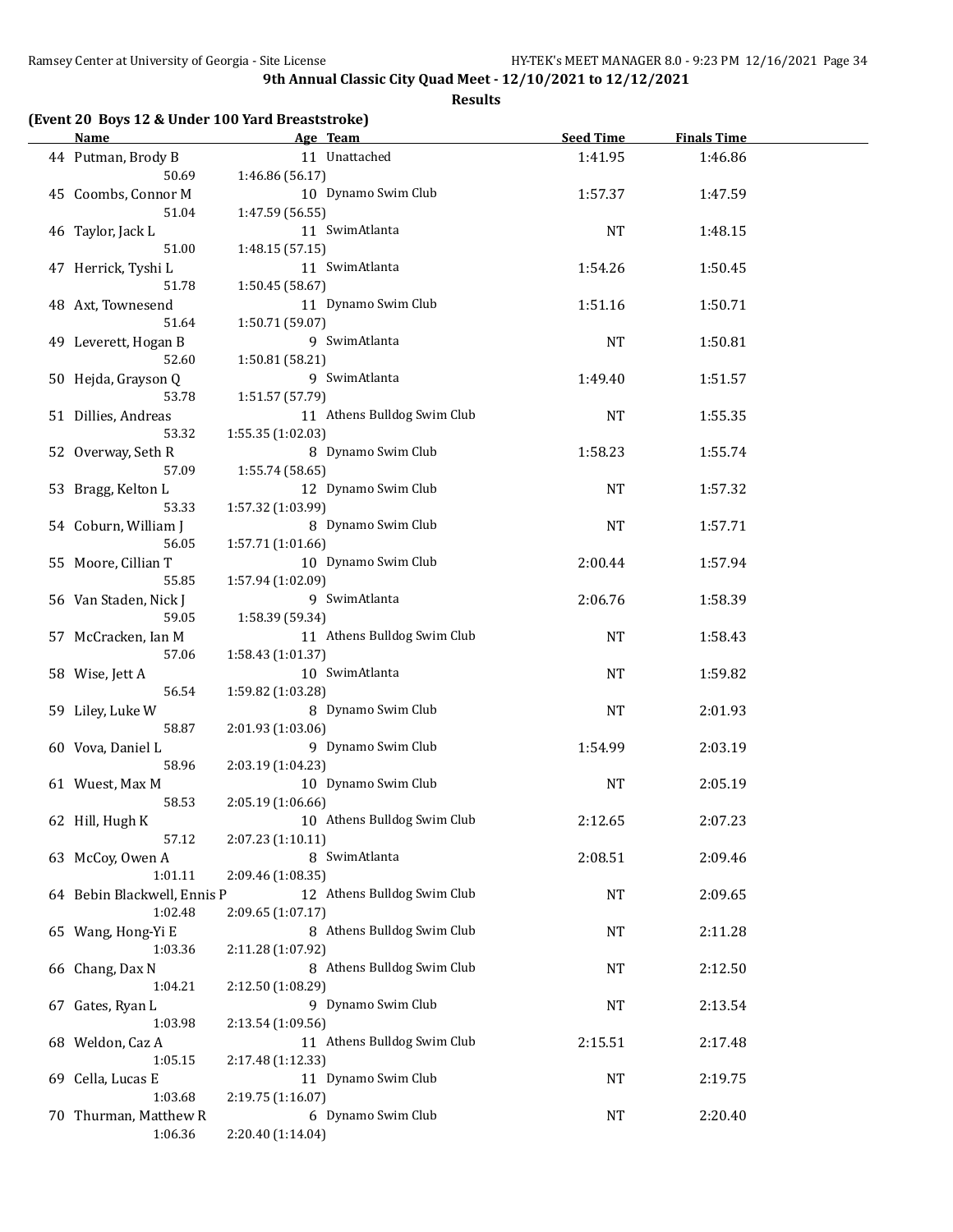#### **Results**

| <b>Name</b>                             | Age Team                    | <b>Seed Time</b> | <b>Finals Time</b> |  |
|-----------------------------------------|-----------------------------|------------------|--------------------|--|
| 71 Miller, Miles R                      | 8 Athens Bulldog Swim Club  | <b>NT</b>        | 2:23.01            |  |
| 1:07.53                                 | 2:23.01 (1:15.48)           |                  |                    |  |
| --- Moore, Isaac C                      | 12 Dynamo Swim Club         | <b>NT</b>        | DQ                 |  |
| Double pull / kicks                     |                             |                  |                    |  |
| 47.34                                   | DQ (56.27)                  |                  |                    |  |
| Garimella, Anhad<br>$\qquad \qquad - -$ | 10 Dynamo Swim Club         | <b>NT</b>        | DQ                 |  |
| One hand touch                          |                             |                  |                    |  |
| 1:08.42                                 | DQ (1:13.34)                |                  |                    |  |
| --- Gates, Nico S                       | 6 Dynamo Swim Club          | <b>NT</b>        | DQ                 |  |
| Arms not in same horizontal plane       |                             |                  |                    |  |
| 1:17.87                                 | DQ (1:23.23)                |                  |                    |  |
| --- McCullough, Nolan E                 | 10 Athens Bulldog Swim Club | 2:03.66          | DQ                 |  |
| One hand touch                          |                             |                  |                    |  |
| 1:03.97                                 | DQ (1:06.76)                |                  |                    |  |
| Caswall, Dean M<br>$---$                | 7 Athens Bulldog Swim Club  | <b>NT</b>        | DQ                 |  |
| <b>Butterfly kick</b>                   |                             |                  |                    |  |
| 1:30.88                                 | DQ (1:37.34)                |                  |                    |  |
| Walker, Benjamin L<br>$---$             | 8 Athens Bulldog Swim Club  | <b>NT</b>        | DQ                 |  |
| <b>Butterfly kick</b>                   |                             |                  |                    |  |
| 1:35.92                                 | DQ (1:43.30)                |                  |                    |  |
| Townsend, Carter H<br>$---$             | 8 Athens Bulldog Swim Club  | <b>NT</b>        | DQ                 |  |
| Arms past hipline                       |                             |                  |                    |  |
| 1:36.06                                 | DQ (1:32.69)                |                  |                    |  |
| Thang, Van P<br>$---$                   | 12 Athens Bulldog Swim Club | <b>NT</b>        | DQ                 |  |
| One hand touch                          |                             |                  |                    |  |
| 50.92                                   | DQ (54.98)                  |                  |                    |  |
| Torres, Garrett<br>$---$                | 10 Athens Bulldog Swim Club | <b>NT</b>        | DQ                 |  |
| One hand touch                          |                             |                  |                    |  |
| 1:01.73                                 | DQ (1:04.93)                |                  |                    |  |

## **Event 21 Girls 13 & Over 100 Yard Breaststroke**

| Name                 | <u>Age Team</u>             | <b>Seed Time</b> | <b>Finals Time</b> |  |
|----------------------|-----------------------------|------------------|--------------------|--|
| 1 Teyner, Kailey R   | 14 Athens Bulldog Swim Club | 1:12.29          | 1:11.46            |  |
| 33.71                | 1:11.46(37.75)              |                  |                    |  |
| 2 Avelar, Nicole     | 15 Athens Bulldog Swim Club | 1:12.04          | 1:11.94            |  |
| 33.74                | 1:11.94 (38.20)             |                  |                    |  |
| 3 Becraft, Rakel K   | 14 Dynamo Swim Club         | 1:11.59          | 1:12.10            |  |
| 34.53                | 1:12.10(37.57)              |                  |                    |  |
| 4 Tang, Katie M      | 14 Dynamo Swim Club         | 1:13.06          | 1:13.46            |  |
| 34.93                | 1:13.46(38.53)              |                  |                    |  |
| 5 Modglin, Sydney    | 14 Dynamo Swim Club         | 1:13.66          | 1:13.81            |  |
| 35.00                | 1:13.81(38.81)              |                  |                    |  |
| *6 Baldwin, Anna M   | 15 Dynamo Swim Club         | 1:17.14          | 1:14.18            |  |
| 35.90                | 1:14.18 (38.28)             |                  |                    |  |
| *6 Hayes, Addie L    | 17 Athens Bulldog Swim Club | 1:15.27          | 1:14.18            |  |
| 36.29                | 1:14.18 (37.89)             |                  |                    |  |
| 8 Bates, Martha K    | 13 Athens Bulldog Swim Club | 1:13.55          | 1:14.72            |  |
| 35.25                | 1:14.72 (39.47)             |                  |                    |  |
| 9 Griffin, Cassedy K | 14 SwimAtlanta              | 1:17.60          | 1:15.24            |  |
| 35.63                | 1:15.24(39.61)              |                  |                    |  |
| 10 Kler, Camdyn A    | 16 Dynamo Swim Club         | 1:16.16          | 1:15.37            |  |
| 34.98                | 1:15.37 (40.39)             |                  |                    |  |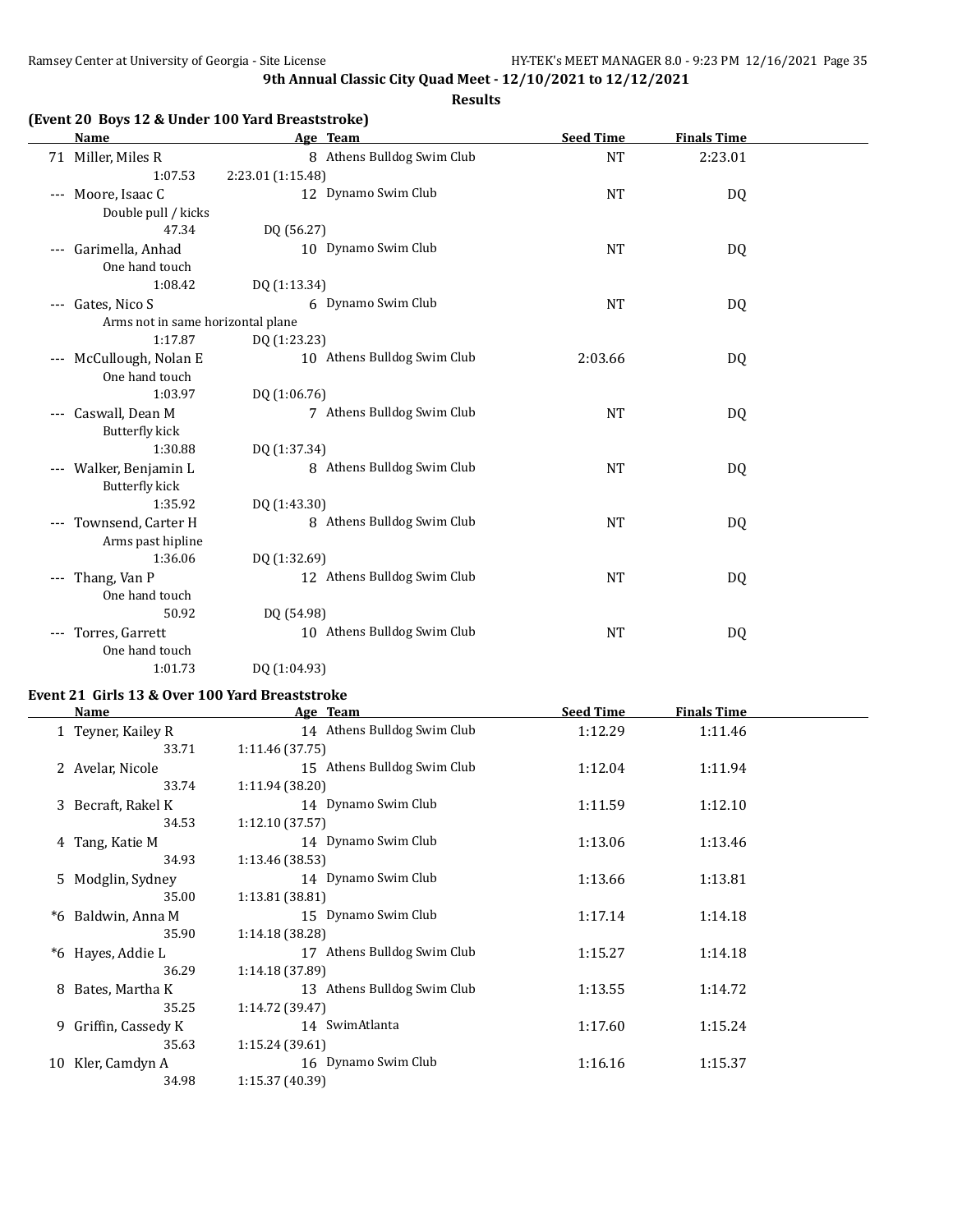**Results**

|  |  |  | (Event 21 Girls 13 & Over 100 Yard Breaststroke) |  |
|--|--|--|--------------------------------------------------|--|
|--|--|--|--------------------------------------------------|--|

| <b>Name</b>             |                 | Age Team                    | <b>Seed Time</b> | <b>Finals Time</b> |  |
|-------------------------|-----------------|-----------------------------|------------------|--------------------|--|
| 11 Cain, Makaylee A     |                 | 16 Athens Bulldog Swim Club | 1:15.31          | 1:15.44            |  |
| 35.06                   | 1:15.44 (40.38) |                             |                  |                    |  |
| 12 Young, Ximena        |                 | 14 Athens Bulldog Swim Club | 1:20.59          | 1:15.46            |  |
| 36.38                   | 1:15.46 (39.08) |                             |                  |                    |  |
| 13 Deeb, Emily G        |                 | 13 Dynamo Swim Club         | 1:19.26          | 1:15.83            |  |
| 35.74                   | 1:15.83 (40.09) |                             |                  |                    |  |
| 14 Gerdes, Victoria S   |                 | 15 Dynamo Swim Club         | 1:17.64          | 1:16.12            |  |
| 37.08                   | 1:16.12 (39.04) |                             |                  |                    |  |
| 15 Haynes, Nora C       |                 | 14 Dynamo Swim Club         | 1:25.67          | 1:17.27            |  |
| 36.40                   | 1:17.27 (40.87) |                             |                  |                    |  |
| 16 Shine, Lea           |                 | 15 Dynamo Swim Club         | 1:20.81          | 1:18.02            |  |
| 36.26                   | 1:18.02 (41.76) |                             |                  |                    |  |
| 17 Ishikawa, Sophia     |                 | 17 SwimAtlanta              | 1:18.04          | 1:18.18            |  |
| 36.60                   | 1:18.18 (41.58) |                             |                  |                    |  |
| 18 Ripps, Janie V       |                 | 15 Athens Bulldog Swim Club | 1:20.36          | 1:18.44            |  |
| 38.09                   | 1:18.44 (40.35) |                             |                  |                    |  |
| 19 Wang, Can            |                 | 13 Dynamo Swim Club         | 1:17.39          | 1:18.87            |  |
| 37.51                   | 1:18.87 (41.36) |                             |                  |                    |  |
| 20 Alexander, Brooke E  |                 | 16 SwimAtlanta              | 1:19.64          | 1:18.89            |  |
| 38.32                   | 1:18.89 (40.57) |                             |                  |                    |  |
| 21 Houston, Evie G      |                 | 13 Dynamo Swim Club         | 1:20.55          | 1:19.10            |  |
| 38.24                   | 1:19.10 (40.86) |                             |                  |                    |  |
| 22 Levy, Shirel         |                 | 13 SwimAtlanta              |                  |                    |  |
| 37.73                   | 1:19.45 (41.72) |                             | 1:18.99          | 1:19.45            |  |
|                         |                 | 15 Athens Bulldog Swim Club |                  |                    |  |
| 23 Greene, Emma A       |                 |                             | 1:18.35          | 1:19.90            |  |
| 37.17                   | 1:19.90 (42.73) |                             |                  |                    |  |
| 24 Cameron, Courtney G  |                 | 14 Athens Bulldog Swim Club | NT               | 1:19.92            |  |
| 37.15                   | 1:19.92 (42.77) |                             |                  |                    |  |
| 25 Fuchs, Sadie G       |                 | 14 Dynamo Swim Club         | 1:27.99          | 1:19.93            |  |
| 37.82                   | 1:19.93 (42.11) |                             |                  |                    |  |
| 26 Britt, Mackenzie G   |                 | 13 SwimAtlanta              | 1:19.25          | 1:20.01            |  |
| 37.10                   | 1:20.01 (42.91) |                             |                  |                    |  |
| 27 Burrowes, Antonita J |                 | 16 SwimAtlanta              | 1:19.88          | 1:20.86            |  |
| 38.07                   | 1:20.86 (42.79) |                             |                  |                    |  |
| 28 Sedykh, Sasha L      |                 | 13 Dynamo Swim Club         | 1:24.39          | 1:21.01            |  |
| 37.92                   | 1:21.01 (43.09) |                             |                  |                    |  |
| 29 Robinson, Hannah E   |                 | 13 SwimAtlanta              | 1:19.88          | 1:21.08            |  |
| 38.05                   | 1:21.08 (43.03) |                             |                  |                    |  |
| 30 Yeomans, Carson R    |                 | 13 Athens Bulldog Swim Club | 1:35.19          | 1:21.78            |  |
| 38.99                   | 1:21.78 (42.79) |                             |                  |                    |  |
| 31 Jayakumar, Nila R    |                 | 13 Dynamo Swim Club         | 1:28.09          | 1:22.92            |  |
| 39.61                   | 1:22.92 (43.31) |                             |                  |                    |  |
| 32 Turcotte, Kaela E    |                 | 13 Dynamo Swim Club         | 1:26.21          | 1:23.73            |  |
| 40.25                   | 1:23.73 (43.48) |                             |                  |                    |  |
| 33 Cole, Mabry F        |                 | 15 Athens Bulldog Swim Club | 1:23.19          | 1:23.80            |  |
| 38.21                   | 1:23.80 (45.59) |                             |                  |                    |  |
| 34 Ryan, Kyleigh D      |                 | 15 Athens Bulldog Swim Club | NT               | 1:24.52            |  |
| 40.09                   | 1:24.52 (44.43) |                             |                  |                    |  |
| 35 Szabo, Aida S        |                 | 13 SwimAtlanta              | 1:24.61          | 1:24.95            |  |
| 40.15                   | 1:24.95 (44.80) |                             |                  |                    |  |
| 36 Hampton, Heidi L     |                 | 15 Dynamo Swim Club         | 1:27.78          | 1:25.44            |  |
| 41.27                   | 1:25.44 (44.17) |                             |                  |                    |  |
| 37 Jung, Julia H        |                 | 13 SwimAtlanta              | 1:35.55          | 1:25.92            |  |
| 41.02                   | 1:25.92 (44.90) |                             |                  |                    |  |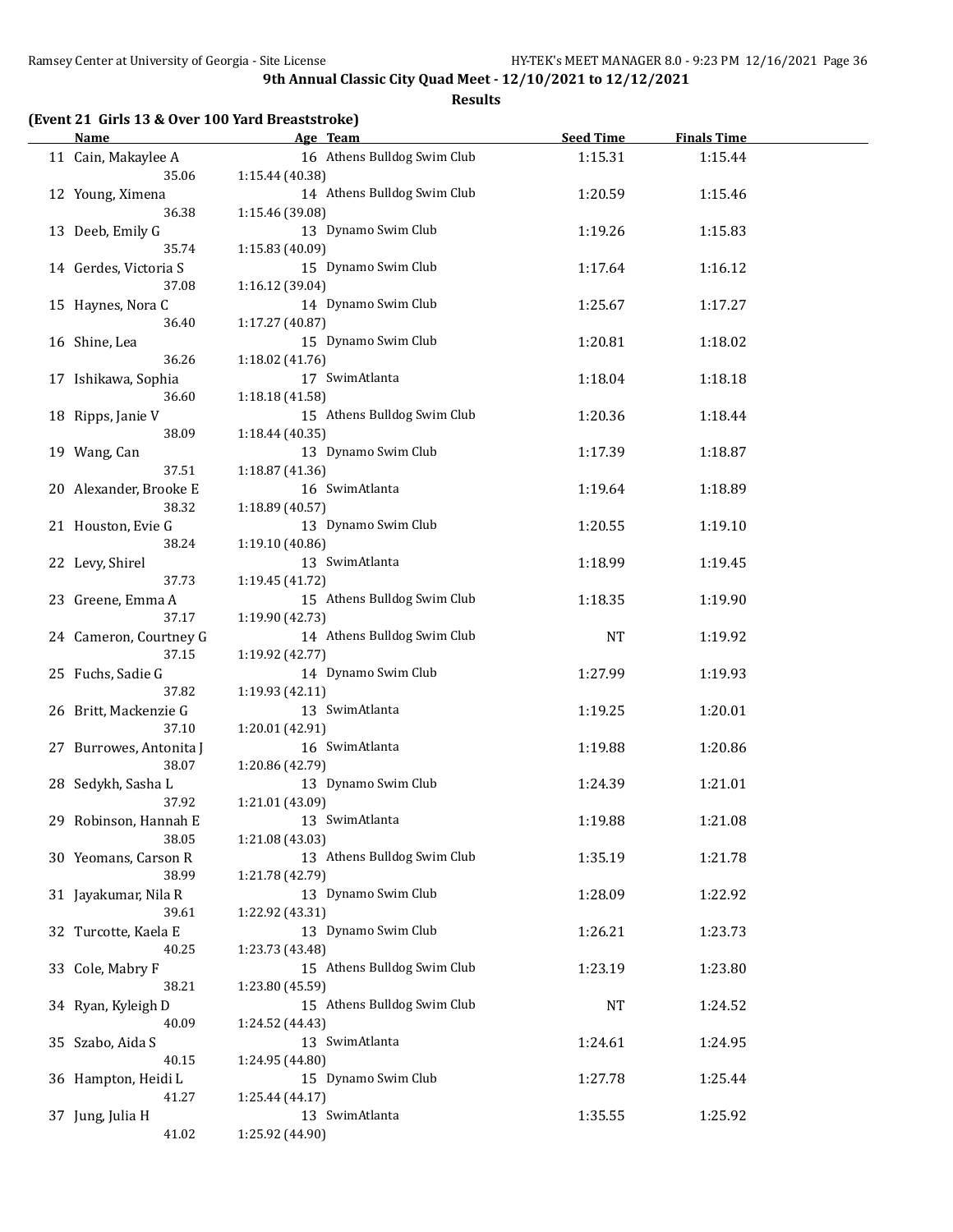| (Event 21 Girls 13 & Over 100 Yard Breaststroke) |
|--------------------------------------------------|
|--------------------------------------------------|

| Name                          |                   | Age Team                    | <b>Seed Time</b> | <b>Finals Time</b> |  |
|-------------------------------|-------------------|-----------------------------|------------------|--------------------|--|
| 38 Hobbs, Sophierose R        |                   | 14 Athens Bulldog Swim Club | 1:31.21          | 1:26.15            |  |
| 40.93                         | 1:26.15 (45.22)   |                             |                  |                    |  |
| 39 Syed, Ava L<br>40.67       | 1:26.60 (45.93)   | 13 SwimAtlanta              | 1:27.20          | 1:26.60            |  |
| 40 King, Ella C               |                   | 13 Dynamo Swim Club         | 1:32.13          | 1:26.65            |  |
| 40.95                         | 1:26.65 (45.70)   |                             |                  |                    |  |
| 41 Imahara, Claire M          |                   | 13 SwimAtlanta              | 1:29.58          | 1:27.60            |  |
| 40.20                         | 1:27.60 (47.40)   |                             |                  |                    |  |
| 42 Taylor, Shadia N           |                   | 13 SwimAtlanta              | 1:25.22          | 1:28.46            |  |
| 41.63                         | 1:28.46 (46.83)   |                             |                  |                    |  |
| 43 Smith, Lynnette            |                   | 13 Athens Bulldog Swim Club | 1:31.08          | 1:28.68            |  |
| 42.83                         | 1:28.68 (45.85)   |                             |                  |                    |  |
| 44 Overway, Mina              |                   | 13 Dynamo Swim Club         | 1:29.04          | 1:31.52            |  |
| 43.94                         | 1:31.52 (47.58)   |                             |                  |                    |  |
| 45 Williams, Zoe O            |                   | 13 Dynamo Swim Club         | 1:30.04          | 1:32.64            |  |
| 45.36                         | 1:32.64 (47.28)   |                             |                  |                    |  |
| 46 Woodard, Ella M            |                   | 14 Dynamo Swim Club         | 1:32.20          | 1:33.96            |  |
| 43.32                         | 1:33.96 (50.64)   |                             |                  |                    |  |
| 47 Wong, Stephanie R          |                   | 13 SwimAtlanta              | NT               | 1:34.32            |  |
| 43.22                         | 1:34.32 (51.10)   |                             |                  |                    |  |
| 48 Ayling, Michelle J         |                   | 13 Dynamo Swim Club         | 1:31.73          | 1:34.37            |  |
| 44.17                         | 1:34.37 (50.20)   |                             |                  |                    |  |
| 49 Chunta, Mazie C            |                   | 13 SwimAtlanta              | 1:34.62          | 1:34.56            |  |
| 45.42                         | 1:34.56 (49.14)   |                             |                  |                    |  |
| 50 Taylor, Olivia C C         |                   | 13 SwimAtlanta              | 1:34.70          | 1:34.81            |  |
| 45.77                         | 1:34.81 (49.04)   |                             |                  |                    |  |
| 51 Wilson, Reese T            |                   | 13 Dynamo Swim Club         | 1:32.95          | 1:35.06            |  |
| 45.88                         | 1:35.06 (49.18)   |                             |                  |                    |  |
| 52 Pauli, Emma C              |                   | 13 SwimAtlanta              | 1:37.19          | 1:35.83            |  |
| 44.43                         | 1:35.83 (51.40)   |                             |                  |                    |  |
| 53 Won, Sophia G              |                   | 13 Dynamo Swim Club         | 1:40.14          | 1:37.79            |  |
| 47.76                         | 1:37.79 (50.03)   |                             |                  |                    |  |
| 54 Preyer, Maddie O           |                   | 13 Dynamo Swim Club         | 1:37.57          | 1:37.81            |  |
| 46.24                         | 1:37.81 (51.57)   |                             |                  |                    |  |
| 55 Price, Alex N              |                   | 14 Dynamo Swim Club         | 1:37.31          | 1:38.44            |  |
| 46.35                         | 1:38.44 (52.09)   |                             |                  |                    |  |
| 56 Bebin Blackwell, Caitlyn C |                   | 14 Athens Bulldog Swim Club | 1:50.61          | 1:39.44            |  |
| 46.74                         | 1:39.44 (52.70)   |                             |                  |                    |  |
| 57 Mays, Natalie M            |                   | 13 SwimAtlanta              | 1:49.27          | 1:43.63            |  |
| 47.61                         | 1:43.63 (56.02)   |                             |                  |                    |  |
| 58 Graff, Bea L               |                   | 13 Athens Bulldog Swim Club | <b>NT</b>        | 1:44.78            |  |
| 48.46                         | 1:44.78 (56.32)   |                             |                  |                    |  |
| 59 Salvo, Ella W              |                   | 13 Dynamo Swim Club         | NT               | 1:46.78            |  |
| 51.03                         | 1:46.78 (55.75)   |                             |                  |                    |  |
| 60 Shaffer, Marleighna M      |                   | 13 Athens Bulldog Swim Club | NT               | 1:59.23            |  |
| 58.32                         | 1:59.23 (1:00.91) |                             |                  |                    |  |
| 61 Nichols, Kathryn P         |                   | 17 Athens Bulldog Swim Club | 2:00.26          | 2:05.74            |  |
| 58.24                         | 2:05.74 (1:07.50) |                             |                  |                    |  |
| 62 Rodriguez, Isabella        |                   | 13 Dynamo Swim Club         | 2:52.31          | 2:16.05            |  |
| 1:02.96                       | 2:16.05 (1:13.09) |                             |                  |                    |  |
| --- Jones, Bella G            |                   | 14 SwimAtlanta              | NT               | DQ                 |  |
| One hand touch                |                   |                             |                  |                    |  |
| 47.57                         | DQ (56.00)        |                             |                  |                    |  |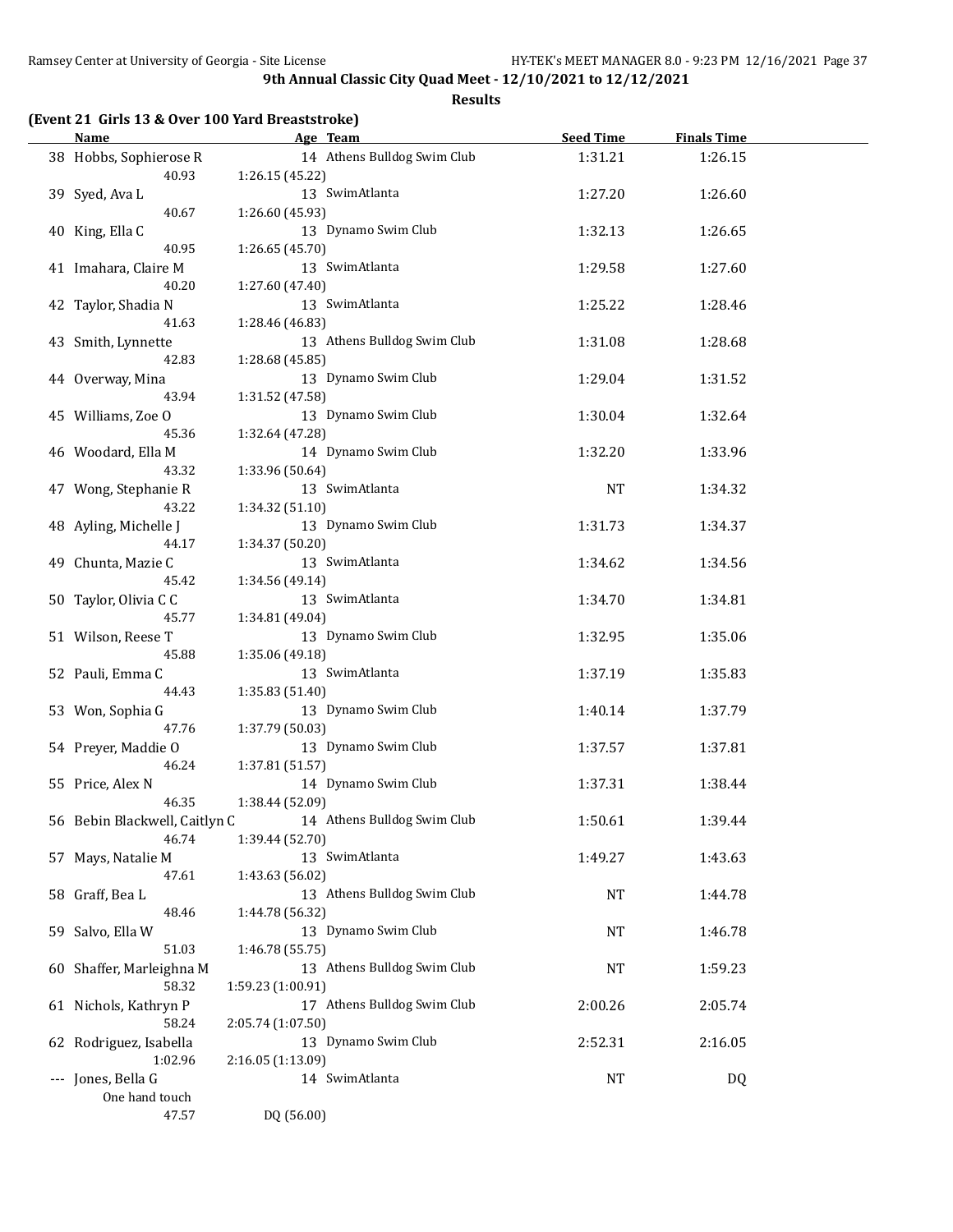| (Event 21 Girls 13 & Over 100 Yard Breaststroke)<br><b>Name</b> | Age Team                                       | <b>Seed Time</b> | <b>Finals Time</b> |  |
|-----------------------------------------------------------------|------------------------------------------------|------------------|--------------------|--|
| --- Teague, Chloe J                                             | 16 SwimAtlanta                                 | 1:27.58          | DQ                 |  |
| One hand touch                                                  |                                                |                  |                    |  |
| 39.20                                                           | DQ (44.47)                                     |                  |                    |  |
|                                                                 |                                                |                  |                    |  |
| Event 22 Boys 13 & Over 100 Yard Breaststroke<br><b>Name</b>    | Age Team                                       | <b>Seed Time</b> | <b>Finals Time</b> |  |
| 1 Bates, Eli R                                                  | 15 Athens Bulldog Swim Club                    | 1:02.03          | 1:02.08            |  |
| 29.29                                                           | 1:02.08 (32.79)                                |                  |                    |  |
| 2 Xiao, James X                                                 | 17 Athens Bulldog Swim Club                    | 1:02.84          | 1:03.55            |  |
| 29.41                                                           | 1:03.55 (34.14)                                |                  |                    |  |
| 3 Foggin, Will H                                                | 18 Athens Bulldog Swim Club                    | 1:04.79          | 1:04.05            |  |
| 30.09                                                           | 1:04.05 (33.96)                                |                  |                    |  |
| 4 Cook, Camden P                                                | 13 SwimAtlanta                                 | 1:07.42          | 1:06.08            |  |
| 31.20                                                           | 1:06.08 (34.88)                                |                  |                    |  |
| 5 Waters, Carson A                                              | 13 SwimAtlanta                                 | 1:08.86          | 1:06.32            |  |
| 31.49                                                           | 1:06.32 (34.83)                                |                  |                    |  |
| 6 Lou, Jax J                                                    | 13 Dynamo Swim Club                            | 1:08.09          | 1:06.62            |  |
| 31.68                                                           | 1:06.62 (34.94)                                |                  |                    |  |
| 7 Zhou, Jeffrey                                                 | 15 Dynamo Swim Club                            | 1:07.75          | 1:06.70            |  |
| 31.50                                                           | 1:06.70 (35.20)                                |                  |                    |  |
| *8 Hailey, Brandon M                                            | 17 Athens Bulldog Swim Club                    | 1:04.00          | 1:06.74            |  |
| 30.38                                                           | 1:06.74 (36.36)                                |                  |                    |  |
| *8 Xiao, Johnson                                                | 13 Dynamo Swim Club                            | 1:08.42          | 1:06.74            |  |
| 31.53                                                           | 1:06.74 (35.21)                                |                  |                    |  |
| 10 Tan, Ashton                                                  | 13 Dynamo Swim Club                            | 1:07.08          | 1:07.27            |  |
| 32.42                                                           | 1:07.27 (34.85)                                |                  |                    |  |
| 11 Brann, Phidi M<br>31.86                                      | 14 Dynamo Swim Club                            | 1:08.75          | 1:07.87            |  |
|                                                                 | 1:07.87 (36.01)<br>13 Athens Bulldog Swim Club |                  |                    |  |
| 12 Koch, Christopher<br>32.42                                   | 1:08.34 (35.92)                                | 1:09.68          | 1:08.34            |  |
| 13 Kirkley, River J                                             | 15 Athens Bulldog Swim Club                    | 1:11.54          | 1:08.62            |  |
| 31.69                                                           | 1:08.62 (36.93)                                |                  |                    |  |
| 14 Xiao, Ryan W                                                 | 15 Athens Bulldog Swim Club                    | 1:11.44          | 1:09.15            |  |
| 32.68                                                           | 1:09.15 (36.47)                                |                  |                    |  |
| 15 Phillips, Luke L                                             | 13 Athens Bulldog Swim Club                    | 1:14.84          | 1:11.14            |  |
| 34.13                                                           | 1:11.14 (37.01)                                |                  |                    |  |
| 16 Ryu, Kevin                                                   | 15 Dynamo Swim Club                            | 1:14.04          | 1:11.68            |  |
| 34.82                                                           | 1:11.68 (36.86)                                |                  |                    |  |
| 17 Allen, Connor H                                              | 17 Athens Bulldog Swim Club                    | 1:16.65          | 1:11.97            |  |
| 33.42                                                           | 1:11.97(38.55)                                 |                  |                    |  |
| 18 Castellino, Ethan C                                          | 17 Dynamo Swim Club                            | 1:15.17          | 1:13.21            |  |
| 34.59                                                           | 1:13.21 (38.62)                                |                  |                    |  |
| 19 Kurgan, Justin N                                             | 13 SwimAtlanta                                 | 1:17.89          | 1:14.28            |  |
| 34.81                                                           | 1:14.28 (39.47)                                |                  |                    |  |
| 20 Gray, Anzio                                                  | 16 Dynamo Swim Club                            | 1:19.47          | 1:16.48            |  |
| 34.34                                                           | 1:16.48(42.14)                                 |                  |                    |  |
| 21 Hall, Michael J                                              | 15 Athens Bulldog Swim Club                    | 1:18.22          | 1:17.43            |  |
| 35.38                                                           | 1:17.43 (42.05)                                |                  |                    |  |
| 22 Wallace, Jaxson O                                            | 14 Athens Bulldog Swim Club                    | NT               | 1:18.75            |  |
| 37.65                                                           | 1:18.75(41.10)                                 |                  |                    |  |
| 23 Stachelczyk, Alex A                                          | 14 SwimAtlanta                                 | 1:18.92          | 1:18.99            |  |
| 37.81                                                           | 1:18.99 (41.18)                                |                  |                    |  |
| 24 Van Houten, Owen R                                           | 13 SwimAtlanta                                 | 1:24.66          | 1:19.46            |  |
| 37.28                                                           | 1:19.46 (42.18)                                |                  |                    |  |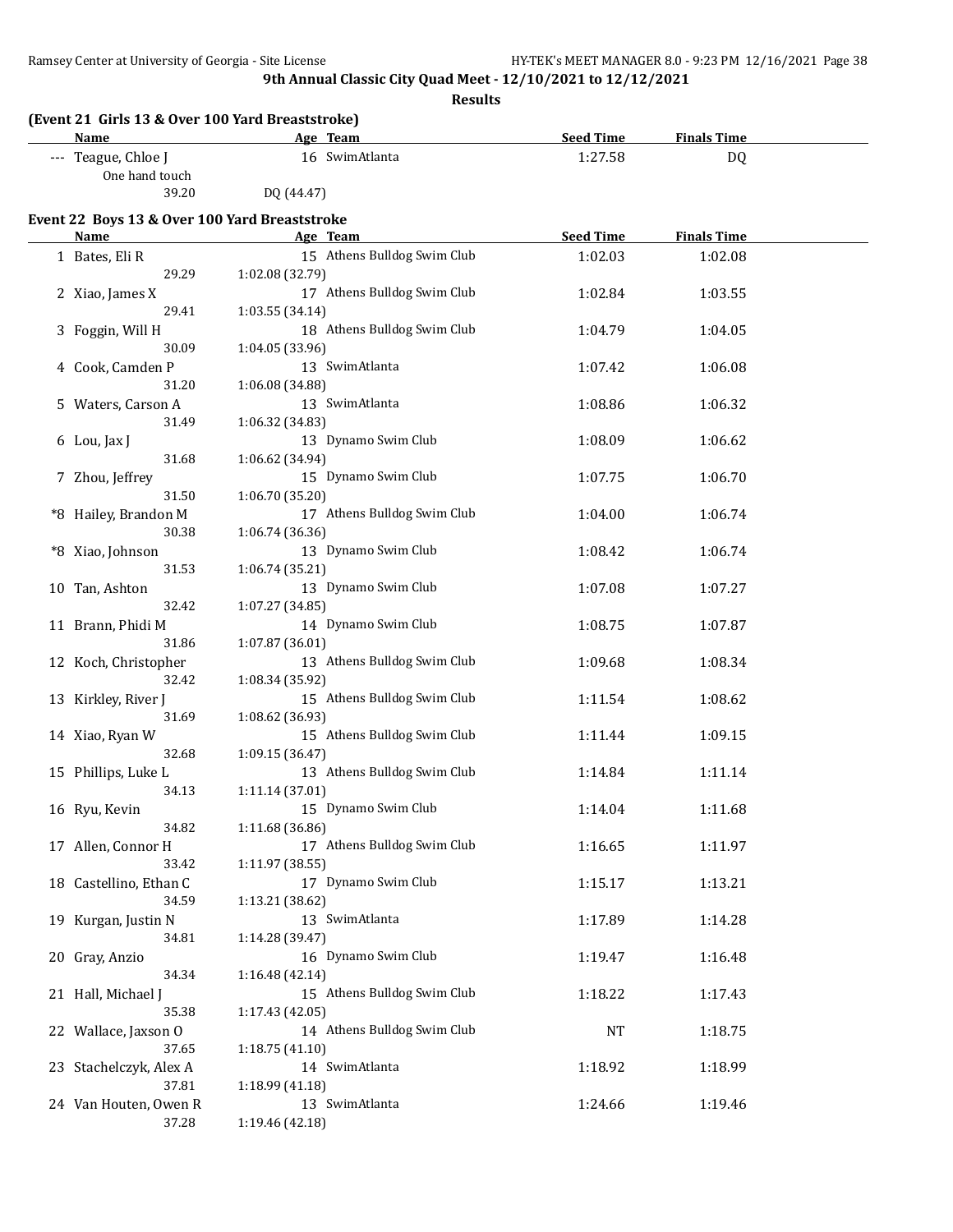**Results**

#### **(Event 22 Boys 13 & Over 100 Yard Breaststroke)**

| <b>Name</b>               | Age Team                               | <b>Seed Time</b> | <b>Finals Time</b> |  |
|---------------------------|----------------------------------------|------------------|--------------------|--|
| 25 Swanson, Ian A         | 13 Dynamo Swim Club                    | 1:18.10          | 1:19.67            |  |
| 38.28                     | 1:19.67 (41.39)                        |                  |                    |  |
| 26 Hall, William W        | 14 Athens Bulldog Swim Club            | 1:33.92          | 1:20.41            |  |
| 37.89                     | 1:20.41 (42.52)                        |                  |                    |  |
| 27 Lawrence, Jack W       | 14 Dynamo Swim Club                    | 1:23.67          | 1:20.61            |  |
| 38.12                     | 1:20.61 (42.49)                        |                  |                    |  |
| 28 Kudryashev, Daniel A   | 15 Dynamo Swim Club                    | 1:23.69          | 1:21.06            |  |
| 38.36                     | 1:21.06 (42.70)                        |                  |                    |  |
|                           | 13 Dynamo Swim Club                    |                  |                    |  |
| 29 Lentz, Eli C           |                                        | 1:22.34          | 1:21.13            |  |
| 38.11                     | 1:21.13 (43.02)                        |                  |                    |  |
| 30 Armel, Lyle O          | 14 Athens Bulldog Swim Club            | 1:24.57          | 1:21.31            |  |
| 37.25                     | 1:21.31 (44.06)                        |                  |                    |  |
| 31 Wilson, Finn E         | 13 SwimAtlanta                         | NT               | 1:22.78            |  |
| 38.65                     | 1:22.78 (44.13)                        |                  |                    |  |
| 32 Choi, Daniel D         | 16 Athens Bulldog Swim Club            | <b>NT</b>        | 1:24.02            |  |
| 39.46                     | 1:24.02 (44.56)                        |                  |                    |  |
| 33 Pierce, Noah S         | 13 SwimAtlanta                         | 1:27.48          | 1:24.37            |  |
| 40.61                     | 1:24.37(43.76)                         |                  |                    |  |
| 34 Cornish, Evan          | 14 Athens Bulldog Swim Club            | 1:45.34          | 1:24.53            |  |
| 39.34                     | 1:24.53 (45.19)                        |                  |                    |  |
| 35 Cassidy, Reed M        | 14 Athens Bulldog Swim Club            | <b>NT</b>        | 1:24.72            |  |
| 41.36                     | 1:24.72 (43.36)                        |                  |                    |  |
| 36 Feaster, Patrick H     | 13 Dynamo Swim Club                    | 1:28.32          | 1:24.77            |  |
| 42.00                     | 1:24.77 (42.77)                        |                  |                    |  |
| 37 Zhang, Eric            | 13 SwimAtlanta                         | 1:24.30          | 1:24.92            |  |
| 40.69                     | 1:24.92 (44.23)                        |                  |                    |  |
| 38 Joy, Wilson            | 13 Athens Bulldog Swim Club            | 1:27.46          | 1:25.27            |  |
| 40.49                     | 1:25.27 (44.78)                        |                  |                    |  |
| 39 Eddy, Brooks B         | 14 SwimAtlanta                         | 1:23.71          | 1:26.12            |  |
| 39.06                     | 1:26.12 (47.06)                        |                  |                    |  |
|                           | 13 Dynamo Swim Club                    |                  |                    |  |
| 40 Bolte, Will C<br>40.42 |                                        | 1:30.95          | 1:28.04            |  |
|                           | 1:28.04 (47.62)<br>14 Dynamo Swim Club |                  |                    |  |
| 41 Vo, Richard K          |                                        | 1:29.27          | 1:28.25            |  |
| 41.98                     | 1:28.25 (46.27)<br>13 SwimAtlanta      |                  |                    |  |
| 42 Patil, Svayam M        |                                        | 1:29.66          | 1:28.96            |  |
| 43.41                     | 1:28.96 (45.55)                        |                  |                    |  |
| 43 Graff, Charlie A       | 13 Athens Bulldog Swim Club            | 1:29.34          | 1:31.07            |  |
| 44.01                     | 1:31.07 (47.06)                        |                  |                    |  |
| 44 Agarwal, Krishna       | 13 Dynamo Swim Club                    | 1:33.96          | 1:32.28            |  |
| 44.24                     | 1:32.28 (48.04)                        |                  |                    |  |
| 45 Sued, Enrique R        | 14 Dynamo Swim Club                    | 1:32.02          | 1:33.64            |  |
| 43.78                     | 1:33.64 (49.86)                        |                  |                    |  |
| 46 Cole, Cadhan H         | 14 Dynamo Swim Club                    | <b>NT</b>        | 1:35.66            |  |
| 43.36                     | 1:35.66 (52.30)                        |                  |                    |  |
| 47 Anderson, Ethan E      | 14 Athens Bulldog Swim Club            | 1:32.18          | 1:37.00            |  |
| 45.95                     | 1:37.00 (51.05)                        |                  |                    |  |
| 48 Farrell, Henry D       | 13 Dynamo Swim Club                    | <b>NT</b>        | 1:38.75            |  |
| 46.78                     | 1:38.75 (51.97)                        |                  |                    |  |
| 49 Axt, Owen M            | 13 Dynamo Swim Club                    | 1:45.01          | 1:39.48            |  |
| 47.34                     | 1:39.48 (52.14)                        |                  |                    |  |
| 50 McGhie, Myles P        | 14 Dynamo Swim Club                    | 1:52.13          | 1:41.47            |  |
| 47.15                     | 1:41.47 (54.32)                        |                  |                    |  |
| 51 Holmes, William B      | 14 SwimAtlanta                         | NT               | 1:45.87            |  |
| 49.52                     | 1:45.87 (56.35)                        |                  |                    |  |
|                           |                                        |                  |                    |  |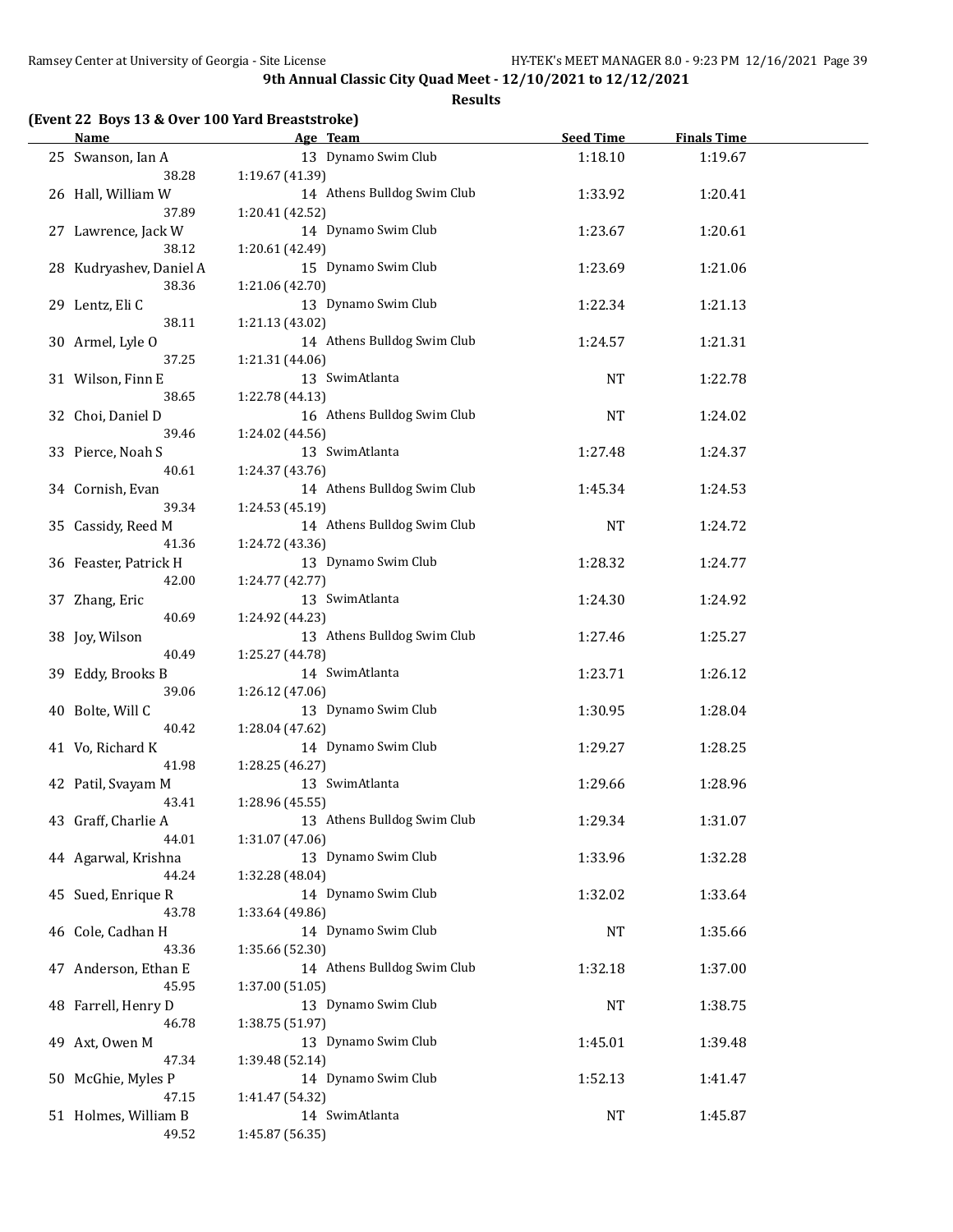**Results**

## **Event 23 Girls 12 & Under 200 Yard Freestyle**

| Name and the state of the state of the state of the state of the state of the state of the state of the state of the state of the state of the state of the state of the state of the state of the state of the state of the s | Age Team                            |                                   | Seed Time       | <b>Finals Time</b> |  |
|--------------------------------------------------------------------------------------------------------------------------------------------------------------------------------------------------------------------------------|-------------------------------------|-----------------------------------|-----------------|--------------------|--|
| 1 Hicks, Claire V                                                                                                                                                                                                              |                                     | 12 Unattached                     | 2:04.51         | 2:02.17            |  |
| 28.05                                                                                                                                                                                                                          | 58.44 (30.39)                       | 1:30.03 (31.59)                   | 2:02.17 (32.14) |                    |  |
| 2 Stedman, Decker E                                                                                                                                                                                                            |                                     | 11 Dynamo Swim Club               | 2:06.93         | 2:03.63            |  |
| 28.60                                                                                                                                                                                                                          | 59.86 (31.26)                       | 1:32.30 (32.44)                   | 2:03.63 (31.33) |                    |  |
| 3 Waters, Ella J                                                                                                                                                                                                               |                                     | 12 SwimAtlanta                    | 2:32.39         | 2:08.05            |  |
| 29.79                                                                                                                                                                                                                          | 1:01.92 (32.13)                     | 1:35.12 (33.20)                   | 2:08.05 (32.93) |                    |  |
| 4 El-Deiry, Rhea M                                                                                                                                                                                                             |                                     | 12 SwimAtlanta                    | 2:15.31         | 2:10.89            |  |
| 30.20                                                                                                                                                                                                                          | 1:03.20(33.00)                      | 1:37.55 (34.35)                   | 2:10.89 (33.34) |                    |  |
| 5 Hurley, Maggie M                                                                                                                                                                                                             |                                     | 12 Dynamo Swim Club               | 2:15.50         | 2:10.99            |  |
| 30.41                                                                                                                                                                                                                          | 1:03.82 (33.41) 1:37.99 (34.17)     |                                   | 2:10.99 (33.00) |                    |  |
| 6 Hutchins, Sydney M                                                                                                                                                                                                           |                                     | 12 Dynamo Swim Club               | 2:15.78         | 2:12.19            |  |
| 30.34                                                                                                                                                                                                                          | $1:03.95(33.61)$ $1:38.57(34.62)$   |                                   | 2:12.19 (33.62) |                    |  |
| 7 Parrenas, Isabella R                                                                                                                                                                                                         |                                     | 12 Dynamo Swim Club               | 2:11.76         | 2:12.74            |  |
| 29.70                                                                                                                                                                                                                          | 1:03.08 (33.38) 1:38.33 (35.25)     |                                   | 2:12.74 (34.41) |                    |  |
| 8 Mann, Kylie A                                                                                                                                                                                                                |                                     | 11 SwimAtlanta                    | 2:15.36         | 2:13.00            |  |
| 30.07                                                                                                                                                                                                                          | $1:04.08(34.01)$ $1:38.88(34.80)$   |                                   | 2:13.00 (34.12) |                    |  |
| 9 McCormack, Anna Read R                                                                                                                                                                                                       | 12 SwimAtlanta                      |                                   | 2:17.50         | 2:13.61            |  |
| 31.82                                                                                                                                                                                                                          | $1:06.59(34.77)$ $1:40.93(34.34)$   |                                   | 2:13.61 (32.68) |                    |  |
| 10 Ryan, Josephine E                                                                                                                                                                                                           |                                     | 12 Dynamo Swim Club               | 2:18.04         | 2:17.39            |  |
| 32.70                                                                                                                                                                                                                          | $1:08.29(35.59)$ $1:43.63(35.34)$   |                                   | 2:17.39 (33.76) |                    |  |
| 11 McIntosh, Lily J                                                                                                                                                                                                            |                                     | 12 Dynamo Swim Club               | 2:19.05         | 2:17.73            |  |
| 32.08                                                                                                                                                                                                                          | $1:07.35(35.27)$ $1:43.01(35.66)$   |                                   | 2:17.73 (34.72) |                    |  |
| 12 Thomas, Gabby L                                                                                                                                                                                                             |                                     | 11 SwimAtlanta                    | 2:17.37         | 2:19.14            |  |
| 31.52                                                                                                                                                                                                                          | 1:06.10 (34.58) 1:42.82 (36.72)     |                                   | 2:19.14 (36.32) |                    |  |
| 13 Zafft, Aleah H                                                                                                                                                                                                              |                                     | 12 SwimAtlanta                    | 2:25.43         | 2:20.91            |  |
| 32.47                                                                                                                                                                                                                          | $1:07.90(35.43)$ $1:45.18(37.28)$   |                                   | 2:20.91 (35.73) |                    |  |
| 14 Lambert, Elyse W                                                                                                                                                                                                            |                                     | 12 Dynamo Swim Club               | 2:20.16         | 2:22.26            |  |
|                                                                                                                                                                                                                                |                                     | $1:11.04$ () $1:47.74$ (36.70)    | 2:22.26 (34.52) |                    |  |
| 15 Jiang, Yumeng                                                                                                                                                                                                               | 11 Unattached                       |                                   | 2:24.54         | 2:22.83            |  |
| 31.72                                                                                                                                                                                                                          | $1:07.90(36.18)$ $1:46.03(38.13)$   |                                   | 2:22.83 (36.80) |                    |  |
| 16 Jones, Isabella                                                                                                                                                                                                             |                                     | 11 Dynamo Swim Club               | 2:21.05         | 2:23.41            |  |
| 33.59                                                                                                                                                                                                                          | $1:10.92$ (37.33) $1:48.71$ (37.79) |                                   | 2:23.41 (34.70) |                    |  |
| 17 Adriansen, Nataleigh A                                                                                                                                                                                                      |                                     | 10 SwimAtlanta                    | 2:31.91         | 2:23.72            |  |
| 31.95                                                                                                                                                                                                                          |                                     | $1:08.57(36.62)$ $1:48.61(40.04)$ | 2:23.72 (35.11) |                    |  |
| 18 Patel, Lucki M                                                                                                                                                                                                              |                                     | 11 Dynamo Swim Club               | 2:31.24         | 2:24.00            |  |
| 33.02                                                                                                                                                                                                                          |                                     | $1:10.30(37.28)$ $1:47.61(37.31)$ | 2:24.00 (36.39) |                    |  |
| 19 Van Staden, Mila K 10 SwimAtlanta                                                                                                                                                                                           |                                     |                                   | 2:28.99         | 2:25.35            |  |
| 32.89                                                                                                                                                                                                                          | 1:09.54(36.65)                      | 1:48.20 (38.66)                   | 2:25.35 (37.15) |                    |  |
| 20 Jones, Melanie A                                                                                                                                                                                                            |                                     | 10 SwimAtlanta                    | 2:26.12         | 2:27.21            |  |
| 33.58                                                                                                                                                                                                                          | 1:12.51(38.93)                      | 1:50.25 (37.74)                   | 2:27.21 (36.96) |                    |  |
| 21 Cain, Haylee A                                                                                                                                                                                                              |                                     | 12 Athens Bulldog Swim Club       | 2:20.86         | 2:27.22            |  |
| 32.67                                                                                                                                                                                                                          | 1:10.50 (37.83)                     | 1:48.89 (38.39)                   | 2:27.22 (38.33) |                    |  |
| 22 Carter, Ellie C                                                                                                                                                                                                             |                                     | 12 Dynamo Swim Club               | 2:31.88         | 2:30.68            |  |
| 33.79                                                                                                                                                                                                                          | 1:12.47 (38.68)                     | 1:52.44 (39.97)                   | 2:30.68 (38.24) |                    |  |
| 23 Drake, Shelby Claire C                                                                                                                                                                                                      |                                     | 11 SwimAtlanta                    | 2:30.60         | 2:31.09            |  |
| 33.49                                                                                                                                                                                                                          | 1:12.80(39.31)                      | 1:52.20 (39.40)                   | 2:31.09 (38.89) |                    |  |
| *24 Vaughn, Kerrigan D                                                                                                                                                                                                         |                                     | 12 Athens Bulldog Swim Club       | 2:24.68         | 2:31.78            |  |
| 35.78                                                                                                                                                                                                                          | 1:14.04 (38.26)                     | 1:53.39 (39.35)                   | 2:31.78 (38.39) |                    |  |
| *24 McCullough, Samantha L                                                                                                                                                                                                     |                                     | 12 Athens Bulldog Swim Club       | 2:38.13         | 2:31.78            |  |
| 34.68                                                                                                                                                                                                                          | 1:14.21 (39.53)                     | 1:54.55 (40.34)                   | 2:31.78 (37.23) |                    |  |
| 26 Chen, Scarlett S                                                                                                                                                                                                            |                                     | 11 Dynamo Swim Club               | 2:32.78         | 2:34.82            |  |
| 35.43                                                                                                                                                                                                                          | 1:16.27 (40.84)                     | 1:56.91 (40.64)                   | 2:34.82 (37.91) |                    |  |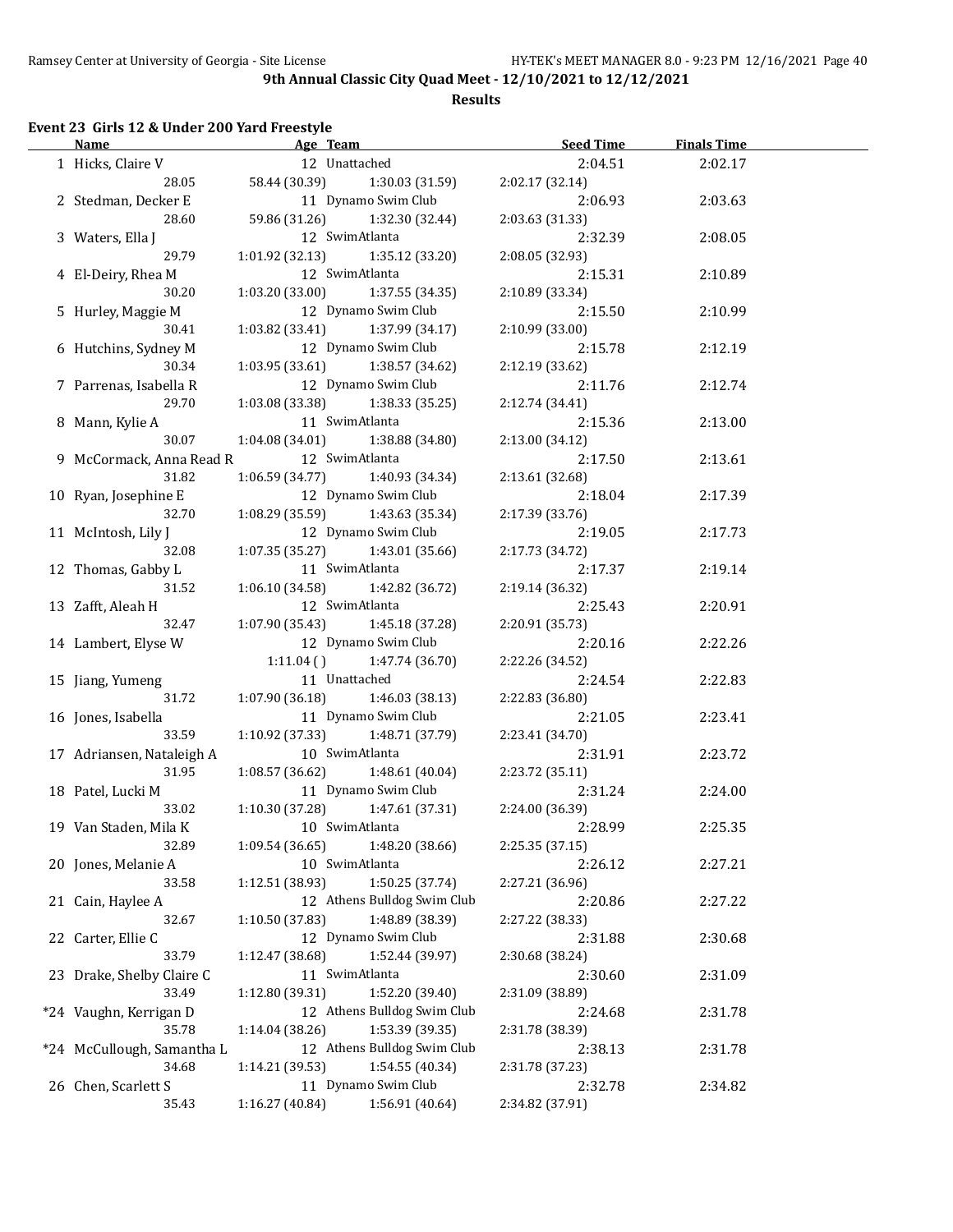**Results**

# **(Event 23 Girls 12 & Under 200 Yard Freestyle)**

| <b>Name</b>                 | Age Team and the state of the state of the state of the state of the state of the state of the state of the state of the state of the state of the state of the state of the state of the state of the state of the state of t | <b>Seed Time</b>           | <b>Finals Time</b> |  |
|-----------------------------|--------------------------------------------------------------------------------------------------------------------------------------------------------------------------------------------------------------------------------|----------------------------|--------------------|--|
| 27 Williams, Ellie L        | 11 Dynamo Swim Club                                                                                                                                                                                                            | 2:40.96                    | 2:35.03            |  |
| 34.08                       | 1:14.53 (40.45)<br>1:55.77 (41.24)                                                                                                                                                                                             | 2:35.03 (39.26)            |                    |  |
| 28 Tomlinson, Bailey A      | 12 Athens Bulldog Swim Club                                                                                                                                                                                                    | 2:38.51                    | 2:36.51            |  |
| 37.51                       | 1:17.43 (39.92)<br>1:58.11 (40.68)                                                                                                                                                                                             | 2:36.51 (38.40)            |                    |  |
| 29 Murphy, Piper K          | 10 Dynamo Swim Club                                                                                                                                                                                                            | 2:48.22                    | 2:41.37            |  |
| 35.86                       | 1:17.03 (41.17)<br>1:59.48 (42.45)                                                                                                                                                                                             | 2:41.37 (41.89)            |                    |  |
| 30 Neace, Lauren C          | 12 Athens Bulldog Swim Club                                                                                                                                                                                                    | 3:19.19                    | 2:41.98            |  |
| 34.81                       | 1:17.35 (42.54)<br>2:00.94 (43.59)                                                                                                                                                                                             | 2:41.98 (41.04)            |                    |  |
| 31 Simon, Kennedy J         | 12 SwimAtlanta                                                                                                                                                                                                                 | 2:36.27                    | 2:43.35            |  |
| 34.89                       | 1:17.82 (42.93)<br>2:00.36 (42.54)                                                                                                                                                                                             | 2:43.35 (42.99)            |                    |  |
|                             | 12 Dynamo Swim Club                                                                                                                                                                                                            |                            | 2:43.39            |  |
| 32 Govan, Stella R<br>33.58 | 1:16.23 (42.65)<br>1:59.50 (43.27)                                                                                                                                                                                             | 2:57.53<br>2:43.39 (43.89) |                    |  |
|                             | 12 Dynamo Swim Club                                                                                                                                                                                                            |                            |                    |  |
| 33 Baldwin, Dorothy G       |                                                                                                                                                                                                                                | 3:11.48                    | 2:46.63            |  |
| 38.75                       | 1:21.51 (42.76)<br>2:05.13 (43.62)                                                                                                                                                                                             | 2:46.63 (41.50)            |                    |  |
| 34 Hawk, Blakely J          | 11 Athens Bulldog Swim Club                                                                                                                                                                                                    | 2:47.66                    | 2:47.94            |  |
| 37.26                       | 1:21.80 (44.54)<br>2:03.77 (41.97)                                                                                                                                                                                             | 2:47.94 (44.17)            |                    |  |
| 35 Entrekin, Frances J      | 10 Dynamo Swim Club                                                                                                                                                                                                            | 2:46.95                    | 2:48.16            |  |
| 38.01                       | 1:21.49 (43.48)<br>2:06.48 (44.99)                                                                                                                                                                                             | 2:48.16 (41.68)            |                    |  |
| 36 Quinn, Brigid D          | 12 Dynamo Swim Club                                                                                                                                                                                                            | 3:04.62                    | 2:48.85            |  |
| 36.25                       | 1:20.32 (44.07)<br>2:05.19 (44.87)                                                                                                                                                                                             | 2:48.85 (43.66)            |                    |  |
| 37 Traynor, Isabel H        | 9 Dynamo Swim Club                                                                                                                                                                                                             | 2:51.24                    | 2:49.99            |  |
| 38.06                       | 1:21.80 (43.74)<br>2:07.60 (45.80)                                                                                                                                                                                             | 2:49.99 (42.39)            |                    |  |
| 38 Ash, Edie M              | 11 Athens Bulldog Swim Club                                                                                                                                                                                                    | 2:51.81                    | 2:52.58            |  |
| 38.78                       | 1:23.01 (44.23)<br>2:09.52 (46.51)                                                                                                                                                                                             | 2:52.58 (43.06)            |                    |  |
| 39 Mackay, Laila G          | 10 Dynamo Swim Club                                                                                                                                                                                                            | 3:09.09                    | 2:54.14            |  |
| 39.27                       | 1:25.03(45.76)<br>2:11.95 (46.92)                                                                                                                                                                                              | 2:54.14 (42.19)            |                    |  |
| 40 Dennison, Sage E         | 10 Athens Bulldog Swim Club                                                                                                                                                                                                    | 2:52.37                    | 2:54.51            |  |
| 40.25                       | 1:26.96 (46.71)<br>2:13.69 (46.73)                                                                                                                                                                                             | 2:54.51 (40.82)            |                    |  |
| 41 Sato, Natalia            | 10 Dynamo Swim Club                                                                                                                                                                                                            | 3:01.79                    | 2:54.53            |  |
| 37.76                       | 1:22.29 (44.53)<br>2:09.40 (47.11)                                                                                                                                                                                             | 2:54.53 (45.13)            |                    |  |
| 42 Medina, Emma C           | 9 SwimAtlanta                                                                                                                                                                                                                  | 2:56.99                    | 2:55.45            |  |
| 38.18                       | 2:10.57(47.17)<br>1:23.40 (45.22)                                                                                                                                                                                              | 2:55.45 (44.88)            |                    |  |
| 43 Rosser, Gabby S          | 10 Athens Bulldog Swim Club                                                                                                                                                                                                    | 2:59.96                    | 2:55.74            |  |
| 40.05                       | 2:10.53(45.10)<br>1:25.43 (45.38)                                                                                                                                                                                              | 2:55.74 (45.21)            |                    |  |
| 44 Crane, Kayla M           | 11 SwimAtlanta                                                                                                                                                                                                                 | <b>NT</b>                  | 2:56.36            |  |
| 40.28                       | $1:25.73(45.45)$ $2:12.71(46.98)$                                                                                                                                                                                              | 2:56.36(43.65)             |                    |  |
| 45 Canaway, Piper M         | 9 Dynamo Swim Club                                                                                                                                                                                                             | 2:56.47                    | 2:58.35            |  |
| 39.12                       | 2:13.12 (47.79)<br>1:25.33 (46.21)                                                                                                                                                                                             | 2:58.35 (45.23)            |                    |  |
| 46 Haynes, Josie A          | 9 Dynamo Swim Club                                                                                                                                                                                                             | 3:04.08                    | 2:59.51            |  |
| 38.64                       | 1:26.64 (48.00)<br>2:14.36 (47.72)                                                                                                                                                                                             | 2:59.51 (45.15)            |                    |  |
| 47 Mundy, Jillian P         | 9 Athens Bulldog Swim Club                                                                                                                                                                                                     | 3:09.86                    | 3:02.08            |  |
| 40.27                       | 1:29.12 (48.85)<br>2:17.13 (48.01)                                                                                                                                                                                             | 3:02.08 (44.95)            |                    |  |
| 48 Hawkins, Warren          | 9 Dynamo Swim Club                                                                                                                                                                                                             | 3:12.93                    | 3:08.30            |  |
| 42.44                       | 1:32.49 (50.05)<br>2:22.53 (50.04)                                                                                                                                                                                             | 3:08.30 (45.77)            |                    |  |
| 49 Chang, Delaney Y         | 8 SwimAtlanta                                                                                                                                                                                                                  | 3:20.98                    | 3:14.57            |  |
| 41.48                       | 1:33.11 (51.63)<br>2:24.83 (51.72)                                                                                                                                                                                             | 3:14.57 (49.74)            |                    |  |
| 50 Johnson, Lil P           | 10 Athens Bulldog Swim Club                                                                                                                                                                                                    | 3:19.19                    | 3:25.68            |  |
| 46.10                       | 2:34.61 (56.52)<br>1:38.09 (51.99)                                                                                                                                                                                             | 3:25.68 (51.07)            |                    |  |
| 51 Blanco, Valeria C        | 10 Athens Bulldog Swim Club                                                                                                                                                                                                    | 3:19.19                    | 3:34.98            |  |
| 44.00                       | 2:38.58 (1:00.02)<br>1:38.56 (54.56)                                                                                                                                                                                           | 3:34.98 (56.40)            |                    |  |
| 52 Shaffer, Adelaina M      | 9 Athens Bulldog Swim Club                                                                                                                                                                                                     | 3:19.19                    | 3:48.06            |  |
| 51.23                       | 2:52.43 (1:00.91)<br>1:51.52 (1:00.29)                                                                                                                                                                                         | 3:48.06 (55.63)            |                    |  |
| 53 Johnson, Juliet E        | 8 Athens Bulldog Swim Club                                                                                                                                                                                                     | 3:19.19                    | 3:54.63            |  |
| 49.92                       | 1:54.16 (1:04.24)<br>2:56.38 (1:02.22)                                                                                                                                                                                         | 3:54.63 (58.25)            |                    |  |
|                             |                                                                                                                                                                                                                                |                            |                    |  |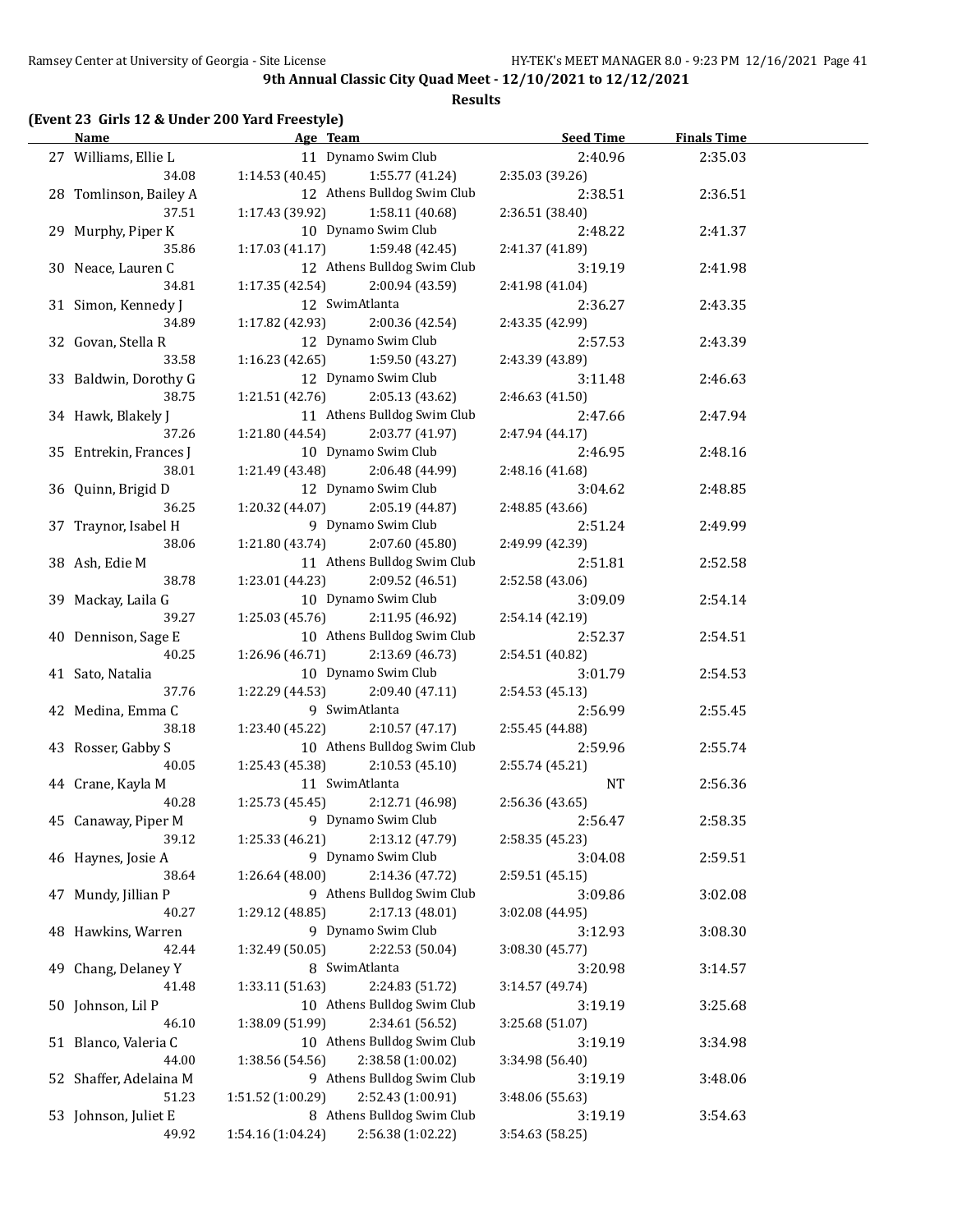**Results**

## **Event 24 Boys 12 & Under 200 Yard Freestyle**

| Name                           | Age Team                                                         | Seed Time                  | <b>Finals Time</b> |  |
|--------------------------------|------------------------------------------------------------------|----------------------------|--------------------|--|
| 1 Xu, Eric                     | 12 Dynamo Swim Club                                              | 1:51.55                    | 1:49.98            |  |
| 25.87                          | 53.77 (27.90)<br>1:22.20 (28.43)                                 | 1:49.98 (27.78)            |                    |  |
| 2 Cui, Tom N                   | 12 Dynamo Swim Club                                              | 1:51.80                    | 1:50.53            |  |
| 26.42                          | 54.48 (28.06)<br>1:22.87 (28.39)                                 | 1:50.53 (27.66)            |                    |  |
| 3 Bahr, Kipras D               | 12 Athens Bulldog Swim Club                                      | 2:08.10                    | 2:07.25            |  |
| 29.13                          | 1:01.21(32.08)<br>1:34.73 (33.52)                                | 2:07.25 (32.52)            |                    |  |
| 4 Tan, Sergio                  | 11 Dynamo Swim Club                                              | 2:10.53                    | 2:08.49            |  |
| 29.10                          | 1:35.32 (33.51)<br>1:01.81(32.71)                                | 2:08.49 (33.17)            |                    |  |
| 5 Moon, Alex J                 | 12 Dynamo Swim Club                                              | 2:09.40                    | 2:09.78            |  |
| 30.43                          | 1:04.03(33.60)<br>1:38.56 (34.53)                                | 2:09.78 (31.22)            |                    |  |
| 6 Rhine, Joseph B              | 12 Athens Bulldog Swim Club                                      | 2:13.93                    | 2:11.02            |  |
| 30.70                          | 1:04.04 (33.34)<br>1:38.23 (34.19)                               | 2:11.02 (32.79)            |                    |  |
| 7 Chai, Jason                  | 12 Dynamo Swim Club                                              | 2:17.72                    | 2:15.84            |  |
| 31.32                          | 1:05.13(33.81)<br>1:40.23 (35.10)                                | 2:15.84 (35.61)            |                    |  |
| 8 Xu, Melvin R                 | 12 Dynamo Swim Club                                              | 2:30.77                    | 2:16.97            |  |
| 30.35                          | $1:05.42(35.07)$ $1:42.23(36.81)$                                | 2:16.97 (34.74)            |                    |  |
| 9 Chang, Graham M              | 12 Dynamo Swim Club                                              | 2:17.89                    | 2:17.48            |  |
| 29.93                          | $1:04.68(34.75)$ $1:41.13(36.45)$                                | 2:17.48 (36.35)            |                    |  |
| 10 Holder, Cade M              | 12 SwimAtlanta                                                   | 2:34.96                    | 2:17.76            |  |
| 30.10                          | 1:05.90(35.80)<br>1:42.46 (36.56)                                | 2:17.76 (35.30)            |                    |  |
| 11 Giambalvo, Charlie V        | 11 SwimAtlanta                                                   |                            |                    |  |
| 32.61                          | 1:43.12 (35.82)                                                  | 2:21.86                    | 2:17.90            |  |
|                                | 1:07.30 (34.69)<br>11 Athens Bulldog Swim Club                   | 2:17.90 (34.78)            |                    |  |
| 12 Karumbaiah, Vidur<br>31.19  | $1:06.65(35.46)$ $1:44.18(37.53)$                                | 2:20.08                    | 2:18.95            |  |
| 13 Collins, Trey E             | 11 SwimAtlanta                                                   | 2:18.95 (34.77)            |                    |  |
| 32.14                          | 1:44.70 (36.44)<br>1:08.26 (36.12)                               | 2:19.31<br>2:20.25 (35.55) | 2:20.25            |  |
|                                | 12 Dynamo Swim Club                                              |                            |                    |  |
| 14 Zhang, Andy A<br>32.38      | 1:09.85(37.47)<br>1:47.82 (37.97)                                | 2:18.08<br>2:22.75 (34.93) | 2:22.75            |  |
| 15 Banks, Harrison A           | 10 SwimAtlanta                                                   | 2:25.04                    | 2:22.98            |  |
| 31.93                          | 1:10.09(38.16)<br>1:47.38 (37.29)                                | 2:22.98 (35.60)            |                    |  |
| 16 Boyle, Colin T              | 12 Athens Bulldog Swim Club                                      | 2:33.27                    | 2:23.20            |  |
| 31.56                          | 1:07.33 (35.77)<br>1:45.46 (38.13)                               | 2:23.20 (37.74)            |                    |  |
| 17 Avelar, Nicolas             | 12 Athens Bulldog Swim Club                                      | 2:22.09                    | 2:26.48            |  |
| 32.67                          | 1:10.06 (37.39)<br>1:49.24 (39.18)                               | 2:26.48 (37.24)            |                    |  |
| 18 Finley, Sheppard M          | 12 SwimAtlanta                                                   | 2:25.75                    | 2:30.49            |  |
| 32.28                          | $1:10.50(38.22)$ $1:51.30(40.80)$                                | 2:30.49 (39.19)            |                    |  |
|                                | 11 SwimAtlanta                                                   |                            |                    |  |
| 19 Klemmer, Austin A<br>33.16  |                                                                  | NT                         | 2:30.54            |  |
|                                | 1:12.57 (39.41)<br>1:53.09 (40.52)<br>10 SwimAtlanta             | 2:30.54 (37.45)            |                    |  |
| 20 Wheeler, Preston J<br>34.90 |                                                                  | 2:34.53                    | 2:32.24            |  |
|                                | 1:54.93 (40.67)<br>1:14.26 (39.36)<br>10 SwimAtlanta             | 2:32.24 (37.31)            |                    |  |
| 21 Horback, John G             |                                                                  | NT                         | 2:34.73            |  |
| 34.18                          | 1:13.30 (39.12)<br>1:53.89 (40.59)<br>9 SwimAtlanta              | 2:34.73 (40.84)            |                    |  |
| 22 Collins, Jordan V           | 1:55.73 (39.96)                                                  | 2:36.37                    | 2:35.25            |  |
| 35.57                          | 1:15.77 (40.20)<br>10 Dynamo Swim Club                           | 2:35.25 (39.52)            |                    |  |
| 23 Stedman, Barton B           |                                                                  | 2:43.14                    | 2:38.48            |  |
| 34.44                          | 1:16.40 (41.96)<br>1:58.90 (42.50)<br>12 Dynamo Swim Club        | 2:38.48 (39.58)            |                    |  |
| 24 Wells, Kazuki M             |                                                                  | 2:38.91                    | 2:41.18            |  |
| 35.12                          | 1:59.26 (43.29)<br>1:15.97 (40.85)                               | 2:41.18 (41.92)            |                    |  |
| 25 Kirkland, Jack D            | 10 Athens Bulldog Swim Club                                      | 3:06.69                    | 2:41.98            |  |
| 35.99                          | 1:18.04(42.05)<br>2:01.75 (43.71)<br>12 Athens Bulldog Swim Club | 2:41.98 (40.23)            |                    |  |
| 26 Guidry, Nate W              |                                                                  | 3:04.90                    | 2:43.34            |  |
| 34.97                          | 2:03.11 (45.01)<br>1:18.10 (43.13)                               | 2:43.34 (40.23)            |                    |  |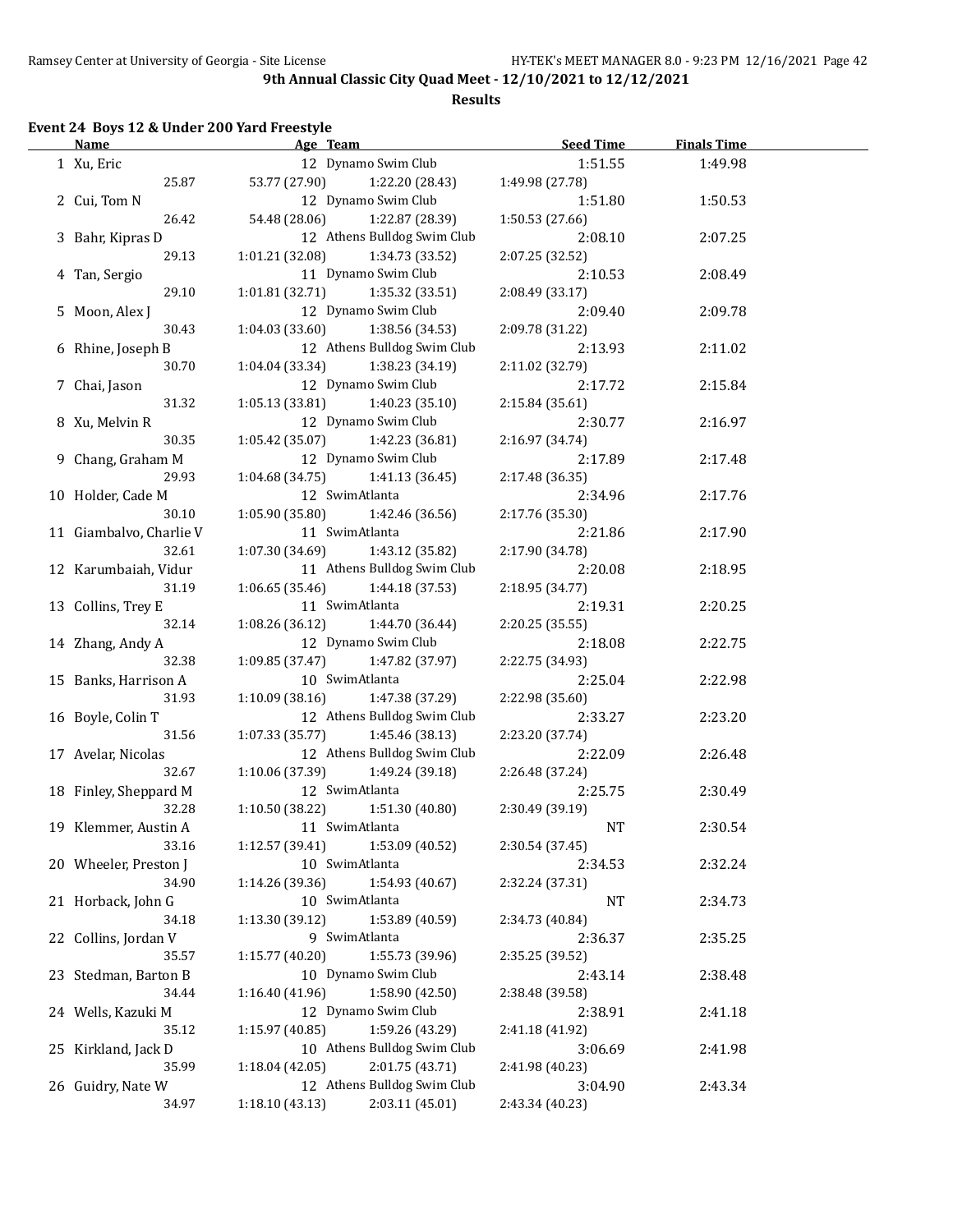**Results**

| <b>Name</b>                                                                                                  | <b>Example 2</b> Age Team |                                       | <b>Seed Time</b> | <b>Finals Time</b> |  |
|--------------------------------------------------------------------------------------------------------------|---------------------------|---------------------------------------|------------------|--------------------|--|
| 27 Wheeler, Parker G 6 8 SwimAtlanta                                                                         |                           |                                       | 2:46.41          | 2:43.83            |  |
|                                                                                                              |                           | 35.20 1:18.23 (43.03) 2:01.24 (43.01) | 2:43.83 (42.59)  |                    |  |
| 28 Benner, Owen W 11 Dynamo Swim Club                                                                        |                           |                                       | 3:00.00          | 2:45.69            |  |
|                                                                                                              |                           | 37.96 1:21.95 (43.99) 2:07.39 (45.44) | 2:45.69 (38.30)  |                    |  |
| 29 Thurman, James P 9 Dynamo Swim Club                                                                       |                           |                                       | 2:52.38          | 2:47.37            |  |
| 38.91                                                                                                        |                           | 1:22.53 (43.62) 2:05.86 (43.33)       | 2:47.37 (41.51)  |                    |  |
| 30 Machingarov, Alexander N 10 SwimAtlanta                                                                   |                           |                                       | 2:45.99          | 2:48.03            |  |
| 38.59                                                                                                        |                           | $1:21.36(42.77)$ $2:05.44(44.08)$     | 2:48.03 (42.59)  |                    |  |
| 31 Kehl, Matt R                                                                                              |                           | 9 Dynamo Swim Club                    | 2:51.46          | 2:50.48            |  |
|                                                                                                              |                           | 39.79 1:24.63 (44.84) 2:09.31 (44.68) | 2:50.48(41.17)   |                    |  |
| 32 Maskar, Aniket A 11 Dynamo Swim Club                                                                      |                           |                                       | 3:00.99          | 2:52.92            |  |
| 37.48                                                                                                        |                           | $1:24.29(46.81)$ $2:07.86(43.57)$     | 2:52.92 (45.06)  |                    |  |
| 33 Wengert, Thor E                                                                                           |                           | 11 Dynamo Swim Club                   | 2:45.37          | 2:53.50            |  |
| 38.08                                                                                                        |                           | $1:24.32(46.24)$ $2:10.93(46.61)$     | 2:53.50 (42.57)  |                    |  |
| 34 Page, Matteo R                                                                                            |                           | 12 Dynamo Swim Club                   | 2:54.21          | 2:55.22            |  |
| 38.63                                                                                                        |                           | $1:23.58(44.95)$ $2:08.81(45.23)$     | 2:55.22 (46.41)  |                    |  |
| 35 Hahm, Sunjoo                                                                                              |                           | 9 Dynamo Swim Club                    | 2:53.71          | 2:57.23            |  |
| 41.39                                                                                                        |                           | $1:27.20(45.81)$ $2:13.53(46.33)$     | 2:57.23 (43.70)  |                    |  |
| 36 Joy, Kevin                                                                                                |                           | 11 Athens Bulldog Swim Club           | 3:04.48          | 2:57.99            |  |
| 37.17                                                                                                        |                           | $1:22.74(45.57)$ $2:11.85(49.11)$     | 2:57.99 (46.14)  |                    |  |
| 37 Kelly, Paul W                                                                                             |                           | 10 Dynamo Swim Club                   | 3:04.59          | 3:07.21            |  |
| 41.78                                                                                                        |                           | $1:30.77(48.99)$ $2:21.12(50.35)$     | 3:07.21(46.09)   |                    |  |
| 38 Price, Sam D                                                                                              |                           | 9 Athens Bulldog Swim Club            | 3:06.69          | 3:07.30            |  |
|                                                                                                              |                           | 41.95 1:29.85 (47.90) 2:20.75 (50.90) | 3:07.30(46.55)   |                    |  |
| 39 Thompson, Keegan C                                                                                        | 10 SwimAtlanta            |                                       | 3:35.98          | 3:14.70            |  |
| 44.62                                                                                                        |                           | $1:33.68(49.06)$ $2:26.27(52.59)$     | 3:14.70(48.43)   |                    |  |
| $F_{\text{exact}}$ 25 $F_{\text{c}}$ $\sim$ 10.0 $O_{\text{cross}}$ 200 $V_{\text{cool}}$ $F_{\text{cross}}$ |                           |                                       |                  |                    |  |

# **Event 25 Girls 13 & Over 200 Yard Freestyle**

| Name |                        | Age Team       |                               | <b>Seed Time</b> | <b>Finals Time</b> |  |
|------|------------------------|----------------|-------------------------------|------------------|--------------------|--|
|      | 1 Halbach, Ansley E    |                | 16 Athens Bulldog Swim Club   | <b>NT</b>        | 1:57.19            |  |
|      | 26.72                  |                | 56.09 (29.37) 1:26.63 (30.54) | 1:57.19 (30.56)  |                    |  |
|      | 2 Cummins, Campbell G  |                | 14 Dynamo Swim Club           | 2:00.12          | 1:59.39            |  |
|      | 28.08                  |                | 58.52 (30.44) 1:29.55 (31.03) | 1:59.39 (29.84)  |                    |  |
|      | 3 Amike, Nicole O      |                | 13 SwimAtlanta                | 2:05.14          | 1:59.73            |  |
|      | 27.57                  |                | 57.85 (30.28) 1:29.14 (31.29) | 1:59.73 (30.59)  |                    |  |
|      | 4 Young, Ximena        |                | 14 Athens Bulldog Swim Club   | 2:04.72          | 2:00.63            |  |
|      | 27.76                  |                | 58.37 (30.61) 1:29.45 (31.08) | 2:00.63 (31.18)  |                    |  |
|      | 5 Schaffer, Caroline R |                | 15 Dynamo Swim Club           | 2:01.54          | 2:00.82            |  |
|      | 27.97                  |                | 58.64 (30.67) 1:29.48 (30.84) | 2:00.82 (31.34)  |                    |  |
|      | 6 Ochoa, Iris N        |                | 15 SwimAtlanta                | 2:05.06          | 2:01.18            |  |
|      | 28.52                  |                | 59.86 (31.34) 1:31.48 (31.62) | 2:01.18 (29.70)  |                    |  |
|      | 7 Becraft, Rakel K     |                | 14 Dynamo Swim Club           | 2:01.88          | 2:01.32            |  |
|      | 28.30                  |                | 58.72 (30.42) 1:30.24 (31.52) | 2:01.32 (31.08)  |                    |  |
|      | 8 Foggin, Charlotte L  |                | 15 Athens Bulldog Swim Club   | 2:08.92          | 2:01.57            |  |
|      | 28.05                  |                | 58.47 (30.42) 1:29.74 (31.27) | 2:01.57 (31.83)  |                    |  |
|      | 9 Modglin, Sydney      |                | 14 Dynamo Swim Club           | 2:03.33          | 2:02.03            |  |
|      | 28.50                  |                | 59.36 (30.86) 1:31.02 (31.66) | 2:02.03(31.01)   |                    |  |
|      | 10 Lewis, Erin A       |                | 17 Dynamo Swim Club           | 2:04.43          | 2:02.63            |  |
|      | 28.26                  |                | 59.07 (30.81) 1:30.54 (31.47) | 2:02.63(32.09)   |                    |  |
|      | 11 Webb, Ansley E      |                | 14 Dynamo Swim Club           | 2:04.29          | 2:02.75            |  |
|      | 27.46                  |                | 58.23 (30.77) 1:30.47 (32.24) | 2:02.75 (32.28)  |                    |  |
|      | 12 Marroquin, Eva S    | 15 SwimAtlanta |                               | 2:02.69          | 2:02.83            |  |
|      | 27.92                  |                | 59.22 (31.30) 1:31.59 (32.37) | 2:02.83 (31.24)  |                    |  |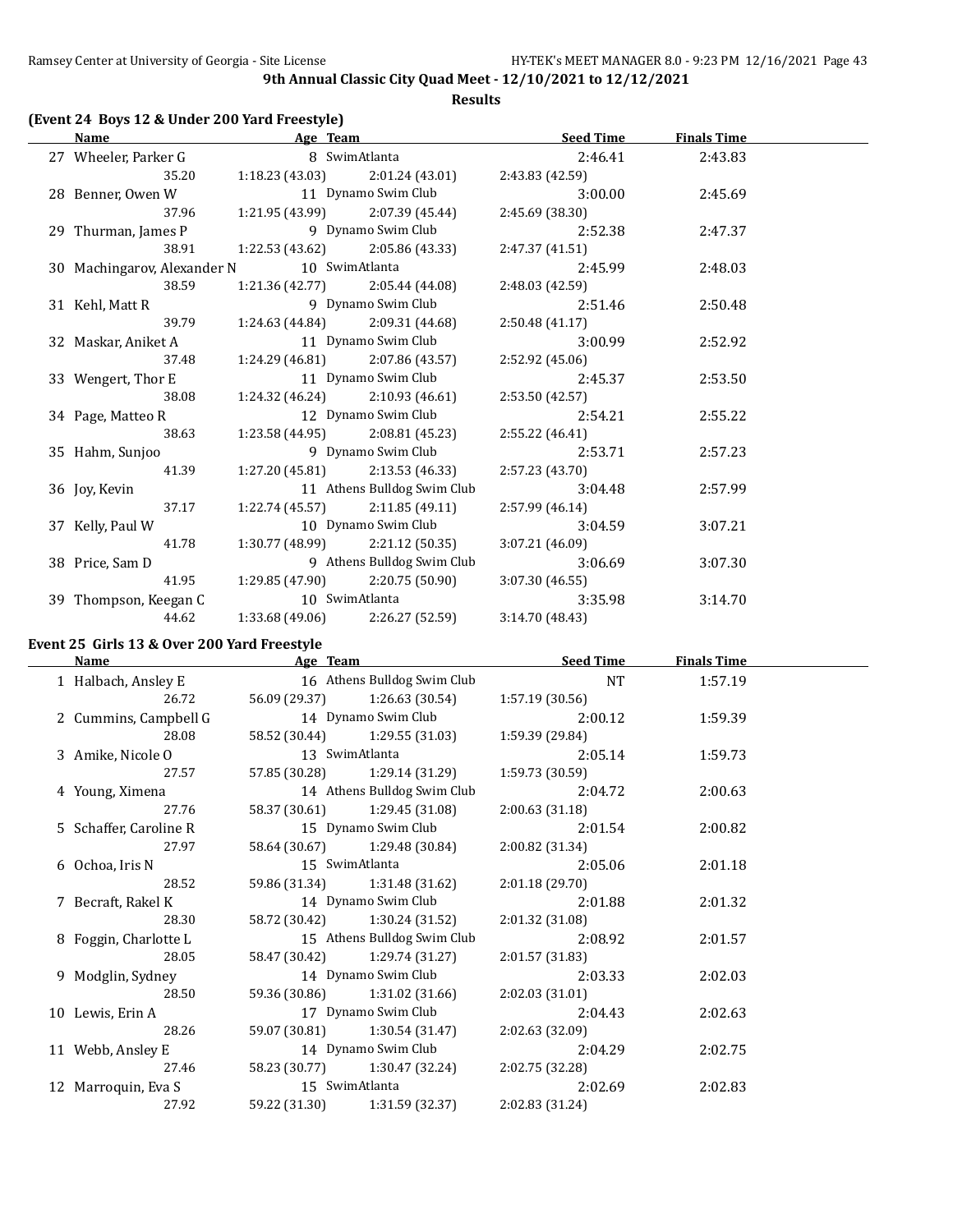**Results**

## **(Event 25 Girls 13 & Over 200 Yard Freestyle)**

| <b>Name</b>                                      | Age Team and the state of the state of the state of the state of the state of the state of the state of the state of the state of the state of the state of the state of the state of the state of the state of the state of t | <b>Seed Time</b> | <b>Finals Time</b> |  |
|--------------------------------------------------|--------------------------------------------------------------------------------------------------------------------------------------------------------------------------------------------------------------------------------|------------------|--------------------|--|
| 13 Turcotte, Olivia M                            | 13 Dynamo Swim Club                                                                                                                                                                                                            | 2:09.59          | 2:03.27            |  |
| 29.53                                            | 1:00.49 (30.96)<br>1:31.89 (31.40)                                                                                                                                                                                             | 2:03.27 (31.38)  |                    |  |
| 14 Sakaris, Hannah R                             | 13 SwimAtlanta                                                                                                                                                                                                                 | 2:03.66          | 2:03.42            |  |
| 28.70                                            | 59.93 (31.23)<br>1:32.08 (32.15)                                                                                                                                                                                               | 2:03.42 (31.34)  |                    |  |
| 15 Kennedy, Alice J                              | 17 Athens Bulldog Swim Club                                                                                                                                                                                                    | 2:09.08          | 2:04.16            |  |
| 30.30                                            | 1:01.34 (31.04)<br>1:32.73 (31.39)                                                                                                                                                                                             | 2:04.16 (31.43)  |                    |  |
|                                                  | 17 Athens Bulldog Swim Club                                                                                                                                                                                                    |                  |                    |  |
| 16 Hope, Maddie P                                |                                                                                                                                                                                                                                | 2:06.13          | 2:04.30            |  |
| 28.85                                            | 1:00.08 (31.23)<br>1:32.38 (32.30)                                                                                                                                                                                             | 2:04.30 (31.92)  |                    |  |
| 17 Ibarra, Marina                                | 13 Dynamo Swim Club                                                                                                                                                                                                            | 2:11.00          | 2:04.97            |  |
| 29.60                                            | 1:01.32 (31.72)<br>1:33.42 (32.10)                                                                                                                                                                                             | 2:04.97 (31.55)  |                    |  |
| 18 Britt, Mackenzie G                            | 13 SwimAtlanta                                                                                                                                                                                                                 | 2:12.52          | 2:05.30            |  |
| 29.73                                            | 1:01.94 (32.21)<br>1:34.18 (32.24)                                                                                                                                                                                             | 2:05.30 (31.12)  |                    |  |
| 19 Markott, Teagan M                             | 13 Dynamo Swim Club                                                                                                                                                                                                            | 2:08.08          | 2:05.49            |  |
| 29.24                                            | 1:00.33 (31.09)<br>1:32.94 (32.61)                                                                                                                                                                                             | 2:05.49 (32.55)  |                    |  |
| 20 Xiao, Catherine J                             | 14 Dynamo Swim Club                                                                                                                                                                                                            | 2:11.59          | 2:05.51            |  |
| 28.59                                            | 1:00.42 (31.83)<br>1:33.01 (32.59)                                                                                                                                                                                             | 2:05.51 (32.50)  |                    |  |
| 21 Hamilton, Hailey M                            | 15 Dynamo Swim Club                                                                                                                                                                                                            | 2:08.50          | 2:05.92            |  |
| 28.63                                            | 1:00.16 (31.53)<br>1:33.03 (32.87)                                                                                                                                                                                             | 2:05.92 (32.89)  |                    |  |
| 22 Baldwin, Anna M                               | 15 Dynamo Swim Club                                                                                                                                                                                                            | 2:09.02          | 2:05.97            |  |
| 28.34                                            | 1:00.26 (31.92)<br>1:33.42 (33.16)                                                                                                                                                                                             | 2:05.97 (32.55)  |                    |  |
| 23 Ackert, Ansley M                              | 14 Dynamo Swim Club                                                                                                                                                                                                            | 2:14.33          | 2:06.09            |  |
| 29.21                                            | 1:01.17 (31.96)<br>1:33.89 (32.72)                                                                                                                                                                                             | 2:06.09 (32.20)  |                    |  |
| 24 Dubin, Mylee L                                | 15 Dynamo Swim Club                                                                                                                                                                                                            | 2:05.94          | 2:06.14            |  |
| 28.80                                            | 1:00.40(31.60)<br>1:33.21 (32.81)                                                                                                                                                                                              | 2:06.14 (32.93)  |                    |  |
| 25 Hultgren, Virginia Jane T                     | 15 Dynamo Swim Club                                                                                                                                                                                                            | 2:10.54          | 2:06.72            |  |
| 29.78                                            | 1:02.20 (32.42)<br>1:34.81 (32.61)                                                                                                                                                                                             | 2:06.72 (31.91)  |                    |  |
| 26 Burrowes, Antonita J                          | 16 SwimAtlanta                                                                                                                                                                                                                 | 2:04.30          | 2:06.99            |  |
| 28.81                                            | 1:33.47 (32.95)<br>1:00.52 (31.71)                                                                                                                                                                                             | 2:06.99 (33.52)  |                    |  |
| 27 Alexander, Brooke E                           | 16 SwimAtlanta                                                                                                                                                                                                                 | 2:07.26          |                    |  |
| 29.50                                            |                                                                                                                                                                                                                                |                  | 2:07.08            |  |
|                                                  | 1:01.72 (32.22)<br>1:35.04 (33.32)                                                                                                                                                                                             | 2:07.08 (32.04)  |                    |  |
| 28 Heffner, Kaela A                              | 13 SwimAtlanta                                                                                                                                                                                                                 | 2:05.66          | 2:08.00            |  |
| 30.09                                            | 1:02.61(32.52)<br>1:35.39 (32.78)                                                                                                                                                                                              | 2:08.00 (32.61)  |                    |  |
| 29 Ishikawa, Sophia                              | 17 SwimAtlanta                                                                                                                                                                                                                 | 2:07.06          | 2:08.74            |  |
| 28.30                                            | 1:00.41 (32.11)<br>1:34.26 (33.85)                                                                                                                                                                                             | 2:08.74 (34.48)  |                    |  |
| 30 He, Alethea L                                 | 14 Athens Bulldog Swim Club                                                                                                                                                                                                    | 2:14.98          | 2:09.28            |  |
| 29.88                                            | 1:37.17 (33.71)<br>1:03.46 (33.58)                                                                                                                                                                                             | 2:09.28 (32.11)  |                    |  |
| 31 Shen, Lori                                    | 13 Dynamo Swim Club                                                                                                                                                                                                            | 2:10.18          | 2:09.92            |  |
| 31.22                                            | 1:36.70 (33.04)<br>1:03.66 (32.44)                                                                                                                                                                                             | 2:09.92 (33.22)  |                    |  |
| 32 Letsch, Emmie M                               | 13 SwimAtlanta                                                                                                                                                                                                                 | 2:11.35          | 2:10.01            |  |
| 29.45                                            | 1:02.47 (33.02)<br>1:36.48 (34.01)                                                                                                                                                                                             | 2:10.01 (33.53)  |                    |  |
| 33 Tang, Katie M                                 | 14 Dynamo Swim Club                                                                                                                                                                                                            | 2:10.52          | 2:10.12            |  |
| 30.32                                            | 1:03.89(33.57)<br>1:37.42 (33.53)                                                                                                                                                                                              | 2:10.12 (32.70)  |                    |  |
| 34 Peters, Sonia A                               | 15 Dynamo Swim Club                                                                                                                                                                                                            | 2:11.52          | 2:10.76            |  |
| 29.12                                            | 1:02.10 (32.98)<br>1:36.54 (34.44)                                                                                                                                                                                             | 2:10.76 (34.22)  |                    |  |
| 35 Houston, Evie G                               | 13 Dynamo Swim Club                                                                                                                                                                                                            | 2:17.31          | 2:11.22            |  |
| 30.65                                            | 1:03.86 (33.21)<br>1:38.17 (34.31)                                                                                                                                                                                             | 2:11.22 (33.05)  |                    |  |
| 36 Butoiu, Victoria M                            | 13 Dynamo Swim Club                                                                                                                                                                                                            | 2:14.13          | 2:11.28            |  |
| 30.95                                            | 1:04.21 (33.26)<br>1:38.05 (33.84)                                                                                                                                                                                             | 2:11.28 (33.23)  |                    |  |
| 15 Athens Bulldog Swim Club<br>37 Greene, Emma A |                                                                                                                                                                                                                                | 2:09.70          | 2:11.50            |  |
| 29.61                                            | 1:02.96 (33.35)<br>1:37.90 (34.94)                                                                                                                                                                                             | 2:11.50 (33.60)  |                    |  |
| 38 Manzi, Caroline G                             | 14 Dynamo Swim Club                                                                                                                                                                                                            | 2:09.39          | 2:11.90            |  |
| 28.80                                            | 1:01.66 (32.86)<br>1:36.68 (35.02)                                                                                                                                                                                             | 2:11.90 (35.22)  |                    |  |
| 39 Jung, Julia H                                 | 13 SwimAtlanta                                                                                                                                                                                                                 | 2:13.16          | 2:12.02            |  |
| 32.25                                            | 1:06.56 (34.31)<br>1:40.70 (34.14)                                                                                                                                                                                             | 2:12.02 (31.32)  |                    |  |
|                                                  |                                                                                                                                                                                                                                |                  |                    |  |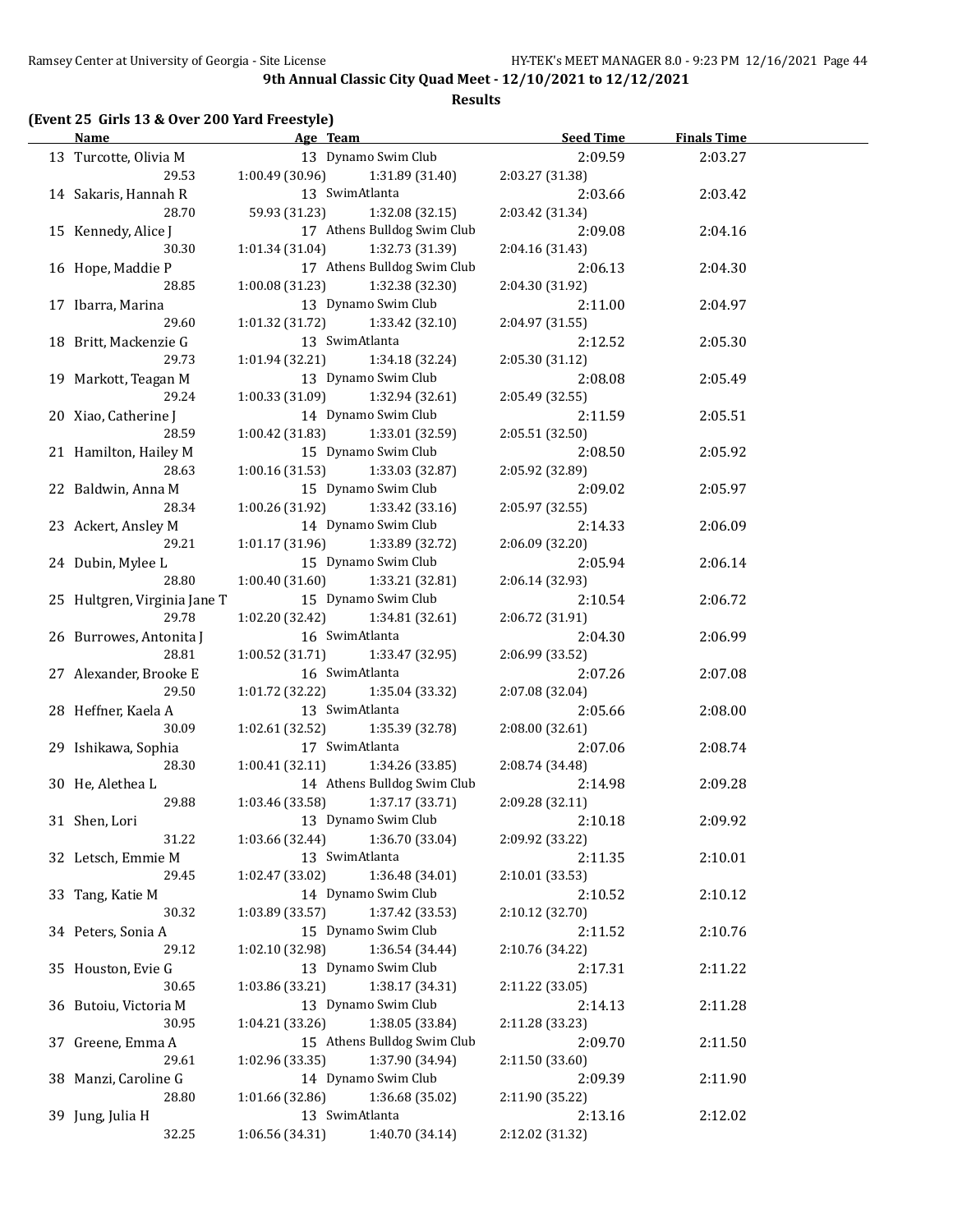**Results**

## **(Event 25 Girls 13 & Over 200 Yard Freestyle)**

|                        | Name Age Team                      | Seed Time       | <b>Finals Time</b> |  |
|------------------------|------------------------------------|-----------------|--------------------|--|
| 40 Turcotte, Kaela E   | 13 Dynamo Swim Club                | 2:21.77         | 2:12.16            |  |
| 30.50                  | $1:04.36(33.86)$ $1:38.71(34.35)$  | 2:12.16 (33.45) |                    |  |
| 41 Wright, Isabel R    | 14 SwimAtlanta                     | NT              | 2:12.44            |  |
| 28.86                  | 1:02.12 (33.26) 1:37.44 (35.32)    | 2:12.44 (35.00) |                    |  |
| 42 Szabo, Aida S       | 13 SwimAtlanta                     | 2:11.97         | 2:13.61            |  |
| 31.01                  | 1:04.86 (33.85)<br>1:39.70 (34.84) | 2:13.61 (33.91) |                    |  |
| *43 Cermak, Isabella I | 15 SwimAtlanta                     | 2:23.00         | 2:13.74            |  |
| 30.30                  | 1:04.07 (33.77)<br>1:38.82 (34.75) | 2:13.74 (34.92) |                    |  |
| *43 Fuchs, Sadie G     | 14 Dynamo Swim Club                | 2:18.16         | 2:13.74            |  |
| 30.36                  | $1:04.43(34.07)$ $1:39.58(35.15)$  | 2:13.74 (34.16) |                    |  |
| 45 Hayes, Addie L      | 17 Athens Bulldog Swim Club        | 2:12.65         | 2:14.19            |  |
| 31.83                  | $1:06.19(34.36)$ $1:41.05(34.86)$  | 2:14.19 (33.14) |                    |  |
| 46 Entrekin, Anna L    | 13 Dynamo Swim Club                | 2:19.94         | 2:14.75            |  |
| 30.53                  | $1:05.70(35.17)$ $1:41.00(35.30)$  | 2:14.75(33.75)  |                    |  |
|                        | 16 Athens Bulldog Swim Club        | 2:08.96         |                    |  |
| 47 Pursner, Rebecca J  |                                    |                 | 2:15.52            |  |
| 31.24                  | 1:05.62 (34.38) 1:40.65 (35.03)    | 2:15.52 (34.87) |                    |  |
| 48 Hampton, Heidi L    | 15 Dynamo Swim Club                | 2:20.55         | 2:15.77            |  |
| 32.11                  | $1:05.96(33.85)$ $1:41.10(35.14)$  | 2:15.77 (34.67) |                    |  |
| 49 Jayakumar, Isha R   | 13 Dynamo Swim Club                | 2:23.82         | 2:17.19            |  |
| 31.16                  | $1:05.46(34.30)$ $1:41.41(35.95)$  | 2:17.19 (35.78) |                    |  |
| 50 Levy, Shirel        | 13 SwimAtlanta                     | 2:18.31         | 2:18.06            |  |
| 32.47                  | $1:08.49(36.02)$ $1:44.49(36.00)$  | 2:18.06(33.57)  |                    |  |
| 51 King, Ella C        | 13 Dynamo Swim Club                | 2:22.71         | 2:18.19            |  |
| 31.20                  | $1:06.31(35.11)$ $1:42.81(36.50)$  | 2:18.19 (35.38) |                    |  |
| 52 Stiers, Anna M      | 13 SwimAtlanta                     | 2:24.56         | 2:19.59            |  |
| 31.72                  | $1:07.55(35.83)$ $1:44.30(36.75)$  | 2:19.59 (35.29) |                    |  |
| 53 Wanjohi, Helen      | 13 SwimAtlanta                     | 2:20.77         | 2:21.34            |  |
| 31.19                  | $1:06.05(34.86)$ $1:43.89(37.84)$  | 2:21.34 (37.45) |                    |  |
| 54 Almstedt, Anna N    | 14 SwimAtlanta                     | 2:26.32         | 2:21.90            |  |
| 32.51                  | $1:08.59(36.08)$ $1:46.11(37.52)$  | 2:21.90 (35.79) |                    |  |
| 55 Price, Alex N       | 14 Dynamo Swim Club                | 2:19.18         | 2:23.46            |  |
| 32.30                  | 1:08.04 (35.74) 1:45.49 (37.45)    | 2:23.46 (37.97) |                    |  |
| 56 Ryan, Kyleigh D     | 15 Athens Bulldog Swim Club        | NT              | 2:23.77            |  |
| 32.33                  | $1:09.35(37.02)$ $1:47.36(38.01)$  | 2:23.77 (36.41) |                    |  |
| 57 Peak, Caroline M    | 15 Dynamo Swim Club                | 2:32.82         | 2:24.46            |  |
| 31.33                  | $1:07.52(36.19)$ $1:45.98(38.46)$  | 2:24.46 (38.48) |                    |  |
| 58 Williams, Zoe O     | 13 Dynamo Swim Club                | 2:26.24         | 2:25.50            |  |
| 33.68                  | 1:49.31 (37.50)<br>1:11.81(38.13)  | 2:25.50 (36.19) |                    |  |
| 59 Sow, Abby N         | 14 SwimAtlanta                     | 2:28.02         | 2:25.75            |  |
| 32.26                  | 1:47.81 (39.15)<br>1:08.66 (36.40) | 2:25.75 (37.94) |                    |  |
| 60 Owen, Catherine G   | 18 SwimAtlanta                     | 2:21.61         | 2:26.28            |  |
| 31.92                  | 1:09.15 (37.23)<br>1:48.32 (39.17) | 2:26.28 (37.96) |                    |  |
| 61 Cole, Mabry F       | 15 Athens Bulldog Swim Club        | 2:26.47         | 2:26.63            |  |
| 33.08                  | 1:49.65 (39.85)<br>1:09.80 (36.72) | 2:26.63 (36.98) |                    |  |
| 62 Lampa, Audrey L     | 14 Dynamo Swim Club                | 2:26.16         | 2:26.73            |  |
| 33.43                  | 1:49.68 (38.41)<br>1:11.27 (37.84) | 2:26.73 (37.05) |                    |  |
| 63 Etingof, Alex V     | 14 Dynamo Swim Club                | 2:30.09         | 2:28.28            |  |
| 34.04                  | 1:50.30 (39.06)<br>1:11.24 (37.20) | 2:28.28 (37.98) |                    |  |
| 64 Preyer, Maddie O    | 13 Dynamo Swim Club                | 2:28.26         | 2:29.14            |  |
| 33.98                  | 1:50.55 (38.88)<br>1:11.67 (37.69) | 2:29.14 (38.59) |                    |  |
|                        | 13 SwimAtlanta                     |                 |                    |  |
| 65 Imahara, Claire M   |                                    | NT              | 2:30.19            |  |
| 32.61                  | 1:50.44 (40.19)<br>1:10.25 (37.64) | 2:30.19 (39.75) |                    |  |
| 66 Taylor, Shadia N    | 13 SwimAtlanta                     | 2:29.91         | 2:30.85            |  |
| 34.31                  | 1:12.57 (38.26)<br>1:52.44 (39.87) | 2:30.85 (38.41) |                    |  |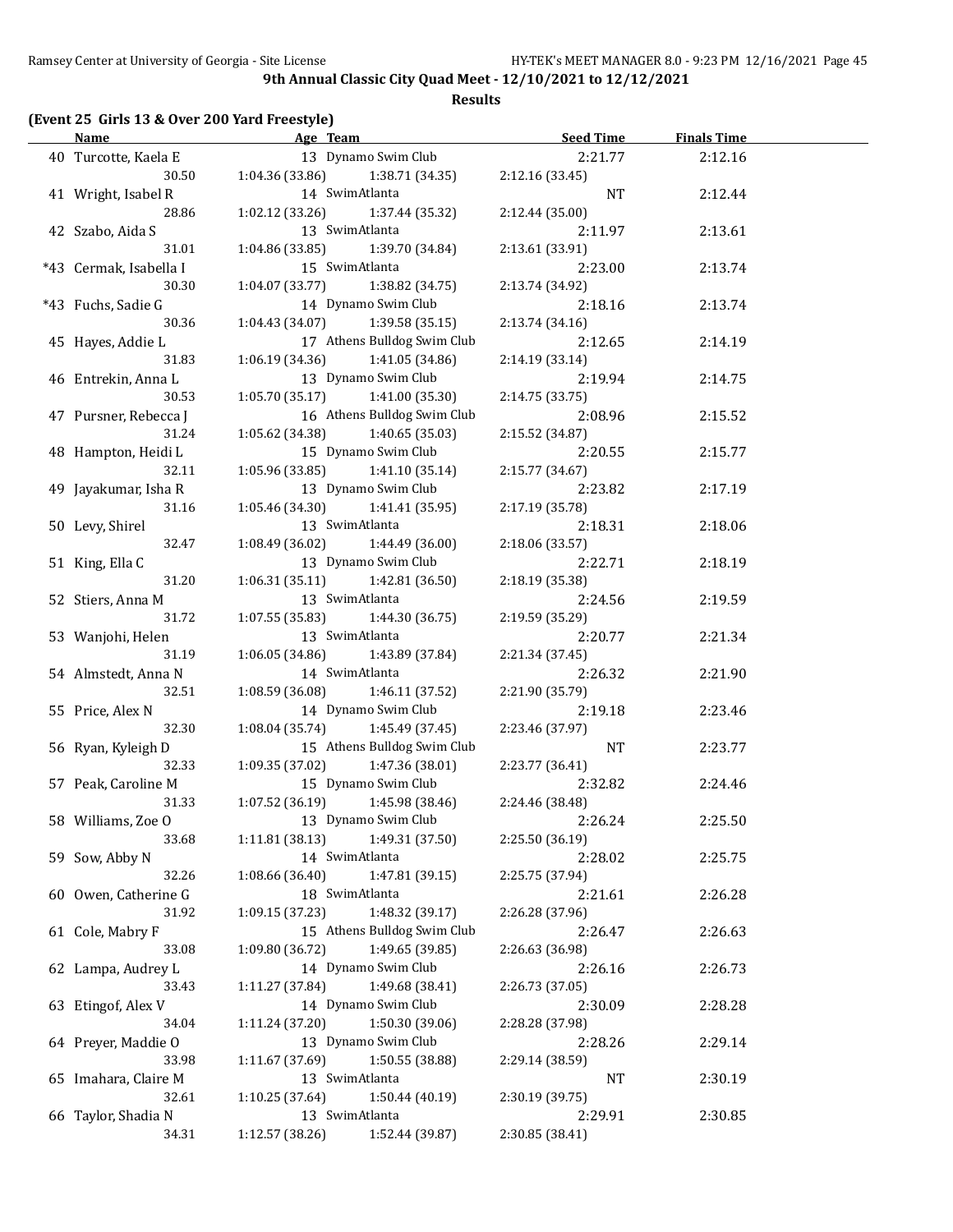#### **Results**

## **(Event 25 Girls 13 & Over 200 Yard Freestyle)**

| <b>Name</b>              | Age Team                          |                                   | <b>Seed Time</b> | <b>Finals Time</b> |  |
|--------------------------|-----------------------------------|-----------------------------------|------------------|--------------------|--|
| 67 Hunter, Faith N       |                                   | 13 SwimAtlanta                    | 2:35.63          | 2:31.32            |  |
| 33.24                    |                                   | $1:12.06(38.82)$ $1:52.24(40.18)$ | 2:31.32 (39.08)  |                    |  |
| 68 Gundry, Abby M        |                                   | 14 SwimAtlanta                    | 2:53.79          | 2:31.94            |  |
| 34.76                    | $1:13.45(38.69)$ $1:53.30(39.85)$ |                                   | 2:31.94 (38.64)  |                    |  |
| 69 Cameron, Courtney G   |                                   | 14 Athens Bulldog Swim Club       | NT               | 2:32.11            |  |
| 34.46                    | $1:13.54(39.08)$ $1:53.58(40.04)$ |                                   | 2:32.11 (38.53)  |                    |  |
| 70 Won, Sophia G         |                                   | 13 Dynamo Swim Club               | 2:33.86          | 2:32.81            |  |
| 33.71                    | 1:13.05 (39.34) 1:52.44 (39.39)   |                                   | 2:32.81 (40.37)  |                    |  |
| 71 Chunta, Mazie C       |                                   | 13 SwimAtlanta                    | 2:43.41          | 2:36.71            |  |
| 35.63                    | 1:15.45 (39.82)                   | 1:56.84 (41.39)                   | 2:36.71 (39.87)  |                    |  |
| 72 Overway, Mina         |                                   | 13 Dynamo Swim Club               | 2:40.90          | 2:37.34            |  |
| 36.93                    | 1:17.37 (40.44)                   | 1:58.42 (41.05)                   | 2:37.34 (38.92)  |                    |  |
| 73 Licsko, Brooke M      |                                   | 13 SwimAtlanta                    | <b>NT</b>        | 2:41.02            |  |
| 36.69                    | 1:17.17(40.48)                    | 1:59.52 (42.35)                   | 2:41.02 (41.50)  |                    |  |
| 74 Salvo, Ella W         |                                   | 13 Dynamo Swim Club               | 2:38.98          | 2:42.20            |  |
| 36.25                    | 1:18.02(41.77)                    | 2:01.56 (43.54)                   | 2:42.20 (40.64)  |                    |  |
| 75 Cochran, Kate V       |                                   | 13 SwimAtlanta                    | 2:44.46          | 2:44.50            |  |
| 36.24                    | 1:17.95(41.71)                    | 2:02.58 (44.63)                   | 2:44.50 (41.92)  |                    |  |
| 76 Graff, Bea L          |                                   | 13 Athens Bulldog Swim Club       | 2:47.65          | 2:48.55            |  |
| 37.58                    | 1:21.90 (44.32)                   | 2:07.11(45.21)                    | 2:48.55 (41.44)  |                    |  |
| 77 Ayling, Michelle J    |                                   | 13 Dynamo Swim Club               | <b>NT</b>        | 2:48.57            |  |
| 35.16                    | 1:18.21(43.05)                    | 2:04.86(46.65)                    | 2:48.57 (43.71)  |                    |  |
| 78 Selvakumar, Lekha N   |                                   | 13 Dynamo Swim Club               | 2:57.98          | 2:54.91            |  |
| 37.67                    | 1:22.42 (44.75)                   | 2:09.45 (47.03)                   | 2:54.91 (45.46)  |                    |  |
| 79 Rodriguez, Isabella   |                                   | 13 Dynamo Swim Club               | 2:54.51          | 2:58.62            |  |
| 37.46                    | 1:24.23 (46.77)                   | 2:12.70 (48.47)                   | 2:58.62 (45.92)  |                    |  |
| 80 Nichols, Kathryn P    |                                   | 17 Athens Bulldog Swim Club       | <b>NT</b>        | 3:08.03            |  |
| 42.50                    | 1:30.44 (47.94)                   | 2:20.19(49.75)                    | 3:08.03 (47.84)  |                    |  |
| 81 Shaffer, Marleighna M |                                   | 13 Athens Bulldog Swim Club       | 3:20.01          | 3:20.92            |  |
| 46.77                    |                                   | 1:39.85 (53.08) 2:32.81 (52.96)   | 3:20.92 (48.11)  |                    |  |
| --- Smith, Lynnette      |                                   | 13 Athens Bulldog Swim Club       | 2:41.26          | DQ                 |  |
| No touch on turn         |                                   |                                   |                  |                    |  |
| 33.48                    |                                   | $1:10.83(37.35)$ $1:51.72(40.89)$ | DQ (38.56)       |                    |  |
| --- Taylor, Olivia C C   | 13 SwimAtlanta                    |                                   | NT               | 1:18.78            |  |
| Did not finish           |                                   |                                   |                  |                    |  |
|                          | 36.58()                           | 1:18.78 (42.20)                   |                  |                    |  |

#### **Event 26 Boys 13 & Over 200 Yard Freestyle**

| <b>Name</b>            | Age Team      |                             | <b>Seed Time</b> | <b>Finals Time</b> |  |
|------------------------|---------------|-----------------------------|------------------|--------------------|--|
| 1 Skidmore III, Will L |               | 17 SwimAtlanta              | 1:42.74          | 1:43.09            |  |
| 24.42                  | 50.49 (26.07) | 1:16.95(26.46)              | 1:43.09 (26.14)  |                    |  |
| 2 Renier, Luke J       | 19 Unattached |                             | <b>NT</b>        | 1:45.56            |  |
| 23.69                  | 50.18 (26.49) | 1:17.60(27.42)              | 1:45.56 (27.96)  |                    |  |
| 3 Gricus, Max D        |               | 15 SwimAtlanta              | 1:51.05          | 1:48.97            |  |
| 25.39                  | 53.08 (27.69) | 1:21.38 (28.30)             | 1:48.97 (27.59)  |                    |  |
| 4 Bates, Eli R         |               | 15 Athens Bulldog Swim Club | 1:55.04          | 1:50.38            |  |
| 26.08                  | 54.21 (28.13) | 1:22.35(28.14)              | 1:50.38 (28.03)  |                    |  |
| 5 Combs, Ian R         |               | 14 Dynamo Swim Club         | 2:03.20          | 1:52.67            |  |
| 25.53                  | 53.65 (28.12) | 1:23.06 (29.41)             | 1:52.67 (29.61)  |                    |  |
| 6 Kenny, Caleb M       |               | 14 SwimAtlanta              | 1:55.57          | 1:53.43            |  |
| 26.20                  | 54.87 (28.67) | 1:24.25 (29.38)             | 1:53.43 (29.18)  |                    |  |
| 7 Nguyen, Thien H      |               | 14 SwimAtlanta              | 1:51.65          | 1:53.47            |  |
| 26.60                  | 55.97 (29.37) | 1:25.26 (29.29)             | 1:53.47 (28.21)  |                    |  |
|                        |               |                             |                  |                    |  |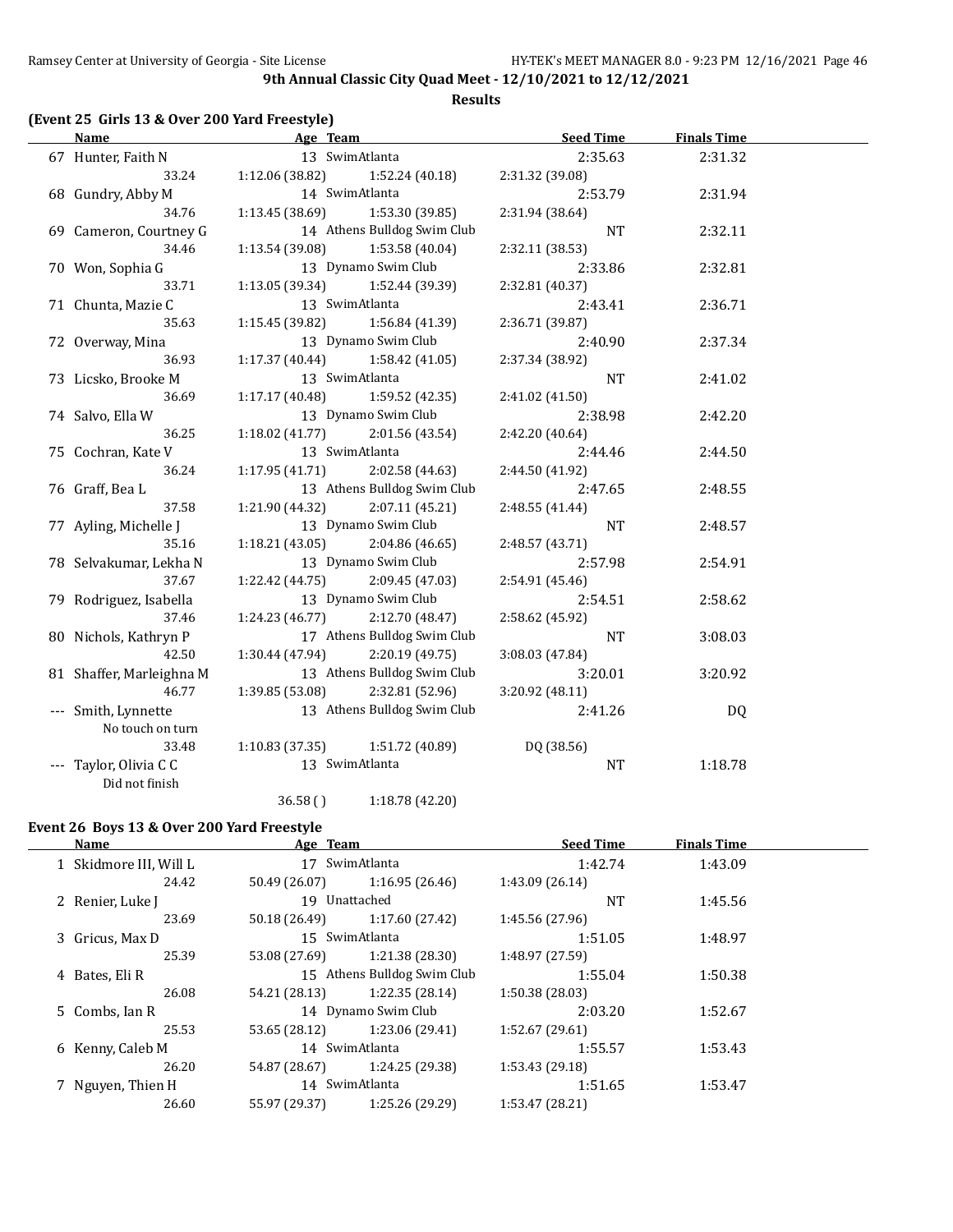#### **Results**

## **(Event 26 Boys 13 & Over 200 Yard Freestyle)**

| <b>Name</b>            |                               | Age Team and the state of the state of the state of the state of the state of the state of the state of the state of the state of the state of the state of the state of the state of the state of the state of the state of t | <b>Seed Time</b> | <b>Finals Time</b> |  |
|------------------------|-------------------------------|--------------------------------------------------------------------------------------------------------------------------------------------------------------------------------------------------------------------------------|------------------|--------------------|--|
| 8 Krosner, Sam J       |                               | 18 Athens Bulldog Swim Club                                                                                                                                                                                                    | 1:49.81          | 1:53.64            |  |
| 26.10                  | 55.09 (28.99) 1:24.19 (29.10) |                                                                                                                                                                                                                                | 1:53.64 (29.45)  |                    |  |
| 9 Tan, Ashton          |                               | 13 Dynamo Swim Club                                                                                                                                                                                                            | 1:52.61          | 1:53.68            |  |
| 25.65                  | 53.87 (28.22)                 | 1:23.53 (29.66)                                                                                                                                                                                                                | 1:53.68(30.15)   |                    |  |
| 10 Christman, Walter C |                               | 17 Dynamo Swim Club                                                                                                                                                                                                            | 1:56.09          | 1:53.97            |  |
| 25.59                  | 54.76 (29.17)                 | 1:24.87 (30.11)                                                                                                                                                                                                                | 1:53.97(29.10)   |                    |  |
| 11 Selph, Landon N     | 16 SwimAtlanta                |                                                                                                                                                                                                                                | 1:59.49          | 1:54.41            |  |
| 25.70                  | 54.36 (28.66)                 | 1:24.35 (29.99)                                                                                                                                                                                                                | 1:54.41 (30.06)  |                    |  |
| 12 Mackay, Wyatt S     |                               | 13 Dynamo Swim Club                                                                                                                                                                                                            | 1:57.77          | 1:54.93            |  |
| 25.69                  | 54.82 (29.13)                 | 1:26.56 (31.74)                                                                                                                                                                                                                | 1:54.93 (28.37)  |                    |  |
| 13 Waters, Carson A    | 13 SwimAtlanta                |                                                                                                                                                                                                                                | 2:00.93          | 1:55.37            |  |
| 26.36                  | 55.64 (29.28)                 | 1:25.92 (30.28)                                                                                                                                                                                                                | 1:55.37 (29.45)  |                    |  |
| 14 Wilkerson, Reid E   | 14 SwimAtlanta                |                                                                                                                                                                                                                                | 2:00.22          | 1:55.92            |  |
| 26.65                  | 55.62 (28.97)                 | 1:26.03 (30.41)                                                                                                                                                                                                                | 1:55.92 (29.89)  |                    |  |
| 15 Koch, Christopher   |                               | 13 Athens Bulldog Swim Club                                                                                                                                                                                                    | 1:56.17          | 1:55.95            |  |
| 27.17                  | 56.69 (29.52)                 | 1:26.69 (30.00)                                                                                                                                                                                                                | 1:55.95(29.26)   |                    |  |
| 16 Richards, Riley K   | 13 SwimAtlanta                |                                                                                                                                                                                                                                | 1:59.69          | 1:56.14            |  |
|                        |                               |                                                                                                                                                                                                                                |                  |                    |  |
| 26.10                  | 54.98 (28.88)                 | 1:25.79 (30.81)                                                                                                                                                                                                                | 1:56.14(30.35)   |                    |  |
| 17 Brann, Phidi M      |                               | 14 Dynamo Swim Club                                                                                                                                                                                                            | 1:59.14          | 1:56.96            |  |
| 27.11                  | 56.80 (29.69)                 | 1:27.12 (30.32)                                                                                                                                                                                                                | 1:56.96 (29.84)  |                    |  |
| 18 Bauer, Caleb Q      |                               | 17 Dynamo Swim Club                                                                                                                                                                                                            | 2:00.28          | 1:57.51            |  |
| 26.81                  | 56.82 (30.01)                 | 1:27.25 (30.43)                                                                                                                                                                                                                | 1:57.51 (30.26)  |                    |  |
| 19 Anders, Jacob R     | 15 SwimAtlanta                |                                                                                                                                                                                                                                | 2:00.98          | 1:57.63            |  |
| 26.87                  | 56.63 (29.76)                 | 1:27.28 (30.65)                                                                                                                                                                                                                | 1:57.63(30.35)   |                    |  |
| 20 Lou, Jax J          |                               | 13 Dynamo Swim Club                                                                                                                                                                                                            | 2:00.74          | 1:58.17            |  |
| 27.97                  | 58.15 (30.18) 1:28.72 (30.57) |                                                                                                                                                                                                                                | 1:58.17(29.45)   |                    |  |
| 21 Skidmore, Wynn D    | 13 SwimAtlanta                |                                                                                                                                                                                                                                | 2:03.81          | 1:58.38            |  |
| 26.22                  | 55.78 (29.56) 1:26.94 (31.16) |                                                                                                                                                                                                                                | 1:58.38 (31.44)  |                    |  |
| 22 Trotter, Torin N    |                               | 13 Athens Bulldog Swim Club                                                                                                                                                                                                    | 2:01.73          | 1:59.11            |  |
| 27.21                  | 57.14 (29.93)                 | 1:27.87 (30.73)                                                                                                                                                                                                                | 1:59.11 (31.24)  |                    |  |
| 23 Kang, David S       | 14 SwimAtlanta                |                                                                                                                                                                                                                                | 1:57.00          | 1:59.12            |  |
| 26.54                  | 56.62 (30.08)                 | 1:27.97 (31.35)                                                                                                                                                                                                                | 1:59.12 (31.15)  |                    |  |
| 24 Xiao, Johnson       |                               | 13 Dynamo Swim Club                                                                                                                                                                                                            | 2:01.07          | 2:00.07            |  |
| 27.63                  | 58.30 (30.67) 1:29.01 (30.71) |                                                                                                                                                                                                                                | 2:00.07(31.06)   |                    |  |
| 25 Fleischer, Max T    |                               | 17 Dynamo Swim Club                                                                                                                                                                                                            | 2:00.84          | 2:00.20            |  |
| 27.51                  | 57.47 (29.96) 1:28.62 (31.15) |                                                                                                                                                                                                                                | 2:00.20 (31.58)  |                    |  |
| 26 Phillips, Luke L    |                               | 13 Athens Bulldog Swim Club                                                                                                                                                                                                    | 2:03.29          | 2:00.77            |  |
| 28.44                  | 59.52 (31.08)                 | 1:30.70 (31.18)                                                                                                                                                                                                                | 2:00.77 (30.07)  |                    |  |
| 27 Basso, Leo T        | 14 SwimAtlanta                |                                                                                                                                                                                                                                | 2:04.20          | 2:01.69            |  |
| 27.47                  | 58.30 (30.83)                 | 1:29.92 (31.62)                                                                                                                                                                                                                | 2:01.69 (31.77)  |                    |  |
| 28 Stedman, Vane V     |                               | 14 Dynamo Swim Club                                                                                                                                                                                                            | 2:02.64          | 2:02.25            |  |
| 27.78                  | 58.58 (30.80)                 | 1:30.64 (32.06)                                                                                                                                                                                                                | 2:02.25 (31.61)  |                    |  |
| 29 Allen, Connor H     |                               | 17 Athens Bulldog Swim Club                                                                                                                                                                                                    | 2:14.90          | 2:02.68            |  |
| 27.27                  | 58.93 (31.66)                 | 1:31.22 (32.29)                                                                                                                                                                                                                | 2:02.68 (31.46)  |                    |  |
| 30 Medina, Jacob R     | 14 SwimAtlanta                |                                                                                                                                                                                                                                | 2:12.28          | 2:04.01            |  |
| 27.94                  | 59.78 (31.84)                 | 1:33.03 (33.25)                                                                                                                                                                                                                | 2:04.01 (30.98)  |                    |  |
| 31 Debowsky, Bryce G   | 13 SwimAtlanta                |                                                                                                                                                                                                                                | <b>NT</b>        | 2:04.57            |  |
| 28.15                  | 1:00.43 (32.28)               | 1:33.05 (32.62)                                                                                                                                                                                                                | 2:04.57 (31.52)  |                    |  |
| 32 Kirkley, River J    |                               | 15 Athens Bulldog Swim Club                                                                                                                                                                                                    | 2:11.91          | 2:04.98            |  |
| 28.18                  | 1:00.32 (32.14)               | 1:32.93 (32.61)                                                                                                                                                                                                                | 2:04.98 (32.05)  |                    |  |
| 33 Gorgone, Ryan M     | 13 SwimAtlanta                |                                                                                                                                                                                                                                | 2:08.34          | 2:05.15            |  |
| 29.37                  | 1:02.06 (32.69)               | 1:33.53 (31.47)                                                                                                                                                                                                                | 2:05.15 (31.62)  |                    |  |
| 34 Aplin, Marek R      | 15 SwimAtlanta                |                                                                                                                                                                                                                                | 2:05.59          | 2:05.68            |  |
| 26.95                  | 57.78 (30.83)                 | 1:30.97 (33.19)                                                                                                                                                                                                                | 2:05.68 (34.71)  |                    |  |
|                        |                               |                                                                                                                                                                                                                                |                  |                    |  |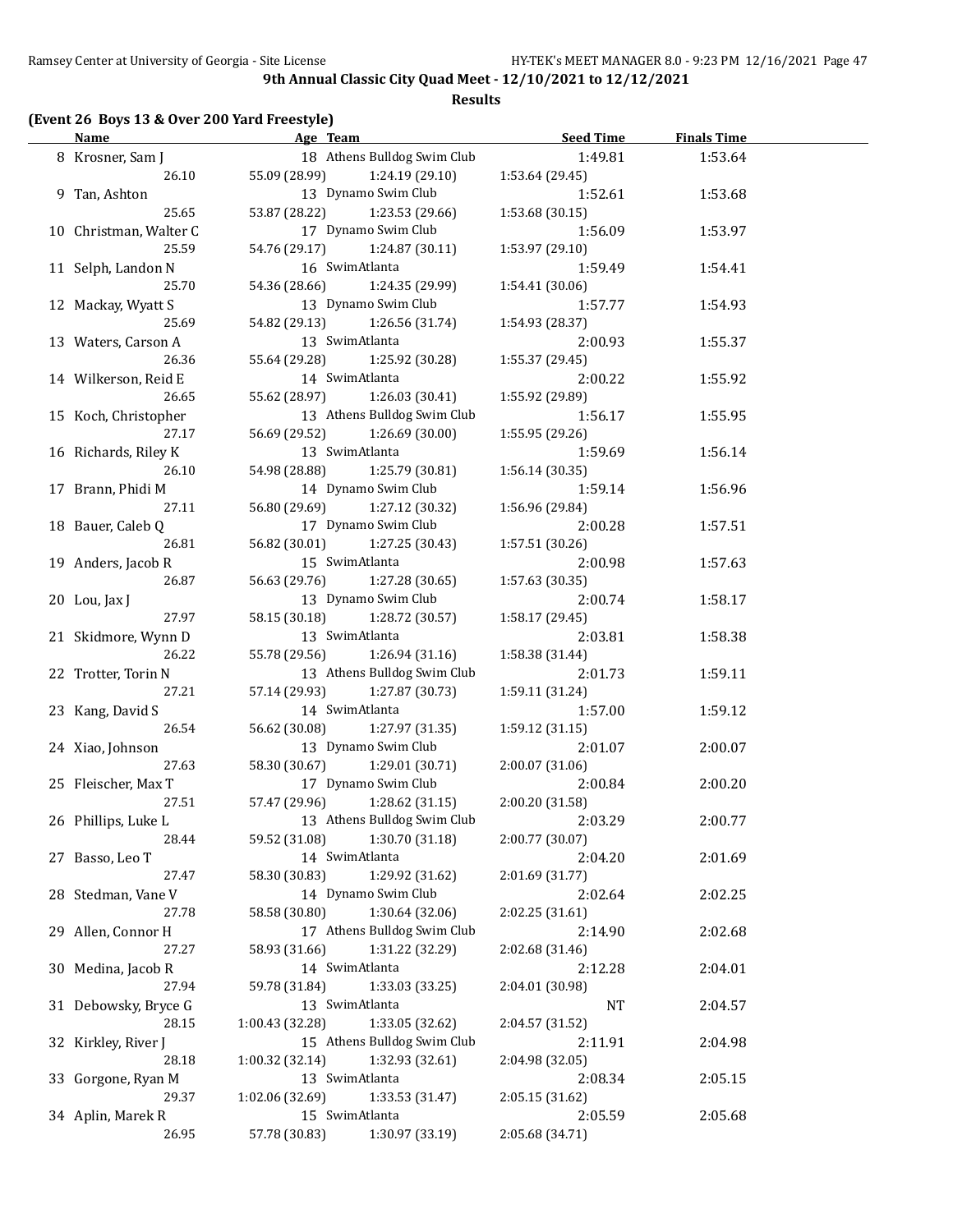#### **Results**

#### **(Event 26 Boys 13 & Over 200 Yard Freestyle)**

| <b>Name</b>                  | Age Team and the Team and the Team and the Team and the Team and the Team and the Team and the Team and the Te | <b>Seed Time</b> | <b>Finals Time</b> |  |
|------------------------------|----------------------------------------------------------------------------------------------------------------|------------------|--------------------|--|
| 35 Peters, Garrett M         | 13 Dynamo Swim Club                                                                                            | 2:09.79          | 2:06.13            |  |
| 28.58                        | $1:00.35(31.77)$ $1:33.51(33.16)$                                                                              | 2:06.13 (32.62)  |                    |  |
| 36 Ryu, Kevin                | 15 Dynamo Swim Club                                                                                            | 2:11.44          | 2:06.36            |  |
| 28.65                        | 1:00.19 (31.54)<br>1:33.40 (33.21)                                                                             | 2:06.36 (32.96)  |                    |  |
| 37 Pure, Ethan L             | 13 Dynamo Swim Club                                                                                            | 2:09.46          | 2:07.84            |  |
| 28.88                        | 1:01.51 (32.63)<br>1:34.78 (33.27)                                                                             | 2:07.84 (33.06)  |                    |  |
| 38 Archer, Jacob S           | 13 SwimAtlanta                                                                                                 | 2:31.03          | 2:09.19            |  |
| 30.38                        | 1:05.30 (34.92)<br>1:39.89 (34.59)                                                                             | 2:09.19 (29.30)  |                    |  |
|                              | 17 Dynamo Swim Club                                                                                            |                  |                    |  |
| 39 Turcotte, Jack T<br>29.97 |                                                                                                                | 2:17.37          | 2:09.49            |  |
|                              | 1:04.07 (34.10)<br>1:37.74 (33.67)                                                                             | 2:09.49 (31.75)  |                    |  |
| 40 Hall, Michael J           | 15 Athens Bulldog Swim Club                                                                                    | 2:05.30          | 2:10.38            |  |
| 27.79                        | 2:10.38 (1:42.59)                                                                                              |                  |                    |  |
| 41 Krosner, Zach A           | 15 Athens Bulldog Swim Club                                                                                    | 2:12.06          | 2:11.92            |  |
| 29.44                        | 1:03.09 (33.65)<br>1:37.70 (34.61)                                                                             | 2:11.92 (34.22)  |                    |  |
| 42 Ozel, Fatih               | 16 Dynamo Swim Club                                                                                            | NT               | 2:12.49            |  |
| 28.52                        | 1:03.01 (34.49) 1:40.21 (37.20)                                                                                | 2:12.49 (32.28)  |                    |  |
| 43 Vo, Richard K             | 14 Dynamo Swim Club                                                                                            | 2:15.61          | 2:12.69            |  |
| 30.07                        | $1:03.66$ (33.59) $1:38.25$ (34.59)                                                                            | 2:12.69 (34.44)  |                    |  |
| 44 Fleischer, Jonas I        | 13 Dynamo Swim Club                                                                                            | 2:15.39          | 2:12.98            |  |
| 31.08                        | $1:05.04(33.96)$ $1:39.16(34.12)$                                                                              | 2:12.98 (33.82)  |                    |  |
| 45 Wajnberg, Jacob J         | 13 Dynamo Swim Club                                                                                            | 2:17.69          | 2:13.36            |  |
| 32.43                        | $1:07.12(34.69)$ $1:41.31(34.19)$                                                                              | 2:13.36 (32.05)  |                    |  |
| 46 Kannan, Shaan S           | 14 Athens Bulldog Swim Club                                                                                    | 2:15.61          | 2:13.58            |  |
| 29.71                        | $1:03.45(33.74)$ $1:38.65(35.20)$                                                                              | 2:13.58 (34.93)  |                    |  |
| 47 Kurgan, Justin N          | 13 SwimAtlanta                                                                                                 | 2:19.69          | 2:14.13            |  |
| 30.36                        | $1:05.63(35.27)$ $1:41.34(35.71)$                                                                              | 2:14.13 (32.79)  |                    |  |
| 48 Sued, Enrique R           | 14 Dynamo Swim Club                                                                                            | 2:17.75          | 2:15.77            |  |
| 30.13                        | $1:04.29$ $(34.16)$ $1:40.40$ $(36.11)$                                                                        |                  |                    |  |
|                              |                                                                                                                | 2:15.77 (35.37)  |                    |  |
| 49 Pierce, Noah S            | 13 SwimAtlanta                                                                                                 | 2:26.74          | 2:16.59            |  |
| 32.12                        | $1:08.80(36.68)$ $1:43.96(35.16)$                                                                              | 2:16.59 (32.63)  |                    |  |
| 50 Choi, Daniel D            | 16 Athens Bulldog Swim Club                                                                                    | NT               | 2:18.61            |  |
| 29.80                        | 1:04.66 (34.86)<br>1:41.57 (36.91)                                                                             | 2:18.61 (37.04)  |                    |  |
| 51 Van Houten, Owen R        | 13 SwimAtlanta                                                                                                 | NT               | 2:18.83            |  |
| 31.63                        | $1:06.68(35.05)$ $1:43.86(37.18)$                                                                              | 2:18.83 (34.97)  |                    |  |
| 52 Zhang, Eric               | 13 SwimAtlanta                                                                                                 | 3:01.32          | 2:19.20            |  |
| 30.97                        | $1:05.92(34.95)$ $1:42.56(36.64)$                                                                              | 2:19.20 (36.64)  |                    |  |
| 53 Swanson, Ian A            | 13 Dynamo Swim Club                                                                                            | 2:34.28          | 2:20.34            |  |
| 31.08                        | 1:06.60 (35.52)<br>1:44.01 (37.41)                                                                             | 2:20.34 (36.33)  |                    |  |
| 54 Letsch, Andrew S          | 14 SwimAtlanta                                                                                                 | 2:36.16          | 2:24.92            |  |
| 31.69                        | 1:46.12 (38.18)<br>1:07.94 (36.25)                                                                             | 2:24.92 (38.80)  |                    |  |
| 55 Stachelczyk, Alex A       | 14 SwimAtlanta                                                                                                 | 2:25.00          | 2:25.31            |  |
| 33.15                        | 1:09.43 (36.28)<br>1:46.91 (37.48)                                                                             | 2:25.31 (38.40)  |                    |  |
| 56 Wilson, Finn E            | 13 SwimAtlanta                                                                                                 | NT               | 2:25.56            |  |
|                              | 2:25.56 (1:51.77)<br>33.79()                                                                                   |                  |                    |  |
| 57 Agarwal, Krishna          | 13 Dynamo Swim Club                                                                                            | 2:31.13          | 2:27.03            |  |
| 33.62                        | 1:10.48 (36.86)<br>1:49.27 (38.79)                                                                             | 2:27.03 (37.76)  |                    |  |
| 58 Patil, Svayam M           | 13 SwimAtlanta                                                                                                 | 2:31.48          | 2:28.93            |  |
| 33.88                        |                                                                                                                |                  |                    |  |
|                              | 1:12.13 (38.25)<br>1:51.80 (39.67)                                                                             | 2:28.93 (37.13)  |                    |  |
| 59 Kudryashev, Greg A        | 13 Dynamo Swim Club                                                                                            | 2:28.35          | 2:29.07            |  |
| 33.98                        | 1:51.82 (39.22)<br>1:12.60 (38.62)                                                                             | 2:29.07 (37.25)  |                    |  |
| 60 Axt, Owen M               | 13 Dynamo Swim Club                                                                                            | 2:43.67          | 2:32.40            |  |
| 36.69                        | 1:57.38 (39.28)<br>1:18.10 (41.41)                                                                             | 2:32.40 (35.02)  |                    |  |
| 61 Cassidy, Reed M           | 14 Athens Bulldog Swim Club                                                                                    | 2:39.05          | 2:33.33            |  |
| 32.90                        | 1:12.47 (39.57)<br>1:54.05 (41.58)                                                                             | 2:33.33 (39.28)  |                    |  |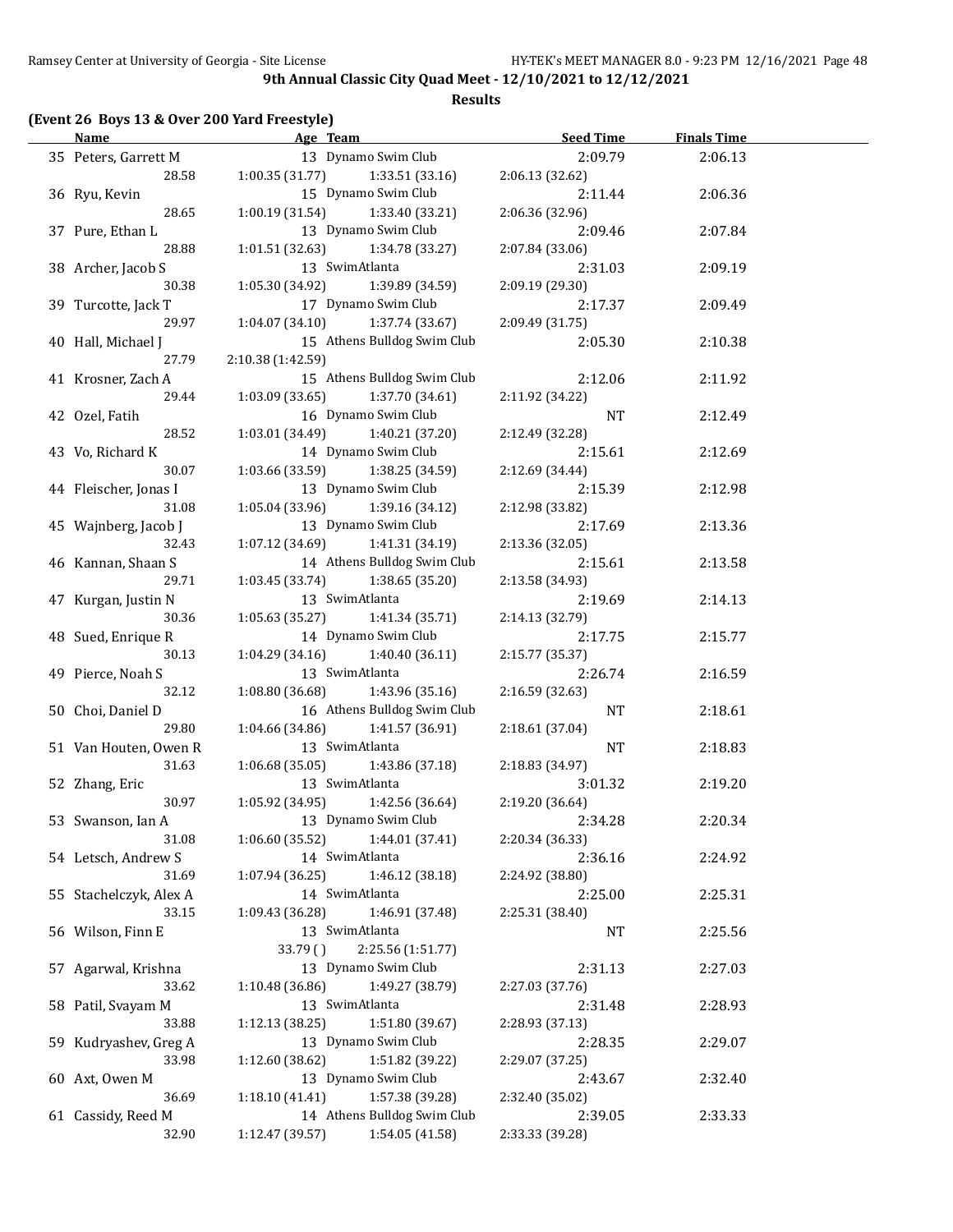**Results**

## **(Event 26 Boys 13 & Over 200 Yard Freestyle)**

|    | Name                 | Age Team        |                             | <b>Seed Time</b> | <b>Finals Time</b> |  |
|----|----------------------|-----------------|-----------------------------|------------------|--------------------|--|
|    | 62 Cole, Cadhan H    |                 | 14 Dynamo Swim Club         | <b>NT</b>        | 2:34.50            |  |
|    | 33.33                | 1:11.99(38.66)  | 1:53.85(41.86)              | 2:34.50 (40.65)  |                    |  |
|    | 63 Joy, Wilson       |                 | 13 Athens Bulldog Swim Club | 2:36.22          | 2:36.27            |  |
|    | 34.61                | 1:13.34(38.73)  | 1:55.98 (42.64)             | 2:36.27 (40.29)  |                    |  |
|    | 64 Lentz, Eli C      |                 | 13 Dynamo Swim Club         | 2:50.36          | 2:38.58            |  |
|    | 33.03                | 1:14.16(41.13)  | 1:56.66(42.50)              | 2:38.58 (41.92)  |                    |  |
|    | 65 Farrell, Henry D  |                 | 13 Dynamo Swim Club         | 2:38.32          | 2:40.74            |  |
|    | 38.78                | 1:19.30(40.52)  | 2:01.53(42.23)              | 2:40.74 (39.21)  |                    |  |
|    | 66 Anderson, Ethan E |                 | 14 Athens Bulldog Swim Club | 2:44.45          | 2:42.91            |  |
|    | 37.25                | 1:19.24(41.99)  | 2:00.63(41.39)              | 2:42.91 (42.28)  |                    |  |
| 67 | Bolte, Will C        |                 | 13 Dynamo Swim Club         | 3:24.21          | 2:47.82            |  |
|    |                      | 35.26()         | 2:47.82(2:12.56)            |                  |                    |  |
|    | 68 Graff, Charlie A  |                 | 13 Athens Bulldog Swim Club | 2:47.44          | 2:47.98            |  |
|    | 37.77                | 1:20.26 (42.49) | 2:04.89 (44.63)             | 2:47.98 (43.09)  |                    |  |
| 69 | Holmes, William B    |                 | 14 SwimAtlanta              | <b>NT</b>        | 2:52.66            |  |
|    | 36.33                | 1:20.84(44.51)  | 2:06.63(45.79)              | 2:52.66 (46.03)  |                    |  |
| 70 | Wallace, Jaxson O    |                 | 14 Athens Bulldog Swim Club | <b>NT</b>        | 3:08.96            |  |
|    | 39.21                | 1:26.04(46.83)  | 2:18.97 (52.93)             | 3:08.96 (49.99)  |                    |  |
|    |                      |                 |                             |                  |                    |  |

## **Event 27 Girls 12 & Under 100 Yard Backstroke**

| <b>Name</b>           | Age Team                    | <b>Seed Time</b> | <b>Finals Time</b> |  |
|-----------------------|-----------------------------|------------------|--------------------|--|
| 1 Hicks, Claire V     | 12 Unattached               | 1:04.64          | 1:02.95            |  |
| 30.75                 | 1:02.95 (32.20)             |                  |                    |  |
| 2 Waters, Ella J      | 12 SwimAtlanta              | 1:10.10          | 1:04.66            |  |
| 31.41                 | 1:04.66(33.25)              |                  |                    |  |
| 3 Stedman, Decker E   | 11 Dynamo Swim Club         | 1:06.65          | 1:05.89            |  |
| 32.30                 | 1:05.89 (33.59)             |                  |                    |  |
| 4 Hurley, Maggie M    | 12 Dynamo Swim Club         | 1:12.33          | 1:10.30            |  |
| 33.52                 | 1:10.30 (36.78)             |                  |                    |  |
| 5 Fagan, Holland G    | 12 Dynamo Swim Club         | 1:12.24          | 1:10.45            |  |
| 34.80                 | 1:10.45(35.65)              |                  |                    |  |
| 6 Mann, Kylie A       | 11 SwimAtlanta              | 1:15.25          | 1:10.82            |  |
| 34.27                 | 1:10.82 (36.55)             |                  |                    |  |
| 7 Jiang, Yumeng       | 11 Unattached               | 1:13.43          | 1:11.16            |  |
| 34.37                 | 1:11.16 (36.79)             |                  |                    |  |
| 8 Hawkins, Aliyah Y   | 11 Dynamo Swim Club         | 1:15.43          | 1:12.46            |  |
| 34.72                 | 1:12.46 (37.74)             |                  |                    |  |
| 9 Hutchins, Sydney M  | 12 Dynamo Swim Club         | 1:15.81          | 1:12.73            |  |
| 35.48                 | 1:12.73(37.25)              |                  |                    |  |
| 10 Zellner, Zoey G    | 11 Athens Bulldog Swim Club | 1:13.53          | 1:13.41            |  |
| 35.46                 | 1:13.41(37.95)              |                  |                    |  |
| 11 Van Staden, Mila K | 10 SwimAtlanta              | 1:18.63          | 1:14.53            |  |
| 35.71                 | 1:14.53(38.82)              |                  |                    |  |
| 12 McIntosh, Lily J   | 12 Dynamo Swim Club         | 1:16.62          | 1:15.30            |  |
| 35.97                 | 1:15.30 (39.33)             |                  |                    |  |
| 13 McCalla, Kinley G  | 10 Dynamo Swim Club         | 1:21.82          | 1:15.63            |  |
| 37.60                 | 1:15.63 (38.03)             |                  |                    |  |
| 14 Vaughn, Kerrigan D | 12 Athens Bulldog Swim Club | 1:13.22          | 1:15.67            |  |
| 37.41                 | 1:15.67(38.26)              |                  |                    |  |
| 15 Williams, Ellie L  | 11 Dynamo Swim Club         | 1:21.15          | 1:16.27            |  |
| 36.30                 | 1:16.27 (39.97)             |                  |                    |  |
| 16 Ryan, Josephine E  | 12 Dynamo Swim Club         | 1:15.36          | 1:16.62            |  |
| 37.76                 | 1:16.62 (38.86)             |                  |                    |  |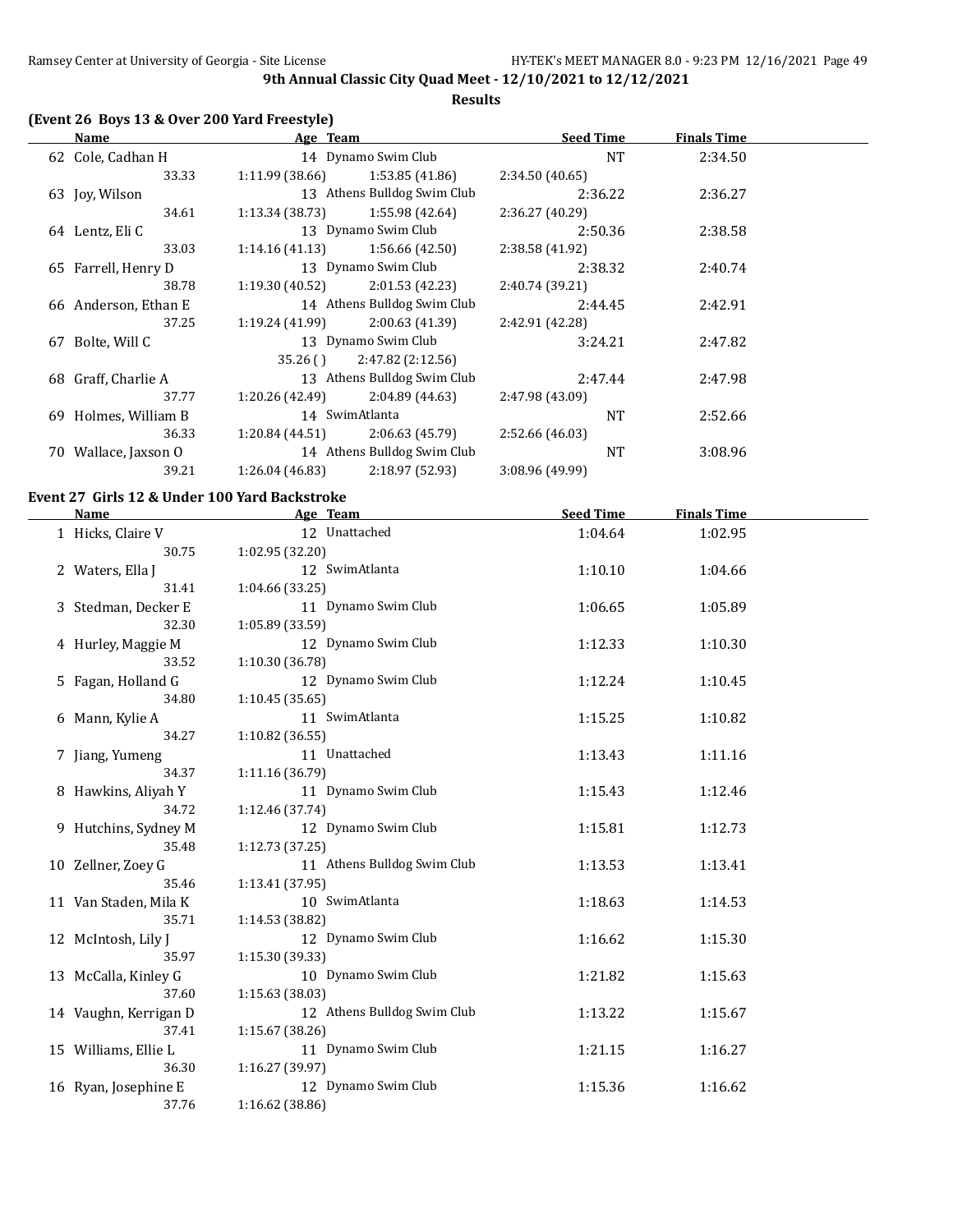**Results**

## **(Event 27 Girls 12 & Under 100 Yard Backstroke)**

| <b>Name</b>                  | Age Team                               | <b>Seed Time</b> | <b>Finals Time</b> |  |
|------------------------------|----------------------------------------|------------------|--------------------|--|
| 17 White, Mia G              | 12 SwimAtlanta                         | 1:21.60          | 1:16.86            |  |
| 37.34                        | 1:16.86 (39.52)                        |                  |                    |  |
| 18 McCullough, Samantha L    | 12 Athens Bulldog Swim Club            | 1:19.69          | 1:16.95            |  |
| 38.38                        | 1:16.95 (38.57)<br>11 Dynamo Swim Club |                  |                    |  |
| 19 Patel, Lucki M<br>37.62   | 1:17.60 (39.98)                        | 1:20.34          | 1:17.60            |  |
| 20 Adriansen, Nataleigh A    | 10 SwimAtlanta                         | 1:16.91          | 1:17.74            |  |
| 37.13                        | 1:17.74 (40.61)                        |                  |                    |  |
| 21 Bozzuto, Julianna         | 11 Dynamo Swim Club                    | 1:22.97          | 1:18.82            |  |
| 39.53                        | 1:18.82 (39.29)                        |                  |                    |  |
| 22 Cain, Haylee A            | 12 Athens Bulldog Swim Club            | 1:21.03          | 1:18.89            |  |
| 38.19                        | 1:18.89 (40.70)                        |                  |                    |  |
| 23 Bolte, Kate G             | 11 Dynamo Swim Club                    | 1:22.83          | 1:19.40            |  |
| 38.33                        | 1:19.40 (41.07)<br>11 Dynamo Swim Club |                  |                    |  |
| 24 Chen, Scarlett S<br>39.46 | 1:19.43 (39.97)                        | 1:18.36          | 1:19.43            |  |
| 25 Jones, Melanie A          | 10 SwimAtlanta                         | 1:15.78          | 1:19.80            |  |
| 39.57                        | 1:19.80 (40.23)                        |                  |                    |  |
| 26 Simon, Kennedy J          | 12 SwimAtlanta                         | 1:24.17          | 1:20.04            |  |
| 38.73                        | 1:20.04 (41.31)                        |                  |                    |  |
| 27 Sanderson, Lydia G        | 11 SwimAtlanta                         | 1:20.98          | 1:20.18            |  |
| 38.28                        | 1:20.18 (41.90)                        |                  |                    |  |
| 28 Lambert, Ava J            | 12 Dynamo Swim Club                    | 1:20.59          | 1:20.46            |  |
| 38.53                        | 1:20.46 (41.93)                        |                  |                    |  |
| 29 Tomlinson, Bailey A       | 12 Athens Bulldog Swim Club            | 1:22.50          | 1:20.50            |  |
| 40.83<br>30 Deeb, Madison G  | 1:20.50 (39.67)<br>9 Dynamo Swim Club  | 1:22.56          | 1:21.07            |  |
| 39.47                        | 1:21.07 (41.60)                        |                  |                    |  |
| 31 Carter, Ellie C           | 12 Dynamo Swim Club                    | 1:18.45          | 1:21.18            |  |
| 39.04                        | 1:21.18 (42.14)                        |                  |                    |  |
| 32 Ash, Edie M               | 11 Athens Bulldog Swim Club            | 1:23.19          | 1:22.12            |  |
| 39.62                        | 1:22.12 (42.50)                        |                  |                    |  |
| 33 McLucas, Daphne O         | 12 Athens Bulldog Swim Club            | 1:24.87          | 1:22.42            |  |
| 39.14                        | 1:22.42 (43.28)                        |                  |                    |  |
| 34 Mahl, Sasha I             | 12 Dynamo Swim Club                    | 1:25.10          | 1:22.77            |  |
| 39.69                        | 1:22.77 (43.08)<br>12 Dynamo Swim Club | 1:22.08          | 1:23.28            |  |
| 35 Govan, Stella R<br>38.81  | 1:23.28 (44.47)                        |                  |                    |  |
| 36 Parker, Maya J            | 12 SwimAtlanta                         | 1:26.38          | 1:23.76            |  |
| 39.63                        | 1:23.76 (44.13)                        |                  |                    |  |
| 37 Murphy, Piper K           | 10 Dynamo Swim Club                    | 1:28.45          | 1:23.96            |  |
| 41.48                        | 1:23.96 (42.48)                        |                  |                    |  |
| 38 Bahr, Sima R              | 10 Athens Bulldog Swim Club            | 1:31.01          | 1:25.36            |  |
| 41.49                        | 1:25.36 (43.87)                        |                  |                    |  |
| 39 Mundy, Jillian P          | 9 Athens Bulldog Swim Club             | 1:30.97          | 1:26.33            |  |
| 41.69                        | 1:26.33 (44.64)                        |                  |                    |  |
| 40 Botham, Lila C<br>41.88   | 10 Dynamo Swim Club<br>1:26.78 (44.90) | 1:26.29          | 1:26.78            |  |
| *41 Baldwin, Dorothy G       | 12 Dynamo Swim Club                    | 1:27.30          | 1:26.84            |  |
| 41.94                        | 1:26.84 (44.90)                        |                  |                    |  |
| *41 Quinn, Brigid D          | 12 Dynamo Swim Club                    | 1:24.55          | 1:26.84            |  |
| 40.93                        | 1:26.84 (45.91)                        |                  |                    |  |
| 43 Rosser, Gabby S           | 10 Athens Bulldog Swim Club            | 2:08.29          | 1:27.88            |  |
| 42.96                        | 1:27.88 (44.92)                        |                  |                    |  |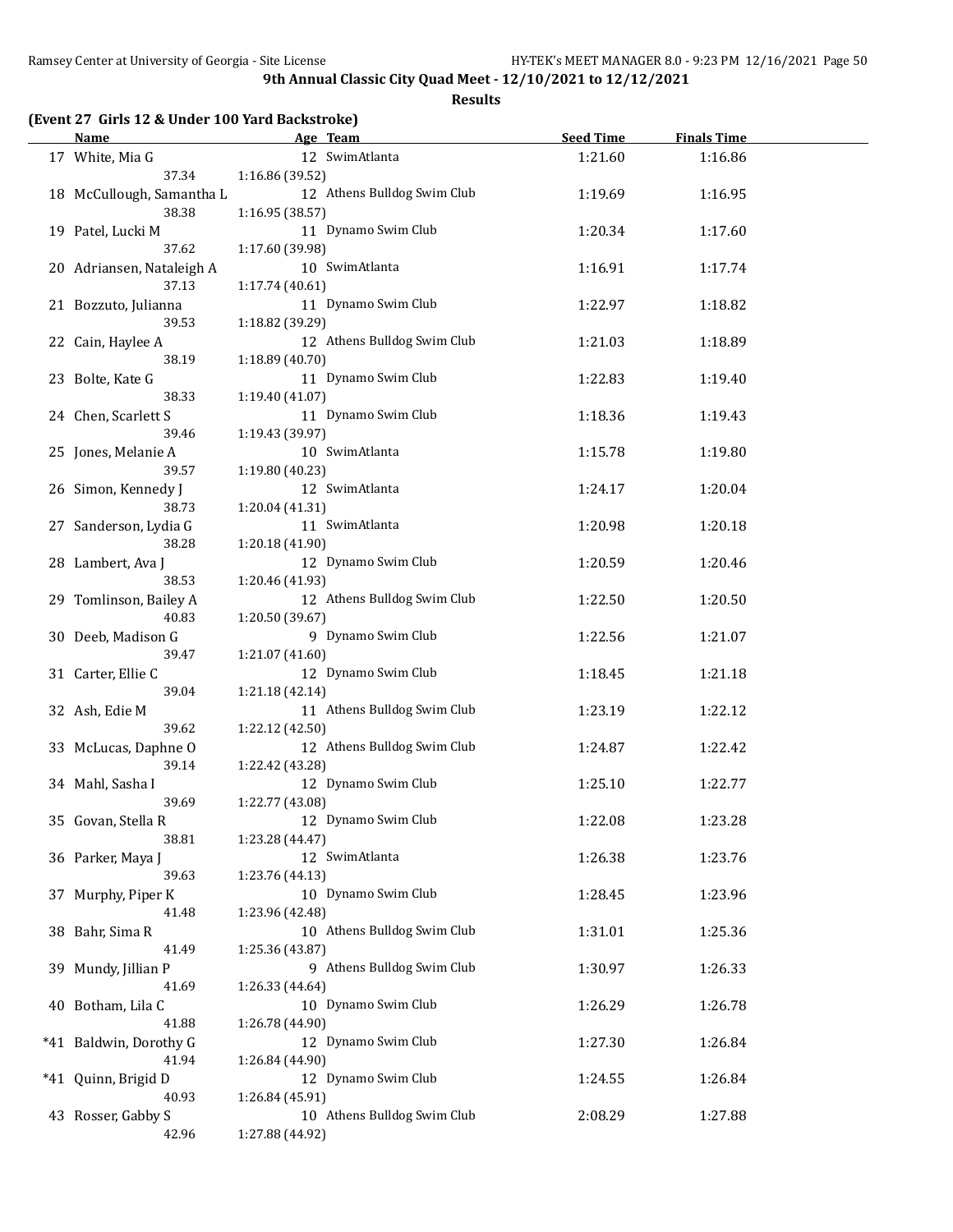**Results**

#### **(Event 27 Girls 12 & Under 100 Yard Backstroke)**

| <b>Name</b>             | Age Team                    | <b>Seed Time</b> | <b>Finals Time</b> |  |
|-------------------------|-----------------------------|------------------|--------------------|--|
| 44 Hoffman, Jeni A      | 11 Dynamo Swim Club         | 1:37.46          | 1:28.53            |  |
| 41.94                   | 1:28.53 (46.59)             |                  |                    |  |
| 45 Tjhai, Caylen N      | 10 SwimAtlanta              | <b>NT</b>        | 1:28.78            |  |
| 44.13                   | 1:28.78 (44.65)             |                  |                    |  |
| 46 Haynes, Josie A      | 9 Dynamo Swim Club          | 1:30.88          | 1:29.26            |  |
| 41.97                   | 1:29.26 (47.29)             |                  |                    |  |
| 47 Maloney, Amanda A    | 11 Dynamo Swim Club         | 1:27.40          | 1:29.36            |  |
| 43.58                   | 1:29.36 (45.78)             |                  |                    |  |
| 48 Mayfield, Molly J    | 10 SwimAtlanta              | NT               | 1:29.89            |  |
| 43.38                   | 1:29.89 (46.51)             |                  |                    |  |
| 49 Torres, Marin        | 12 Athens Bulldog Swim Club | <b>NT</b>        | 1:29.98            |  |
| 43.08                   | 1:29.98 (46.90)             |                  |                    |  |
| 50 Entrekin, Frances J  | 10 Dynamo Swim Club         | 1:29.02          | 1:30.43            |  |
| 43.74                   | 1:30.43 (46.69)             |                  |                    |  |
| 51 Hawkins, Warren      | 9 Dynamo Swim Club          | 1:44.50          | 1:30.53            |  |
| 44.96                   | 1:30.53 (45.57)             |                  |                    |  |
| 52 Castellino, Alyssa S | 12 Dynamo Swim Club         | 1:30.01          | 1:30.59            |  |
| 45.27                   | 1:30.59 (45.32)             |                  |                    |  |
| 53 Nelson, Sidney A     | 10 Dynamo Swim Club         | 1:28.18          | 1:30.92            |  |
| 43.84                   | 1:30.92 (47.08)             |                  |                    |  |
| 54 Salvia, Abby M       | 11 Dynamo Swim Club         | 1:35.65          | 1:31.94            |  |
| 42.50                   | 1:31.94 (49.44)             |                  |                    |  |
| 55 Kang, Kylie T        | 9 SwimAtlanta               | 1:39.89          | 1:33.00            |  |
| 44.37                   | 1:33.00 (48.63)             |                  |                    |  |
| 56 Zazzi, Grace A       | 8 SwimAtlanta               | 1:34.36          | 1:33.61            |  |
| 44.75                   | 1:33.61 (48.86)             |                  |                    |  |
| 57 Canaway, Piper M     | 9 Dynamo Swim Club          | 1:35.07          | 1:34.35            |  |
| 45.50                   | 1:34.35 (48.85)             |                  |                    |  |
| 58 Blake, Ellie         | 11 Dynamo Swim Club         | 1:40.83          | 1:34.37            |  |
| 45.10                   | 1:34.37 (49.27)             |                  |                    |  |
| 59 Bramlett, Nola J     | 10 Athens Bulldog Swim Club | NT               | 1:34.63            |  |
| 47.14                   | 1:34.63 (47.49)             |                  |                    |  |
| 60 Sato, Natalia        | 10 Dynamo Swim Club         | 1:28.72          | 1:34.78            |  |
| 45.82                   | 1:34.78 (48.96)             |                  |                    |  |
| 61 Yeomans, Raleigh A   | 10 Athens Bulldog Swim Club | 1:38.15          | 1:35.41            |  |
| 45.86                   | 1:35.41 (49.55)             |                  |                    |  |
| 62 Martin, Colyn R      | 12 SwimAtlanta              | NT               | 1:36.34            |  |
| 46.55                   | 1:36.34 (49.79)             |                  |                    |  |
| 63 Henry, Parker O      | 11 Dynamo Swim Club         | 1:39.27          | 1:36.79            |  |
| 48.24                   | 1:36.79 (48.55)             |                  |                    |  |
| 64 Mackay, Laila G      | 10 Dynamo Swim Club         | 1:41.10          | 1:36.96            |  |
| 46.55                   | 1:36.96 (50.41)             |                  |                    |  |
| 65 Iwamoto, Emi C       | 10 Dynamo Swim Club         | NT               | 1:37.17            |  |
| 47.33                   | 1:37.17 (49.84)             |                  |                    |  |
| 66 Coleman, Maya N      | 8 Dynamo Swim Club          | 1:39.66          | 1:37.18            |  |
| 46.65                   | 1:37.18 (50.53)             |                  |                    |  |
| 67 Tang, Ellie L        | 9 Dynamo Swim Club          | 1:35.59          | 1:38.16            |  |
| 47.13                   | 1:38.16 (51.03)             |                  |                    |  |
| 68 Chunta, Cora C       | 8 SwimAtlanta               | 1:53.65          | 1:38.91            |  |
| 47.82                   | 1:38.91 (51.09)             |                  |                    |  |
| 69 El-Deiry, Kayla M    | 9 SwimAtlanta               | <b>NT</b>        | 1:39.19            |  |
| 48.20                   | 1:39.19 (50.99)             |                  |                    |  |
| 70 Johnston, Elaina C   | 11 Athens Bulldog Swim Club | 2:03.78          | 1:42.30            |  |
| 49.76                   | 1:42.30 (52.54)             |                  |                    |  |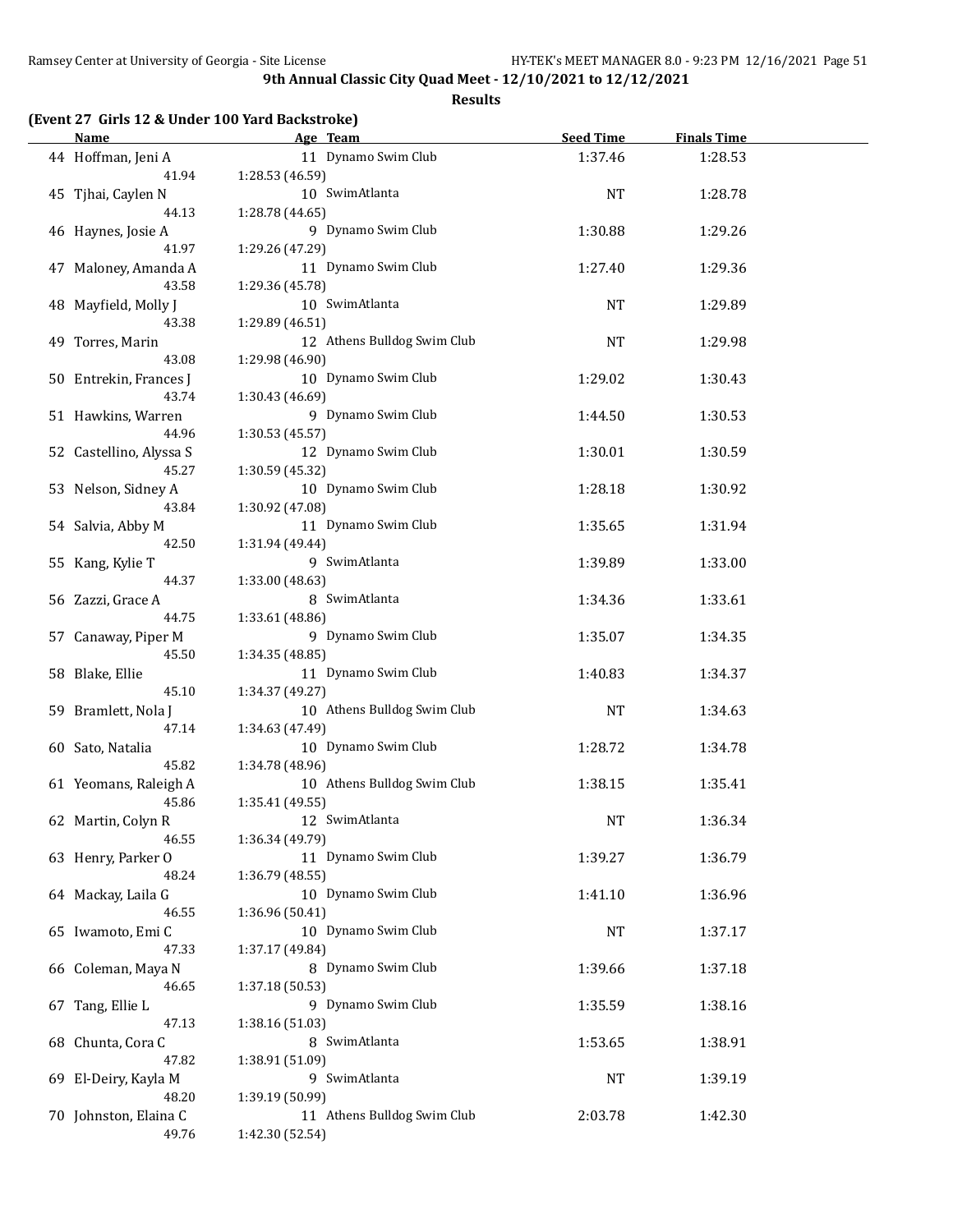|  |  |  | (Event 27 Girls 12 & Under 100 Yard Backstroke) |
|--|--|--|-------------------------------------------------|
|--|--|--|-------------------------------------------------|

|     | <b>Name</b>             | Age Team                    | <b>Seed Time</b> | <b>Finals Time</b> |  |
|-----|-------------------------|-----------------------------|------------------|--------------------|--|
|     | 71 Douris, Zarema M     | 11 Athens Bulldog Swim Club | 1:59.66          | 1:42.81            |  |
|     | 50.48                   | 1:42.81 (52.33)             |                  |                    |  |
|     | 72 Chang, Delaney Y     | 8 SwimAtlanta               | 1:41.03          | 1:43.41            |  |
|     | 73 Blanco, Valeria C    | 10 Athens Bulldog Swim Club | <b>NT</b>        | 1:43.64            |  |
|     | 48.04                   | 1:43.64 (55.60)             |                  |                    |  |
|     | 74 Tomlinson, Pirie P   | 7 Athens Bulldog Swim Club  | NT               | 1:44.01            |  |
|     | 52.05                   | 1:44.01 (51.96)             |                  |                    |  |
|     | 75 Dorsey, Cameron M    | 9 SwimAtlanta               | NT               | 1:44.11            |  |
|     | 50.68                   | 1:44.11 (53.43)             |                  |                    |  |
|     | 76 Houck, Hailey R      | 9 Dynamo Swim Club          | 1:41.97          | 1:44.20            |  |
|     | 49.21                   | 1:44.20 (54.99)             |                  |                    |  |
|     | 77 Sweigart, Claire E   | 9 SwimAtlanta               | NT               | 1:44.69            |  |
|     | 51.51                   | 1:44.69 (53.18)             |                  |                    |  |
|     | 78 Dorman, Lane O       | 8 Athens Bulldog Swim Club  | <b>NT</b>        | 1:45.01            |  |
|     | 52.39                   | 1:45.01 (52.62)             |                  |                    |  |
|     | 79 Tanner, Samantha     | 10 Dynamo Swim Club         | 1:52.85          | 1:45.35            |  |
|     | 49.75                   | 1:45.35 (55.60)             |                  |                    |  |
|     | 80 Palladino, Stella F  | 11 Athens Bulldog Swim Club | NT               | 1:46.48            |  |
|     | 54.74                   | 1:46.48 (51.74)             |                  |                    |  |
|     | 81 Rogers, Aven J       | 10 SwimAtlanta              | NT               | 1:48.26            |  |
|     | 52.41                   | 1:48.26 (55.85)             |                  |                    |  |
|     | 82 Johnston, Sterling F | 9 Athens Bulldog Swim Club  | <b>NT</b>        | 1:50.06            |  |
|     | 53.09                   | 1:50.06 (56.97)             |                  |                    |  |
|     | 83 Won, Zooey P         | 9 Dynamo Swim Club          | 1:49.97          | 1:50.72            |  |
|     | 54.25                   | 1:50.72 (56.47)             |                  |                    |  |
|     | 84 Rittgers, Lilly J    | 11 SwimAtlanta              | <b>NT</b>        | 1:50.83            |  |
|     | 52.23                   | 1:50.83 (58.60)             |                  |                    |  |
|     | 85 Vaughn, Khloe E      | 8 Athens Bulldog Swim Club  | NT               | 1:51.42            |  |
|     | 86 Lindstrom, Harper M  | 10 Athens Bulldog Swim Club | <b>NT</b>        | 1:51.82            |  |
|     | 87 Grant, Addison R     | 11 Athens Bulldog Swim Club | 1:56.08          | 1:53.45            |  |
|     | 54.89                   | 1:53.45 (58.56)             |                  |                    |  |
|     | 88 Blazek, Finnley P    | 8 SwimAtlanta               | NT               | 1:55.75            |  |
|     | 89 Faber, Emory C       | 12 Dynamo Swim Club         | 2:06.73          | 1:57.91            |  |
|     | 53.76                   | 1:57.91(1:04.15)            |                  |                    |  |
|     | 90 Altun, Eda           | 9 Dynamo Swim Club          | 2:07.93          | 1:58.29            |  |
|     | 56.20                   | 1:58.29 (1:02.09)           |                  |                    |  |
|     | 91 Ponder, Catherine    | 9 Dynamo Swim Club          | 2:03.97          | 1:58.65            |  |
|     | 55.73                   | 1:58.65 (1:02.92)           |                  |                    |  |
|     | 92 Hempelman, Lillian M | 8 Dynamo Swim Club          | <b>NT</b>        | 1:59.35            |  |
|     | 57.68                   | 1:59.35 (1:01.67)           |                  |                    |  |
|     | 93 Miller, Emmy L       | 10 Dynamo Swim Club         | NT               | 2:03.96            |  |
|     | 1:00.89                 | 2:03.96 (1:03.07)           |                  |                    |  |
|     | 94 Johnson, Juliet E    | 8 Athens Bulldog Swim Club  | 2:03.06          | 2:06.96            |  |
|     | 1:01.98                 | 2:06.96 (1:04.98)           |                  |                    |  |
|     |                         |                             |                  |                    |  |
|     | 95 Heidesch, Claire E   | 12 Athens Bulldog Swim Club | <b>NT</b>        | 2:07.49            |  |
|     | 96 Phillips, Lindy R    | 7 Athens Bulldog Swim Club  | 2:16.94          | 2:16.57            |  |
|     | 1:04.04                 | 2:16.57 (1:12.53)           |                  |                    |  |
|     | 97 Wheatley, Brooklyn H | 8 Athens Bulldog Swim Club  | NT               | 2:22.05            |  |
|     | 98 Lester, Vivien L     | 8 Dynamo Swim Club          | NT               | 2:23.56            |  |
|     | 1:10.88                 | 2:23.56 (1:12.68)           |                  |                    |  |
| 99. | Bluestein, Brooke E     | 8 Dynamo Swim Club          | NT               | 2:27.28            |  |
|     | 1:07.46                 | 2:27.28 (1:19.82)           |                  |                    |  |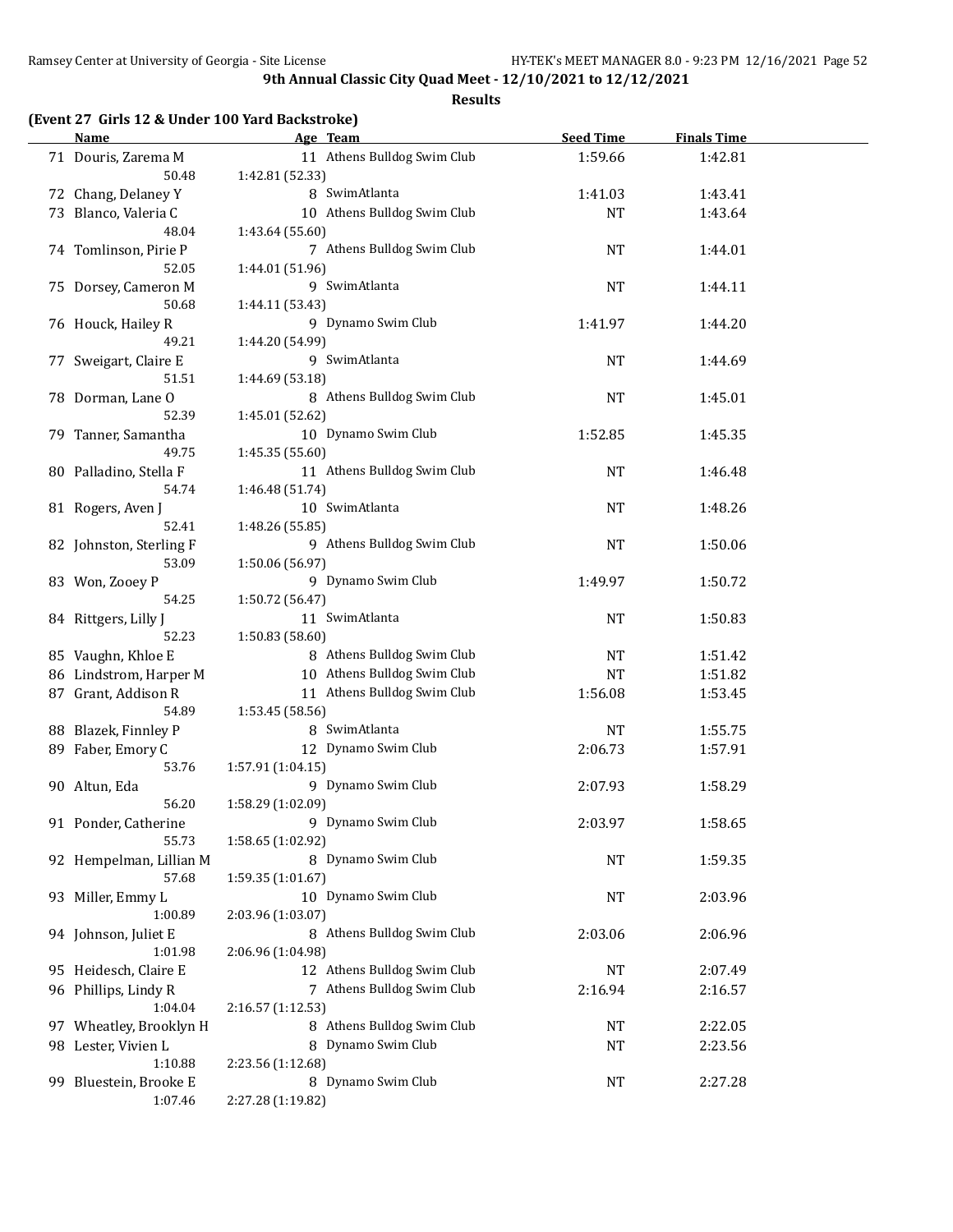**Results**

#### **(Event 27 Girls 12 & Under 100 Yard Backstroke)**

|                     | Name                    |                  | Age Team                    | <b>Seed Time</b> | <b>Finals Time</b> |  |
|---------------------|-------------------------|------------------|-----------------------------|------------------|--------------------|--|
|                     | 100 Vaughn, Hannah G    |                  | 9 Athens Bulldog Swim Club  | <b>NT</b>        | 2:27.51            |  |
|                     | 1:10.83                 | 2:27.51(1:16.68) |                             |                  |                    |  |
|                     | --- Cole, Hadley G      | 7                | Athens Bulldog Swim Club    | 2:16.11          | DQ                 |  |
|                     | No touch at turn        |                  |                             |                  |                    |  |
| $---$               | Noma, Lily M            | 9                | Dynamo Swim Club            | 2:19.34          | DQ                 |  |
|                     | Not on back off wall    |                  |                             |                  |                    |  |
|                     | 1:09.82                 | DQ (1:19.88)     |                             |                  |                    |  |
|                     | --- Walker, Emi G       |                  | 12 Athens Bulldog Swim Club | <b>NT</b>        | DQ                 |  |
|                     | Delay initiating turn   |                  |                             |                  |                    |  |
| $---$               | Boyd, Hannah E          | 11               | Athens Bulldog Swim Club    | <b>NT</b>        | DQ                 |  |
|                     | Multiple strokes        |                  |                             |                  |                    |  |
| $\qquad \qquad - -$ | Thomas, Gabby L         | 11               | SwimAtlanta                 | <b>NT</b>        | DQ                 |  |
|                     | Delay initiating turn   |                  |                             |                  |                    |  |
|                     | --- Shaffer, Adelaina M | 9                | Athens Bulldog Swim Club    | <b>NT</b>        | DQ                 |  |
|                     | Not on back off wall    |                  |                             |                  |                    |  |
|                     | 59.21                   | DO (1:04.39)     |                             |                  |                    |  |

#### **Event 28 Boys 12 & Under 100 Yard Backstroke**

| <b>Name</b>                | Age Team                    | <b>Seed Time</b> | <b>Finals Time</b> |  |
|----------------------------|-----------------------------|------------------|--------------------|--|
| 1 Xu, Eric                 | 12 Dynamo Swim Club         | 58.50            | 57.67              |  |
| 28.27                      | 57.67 (29.40)               |                  |                    |  |
| 2 Cui, Tom N               | 12 Dynamo Swim Club         | 1:00.04          | 58.04              |  |
| 28.57                      | 58.04 (29.47)               |                  |                    |  |
| 3 Adriansen III, Lauritz J | 12 SwimAtlanta              | 1:01.92          | 1:02.06            |  |
| 30.19                      | 1:02.06 (31.87)             |                  |                    |  |
| 4 Fleming, Kingston E      | 12 SwimAtlanta              | 1:05.12          | 1:03.72            |  |
| 31.12                      | 1:03.72 (32.60)             |                  |                    |  |
| 5 Sopa, Troy               | 11 Dynamo Swim Club         | 1:07.80          | 1:04.69            |  |
| 31.70                      | 1:04.69 (32.99)             |                  |                    |  |
| 6 Unger, Alexander M       | 12 SwimAtlanta              | 1:06.11          | 1:05.94            |  |
| 32.18                      | 1:05.94 (33.76)             |                  |                    |  |
| 7 Gerdes, Luke C           | 11 Dynamo Swim Club         | 1:08.51          | 1:06.33            |  |
| 32.01                      | 1:06.33 (34.32)             |                  |                    |  |
| 8 Moon, Alex J             | 12 Dynamo Swim Club         | 1:07.73          | 1:08.23            |  |
| 33.19                      | 1:08.23 (35.04)             |                  |                    |  |
| 9 Chang, Graham M          | 12 Dynamo Swim Club         | 1:14.00          | 1:08.95            |  |
| 31.89                      | 1:08.95 (37.06)             |                  |                    |  |
| 10 Thompson, TJ D          | 12 SwimAtlanta              | 1:10.23          | 1:09.46            |  |
| 33.20                      | 1:09.46 (36.26)             |                  |                    |  |
| 11 Sato, Nicolas           | 12 Dynamo Swim Club         | 1:10.43          | 1:09.67            |  |
| 34.23                      | 1:09.67 (35.44)             |                  |                    |  |
| 12 Rhine, Joseph B         | 12 Athens Bulldog Swim Club | 1:07.88          | 1:09.82            |  |
| 34.20                      | 1:09.82 (35.62)             |                  |                    |  |
| 13 Karumbaiah, Vidur       | 11 Athens Bulldog Swim Club | 1:10.46          | 1:10.81            |  |
| 34.47                      | 1:10.81 (36.34)             |                  |                    |  |
| 14 Coverdill, Patrick D    | 11 Athens Bulldog Swim Club | 1:12.56          | 1:11.86            |  |
| 34.90                      | 1:11.86 (36.96)             |                  |                    |  |
| 15 Jackson, Cooper         | 11 Dynamo Swim Club         | 1:12.90          | 1:12.83            |  |
| 36.26                      | 1:12.83 (36.57)             |                  |                    |  |
| 16 Skopljak, Adel          | 12 SwimAtlanta              | 1:16.66          | 1:13.23            |  |
| 35.44                      | 1:13.23 (37.79)             |                  |                    |  |
| 17 Karumbaiah, Nakul       | 12 Athens Bulldog Swim Club | 1:17.94          | 1:14.22            |  |
| 36.50                      | 1:14.22 (37.72)             |                  |                    |  |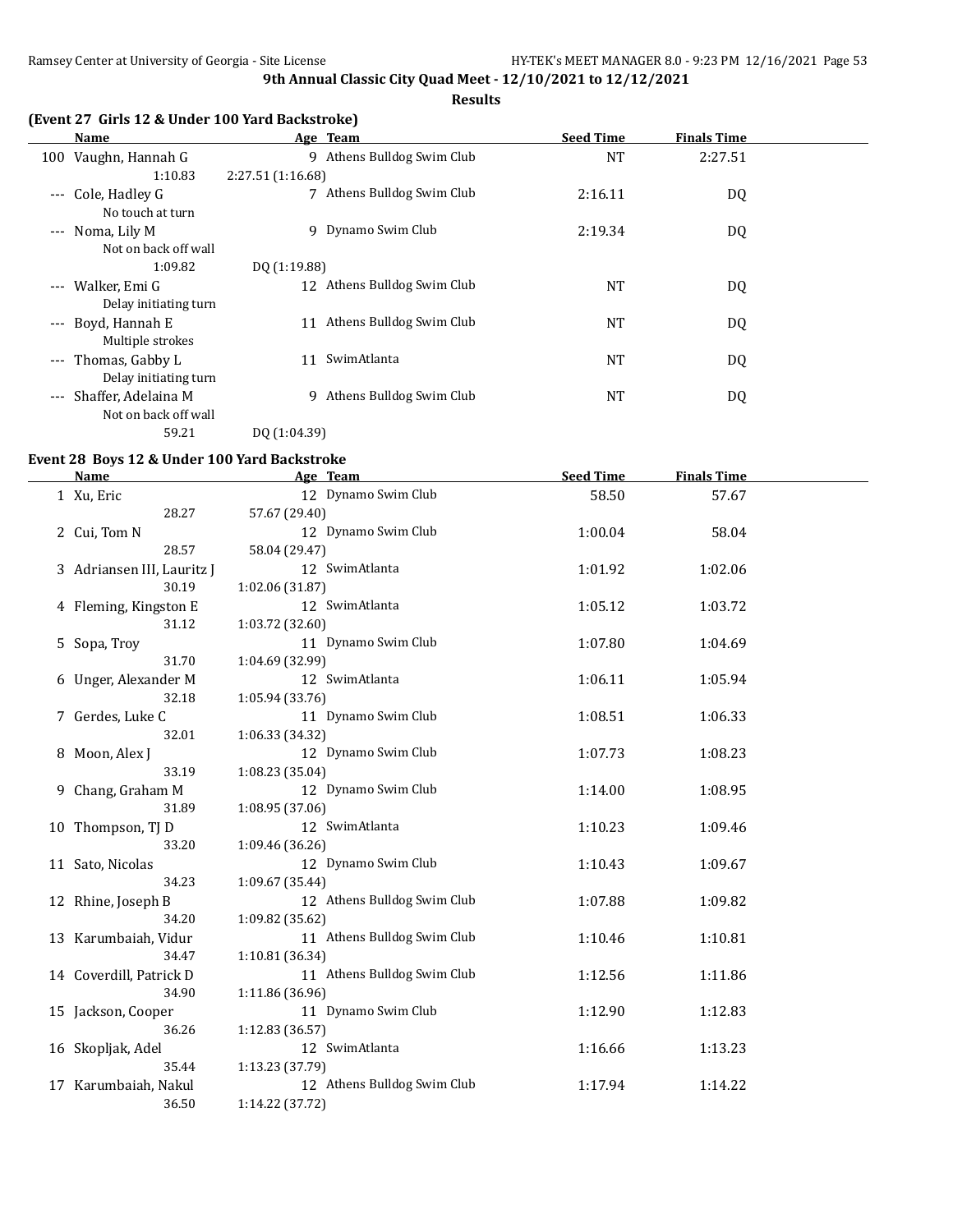**Results**

## **(Event 28 Boys 12 & Under 100 Yard Backstroke)**

| <b>Name</b>             | Age Team<br><u> 1980 - Johann Barnett, fransk politik (</u> | <b>Seed Time</b> | <b>Finals Time</b> |  |
|-------------------------|-------------------------------------------------------------|------------------|--------------------|--|
| 18 Brewer, Graham B     | 10 Dynamo Swim Club                                         | 1:14.84          | 1:14.78            |  |
| 36.44                   | 1:14.78 (38.34)                                             |                  |                    |  |
| 19 Finley, Sheppard M   | 12 SwimAtlanta                                              | 1:17.76          | 1:15.63            |  |
| 20 Banks, Harrison A    | 10 SwimAtlanta                                              | 1:31.81          | 1:15.79            |  |
| 35.96                   | 1:15.79 (39.83)                                             |                  |                    |  |
| 21 Xu, Melvin R         | 12 Dynamo Swim Club                                         | 1:14.35          | 1:16.10            |  |
| 36.38                   | 1:16.10 (39.72)                                             |                  |                    |  |
| 22 Chai, Jason          | 12 Dynamo Swim Club                                         | 1:16.29          | 1:16.72            |  |
| 37.03                   | 1:16.72 (39.69)                                             |                  |                    |  |
| 23 Todorov, Nick J      | 12 Dynamo Swim Club                                         | 1:16.42          | 1:16.82            |  |
| 37.27                   | 1:16.82(39.55)                                              |                  |                    |  |
| 24 Mujkanovic, Aldino   | 12 SwimAtlanta                                              | 1:23.69          | 1:17.93            |  |
| 25 Giambalvo, Charlie V | 11 SwimAtlanta                                              | 1:16.83          | 1:18.27            |  |
| 37.77                   | 1:18.27 (40.50)                                             |                  |                    |  |
| 26 Benner, Owen W       | 11 Dynamo Swim Club                                         | 1:24.85          | 1:19.12            |  |
| 39.34                   | 1:19.12 (39.78)                                             |                  |                    |  |
| 27 Stedman, Barton B    | 10 Dynamo Swim Club                                         | 1:21.94          | 1:19.19            |  |
| 38.86                   | 1:19.19 (40.33)                                             |                  |                    |  |
| 28 Wang, Tu             | 10 Dynamo Swim Club                                         | 1:20.69          | 1:19.46            |  |
| 38.54                   | 1:19.46 (40.92)                                             |                  |                    |  |
| 29 Brewer, Parker A     | 10 Dynamo Swim Club                                         | 1:20.68          | 1:19.60            |  |
| 38.62                   | 1:19.60 (40.98)                                             |                  |                    |  |
| 30 Choi, Jason Y        | 12 Dynamo Swim Club                                         | 1:20.35          | 1:20.12            |  |
| 39.06                   | 1:20.12(41.06)                                              |                  |                    |  |
| 31 Huang, Alex Z        | 12 Athens Bulldog Swim Club                                 | <b>NT</b>        | 1:20.26            |  |
| 38.37                   | 1:20.26 (41.89)                                             |                  |                    |  |
| 32 Nguyen, Jeff H       | 11 SwimAtlanta                                              | <b>NT</b>        | 1:20.35            |  |
| 38.63                   | 1:20.35 (41.72)                                             |                  |                    |  |
| 33 Putman, Brody B      | 11 Unattached                                               | 1:20.78          | 1:20.96            |  |
| 39.87                   | 1:20.96 (41.09)                                             |                  |                    |  |
| 34 Guidry, Nate W       | 12 Athens Bulldog Swim Club                                 | 1:34.87          | 1:21.00            |  |
| 38.58                   | 1:21.00 (42.42)                                             |                  |                    |  |
| 35 Won, Oliver L        | 11 Dynamo Swim Club                                         | 1:21.81          | 1:21.16            |  |
| 40.53                   | 1:21.16 (40.63)                                             |                  |                    |  |
| 36 Thurman, James P     | 9 Dynamo Swim Club                                          | 1:26.52          | 1:21.58            |  |
| 40.63                   | 1:21.58 (40.95)                                             |                  |                    |  |
| 37 Werner, David R      | 11 Athens Bulldog Swim Club                                 | 1:23.80          | 1:22.92            |  |
| 39.52                   | 1:22.92 (43.40)                                             |                  |                    |  |
| 38 Page, Matteo R       | 12 Dynamo Swim Club                                         | 1:26.90          | 1:23.01            |  |
| 40.04                   | 1:23.01 (42.97)                                             |                  |                    |  |
| 39 Axt, Townesend       | 11 Dynamo Swim Club                                         | 1:33.69          | 1:24.99            |  |
| 40.71                   | 1:24.99 (44.28)                                             |                  |                    |  |
| 40 Maskar, Aniket A     | 11 Dynamo Swim Club                                         | NT               | 1:26.60            |  |
| 41.42                   | 1:26.60 (45.18)                                             |                  |                    |  |
| 41 Moore, Isaac C       | 12 Dynamo Swim Club                                         | 1:30.30          | 1:28.04            |  |
| 42.05                   | 1:28.04 (45.99)                                             |                  |                    |  |
| 42 Liley, Landon N      | 10 Dynamo Swim Club                                         |                  |                    |  |
| 42.93                   | 1:28.28 (45.35)                                             | NT               | 1:28.28            |  |
| 43 Li, Richard H        | 11 Dynamo Swim Club                                         | 1:30.03          | 1:28.55            |  |
| 42.72                   | 1:28.55 (45.83)                                             |                  |                    |  |
| 44 Wells, Kazuki M      | 12 Dynamo Swim Club                                         | 1:30.51          | 1:29.58            |  |
| 45 Trobough, Hudson D   | 12 SwimAtlanta                                              | 1:43.32          | 1:29.81            |  |
| 43.31                   | 1:29.81 (46.50)                                             |                  |                    |  |
|                         |                                                             |                  |                    |  |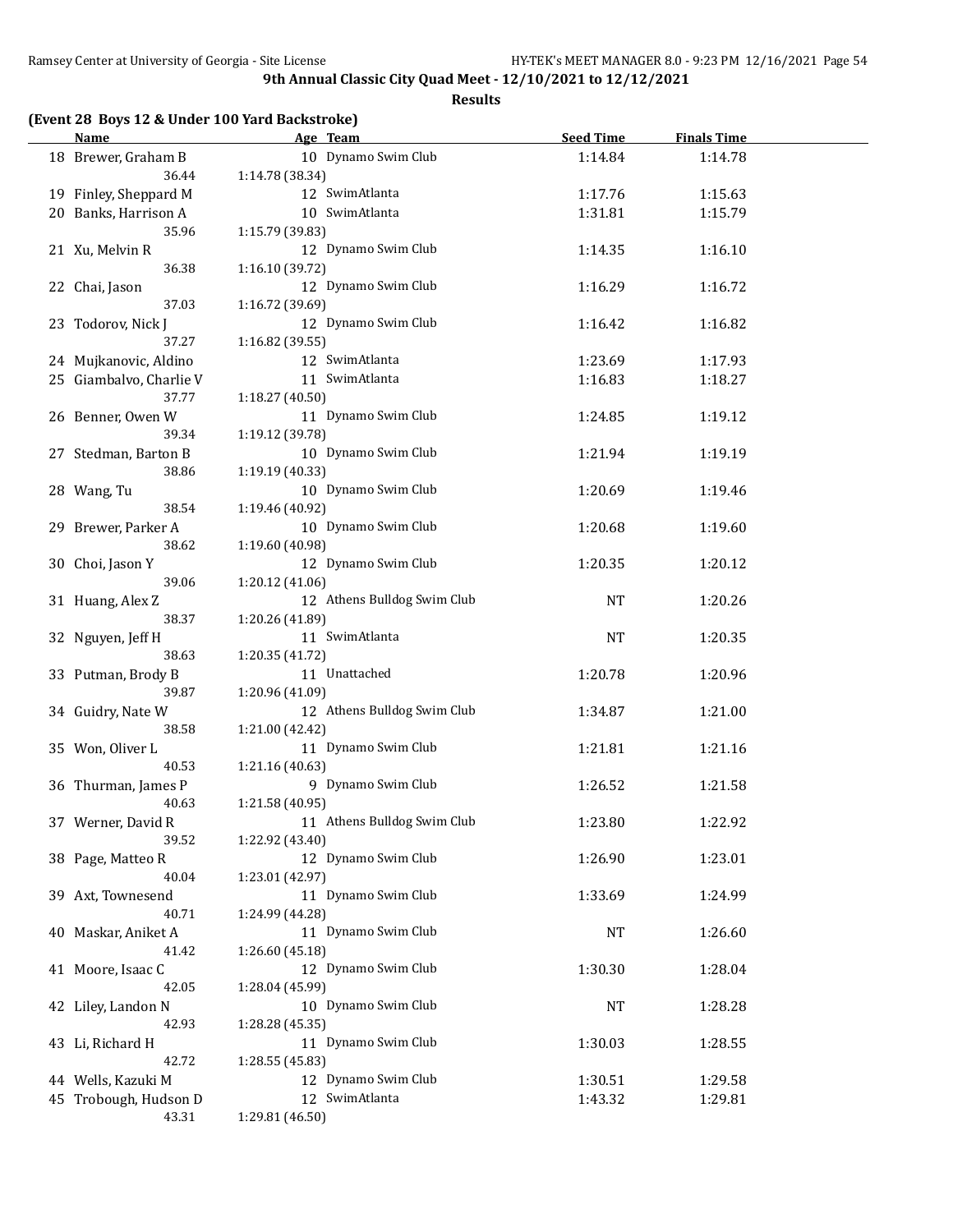|    | <b>Name</b>                 |                   | Age Team                    | <b>Seed Time</b> | <b>Finals Time</b> |  |
|----|-----------------------------|-------------------|-----------------------------|------------------|--------------------|--|
|    | 46 Kirkland, Jack D         |                   | 10 Athens Bulldog Swim Club | 1:49.56          | 1:30.03            |  |
|    | 43.79                       | 1:30.03 (46.24)   |                             |                  |                    |  |
|    | 47 Coombs, Connor M         |                   | 10 Dynamo Swim Club         | 1:35.49          | 1:30.38            |  |
|    | 43.76                       | 1:30.38 (46.62)   |                             |                  |                    |  |
|    | 48 Coombs, Gray A           |                   | 11 SwimAtlanta              | 1:32.80          | 1:30.83            |  |
|    | 44.05                       | 1:30.83 (46.78)   |                             |                  |                    |  |
|    | 49 Wuest, Max M             |                   | 10 Dynamo Swim Club         | 1:46.21          | 1:32.91            |  |
|    | 46.41                       | 1:32.91 (46.50)   |                             |                  |                    |  |
|    | 50 Machingarov, Alexander N |                   | 10 SwimAtlanta              | NT               | 1:33.85            |  |
|    | 45.07                       | 1:33.85 (48.78)   |                             |                  |                    |  |
|    | 51 Leverett, Hogan B        |                   | 9 SwimAtlanta               | NT               | 1:34.16            |  |
|    | 44.80                       | 1:34.16 (49.36)   |                             |                  |                    |  |
|    | 52 Price, Grady T           |                   | 11 Athens Bulldog Swim Club | 1:39.46          | 1:34.41            |  |
|    | 45.52                       | 1:34.41 (48.89)   |                             |                  |                    |  |
|    |                             |                   | 9 Dynamo Swim Club          |                  |                    |  |
|    | 53 Hahm, Sunjoo<br>46.32    |                   |                             | 1:34.62          | 1:34.75            |  |
|    |                             | 1:34.75 (48.43)   |                             |                  |                    |  |
|    | 54 Kehl, Matt R             |                   | 9 Dynamo Swim Club          | 1:30.56          | 1:35.07            |  |
|    | 45.39                       | 1:35.07 (49.68)   |                             |                  |                    |  |
|    | 55 Herrick, Tyshi L         |                   | 11 SwimAtlanta              | 1:40.48          | 1:37.28            |  |
|    | 56 Kelly, Paul W            |                   | 10 Dynamo Swim Club         | 1:38.47          | 1:38.17            |  |
|    | 47.32                       | 1:38.17 (50.85)   |                             |                  |                    |  |
|    | 57 Thang, Van P             |                   | 12 Athens Bulldog Swim Club | NT               | 1:38.77            |  |
|    | 58 Overway, Seth R          |                   | 8 Dynamo Swim Club          | 1:45.42          | 1:40.54            |  |
|    | 49.90                       | 1:40.54 (50.64)   |                             |                  |                    |  |
|    | 59 Bragg, Kelton L          |                   | 12 Dynamo Swim Club         | <b>NT</b>        | 1:41.50            |  |
|    | 46.87                       | 1:41.50 (54.63)   |                             |                  |                    |  |
|    | 60 Hejda, Grayson Q         |                   | 9 SwimAtlanta               | NT               | 1:42.08            |  |
|    | 49.28                       | 1:42.08 (52.80)   |                             |                  |                    |  |
|    | 61 Gates, Ryan L            |                   | 9 Dynamo Swim Club          | NT               | 1:42.50            |  |
|    | 49.82                       | 1:42.50 (52.68)   |                             |                  |                    |  |
|    | 62 Coburn, William J        |                   | 8 Dynamo Swim Club          | NT               | 1:42.53            |  |
|    | 50.16                       | 1:42.53 (52.37)   |                             |                  |                    |  |
|    | 63 Boyd, Micah E            |                   | 8 Athens Bulldog Swim Club  | NT               | 1:42.89            |  |
|    | 49.08                       | 1:42.89 (53.81)   |                             |                  |                    |  |
|    | 64 McCullough, Nolan E      |                   | 10 Athens Bulldog Swim Club | 1:48.86          | 1:43.81            |  |
|    | 49.43                       | 1:43.81 (54.38)   |                             |                  |                    |  |
|    | 65 Van Staden, Nick J       |                   | 9 SwimAtlanta               | 2:05.21          | 1:44.89            |  |
|    | 51.11                       | 1:44.89 (53.78)   |                             |                  |                    |  |
|    | 66 McCracken, Ian M         |                   | 11 Athens Bulldog Swim Club | NT               | 1:46.09            |  |
|    | 52.08                       | 1:46.09 (54.01)   |                             |                  |                    |  |
|    | 67 Torres, Garrett          |                   | 10 Athens Bulldog Swim Club | NT               | 1:46.66            |  |
|    | 49.91                       | 1:46.66 (56.75)   |                             |                  |                    |  |
|    | 68 Moore, Cillian T         |                   | 10 Dynamo Swim Club         | 1:53.59          | 1:47.41            |  |
|    | 51.68                       | 1:47.41 (55.73)   |                             |                  |                    |  |
| 69 | Thompson, Keegan C          |                   | 10 SwimAtlanta              | 2:03.36          | 1:47.44            |  |
|    | 52.37                       | 1:47.44 (55.07)   |                             |                  |                    |  |
|    | 70 Weldon, Caz A            |                   | 11 Athens Bulldog Swim Club | 1:42.93          | 1:50.29            |  |
|    | 51.70                       | 1:50.29 (58.59)   |                             |                  |                    |  |
|    | 71 Bebin Blackwell, Ennis P |                   | 12 Athens Bulldog Swim Club | NT               | 1:51.30            |  |
|    | 53.88                       | 1:51.30 (57.42)   |                             |                  |                    |  |
|    | 72 Vova, Daniel L           |                   | 9 Dynamo Swim Club          | 1:48.68          | 1:59.72            |  |
|    | 58.80                       | 1:59.72 (1:00.92) |                             |                  |                    |  |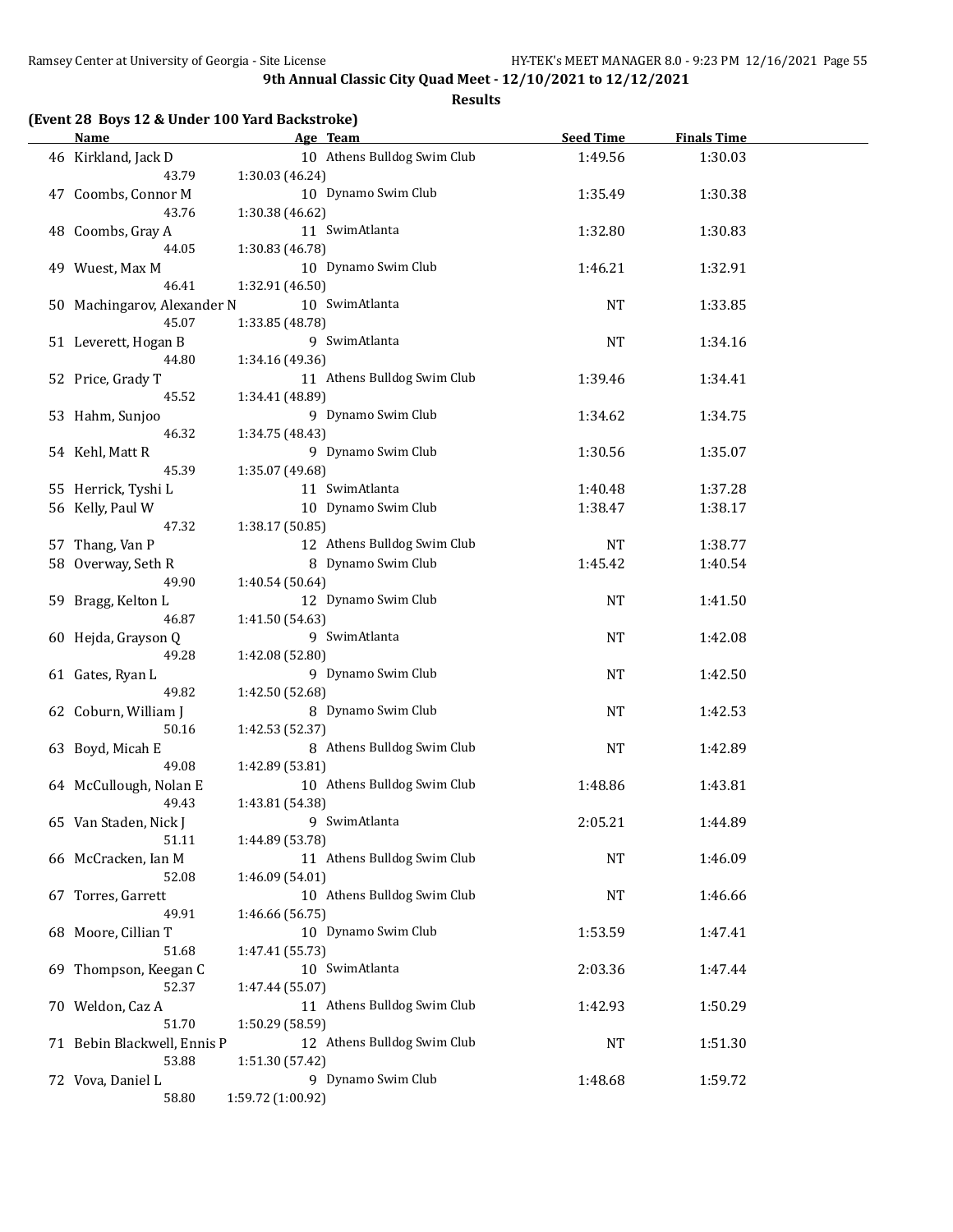**Results**

|  |  |  | (Event 28 Boys 12 & Under 100 Yard Backstroke) |
|--|--|--|------------------------------------------------|
|--|--|--|------------------------------------------------|

|                     | <b>Name</b>                                               |                   | Age Team                    | <b>Seed Time</b> | <b>Finals Time</b> |  |
|---------------------|-----------------------------------------------------------|-------------------|-----------------------------|------------------|--------------------|--|
|                     | 73 Matthews, Tucker G                                     |                   | 9 Athens Bulldog Swim Club  | <b>NT</b>        | 2:00.54            |  |
|                     | 57.25                                                     | 2:00.54 (1:03.29) |                             |                  |                    |  |
|                     | 74 Caswall, Dean M                                        |                   | 7 Athens Bulldog Swim Club  | <b>NT</b>        | 2:08.93            |  |
|                     | 1:01.28                                                   | 2:08.93 (1:07.65) |                             |                  |                    |  |
|                     | 75 Chang, Matthew A                                       |                   | 7 Dynamo Swim Club          | NT               | 2:12.41            |  |
|                     | 76 Cella, Lucas E                                         |                   | 11 Dynamo Swim Club         | <b>NT</b>        | 2:13.06            |  |
|                     | 1:02.75                                                   | 2:13.06 (1:10.31) |                             |                  |                    |  |
|                     | 77 Townsend, Carter H                                     |                   | 8 Athens Bulldog Swim Club  | <b>NT</b>        | 2:25.31            |  |
|                     | 78 Peters, Daniel M                                       |                   | 7 Athens Bulldog Swim Club  | <b>NT</b>        | 2:50.94            |  |
|                     | 1:23.89                                                   | 2:50.94 (1:27.05) |                             |                  |                    |  |
| $---$               | Chang, Dax N                                              |                   | 8 Athens Bulldog Swim Club  | <b>NT</b>        | DQ                 |  |
|                     | Delay initiating turn                                     |                   |                             |                  |                    |  |
|                     | --- Hill, Hugh K                                          |                   | 10 Athens Bulldog Swim Club | <b>NT</b>        | DQ                 |  |
|                     | Delay initiating turn                                     |                   |                             |                  |                    |  |
|                     | --- Walker, Benjamin L                                    |                   | 8 Athens Bulldog Swim Club  | <b>NT</b>        | <b>DQ</b>          |  |
|                     | Delay initiating turn                                     |                   |                             |                  |                    |  |
|                     | 1:19.45                                                   | DQ (1:17.63)      |                             |                  |                    |  |
| $---$               | Dillies, Andreas                                          |                   | 11 Athens Bulldog Swim Club | 2:35.88          | DQ                 |  |
|                     | Other                                                     |                   |                             |                  |                    |  |
| $\qquad \qquad - -$ | Wang, Hong-Yi E                                           |                   | 8 Athens Bulldog Swim Club  | <b>NT</b>        | DQ                 |  |
|                     | Other                                                     |                   |                             |                  |                    |  |
|                     | --- Miller, Miles R                                       |                   | 8 Athens Bulldog Swim Club  | <b>NT</b>        | DQ                 |  |
|                     | Not on back off wall                                      |                   |                             |                  |                    |  |
|                     | 53.18                                                     | DQ (58.22)        |                             |                  |                    |  |
|                     | --- Holder, Cade M                                        |                   | 12 SwimAtlanta              | 1:25.00          | DQ                 |  |
|                     | False start<br>35.99                                      |                   |                             |                  |                    |  |
|                     |                                                           | DQ (38.18)        | 9 Athens Bulldog Swim Club  |                  |                    |  |
|                     | --- Torres, Evan<br>Shoulders past vertical toward breast |                   |                             | <b>NT</b>        | <b>DQ</b>          |  |
|                     | 55.41                                                     | DQ (57.08)        |                             |                  |                    |  |
|                     | --- Horback, John G                                       |                   | 10 SwimAtlanta              | 1:24.39          | DQ                 |  |
|                     | Multiple strokes                                          |                   |                             |                  |                    |  |
|                     | 37.67                                                     | DQ (41.31)        |                             |                  |                    |  |
|                     |                                                           |                   |                             |                  |                    |  |

## **Event 29 Girls 13 & Over 100 Yard Backstroke**

| Name                           | Age Team                    | <b>Seed Time</b> | <b>Finals Time</b> |  |
|--------------------------------|-----------------------------|------------------|--------------------|--|
| 1 Halbach, Ansley E            | 16 Athens Bulldog Swim Club | 1:00.90          | 1:00.23            |  |
| 29.61                          | 1:00.23(30.62)              |                  |                    |  |
| 2 Amike, Nicole O              | 13 SwimAtlanta              | 1:02.75          | 1:00.50            |  |
| 29.50                          | 1:00.50 (31.00)             |                  |                    |  |
| 3 Ishikawa, Sophia             | SwimAtlanta<br>17           | 1:00.74          | 1:00.51            |  |
| 28.93                          | 1:00.51 (31.58)             |                  |                    |  |
| 4 Ochoa, Iris N                | SwimAtlanta<br>15           | 1:03.93          | 1:01.14            |  |
| 29.80                          | 1:01.14(31.34)              |                  |                    |  |
| 5 Alewine-Flores, Aubree-Clare | 15 Athens Bulldog Swim Club | 1:01.74          | 1:02.02            |  |
| 29.96                          | 1:02.02(32.06)              |                  |                    |  |
| 6 Cummins, Campbell G          | 14 Dynamo Swim Club         | 1:01.75          | 1:02.10            |  |
| 30.21                          | 1:02.10 (31.89)             |                  |                    |  |
| 7 Burrowes, Antonita J         | 16 SwimAtlanta              | 1:01.08          | 1:03.10            |  |
| 30.93                          | 1:03.10(32.17)              |                  |                    |  |
| Webb, Ansley E<br>8.           | 14 Dynamo Swim Club         | 1:02.97          | 1:03.51            |  |
| 30.89                          | 1:03.51 (32.62)             |                  |                    |  |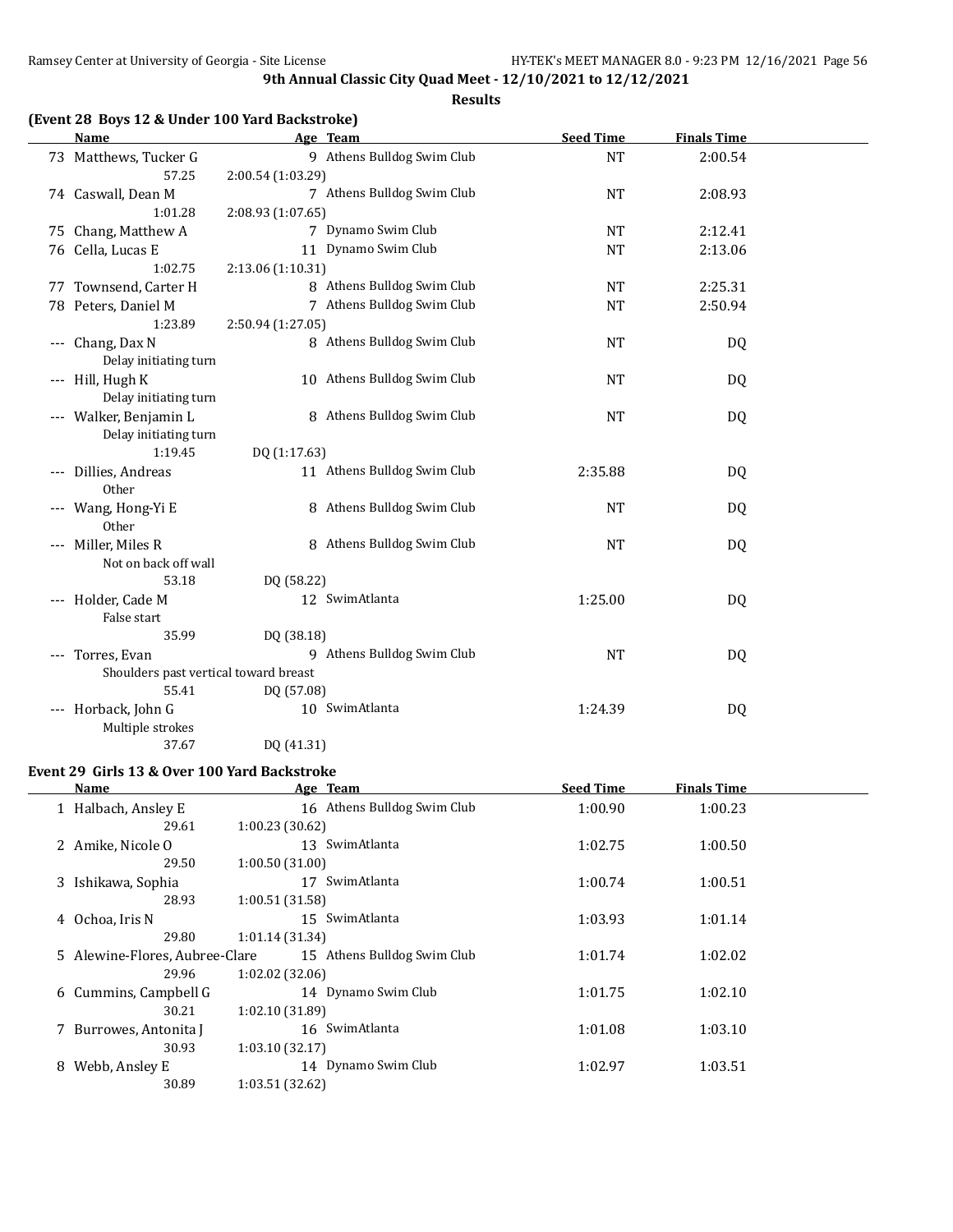**Results**

#### **(Event 29 Girls 13 & Over 100 Yard Backstroke)**

| <b>Name</b>                      | Age Team                               | <b>Seed Time</b> | <b>Finals Time</b> |  |
|----------------------------------|----------------------------------------|------------------|--------------------|--|
| 9 Ibarra, Marina                 | 13 Dynamo Swim Club                    | 1:07.14          | 1:03.63            |  |
| 31.29                            | 1:03.63(32.34)                         |                  |                    |  |
| 10 Schaffer, Caroline R<br>31.00 | 15 Dynamo Swim Club<br>1:03.90 (32.90) | 1:05.48          | 1:03.90            |  |
| 11 Avelar, Nicole                | 15 Athens Bulldog Swim Club            | 1:05.10          | 1:03.92            |  |
| 31.31                            | 1:03.92 (32.61)                        |                  |                    |  |
| 12 Haynes, Nora C                | 14 Dynamo Swim Club                    | 1:06.70          | 1:04.01            |  |
| 29.76                            | 1:04.01 (34.25)                        |                  |                    |  |
| 13 Greene, Emma A                | 15 Athens Bulldog Swim Club            | 1:08.96          | 1:04.45            |  |
| 31.60                            | 1:04.45 (32.85)                        |                  |                    |  |
| 14 Peters, Sonia A               | 15 Dynamo Swim Club                    | 1:04.82          | 1:04.46            |  |
| 31.15                            | 1:04.46 (33.31)                        |                  |                    |  |
| 15 Lewis, Erin A                 | 17 Dynamo Swim Club                    | 1:04.29          | 1:04.85            |  |
| 31.13                            | 1:04.85 (33.72)                        |                  |                    |  |
| 16 Robinson, Hannah E            | 13 SwimAtlanta                         | 1:05.58          | 1:05.36            |  |
| 31.12                            | 1:05.36 (34.24)                        |                  |                    |  |
| 17 Marroquin, Eva S              | 15 SwimAtlanta                         | 1:05.34          | 1:05.50            |  |
| 31.81                            | 1:05.50 (33.69)                        |                  |                    |  |
| 18 Markott, Teagan M             | 13 Dynamo Swim Club                    | 1:05.91          | 1:05.52            |  |
| 31.58                            | 1:05.52 (33.94)                        |                  |                    |  |
| 19 Hamilton, Hailey M            | 15 Dynamo Swim Club                    | 1:06.99          | 1:05.55            |  |
| 32.05                            | 1:05.55 (33.50)                        |                  |                    |  |
| 20 Turcotte, Olivia M            | 13 Dynamo Swim Club                    | 1:09.85          | 1:05.72            |  |
| 32.52                            | 1:05.72 (33.20)                        |                  |                    |  |
| 21 Xiao, Catherine J             | 14 Dynamo Swim Club                    | 1:06.87          | 1:06.05            |  |
| 32.56                            | 1:06.05 (33.49)                        |                  |                    |  |
| 22 Jayakumar, Isha R             | 13 Dynamo Swim Club                    | 1:07.93          | 1:06.10            |  |
| 31.96                            | 1:06.10 (34.14)                        |                  |                    |  |
| 23 Deeb, Emily G                 | 13 Dynamo Swim Club                    | 1:11.13          | 1:06.12            |  |
| 31.74                            | 1:06.12 (34.38)<br>15 Dynamo Swim Club |                  |                    |  |
| 24 Hampton, Heidi L<br>31.69     | 1:06.16 (34.47)                        | 1:08.77          | 1:06.16            |  |
| 25 He, Alethea L                 | 14 Athens Bulldog Swim Club            | 1:07.68          | 1:06.18            |  |
| 32.24                            | 1:06.18 (33.94)                        |                  |                    |  |
| 26 Shen, Lori                    | 13 Dynamo Swim Club                    | 1:07.43          | 1:06.49            |  |
| 33.00                            | 1:06.49 (33.49)                        |                  |                    |  |
| 27 Manzi, Caroline G             | 14 Dynamo Swim Club                    | 1:06.51          | 1:06.70            |  |
| 32.03                            | 1:06.70 (34.67)                        |                  |                    |  |
| 28 Cain, Makaylee A              | 16 Athens Bulldog Swim Club            | 1:08.23          | 1:06.81            |  |
| 32.00                            | 1:06.81 (34.81)                        |                  |                    |  |
| 29 Richard, Hailey E             | 14 Dynamo Swim Club                    | 1:09.22          | 1:07.28            |  |
| 33.07                            | 1:07.28 (34.21)                        |                  |                    |  |
| 30 Sedykh, Sasha L               | 13 Dynamo Swim Club                    | 1:12.18          | 1:07.38            |  |
| 32.77                            | 1:07.38 (34.61)                        |                  |                    |  |
| 31 Ackert, Ansley M              | 14 Dynamo Swim Club                    | 1:07.66          | 1:07.55            |  |
| 33.43                            | 1:07.55 (34.12)                        |                  |                    |  |
| 32 Wang, Can                     | 13 Dynamo Swim Club                    | 1:10.05          | 1:07.76            |  |
| 33.52                            | 1:07.76 (34.24)                        |                  |                    |  |
| *33 Bates, Martha K              | 13 Athens Bulldog Swim Club            | 1:07.88          | 1:08.13            |  |
| 32.34                            | 1:08.13 (35.79)                        |                  |                    |  |
| *33 Teyner, Kailey R             | 14 Athens Bulldog Swim Club            | 1:15.13          | 1:08.13            |  |
| 33.05                            | 1:08.13 (35.08)                        |                  |                    |  |
| 35 Gerdes, Victoria S            | 15 Dynamo Swim Club                    | 1:09.94          | 1:08.29            |  |
| 34.15                            | 1:08.29 (34.14)                        |                  |                    |  |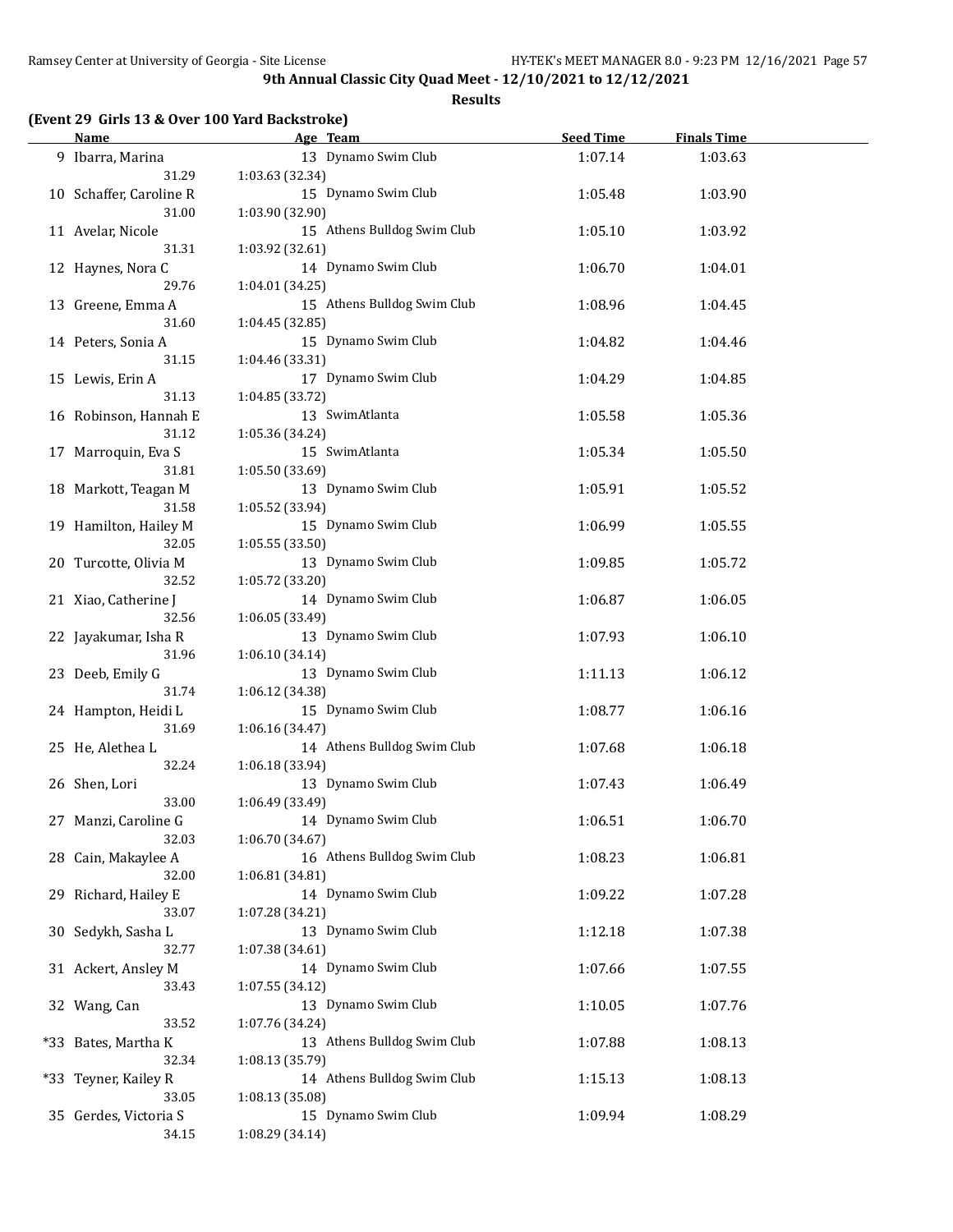| (Event 29 Girls 13 & Over 100 Yard Backstroke) |  |  |  |  |  |  |  |
|------------------------------------------------|--|--|--|--|--|--|--|
|------------------------------------------------|--|--|--|--|--|--|--|

| Name                           | Age Team                               | <b>Seed Time</b> | <b>Finals Time</b> |  |
|--------------------------------|----------------------------------------|------------------|--------------------|--|
| 36 Hultgren, Virginia Jane T   | 15 Dynamo Swim Club                    | 1:09.17          | 1:08.41            |  |
| 33.58                          | 1:08.41 (34.83)                        |                  |                    |  |
| 37 Sakaris, Hannah R           | 13 SwimAtlanta                         | 1:07.92          | 1:08.45            |  |
| 33.43                          | 1:08.45(35.02)                         |                  |                    |  |
| 38 Cermak, Isabella I          | 15 SwimAtlanta                         | 1:11.15          | 1:08.47            |  |
| 33.71                          | 1:08.47 (34.76)                        |                  |                    |  |
| 39 Peak, Caroline M            | 15 Dynamo Swim Club                    | 1:13.30          | 1:08.52            |  |
| 32.55                          | 1:08.52 (35.97)                        |                  |                    |  |
| 40 Letsch, Emmie M             | 13 SwimAtlanta                         | 1:13.57          | 1:08.53            |  |
| 33.53                          | 1:08.53(35.00)                         |                  |                    |  |
| 41 Feild, Sarah A              | 15 Dynamo Swim Club                    | 1:09.40          | 1:09.13            |  |
| 33.96                          | 1:09.13 (35.17)                        |                  |                    |  |
| 42 Hayes, Addie L              | 17 Athens Bulldog Swim Club            | 1:08.32          | 1:09.15            |  |
| 34.15                          | 1:09.15 (35.00)<br>13 Dynamo Swim Club |                  |                    |  |
| 43 Butoiu, Victoria M<br>34.19 | 1:09.45 (35.26)                        | 1:12.45          | 1:09.45            |  |
| 44 Shine, Lea                  | 15 Dynamo Swim Club                    | 1:11.82          | 1:09.50            |  |
| 33.54                          | 1:09.50 (35.96)                        |                  |                    |  |
| 45 Wright, Isabel R            | 14 SwimAtlanta                         | 1:10.41          | 1:09.80            |  |
| 33.53                          | 1:09.80 (36.27)                        |                  |                    |  |
| 46 Turcotte, Kaela E           | 13 Dynamo Swim Club                    | 1:13.63          | 1:10.27            |  |
| 34.10                          | 1:10.27(36.17)                         |                  |                    |  |
| 47 Teague, Chloe J             | 16 SwimAtlanta                         | 1:12.20          | 1:10.43            |  |
| 33.78                          | 1:10.43 (36.65)                        |                  |                    |  |
| 48 Prakash, Tanvi              | 14 Athens Bulldog Swim Club            | 1:10.29          | 1:10.78            |  |
| 34.53                          | 1:10.78(36.25)                         |                  |                    |  |
| 49 Jensen, Arden R             | 13 SwimAtlanta                         | 1:11.87          | 1:10.96            |  |
| 34.43                          | 1:10.96 (36.53)                        |                  |                    |  |
| 50 Ryan, Kyleigh D             | 15 Athens Bulldog Swim Club            | 1:15.35          | 1:11.05            |  |
| 34.38                          | 1:11.05 (36.67)                        |                  |                    |  |
| 51 Sow, Abby N                 | 14 SwimAtlanta                         | 1:12.58          | 1:11.58            |  |
| 34.43                          | 1:11.58 (37.15)                        |                  |                    |  |
| 52 Yeomans, Carson R           | 13 Athens Bulldog Swim Club            | 1:13.01          | 1:11.59            |  |
| 34.56                          | 1:11.59 (37.03)                        |                  |                    |  |
| 53 Griffin, Cassedy K          | 14 SwimAtlanta                         | 1:16.62          | 1:11.73            |  |
| 34.98                          | 1:11.73 (36.75)                        |                  |                    |  |
| 54 Jayakumar, Nila R           | 13 Dynamo Swim Club                    | 1:20.88          | 1:12.44            |  |
| 35.68                          | 1:12.44 (36.76)                        |                  |                    |  |
| 55 Fuchs, Sadie G              | 14 Dynamo Swim Club                    | 1:15.64          | 1:12.63            |  |
| 34.94                          | 1:12.63 (37.69)                        |                  |                    |  |
| 56 Dubin, Mylee L              | 15 Dynamo Swim Club                    | 1:14.69          | 1:12.75            |  |
| 35.31                          | 1:12.75 (37.44)                        |                  |                    |  |
| 57 Imahara, Claire M           | 13 SwimAtlanta                         | 1:15.21          | 1:13.56            |  |
| 35.19                          | 1:13.56 (38.37)<br>16 Dynamo Swim Club |                  |                    |  |
| 58 Kler, Camdyn A<br>35.82     | 1:13.67 (37.85)                        | 1:13.37          | 1:13.67            |  |
| 59 Entrekin, Anna L            | 13 Dynamo Swim Club                    | 1:13.59          | 1:13.96            |  |
| 36.52                          | 1:13.96 (37.44)                        |                  |                    |  |
| 60 Houston, Evie G             | 13 Dynamo Swim Club                    | 1:16.52          | 1:14.03            |  |
| 36.49                          | 1:14.03 (37.54)                        |                  |                    |  |
| 61 Wilson, Reese T             | 13 Dynamo Swim Club                    | 1:16.31          | 1:14.49            |  |
| 36.05                          | 1:14.49 (38.44)                        |                  |                    |  |
| 62 Pursner, Rebecca J          | 16 Athens Bulldog Swim Club            | 1:11.96          | 1:14.67            |  |
| 36.88                          | 1:14.67 (37.79)                        |                  |                    |  |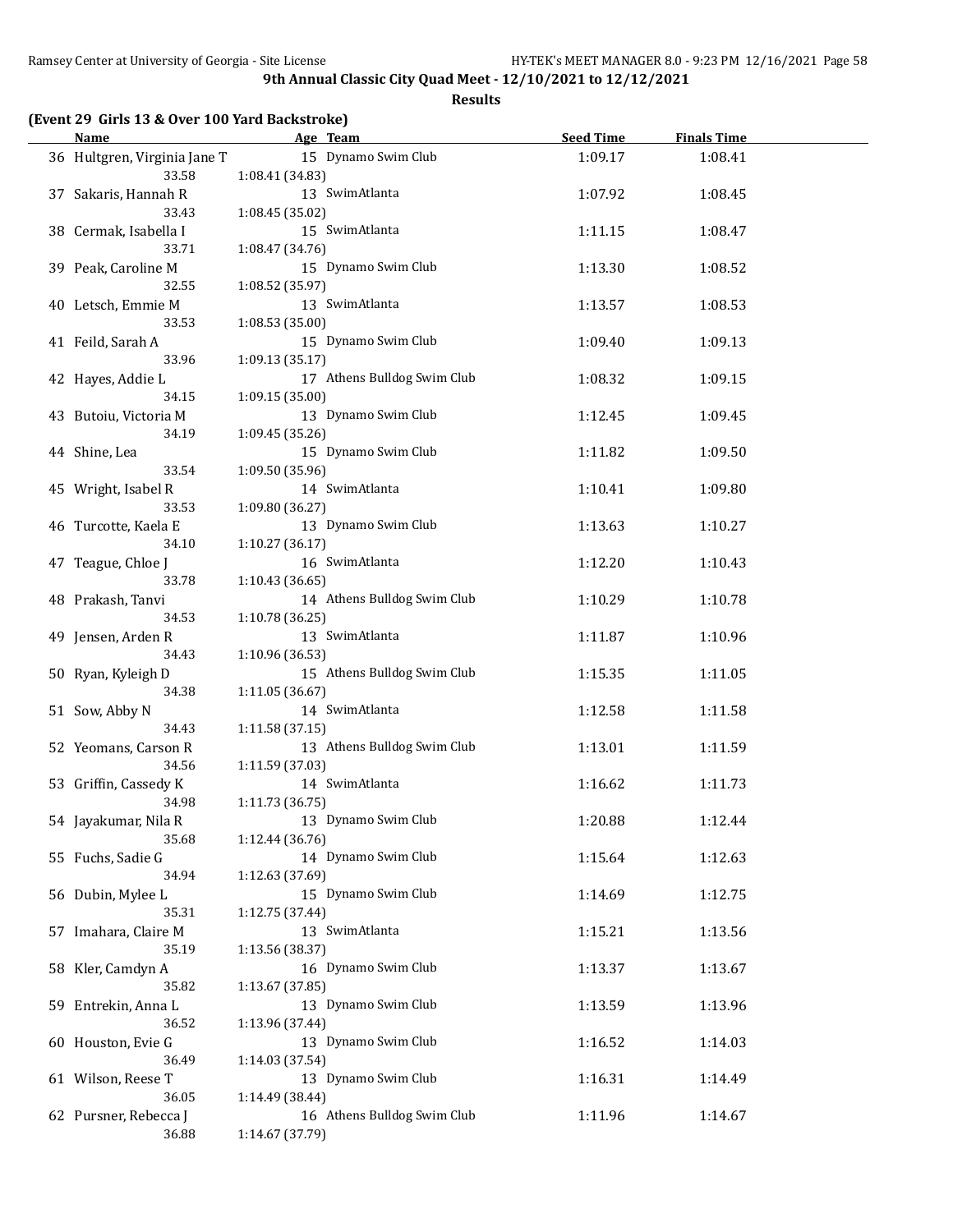**Results**

## **(Event 29 Girls 13 & Over 100 Yard Backstroke)**

| <b>Name</b>                     | Age Team                                       | <b>Seed Time</b> | <b>Finals Time</b> |  |
|---------------------------------|------------------------------------------------|------------------|--------------------|--|
| 63 Lampa, Audrey L<br>37.62     | 14 Dynamo Swim Club<br>1:14.88 (37.26)         | 1:14.84          | 1:14.88            |  |
| 64 Cameron, Courtney G<br>36.18 | 14 Athens Bulldog Swim Club<br>1:15.14 (38.96) | <b>NT</b>        | 1:15.14            |  |
| 65 Hobbs, Sophierose R<br>37.16 | 14 Athens Bulldog Swim Club<br>1:15.27 (38.11) | 1:19.90          | 1:15.27            |  |
| *66 Williams, Zoe O<br>36.99    | 13 Dynamo Swim Club<br>1:15.28 (38.29)         | 1:16.81          | 1:15.28            |  |
| *66 King, Ella C<br>36.65       | 13 Dynamo Swim Club<br>1:15.28 (38.63)         | 1:18.25          | 1:15.28            |  |
| 68 Wanjohi, Helen               | 13 SwimAtlanta                                 | 1:13.73          | 1:15.36            |  |
| 69 Price, Alex N                | 14 Dynamo Swim Club                            | 1:14.16          | 1:15.45            |  |
| 36.37                           | 1:15.45 (39.08)                                |                  |                    |  |
| 70 Woodard, Ella M              | 14 Dynamo Swim Club                            | 1:18.85          | 1:15.63            |  |
| 36.32                           | 1:15.63 (39.31)                                |                  |                    |  |
| 71 Taylor, Shadia N             | 13 SwimAtlanta                                 | 1:16.71          | 1:16.85            |  |
| 37.11                           | 1:16.85 (39.74)                                |                  |                    |  |
| 72 Etingof, Alex V              | 14 Dynamo Swim Club                            | 1:15.81          | 1:17.11            |  |
| 37.79                           | 1:17.11 (39.32)                                |                  |                    |  |
| 73 Overway, Mina                | 13 Dynamo Swim Club                            | 1:18.19          | 1:17.57            |  |
| 38.06                           | 1:17.57 (39.51)                                |                  |                    |  |
| 74 Gundry, Abby M               | 14 SwimAtlanta                                 | 1:15.70          | 1:17.71            |  |
| 38.09                           | 1:17.71 (39.62)                                |                  |                    |  |
| 75 Owen, Catherine G            | 18 SwimAtlanta                                 | 1:15.39          | 1:17.99            |  |
| 36.74                           | 1:17.99 (41.25)                                |                  |                    |  |
| 76 Wong, Stephanie R            | 13 SwimAtlanta                                 | <b>NT</b>        | 1:18.30            |  |
| 37.72                           | 1:18.30 (40.58)                                |                  |                    |  |
| 77 Licsko, Brooke M             | 13 SwimAtlanta                                 | 1:23.23          | 1:19.08            |  |
| 39.30                           | 1:19.08 (39.78)                                |                  |                    |  |
| 78 Preyer, Maddie O             | 13 Dynamo Swim Club                            | 1:18.56          | 1:19.50            |  |
| 38.71                           | 1:19.50 (40.79)                                |                  |                    |  |
| 79 Selvakumar, Lekha N          | 13 Dynamo Swim Club                            | 1:23.28          | 1:20.84            |  |
| 80 Chunta, Mazie C              | 13 SwimAtlanta                                 | 1:26.59          | 1:21.08            |  |
| 39.42                           | 1:21.08 (41.66)                                |                  |                    |  |
| 81 Hunter, Faith N              | 13 SwimAtlanta                                 | 1:26.48          | 1:21.95            |  |
| 39.86                           | 1:21.95 (42.09)                                |                  |                    |  |
| 82 Won, Sophia G                | 13 Dynamo Swim Club                            | 1:21.01          | 1:22.11            |  |
| 39.54                           | 1:22.11 (42.57)                                |                  |                    |  |
| 83 Graff, Bea L                 | 13 Athens Bulldog Swim Club                    | 1:27.54          | 1:24.88            |  |
| 41.15                           | 1:24.88 (43.73)                                |                  |                    |  |
| 84 Pauli, Emma C                | 13 SwimAtlanta                                 | 1:25.52          | 1:25.80            |  |
| 42.40                           | 1:25.80 (43.40)                                |                  |                    |  |
| 85 Bebin Blackwell, Caitlyn C   | 14 Athens Bulldog Swim Club                    | 1:32.47          | 1:27.08            |  |
| 41.92                           | 1:27.08 (45.16)                                |                  |                    |  |
| 86 Salvo, Ella W                | 13 Dynamo Swim Club                            | 1:24.46          | 1:28.87            |  |
| 43.12                           | 1:28.87 (45.75)                                |                  |                    |  |
| 87 Mays, Natalie M              | 13 SwimAtlanta                                 | 1:29.70          | 1:29.58            |  |
| 1:29.58                         | 1:29.58()                                      |                  |                    |  |
| 88 Rodriguez, Isabella          | 13 Dynamo Swim Club                            | 1:37.77          | 1:32.85            |  |
| 44.03                           | 1:32.85 (48.82)                                |                  |                    |  |
| 89 Jones, Bella G               | 14 SwimAtlanta                                 | NT               | 1:33.39            |  |
| 43.55                           | 1:33.39 (49.84)                                |                  |                    |  |
| 90 Nichols, Kathryn P           | 17 Athens Bulldog Swim Club                    | NT               | 1:35.71            |  |
|                                 |                                                |                  |                    |  |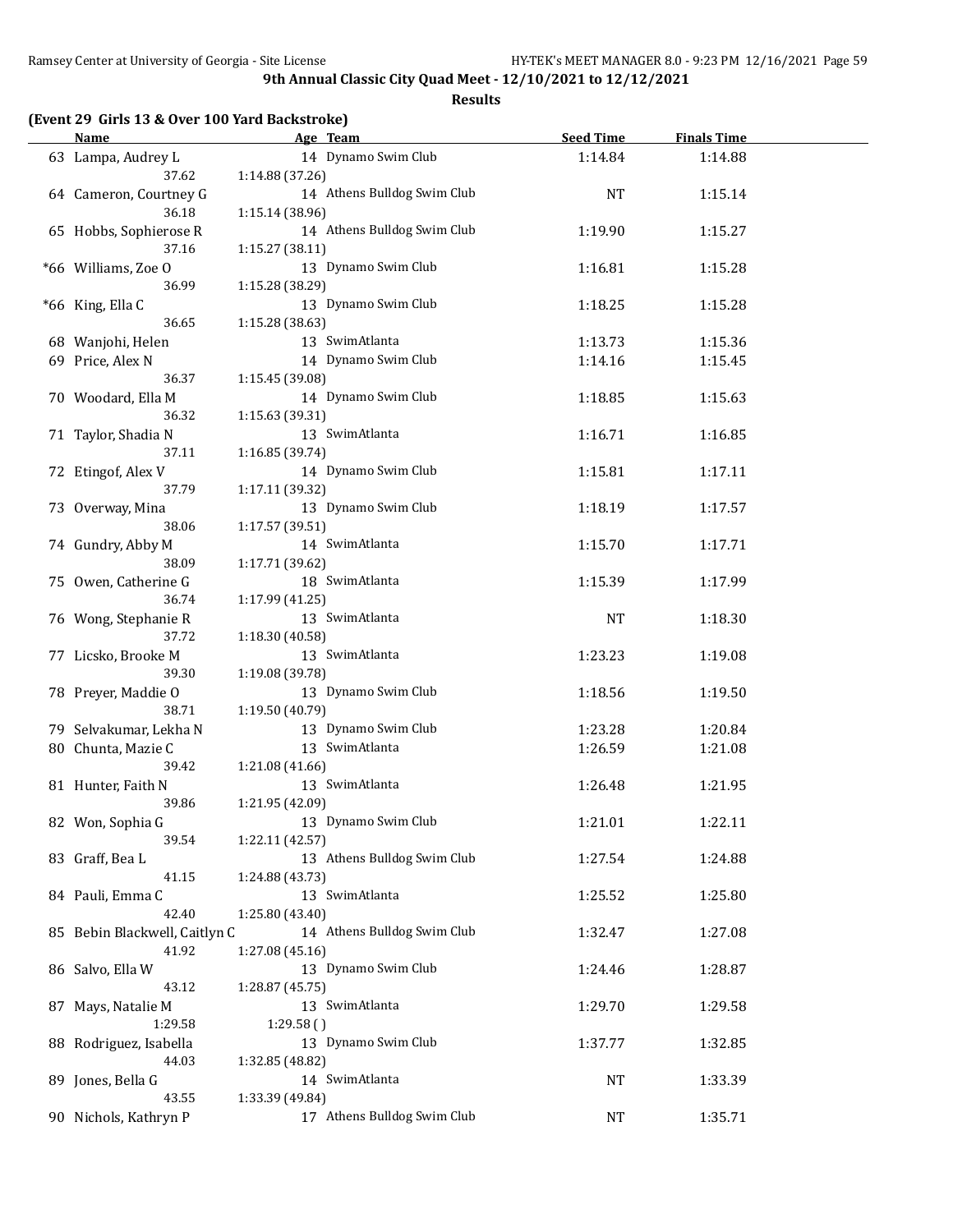| (Event 29 Girls 13 & Over 100 Yard Backstroke)<br><b>Name</b> | Age Team                    | <b>Seed Time</b> | <b>Finals Time</b> |  |
|---------------------------------------------------------------|-----------------------------|------------------|--------------------|--|
| 91 Shaffer, Marleighna M                                      | 13 Athens Bulldog Swim Club | 1:42.74          | 1:43.07            |  |
| 92 Taylor, Olivia C C                                         | 13 SwimAtlanta              | <b>NT</b>        | 1:56.42            |  |
| 1:30.97                                                       | 1:56.42 (25.45)             |                  |                    |  |
|                                                               |                             |                  |                    |  |
| Event 30 Boys 13 & Over 100 Yard Backstroke<br>Name           | Age Team                    | <b>Seed Time</b> | <b>Finals Time</b> |  |
| 1 Skidmore III, Will L                                        | 17 SwimAtlanta              | 59.79            | 53.41              |  |
| 26.36                                                         | 53.41 (27.05)               |                  |                    |  |
| 2 Xiao, James X                                               | 17 Athens Bulldog Swim Club | 53.33            | 54.56              |  |
| 26.18                                                         | 54.56 (28.38)               |                  |                    |  |
| 3 Combs, Ian R                                                | 14 Dynamo Swim Club         | 57.45            | 56.88              |  |
| 27.43                                                         | 56.88 (29.45)               |                  |                    |  |
|                                                               | 14 SwimAtlanta              |                  |                    |  |
| 4 Wilkerson, Reid E<br>28.82                                  |                             | 1:05.09          | 58.51              |  |
|                                                               | 58.51 (29.69)               |                  |                    |  |
| 5 Bauer, Caleb Q                                              | 17 Dynamo Swim Club         | 1:01.16          | 58.66              |  |
| 28.12                                                         | 58.66 (30.54)               |                  |                    |  |
| 6 Nguyen, Thien H                                             | 14 SwimAtlanta              | 1:01.80          | 58.91              |  |
| 27.64                                                         | 58.91 (31.27)               |                  |                    |  |
| 7 Aplin, Marek R                                              | 15 SwimAtlanta              | 1:00.19          | 1:00.09            |  |
| 29.93                                                         | 1:00.09(30.16)              |                  |                    |  |
| 8 Mackay, Wyatt S                                             | 13 Dynamo Swim Club         | 1:04.63          | 1:00.13            |  |
| 29.79                                                         | 1:00.13 (30.34)             |                  |                    |  |
| 9 Waters, Carson A                                            | 13 SwimAtlanta              | 1:02.35          | 1:00.44            |  |
| 30.25                                                         | 1:00.44 (30.19)             |                  |                    |  |
| 10 Basso, Leo T                                               | 14 SwimAtlanta              | 1:01.93          | 1:00.91            |  |
| 30.06                                                         | 1:00.91 (30.85)             |                  |                    |  |
| *11 Lou, Alex J                                               | 14 Dynamo Swim Club         | 1:02.57          | 1:01.03            |  |
| 30.30                                                         | 1:01.03 (30.73)             |                  |                    |  |
| *11 Xiao, Johnson                                             | 13 Dynamo Swim Club         | 1:00.76          | 1:01.03            |  |
| 30.19                                                         | 1:01.03 (30.84)             |                  |                    |  |
| 13 Skidmore, Wynn D                                           | 13 SwimAtlanta              | 1:07.43          | 1:01.24            |  |
| 29.58                                                         | 1:01.24 (31.66)             |                  |                    |  |
| 14 Richards, Riley K                                          | 13 SwimAtlanta              | 1:01.52          | 1:01.40            |  |
| 30.23                                                         | 1:01.40 (31.17)             |                  |                    |  |
| 15 Ackerman, Austin S                                         | 17 Athens Bulldog Swim Club | 59.56            | 1:01.47            |  |
| 29.83                                                         | 1:01.47 (31.64)             |                  |                    |  |
| 16 Tan, Ashton                                                | 13 Dynamo Swim Club         | 57.39            | 1:01.79            |  |
| 30.04                                                         | 1:01.79 (31.75)             |                  |                    |  |
| 17 Lou, Jax J                                                 | 13 Dynamo Swim Club         | 1:02.65          | 1:02.48            |  |
| 31.09                                                         | 1:02.48 (31.39)             |                  |                    |  |
| 18 Stedman, Vane V                                            | 14 Dynamo Swim Club         | 1:02.18          | 1:02.93            |  |
| 30.93                                                         | 1:02.93 (32.00)             |                  |                    |  |
| 19 Fleischer, Max T                                           | 17 Dynamo Swim Club         | 1:01.57          | 1:03.03            |  |
| 30.50                                                         | 1:03.03 (32.53)             |                  |                    |  |
| 20 Cook, Camden P                                             | 13 SwimAtlanta              | 1:03.54          | 1:03.18            |  |
| 30.69                                                         | 1:03.18 (32.49)             |                  |                    |  |
| 21 Hailey, Brandon M                                          | 17 Athens Bulldog Swim Club | 1:06.22          | 1:03.20            |  |
| 30.84                                                         | 1:03.20 (32.36)             |                  |                    |  |
| 22 Xiao, Ryan W                                               | 15 Athens Bulldog Swim Club | 1:03.30          | 1:03.50            |  |
| 30.60                                                         | 1:03.50 (32.90)             |                  |                    |  |
|                                                               | 15 SwimAtlanta              |                  |                    |  |
| 23 Anders, Jacob R                                            |                             | 1:05.87          | 1:03.75            |  |
| 30.96                                                         | 1:03.75 (32.79)             |                  |                    |  |
| 24 Krosner, Zach A                                            | 15 Athens Bulldog Swim Club | 1:02.88          | 1:04.12            |  |
| 30.85                                                         | 1:04.12 (33.27)             |                  |                    |  |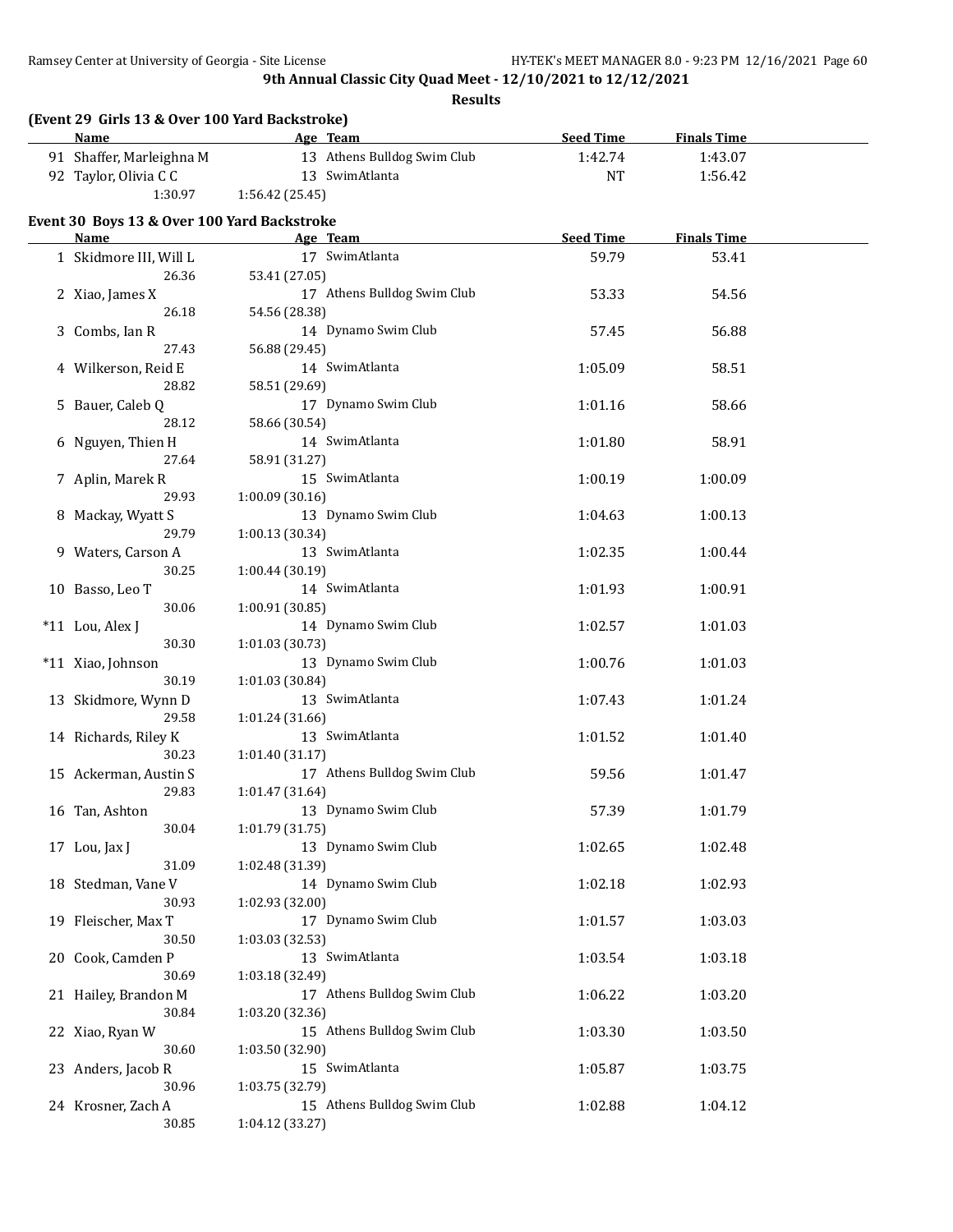|  |  |  | (Event 30 Boys 13 & Over 100 Yard Backstroke) |  |
|--|--|--|-----------------------------------------------|--|
|--|--|--|-----------------------------------------------|--|

| <b>Name</b>             | Age Team                                       | <b>Seed Time</b> | <b>Finals Time</b> |  |
|-------------------------|------------------------------------------------|------------------|--------------------|--|
| 25 Castellino, Ethan C  | 17 Dynamo Swim Club                            | 1:07.86          | 1:04.27            |  |
| 31.45                   | 1:04.27 (32.82)                                |                  |                    |  |
| 26 Debowsky, Bryce G    | 13 SwimAtlanta                                 | 1:08.25          | 1:04.54            |  |
| 31.31                   | 1:04.54 (33.23)                                |                  |                    |  |
| 27 Peters, Garrett M    | 13 Dynamo Swim Club                            | 1:09.92          | 1:04.97            |  |
| 31.76                   | 1:04.97 (33.21)                                |                  |                    |  |
| 28 Ryu, Kevin           | 15 Dynamo Swim Club                            | 1:05.00          | 1:05.06            |  |
| 32.17                   | 1:05.06 (32.89)                                |                  |                    |  |
| 29 Allen, Connor H      | 17 Athens Bulldog Swim Club                    | 1:07.74          | 1:05.13            |  |
| 31.85                   | 1:05.13 (33.28)                                |                  |                    |  |
| 30 Kirkley, River J     | 15 Athens Bulldog Swim Club                    | 1:12.92          | 1:05.79            |  |
| 32.62                   | 1:05.79 (33.17)                                |                  |                    |  |
| 31 Trotter, Torin N     | 13 Athens Bulldog Swim Club                    | 1:05.56          | 1:05.90            |  |
| 31.65                   | 1:05.90 (34.25)                                |                  |                    |  |
| 32 Zhou, Jeffrey        | 15 Dynamo Swim Club                            | 1:09.55          | 1:06.54            |  |
| 32.53                   | 1:06.54 (34.01)                                |                  |                    |  |
| 33 Ozel, Fatih          | 16 Dynamo Swim Club                            | 1:09.27          | 1:06.85            |  |
| 32.28                   | 1:06.85 (34.57)                                |                  |                    |  |
| 34 Pure, Ethan L        | 13 Dynamo Swim Club                            | 1:05.96          | 1:06.93            |  |
| 31.99                   | 1:06.93 (34.94)                                |                  |                    |  |
| 35 Hall, William W      | 14 Athens Bulldog Swim Club                    |                  | 1:07.17            |  |
| 33.02                   | 1:07.17 (34.15)                                | 1:10.05          |                    |  |
|                         | 14 Dynamo Swim Club                            |                  |                    |  |
| 36 Vo, Richard K        |                                                | 1:07.94          | 1:07.27            |  |
| 32.42                   | 1:07.27 (34.85)<br>16 Athens Bulldog Swim Club |                  |                    |  |
| 37 Choi, Daniel D       |                                                | NT               | 1:07.41            |  |
| 32.25                   | 1:07.41 (35.16)                                |                  |                    |  |
| 38 Kudryashev, Daniel A | 15 Dynamo Swim Club                            | 1:07.75          | 1:07.92            |  |
| 33.10                   | 1:07.92 (34.82)                                |                  |                    |  |
| 39 Gorgone, Ryan M      | 13 SwimAtlanta                                 | 1:07.94          | 1:07.98            |  |
| 32.75                   | 1:07.98 (35.23)                                |                  |                    |  |
| 40 Zhang, Eric          | 13 SwimAtlanta                                 | 1:11.60          | 1:08.62            |  |
| 33.86                   | 1:08.62 (34.76)                                |                  |                    |  |
| 41 Hall, Michael J      | 15 Athens Bulldog Swim Club                    | 1:16.17          | 1:08.72            |  |
| 32.31                   | 1:08.72 (36.41)                                |                  |                    |  |
| 42 Armel, Lyle O        | 14 Athens Bulldog Swim Club                    | 1:10.96          | 1:09.21            |  |
| 33.27                   | 1:09.21 (35.94)                                |                  |                    |  |
| 43 McGahagin, Joshua T  | 13 SwimAtlanta                                 | 1:15.78          | 1:09.41            |  |
| 34.76                   | 1:09.41 (34.65)                                |                  |                    |  |
| 44 Cornish, Evan        | 14 Athens Bulldog Swim Club                    | 1:42.06          | 1:09.78            |  |
| 33.56                   | 1:09.78 (36.22)                                |                  |                    |  |
| 45 Hill, Darvin E       | 15 SwimAtlanta                                 | 1:09.76          | 1:10.13            |  |
| 33.81                   | 1:10.13 (36.32)                                |                  |                    |  |
| *46 Fleischer, Jonas I  | 13 Dynamo Swim Club                            | 1:10.39          | 1:10.25            |  |
| 34.04                   | 1:10.25 (36.21)                                |                  |                    |  |
| *46 Archer, Jacob S     | 13 SwimAtlanta                                 | 1:09.55          | 1:10.25            |  |
| 34.35                   | 1:10.25 (35.90)                                |                  |                    |  |
| 48 Wajnberg, Jacob J    | 13 Dynamo Swim Club                            | 1:13.68          | 1:10.67            |  |
| 35.71                   | 1:10.67 (34.96)                                |                  |                    |  |
| 49 Feaster, Patrick H   | 13 Dynamo Swim Club                            | 1:13.30          | 1:11.19            |  |
| 34.80                   | 1:11.19 (36.39)                                |                  |                    |  |
| 50 Turcotte, Jack T     | 17 Dynamo Swim Club                            | 1:09.10          | 1:11.68            |  |
| 35.94                   | 1:11.68 (35.74)                                |                  |                    |  |
| 51 Halbach, Crenshaw    | 13 Athens Bulldog Swim Club                    | 1:13.23          | 1:12.84            |  |
| 35.50                   | 1:12.84 (37.34)                                |                  |                    |  |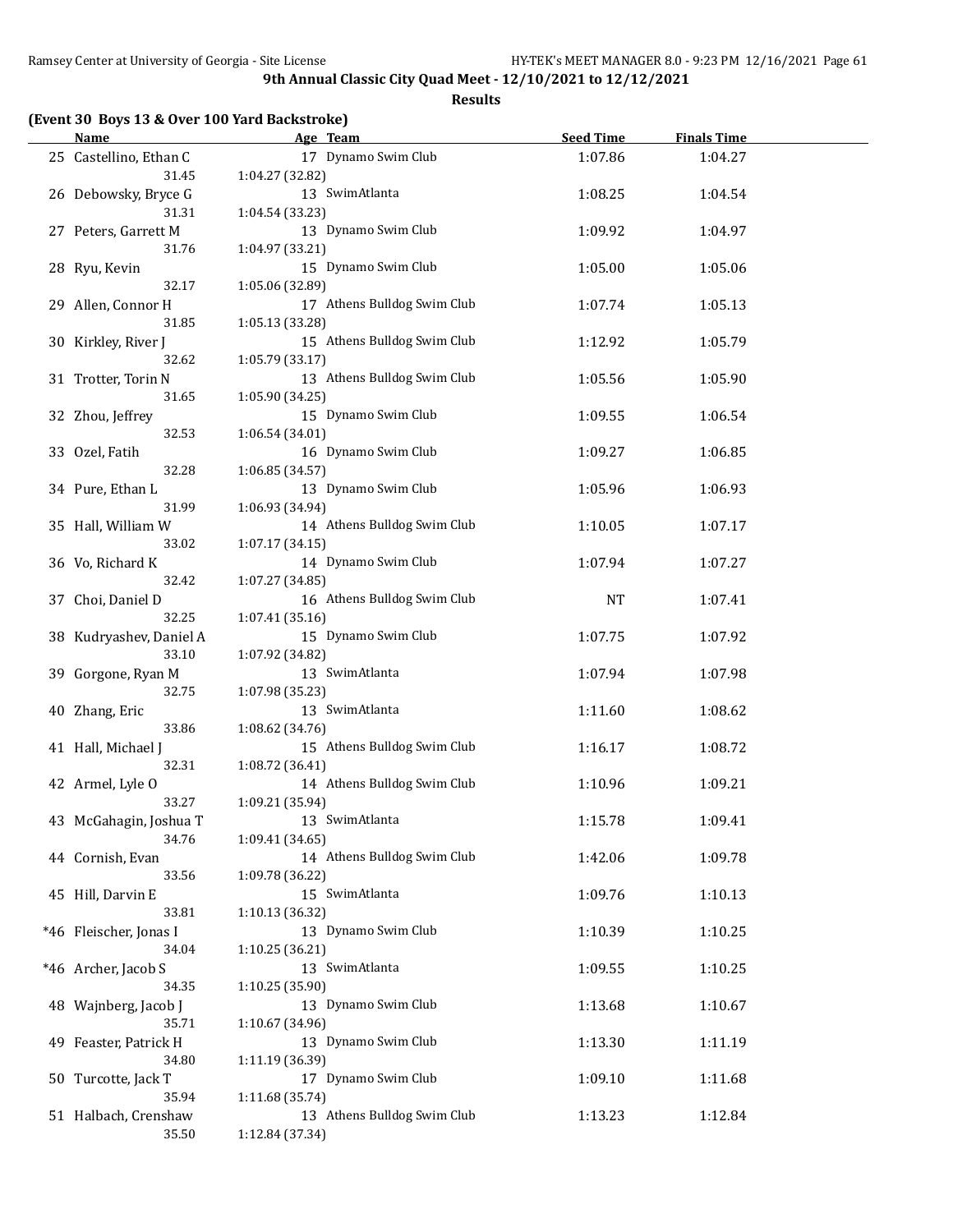**Results**

#### **(Event 30 Boys 13 & Over 100 Yard Backstroke)**

| <b>Name</b>                                    | Age Team                    | <b>Seed Time</b> | <b>Finals Time</b> |  |
|------------------------------------------------|-----------------------------|------------------|--------------------|--|
| 52 Joy, Wilson                                 | 13 Athens Bulldog Swim Club | 1:17.69          | 1:13.15            |  |
| 35.55                                          | 1:13.15(37.60)              |                  |                    |  |
| 53 Lawrence, Jack W                            | 14 Dynamo Swim Club         | 1:14.99          | 1:13.38            |  |
| 35.44                                          | 1:13.38 (37.94)             |                  |                    |  |
| 54 Swanson, Ian A                              | 13 Dynamo Swim Club         | 1:16.17          | 1:13.60            |  |
| 35.68                                          | 1:13.60 (37.92)             |                  |                    |  |
| 55 Fleischer, Eli S                            | 16 Dynamo Swim Club         | 1:13.91          | 1:13.72            |  |
| 35.75                                          | 1:13.72 (37.97)             |                  |                    |  |
| 56 Kannan, Shaan S                             | 14 Athens Bulldog Swim Club | 1:18.18          | 1:14.03            |  |
| 36.10                                          | 1:14.03 (37.93)             |                  |                    |  |
| 57 Van Houten, Owen R                          | 13 SwimAtlanta              | 1:14.36          | 1:14.33            |  |
| 36.19                                          | 1:14.33 (38.14)             |                  |                    |  |
| 58 Cassidy, Reed M                             | 14 Athens Bulldog Swim Club | <b>NT</b>        | 1:14.44            |  |
| 35.79                                          | 1:14.44 (38.65)             |                  |                    |  |
| 59 Gray, Anzio                                 | 16 Dynamo Swim Club         | 1:19.36          | 1:15.57            |  |
| 35.91                                          | 1:15.57 (39.66)             |                  |                    |  |
| 60 Sued, Enrique R                             | 14 Dynamo Swim Club         | 1:21.34          | 1:15.86            |  |
| 36.45                                          | 1:15.86 (39.41)             |                  |                    |  |
| 61 Kudryashev, Greg A                          | 13 Dynamo Swim Club         | 1:18.52          | 1:16.09            |  |
| 37.13                                          | 1:16.09 (38.96)             |                  |                    |  |
| 62 Pierce, Noah S                              | 13 SwimAtlanta              | 1:19.74          | 1:16.29            |  |
| 37.66                                          | 1:16.29 (38.63)             |                  |                    |  |
| 63 Eddy, Brooks B                              | 14 SwimAtlanta              | 1:16.26          | 1:16.74            |  |
| 37.18                                          | 1:16.74 (39.56)             |                  |                    |  |
| 64 Agarwal, Krishna                            | 13 Dynamo Swim Club         | 1:19.45          | 1:19.99            |  |
| 39.68                                          | 1:19.99 (40.31)             |                  |                    |  |
| 65 Patil, Svayam M                             | 13 SwimAtlanta              | 1:21.73          | 1:20.21            |  |
| 39.33                                          | 1:20.21 (40.88)             |                  |                    |  |
| 66 Farrell, Henry D                            | 13 Dynamo Swim Club         | 1:26.58          | 1:22.81            |  |
| 39.79                                          | 1:22.81 (43.02)             |                  |                    |  |
| 67 Lentz, Eli C                                | 13 Dynamo Swim Club         | 1:27.52          | 1:23.89            |  |
| 41.17                                          | 1:23.89 (42.72)             |                  |                    |  |
| 68 Axt, Owen M                                 | 13 Dynamo Swim Club         | 1:24.45          | 1:24.73            |  |
| 40.50                                          | 1:24.73 (44.23)             |                  |                    |  |
| 69 Cole, Cadhan H                              | 14 Dynamo Swim Club         | <b>NT</b>        | 1:25.71            |  |
| 40.97                                          | 1:25.71 (44.74)             |                  |                    |  |
| 70 Graff, Charlie A                            | 13 Athens Bulldog Swim Club | 1:26.37          | 1:26.68            |  |
| 41.80                                          | 1:26.68 (44.88)             |                  |                    |  |
| 71 Letsch, Andrew S                            | 14 SwimAtlanta              | 1:35.31          | 1:28.06            |  |
| 42.67                                          | 1:28.06 (45.39)             |                  |                    |  |
| 72 Bolte, Will C                               | 13 Dynamo Swim Club         | 1:26.96          | 1:29.78            |  |
| 73 Anderson, Ethan E                           | 14 Athens Bulldog Swim Club | 1:26.58          | 1:29.96            |  |
| 44.62                                          | 1:29.96 (45.34)             |                  |                    |  |
| 74 Holmes, William B                           | 14 SwimAtlanta              | NT               | 1:30.46            |  |
| 75 McGhie, Myles P                             | 14 Dynamo Swim Club         | 1:40.47          | 1:32.75            |  |
| 44.43                                          | 1:32.75 (48.32)             |                  |                    |  |
| 76 Wallace, Jaxson O                           | 14 Athens Bulldog Swim Club | NT               | 1:33.33            |  |
| 43.67                                          | 1:33.33 (49.66)             |                  |                    |  |
| 77 Shepherd, Brodie L                          | 13 SwimAtlanta              | 1:52.62          | 1:45.39            |  |
| 49.51                                          | 1:45.39 (55.88)             |                  |                    |  |
|                                                |                             |                  |                    |  |
| Event 31 Girls 12 & Under 50 Yard Breaststroke |                             |                  |                    |  |
| <b>Name</b>                                    | Age Team                    | <b>Seed Time</b> | <b>Finals Time</b> |  |
| 1 Hawk, Blakely J                              | 11 Athens Bulldog Swim Club | 39.82            | 36.86              |  |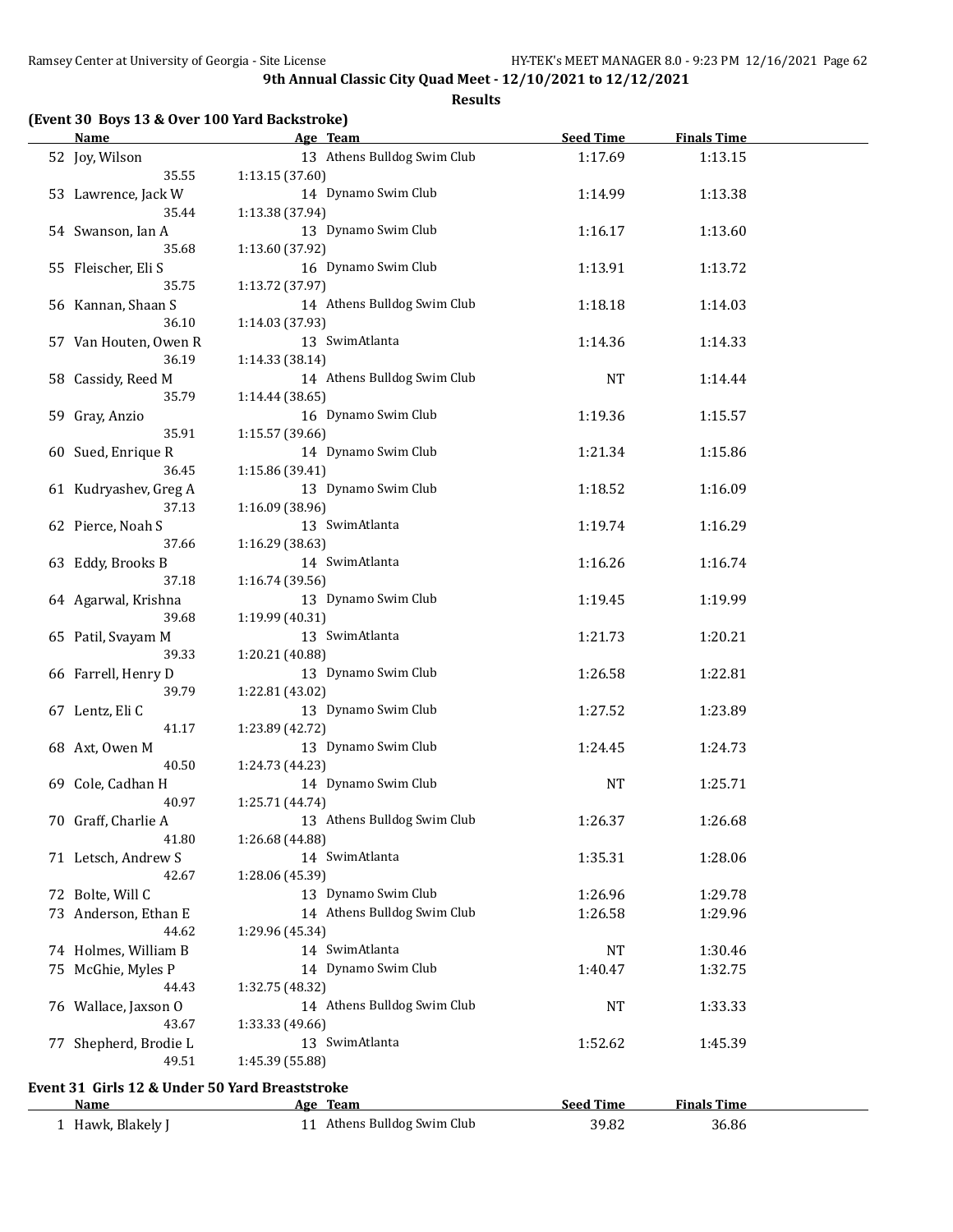**Results**

# **(Event 31 Girls 12 & Under 50 Yard Breaststroke)**

|     | <b>Name</b>               |    | Age Team                    | <b>Seed Time</b> | <b>Finals Time</b> |  |
|-----|---------------------------|----|-----------------------------|------------------|--------------------|--|
|     | 2 Parrenas, Isabella R    |    | 12 Dynamo Swim Club         | 38.67            | 37.89              |  |
|     | 3 Hutchins, Sydney M      | 12 | Dynamo Swim Club            | 37.81            | 37.98              |  |
| 4   | Wei, Elizabeth            | 12 | SwimAtlanta                 | 38.26            | 38.48              |  |
| 5.  | Fagan, Holland G          | 12 | Dynamo Swim Club            | 38.94            | 38.70              |  |
| 6   | Thomas, Gabby L           | 11 | SwimAtlanta                 | 38.94            | 38.77              |  |
| 7   | Cochling, Elise L         | 12 | SwimAtlanta                 | 44.25            | 40.06              |  |
| 8   | Ryan, Josephine E         | 12 | Dynamo Swim Club            | 42.20            | 40.20              |  |
| 9   | McCalla, Kinley G         | 10 | Dynamo Swim Club            | 41.24            | 40.35              |  |
|     | 10 Patel, Lucki M         | 11 | Dynamo Swim Club            | 42.02            | 40.46              |  |
| 11  | Merchant, Rylie E         | 10 | SwimAtlanta                 | 43.36            | 40.62              |  |
| 12  | Austin, Addyson E         | 10 | SwimAtlanta                 | 41.17            | 40.68              |  |
| 13  | Tran, Maianna             | 10 | SwimAtlanta                 | 41.46            | 40.81              |  |
|     | 14 Mahl, Sasha I          | 12 | Dynamo Swim Club            | 41.63            | 40.93              |  |
| 15  | Jones, Isabella           | 11 | Dynamo Swim Club            | 40.94            | 41.30              |  |
|     |                           |    | SwimAtlanta                 |                  |                    |  |
|     | 16 Ward, Riley S          | 11 |                             | 42.51            | 41.47              |  |
| 17  | Kehl, Brooke E            | 12 | Dynamo Swim Club            | 43.16            | 41.87              |  |
| 18  | Baldwin, Dorothy G        | 12 | Dynamo Swim Club            | 43.30            | 42.07              |  |
| 19  | Simon, Kennedy J          | 12 | SwimAtlanta                 | 43.48            | 42.16              |  |
|     | 20 Adriansen, Nataleigh A | 10 | SwimAtlanta                 | 43.57            | 42.19              |  |
| 21  | Deeb, Madison G           |    | 9 Dynamo Swim Club          | 42.92            | 42.44              |  |
| 22  | Taylor, Olivia M M        | 12 | SwimAtlanta                 | 43.88            | 42.61              |  |
| 23  | Lambert, Ava J            | 12 | Dynamo Swim Club            | 44.60            | 42.88              |  |
| 24  | Govan, Stella R           | 12 | Dynamo Swim Club            | 43.54            | 42.93              |  |
| 25  | Herbertson, Kenley R      | 11 | SwimAtlanta                 | 45.06            | 43.00              |  |
| 26  | Crowley, Renee M          | 11 | SwimAtlanta                 | 45.44            | 43.47              |  |
| 27  | Carter, Ellie C           | 12 | Dynamo Swim Club            | 44.50            | 43.51              |  |
| 28  | Bozzuto, Julianna         | 11 | Dynamo Swim Club            | 44.50            | 43.58              |  |
| 29  | Mann, Kylie A             | 11 | SwimAtlanta                 | 44.63            | 43.78              |  |
|     | 30 Pham, Bethany N        | 9  | SwimAtlanta                 | 46.69            | 43.84              |  |
|     | 31 Walker, Milan N        | 11 | SwimAtlanta                 | 43.76            | 43.92              |  |
| 32  | Bramlett, Nola J          | 10 | Athens Bulldog Swim Club    | 46.12            | 44.09              |  |
| 33  | Lambert, Elyse W          | 12 | Dynamo Swim Club            | 43.64            | 44.21              |  |
|     | 34 McCullough, Samantha L | 12 | Athens Bulldog Swim Club    | 46.12            | 44.24              |  |
|     | 35 Jones, Melanie A       | 10 | SwimAtlanta                 | 46.87            | 44.58              |  |
|     | 36 McLucas, Daphne O      | 12 | Athens Bulldog Swim Club    | 45.14            | 44.72              |  |
|     | 37 Williams, Ellie L      | 11 | Dynamo Swim Club            | 45.04            | 44.79              |  |
|     | 38 Tjhai, Caylen N        | 10 | SwimAtlanta                 | 46.62            | 45.04              |  |
|     | *39 Hoffman, Jeni A       | 11 | Dynamo Swim Club            | 44.89            | 45.09              |  |
| *39 | Drake, Shelby Claire C    | 11 | SwimAtlanta                 | 46.43            | 45.09              |  |
| 41  | Savage, Coby L            | 10 | Athens Bulldog Swim Club    | 47.61            | 45.32              |  |
|     | 42 Leveston, Morgan F     | 12 | SwimAtlanta                 | 54.31            | 45.47              |  |
|     | 43 Altun, Aysen M         | 10 | Dynamo Swim Club            | 45.48            | 45.66              |  |
| 44  | Salvia, Abby M            | 11 | Dynamo Swim Club            | 52.19            | 46.86              |  |
| 45  | Bahr, Sima R              |    | 10 Athens Bulldog Swim Club | NT               | 46.87              |  |
|     | 46 Rosser, Gabby S        | 10 | Athens Bulldog Swim Club    | 45.81            | 47.33              |  |
| 47  | Crane, Kayla M            | 11 | SwimAtlanta                 | 47.89            | 47.77              |  |
| 48  | Botham, Lila C            | 10 | Dynamo Swim Club            | 48.47            | 47.98              |  |
| 49  | Mundy, Jillian P          |    | 9 Athens Bulldog Swim Club  | 49.15            | 48.19              |  |
| 50  | Boyle, Clare O            | 9  | Athens Bulldog Swim Club    | 51.52            | 48.39              |  |
| 51  | Ochs, Cate R              | 10 | SwimAtlanta                 | 49.48            | 48.45              |  |
| 52  | Bak, Britney L            | 10 | SwimAtlanta                 | NT               | 48.50              |  |
|     | 53 Torres, Marin          |    | 12 Athens Bulldog Swim Club | <b>NT</b>        | 48.66              |  |
|     |                           |    |                             |                  |                    |  |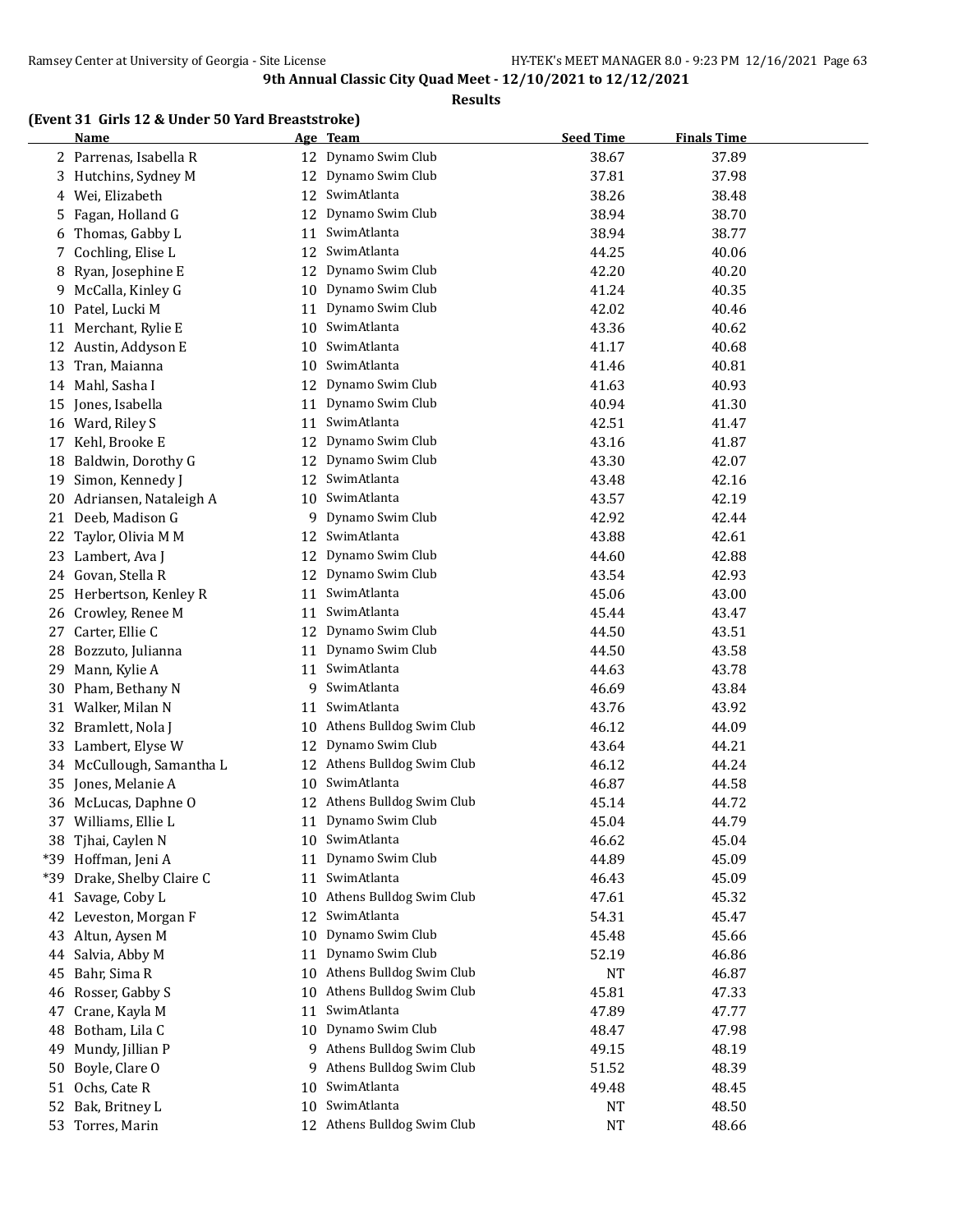#### **Results**

#### **(Event 31 Girls 12 & Under 50 Yard Breaststroke)**

|     | Name                                         |    | Age Team                   | <b>Seed Time</b> | <b>Finals Time</b> |  |
|-----|----------------------------------------------|----|----------------------------|------------------|--------------------|--|
|     | 54 McCoy, Olivia L                           |    | 10 SwimAtlanta             | 49.30            | 48.74              |  |
| 55  | Meyer, Nicoleta I                            |    | 12 SwimAtlanta             | <b>NT</b>        | 49.14              |  |
| 56  | Traynor, Isabel H                            |    | 9 Dynamo Swim Club         | 49.91            | 50.03              |  |
| 57  | Henry, Parker O                              |    | 11 Dynamo Swim Club        | <b>NT</b>        | 50.04              |  |
| 58  | Douris, Zarema M                             | 11 | Athens Bulldog Swim Club   | 52.15            | 50.06              |  |
| 59  | Hawkins, Warren                              | 9  | Dynamo Swim Club           | 54.15            | 50.15              |  |
| 60  | Zazzi, Grace A                               | 8  | SwimAtlanta                | 52.40            | 50.84              |  |
| 61  | Taylor, Julianna L                           | 11 | SwimAtlanta                | 54.93            | 51.01              |  |
| 62  | Durbin, Cate R                               | 11 | Dynamo Swim Club           | 51.44            | 51.27              |  |
| 63  | Medina, Emma C                               | 9  | SwimAtlanta                | 1:06.64          | 51.54              |  |
| 64  | Blake, Ellie                                 | 11 | Dynamo Swim Club           | 50.92            | 51.77              |  |
| 65  | Castellino, Alyssa S                         | 12 | Dynamo Swim Club           | 49.90            | 51.84              |  |
| 66  | Sweigart, Claire E                           | 9  | SwimAtlanta                | 56.18            | 51.95              |  |
| 67  | Kingery, Abigail B                           | 8  | SwimAtlanta                | 51.66            | 52.20              |  |
| 68  | Kang, Kylie T                                | 9  | SwimAtlanta                | 54.72            | 52.38              |  |
| 69  | Dorman, Lane O                               | 8  | Athens Bulldog Swim Club   | 53.39            | 52.46              |  |
|     | 70 Waters, Madison L                         | 9  | SwimAtlanta                | 55.48            | 52.67              |  |
| 71  | Cochran, Lucy C                              | 10 | Athens Bulldog Swim Club   | 52.75            | 52.72              |  |
|     | 72 Hasic, Ellie                              | 9  | SwimAtlanta                | 52.90            | 52.84              |  |
| 73  | Johnston, Elaina C                           | 11 | Athens Bulldog Swim Club   | 59.02            | 54.35              |  |
|     | 74 Tang, Ellie L                             | 9. | Dynamo Swim Club           | 51.31            | 54.39              |  |
| 75  | Coleman, Maya N                              | 8  | Dynamo Swim Club           | 54.76            | 54.94              |  |
| 76  | El-Deiry, Kayla M                            | 9  | SwimAtlanta                | 56.73            | 55.02              |  |
| 77  | Sato, Natalia                                | 10 | Dynamo Swim Club           | 55.90            | 55.19              |  |
| 78  | Mayfield, Molly J                            | 10 | SwimAtlanta                | 58.13            | 55.75              |  |
|     | 79 Johnson, Juliet E                         | 8  | Athens Bulldog Swim Club   | 58.09            | 56.41              |  |
| 80  | Tanner, Samantha                             | 10 | Dynamo Swim Club           | 1:02.96          | 57.03              |  |
|     | 81 Chunta, Cora C                            | 8  | SwimAtlanta                | 58.71            | 57.22              |  |
|     | 82 Yeomans, Raleigh A                        | 10 | Athens Bulldog Swim Club   | 57.91            | 57.43              |  |
|     | 83 Sesplankis, Clara M                       | 9  | Dynamo Swim Club           | 54.56            | 57.46              |  |
|     | 84 Johnston, Sterling F                      | 9  | Athens Bulldog Swim Club   | <b>NT</b>        | 57.61              |  |
|     | 85 Faber, Emory C                            | 12 | Dynamo Swim Club           | 1:14.28          | 57.91              |  |
|     | 86 Myers, Collins I                          | 9  | Dynamo Swim Club           | 58.59            | 58.81              |  |
| 87  | Berry, Kaylee R                              | 9  | SwimAtlanta                | 1:02.20          | 59.13              |  |
| 88  | Hempelman, Lillian M                         |    | Dynamo Swim Club           | 1:07.62          | 59.18              |  |
| 89  | Riser, Alexis K                              |    | 11 SwimAtlanta             | 1:01.82          | 1:00.36            |  |
|     | 90 Houck, Hailey R                           |    | 9 Dynamo Swim Club         | 1:07.16          | 1:01.17            |  |
|     | 91 Ponder, Catherine                         | 9. | Dynamo Swim Club           | 1:03.06          | 1:02.18            |  |
| 92  | Altun, Eda                                   | 9  | Dynamo Swim Club           | 1:06.90          | 1:02.60            |  |
| 93  | Shaffer, Adelaina M                          | 9. | Athens Bulldog Swim Club   | 1:11.39          | 1:04.06            |  |
| 94  | Tomlinson, Pirie P                           | 7  | Athens Bulldog Swim Club   | <b>NT</b>        | 1:05.54            |  |
| 95  | Chen, Charleen S                             | 8  | Dynamo Swim Club           | 1:04.82          | 1:06.02            |  |
| 96  | Bucha, Atlas P                               | 8  | Athens Bulldog Swim Club   | <b>NT</b>        | 1:06.78            |  |
| 97  | Miller, Emmy L                               | 10 | Dynamo Swim Club           | 1:19.54          | 1:07.48            |  |
| 98  | Phillips, Lindy R                            | 7  | Athens Bulldog Swim Club   | 1:01.97          | 1:08.55            |  |
| 99  | Matthews, Athena S                           | 8  | Athens Bulldog Swim Club   | 1:17.89          | 1:17.28            |  |
| --- | Noma, Lily M                                 |    | 9 Dynamo Swim Club         | 1:17.31          | DQ                 |  |
|     | Arms past hipline                            |    |                            |                  |                    |  |
|     | --- McCullough, Aly R                        |    | 8 Athens Bulldog Swim Club | NT               | DQ                 |  |
|     | <b>Butterfly kick</b>                        |    |                            |                  |                    |  |
|     | --- Ayala Hernandez, Amelia<br>Scissors kick |    | 9 Athens Bulldog Swim Club | NT               | DQ                 |  |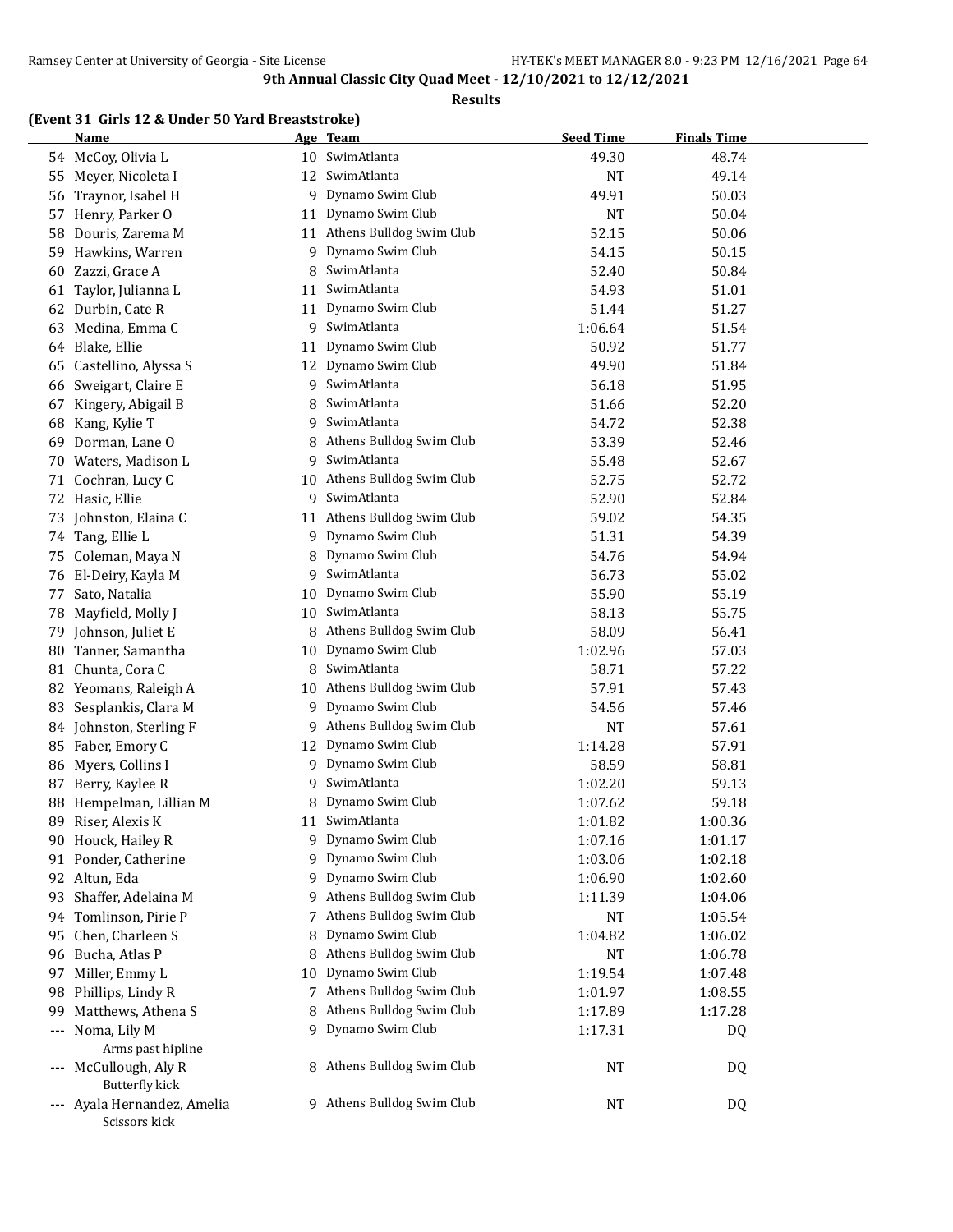#### **Results**

| Name                                          |     | Age Team                 | <b>Seed Time</b> | <b>Finals Time</b> |  |
|-----------------------------------------------|-----|--------------------------|------------------|--------------------|--|
| --- Hasic, Mia I<br>Double pull / kicks       |     | 12 SwimAtlanta           | 52.72            | DQ                 |  |
| Iwamoto, Emi C<br>$---$<br>One hand touch     | 10. | Dynamo Swim Club         | <b>NT</b>        | DQ                 |  |
| Blanco, Valeria C<br>$---$<br>One hand touch  | 10. | Athens Bulldog Swim Club | 58.97            | DQ                 |  |
| --- Hoffman, Rachael Y<br>Head not up         |     | 8 Dynamo Swim Club       | 59.99            | DQ                 |  |
| McCown, Lily<br>$\cdots$<br>Arms past hipline | 10  | Dynamo Swim Club         | NT               | DQ                 |  |

#### **Event 32 Boys 12 & Under 50 Yard Breaststroke**

|    | Name                   |    | Age Team                    | <b>Seed Time</b> | <b>Finals Time</b> |
|----|------------------------|----|-----------------------------|------------------|--------------------|
|    | 1 Xu, Melvin R         |    | 12 Dynamo Swim Club         | 33.34            | 33.98              |
|    | 2 Tan, Sergio          |    | 11 Dynamo Swim Club         | 34.55            | 34.32              |
| 3. | Sato, Nicolas          | 12 | Dynamo Swim Club            | 37.27            | 35.19              |
|    | 4 Karumbaiah, Vidur    | 11 | Athens Bulldog Swim Club    | 35.36            | 35.63              |
| 5. | Collins, Trey E        | 11 | SwimAtlanta                 | 35.21            | 35.67              |
|    | 6 Moon, Alex J         |    | 12 Dynamo Swim Club         | 36.09            | 36.96              |
| 7  | Skopljak, Adel         |    | 12 SwimAtlanta              | 41.39            | 37.68              |
| 8  | Klemmer, Austin A      | 11 | SwimAtlanta                 | 37.03            | 37.77              |
| 9  | Jackson, Cooper        | 11 | Dynamo Swim Club            | 38.74            | 37.96              |
|    | 10 Todorov, Nick J     |    | 12 Dynamo Swim Club         | 40.08            | 38.32              |
|    | 11 Mujkanovic, Aldino  | 12 | SwimAtlanta                 | 39.02            | 38.65              |
| 12 | Gerdes, Luke C         | 11 | Dynamo Swim Club            | 38.93            | 38.83              |
| 13 | Finley, Sheppard M     | 12 | SwimAtlanta                 | 38.79            | 39.27              |
|    | 14 Knowles, Winlon M   | 12 | Dynamo Swim Club            | 40.08            | 39.71              |
| 15 | Coverdill, Patrick D   | 11 | Athens Bulldog Swim Club    | 42.20            | 39.95              |
| 16 | Smith, Braxton C       | 11 | SwimAtlanta                 | 57.66            | 41.32              |
|    | 17 Boyle, Colin T      |    | 12 Athens Bulldog Swim Club | 46.50            | 41.63              |
| 18 | Guidry, Nate W         |    | 12 Athens Bulldog Swim Club | 43.36            | 41.89              |
| 19 | Brewer, Graham B       |    | 10 Dynamo Swim Club         | 43.03            | 42.19              |
| 20 | Smith, Hayden D        | 11 | SwimAtlanta                 | 43.60            | 42.28              |
|    | 21 Jain, Shreyas       | 12 | SwimAtlanta                 | 43.38            | 42.34              |
|    | 22 Shiflett, Gabriel D | 11 | SwimAtlanta                 | <b>NT</b>        | 42.59              |
|    | 23 Wheeler, Preston J  |    | 10 SwimAtlanta              | 44.41            | 42.90              |
|    | 24 Collins, Jordan V   |    | 9 SwimAtlanta               | 42.71            | 43.27              |
|    | 25 Wells, Kazuki M     |    | 12 Dynamo Swim Club         | 45.79            | 43.33              |
|    | 26 Holcombe, Chase C   |    | 10 SwimAtlanta              | 45.39            | 43.70              |
|    | 27 Brewer, Parker A    | 10 | Dynamo Swim Club            | 45.64            | 44.42              |
|    | 28 Holder, Gray T      |    | 10 SwimAtlanta              | 44.84            | 44.54              |
| 29 | Britt, Judah G         |    | 10 SwimAtlanta              | 43.98            | 45.02              |
| 30 | Kirkland, Jack D       | 10 | Athens Bulldog Swim Club    | 47.63            | 45.26              |
| 31 | Goreshnik, Maxwell     | 11 | SwimAtlanta                 | 47.12            | 45.70              |
| 32 | Sesplankis, Theo P     | 10 | Dynamo Swim Club            | 45.74            | 45.82              |
|    | 33 Wengert, Thor E     | 11 | Dynamo Swim Club            | 46.62            | 45.93              |
|    | 34 McLean, Lachlan S   |    | 10 SwimAtlanta              | 47.27            | 46.14              |
|    | 35 Kehl, Matt R        |    | 9 Dynamo Swim Club          | 49.35            | 46.44              |
|    | 36 Coombs, Gray A      | 11 | SwimAtlanta                 | 47.51            | 47.26              |
|    | 37 Stedman, Barton B   |    | 10 Dynamo Swim Club         | 43.54            | 47.27              |
| 38 | Price, Sam D           |    | 9 Athens Bulldog Swim Club  | 48.21            | 47.64              |
| 39 | Silvers, Liam T        | 9  | SwimAtlanta                 | 47.31            | 47.65              |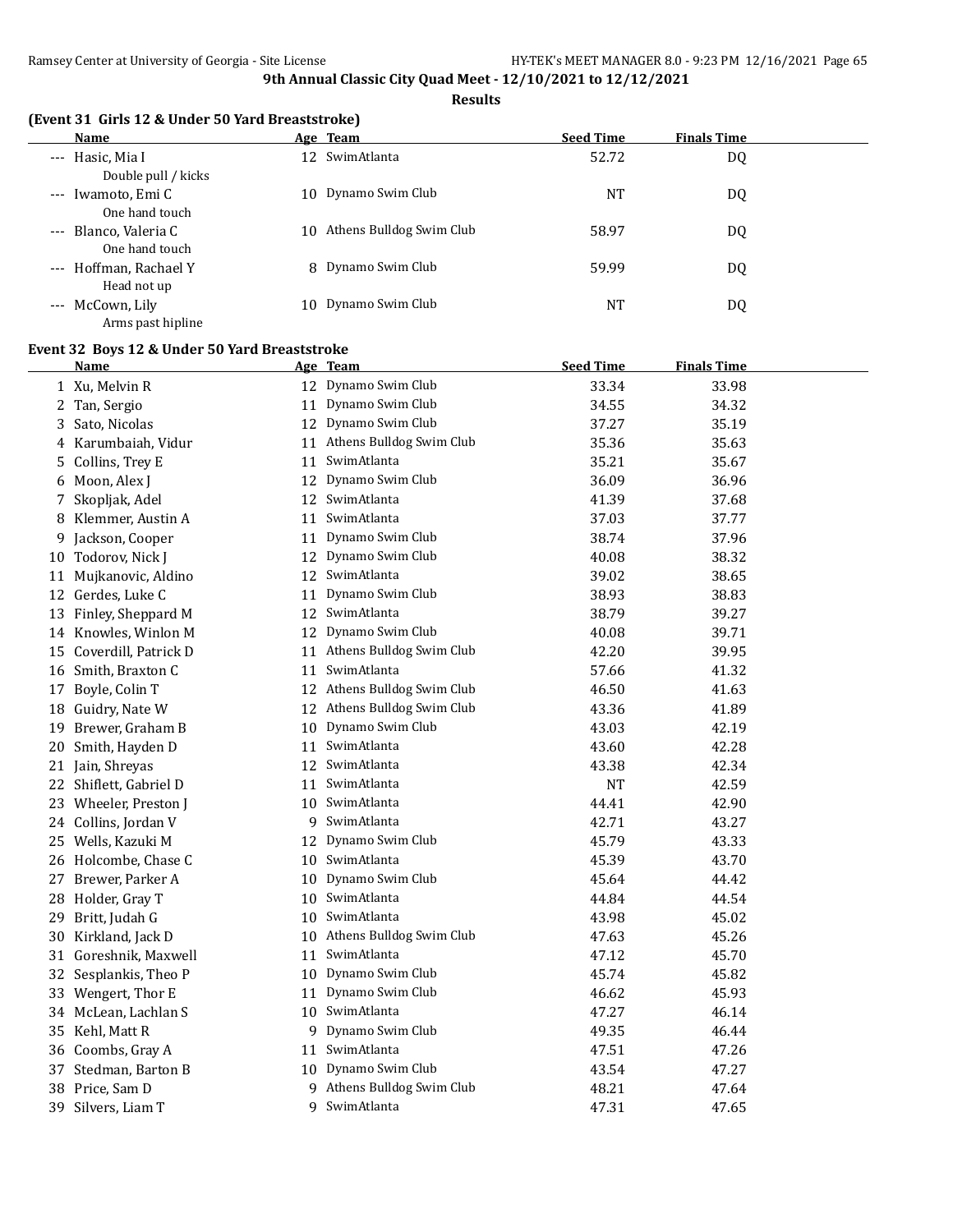#### **Results**

#### **(Event 32 Boys 12 & Under 50 Yard Breaststroke)**

|    | <b>Name</b>                                     |    | Age Team                    | <b>Seed Time</b> | <b>Finals Time</b> |  |
|----|-------------------------------------------------|----|-----------------------------|------------------|--------------------|--|
|    | 40 Price, Grady T                               |    | 11 Athens Bulldog Swim Club | 49.92            | 47.72              |  |
|    | 41 Wang, Tu                                     |    | 10 Dynamo Swim Club         | 46.77            | 47.83              |  |
|    | 42 Dillies, Andreas                             |    | 11 Athens Bulldog Swim Club | 48.59            | 48.06              |  |
| 43 | Wheeler, Parker G                               | 8  | SwimAtlanta                 | 50.56            | 48.92              |  |
| 44 | Taylor, Jack L                                  | 11 | SwimAtlanta                 | 48.88            | 49.40              |  |
| 45 | Herrick, Tyshi L                                | 11 | SwimAtlanta                 | 51.66            | 50.63              |  |
| 46 | Coburn, William J                               | 8  | Dynamo Swim Club            | 50.46            | 51.53              |  |
| 47 | Anthony, Finn M                                 | 11 | SwimAtlanta                 | 48.17            | 51.66              |  |
| 48 | Overway, Seth R                                 | 8  | Dynamo Swim Club            | 54.77            | 52.25              |  |
| 49 | Maskar, Aniket A                                | 11 | Dynamo Swim Club            | <b>NT</b>        | 52.28              |  |
| 50 | Barnes, Jack H                                  | 10 | Dynamo Swim Club            | 52.90            | 52.66              |  |
| 51 | Liley, Landon N                                 | 10 | Dynamo Swim Club            | 53.56            | 53.02              |  |
| 52 | Bragg, Kelton L                                 | 12 | Dynamo Swim Club            | NT               | 53.20              |  |
| 53 | Wise, Jett A                                    | 10 | SwimAtlanta                 | <b>NT</b>        | 53.38              |  |
|    | 54 Moore, Cillian T                             | 10 | Dynamo Swim Club            | 58.25            | 53.78              |  |
| 55 | Van Staden, Nick J                              | 9  | SwimAtlanta                 | 55.99            | 54.16              |  |
| 56 | McCullough, Nolan E                             | 10 | Athens Bulldog Swim Club    | 57.84            | 55.91              |  |
| 57 | Vova, Daniel L                                  | 9  | Dynamo Swim Club            | 52.20            | 56.76              |  |
| 58 | Liley, Luke W                                   | 8  | Dynamo Swim Club            | 1:00.94          | 57.53              |  |
| 59 | Morton, Wesley A                                | 9  | SwimAtlanta                 | 47.06            | 57.82              |  |
| 60 | Knowles, Speight S                              | 11 | Dynamo Swim Club            | 58.97            | 57.89              |  |
|    | 61 Fionte, Ryan H                               | 10 | Dynamo Swim Club            | 1:01.02          | 58.62              |  |
|    | *62 Weldon, Caz A                               | 11 | Athens Bulldog Swim Club    | 1:04.10          | 58.70              |  |
|    | *62 McCoy, Owen A                               | 8  | SwimAtlanta                 | 55.78            | 58.70              |  |
|    | 64 Kelly, Paul W                                | 10 | Dynamo Swim Club            | 57.38            | 59.41              |  |
| 65 | Thompson, Keegan C                              | 10 | SwimAtlanta                 | 57.63            | 59.79              |  |
|    | 66 Li, Jacob Y                                  | 8  | Athens Bulldog Swim Club    | 1:04.35          | 1:00.06            |  |
| 67 | Cella, Lucas E                                  | 11 | Dynamo Swim Club            | 1:02.33          | 1:00.73            |  |
| 68 | Santos, Jax A                                   | 8  | Athens Bulldog Swim Club    | NT               | 1:03.59            |  |
| 69 | Torres, Evan                                    | 9  | Athens Bulldog Swim Club    | <b>NT</b>        | 1:04.92            |  |
| 70 | Garimella, Anhad                                | 10 | Dynamo Swim Club            | 1:11.99          | 1:06.88            |  |
|    | 71 Grey, Zack D                                 |    | 11 SwimAtlanta              | 1:34.70          | 1:15.02            |  |
| 72 | Chang, Matthew A                                | 7  | Dynamo Swim Club            | 1:37.97          | 1:17.90            |  |
| 73 | Caswall, Dean M                                 |    | 7 Athens Bulldog Swim Club  | 1:25.00          | 1:22.50            |  |
|    | --- Thompson, Baylor B<br>Butterfly kick        | 7  | SwimAtlanta                 | 1:13.63          | DQ                 |  |
|    | --- Wright, Caleb J<br><b>Alternating Kick</b>  |    | 8 Athens Bulldog Swim Club  | <b>NT</b>        | DQ                 |  |
|    | --- Torres, Garrett<br>One hand touch           |    | 10 Athens Bulldog Swim Club | 58.47            | DQ                 |  |
|    | --- Moore, Isaac C<br><b>Butterfly kick</b>     |    | 12 Dynamo Swim Club         | 48.04            | DQ                 |  |
|    | --- Unger, Alexander M<br>Non-simultaneous arms | 12 | SwimAtlanta                 | 35.94            | DQ                 |  |
|    | Coombs, Connor M<br>False start                 | 10 | Dynamo Swim Club            | 49.68            | DQ                 |  |
|    | --- Guidry, Graham L<br><b>Alternating Kick</b> |    | 8 Athens Bulldog Swim Club  | NT               | DQ                 |  |
|    | --- Chang, Dax N<br>One hand touch              |    | 8 Athens Bulldog Swim Club  | <b>NT</b>        | DQ                 |  |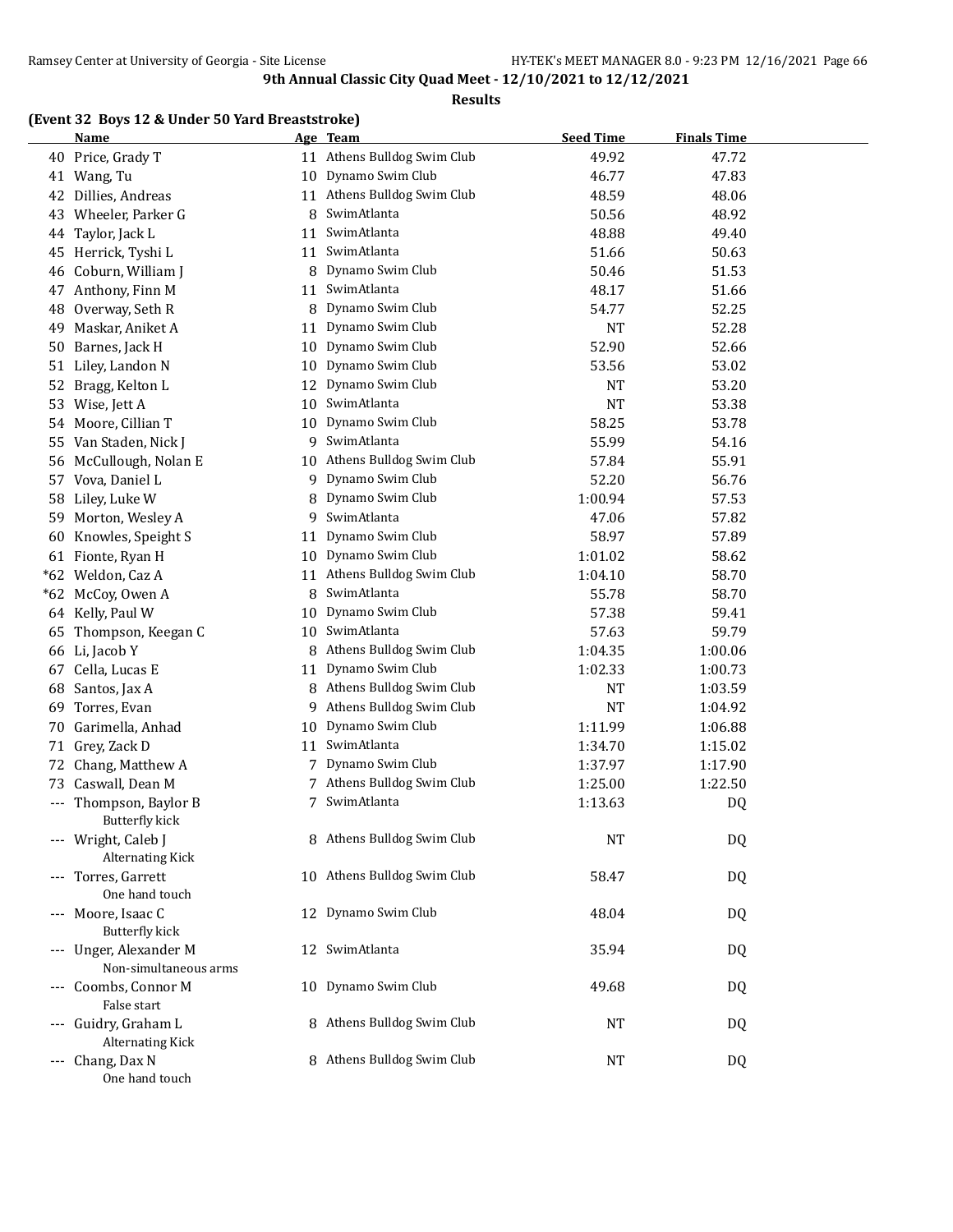**Results**

# **Event 33 Girls 12 & Under 200 Yard Breaststroke**

| <b>Name</b><br>Age Team                        |                                                                   | <b>Seed Time</b> | <b>Finals Time</b> |  |
|------------------------------------------------|-------------------------------------------------------------------|------------------|--------------------|--|
| 1 Jiang, Yumeng                                | 11 Unattached                                                     | 2:48.21          | 2:44.17            |  |
| 38.02                                          | 1:18.81 (40.79)<br>2:02.39 (43.58)                                | 2:44.17 (41.78)  |                    |  |
| 2 McIntosh, Lily J                             | 12 Dynamo Swim Club                                               | 2:49.74          | 2:45.21            |  |
| 38.22                                          | 1:20.01 (41.79)<br>2:03.01 (43.00)                                | 2:45.21 (42.20)  |                    |  |
| 3 Zellner, Zoey G                              | 11 Athens Bulldog Swim Club                                       | 3:23.09          | 2:59.26            |  |
| 39.81                                          | 1:25.75 (45.94)<br>2:13.18 (47.43)                                | 2:59.26 (46.08)  |                    |  |
| 4 Thomas, Gabby L                              | 11 SwimAtlanta                                                    | 2:59.05          | 3:02.17            |  |
| 39.89                                          | 1:26.68 (46.79)<br>2:14.89 (48.21)                                | 3:02.17 (47.28)  |                    |  |
| 5 Vova, Maddy M                                | 12 Dynamo Swim Club                                               | 2:56.16          | 3:02.71            |  |
| 40.79                                          | 1:26.88 (46.09)<br>2:16.15 (49.27)                                | 3:02.71 (46.56)  |                    |  |
| 6 Breedlove, Elena V                           | 12 Dynamo Swim Club                                               | 3:00.63          | 3:03.62            |  |
| 42.21                                          | 1:28.91(46.70)<br>2:16.98 (48.07)                                 | 3:03.62 (46.64)  |                    |  |
| 7 Bolte, Kate G                                | 11 Dynamo Swim Club                                               | 3:04.20          | 3:03.94            |  |
| 41.71                                          | 1:28.10 (46.39)<br>2:17.71 (49.61)                                | 3:03.94 (46.23)  |                    |  |
| 8 Hawkins, Aliyah Y                            | 11 Dynamo Swim Club                                               | 3:07.72          | 3:05.24            |  |
| 43.23                                          | 1:31.37 (48.14)<br>2:19.45 (48.08)                                | 3:05.24 (45.79)  |                    |  |
| 9 Chen, Scarlett S                             | 11 Dynamo Swim Club                                               | 3:11.30          |                    |  |
| 44.19                                          | 2:21.67 (50.06)                                                   |                  | 3:10.25            |  |
|                                                | 1:31.61 (47.42)<br>12 Athens Bulldog Swim Club                    | 3:10.25 (48.58)  |                    |  |
| 10 Vaughn, Kerrigan D                          |                                                                   | 3:23.09          | 3:16.01            |  |
| 44.37                                          | 1:36.30 (51.93)<br>2:26.82 (50.52)<br>11 Athens Bulldog Swim Club | 3:16.01 (49.19)  |                    |  |
| 11 Ash, Edie M                                 |                                                                   | 3:10.34          | 3:18.71            |  |
| 43.60                                          | 1:32.20 (48.60)<br>2:24.92 (52.72)                                | 3:18.71 (53.79)  |                    |  |
| 12 Johnson, Lil P                              | 10 Athens Bulldog Swim Club                                       | 3:23.09          | 3:40.01            |  |
| 48.23                                          | 1:43.48 (55.25)<br>2:43.36 (59.88)                                | 3:40.01 (56.65)  |                    |  |
|                                                | Event 34 Boys 12 & Under 200 Yard Breaststroke                    |                  |                    |  |
|                                                |                                                                   |                  |                    |  |
| <b>Name</b>                                    | Age Team                                                          | <b>Seed Time</b> | <b>Finals Time</b> |  |
| 1 Hobbs, Corbin B                              | 12 Athens Bulldog Swim Club                                       | 3:06.37          | 2:50.22            |  |
| 2 Karumbaiah, Nakul                            | 12 Athens Bulldog Swim Club                                       | 2:55.35          | 2:51.18            |  |
|                                                | 11 Dynamo Swim Club                                               |                  |                    |  |
| 3 Sopa, Troy                                   |                                                                   | 2:58.21          | 2:52.56            |  |
| 4 Zhang, Andy A                                | 12 Dynamo Swim Club                                               | 3:08.85          | 3:03.40            |  |
| 5 Tan, King                                    | 10 Dynamo Swim Club                                               | 3:10.52          | 3:03.42            |  |
| 6 Huang, Alex Z                                | 12 Athens Bulldog Swim Club                                       | 3:14.89          | 3:26.07            |  |
| 7 Joy, Kevin                                   | 11 Athens Bulldog Swim Club                                       | 3:14.89          | 3:27.18            |  |
| 8 Putman, Brody B                              | 11 Unattached                                                     | 3:14.89          | 3:45.20            |  |
| Event 35 Girls 13 & Over 200 Yard Breaststroke |                                                                   |                  |                    |  |
| <u>Name</u>                                    | Age Team                                                          | <b>Seed Time</b> | <b>Finals Time</b> |  |
| 1 Avelar, Nicole                               | 15 Athens Bulldog Swim Club                                       | 2:33.54          | 2:31.73            |  |
| 34.30                                          | 1:51.61 (39.38)<br>1:12.23 (37.93)                                | 2:31.73 (40.12)  |                    |  |
| 2 Teyner, Kailey R                             | 14 Athens Bulldog Swim Club                                       | 2:37.67          | 2:33.32            |  |
| 34.78                                          | 1:53.14 (39.87)<br>1:13.27 (38.49)                                | 2:33.32 (40.18)  |                    |  |
| 3 Modglin, Sydney                              | 14 Dynamo Swim Club                                               | 2:34.54          | 2:36.80            |  |
| 36.71                                          | 1:57.30 (41.73)<br>1:15.57 (38.86)                                | 2:36.80 (39.50)  |                    |  |
| 4 Tang, Katie M                                | 14 Dynamo Swim Club                                               | 2:35.25          | 2:36.88            |  |
| 36.42                                          | 1:57.86 (40.41)<br>1:17.45 (41.03)                                | 2:36.88 (39.02)  |                    |  |
| 5 Becraft, Rakel K                             | 14 Dynamo Swim Club                                               | 2:35.15          | 2:39.34            |  |
| 36.78                                          | 1:58.68 (41.03)<br>1:17.65 (40.87)                                | 2:39.34 (40.66)  |                    |  |
| 6 Hayes, Addie L                               | 17 Athens Bulldog Swim Club                                       | 2:44.49          | 2:41.27            |  |
| 36.94                                          | 1:59.00 (41.86)<br>1:17.14 (40.20)                                | 2:41.27 (42.27)  |                    |  |
| 7 Deeb, Emily G                                | 13 Dynamo Swim Club                                               | 2:53.79          | 2:42.27            |  |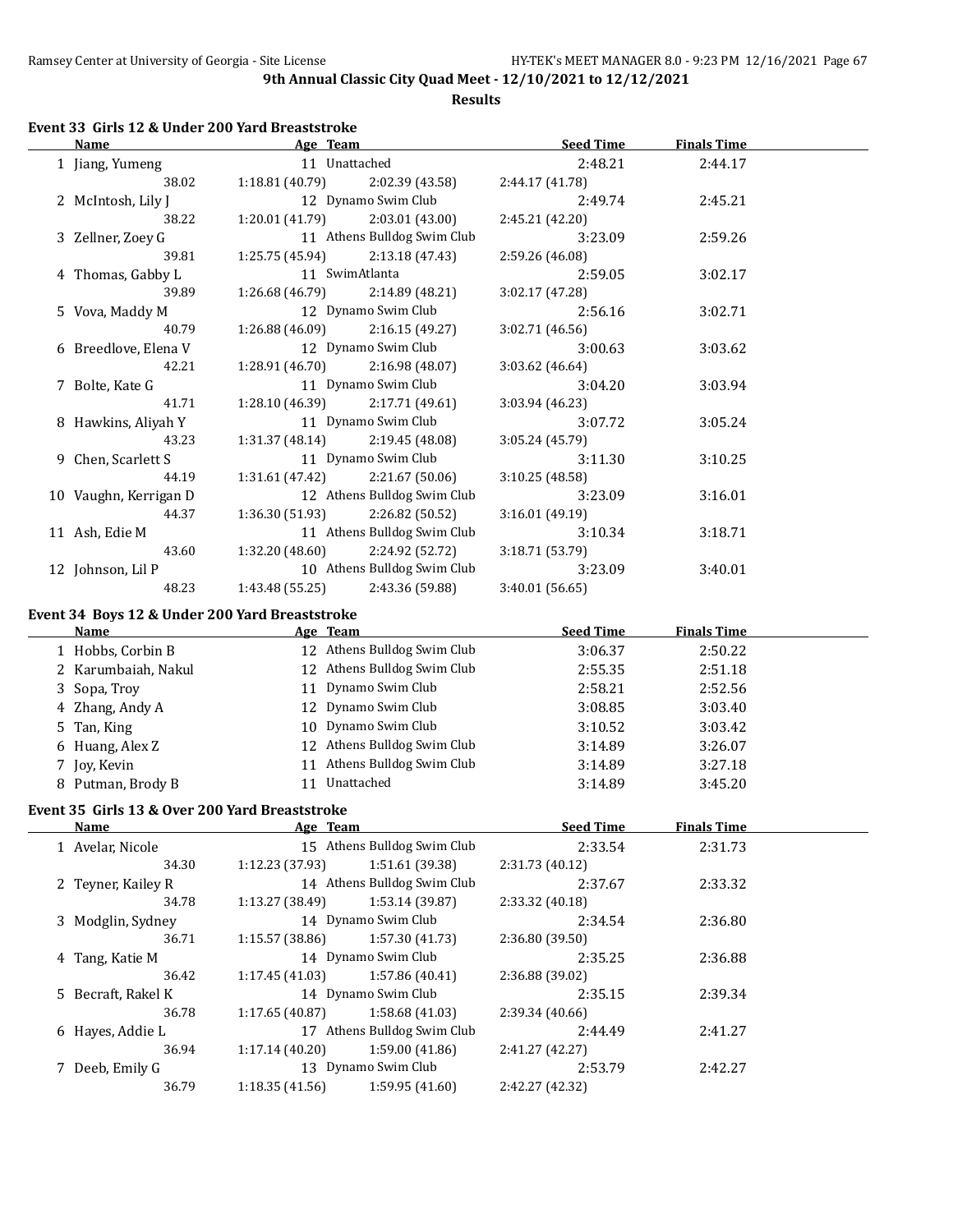#### **Results**

## **(Event 35 Girls 13 & Over 200 Yard Breaststroke)**

| Name                           | Age Team                          |                                                | <b>Seed Time</b> | <b>Finals Time</b> |  |
|--------------------------------|-----------------------------------|------------------------------------------------|------------------|--------------------|--|
| 8 Baldwin, Anna M              |                                   | 15 Dynamo Swim Club                            | 2:48.88          | 2:42.31            |  |
| 37.57                          | $1:18.96(41.39)$ $2:01.22(42.26)$ |                                                | 2:42.31 (41.09)  |                    |  |
| 9 Bates, Martha K              |                                   | 13 Athens Bulldog Swim Club                    | 2:36.50          | 2:44.21            |  |
| 36.61                          | 1:18.30 (41.69)                   | 2:00.84 (42.54)                                | 2:44.21 (43.37)  |                    |  |
| 10 Kler, Camdyn A              |                                   | 16 Dynamo Swim Club                            | 2:43.74          | 2:44.84            |  |
| 36.50                          | 1:18.08 (41.58)                   | 2:02.81 (44.73)                                | 2:44.84 (42.03)  |                    |  |
| 11 Levy, Shirel                | 13 SwimAtlanta                    |                                                | 2:44.94          | 2:45.53            |  |
| 38.04                          | 1:21.69 (43.65)                   | 2:04.57 (42.88)                                | 2:45.53 (40.96)  |                    |  |
| 12 Griffin, Cassedy K          | 14 SwimAtlanta                    |                                                | 2:51.64          |                    |  |
| 37.17                          |                                   |                                                |                  | 2:46.00            |  |
|                                | 1:18.93 (41.76)                   | 2:02.13(43.20)                                 | 2:46.00 (43.87)  |                    |  |
| 13 Wang, Can                   |                                   | 13 Dynamo Swim Club                            | 2:47.76          | 2:47.91            |  |
| 38.66                          | 1:21.15 (42.49)                   | 2:04.82 (43.67)                                | 2:47.91 (43.09)  |                    |  |
| 14 Ripps, Janie V              |                                   | 15 Athens Bulldog Swim Club                    | 2:54.26          | 2:47.92            |  |
| 40.53                          | 1:24.41 (43.88)                   | 2:07.50 (43.09)                                | 2:47.92 (40.42)  |                    |  |
| 15 Dodson, Amelia K            | 15 SwimAtlanta                    |                                                | 2:46.79          | 2:48.07            |  |
| 37.12                          | 1:19.26 (42.14)                   | 2:03.40 (44.14)                                | 2:48.07 (44.67)  |                    |  |
| 16 Letsch, Emmie M             | 13 SwimAtlanta                    |                                                | 2:52.20          | 2:49.21            |  |
| 37.38                          | 1:20.79 (43.41)                   | 2:04.53 (43.74)                                | 2:49.21 (44.68)  |                    |  |
| 17 Jones, Hannah-Lisa K        |                                   | 14 Dynamo Swim Club                            | 2:51.74          | 2:49.38            |  |
| 38.74                          | 1:21.95 (43.21)                   | 2:05.61 (43.66)                                | 2:49.38 (43.77)  |                    |  |
| 18 Britt, Mackenzie G          | 13 SwimAtlanta                    |                                                | 2:53.25          | 2:49.88            |  |
| 37.97                          | 1:22.25 (44.28)                   | 2:05.44 (43.19)                                | 2:49.88 (44.44)  |                    |  |
| 19 Harding, Riley M            |                                   | 13 Athens Bulldog Swim Club                    | 2:51.25          | 2:49.99            |  |
| 38.95                          | 1:22.45 (43.50)                   | 2:05.33 (42.88)                                | 2:49.99 (44.66)  |                    |  |
| 20 Ishikawa, Sophia            | 17 SwimAtlanta                    |                                                | 2:55.89          | 2:50.92            |  |
| 37.65                          | 1:20.99 (43.34)                   | 2:05.82 (44.83)                                | 2:50.92 (45.10)  |                    |  |
| 21 Houston, Evie G             |                                   | 13 Dynamo Swim Club                            | 2:56.46          | 2:51.05            |  |
| 39.42                          | 1:22.88 (43.46)                   | 2:08.21 (45.33)                                | 2:51.05 (42.84)  |                    |  |
| 22 Turner, Elin E              |                                   | 14 Athens Bulldog Swim Club                    | 2:57.17          | 2:52.62            |  |
| 39.04                          | 1:23.30 (44.26)                   | 2:08.56 (45.26)                                | 2:52.62 (44.06)  |                    |  |
| 23 Greene, Emma A              |                                   | 15 Athens Bulldog Swim Club                    | 2:57.65          | 2:52.70            |  |
| 38.95                          | 1:23.09 (44.14)                   | 2:08.80(45.71)                                 | 2:52.70 (43.90)  |                    |  |
| 24 Dubin, Mylee L              |                                   | 15 Dynamo Swim Club                            | 2:49.47          | 2:53.88            |  |
| 37.06                          | 1:21.24 (44.18)                   | 2:07.63 (46.39)                                | 2:53.88 (46.25)  |                    |  |
| 25 Jayakumar, Nila R           |                                   | 13 Dynamo Swim Club                            | 3:04.82          | 2:54.86            |  |
| 40.87                          | $1:25.26(44.39)$ $2:10.06(44.80)$ |                                                | 2:54.86 (44.80)  |                    |  |
| 26 Jensen, Arden R             | 13 SwimAtlanta                    |                                                | 3:02.30          | 2:55.73            |  |
| 39.35                          | 1:23.34 (43.99)                   | 2:09.11 (45.77)                                | 2:55.73 (46.62)  |                    |  |
| 27 Taylor, Shadia N            | 13 SwimAtlanta                    |                                                | 3:11.36          | 3:02.19            |  |
| 39.77                          | 1:25.39 (45.62)                   | 2:13.08 (47.69)                                | 3:02.19 (49.11)  |                    |  |
|                                |                                   | 14 Athens Bulldog Swim Club                    |                  |                    |  |
| 28 Hobbs, Sophierose R         |                                   |                                                | 3:14.13          | 3:03.50            |  |
| 42.21                          | 1:28.74 (46.53)                   | 2:16.60 (47.86)<br>14 Athens Bulldog Swim Club | 3:03.50 (46.90)  |                    |  |
| 29 Prince, Caroline G          |                                   |                                                | NT               | 3:06.25            |  |
| 41.10                          | 1:28.77 (47.67)                   | 2:18.25 (49.48)                                | 3:06.25 (48.00)  |                    |  |
| 30 Hayes, Callie R             |                                   | 13 Athens Bulldog Swim Club                    | 3:19.48          | 3:06.98            |  |
| 41.48                          | 1:28.98 (47.50)                   | 2:18.27 (49.29)                                | 3:06.98 (48.71)  |                    |  |
| 31 King, Ella C                |                                   | 13 Dynamo Swim Club                            | 3:16.87          | 3:07.83            |  |
| 41.98                          | 1:30.21 (48.23)                   | 2:19.55 (49.34)                                | 3:07.83 (48.28)  |                    |  |
| 32 Overway, Mina               |                                   | 13 Dynamo Swim Club                            | 3:12.48          | 3:08.43            |  |
| 43.50                          | 1:31.46 (47.96)                   | 2:20.52 (49.06)                                | 3:08.43 (47.91)  |                    |  |
| 33 Ayala Hernandez, Alessandra |                                   | 13 Athens Bulldog Swim Club                    | NT               | 3:09.49            |  |
| 41.94                          | 1:29.19 (47.25)                   | 2:20.94 (51.75)                                | 3:09.49 (48.55)  |                    |  |
| 34 Cox, Caroline O             | 14 SwimAtlanta                    |                                                | 3:24.62          | 3:14.37            |  |
| 42.47                          | 1:31.86 (49.39)                   | 2:23.14 (51.28)                                | 3:14.37 (51.23)  |                    |  |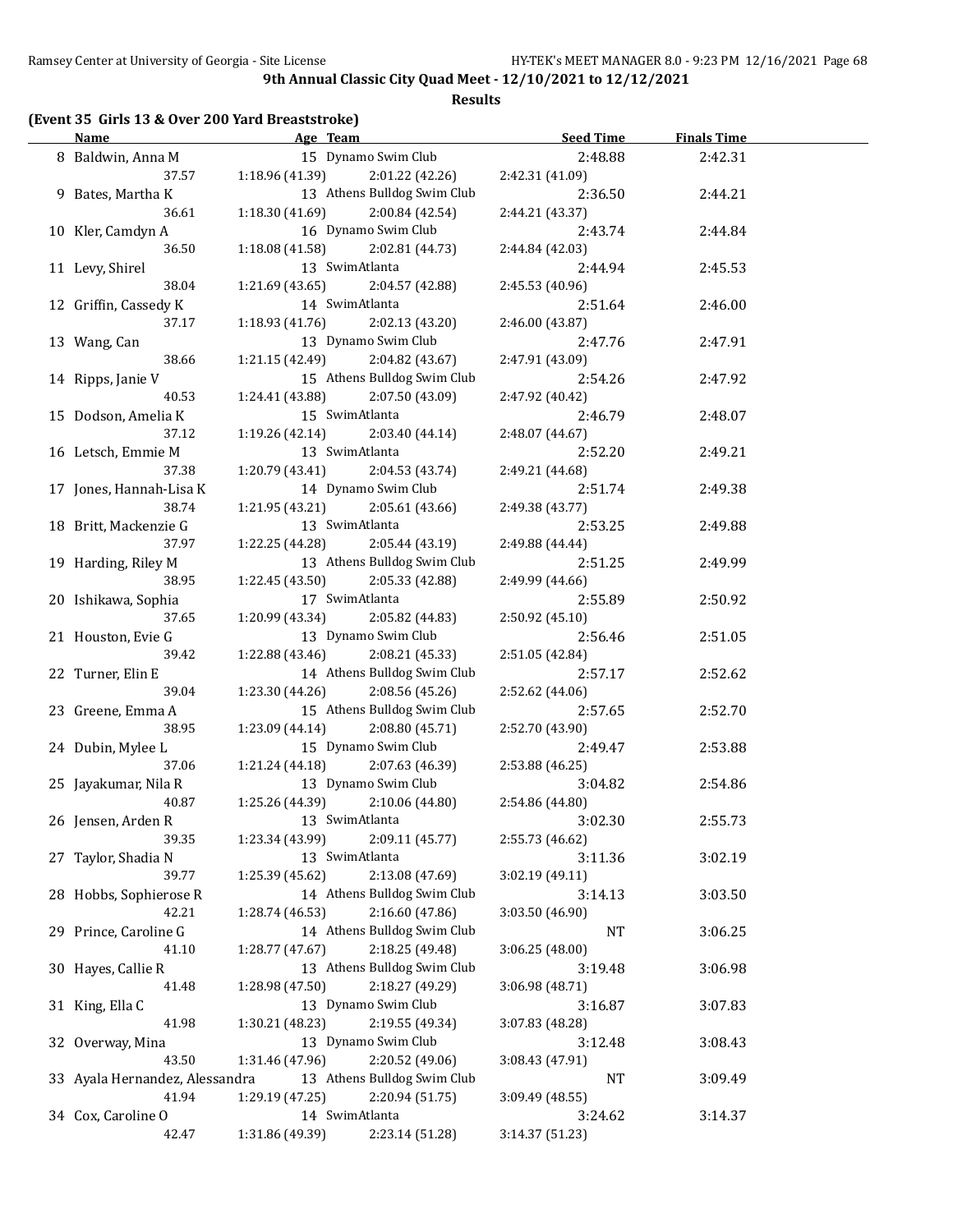**Results**

#### **(Event 35 Girls 13 & Over 200 Yard Breaststroke)**

| Name                                                      | Age Team            |                                     | <b>Seed Time</b> | <b>Finals Time</b> |  |
|-----------------------------------------------------------|---------------------|-------------------------------------|------------------|--------------------|--|
| 35 Cole, Mabry F                                          |                     | 15 Athens Bulldog Swim Club         | 3:14.07          | 3:14.71            |  |
| 44.60                                                     |                     | $1:35.29(50.69)$ $2:28.29(53.00)$   | 3:14.71 (46.42)  |                    |  |
| 36 Williams, Zoe O                                        |                     | 13 Dynamo Swim Club                 | 3:18.04          | 3:15.42            |  |
| 45.25                                                     |                     | $1:34.65(49.40)$ $2:25.28(50.63)$   | 3:15.42 (50.14)  |                    |  |
| 37 Johnson, Caroline E                                    |                     | 13 Dynamo Swim Club                 | 3:22.83          | 3:19.03            |  |
| 43.41                                                     |                     | $1:34.19(50.78)$ $2:27.08(52.89)$   | 3:19.03 (51.95)  |                    |  |
| 38 Fambrough, Annabelle C                                 |                     | 13 Dynamo Swim Club                 | 3:31.42          | 3:20.33            |  |
| 44.84                                                     |                     | $1:34.52(49.68)$ $2:28.21(53.69)$   | 3:20.33 (52.12)  |                    |  |
| 39 Preyer, Maddie O                                       |                     | 13 Dynamo Swim Club                 | 3:24.67          | 3:21.14            |  |
| 44.49                                                     |                     | 1:35.23 (50.74) 2:28.62 (53.39)     | 3:21.14 (52.52)  |                    |  |
| 40 Ayling, Michelle J                                     | 13 Dynamo Swim Club |                                     | NT               | 3:27.03            |  |
| 45.07                                                     |                     | $1:37.72(52.65)$ $2:33.16(55.44)$   | 3:27.03 (53.87)  |                    |  |
| 41 Chunta, Mazie C                                        | 13 SwimAtlanta      |                                     | <b>NT</b>        | 3:29.32            |  |
| 47.98                                                     |                     | $1:41.09(53.11)$ $2:34.60(53.51)$   | 3:29.32 (54.72)  |                    |  |
| 42 Price, Alex N                                          |                     | 14 Dynamo Swim Club                 | 3:43.57          | 3:32.64            |  |
| 48.44                                                     |                     | 1:42.87 (54.43) 2:38.90 (56.03)     | 3:32.64 (53.74)  |                    |  |
| 43 Salvo, Ella W                                          |                     | 13 Dynamo Swim Club                 | <b>NT</b>        | 3:39.07            |  |
| 52.45                                                     |                     | $1:49.25(56.80)$ $2:43.87(54.62)$   | 3:39.07 (55.20)  |                    |  |
| 44 Butuc, Iris C                                          |                     | 14 SwimAtlanta                      | 3:33.95          | 3:40.80            |  |
| 44.82                                                     |                     | $1:43.69(58.87)$ $2:41.25(57.56)$   | 3:40.80(59.55)   |                    |  |
| 45 Bebin Blackwell, Caitlyn C 14 Athens Bulldog Swim Club |                     |                                     | 3:53.28          | 3:43.29            |  |
| 48.55                                                     |                     | $1:46.09(57.54)$ $2:46.48(1:00.39)$ | 3:43.29 (56.81)  |                    |  |
| --- Shaffer, Marleighna M 13 Athens Bulldog Swim Club     |                     |                                     | 4:20.94          | DQ                 |  |
| Head not up                                               |                     |                                     |                  |                    |  |
| 59.93                                                     | 2:03.54 (1:03.61)   | 3:07.88 (1:04.34)                   | DQ (1:00.57)     |                    |  |

## **Event 36 Boys 13 & Over 200 Yard Breaststroke**

**Age Team Seed Time Finals Time** 1 Januzelli, Carter J 21 Athens Bulldog Swim Club 2:13.71 2:04.06 27.35 58.40 (31.05) 1:30.54 (32.14) 2:04.06 (33.52) 2 Tran, Kien H 16 Dynamo Swim Club 2:21.74 2:20.52 30.21 1:04.86 (34.65) 1:41.82 (36.96) 2:20.52 (38.70) 3 Kennedy, Garrett S 17 Athens Bulldog Swim Club 2:26.35 2:21.72 32.09 1:08.18 (36.09) 1:45.44 (37.26) 2:21.72 (36.28) 4 Silvers, Ean L 13 SwimAtlanta 2:21.82 2:22.52 31.62 1:07.41 (35.79) 1:44.64 (37.23) 2:22.52 (37.88) 5 Cook, Camden P 13 SwimAtlanta 2:29.53 2:23.25 32.01 1:08.69 (36.68) 1:46.36 (37.67) 2:23.25 (36.89) 6 Waters, Carson A 13 SwimAtlanta 2:33.27 2:23.87 32.75 1:10.24 (37.49) 1:47.28 (37.04) 2:23.87 (36.59) 7 Combs, Ian R 14 Dynamo Swim Club 2:32.01 2:25.80 32.49 1:08.85 (36.36) 1:47.12 (38.27) 2:25.80 (38.68) 8 Xiao, Johnson 13 Dynamo Swim Club 2:28.32 2:26.83 32.84 1:09.67 (36.83) 1:48.39 (38.72) 2:26.83 (38.44) 9 Xiao, Ryan W 15 Athens Bulldog Swim Club 2:30.14 2:27.02 32.66 1:09.57 (36.91) 1:48.05 (38.48) 2:27.02 (38.97) 10 Lou, Jax J 13 Dynamo Swim Club 2:29.18 2:27.57 32.90 1:09.64 (36.74) 1:48.35 (38.71) 2:27.57 (39.22) 11 Zhou, Jeffrey 15 Dynamo Swim Club 2:37.30 2:28.04 12 Brann, Phidi M 14 Dynamo Swim Club 2:30.10 2:28.94 33.34 1:10.60 (37.26) 1:49.67 (39.07) 2:28.94 (39.27) 13 Swink, Adam E 16 SwimAtlanta 11 NT 2:29.87 14 Ackerman, Austin S 17 Athens Bulldog Swim Club 2:23.01 2:30.12 32.26 1:09.33 (37.07) 1:48.83 (39.50) 2:30.12 (41.29)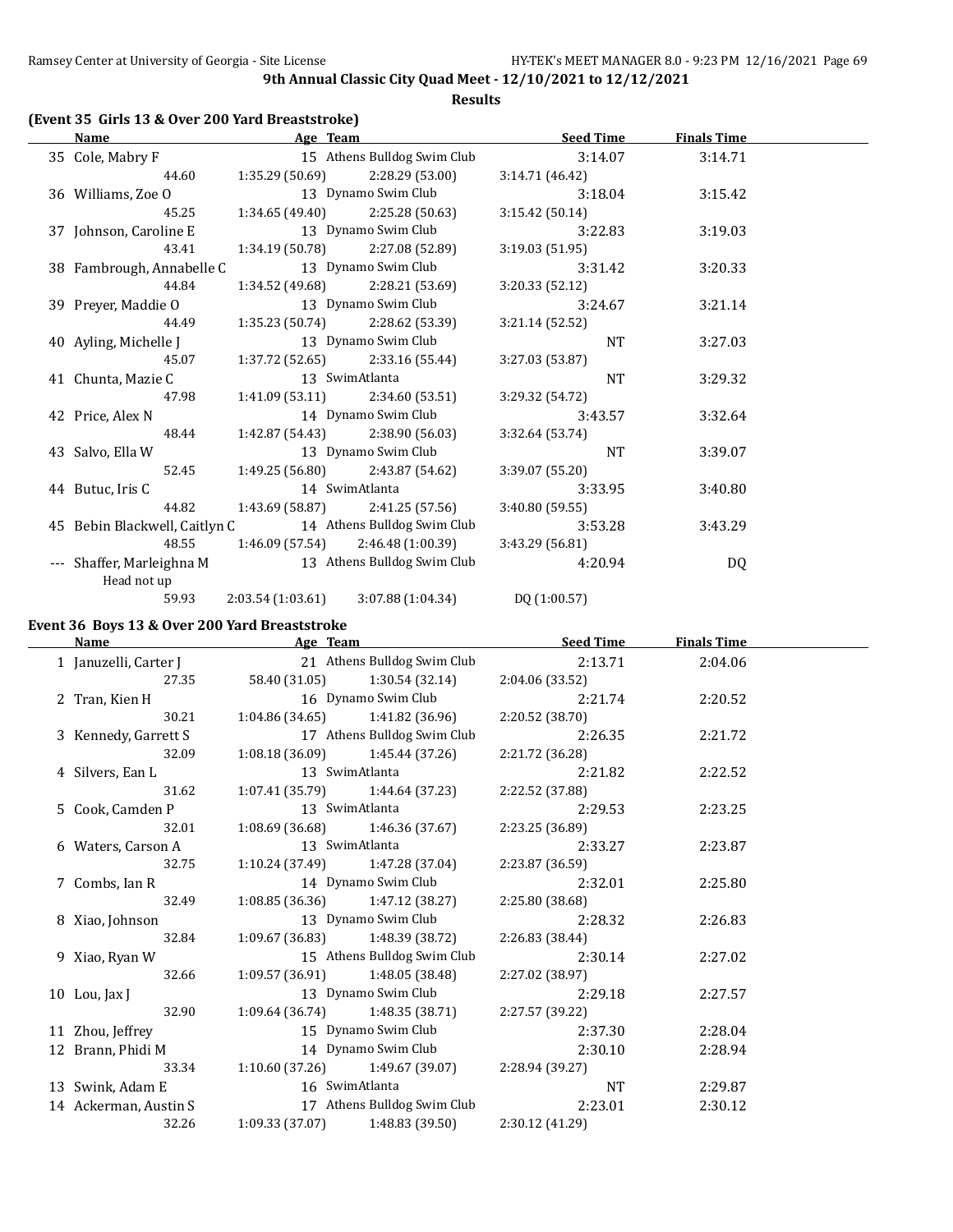**Results**

## **(Event 36 Boys 13 & Over 200 Yard Breaststroke)**

|       | <b>Name</b>          |                 | Age Team                    | <b>Seed Time</b> | <b>Finals Time</b> |  |
|-------|----------------------|-----------------|-----------------------------|------------------|--------------------|--|
|       | 15 Tran, Nathan A    |                 | 16 SwimAtlanta              | 2:35.77          | 2:31.96            |  |
| 16    | Stedman, Vane V      |                 | 14 Dynamo Swim Club         | 2:39.78          | 2:32.43            |  |
| 17    | Robertson, Owen C    | 16              | SwimAtlanta                 | 2:41.29          | 2:32.70            |  |
|       | 18 Ryu, Kevin        |                 | 15 Dynamo Swim Club         | 2:33.43          | 2:32.79            |  |
|       | 35.61                | 1:14.15(38.54)  | 1:53.67 (39.52)             | 2:32.79 (39.12)  |                    |  |
|       | 19 Young, Evan T     |                 | 16 SwimAtlanta              | <b>NT</b>        | 2:33.30            |  |
| 20    | Castellino, Ethan C  | 17              | Dynamo Swim Club            | 2:41.82          | 2:37.56            |  |
| 21    | Chen, Iian M         | 15 <sub>1</sub> | SwimAtlanta                 | 2:35.30          | 2:38.69            |  |
|       | 35.87                | 1:16.57(40.70)  | 1:58.04 (41.47)             | 2:38.69 (40.65)  |                    |  |
| 22    | Gray, Anzio          |                 | 16 Dynamo Swim Club         | 3:10.97          | 2:39.55            |  |
| 23    | Johnson, Sam J       | 15              | Dynamo Swim Club            | 2:54.71          | 2:45.46            |  |
| 24    | Sol, Stephan E       | 13              | Dynamo Swim Club            | 2:45.89          | 2:45.80            |  |
| 25    | Lentz, Eli C         | 13              | Dynamo Swim Club            | 3:10.18          | 2:50.69            |  |
|       | 26 Armel, Lyle O     |                 | 14 Athens Bulldog Swim Club | 2:56.69          | 2:51.22            |  |
| 27    | Swanson, Ian A       | 13              | Dynamo Swim Club            | 2:58.98          | 2:52.13            |  |
|       | 28 Archer, Jacob S   | 13              | SwimAtlanta                 | 2:58.26          | 2:52.44            |  |
| 29    | Van Houten, Owen R   | 13              | SwimAtlanta                 | <b>NT</b>        | 2:57.65            |  |
| 30    | Pure, Ethan L        | 13              | Dynamo Swim Club            | 2:56.05          | 3:02.45            |  |
| 31    | Cornish, Evan        | 14              | Athens Bulldog Swim Club    | 3:16.10          | 3:03.36            |  |
|       | 32 Joy, Wilson       | 13              | Athens Bulldog Swim Club    | 3:09.93          | 3:09.83            |  |
| 33    | Bolte, Will C        | 13              | Dynamo Swim Club            | 3:39.45          | 3:11.66            |  |
| 34    | Graff, Charlie A     | 13              | Athens Bulldog Swim Club    | 3:12.77          | 3:15.64            |  |
|       | 35 Anderson, Ethan E | 14              | Athens Bulldog Swim Club    | 3:18.16          | 3:19.46            |  |
| 36    | Sued, Enrique R      | 14              | Dynamo Swim Club            | NT               | 3:20.88            |  |
| 37    | Agarwal, Krishna     | 13              | Dynamo Swim Club            | 3:20.21          | 3:24.94            |  |
| 38    | Fionte, Kyle S       | 13              | Dynamo Swim Club            | NT               | 3:41.19            |  |
| $---$ | Choi, Daniel D       | 16              | Athens Bulldog Swim Club    | <b>NT</b>        | DQ                 |  |
|       | Scissors kick        |                 |                             |                  |                    |  |

#### **Event 37 Girls 12 & Under 100 Yard Butterfly**

| Name                     | Age Team            | <b>Seed Time</b> | <b>Finals Time</b> |  |
|--------------------------|---------------------|------------------|--------------------|--|
| 1 Cochling, Elise L      | 12 SwimAtlanta      | 1:08.01          | 1:05.31            |  |
| 30.65                    | 1:05.31(34.66)      |                  |                    |  |
| 2 McCormack, Anna Read R | 12 SwimAtlanta      | 1:10.07          | 1:06.86            |  |
| 33.01                    | 1:06.86(33.85)      |                  |                    |  |
| 3 Waters, Ella J         | 12 SwimAtlanta      | 1:08.81          | 1:06.90            |  |
| 30.61                    | 1:06.90(36.29)      |                  |                    |  |
| 4 El-Deiry, Rhea M       | 12 SwimAtlanta      | 1:10.10          | 1:08.22            |  |
| 30.97                    | 1:08.22 (37.25)     |                  |                    |  |
| 5 Wei, Elizabeth         | 12 SwimAtlanta      | 1:21.10          | 1:09.97            |  |
| 32.86                    | 1:09.97(37.11)      |                  |                    |  |
| 6 Parrenas, Isabella R   | 12 Dynamo Swim Club | 1:13.79          | 1:10.12            |  |
| 33.34                    | 1:10.12(36.78)      |                  |                    |  |
| 7 Van Staden, Mila K     | 10 SwimAtlanta      | 1:16.71          | 1:12.99            |  |
| 33.15                    | 1:12.99 (39.84)     |                  |                    |  |
| 8 Ryan, Josephine E      | 12 Dynamo Swim Club | 1:18.34          | 1:14.07            |  |
| 35.01                    | 1:14.07 (39.06)     |                  |                    |  |
| 9 McCalla, Kinley G      | 10 Dynamo Swim Club | 1:23.38          | 1:14.46            |  |
| 36.24                    | 1:14.46 (38.22)     |                  |                    |  |
| 10 Zafft, Aleah H        | 12 SwimAtlanta      | 1:19.65          | 1:15.28            |  |
| 35.64                    | 1:15.28 (39.64)     |                  |                    |  |
| 11 Hutchins, Sydney M    | 12 Dynamo Swim Club | 1:16.55          | 1:15.91            |  |
| 35.75                    | 1:15.91(40.16)      |                  |                    |  |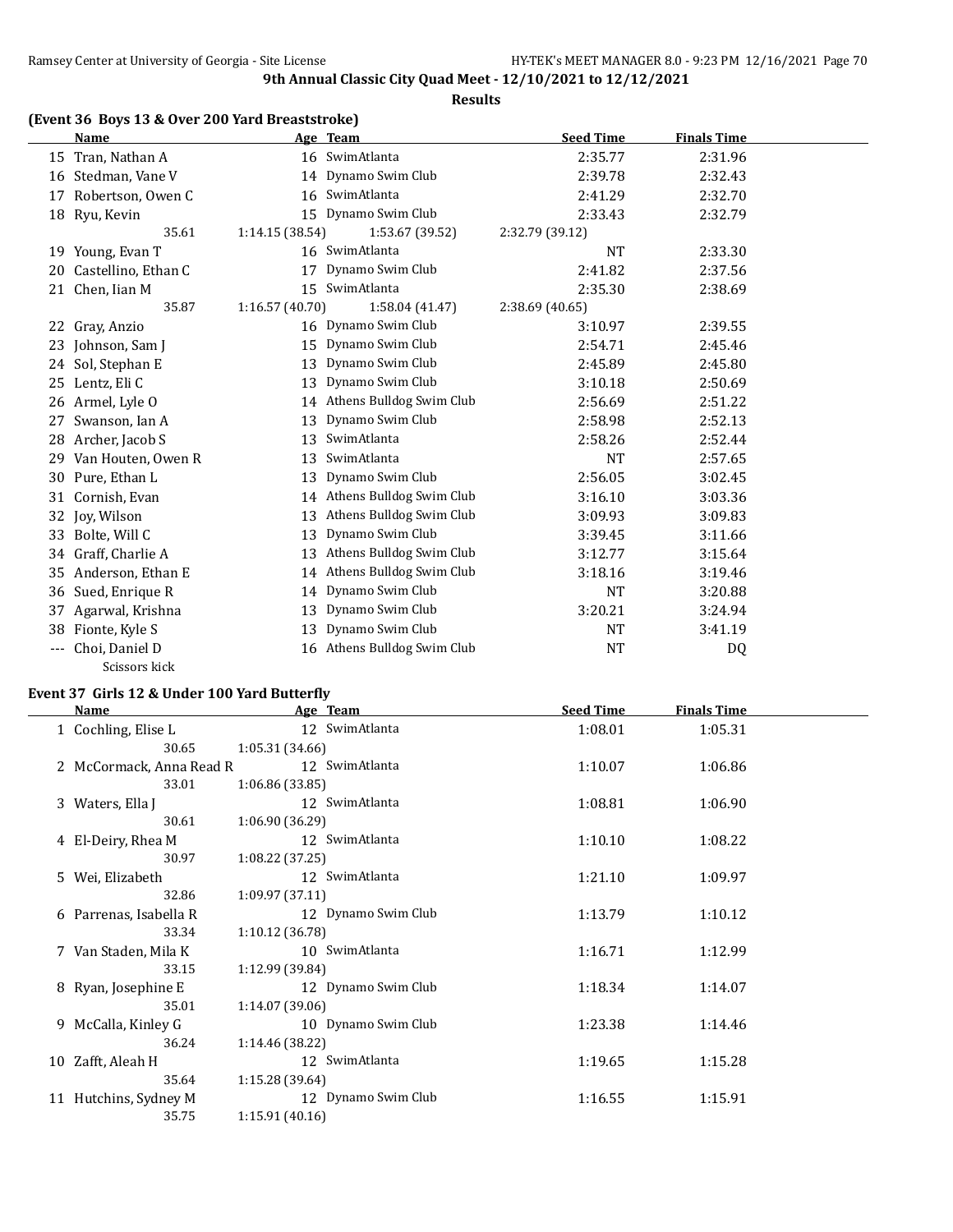#### **Results**

|  |  |  |  | (Event 37 Girls 12 & Under 100 Yard Butterfly) |
|--|--|--|--|------------------------------------------------|
|--|--|--|--|------------------------------------------------|

27.01 57.67 (30.66)

| Name                                        | Age Team                    | <b>Seed Time</b> | <b>Finals Time</b> |  |
|---------------------------------------------|-----------------------------|------------------|--------------------|--|
| 12 Taylor, Olivia M M                       | 12 SwimAtlanta              | 1:17.01          | 1:18.23            |  |
| 35.87                                       | 1:18.23 (42.36)             |                  |                    |  |
| 13 Tomlinson, Bailey A                      | 12 Athens Bulldog Swim Club | <b>NT</b>        | 1:20.61            |  |
| 39.22                                       | 1:20.61 (41.39)             |                  |                    |  |
| 14 Patel, Lucki M                           | 11 Dynamo Swim Club         | 1:28.53          | 1:23.81            |  |
| 40.30                                       | 1:23.81 (43.51)             |                  |                    |  |
| 15 Mahl, Sasha I                            | 12 Dynamo Swim Club         | 1:28.59          | 1:24.34            |  |
| 39.20                                       | 1:24.34 (45.14)             |                  |                    |  |
| 16 Hawk, Blakely J                          | 11 Athens Bulldog Swim Club | <b>NT</b>        | 1:24.65            |  |
| 38.00                                       | 1:24.65 (46.65)             |                  |                    |  |
|                                             |                             |                  |                    |  |
| 17 Williams, Ellie L                        | 11 Dynamo Swim Club         | 1:33.44          | 1:24.99            |  |
| 39.42                                       | 1:24.99 (45.57)             |                  |                    |  |
| 18 Govan, Stella R                          | 12 Dynamo Swim Club         | 1:41.94          | 1:25.48            |  |
| 40.39                                       | 1:25.48 (45.09)             |                  |                    |  |
| 19 Castellino, Alyssa S                     | 12 Dynamo Swim Club         | 1:30.88          | 1:25.56            |  |
| 43.56                                       | 1:25.56 (42.00)             |                  |                    |  |
| 20 Rosser, Gabby S                          | 10 Athens Bulldog Swim Club | <b>NT</b>        | 1:27.49            |  |
| 41.48                                       | 1:27.49 (46.01)             |                  |                    |  |
| 21 Kehl, Brooke E                           | 12 Dynamo Swim Club         | 1:35.50          | 1:28.89            |  |
| 41.83                                       | 1:28.89 (47.06)             |                  |                    |  |
| 22 McLucas, Daphne O                        | 12 Athens Bulldog Swim Club | <b>NT</b>        | 1:29.19            |  |
| 36.97                                       | 1:29.19 (52.22)             |                  |                    |  |
| 23 Carter, Ellie C                          | 12 Dynamo Swim Club         | 1:28.78          | 1:29.22            |  |
| 41.04                                       | 1:29.22 (48.18)             |                  |                    |  |
| 24 Murphy, Piper K                          | 10 Dynamo Swim Club         | NT               | 1:29.50            |  |
| 42.21                                       | 1:29.50 (47.29)             |                  |                    |  |
| 25 Lambert, Ava J                           | 12 Dynamo Swim Club         | 1:37.02          | 1:30.07            |  |
| 41.41                                       | 1:30.07 (48.66)             |                  |                    |  |
| 26 Entrekin, Frances J                      | 10 Dynamo Swim Club         | 1:50.79          | 1:36.23            |  |
| 45.09                                       | 1:36.23 (51.14)             |                  |                    |  |
|                                             |                             |                  |                    |  |
| 27 Blake, Ellie                             | 11 Dynamo Swim Club         | 1:42.07          | 1:38.88            |  |
| 46.58                                       | 1:38.88 (52.30)             |                  |                    |  |
| 28 Mackay, Laila G                          | 10 Dynamo Swim Club         | 1:55.38          | 1:39.27            |  |
| 46.04                                       | 1:39.27 (53.23)             |                  |                    |  |
| 29 Leveston, Morgan F                       | 12 SwimAtlanta              | <b>NT</b>        | 1:41.55            |  |
| 44.27                                       | 1:41.55 (57.28)             |                  |                    |  |
| 30 Haynes, Josie A                          | 9 Dynamo Swim Club          | <b>NT</b>        | 1:44.03            |  |
| 46.26                                       | 1:44.03 (57.77)             |                  |                    |  |
| 31 Canaway, Piper M                         | 9 Dynamo Swim Club          | <b>NT</b>        | 1:48.19            |  |
| 49.42                                       | 1:48.19 (58.77)             |                  |                    |  |
| --- Jiang, Yumeng                           | 11 Unattached               | 1:19.14          | DQ                 |  |
| False start                                 |                             |                  |                    |  |
| 34.76                                       | DQ (40.09)                  |                  |                    |  |
| --- Neace, Lauren C                         | 12 Athens Bulldog Swim Club | 1:42.33          | DQ                 |  |
| False start                                 |                             |                  |                    |  |
| 34.91                                       | DQ (44.24)                  |                  |                    |  |
| --- Wehbe, Kristen A                        | 12 SwimAtlanta              | NT               | DQ                 |  |
|                                             |                             |                  |                    |  |
| Kick breaststroke type                      |                             |                  |                    |  |
| 46.79                                       | DQ (1:04.00)                |                  |                    |  |
| Event 38 Boys 12 & Under 100 Yard Butterfly |                             |                  |                    |  |
| <b>Name</b>                                 | Age Team                    | <b>Seed Time</b> | <b>Finals Time</b> |  |
| 1 Xu, Eric                                  | 12 Dynamo Swim Club         | 58.05            | 57.67              |  |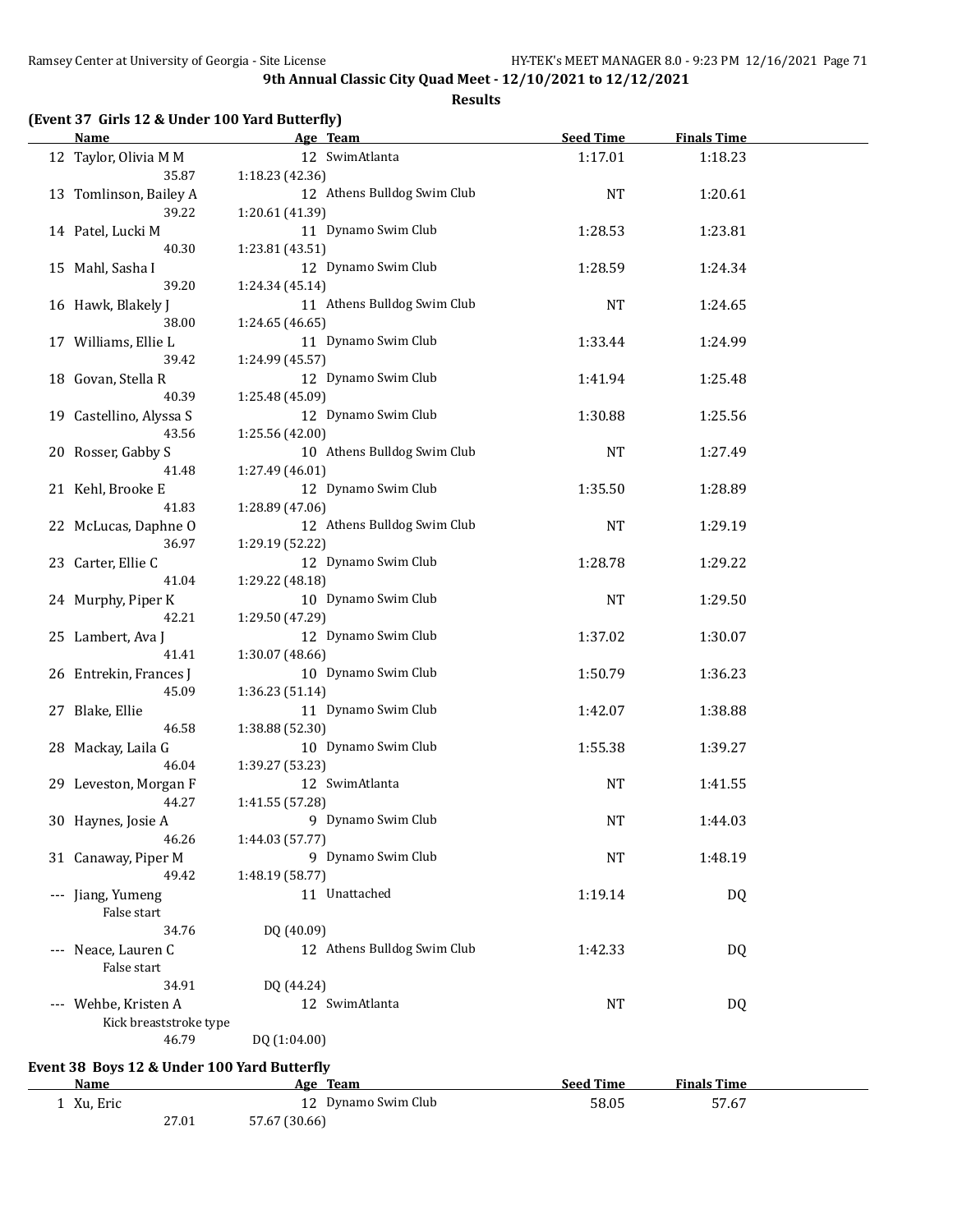|  |  |  | (Event 38 Boys 12 & Under 100 Yard Butterfly) |
|--|--|--|-----------------------------------------------|
|--|--|--|-----------------------------------------------|

| <u>Name</u>                |                 | Age Team                    | <b>Seed Time</b> | <b>Finals Time</b> |  |
|----------------------------|-----------------|-----------------------------|------------------|--------------------|--|
| 2 Cui, Tom N               |                 | 12 Dynamo Swim Club         | 1:00.48          | 58.49              |  |
| 27.22                      | 58.49 (31.27)   |                             |                  |                    |  |
| 3 Adriansen III, Lauritz J |                 | 12 SwimAtlanta              | 1:05.14          | 1:04.12            |  |
| 29.85                      | 1:04.12 (34.27) |                             |                  |                    |  |
| 4 Bahr, Kipras D           |                 | 12 Athens Bulldog Swim Club | 1:08.25          | 1:06.44            |  |
| 30.33                      | 1:06.44 (36.11) |                             |                  |                    |  |
| 5 Sopa, Troy               |                 | 11 Dynamo Swim Club         | 1:09.32          | 1:06.62            |  |
| 31.04                      | 1:06.62 (35.58) |                             |                  |                    |  |
| 6 Sato, Nicolas            |                 | 12 Dynamo Swim Club         | 1:11.17          | 1:06.81            |  |
| 31.48                      | 1:06.81 (35.33) |                             |                  |                    |  |
| 7 Unger, Alexander M       |                 | 12 SwimAtlanta              | 1:09.19          | 1:06.94            |  |
| 31.16                      | 1:06.94 (35.78) |                             |                  |                    |  |
| 8 Chang, Graham M          |                 | 12 Dynamo Swim Club         | 1:12.25          | 1:09.16            |  |
| 32.36                      | 1:09.16 (36.80) |                             |                  |                    |  |
| 9 Rhine, Joseph B          |                 | 12 Athens Bulldog Swim Club | 1:12.85          | 1:09.58            |  |
| 32.15                      | 1:09.58 (37.43) |                             |                  |                    |  |
| 10 Skopljak, Adel          |                 | 12 SwimAtlanta              | 1:16.45          | 1:10.98            |  |
| 32.38                      | 1:10.98 (38.60) |                             |                  |                    |  |
| 11 Collins, Trey E         |                 | 11 SwimAtlanta              | 1:12.70          | 1:11.96            |  |
| 32.83                      | 1:11.96 (39.13) |                             |                  |                    |  |
| 12 Chai, Jason             |                 | 12 Dynamo Swim Club         | 1:13.93          | 1:13.84            |  |
| 34.73                      | 1:13.84 (39.11) |                             |                  |                    |  |
| 13 Klemmer, Austin A       |                 | 11 SwimAtlanta              | 1:20.18          | 1:14.58            |  |
| 33.94                      | 1:14.58 (40.64) |                             |                  |                    |  |
| 14 Holder, Cade M<br>34.43 |                 | 12 SwimAtlanta              | 1:21.70          | 1:14.94            |  |
|                            | 1:14.94 (40.51) | 12 Athens Bulldog Swim Club | 1:16.62          |                    |  |
| 15 Boyle, Colin T<br>34.69 | 1:15.01 (40.32) |                             |                  | 1:15.01            |  |
| 16 Coverdill, Patrick D    |                 | 11 Athens Bulldog Swim Club | 1:18.47          | 1:15.07            |  |
| 36.41                      | 1:15.07 (38.66) |                             |                  |                    |  |
| 17 Xu, Melvin R            |                 | 12 Dynamo Swim Club         | 1:30.86          | 1:15.97            |  |
| 33.34                      | 1:15.97 (42.63) |                             |                  |                    |  |
| 18 Horback, John G         |                 | 10 SwimAtlanta              | 1:19.99          | 1:17.56            |  |
| 34.76                      | 1:17.56 (42.80) |                             |                  |                    |  |
| 19 Avelar, Nicolas         |                 | 12 Athens Bulldog Swim Club | 1:17.73          | 1:17.70            |  |
| 34.85                      | 1:17.70 (42.85) |                             |                  |                    |  |
| 20 Goreshnik, Maxwell      | 11 SwimAtlanta  |                             | 1:42.93          | 1:22.02            |  |
| 35.45                      | 1:22.02 (46.57) |                             |                  |                    |  |
| 21 Guidry, Nate W          |                 | 12 Athens Bulldog Swim Club | NT               | 1:22.21            |  |
| 38.34                      | 1:22.21 (43.87) |                             |                  |                    |  |
| 22 Wheeler, Preston J      |                 | 10 SwimAtlanta              | 1:25.30          | 1:23.71            |  |
| 23 Knowles, Winlon M       |                 | 12 Dynamo Swim Club         | 1:26.88          | 1:23.89            |  |
| 38.27                      | 1:23.89 (45.62) |                             |                  |                    |  |
| 24 Wells, Kazuki M         |                 | 12 Dynamo Swim Club         | 1:40.72          | 1:25.83            |  |
| 39.84                      | 1:25.83 (45.99) |                             |                  |                    |  |
| 25 Brewer, Graham B        |                 | 10 Dynamo Swim Club         | 1:35.59          | 1:27.55            |  |
| 40.47                      | 1:27.55 (47.08) |                             |                  |                    |  |
| 26 Wheeler, Parker G       |                 | 8 SwimAtlanta               | 1:31.99          | 1:27.93            |  |
| 39.75                      | 1:27.93 (48.18) |                             |                  |                    |  |
| 27 Wang, Tu                |                 | 10 Dynamo Swim Club         | 1:36.35          | 1:29.14            |  |
| 38.52                      | 1:29.14 (50.62) |                             |                  |                    |  |
| 28 Kirkland, Jack D        |                 | 10 Athens Bulldog Swim Club | 1:55.85          | 1:29.20            |  |
| 40.39                      | 1:29.20 (48.81) |                             |                  |                    |  |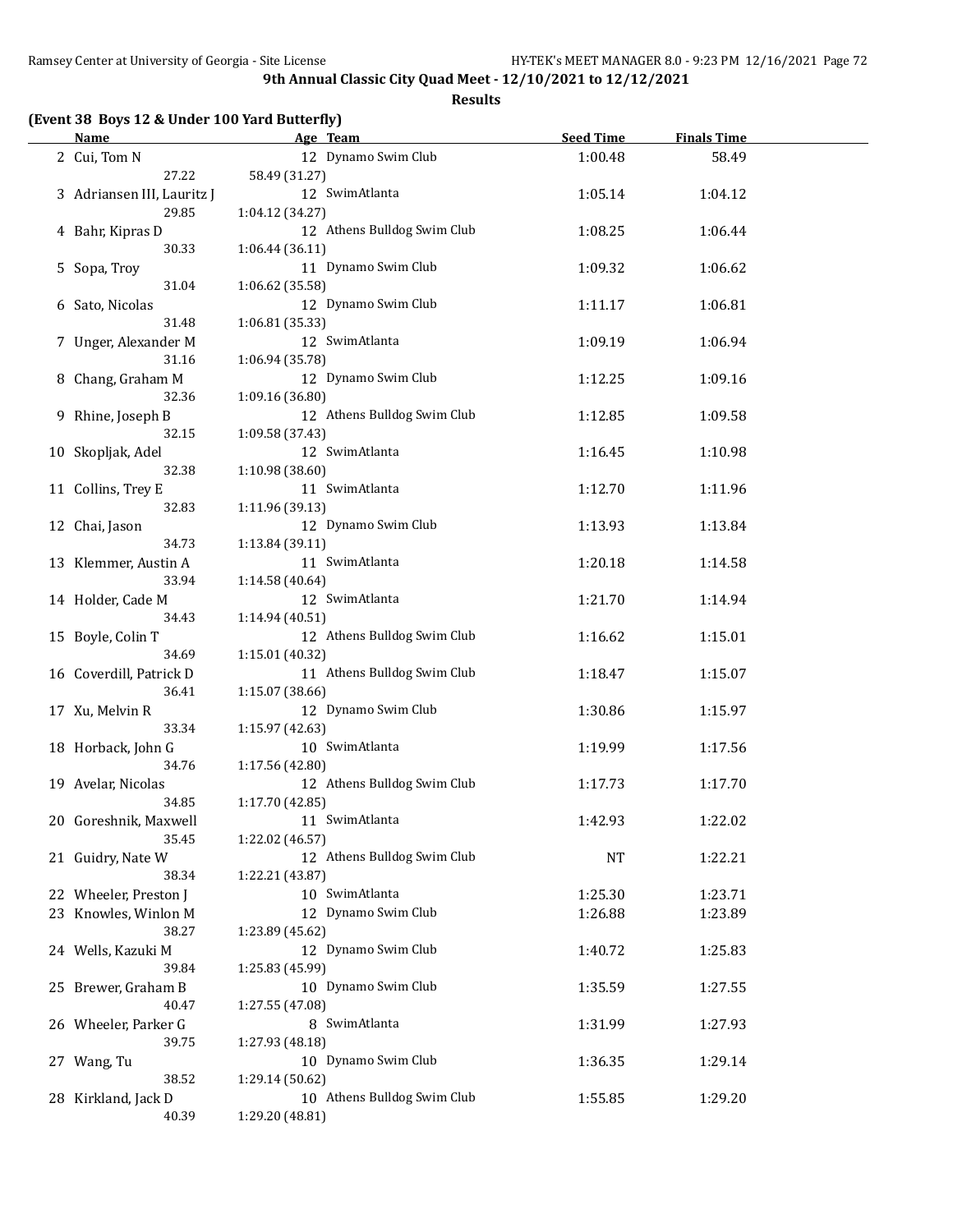**Results**

# **(Event 38 Boys 12 & Under 100 Yard Butterfly)**

| Name                                     | Age Team                    | <b>Seed Time</b> | <b>Finals Time</b> |  |
|------------------------------------------|-----------------------------|------------------|--------------------|--|
| 29 Choi, Jason Y                         | 12 Dynamo Swim Club         | 1:29.68          | 1:30.55            |  |
|                                          | 1:30.55(50.97)<br>39.58     |                  |                    |  |
| 30 Holcombe, Chase C                     | 10 SwimAtlanta              | <b>NT</b>        | 1:30.97            |  |
|                                          | 39.41<br>1:30.97(51.56)     |                  |                    |  |
| 31 Karumbaiah, Nakul                     | 12 Athens Bulldog Swim Club | 1:47.33          | 1:32.72            |  |
|                                          | 1:32.72 (50.72)<br>42.00    |                  |                    |  |
| 32 Page, Matteo R                        | 12 Dynamo Swim Club         | 1:33.06          | 1:33.53            |  |
|                                          | 42.72<br>1:33.53 (50.81)    |                  |                    |  |
| 33 Huang, Alex Z                         | 12 Athens Bulldog Swim Club | <b>NT</b>        | 1:35.75            |  |
|                                          | 43.95<br>1:35.75 (51.80)    |                  |                    |  |
| 34 Brewer, Parker A                      | 10 Dynamo Swim Club         | NT               | 1:36.24            |  |
|                                          | 44.07<br>1:36.24(52.17)     |                  |                    |  |
| 35 Overway, Seth R                       | 8 Dynamo Swim Club          | 1:56.29          | 1:38.46            |  |
|                                          | 46.20<br>1:38.46 (52.26)    |                  |                    |  |
| 36 Sesplankis, Theo P                    | 10 Dynamo Swim Club         | NT               | 1:45.38            |  |
|                                          | 49.02<br>1:45.38 (56.36)    |                  |                    |  |
| 37 Herrick, Tyshi L                      | 11 SwimAtlanta              | NT               | 1:54.53            |  |
|                                          | 50.45<br>1:54.53 (1:04.08)  |                  |                    |  |
| Karumbaiah, Vidur<br>$\qquad \qquad - -$ | 11 Athens Bulldog Swim Club | 1:14.30          | DQ                 |  |
| Alternating Kick                         |                             |                  |                    |  |
|                                          | 36.27<br>DQ (44.15)         |                  |                    |  |

### **Event 39 Girls 13 & Over 100 Yard Butterfly**

 $\sim$ 

| 13 Dynamo Swim Club<br>1 Markott, Teagan M<br>1:01.79<br>1:00.21<br>27.72<br>1:00.21 (32.49)<br>14 Athens Bulldog Swim Club<br>1:03.57<br>1:00.24<br>2 Young, Ximena<br>28.85<br>1:00.24 (31.39)<br>15 Athens Bulldog Swim Club<br>3 Alewine-Flores, Aubree-Clare<br>1:01.28<br>1:00.34<br>1:00.34 (32.39)<br>27.95<br>15 Athens Bulldog Swim Club<br>4 Avelar, Nicole<br>1:01.12<br>1:00.47<br>28.05<br>1:00.47 (32.42)<br>14 Dynamo Swim Club<br>5 Modglin, Sydney<br>1:02.43<br>1:00.94 |  |
|--------------------------------------------------------------------------------------------------------------------------------------------------------------------------------------------------------------------------------------------------------------------------------------------------------------------------------------------------------------------------------------------------------------------------------------------------------------------------------------------|--|
|                                                                                                                                                                                                                                                                                                                                                                                                                                                                                            |  |
|                                                                                                                                                                                                                                                                                                                                                                                                                                                                                            |  |
|                                                                                                                                                                                                                                                                                                                                                                                                                                                                                            |  |
|                                                                                                                                                                                                                                                                                                                                                                                                                                                                                            |  |
|                                                                                                                                                                                                                                                                                                                                                                                                                                                                                            |  |
|                                                                                                                                                                                                                                                                                                                                                                                                                                                                                            |  |
|                                                                                                                                                                                                                                                                                                                                                                                                                                                                                            |  |
|                                                                                                                                                                                                                                                                                                                                                                                                                                                                                            |  |
|                                                                                                                                                                                                                                                                                                                                                                                                                                                                                            |  |
| 29.56<br>1:00.94 (31.38)                                                                                                                                                                                                                                                                                                                                                                                                                                                                   |  |
| 13 SwimAtlanta<br>1:01.70<br>1:01.72<br>6 Amike, Nicole O                                                                                                                                                                                                                                                                                                                                                                                                                                  |  |
| 28.26<br>1:01.72 (33.46)                                                                                                                                                                                                                                                                                                                                                                                                                                                                   |  |
| 13 Dynamo Swim Club<br>1:08.10<br>7 Turcotte, Olivia M<br>1:02.86                                                                                                                                                                                                                                                                                                                                                                                                                          |  |
| 29.75<br>1:02.86(33.11)                                                                                                                                                                                                                                                                                                                                                                                                                                                                    |  |
| 17 Athens Bulldog Swim Club<br>1:05.79<br>1:03.30<br>8 Hope, Maddie P                                                                                                                                                                                                                                                                                                                                                                                                                      |  |
| 29.79<br>1:03.30 (33.51)                                                                                                                                                                                                                                                                                                                                                                                                                                                                   |  |
| 16 SwimAtlanta<br>9 Streeter, Catherine F<br>1:08.94<br>1:03.82                                                                                                                                                                                                                                                                                                                                                                                                                            |  |
| 28.49<br>$1:03.82$ (35.33)                                                                                                                                                                                                                                                                                                                                                                                                                                                                 |  |
| 15 SwimAtlanta<br>10 Skillen, Emily K<br>1:05.52<br>1:04.05                                                                                                                                                                                                                                                                                                                                                                                                                                |  |
| 29.63<br>1:04.05 (34.42)                                                                                                                                                                                                                                                                                                                                                                                                                                                                   |  |
| 17 Athens Bulldog Swim Club<br>1:05.66<br>11 Kennedy, Alice J<br>1:04.08                                                                                                                                                                                                                                                                                                                                                                                                                   |  |
| 29.58<br>1:04.08 (34.50)                                                                                                                                                                                                                                                                                                                                                                                                                                                                   |  |
| 15 SwimAtlanta<br>12 Reilly, Makenna P<br>1:27.52<br>1:04.32                                                                                                                                                                                                                                                                                                                                                                                                                               |  |
| 1:04.32 (34.79)<br>29.53<br>13 Dynamo Swim Club                                                                                                                                                                                                                                                                                                                                                                                                                                            |  |
| 1:06.23<br>13 Shen, Lori<br>1:04.56<br>30.84                                                                                                                                                                                                                                                                                                                                                                                                                                               |  |
| 1:04.56 (33.72)<br>14 Dynamo Swim Club                                                                                                                                                                                                                                                                                                                                                                                                                                                     |  |
| 14 Xiao, Catherine J<br>1:04.99<br>1:04.57<br>30.32<br>1:04.57(34.25)                                                                                                                                                                                                                                                                                                                                                                                                                      |  |
| 15 Dynamo Swim Club<br>1:06.83<br>Baldwin, Anna M<br>1:04.58<br>15                                                                                                                                                                                                                                                                                                                                                                                                                         |  |
| 32.00<br>1:04.58 (32.58)                                                                                                                                                                                                                                                                                                                                                                                                                                                                   |  |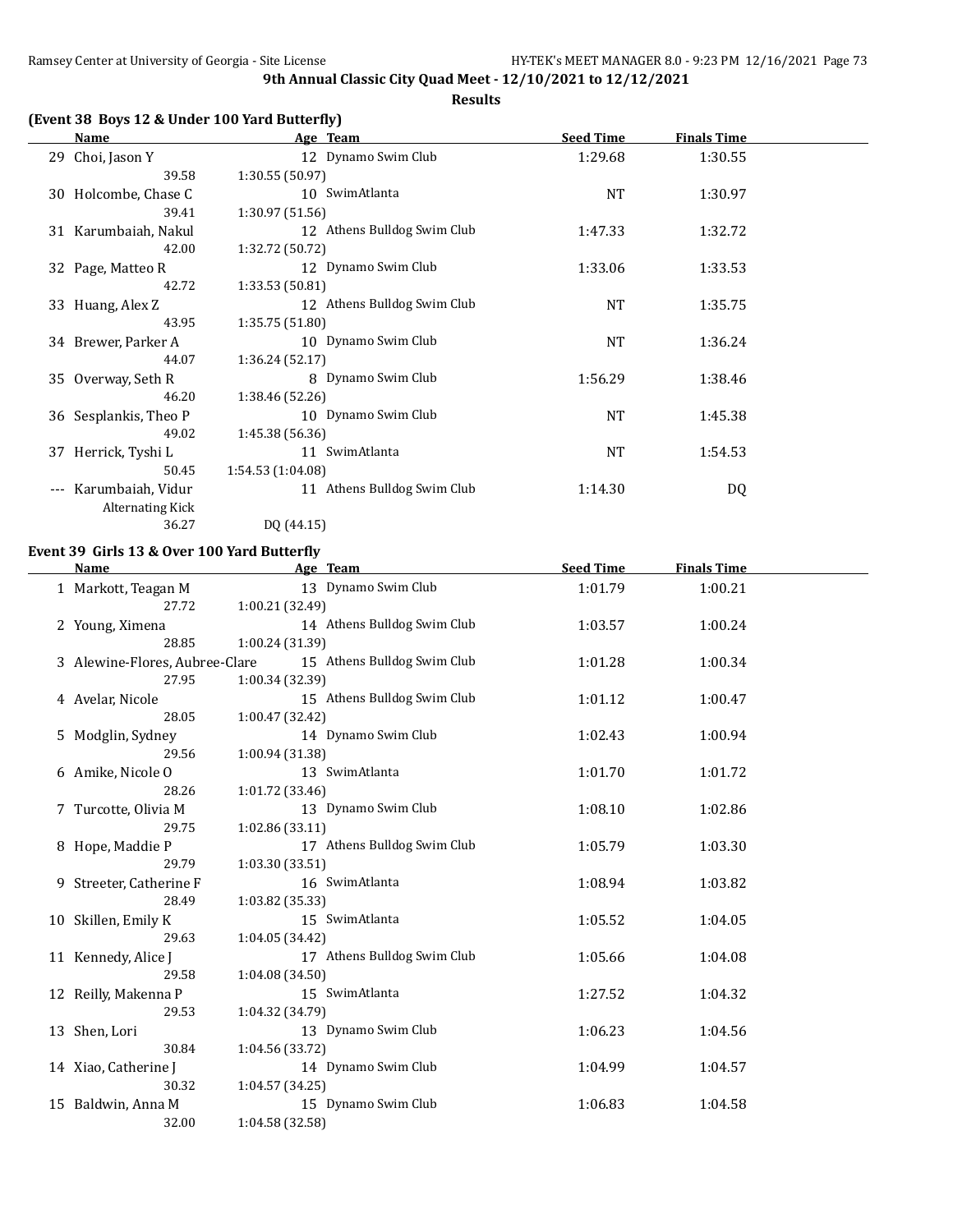|  |  |  |  | (Event 39 Girls 13 & Over 100 Yard Butterfly) |
|--|--|--|--|-----------------------------------------------|
|--|--|--|--|-----------------------------------------------|

| <b>Name</b>                  | Age Team                    | <b>Seed Time</b> | <b>Finals Time</b> |  |
|------------------------------|-----------------------------|------------------|--------------------|--|
| 16 Alexander, Brooke E       | 16 SwimAtlanta              | 1:03.49          | 1:04.81            |  |
| 30.88                        | 1:04.81 (33.93)             |                  |                    |  |
| 17 Ackert, Ansley M          | 14 Dynamo Swim Club         | 1:04.79          | 1:04.84            |  |
| 30.14                        | 1:04.84 (34.70)             |                  |                    |  |
| 18 Ishikawa, Sophia          | 17 SwimAtlanta              | 1:04.27          | 1:05.11            |  |
| 30.71                        | 1:05.11 (34.40)             |                  |                    |  |
| 19 Teague, Chloe J           | 16 SwimAtlanta              | 1:09.45          | 1:05.27            |  |
| 29.12                        | 1:05.27 (36.15)             |                  |                    |  |
| 20 Hultgren, Virginia Jane T | 15 Dynamo Swim Club         | 1:03.00          | 1:05.47            |  |
| 31.93                        | 1:05.47 (33.54)             |                  |                    |  |
| 21 Becraft, Rakel K          | 14 Dynamo Swim Club         | 1:02.86          | 1:05.54            |  |
| 31.08                        | 1:05.54 (34.46)             |                  |                    |  |
| 22 Robinson, Maggie E        | 16 SwimAtlanta              | 1:10.07          | 1:05.58            |  |
| 29.98                        | 1:05.58 (35.60)             |                  |                    |  |
| 23 Ripps, Janie V            | 15 Athens Bulldog Swim Club | 1:07.74          | 1:06.31            |  |
| 31.78                        | 1:06.31(34.53)              |                  |                    |  |
| 24 Richard, Hailey E         | 14 Dynamo Swim Club         | 1:06.38          | 1:06.33            |  |
| 30.22                        | 1:06.33(36.11)              |                  |                    |  |
| 25 Webb, Ansley E            | 14 Dynamo Swim Club         | 1:05.43          | 1:06.46            |  |
| 30.74                        | 1:06.46 (35.72)             |                  |                    |  |
| 26 Burrowes, Antonita J      | 16 SwimAtlanta              | 1:04.19          | 1:06.50            |  |
| 29.91                        | 1:06.50 (36.59)             |                  |                    |  |
| 27 Sakaris, Hannah R         | 13 SwimAtlanta              | 1:05.28          | 1:06.82            |  |
| 31.13                        | 1:06.82 (35.69)             |                  |                    |  |
| 28 Robertson, Leah E         | 14 SwimAtlanta              | 1:05.90          | 1:06.85            |  |
| 29.77                        | 1:06.85 (37.08)             |                  |                    |  |
| 29 Dillon, Ella L            | 14 Athens Bulldog Swim Club | 1:03.47          | 1:07.12            |  |
| 30.78                        | 1:07.12 (36.34)             |                  |                    |  |
| 30 Mulford, Sydney J         | 16 Dynamo Swim Club         | 1:05.94          | 1:07.21            |  |
| 30.95                        | 1:07.21 (36.26)             |                  |                    |  |
| 31 Haynes, Nora C            | 14 Dynamo Swim Club         | 1:11.44          | 1:07.24            |  |
| 29.92                        | 1:07.24 (37.32)             |                  |                    |  |
| 32 Lewis, Erin A             | 17 Dynamo Swim Club         | 1:07.14          | 1:07.65            |  |
| 30.73                        | 1:07.65 (36.92)             |                  |                    |  |
| 33 Sedykh, Sasha L           | 13 Dynamo Swim Club         | 1:12.38          | 1:07.81            |  |
| 31.48                        | 1:07.81 (36.33)             |                  |                    |  |
| 34 Davis, Charlotte A        | 13 Dynamo Swim Club         | 1:10.77          | 1:08.17            |  |
| 31.85                        | 1:08.17 (36.32)             |                  |                    |  |
| 35 Turcotte, Kaela E         | 13 Dynamo Swim Club         | 1:13.62          | 1:08.37            |  |
| 31.49                        | 1:08.37 (36.88)             |                  |                    |  |
| 36 Jung, Julia H             | 13 SwimAtlanta              | 1:08.51          | 1:08.45            |  |
| 32.61                        | 1:08.45 (35.84)             |                  |                    |  |
| 37 Dodson, Amelia K          | 15 SwimAtlanta              | 1:05.60          | 1:08.68            |  |
| 31.64                        | 1:08.68 (37.04)             |                  |                    |  |
| 38 Fuchs, Sadie G            | 14 Dynamo Swim Club         | 1:10.89          | 1:08.76            |  |
| 31.21                        | 1:08.76 (37.55)             |                  |                    |  |
| 39 Britt, Mackenzie G        | 13 SwimAtlanta              | 1:21.72          | 1:08.92            |  |
| 31.58                        | 1:08.92 (37.34)             |                  |                    |  |
| 40 Peters, Sonia A           | 15 Dynamo Swim Club         | 1:15.41          | 1:09.29            |  |
| 31.29                        | 1:09.29 (38.00)             |                  |                    |  |
| 41 Szabo, Aida S             | 13 SwimAtlanta              | 1:10.73          | 1:09.72            |  |
| 32.48                        | 1:09.72 (37.24)             |                  |                    |  |
| 42 Lo Faro, Lidia A          | 14 Dynamo Swim Club         | 1:13.88          | 1:09.85            |  |
| 32.19                        | 1:09.85 (37.66)             |                  |                    |  |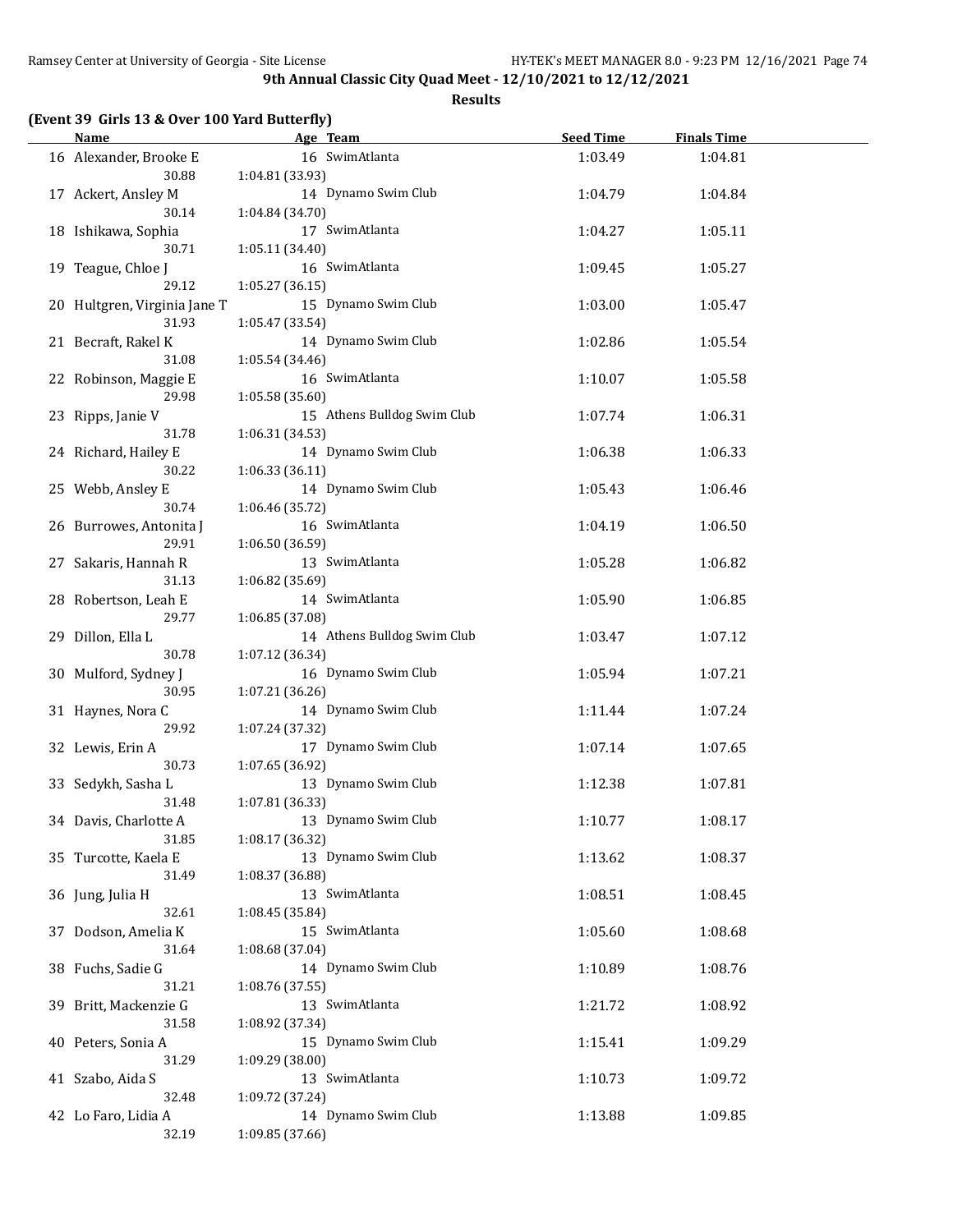|  | (Event 39 Girls 13 & Over 100 Yard Butterfly) |  |  |
|--|-----------------------------------------------|--|--|
|--|-----------------------------------------------|--|--|

| <b>Name</b>             | Age Team                                       | <b>Seed Time</b> | <b>Finals Time</b> |  |
|-------------------------|------------------------------------------------|------------------|--------------------|--|
| 43 Harding, Riley M     | 13 Athens Bulldog Swim Club                    | 1:12.77          | 1:10.85            |  |
| 32.73                   | 1:10.85 (38.12)                                |                  |                    |  |
| 44 Evans, Caroline G    | 16 Dynamo Swim Club                            | 1:09.49          | 1:10.87            |  |
| 32.63                   | 1:10.87 (38.24)                                |                  |                    |  |
| 45 Gerdes, Victoria S   | 15 Dynamo Swim Club                            | 1:14.97          | 1:11.03            |  |
| 33.96                   | 1:11.03 (37.07)                                |                  |                    |  |
| 46 Pursner, Rebecca J   | 16 Athens Bulldog Swim Club                    | 1:07.93          | 1:11.20            |  |
| 32.90                   |                                                |                  |                    |  |
|                         | 1:11.20 (38.30)                                |                  |                    |  |
| 47 Heffner, Kaela A     | 13 SwimAtlanta                                 | 1:13.42          | 1:11.78            |  |
| 32.94                   | 1:11.78 (38.84)                                |                  |                    |  |
| 48 Jayakumar, Isha R    | 13 Dynamo Swim Club                            | 1:14.84          | 1:11.82            |  |
| 33.73                   | 1:11.82 (38.09)                                |                  |                    |  |
| 49 Jayakumar, Nila R    | 13 Dynamo Swim Club                            | 1:21.37          | 1:11.88            |  |
| 34.15                   | 1:11.88 (37.73)                                |                  |                    |  |
| 50 Taylor, Shadia N     | 13 SwimAtlanta                                 | 1:16.93          | 1:12.15            |  |
| 32.84                   | 1:12.15 (39.31)                                |                  |                    |  |
| 51 Prince, Caroline G   | 14 Athens Bulldog Swim Club                    | 1:37.15          | 1:13.07            |  |
| 33.77                   | 1:13.07 (39.30)                                |                  |                    |  |
| 52 Price, Alex N        | 14 Dynamo Swim Club                            | 1:14.48          | 1:13.81            |  |
| 33.80                   | 1:13.81 (40.01)                                |                  |                    |  |
| 53 Champney, Caroline L | 13 SwimAtlanta                                 | <b>NT</b>        | 1:14.10            |  |
| 33.87                   | 1:14.10 (40.23)                                |                  |                    |  |
| 54 Lampa, Audrey L      | 14 Dynamo Swim Club                            | 1:12.70          | 1:14.36            |  |
| 37.28                   | 1:14.36 (37.08)                                |                  |                    |  |
| 55 Hampton, Heidi L     | 15 Dynamo Swim Club                            | 1:16.83          | 1:15.53            |  |
| 34.41                   | 1:15.53(41.12)                                 |                  |                    |  |
| 56 Woodard, Ella M      | 14 Dynamo Swim Club                            | 1:18.95          | 1:15.85            |  |
| 33.14                   | 1:15.85 (42.71)                                |                  |                    |  |
| 57 Kler, Camdyn A       | 16 Dynamo Swim Club                            | 1:21.48          | 1:16.03            |  |
| 36.15                   |                                                |                  |                    |  |
|                         | 1:16.03 (39.88)<br>14 Athens Bulldog Swim Club |                  |                    |  |
| 58 He, Alethea L        |                                                | 1:15.26          | 1:16.54            |  |
| 32.68                   | 1:16.54 (43.86)<br>13 Dynamo Swim Club         |                  |                    |  |
| 59 Wilson, Reese T      |                                                | 1:18.93          | 1:16.76            |  |
| 34.78                   | 1:16.76 (41.98)                                |                  |                    |  |
| 60 Jones, Hannah-Lisa K | 14 Dynamo Swim Club                            | 1:15.95          | 1:16.84            |  |
| 35.52                   | 1:16.84 (41.32)                                |                  |                    |  |
| 61 Etingof, Alex V      | 14 Dynamo Swim Club                            | 1:20.00          | 1:17.29            |  |
| 36.48                   | 1:17.29 (40.81)                                |                  |                    |  |
| 62 Cole, Mabry F        | 15 Athens Bulldog Swim Club                    | 1:19.24          | 1:17.43            |  |
| 34.10                   | 1:17.43 (43.33)                                |                  |                    |  |
| 63 Turner, Elin E       | 14 Athens Bulldog Swim Club                    | 1:18.33          | 1:17.53            |  |
| 36.01                   | 1:17.53 (41.52)                                |                  |                    |  |
| 64 King, Ella C         | 13 Dynamo Swim Club                            | 1:23.86          | 1:17.63            |  |
| 35.13                   | 1:17.63 (42.50)                                |                  |                    |  |
| 65 Johnson, Caroline E  | 13 Dynamo Swim Club                            | 1:12.80          | 1:18.30            |  |
| 36.86                   | 1:18.30 (41.44)                                |                  |                    |  |
| 66 Williams, Zoe O      | 13 Dynamo Swim Club                            | 1:19.24          | 1:19.06            |  |
| 37.55                   | 1:19.06 (41.51)                                |                  |                    |  |
| 67 Houston, Evie G      | 13 Dynamo Swim Club                            | 1:20.24          | 1:20.48            |  |
| 36.87                   | 1:20.48 (43.61)                                |                  |                    |  |
| 68 Preyer, Maddie O     | 13 Dynamo Swim Club                            | 1:20.36          | 1:20.91            |  |
| 36.90                   | 1:20.91 (44.01)                                |                  |                    |  |
| 69 Hobbs, Sophierose R  | 14 Athens Bulldog Swim Club                    | 1:26.28          | 1:20.97            |  |
| 38.45                   | 1:20.97 (42.52)                                |                  |                    |  |
|                         |                                                |                  |                    |  |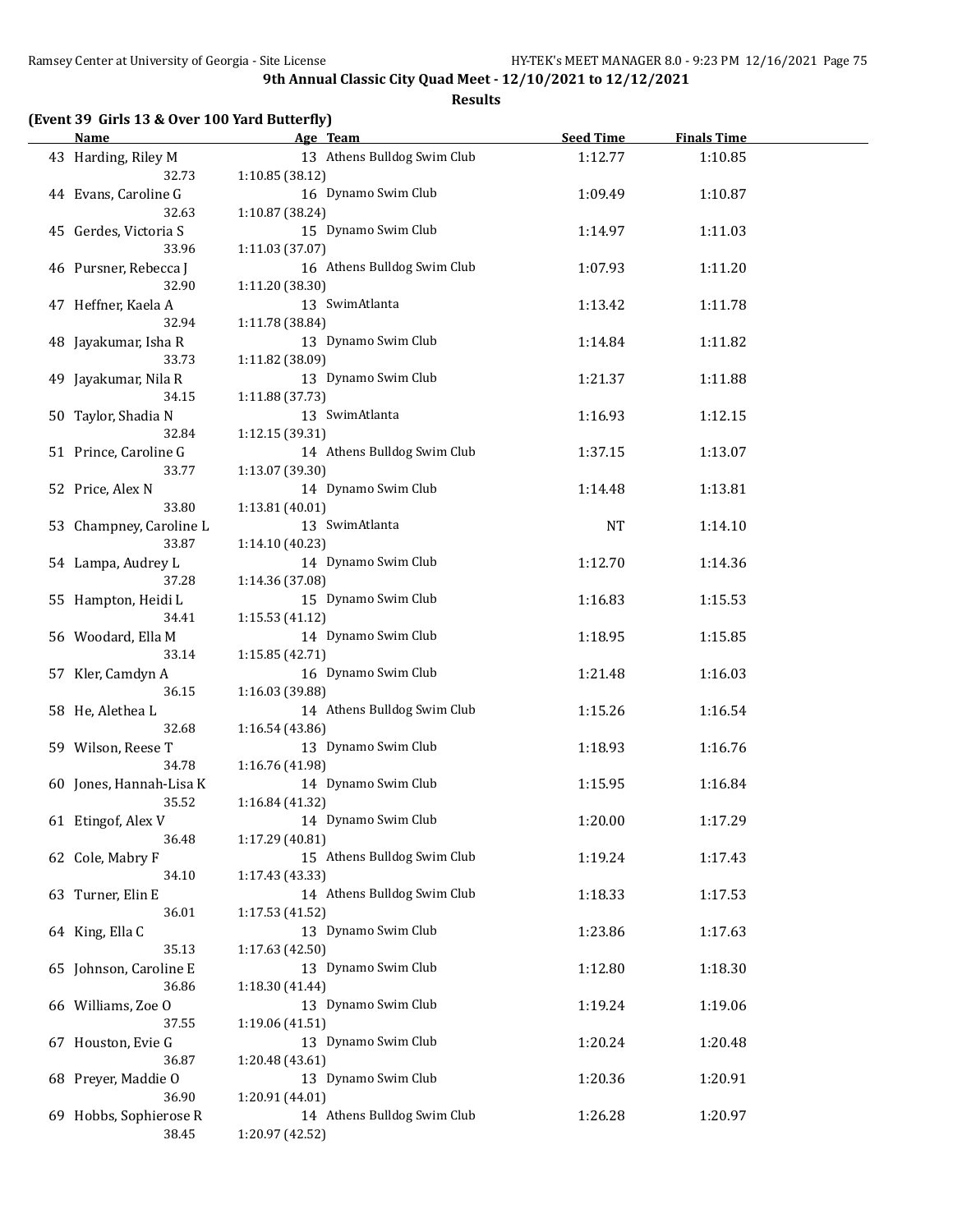**Results**

| <b>Name</b>                    | Age Team        |                             | <b>Seed Time</b> | <b>Finals Time</b> |  |
|--------------------------------|-----------------|-----------------------------|------------------|--------------------|--|
| 70 Yeomans, Carson R           |                 | 13 Athens Bulldog Swim Club | 1:24.18          | 1:22.77            |  |
| 37.69                          | 1:22.77 (45.08) |                             |                  |                    |  |
| 71 Cochran, Kate V             |                 | 13 SwimAtlanta              | 1:26.46          | 1:23.23            |  |
| 37.82                          | 1:23.23 (45.41) |                             |                  |                    |  |
| 72 Smith, Lynnette             |                 | 13 Athens Bulldog Swim Club | 1:26.56          | 1:24.51            |  |
| 37.99                          | 1:24.51 (46.52) |                             |                  |                    |  |
| 73 Overway, Mina               |                 | 13 Dynamo Swim Club         | 1:30.20          | 1:24.87            |  |
| 39.36                          | 1:24.87 (45.51) |                             |                  |                    |  |
| 74 Chunta, Mazie C             |                 | 13 SwimAtlanta              | <b>NT</b>        | 1:26.24            |  |
| 40.88                          | 1:26.24 (45.36) |                             |                  |                    |  |
| 75 Jones, Samantha A           |                 | 13 SwimAtlanta              | 1:30.12          | 1:27.32            |  |
| 41.01                          | 1:27.32 (46.31) |                             |                  |                    |  |
| 76 Salvo, Ella W               |                 | 13 Dynamo Swim Club         | 1:33.42          | 1:28.38            |  |
| 40.51                          | 1:28.38 (47.87) |                             |                  |                    |  |
| 77 Selvakumar, Lekha N         |                 | 13 Dynamo Swim Club         | 1:35.13          | 1:31.74            |  |
| 40.02                          | 1:31.74 (51.72) |                             |                  |                    |  |
| 78 Ayala Hernandez, Alessandra |                 | 13 Athens Bulldog Swim Club | <b>NT</b>        | 1:34.56            |  |
| 41.31                          | 1:34.56 (53.25) |                             |                  |                    |  |
| 79 Ayling, Michelle J          |                 | 13 Dynamo Swim Club         | 1:43.12          | 1:38.48            |  |
| 43.55                          | 1:38.48 (54.93) |                             |                  |                    |  |
| 80 Rodriguez, Isabella         |                 | 13 Dynamo Swim Club         | 1:40.32          | 1:44.06            |  |
| 46.79                          | 1:44.06 (57.27) |                             |                  |                    |  |
| Shine, Lea                     |                 | 15 Dynamo Swim Club         | 1:13.78          | DQ                 |  |
| False start                    |                 |                             |                  |                    |  |
| 31.83                          | DQ (38.35)      |                             |                  |                    |  |
| --- Hayes, Callie R            |                 | 13 Athens Bulldog Swim Club | 1:24.67          | DQ                 |  |
| Non-simultaneous arms          |                 |                             |                  |                    |  |
| 39.20                          | DQ (50.00)      |                             |                  |                    |  |
| --- Durbin, Laura A            |                 | 13 Dynamo Swim Club         | 1:17.39          | DQ                 |  |
| False start                    |                 |                             |                  |                    |  |
| 33.32                          | DQ (39.12)      |                             |                  |                    |  |

### **Event 40 Boys 13 & Over 100 Yard Butterfly**

|   | Name                  | Age Team                    | <b>Seed Time</b> | <b>Finals Time</b> |  |
|---|-----------------------|-----------------------------|------------------|--------------------|--|
|   | 1 Xiao, James X       | 17 Athens Bulldog Swim Club | 52.54            | 53.15              |  |
|   | 24.59                 | 53.15 (28.56)               |                  |                    |  |
|   | 2 Renier, Luke J      | 19 Unattached               | <b>NT</b>        | 53.23              |  |
|   | 25.04                 | 53.23 (28.19)               |                  |                    |  |
|   | 3 Foggin, Will H      | 18 Athens Bulldog Swim Club | <b>NT</b>        | 54.31              |  |
|   | 25.22                 | 54.31 (29.09)               |                  |                    |  |
|   | *4 Tran, Nathan A     | 16 SwimAtlanta              | 57.91            | 56.45              |  |
|   | 26.66                 | 56.45 (29.79)               |                  |                    |  |
|   | $*4$ Huff, RJ J       | 17 SwimAtlanta              | NT               | 56.45              |  |
|   | 25.75                 | 56.45 (30.70)               |                  |                    |  |
|   | 6 Christman, Walter C | 17 Dynamo Swim Club         | 58.03            | 56.57              |  |
|   | 26.17                 | 56.57 (30.40)               |                  |                    |  |
|   | 7 Huang, Daniel       | 17 Athens Bulldog Swim Club | 55.73            | 56.64              |  |
|   | 26.25                 | 56.64 (30.39)               |                  |                    |  |
| 8 | Waters, Carson A      | 13 SwimAtlanta              | 58.10            | 56.69              |  |
|   | 26.05                 | 56.69 (30.64)               |                  |                    |  |
|   | 9 Bates, Eli R        | 15 Athens Bulldog Swim Club | <b>NT</b>        | 57.24              |  |
|   | 26.55                 | 57.24 (30.69)               |                  |                    |  |
|   | 10 Aplin, Marek R     | 15 SwimAtlanta              | 59.42            | 57.63              |  |
|   | 26.37                 | 57.63 (31.26)               |                  |                    |  |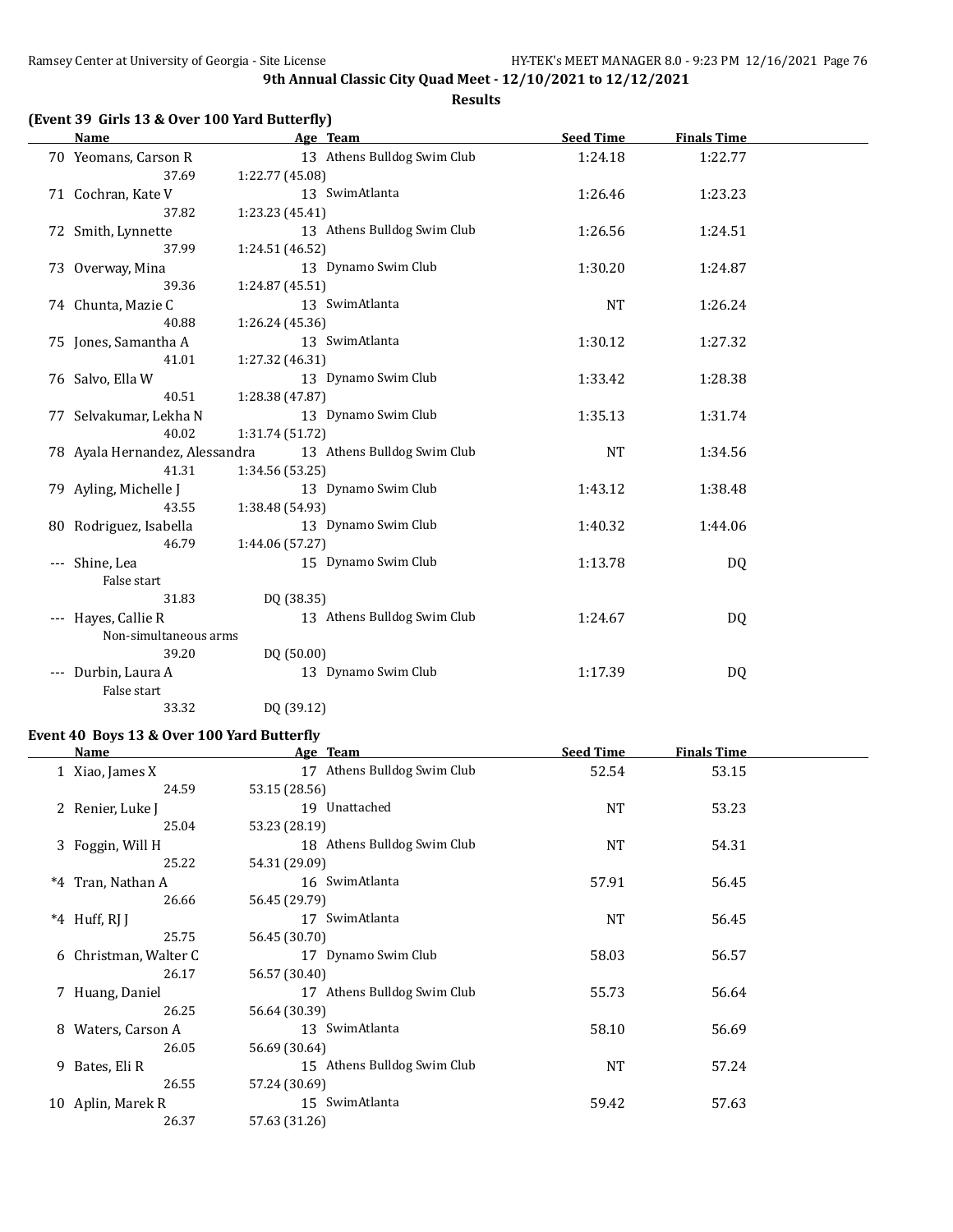**Results**

# **(Event 40 Boys 13 & Over 100 Yard Butterfly)**

| <b>Name</b>            | Age Team                               | <b>Seed Time</b> | <b>Finals Time</b> |  |
|------------------------|----------------------------------------|------------------|--------------------|--|
| 11 Wilkerson, Reid E   | 14 SwimAtlanta                         | 1:07.15          | 57.71              |  |
| 26.57                  | 57.71 (31.14)                          |                  |                    |  |
| 12 Bauer, Caleb Q      | 17 Dynamo Swim Club                    | 1:00.61          | 57.75              |  |
| 26.58                  | 57.75 (31.17)                          |                  |                    |  |
| 13 Kennedy, Garrett S  | 17 Athens Bulldog Swim Club            | 1:05.07          | 58.05              |  |
| 27.16                  | 58.05 (30.89)                          |                  |                    |  |
| 14 Hailey, Brandon M   | 17 Athens Bulldog Swim Club            | 57.89            | 58.06              |  |
| 27.16                  | 58.06 (30.90)                          |                  |                    |  |
|                        | 14 SwimAtlanta                         |                  |                    |  |
| 15 Nguyen, Thien H     |                                        | 58.19            | 58.40              |  |
| 27.23                  | 58.40 (31.17)                          |                  |                    |  |
| 16 Selph, Landon N     | 16 SwimAtlanta                         | 1:01.48          | 58.50              |  |
| 27.51                  | 58.50 (30.99)                          |                  |                    |  |
| 17 Silvers, Noah E     | 14 SwimAtlanta                         | 58.37            | 58.60              |  |
| 26.68                  | 58.60 (31.92)                          |                  |                    |  |
| 18 Lou, Alex J         | 14 Dynamo Swim Club                    | 57.97            | 58.64              |  |
| 27.63                  | 58.64 (31.01)                          |                  |                    |  |
| 19 Fleischer, Max T    | 17 Dynamo Swim Club                    | 1:00.17          | 59.05              |  |
| 27.55                  | 59.05 (31.50)                          |                  |                    |  |
| 20 Castellino, Ethan C | 17 Dynamo Swim Club                    | 1:01.38          | 59.65              |  |
| 27.88                  | 59.65 (31.77)                          |                  |                    |  |
| 21 Kang, David S       | 14 SwimAtlanta                         | 1:01.16          | 59.91              |  |
| 27.69                  | 59.91 (32.22)                          |                  |                    |  |
| 22 Reynolds, Jack V    | 15 SwimAtlanta                         | 59.46            | 1:00.02            |  |
| 27.56                  | 1:00.02 (32.46)                        |                  |                    |  |
| 23 Brann, Phidi M      | 14 Dynamo Swim Club                    | 1:03.18          | 1:00.69            |  |
| 28.82                  | 1:00.69 (31.87)                        |                  |                    |  |
| 24 Daniels, Aiden R    | 15 SwimAtlanta                         | 1:03.32          | 1:00.92            |  |
| 28.09                  | 1:00.92 (32.83)                        |                  |                    |  |
| 25 Archer, Jacob S     | 13 SwimAtlanta                         | 1:01.85          | 1:01.08            |  |
| 29.01                  | 1:01.08 (32.07)                        |                  |                    |  |
| 26 Phillips, Luke L    | 13 Athens Bulldog Swim Club            | 1:03.35          | 1:01.40            |  |
| 29.05                  | 1:01.40 (32.35)                        |                  |                    |  |
| 27 Lisinovic, Dino D   | 16 SwimAtlanta                         | 1:01.42          | 1:01.47            |  |
| 28.48                  | 1:01.47 (32.99)                        |                  |                    |  |
| 28 Lou, Jax J          | 13 Dynamo Swim Club                    | 1:01.11          | 1:01.48            |  |
| 29.24                  | 1:01.48 (32.24)                        |                  |                    |  |
| 29 Medina, Jacob R     | 14 SwimAtlanta                         | 1:02.92          | 1:01.82            |  |
| 28.55                  | 1:01.82 (33.27)                        |                  |                    |  |
| 30 Anders, Jacob R     | 15 SwimAtlanta                         | 1:04.98          | 1:01.93            |  |
| 29.07                  | 1:01.93 (32.86)                        |                  |                    |  |
| 31 Flores, Sebastian J | 16 Dynamo Swim Club                    |                  |                    |  |
|                        |                                        | 1:04.41          | 1:02.00            |  |
| 29.32                  | 1:02.00 (32.68)<br>17 Dynamo Swim Club |                  |                    |  |
| 32 Turcotte, Jack T    |                                        | 1:02.98          | 1:02.06            |  |
| 29.60                  | 1:02.06 (32.46)                        |                  |                    |  |
| 33 Debowsky, Bryce G   | 13 SwimAtlanta                         | 1:06.06          | 1:02.11            |  |
| 28.54                  | 1:02.11 (33.57)                        |                  |                    |  |
| 34 Koch, Christopher   | 13 Athens Bulldog Swim Club            | 1:07.13          | 1:02.82            |  |
| 29.14                  | 1:02.82 (33.68)                        |                  |                    |  |
| 35 Peters, Tucker R    | 15 Dynamo Swim Club                    | 1:03.11          | 1:02.93            |  |
| 29.10                  | 1:02.93 (33.83)                        |                  |                    |  |
| 36 Xiao, Johnson       | 13 Dynamo Swim Club                    | 1:04.81          | 1:03.12            |  |
| 29.04                  | 1:03.12 (34.08)                        |                  |                    |  |
| 37 Tran, Kien H        | 16 Dynamo Swim Club                    | 1:03.04          | 1:03.70            |  |
| 29.03                  | 1:03.70 (34.67)                        |                  |                    |  |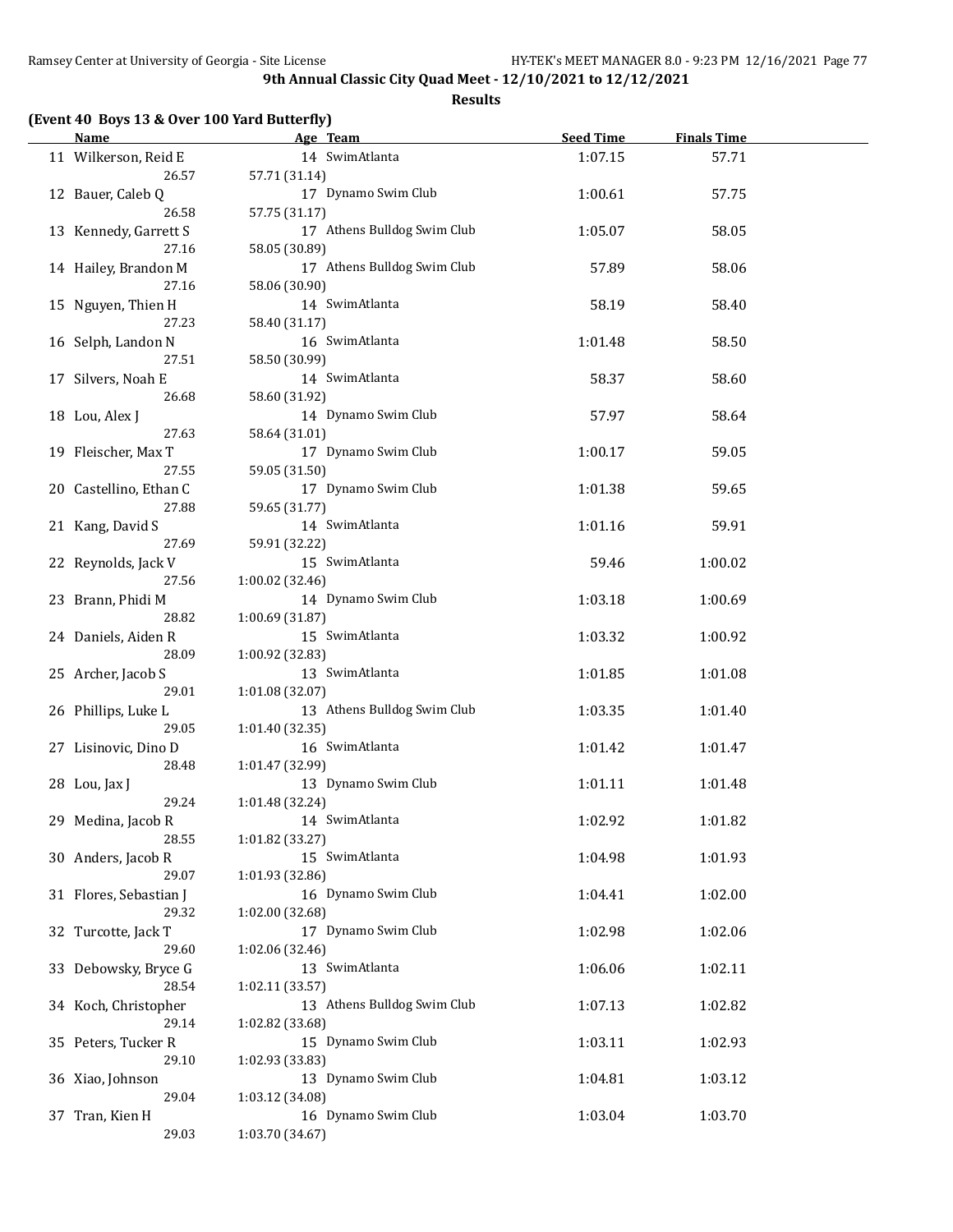|  |  |  | (Event 40 Boys 13 & Over 100 Yard Butterfly) |
|--|--|--|----------------------------------------------|
|--|--|--|----------------------------------------------|

| <b>Name</b>                      |                 | Age Team                    | <b>Seed Time</b> | <b>Finals Time</b> |  |
|----------------------------------|-----------------|-----------------------------|------------------|--------------------|--|
| 38 McGahagin, Connor L<br>29.07  | 1:04.07(35.00)  | 16 SwimAtlanta              | 1:02.48          | 1:04.07            |  |
| 39 Robertson, Owen C<br>29.31    | 1:04.52 (35.21) | 16 SwimAtlanta              | 1:07.49          | 1:04.52            |  |
| 40 Zhou, Jeffrey<br>29.99        | 1:04.60 (34.61) | 15 Dynamo Swim Club         | 1:06.05          | 1:04.60            |  |
| 41 Johnson, Sam J<br>29.10       | 1:05.00(35.90)  | 15 Dynamo Swim Club         | 1:04.71          | 1:05.00            |  |
| 42 Richards, Riley K<br>29.77    | 1:05.19 (35.42) | 13 SwimAtlanta              | 1:06.03          | 1:05.19            |  |
| 43 Trotter, Torin N<br>30.29     | 1:05.25 (34.96) | 13 Athens Bulldog Swim Club | 1:07.21          | 1:05.25            |  |
| 44 Cornish, Evan<br>29.59        | 1:05.37 (35.78) | 14 Athens Bulldog Swim Club | 1:08.05          | 1:05.37            |  |
| 45 Skidmore, Wynn D<br>29.59     | 1:05.46 (35.87) | 13 SwimAtlanta              | 1:22.60          | 1:05.46            |  |
| 46 Sol, Stephan E<br>30.14       | 1:06.16 (36.02) | 13 Dynamo Swim Club         | 1:10.26          | 1:06.16            |  |
| 47 Ryu, Kevin<br>30.83           | 1:06.52 (35.69) | 15 Dynamo Swim Club         | 1:07.54          | 1:06.52            |  |
| 48 Kudryashev, Daniel A<br>31.07 | 1:06.77 (35.70) | 15 Dynamo Swim Club         | 1:08.93          | 1:06.77            |  |
| 49 McGahagin, Joshua T<br>30.81  | 1:06.91 (36.10) | 13 SwimAtlanta              | 1:09.17          | 1:06.91            |  |
| 50 Pure, Ethan L<br>29.86        | 1:07.21 (37.35) | 13 Dynamo Swim Club         | 1:09.38          | 1:07.21            |  |
| 51 Peters, Garrett M<br>31.37    | 1:07.51 (36.14) | 13 Dynamo Swim Club         | 1:13.51          | 1:07.51            |  |
| 52 Wajnberg, Jacob J<br>32.34    | 1:07.62 (35.28) | 13 Dynamo Swim Club         | 1:09.09          | 1:07.62            |  |
| 53 Threadgill, Joe R<br>31.37    | 1:08.28 (36.91) | 13 SwimAtlanta              | 1:08.18          | 1:08.28            |  |
| 54 Fleischer, Eli S<br>31.12     | 1:09.31 (38.19) | 16 Dynamo Swim Club         | 1:13.63          | 1:09.31            |  |
| 55 Halbach, Crenshaw<br>31.97    | 1:09.42 (37.45) | 13 Athens Bulldog Swim Club | 1:11.97          | 1:09.42            |  |
| 56 Fleischer, Jonas I<br>31.88   | 1:09.57 (37.69) | 13 Dynamo Swim Club         | 1:10.97          | 1:09.57            |  |
| 57 Armel, Lyle O<br>31.81        | 1:10.04 (38.23) | 14 Athens Bulldog Swim Club | 1:09.83          | 1:10.04            |  |
| 58 Feaster, Patrick H<br>33.77   | 1:12.69 (38.92) | 13 Dynamo Swim Club         | 1:15.02          | 1:12.69            |  |
| 59 Swanson, Ian A<br>33.84       | 1:13.01 (39.17) | 13 Dynamo Swim Club         | 1:19.29          | 1:13.01            |  |
| 60 Hill, Darvin E<br>33.29       | 1:13.46 (40.17) | 15 SwimAtlanta              | 1:15.14          | 1:13.46            |  |
| 61 Kannan, Shaan S<br>34.02      | 1:13.72 (39.70) | 14 Athens Bulldog Swim Club | 1:17.61          | 1:13.72            |  |
| 62 Choi, Daniel D<br>33.47       | 1:14.93 (41.46) | 16 Athens Bulldog Swim Club | NT               | 1:14.93            |  |
| 63 Gray, Anzio<br>34.22          | 1:15.63 (41.41) | 16 Dynamo Swim Club         | 1:13.16          | 1:15.63            |  |
| 64 Sued, Enrique R<br>34.14      | 1:15.71 (41.57) | 14 Dynamo Swim Club         | 1:21.26          | 1:15.71            |  |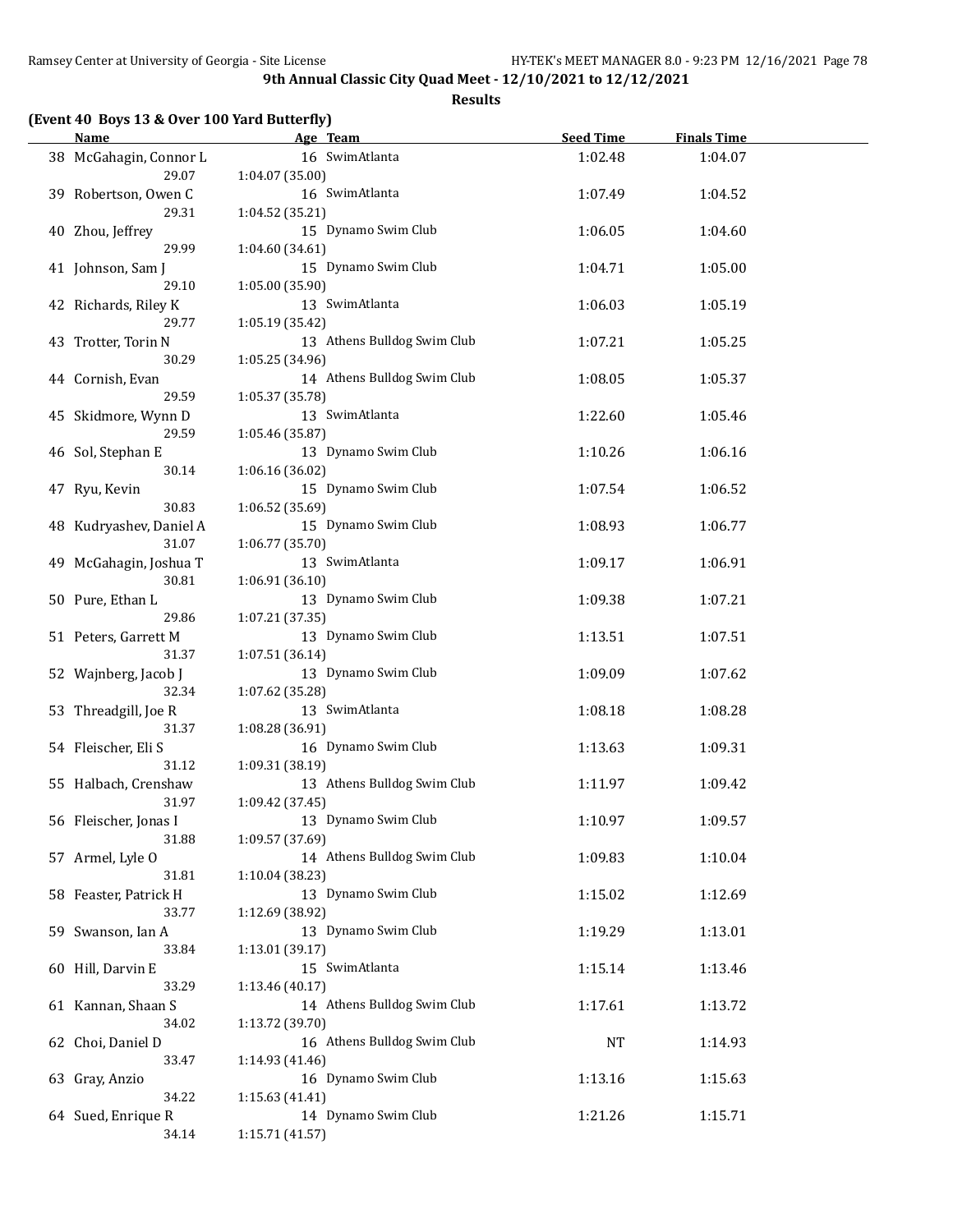**Results**

# **(Event 40 Boys 13 & Over 100 Yard Butterfly)**

|          | Name                  | Age Team                    | <b>Seed Time</b> | <b>Finals Time</b> |  |
|----------|-----------------------|-----------------------------|------------------|--------------------|--|
|          | 65 Kudryashev, Greg A | 13 Dynamo Swim Club         | 1:15.26          | 1:15.98            |  |
|          | 35.18                 | 1:15.98(40.80)              |                  |                    |  |
|          | 66 Eddy, Brooks B     | 14 SwimAtlanta              | 1:18.38          | 1:17.43            |  |
|          | 35.08                 | 1:17.43(42.35)              |                  |                    |  |
| 67       | Patil, Svayam M       | 13 SwimAtlanta              | 1:26.21          | 1:18.49            |  |
|          | 36.96                 | 1:18.49(41.53)              |                  |                    |  |
|          | 68 Joy, Wilson        | 13 Athens Bulldog Swim Club | <b>NT</b>        | 1:24.80            |  |
|          | 38.47                 | 1:24.80 (46.33)             |                  |                    |  |
|          | 69 Agarwal, Krishna   | 13 Dynamo Swim Club         | 1:27.34          | 1:25.77            |  |
|          | 39.02                 | 1:25.77(46.75)              |                  |                    |  |
|          | 70 Fionte, Kyle S     | 13 Dynamo Swim Club         | 1:31.16          | 1:28.01            |  |
|          | 38.58                 | 1:28.01 (49.43)             |                  |                    |  |
|          | 71 Anderson, Ethan E  | 14 Athens Bulldog Swim Club | 1:37.36          | 1:38.56            |  |
|          | 45.66                 | 1:38.56 (52.90)             |                  |                    |  |
| 72       | McGhie, Myles P       | 14 Dynamo Swim Club         | 1:50.60          | 1:40.06            |  |
|          | 43.97                 | 1:40.06 (56.09)             |                  |                    |  |
| $\cdots$ | Lentz, Eli C          | 13 Dynamo Swim Club         | 1:34.80          | DQ                 |  |
|          | Non-simultaneous arms |                             |                  |                    |  |
|          | 39.62                 | DQ (47.40)                  |                  |                    |  |

## **Event 41 Girls 12 & Under 100 Yard Freestyle**

| <b>Name</b>              | Age Team                    | <b>Seed Time</b> | <b>Finals Time</b> |  |
|--------------------------|-----------------------------|------------------|--------------------|--|
| 1 Hicks, Claire V        | 12 Unattached               | 57.86            | 56.51              |  |
| 27.44                    | 56.51 (29.07)               |                  |                    |  |
| 2 Stedman, Decker E      | 11 Dynamo Swim Club         | 59.26            | 57.42              |  |
| 27.97                    | 57.42 (29.45)               |                  |                    |  |
| 3 Cochling, Elise L      | 12 SwimAtlanta              | 1:00.51          | 58.06              |  |
| 28.15                    | 58.06 (29.91)               |                  |                    |  |
| 4 El-Deiry, Rhea M       | 12 SwimAtlanta              | 1:00.48          | 58.36              |  |
| 27.64                    | 58.36 (30.72)               |                  |                    |  |
| 5 Hurley, Maggie M       | 12 Dynamo Swim Club         | 1:02.14          | 1:00.19            |  |
| 28.65                    | 1:00.19(31.54)              |                  |                    |  |
| 6 Fagan, Holland G       | 12 Dynamo Swim Club         | 1:01.18          | 1:00.29            |  |
| 29.09                    | 1:00.29 (31.20)             |                  |                    |  |
| 7 Wei, Elizabeth         | 12 SwimAtlanta              | 1:03.66          | 1:00.59            |  |
| 29.45                    | 1:00.59(31.14)              |                  |                    |  |
| 8 Hawkins, Aliyah Y      | 11 Dynamo Swim Club         | 1:02.98          | 1:01.24            |  |
| 29.33                    | 1:01.24 (31.91)             |                  |                    |  |
| 9 McCormack, Anna Read R | 12 SwimAtlanta              | 1:01.65          | 1:02.51            |  |
| 30.35                    | 1:02.51(32.16)              |                  |                    |  |
| 10 Ryan, Josephine E     | 12 Dynamo Swim Club         | 1:03.28          | 1:02.70            |  |
| 30.72                    | 1:02.70 (31.98)             |                  |                    |  |
| 11 Mann, Kylie A         | 11 SwimAtlanta              | 1:02.74          | 1:03.09            |  |
| 30.18                    | 1:03.09 (32.91)             |                  |                    |  |
| 12 McIntosh, Lily J      | 12 Dynamo Swim Club         | 1:06.19          | 1:03.41            |  |
| 30.30                    | 1:03.41(33.11)              |                  |                    |  |
| 13 Zellner, Zoey G       | 11 Athens Bulldog Swim Club | 1:06.41          | 1:03.81            |  |
| 30.40                    | 1:03.81 (33.41)             |                  |                    |  |
| 14 Jones, Isabella       | 11 Dynamo Swim Club         | 1:04.87          | 1:04.32            |  |
| 31.20                    | 1:04.32(33.12)              |                  |                    |  |
| 15 Vaughn, Kerrigan D    | 12 Athens Bulldog Swim Club | 1:06.53          | 1:04.45            |  |
| 30.72                    | 1:04.45 (33.73)             |                  |                    |  |
| 16 Jiang, Yumeng         | 11 Unattached               | 1:03.32          | 1:04.46            |  |
| 30.48                    | 1:04.46 (33.98)             |                  |                    |  |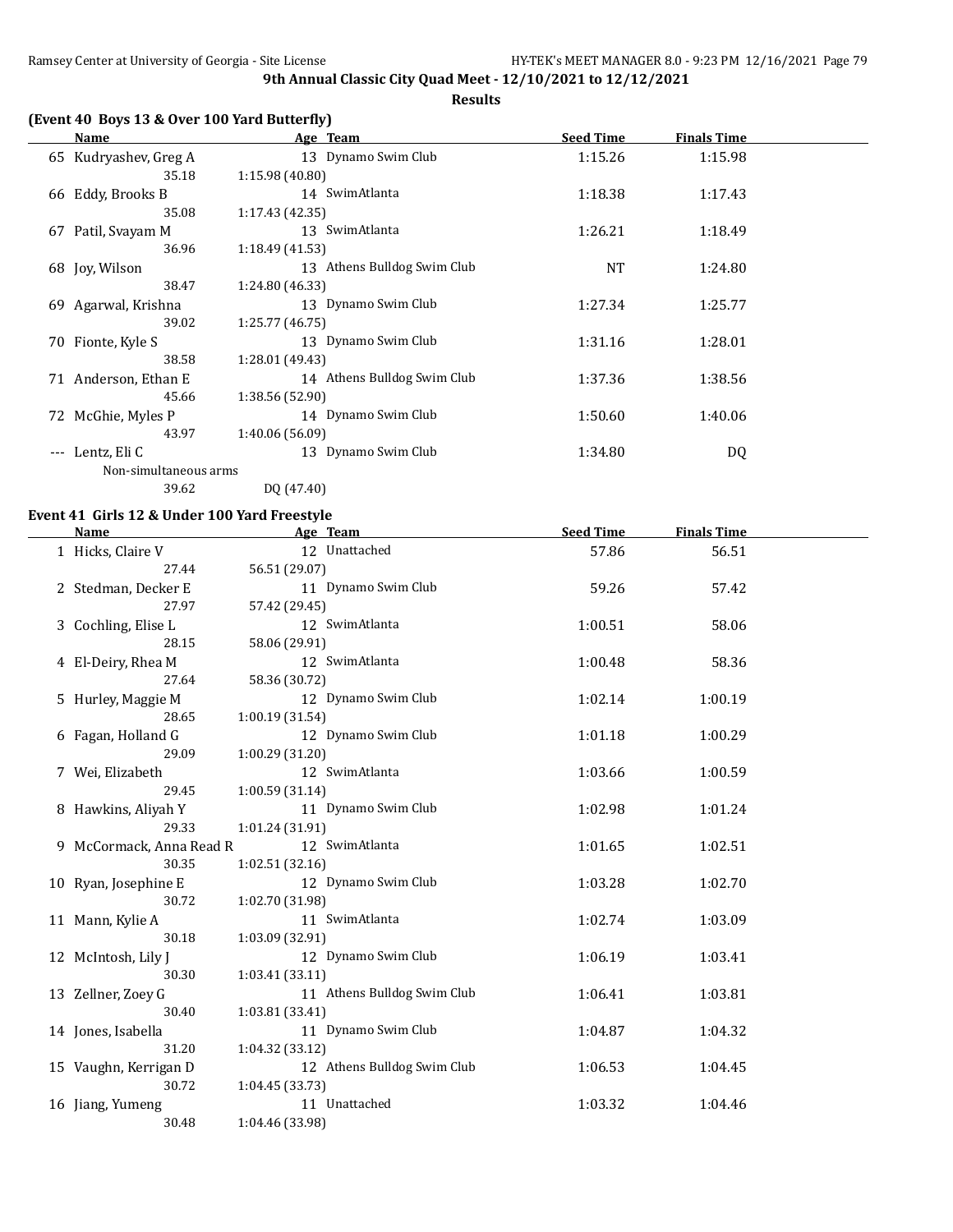|  |  |  |  | (Event 41 Girls 12 & Under 100 Yard Freestyle) |  |
|--|--|--|--|------------------------------------------------|--|
|--|--|--|--|------------------------------------------------|--|

| <u>Name</u><br>the control of the control of the control of |                 | Age Team and the state of the state of the state of the state of the state of the state of the state of the state of the state of the state of the state of the state of the state of the state of the state of the state of t | Seed Time | <b>Finals Time</b> |  |
|-------------------------------------------------------------|-----------------|--------------------------------------------------------------------------------------------------------------------------------------------------------------------------------------------------------------------------------|-----------|--------------------|--|
| 17 McCalla, Kinley G                                        |                 | 10 Dynamo Swim Club                                                                                                                                                                                                            | 1:08.81   | 1:04.91            |  |
| 31.63                                                       | 1:04.91 (33.28) |                                                                                                                                                                                                                                |           |                    |  |
| 18 Adriansen, Nataleigh A                                   |                 | 10 SwimAtlanta                                                                                                                                                                                                                 | 1:06.23   | 1:05.43            |  |
| 31.07                                                       | 1:05.43 (34.36) |                                                                                                                                                                                                                                |           |                    |  |
| 19 Zafft, Aleah H                                           |                 | 12 SwimAtlanta                                                                                                                                                                                                                 | 1:05.08   | 1:05.88            |  |
| 31.84                                                       | 1:05.88 (34.04) |                                                                                                                                                                                                                                |           |                    |  |
| 20 Lambert, Elyse W                                         |                 | 12 Dynamo Swim Club                                                                                                                                                                                                            | 1:02.58   | 1:06.55            |  |
| 31.98                                                       | 1:06.55 (34.57) |                                                                                                                                                                                                                                |           |                    |  |
| 21 Patel, Lucki M                                           |                 | 11 Dynamo Swim Club                                                                                                                                                                                                            | 1:07.35   | 1:06.79            |  |
| 32.24                                                       | 1:06.79 (34.55) |                                                                                                                                                                                                                                |           |                    |  |
| 22 Bozzuto, Julianna                                        |                 | 11 Dynamo Swim Club                                                                                                                                                                                                            | 1:16.08   | 1:06.92            |  |
| 31.68                                                       | 1:06.92 (35.24) |                                                                                                                                                                                                                                |           |                    |  |
| 23 Van Staden, Mila K                                       |                 | 10 SwimAtlanta                                                                                                                                                                                                                 | 1:10.79   | 1:07.20            |  |
| 32.43                                                       | 1:07.20 (34.77) |                                                                                                                                                                                                                                |           |                    |  |
| 24 McCullough, Samantha L                                   |                 | 12 Athens Bulldog Swim Club                                                                                                                                                                                                    | 1:09.45   | 1:07.26            |  |
| 32.45                                                       | 1:07.26 (34.81) |                                                                                                                                                                                                                                |           |                    |  |
| 25 Mahl, Sasha I                                            |                 | 12 Dynamo Swim Club                                                                                                                                                                                                            | 1:09.42   | 1:08.05            |  |
| 32.90                                                       | 1:08.05(35.15)  |                                                                                                                                                                                                                                |           |                    |  |
| 26 Ward, Riley S                                            |                 | 11 SwimAtlanta                                                                                                                                                                                                                 | 1:15.04   | 1:08.77            |  |
| 32.24                                                       | 1:08.77 (36.53) |                                                                                                                                                                                                                                |           |                    |  |
| 27 Simon, Kennedy J                                         |                 | 12 SwimAtlanta                                                                                                                                                                                                                 | 1:07.47   | 1:08.98            |  |
| 31.56                                                       | 1:08.98 (37.42) |                                                                                                                                                                                                                                |           |                    |  |
| 28 Taylor, Olivia M M                                       |                 | 12 SwimAtlanta                                                                                                                                                                                                                 | 1:09.28   | 1:09.82            |  |
| 33.69                                                       | 1:09.82 (36.13) |                                                                                                                                                                                                                                |           |                    |  |
| 29 Deeb, Madison G                                          |                 | 9 Dynamo Swim Club                                                                                                                                                                                                             | 1:10.93   | 1:10.08            |  |
| 33.30                                                       | 1:10.08 (36.78) |                                                                                                                                                                                                                                |           |                    |  |
| 30 Drake, Shelby Claire C                                   |                 | 11 SwimAtlanta                                                                                                                                                                                                                 | 1:11.20   | 1:10.43            |  |
| 33.78                                                       | 1:10.43 (36.65) |                                                                                                                                                                                                                                |           |                    |  |
| 31 Neace, Lauren C                                          |                 | 12 Athens Bulldog Swim Club                                                                                                                                                                                                    | 1:13.88   | 1:10.50            |  |
| 33.48                                                       | 1:10.50 (37.02) |                                                                                                                                                                                                                                |           |                    |  |
| 32 Carter, Ellie C                                          |                 | 12 Dynamo Swim Club                                                                                                                                                                                                            | 1:08.85   | 1:10.63            |  |
| 33.33                                                       | 1:10.63 (37.30) |                                                                                                                                                                                                                                |           |                    |  |
| 33 Vova, Maddy M                                            |                 | 12 Dynamo Swim Club                                                                                                                                                                                                            | 1:04.28   | 1:10.68            |  |
| 32.51                                                       | 1:10.68 (38.17) |                                                                                                                                                                                                                                |           |                    |  |
| 34 Bolte, Kate G                                            |                 | 11 Dynamo Swim Club                                                                                                                                                                                                            | 1:11.02   | 1:11.06            |  |
| 33.29                                                       | 1:11.06 (37.77) |                                                                                                                                                                                                                                |           |                    |  |
| 35 Tomlinson, Bailey A                                      |                 | 12 Athens Bulldog Swim Club                                                                                                                                                                                                    | 1:12.38   | 1:11.42            |  |
| 35.16                                                       | 1:11.42 (36.26) |                                                                                                                                                                                                                                |           |                    |  |
| 36 Chen, Scarlett S                                         |                 | 11 Dynamo Swim Club                                                                                                                                                                                                            | 1:11.24   | 1:11.44            |  |
| 35.50                                                       | 1:11.44 (35.94) |                                                                                                                                                                                                                                |           |                    |  |
| 37 Govan, Stella R                                          |                 | 12 Dynamo Swim Club                                                                                                                                                                                                            | 1:22.01   | 1:12.61            |  |
| 33.88                                                       | 1:12.61 (38.73) |                                                                                                                                                                                                                                |           |                    |  |
| 38 Lambert, Ava J                                           |                 | 12 Dynamo Swim Club                                                                                                                                                                                                            | 1:10.99   | 1:12.66            |  |
| 34.97                                                       | 1:12.66 (37.69) |                                                                                                                                                                                                                                |           |                    |  |
| 39 Baldwin, Dorothy G                                       |                 | 12 Dynamo Swim Club                                                                                                                                                                                                            | 1:13.92   | 1:12.89            |  |
| 34.32                                                       | 1:12.89 (38.57) |                                                                                                                                                                                                                                |           |                    |  |
| 40 Crowley, Renee M                                         |                 | 11 SwimAtlanta                                                                                                                                                                                                                 | 1:12.95   | 1:13.40            |  |
| 33.58                                                       | 1:13.40 (39.82) |                                                                                                                                                                                                                                |           |                    |  |
| 41 Botham, Lila C                                           |                 | 10 Dynamo Swim Club                                                                                                                                                                                                            | 1:13.48   | 1:13.57            |  |
| 35.58                                                       | 1:13.57 (37.99) | 12 Dynamo Swim Club                                                                                                                                                                                                            |           |                    |  |
| 42 Breedlove, Elena V                                       |                 |                                                                                                                                                                                                                                | 1:16.27   | 1:13.72            |  |
| 35.36<br>43 Bahr, Sima R                                    | 1:13.72 (38.36) | 10 Athens Bulldog Swim Club                                                                                                                                                                                                    |           |                    |  |
| 34.93                                                       | 1:14.08 (39.15) |                                                                                                                                                                                                                                | 1:20.46   | 1:14.08            |  |
|                                                             |                 |                                                                                                                                                                                                                                |           |                    |  |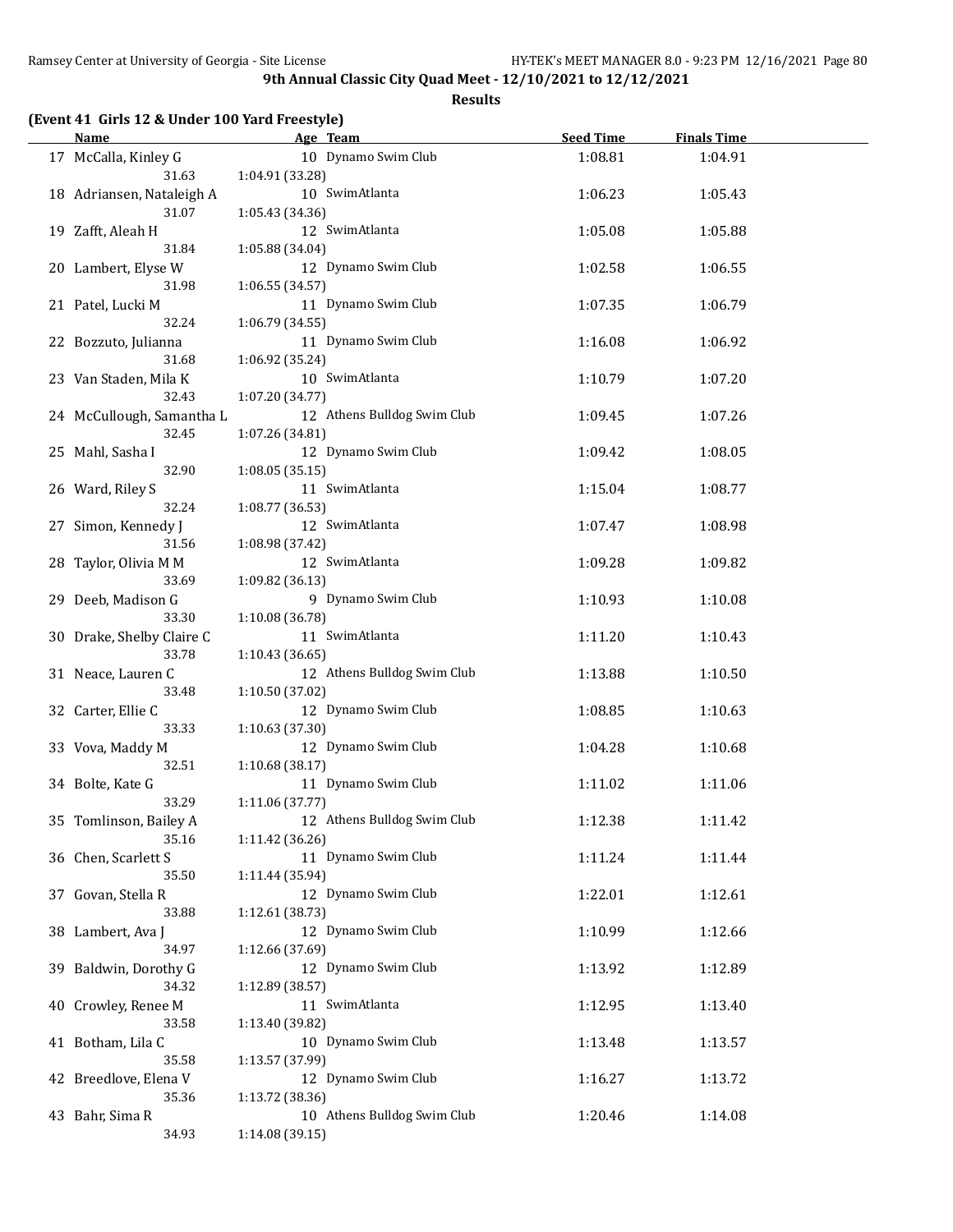|  |  |  |  | (Event 41 Girls 12 & Under 100 Yard Freestyle) |
|--|--|--|--|------------------------------------------------|
|--|--|--|--|------------------------------------------------|

| Name                            | Age Team                               | <b>Seed Time</b> | <b>Finals Time</b> |  |
|---------------------------------|----------------------------------------|------------------|--------------------|--|
| 44 Tran, Maianna                | 10 SwimAtlanta                         | 1:24.48          | 1:14.95            |  |
| 34.01                           | 1:14.95 (40.94)                        |                  |                    |  |
| 45 Merchant, Rylie E            | 10 SwimAtlanta                         | 1:35.82          | 1:15.06            |  |
| 34.97                           | 1:15.06(40.09)                         |                  |                    |  |
| 46 Herbertson, Kenley R         | 11 SwimAtlanta                         | 1:17.46          | 1:15.24            |  |
| 36.80                           | 1:15.24 (38.44)                        |                  |                    |  |
| 47 Torres, Marin                | 12 Athens Bulldog Swim Club            | NT               | 1:15.30            |  |
| 36.89                           | 1:15.30(38.41)                         |                  |                    |  |
| 48 Altun, Aysen M               | 10 Dynamo Swim Club                    | 1:15.99          | 1:15.64            |  |
| 35.06                           | 1:15.64(40.58)                         |                  |                    |  |
| 49 Murphy, Piper K              | 10 Dynamo Swim Club                    | 1:14.20          | 1:15.70            |  |
| 36.68                           | 1:15.70 (39.02)                        |                  |                    |  |
| 50 Salvia, Abby M               | 11 Dynamo Swim Club                    | 1:23.56          | 1:15.93            |  |
| 34.87                           | 1:15.93(41.06)                         |                  |                    |  |
| 51 Castellino, Alyssa S         | 12 Dynamo Swim Club                    | 1:16.92          | 1:16.10            |  |
| 38.18                           | 1:16.10 (37.92)                        |                  |                    |  |
| 52 Traynor, Isabel H            | 9 Dynamo Swim Club                     | 1:16.79          | 1:16.28            |  |
| 36.32                           | 1:16.28(39.96)                         |                  |                    |  |
| 53 Tjhai, Caylen N              | 10 SwimAtlanta                         | 1:19.48          | 1:16.42            |  |
| 37.10                           | 1:16.42 (39.32)                        |                  |                    |  |
| 54 Wehbe, Kristen A             | 12 SwimAtlanta                         | NT               | 1:17.27            |  |
| 35.88                           | 1:17.27 (41.39)                        |                  |                    |  |
| 55 Ash, Edie M                  | 11 Athens Bulldog Swim Club            | 1:14.38          | 1:17.67            |  |
| 36.20                           | 1:17.67 (41.47)                        |                  |                    |  |
| 56 Blake, Ellie                 | 11 Dynamo Swim Club                    | 1:17.08          | 1:17.73            |  |
| 37.75                           | 1:17.73 (39.98)                        |                  |                    |  |
| 57 Crane, Kayla M               | 11 SwimAtlanta                         | 1:20.62          | 1:17.98            |  |
| 37.17                           | 1:17.98 (40.81)<br>10 Dynamo Swim Club |                  |                    |  |
| 58 Entrekin, Frances J<br>36.34 | 1:18.08 (41.74)                        | 1:15.35          | 1:18.08            |  |
|                                 | 10 Dynamo Swim Club                    |                  | 1:18.36            |  |
| 59 Nelson, Sidney A<br>34.75    | 1:18.36 (43.61)                        | 1:26.01          |                    |  |
| 60 Savage, Coby L               | 10 Athens Bulldog Swim Club            | 1:34.10          | 1:18.43            |  |
| 37.63                           | 1:18.43 (40.80)                        |                  |                    |  |
| 61 Medina, Emma C               | 9 SwimAtlanta                          | 1:23.53          | 1:18.90            |  |
| 35.97                           | 1:18.90 (42.93)                        |                  |                    |  |
| 62 Mackay, Laila G              | 10 Dynamo Swim Club                    | 1:23.74          | 1:20.22            |  |
| 38.10                           | 1:20.22 (42.12)                        |                  |                    |  |
| 63 Bramlett, Nola J             | 10 Athens Bulldog Swim Club            | 1:26.18          | 1:20.30            |  |
| 37.40                           | 1:20.30 (42.90)                        |                  |                    |  |
| 64 Hoffman, Jeni A              | 11 Dynamo Swim Club                    | 1:22.29          | 1:20.53            |  |
| 38.12                           | 1:20.53 (42.41)                        |                  |                    |  |
| 65 Pham, Bethany N              | 9 SwimAtlanta                          | 1:21.84          | 1:20.88            |  |
| 37.27                           | 1:20.88(43.61)                         |                  |                    |  |
| 66 Meyer, Nicoleta I            | 12 SwimAtlanta                         | NT               | 1:20.95            |  |
| 35.95                           | 1:20.95 (45.00)                        |                  |                    |  |
| 67 Mundy, Jillian P             | 9 Athens Bulldog Swim Club             | 1:24.11          | 1:21.06            |  |
| 37.64                           | 1:21.06 (43.42)                        |                  |                    |  |
| 68 Sato, Natalia                | 10 Dynamo Swim Club                    | 1:23.52          | 1:21.13            |  |
| 38.44                           | 1:21.13 (42.69)                        |                  |                    |  |
| 69 Mayfield, Molly J            | 10 SwimAtlanta                         | 1:28.31          | 1:22.91            |  |
| 39.78                           | 1:22.91 (43.13)                        |                  |                    |  |
| 70 Hawkins, Warren              | 9 Dynamo Swim Club                     | 1:16.31          | 1:23.01            |  |
| 37.85                           | 1:23.01 (45.16)                        |                  |                    |  |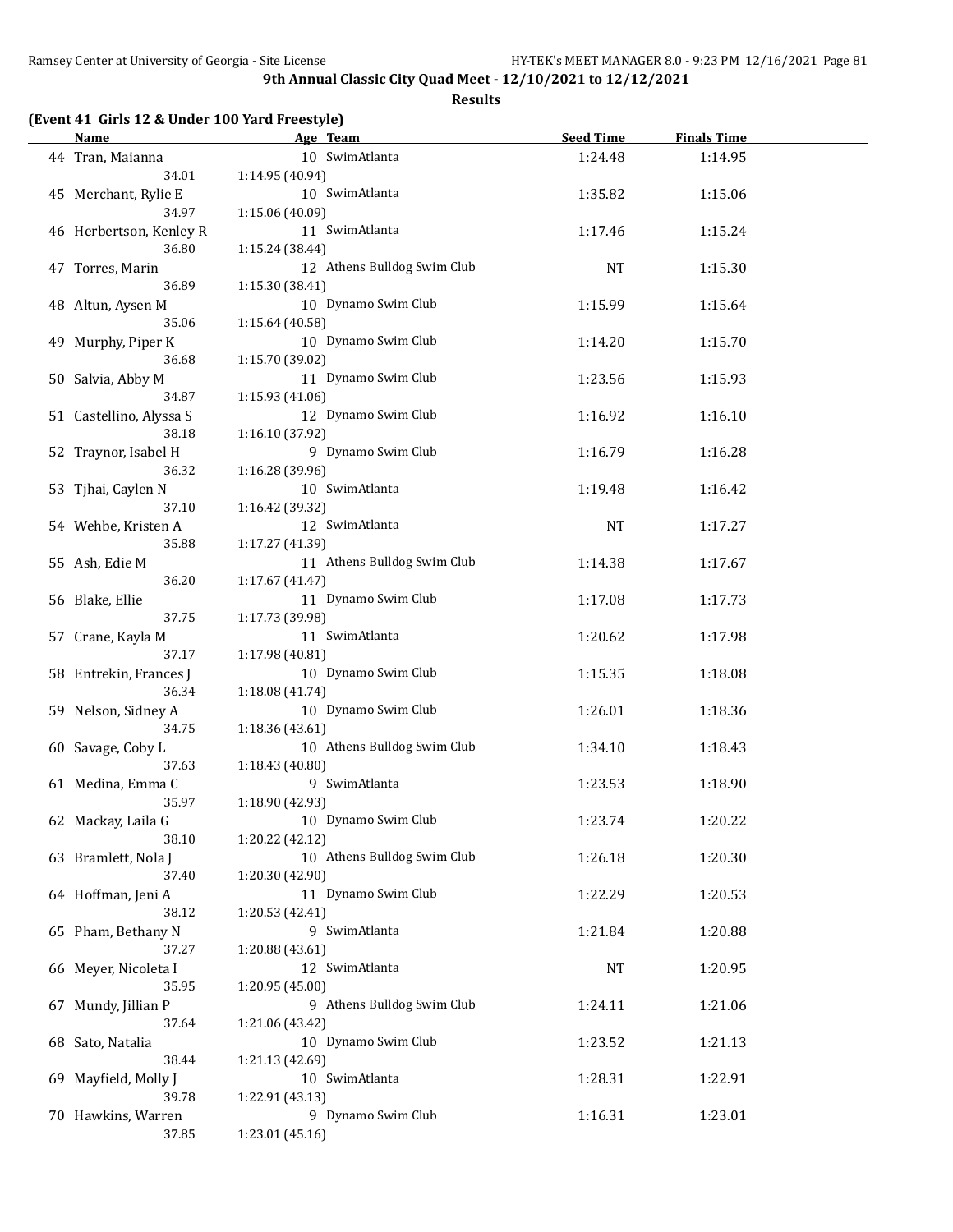#### **Results**

## **(Event 41 Girls 12 & Under 100 Yard Freestyle)**

| <b>Name</b>                      | Age Team                              | <b>Seed Time</b> | <b>Finals Time</b> |  |
|----------------------------------|---------------------------------------|------------------|--------------------|--|
| 71 Henry, Parker O               | 11 Dynamo Swim Club                   | 1:27.86          | 1:23.13            |  |
| 40.46                            | 1:23.13(42.67)                        |                  |                    |  |
| 72 Canaway, Piper M              | 9 Dynamo Swim Club                    | 1:20.38          | 1:23.75            |  |
| 39.45                            | 1:23.75 (44.30)                       |                  |                    |  |
| 73 Maloney, Amanda A             | 11 Dynamo Swim Club                   | 1:19.12          | 1:25.26            |  |
| 40.58                            | 1:25.26 (44.68)                       |                  |                    |  |
| 74 Tang, Ellie L                 | 9 Dynamo Swim Club                    | 1:22.32          | 1:25.83            |  |
| 39.50                            | 1:25.83 (46.33)                       |                  |                    |  |
| 75 Durbin, Cate R                | 11 Dynamo Swim Club                   | 1:27.61          | 1:26.03            |  |
| 38.31                            | 1:26.03 (47.72)                       |                  |                    |  |
| 76 Kang, Kylie T                 | 9 SwimAtlanta                         | NT               | 1:26.72            |  |
| 40.32                            | 1:26.72 (46.40)                       |                  |                    |  |
| 77 Ochs, Cate R                  | 10 SwimAtlanta                        | 1:32.20          | 1:27.21            |  |
| 42.38                            | 1:27.21 (44.83)                       |                  |                    |  |
| 78 Haynes, Josie A               | 9 Dynamo Swim Club                    | 1:26.47          | 1:27.25            |  |
| 39.39                            | 1:27.25 (47.86)                       |                  |                    |  |
| 79 Yeomans, Raleigh A            | 10 Athens Bulldog Swim Club           | 1:30.46          | 1:27.62            |  |
| 40.54                            | 1:27.62 (47.08)                       |                  |                    |  |
| 80 Kingery, Abigail B            | 8 SwimAtlanta                         | 1:29.39          | 1:28.31            |  |
| 40.53                            | 1:28.31 (47.78)                       |                  |                    |  |
| 81 Tanner, Samantha              | 10 Dynamo Swim Club                   | 1:35.25          | 1:28.99            |  |
| 40.99                            | 1:28.99 (48.00)                       |                  |                    |  |
| 82 Dorman, Lane O                | 8 Athens Bulldog Swim Club            | 1:36.22          | 1:30.72            |  |
| 42.55                            | 1:30.72 (48.17)                       |                  |                    |  |
| 83 Cochran, Lucy C               | 10 Athens Bulldog Swim Club           | 1:31.39          | 1:31.50            |  |
| 41.78                            | 1:31.50 (49.72)                       |                  |                    |  |
| 84 El-Deiry, Kayla M             | 9 SwimAtlanta                         | <b>NT</b>        | 1:31.73            |  |
| 41.94                            | 1:31.73 (49.79)                       |                  |                    |  |
| 85 Hasic, Ellie                  | 9 SwimAtlanta                         | 1:32.15          | 1:31.77            |  |
| 43.88                            | 1:31.77 (47.89)                       |                  |                    |  |
| 86 Johnson, Lil P                | 10 Athens Bulldog Swim Club           | 1:36.80          | 1:32.61            |  |
| 45.12                            | 1:32.61 (47.49)                       |                  |                    |  |
| 87 McCown, Lily                  | 10 Dynamo Swim Club                   | 1:32.80          | 1:32.76            |  |
| 43.14                            | 1:32.76 (49.62)                       |                  |                    |  |
| 88 Sweigart, Claire E            | 9 SwimAtlanta                         | 1:33.46          | 1:33.22            |  |
| 44.48                            | 1:33.22 (48.74)                       |                  |                    |  |
| 89 Douris, Zarema M              | 11 Athens Bulldog Swim Club           | 1:26.48          | 1:33.39            |  |
| 42.68                            | 1:33.39 (50.71)                       |                  |                    |  |
| 90 Blanco, Valeria C             | 10 Athens Bulldog Swim Club           | 1:33.81          | 1:33.51            |  |
| 42.33                            | 1:33.51 (51.18)                       |                  |                    |  |
| 91 Bucha, Atlas P                | 8 Athens Bulldog Swim Club            | 1:49.02          | 1:33.96            |  |
| 45.62                            | 1:33.96 (48.34)                       |                  |                    |  |
| 92 McCoy, Olivia L               | 10 SwimAtlanta                        | 1:32.57          | 1:33.99            |  |
| 44.32                            | 1:33.99 (49.67)                       |                  |                    |  |
| 93 Ayala Hernandez, Amelia       | 9 Athens Bulldog Swim Club            | <b>NT</b>        | 1:34.23            |  |
| 42.46                            | 1:34.23 (51.77)                       |                  |                    |  |
| 94 Chunta, Cora C<br>44.74       | 8 SwimAtlanta                         | 1:43.69          | 1:34.53            |  |
|                                  | 1:34.53 (49.79)                       |                  |                    |  |
| 95 Caldwell, Katie R             | 8 SwimAtlanta                         | NT               | 1:34.60            |  |
| 42.05                            | 1:34.60 (52.55)<br>9 Dynamo Swim Club |                  |                    |  |
| 96 Houck, Hailey R<br>43.52      |                                       | 1:39.78          | 1:34.71            |  |
|                                  | 1:34.71 (51.19)<br>11 SwimAtlanta     |                  | 1:35.26            |  |
| 97 Singleton, Ellaina E<br>42.40 | 1:35.26 (52.86)                       | 1:59.23          |                    |  |
|                                  |                                       |                  |                    |  |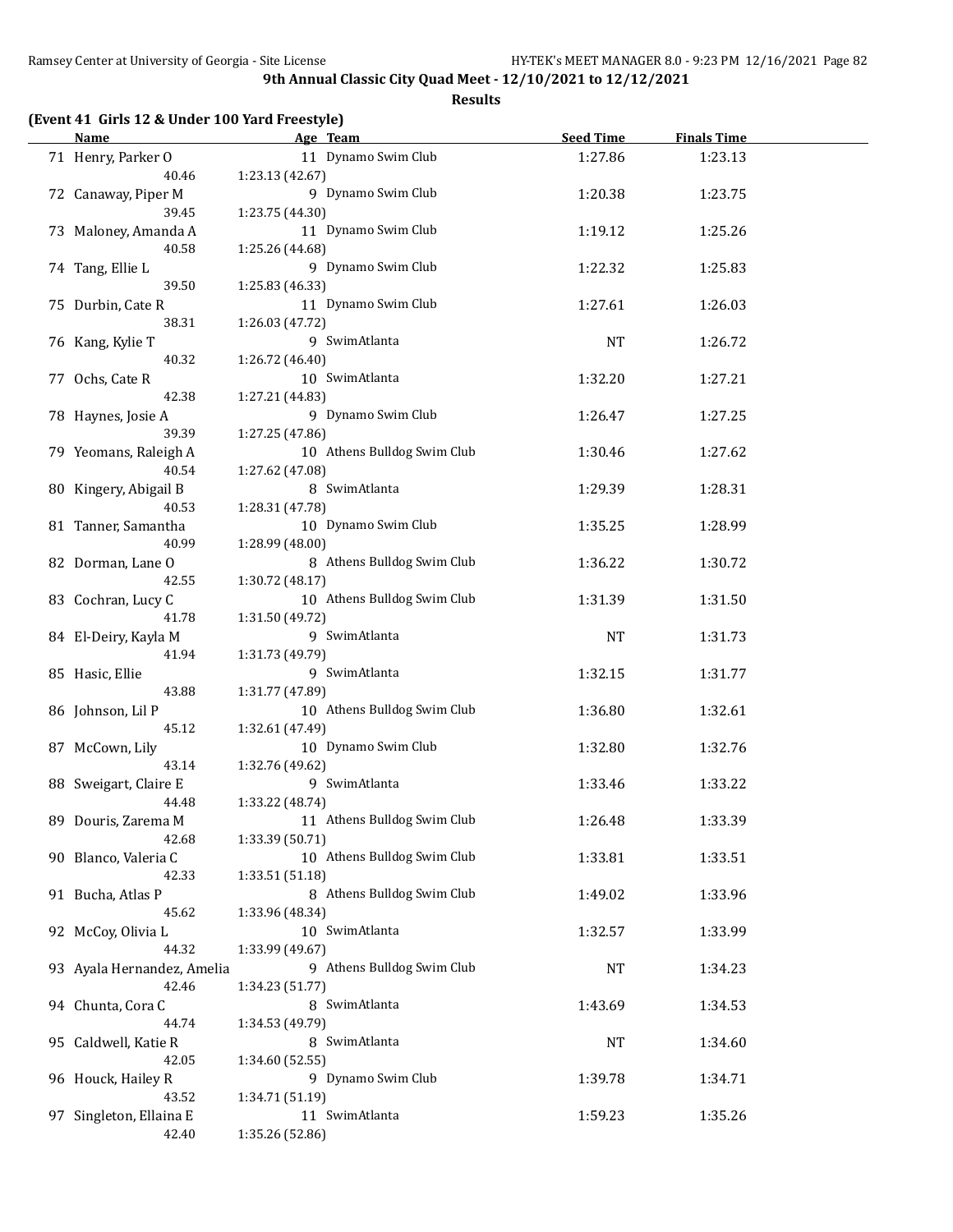|  |  |  |  | (Event 41 Girls 12 & Under 100 Yard Freestyle) |
|--|--|--|--|------------------------------------------------|
|--|--|--|--|------------------------------------------------|

| Name                     | Age Team                    | <b>Seed Time</b> | <b>Finals Time</b> |  |
|--------------------------|-----------------------------|------------------|--------------------|--|
| 98 Faber, Emory C        | 12 Dynamo Swim Club         | 1:46.17          | 1:36.19            |  |
| 44.88                    | 1:36.19 (51.31)             |                  |                    |  |
| 99 Hasic, Mia I          | 12 SwimAtlanta              | 1:33.79          | 1:36.42            |  |
| 43.90                    | 1:36.42 (52.52)             |                  |                    |  |
| 100 Wehbe, Tayana A      | 9 SwimAtlanta               | <b>NT</b>        | 1:36.62            |  |
| 43.87                    | 1:36.62 (52.75)             |                  |                    |  |
| 101 Johnston, Elaina C   | 11 Athens Bulldog Swim Club | 1:44.87          | 1:36.89            |  |
| 44.50                    | 1:36.89 (52.39)             |                  |                    |  |
| 102 Berry, Kaylee R      | 9 SwimAtlanta               | 1:43.66          | 1:37.55            |  |
| 43.80                    | 1:37.55 (53.75)             |                  |                    |  |
| 103 Myers, Collins I     | 9 Dynamo Swim Club          | 1:35.37          | 1:37.56            |  |
| 47.21                    | 1:37.56 (50.35)             |                  |                    |  |
| 104 Coleman, Maya N      | 8 Dynamo Swim Club          | 1:35.68          | 1:38.74            |  |
| 45.37                    | 1:38.74 (53.37)             |                  |                    |  |
| 105 Riser, Alexis K      | 11 SwimAtlanta              | 1:37.37          | 1:40.42            |  |
| 47.31                    | 1:40.42 (53.11)             |                  |                    |  |
| 106 Miller, Emmy L       | 10 Dynamo Swim Club         | 1:52.56          | 1:41.34            |  |
| 46.19                    | 1:41.34 (55.15)             |                  |                    |  |
| 107 Iwamoto, Emi C       | 10 Dynamo Swim Club         | <b>NT</b>        | 1:43.00            |  |
| 46.59                    | 1:43.00 (56.41)             |                  |                    |  |
| 108 Altun, Eda           | 9 Dynamo Swim Club          | 1:54.81          | 1:44.33            |  |
| 46.63                    | 1:44.33 (57.70)             |                  |                    |  |
| 109 Johnston, Sterling F | 9 Athens Bulldog Swim Club  | <b>NT</b>        | 1:44.89            |  |
| 47.95                    | 1:44.89 (56.94)             |                  |                    |  |
| 110 Singleton, Ellexia A | 8 SwimAtlanta               | 2:00.65          | 1:46.45            |  |
| 49.67                    | 1:46.45 (56.78)             |                  |                    |  |
| 111 Ponder, Catherine    | 9 Dynamo Swim Club          | 1:47.21          | 1:50.42            |  |
| 50.81                    | 1:50.42 (59.61)             |                  |                    |  |
| 112 Johnson, Juliet E    | 8 Athens Bulldog Swim Club  | 1:55.47          | 1:51.13            |  |
| 51.24                    | 1:51.13 (59.89)             |                  |                    |  |
| 113 Shaffer, Adelaina M  | 9 Athens Bulldog Swim Club  | 1:54.72          | 1:51.95            |  |
| 51.18                    | 1:51.95 (1:00.77)           |                  |                    |  |
| 114 Tomlinson, Pirie P   | 7 Athens Bulldog Swim Club  | 2:02.57          | 1:54.85            |  |
| 53.62                    | 1:54.85 (1:01.23)           |                  |                    |  |
| 115 Hempelman, Lillian M | 8 Dynamo Swim Club          | 1:49.65          | 1:54.97            |  |
| 54.10                    | 1:54.97 (1:00.87)           |                  |                    |  |
| 116 Boyle, Clare O       | 9 Athens Bulldog Swim Club  | 2:09.62          | 1:55.49            |  |
| 51.50                    | 1:55.49 (1:03.99)           |                  |                    |  |
| 117 Hoffman, Rachael Y   | 8 Dynamo Swim Club          | NT               | 1:57.79            |  |
| 53.66                    | 1:57.79 (1:04.13)           |                  |                    |  |
| 118 Phillips, Lindy R    | 7 Athens Bulldog Swim Club  | 2:03.50          | 1:59.12            |  |
| 55.91                    | 1:59.12 (1:03.21)           |                  |                    |  |
| 119 Noma, Lily M         | 9 Dynamo Swim Club          | 2:14.30          | 2:00.25            |  |
| 52.68                    | 2:00.25 (1:07.57)           |                  |                    |  |
| 120 Chen, Charleen S     | 8 Dynamo Swim Club          | 2:02.58          | 2:17.67            |  |
| 1:02.15                  | 2:17.67 (1:15.52)           |                  |                    |  |
| --- McCullough, Aly R    | 8 Athens Bulldog Swim Club  | 2:02.76          | DQ                 |  |
| No touch on turn         |                             |                  |                    |  |
| 54.89                    | DQ (1:02.18)                |                  |                    |  |
| --- Sesplankis, Clara M  | 9 Dynamo Swim Club          | 1:42.31          | DQ                 |  |
| No touch on turn         |                             |                  |                    |  |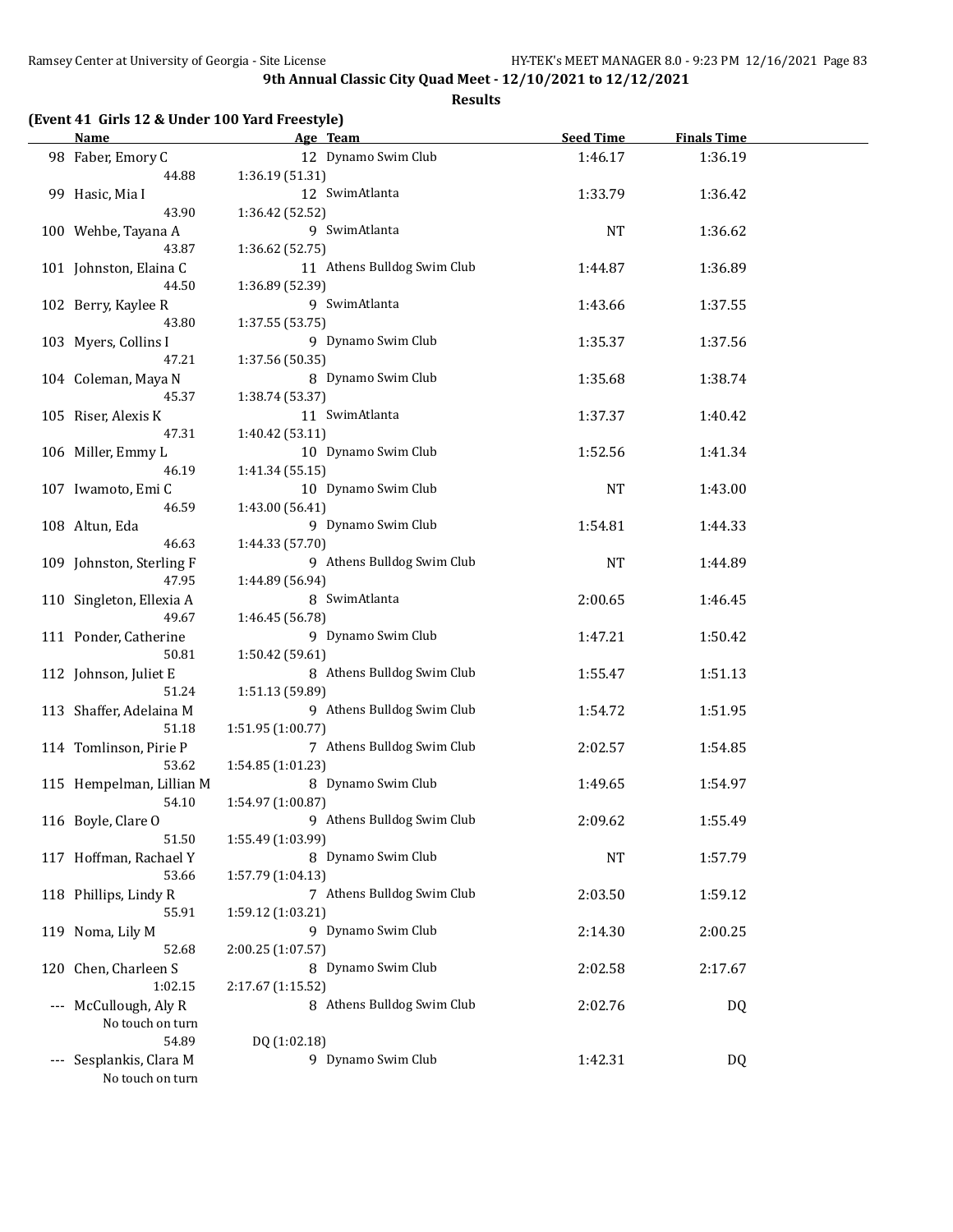**Results**

# **Event 42 Boys 12 & Under 100 Yard Freestyle**

 $\overline{a}$ 

| <b>Name</b>                | Age Team                    | <b>Seed Time</b> | <b>Finals Time</b> |  |
|----------------------------|-----------------------------|------------------|--------------------|--|
| 1 Cui, Tom N               | 12 Dynamo Swim Club         | 52.01            | 50.98              |  |
| 24.83                      | 50.98 (26.15)               |                  |                    |  |
| 2 Xu, Eric                 | 12 Dynamo Swim Club         | 52.94            | 52.02              |  |
| 25.21                      | 52.02 (26.81)               |                  |                    |  |
| 3 Bahr, Kipras D           | 12 Athens Bulldog Swim Club | 58.35            | 57.26              |  |
| 27.31                      | 57.26 (29.95)               |                  |                    |  |
| 4 Tan, Sergio              | 11 Dynamo Swim Club         | 58.31            | 57.29              |  |
| 27.46                      | 57.29 (29.83)               |                  |                    |  |
| 5 Adriansen III, Lauritz J | 12 SwimAtlanta              | 58.14            | 57.45              |  |
| 27.37                      | 57.45 (30.08)               |                  |                    |  |
| 6 Chang, Graham M          | 12 Dynamo Swim Club         | 1:01.60          | 58.20              |  |
| 27.73                      | 58.20 (30.47)               |                  |                    |  |
| 7 Moon, Alex J             | 12 Dynamo Swim Club         | 59.67            | 58.27              |  |
| 28.16                      | 58.27 (30.11)               |                  |                    |  |
| 8 Rhine, Joseph B          | 12 Athens Bulldog Swim Club | 1:00.70          | 59.46              |  |
| 28.85                      | 59.46 (30.61)               |                  |                    |  |
| 9 Gerdes, Luke C           | 11 Dynamo Swim Club         | 1:01.10          | 59.49              |  |
| 28.86                      | 59.49 (30.63)               |                  |                    |  |
| 10 Unger, Alexander M      | 12 SwimAtlanta              | 59.93            | 59.50              |  |
| 28.24                      | 59.50 (31.26)               |                  |                    |  |
| 11 Sato, Nicolas           | 12 Dynamo Swim Club         | 1:00.47          | 59.54              |  |
| 28.70                      | 59.54 (30.84)               |                  |                    |  |
| 12 Karumbaiah, Nakul       | 12 Athens Bulldog Swim Club | 1:02.66          | 1:00.62            |  |
| 28.73                      | 1:00.62 (31.89)             |                  |                    |  |
| 13 Thompson, TJ D          | 12 SwimAtlanta              | 1:00.82          | 1:00.69            |  |
| 28.89                      | 1:00.69 (31.80)             |                  |                    |  |
| 14 Jackson, Cooper         | 11 Dynamo Swim Club         | 1:02.78          | 1:02.04            |  |
| 29.71                      | 1:02.04 (32.33)             |                  |                    |  |
| 15 Todorov, Nick J         | 12 Dynamo Swim Club         | 1:04.64          | 1:02.15            |  |
| 29.55                      | 1:02.15 (32.60)             |                  |                    |  |
| 16 Skopljak, Adel          | 12 SwimAtlanta              | 1:03.31          | 1:02.21            |  |
| 30.26                      | 1:02.21 (31.95)             |                  |                    |  |
| 17 Chai, Jason             | 12 Dynamo Swim Club         | 1:03.25          | 1:03.06            |  |
| 30.52                      | 1:03.06 (32.54)             |                  |                    |  |
| 18 Zhang, Andy A           | 12 Dynamo Swim Club         | 1:04.09          | 1:04.07            |  |
| 30.23                      | 1:04.07 (33.84)             |                  |                    |  |
| 19 Collins, Trey E         | 11 SwimAtlanta              | 1:03.51          | 1:04.20            |  |
| 30.91                      | 1:04.20 (33.29)             |                  |                    |  |
| 20 Giambalvo, Charlie V    | 11 SwimAtlanta              | 1:06.11          | 1:04.55            |  |
| 30.84                      | 1:04.55 (33.71)             |                  |                    |  |
| 21 Klemmer, Austin A       | 11 SwimAtlanta              | 1:07.23          | 1:04.61            |  |
| 30.85                      | 1:04.61 (33.76)             |                  |                    |  |
| 22 Knowles, Winlon M       | 12 Dynamo Swim Club         | 1:04.84          | 1:04.79            |  |
| 30.65                      | 1:04.79 (34.14)             |                  |                    |  |
| 23 Finley, Sheppard M      | 12 SwimAtlanta              | 1:05.41          | 1:05.22            |  |
| 30.40                      | 1:05.22 (34.82)             |                  |                    |  |
| 24 Tan, King               | 10 Dynamo Swim Club         | 1:08.07          | 1:06.29            |  |
| 31.34                      | 1:06.29 (34.95)             |                  |                    |  |
| 25 Brewer, Graham B        | 10 Dynamo Swim Club         | 1:06.10          | 1:06.64            |  |
| 31.60                      | 1:06.64 (35.04)             |                  |                    |  |
| 26 Mujkanovic, Aldino      | 12 SwimAtlanta              | 1:07.61          | 1:07.16            |  |
| 32.20                      | 1:07.16 (34.96)             |                  |                    |  |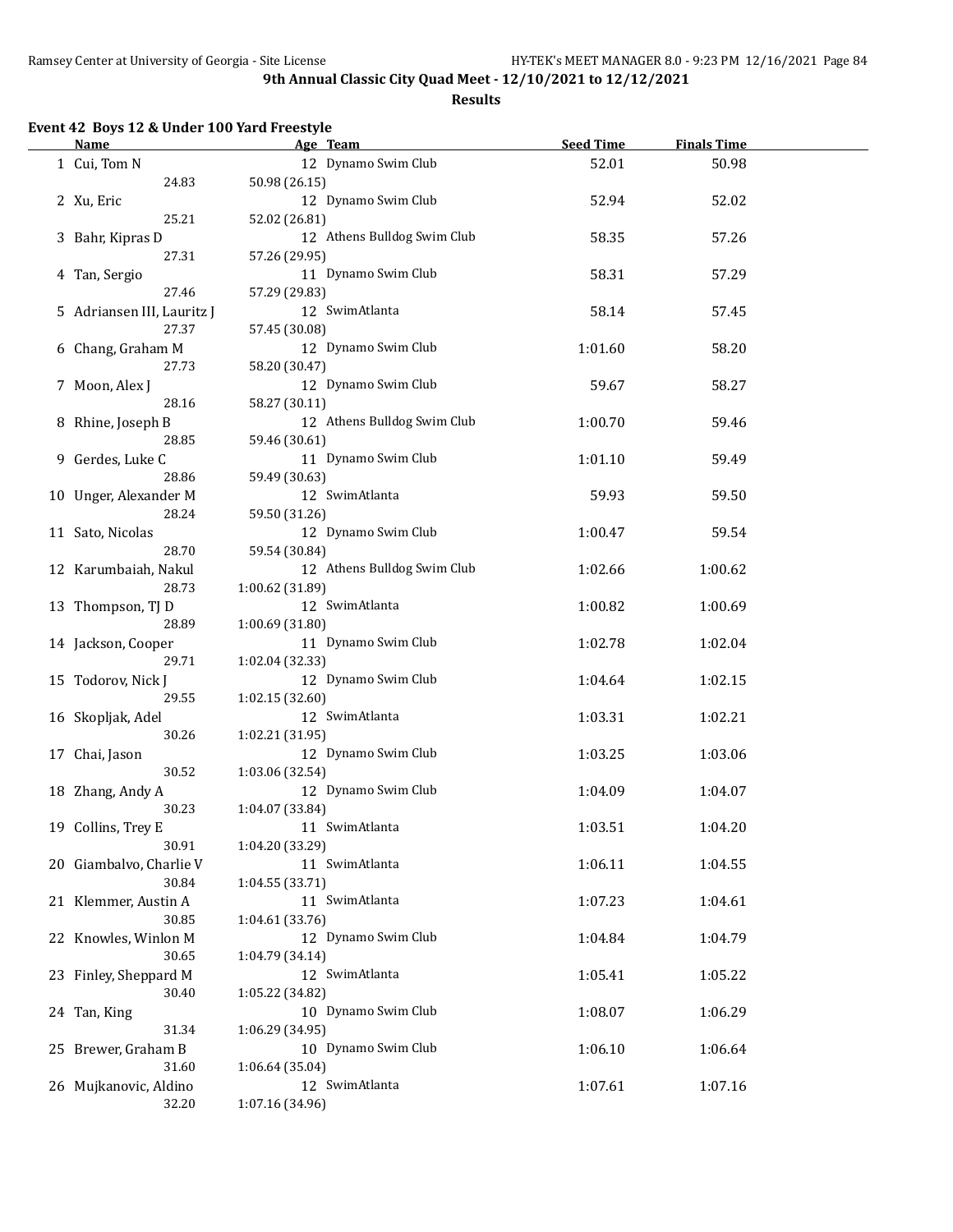**Results**

# **(Event 42 Boys 12 & Under 100 Yard Freestyle)**

| <b>Name</b>                   | Age Team                    | <b>Seed Time</b> | <b>Finals Time</b> |  |
|-------------------------------|-----------------------------|------------------|--------------------|--|
| 27 Jain, Shreyas              | 12 SwimAtlanta              | <b>NT</b>        | 1:07.98            |  |
| 31.18                         | 1:07.98 (36.80)             |                  |                    |  |
| 28 Wang, Tu                   | 10 Dynamo Swim Club         | 1:08.62          | 1:08.49            |  |
| 31.83                         | 1:08.49 (36.66)             |                  |                    |  |
| 29 Wheeler, Preston J         | 10 SwimAtlanta              | 1:07.92          | 1:08.64            |  |
| 32.63                         | 1:08.64 (36.01)             |                  |                    |  |
| 30 Choi, Jason Y              | 12 Dynamo Swim Club         | 1:10.29          | 1:08.91            |  |
| 32.69                         | 1:08.91 (36.22)             |                  |                    |  |
| 31 Hobbs, Corbin B            | 12 Athens Bulldog Swim Club | 1:13.02          | 1:09.68            |  |
| 34.15                         | 1:09.68 (35.53)             |                  |                    |  |
| 32 Putman, Brody B            | 11 Unattached               | 1:14.18          | 1:10.65            |  |
| 32.97                         | 1:10.65 (37.68)             |                  |                    |  |
|                               | 9 SwimAtlanta               |                  |                    |  |
| 33 Collins, Jordan V<br>33.56 | 1:10.73(37.17)              | 1:10.25          | 1:10.73            |  |
|                               | 11 SwimAtlanta              |                  |                    |  |
| 34 Schuette, Declan J         |                             | 1:12.58          | 1:10.77            |  |
| 34.16                         | 1:10.77(36.61)              |                  |                    |  |
| 35 Horback, John G            | 10 SwimAtlanta              | 1:12.36          | 1:11.37            |  |
| 33.45                         | 1:11.37 (37.92)             |                  |                    |  |
| 36 Brewer, Parker A           | 10 Dynamo Swim Club         | 1:15.10          | 1:11.74            |  |
| 33.54                         | 1:11.74 (38.20)             |                  |                    |  |
| 37 Huang, Alex Z              | 12 Athens Bulldog Swim Club | 1:15.71          | 1:11.98            |  |
| 33.83                         | 1:11.98 (38.15)             |                  |                    |  |
| 38 Power, Daniel A            | 11 SwimAtlanta              | 1:13.38          | 1:12.58            |  |
| 34.16                         | 1:12.58 (38.42)             |                  |                    |  |
| 39 Wells, Kazuki M            | 12 Dynamo Swim Club         | 1:13.41          | 1:12.97            |  |
| 34.52                         | 1:12.97 (38.45)             |                  |                    |  |
| 40 Benner, Owen W             | 11 Dynamo Swim Club         | 1:14.06          | 1:13.47            |  |
| 34.99                         | 1:13.47 (38.48)             |                  |                    |  |
| 41 Holcombe, Chase C          | 10 SwimAtlanta              | 1:11.63          | 1:14.31            |  |
| 35.18                         | 1:14.31 (39.13)             |                  |                    |  |
| 42 Holder, Gray T             | 10 SwimAtlanta              | NT               | 1:14.41            |  |
| 33.94                         | 1:14.41 (40.47)             |                  |                    |  |
| 43 Coombs, Connor M           | 10 Dynamo Swim Club         | 1:21.79          | 1:14.50            |  |
| 35.17                         | 1:14.50 (39.33)             |                  |                    |  |
| 44 Moore, Isaac C             | 12 Dynamo Swim Club         | 1:32.83          | 1:15.26            |  |
| 34.43                         | 1:15.26 (40.83)             |                  |                    |  |
| 45 Price, Grady T             | 11 Athens Bulldog Swim Club | 1:19.33          | 1:16.14            |  |
| 36.93                         | 1:16.14 (39.21)             |                  |                    |  |
| 46 Liley, Landon N            | 10 Dynamo Swim Club         | 1:15.98          | 1:16.17            |  |
| 35.83                         | 1:16.17(40.34)              |                  |                    |  |
| 47 Wheeler, Parker G          | 8 SwimAtlanta               | 1:18.73          | 1:16.23            |  |
| 35.70                         | 1:16.23 (40.53)             |                  |                    |  |
| 48 Kirkland, Jack D           | 10 Athens Bulldog Swim Club | 1:16.23          | 1:16.37            |  |
| 36.06                         | 1:16.37 (40.31)             |                  |                    |  |
| 49 Sesplankis, Theo P         | 10 Dynamo Swim Club         | 1:14.61          | 1:16.55            |  |
| 35.70                         | 1:16.55 (40.85)             |                  |                    |  |
| 50 Wengert, Thor E            | 11 Dynamo Swim Club         | 1:16.30          | 1:16.58            |  |
| 36.57                         | 1:16.58 (40.01)             |                  |                    |  |
|                               | 11 Dynamo Swim Club         |                  |                    |  |
| 51 Maskar, Aniket A           |                             | NT               | 1:16.79            |  |
| 35.69                         | 1:16.79 (41.10)             |                  |                    |  |
| 52 Coombs, Gray A             | 11 SwimAtlanta              | 1:27.95          | 1:17.07            |  |
| 35.89                         | 1:17.07 (41.18)             |                  |                    |  |
| 53 Stedman, Barton B          | 10 Dynamo Swim Club         | 1:13.97          | 1:17.77            |  |
| 36.57                         | 1:17.77 (41.20)             |                  |                    |  |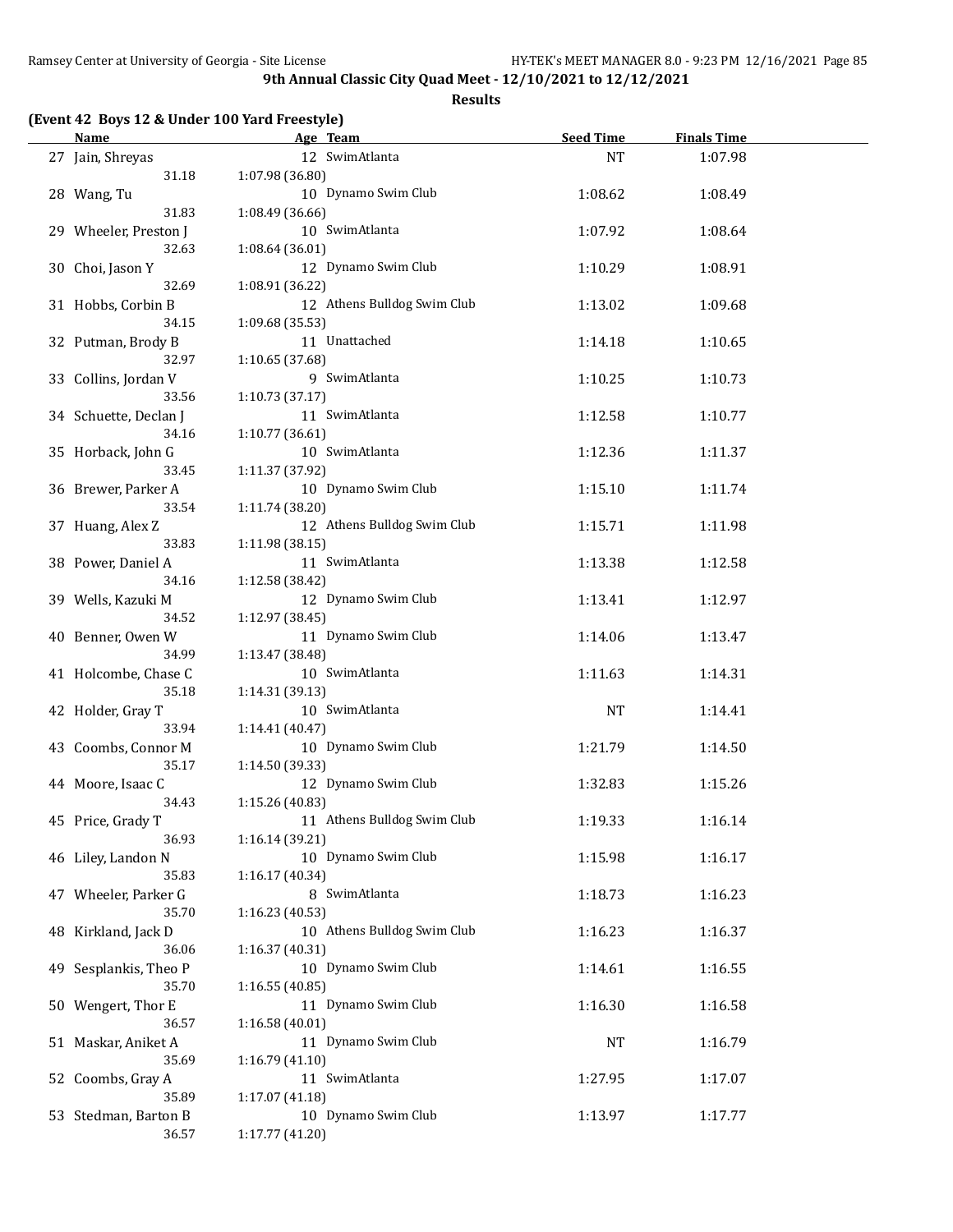#### **Results**

## **(Event 42 Boys 12 & Under 100 Yard Freestyle)**

| <u>Name</u>                | Age Team                          | <b>Seed Time</b> | <b>Finals Time</b> |  |
|----------------------------|-----------------------------------|------------------|--------------------|--|
| 54 Li, Richard H           | 11 Dynamo Swim Club               | 1:24.36          | 1:19.27            |  |
| 36.70                      | 1:19.27 (42.57)                   |                  |                    |  |
| 55 Page, Matteo R          | 12 Dynamo Swim Club               | 1:21.62          | 1:19.58            |  |
| 38.16                      | 1:19.58 (41.42)                   |                  |                    |  |
| 56 McLean, Lachlan S       | 10 SwimAtlanta                    | <b>NT</b>        | 1:20.22            |  |
| 36.12                      | 1:20.22 (44.10)                   |                  |                    |  |
| 57 Shiflett, Gabriel D     | 11 SwimAtlanta                    | <b>NT</b>        | 1:20.46            |  |
| 37.56                      | 1:20.46 (42.90)                   |                  |                    |  |
| 58 Hahm, Sunjoo            | 9 Dynamo Swim Club                | 1:19.73          | 1:20.73            |  |
| 38.46                      | 1:20.73 (42.27)                   |                  |                    |  |
| 59 Trobough, Hudson D      | 12 SwimAtlanta                    | 1:19.01          | 1:21.72            |  |
| 37.88                      | 1:21.72 (43.84)                   |                  |                    |  |
| 60 Kehl, Matt R            | 9 Dynamo Swim Club                | 1:16.63          | 1:22.03            |  |
| 38.63                      | 1:22.03 (43.40)                   |                  |                    |  |
| 61 Overway, Seth R         | 8 Dynamo Swim Club                | 1:27.20          | 1:24.07            |  |
| 40.46                      | 1:24.07 (43.61)                   |                  |                    |  |
| 62 Price, Sam D            | 9 Athens Bulldog Swim Club        | 1:24.58          | 1:24.26            |  |
| 39.20                      | 1:24.26 (45.06)                   |                  |                    |  |
| 63 Kelly, Paul W           | 10 Dynamo Swim Club               | 1:19.81          | 1:24.42            |  |
| 39.25                      | 1:24.42 (45.17)                   |                  |                    |  |
| 64 Joy, Kevin<br>36.87     | 11 Athens Bulldog Swim Club       | 1:20.10          | 1:24.52            |  |
|                            | 1:24.52 (47.65)<br>10 SwimAtlanta |                  |                    |  |
| 65 Britt, Judah G<br>39.06 |                                   | 1:24.93          | 1:24.69            |  |
| 66 Silvers, Liam T         | 1:24.69 (45.63)<br>9 SwimAtlanta  | 1:28.81          | 1:25.52            |  |
| 40.21                      | 1:25.52 (45.31)                   |                  |                    |  |
| 67 Knowles, Speight S      | 11 Dynamo Swim Club               | 1:31.10          | 1:26.30            |  |
| 42.32                      | 1:26.30 (43.98)                   |                  |                    |  |
| 68 Fionte, Ryan H          | 10 Dynamo Swim Club               | 1:30.92          | 1:26.43            |  |
| 41.16                      | 1:26.43 (45.27)                   |                  |                    |  |
| 69 Bragg, Kelton L         | 12 Dynamo Swim Club               | <b>NT</b>        | 1:27.85            |  |
| 39.09                      | 1:27.85 (48.76)                   |                  |                    |  |
| 70 Wise, Jett A            | 10 SwimAtlanta                    | <b>NT</b>        | 1:28.66            |  |
| 42.35                      | 1:28.66 (46.31)                   |                  |                    |  |
| 71 McCullough, Nolan E     | 10 Athens Bulldog Swim Club       | 1:37.30          | 1:28.73            |  |
| 40.84                      | 1:28.73 (47.89)                   |                  |                    |  |
| 72 Thompson, Keegan C      | 10 SwimAtlanta                    | 1:32.59          | 1:30.47            |  |
| 43.20                      | 1:30.47 (47.27)                   |                  |                    |  |
| 73 Morton, Wesley A        | 9 SwimAtlanta                     | 1:38.35          | 1:30.96            |  |
| 41.84                      | 1:30.96 (49.12)                   |                  |                    |  |
| 74 Coburn, William J       | 8 Dynamo Swim Club                | NT               | 1:35.02            |  |
| 44.92                      | 1:35.02 (50.10)                   |                  |                    |  |
| 75 Moore, Cillian T        | 10 Dynamo Swim Club               | NT               | 1:35.50            |  |
| 44.74                      | 1:35.50 (50.76)                   |                  |                    |  |
| 76 Reed, Gavin C           | 9 Athens Bulldog Swim Club        | 1:43.00          | 1:35.62            |  |
| 44.22                      | 1:35.62 (51.40)                   |                  |                    |  |
| 77 Barnes, Jack H          | 10 Dynamo Swim Club               | <b>NT</b>        | 1:35.78            |  |
| 43.11                      | 1:35.78 (52.67)                   |                  |                    |  |
| 78 Torres, Garrett         | 10 Athens Bulldog Swim Club       | <b>NT</b>        | 1:37.40            |  |
| 43.54                      | 1:37.40 (53.86)                   |                  |                    |  |
| 79 McCoy, Owen A           | 8 SwimAtlanta                     | 1:34.41          | 1:37.74            |  |
| 46.66                      | 1:37.74 (51.08)                   |                  |                    |  |
| 80 Weldon, Caz A           | 11 Athens Bulldog Swim Club       | 1:38.91          | 1:38.32            |  |
| 42.25                      | 1:38.32 (56.07)                   |                  |                    |  |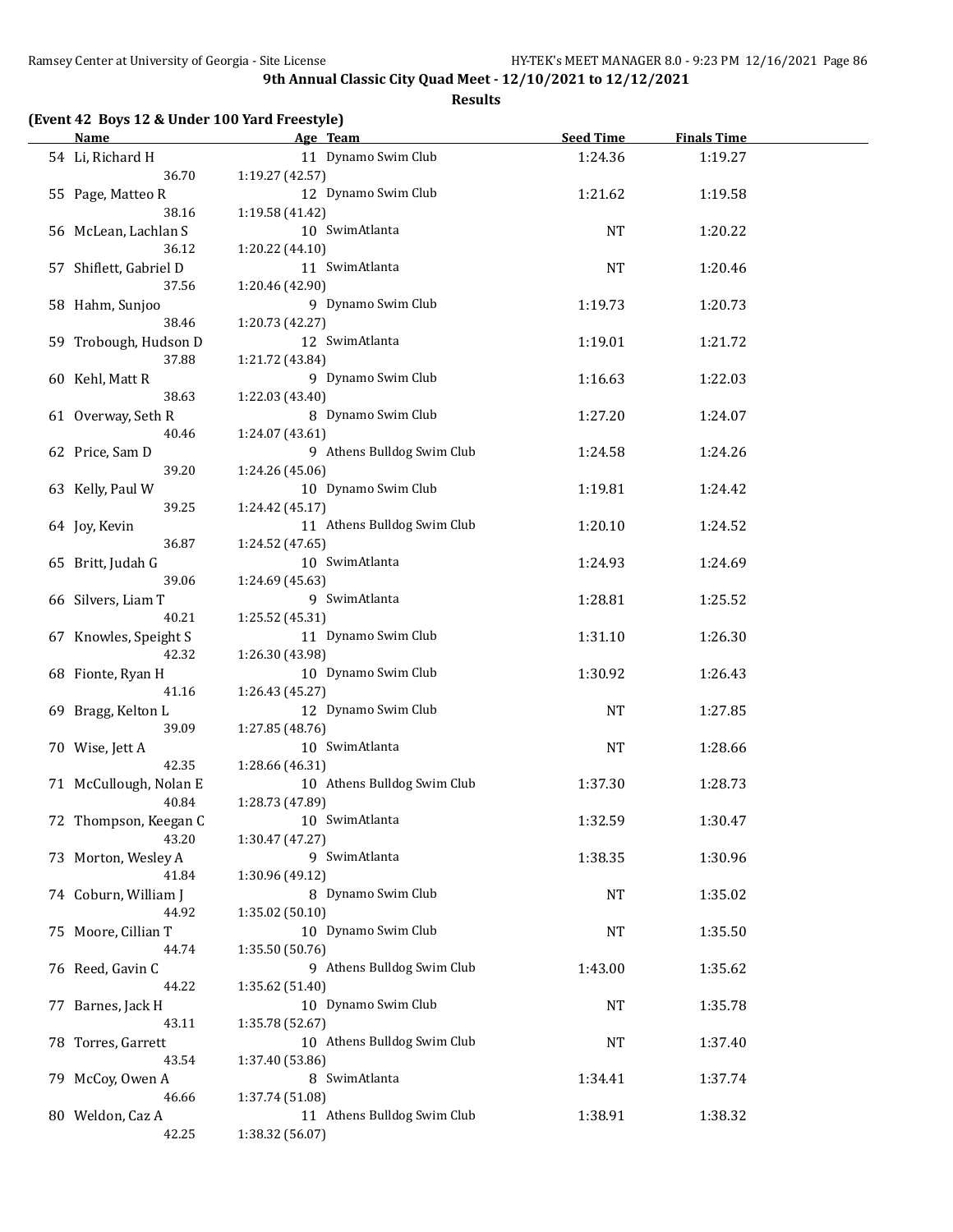#### **Results**

## **(Event 42 Boys 12 & Under 100 Yard Freestyle)**

| Name                | Age Team                    | <b>Seed Time</b> | <b>Finals Time</b> |  |
|---------------------|-----------------------------|------------------|--------------------|--|
| 81 Vova, Daniel L   | 9 Dynamo Swim Club          | 1:30.34          | 1:40.02            |  |
| 44.13               | 1:40.02 (55.89)             |                  |                    |  |
| 82 Liley, Luke W    | 8 Dynamo Swim Club          | <b>NT</b>        | 1:40.51            |  |
| 45.41               | 1:40.51 (55.10)             |                  |                    |  |
| 83 Garimella, Anhad | 10 Dynamo Swim Club         | 1:50.03          | 1:43.32            |  |
| 46.43               | 1:43.32 (56.89)             |                  |                    |  |
| 84 Li, Jacob Y      | 8 Athens Bulldog Swim Club  | 1:51.50          | 1:43.65            |  |
| 49.83               | 1:43.65 (53.82)             |                  |                    |  |
| 85 Chang, Dax N     | 8 Athens Bulldog Swim Club  | 1:45.37          | 1:46.09            |  |
| 50.87               | 1:46.09 (55.22)             |                  |                    |  |
| 86 Santos, Jax A    | 8 Athens Bulldog Swim Club  | NT               | 1:47.22            |  |
| 48.60               | 1:47.22 (58.62)             |                  |                    |  |
| 87 Torres, Evan     | 9 Athens Bulldog Swim Club  | <b>NT</b>        | 1:51.98            |  |
| 51.99               | 1:51.98 (59.99)             |                  |                    |  |
| 88 Guidry, Graham L | 8 Athens Bulldog Swim Club  | NT               | 1:52.30            |  |
| 49.17               | 1:52.30(1:03.13)            |                  |                    |  |
| 89 Dillies, Andreas | 11 Athens Bulldog Swim Club | 1:53.77          | 1:54.30            |  |
| 55.45               | 1:54.30 (58.85)             |                  |                    |  |
| 90 Cella, Lucas E   | 11 Dynamo Swim Club         | 1:55.11          | 1:56.06            |  |
| 52.66               | 1:56.06 (1:03.40)           |                  |                    |  |
| 91 Grey, Zack D     | 11 SwimAtlanta              | 2:07.60          | 1:56.97            |  |
| 54.11               | 1:56.97 (1:02.86)           |                  |                    |  |
| 92 Chang, Matthew A | 7 Dynamo Swim Club          | <b>NT</b>        | 2:04.45            |  |
| 56.19               | 2:04.45 (1:08.26)           |                  |                    |  |
| 93 Wright, Caleb J  | 8 Athens Bulldog Swim Club  | <b>NT</b>        | 2:17.19            |  |
| 1:03.98             | 2:17.19 (1:13.21)           |                  |                    |  |

# **Event 43 Girls 13 & Over 100 Yard Freestyle**

|      | <b>Name</b>             | Age Team                    | <b>Seed Time</b> | <b>Finals Time</b> |  |
|------|-------------------------|-----------------------------|------------------|--------------------|--|
|      | 1 Ochoa, Iris N         | 15 SwimAtlanta              | 55.32            | 53.88              |  |
|      | 25.51                   | 53.88 (28.37)               |                  |                    |  |
|      | 2 Halbach, Ansley E     | 16 Athens Bulldog Swim Club | 55.26            | 54.92              |  |
|      | 26.39                   | 54.92 (28.53)               |                  |                    |  |
|      | 3 Young, Ximena         | 14 Athens Bulldog Swim Club | 56.81            | 55.20              |  |
|      | 26.96                   | 55.20 (28.24)               |                  |                    |  |
|      | 4 Modglin, Sydney       | 14 Dynamo Swim Club         | 56.22            | 55.21              |  |
|      | 26.81                   | 55.21 (28.40)               |                  |                    |  |
|      | 5 Hope, Maddie P        | 17 Athens Bulldog Swim Club | 57.12            | 55.29              |  |
|      | 26.70                   | 55.29 (28.59)               |                  |                    |  |
|      | 6 Baldwin, Anna M       | 15 Dynamo Swim Club         | 56.63            | 55.98              |  |
|      | 26.60                   | 55.98 (29.38)               |                  |                    |  |
| $*7$ | Lewis, Erin A           | 17 Dynamo Swim Club         | 57.12            | 56.87              |  |
|      | 27.30                   | 56.87 (29.57)               |                  |                    |  |
| $*7$ | Kennedy, Alice J        | 17 Athens Bulldog Swim Club | 58.30            | 56.87              |  |
|      | 27.53                   | 56.87 (29.34)               |                  |                    |  |
|      | 9 Ibarra, Marina        | 13 Dynamo Swim Club         | 58.94            | 57.01              |  |
|      | 28.10                   | 57.01 (28.91)               |                  |                    |  |
|      | 10 Turcotte, Olivia M   | 13 Dynamo Swim Club         | 58.98            | 57.08              |  |
|      | 28.22                   | 57.08 (28.86)               |                  |                    |  |
|      | *11 Foggin, Charlotte L | 15 Athens Bulldog Swim Club | 58.78            | 57.30              |  |
|      | 27.77                   | 57.30 (29.53)               |                  |                    |  |
|      | *11 Zhou, Amelia H      | 15 SwimAtlanta              | 58.20            | 57.30              |  |
|      | 27.12                   | 57.30 (30.18)               |                  |                    |  |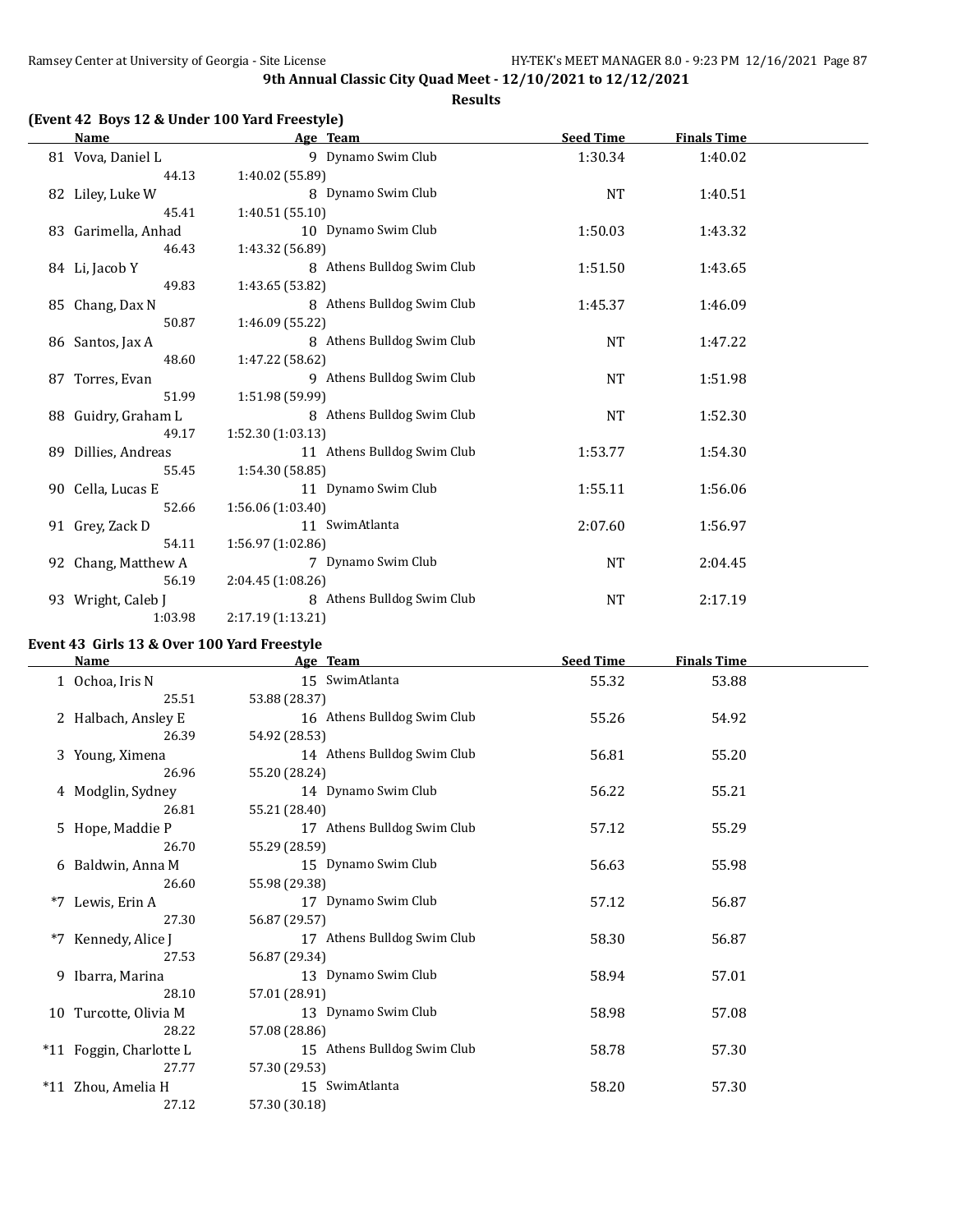**Results**

# **(Event 43 Girls 13 & Over 100 Yard Freestyle)**

| Name                                   | Age Team                                              | <b>Seed Time</b> | <b>Finals Time</b> |  |
|----------------------------------------|-------------------------------------------------------|------------------|--------------------|--|
| 13 Hamilton, Hailey M                  | 15 Dynamo Swim Club                                   | 59.73            | 57.42              |  |
| 27.87<br>14 Webb, Ansley E             | 57.42 (29.55)<br>14 Dynamo Swim Club                  | 56.98            | 57.51              |  |
| 27.90<br>15 Markott, Teagan M          | 57.51 (29.61)<br>13 Dynamo Swim Club                  | 57.74            | 57.57              |  |
| 26.99<br>16 Marroquin, Eva S           | 57.57 (30.58)<br>15 SwimAtlanta                       | 56.82            | 57.69              |  |
| 27.62<br>17 Streeter, Catherine F      | 57.69 (30.07)<br>16 SwimAtlanta                       | 58.93            | 57.75              |  |
| 27.61<br>18 Reilly, Makenna P          | 57.75 (30.14)<br>15 SwimAtlanta                       | 57.71            | 57.78              |  |
| 27.90<br>*19 Robinson, Maggie E        | 57.78 (29.88)<br>16 SwimAtlanta                       | 58.29            | 57.80              |  |
| 27.83<br>*19 Feild, Sarah A            | 57.80 (29.97)<br>15 Dynamo Swim Club                  | 56.57            | 57.80              |  |
| 27.74<br>21 Xiao, Catherine J<br>27.96 | 57.80 (30.06)<br>14 Dynamo Swim Club                  | 1:00.15          | 57.89              |  |
| 22 Ackert, Ansley M                    | 57.89 (29.93)<br>14 Dynamo Swim Club                  | 58.86            | 58.03              |  |
| 28.10<br>23 Dubin, Mylee L<br>28.26    | 58.03 (29.93)<br>15 Dynamo Swim Club                  | 58.32            | 58.14              |  |
| 24 Richard, Hailey E<br>27.84          | 58.14 (29.88)<br>14 Dynamo Swim Club<br>58.21 (30.37) | 59.28            | 58.21              |  |
| 25 Burrowes, Antonita J<br>27.92       | 16 SwimAtlanta<br>58.24 (30.32)                       | 57.14            | 58.24              |  |
| 26 Greene, Emma A<br>27.32             | 15 Athens Bulldog Swim Club<br>58.29 (30.97)          | 57.86            | 58.29              |  |
| 27 Ishikawa, Sophia<br>27.66           | 17 SwimAtlanta<br>58.42 (30.76)                       | 56.79            | 58.42              |  |
| 28 Alexander, Brooke E<br>28.14        | 16 SwimAtlanta<br>58.44 (30.30)                       | 57.37            | 58.44              |  |
| 29 Hultgren, Virginia Jane T<br>28.28  | 15 Dynamo Swim Club<br>58.55 (30.27)                  | 59.96            | 58.55              |  |
| 30 Shen, Lori<br>29.49                 | 13 Dynamo Swim Club<br>58.67 (29.18)                  | 59.68            | 58.67              |  |
| 31 Jung, Julia H<br>29.20              | 13 SwimAtlanta<br>58.86 (29.66)                       | 59.39            | 58.86              |  |
| 32 Teyner, Kailey R<br>28.23           | 14 Athens Bulldog Swim Club<br>58.90 (30.67)          | 59.99            | 58.90              |  |
| 33 Robertson, Leah E<br>28.33          | 14 SwimAtlanta<br>58.93 (30.60)                       | 59.16            | 58.93              |  |
| 34 He, Alethea L<br>27.98              | 14 Athens Bulldog Swim Club<br>59.03 (31.05)          | 1:00.18          | 59.03              |  |
| 35 Robinson, Hannah E<br>27.77         | 13 SwimAtlanta<br>59.05 (31.28)                       | 1:01.46          | 59.05              |  |
| 36 Manzi, Caroline G<br>28.27          | 14 Dynamo Swim Club<br>59.07 (30.80)                  | 1:02.07          | 59.07              |  |
| 37 Dillon, Ella L<br>28.13             | 14 Athens Bulldog Swim Club<br>59.20 (31.07)          | 57.35            | 59.20              |  |
| 38 Peters, Sonia A<br>28.20            | 15 Dynamo Swim Club<br>59.23 (31.03)                  | 58.74            | 59.23              |  |
| 39 Butoiu, Victoria M<br>29.30         | 13 Dynamo Swim Club<br>59.30 (30.00)                  | 1:03.17          | 59.30              |  |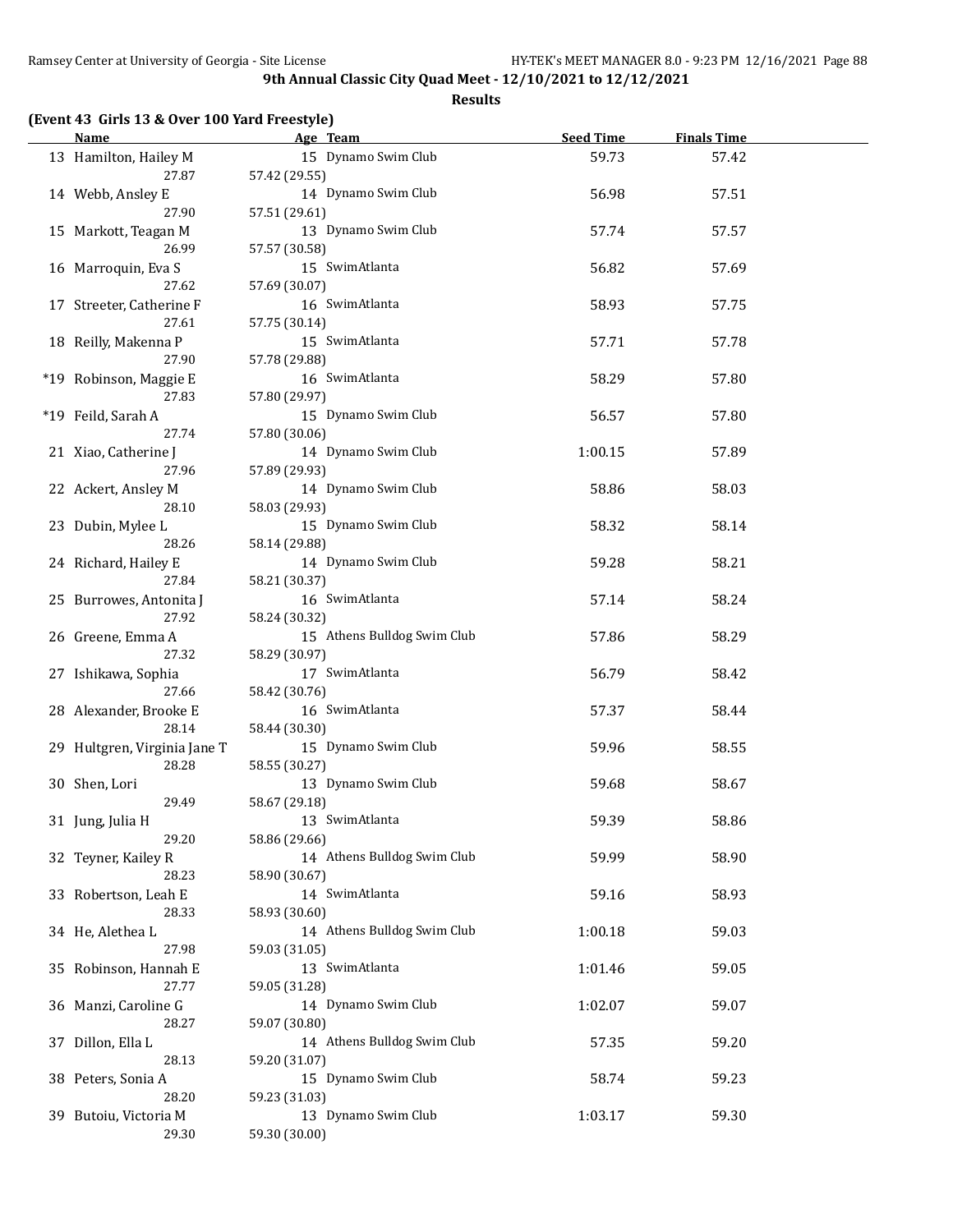**Results**

# **(Event 43 Girls 13 & Over 100 Yard Freestyle)**

| <b>Name</b>            | Age Team                               | <b>Seed Time</b> | <b>Finals Time</b> |  |
|------------------------|----------------------------------------|------------------|--------------------|--|
| 40 Wright, Isabel R    | 14 SwimAtlanta                         | 1:02.68          | 59.32              |  |
| 27.95                  | 59.32 (31.37)                          |                  |                    |  |
| 41 Wang, Can           | 13 Dynamo Swim Club                    | 1:01.92          | 59.44              |  |
| 29.12                  | 59.44 (30.32)                          |                  |                    |  |
| 42 Mulford, Sydney J   | 16 Dynamo Swim Club                    | 1:00.11          | 59.58              |  |
| 29.02                  | 59.58 (30.56)                          |                  |                    |  |
| *43 Letsch, Emmie M    | 13 SwimAtlanta                         | 1:00.55          | 59.63              |  |
| 28.62                  |                                        |                  |                    |  |
|                        | 59.63 (31.01)                          |                  |                    |  |
| *43 Britt, Mackenzie G | 13 SwimAtlanta                         | 1:00.00          | 59.63              |  |
| 28.94                  | 59.63 (30.69)                          |                  |                    |  |
| 45 Teague, Chloe J     | 16 SwimAtlanta                         | 1:00.36          | 59.76              |  |
| 28.39                  | 59.76 (31.37)                          |                  |                    |  |
| 46 Lo Faro, Lidia A    | 14 Dynamo Swim Club                    | 1:02.59          | 59.81              |  |
| 29.23                  | 59.81 (30.58)                          |                  |                    |  |
| *47 Gerdes, Victoria S | 15 Dynamo Swim Club                    | 1:01.85          | 59.87              |  |
| 29.10                  | 59.87 (30.77)                          |                  |                    |  |
| *47 Shine, Lea         | 15 Dynamo Swim Club                    | 1:02.21          | 59.87              |  |
| 28.73                  | 59.87 (31.14)                          |                  |                    |  |
| 49 Heffner, Kaela A    | 13 SwimAtlanta                         | 58.71            | 59.88              |  |
| 28.92                  | 59.88 (30.96)                          |                  |                    |  |
| 50 Haynes, Nora C      | 14 Dynamo Swim Club                    | 1:01.70          | 59.95              |  |
| 27.67                  | 59.95 (32.28)                          |                  |                    |  |
| *51 Tang, Katie M      | 14 Dynamo Swim Club                    | 1:01.01          | 1:00.20            |  |
| 29.66                  | 1:00.20 (30.54)                        |                  |                    |  |
| *51 Deeb, Emily G      | 13 Dynamo Swim Club                    | 1:04.78          | 1:00.20            |  |
| 28.82                  | 1:00.20 (31.38)                        |                  |                    |  |
| 53 Davis, Charlotte A  | 13 Dynamo Swim Club                    | 1:00.75          | 1:00.49            |  |
| 28.71                  | 1:00.49 (31.78)                        |                  |                    |  |
| 54 Entrekin, Anna L    | 13 Dynamo Swim Club                    | 1:01.90          | 1:00.53            |  |
| 29.78                  | 1:00.53(30.75)                         |                  |                    |  |
| 55 Dodson, Amelia K    | 15 SwimAtlanta                         | 59.61            | 1:00.56            |  |
| 29.22                  | 1:00.56 (31.34)                        |                  |                    |  |
| 56 King, Ella C        | 13 Dynamo Swim Club                    | 1:04.36          | 1:00.57            |  |
| 29.11                  |                                        |                  |                    |  |
|                        | 1:00.57 (31.46)<br>13 Dynamo Swim Club |                  |                    |  |
| 57 Sedykh, Sasha L     |                                        | 1:03.64          | 1:00.65            |  |
| 29.19                  | 1:00.65 (31.46)                        |                  |                    |  |
| 58 Skillen, Emily K    | 15 SwimAtlanta                         | 58.91            | 1:00.76            |  |
| 29.11                  | 1:00.76 (31.65)                        |                  |                    |  |
| 59 Houston, Evie G     | 13 Dynamo Swim Club                    | 1:01.59          | 1:00.80            |  |
| 29.17                  | 1:00.80(31.63)                         |                  |                    |  |
| 60 Szabo, Aida S       | 13 SwimAtlanta                         | 1:00.46          | 1:00.82            |  |
| 29.55                  | 1:00.82 (31.27)                        |                  |                    |  |
| 61 Harding, Riley M    | 13 Athens Bulldog Swim Club            | 1:00.89          | 1:00.92            |  |
| 28.98                  | 1:00.92 (31.94)                        |                  |                    |  |
| 62 Evans, Caroline G   | 16 Dynamo Swim Club                    | 1:00.05          | 1:00.93            |  |
| 29.36                  | 1:00.93 (31.57)                        |                  |                    |  |
| 63 Turcotte, Kaela E   | 13 Dynamo Swim Club                    | 1:04.33          | 1:00.98            |  |
| 29.82                  | 1:00.98 (31.16)                        |                  |                    |  |
| 64 Fuchs, Sadie G      | 14 Dynamo Swim Club                    | 1:04.42          | 1:01.32            |  |
| 29.11                  | 1:01.32 (32.21)                        |                  |                    |  |
| 65 Griffin, Cassedy K  | 14 SwimAtlanta                         | 1:03.50          | 1:01.61            |  |
| 29.72                  | 1:01.61 (31.89)                        |                  |                    |  |
| 66 Kler, Camdyn A      | 16 Dynamo Swim Club                    | 1:04.18          | 1:01.88            |  |
| 29.57                  | 1:01.88 (32.31)                        |                  |                    |  |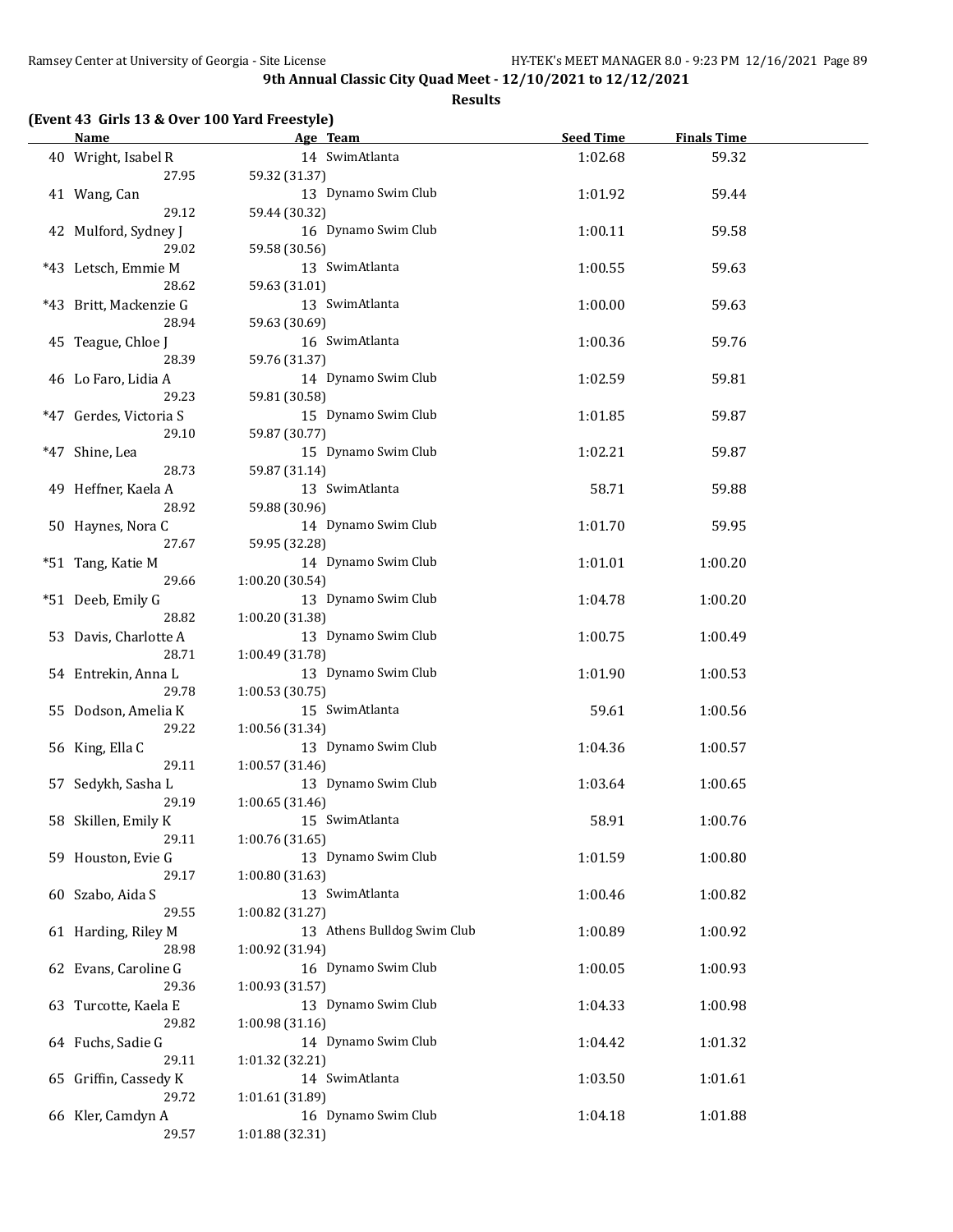**Results**

## **(Event 43 Girls 13 & Over 100 Yard Freestyle)**

| <u>Name</u>                 | Age Team and the state of the state of the state of the state of the state of the state of the state of the state of the state of the state of the state of the state of the state of the state of the state of the state of t | <b>Seed Time</b> | <b>Finals Time</b> |  |
|-----------------------------|--------------------------------------------------------------------------------------------------------------------------------------------------------------------------------------------------------------------------------|------------------|--------------------|--|
| 67 Hampton, Heidi L         | 15 Dynamo Swim Club                                                                                                                                                                                                            | 1:03.29          | 1:01.90            |  |
| 29.99                       | 1:01.90 (31.91)                                                                                                                                                                                                                |                  |                    |  |
| 68 Jayakumar, Isha R        | 13 Dynamo Swim Club                                                                                                                                                                                                            | 1:04.60          | 1:01.98            |  |
| 29.87                       | 1:01.98 (32.11)                                                                                                                                                                                                                |                  |                    |  |
| 69 Cermak, Isabella I       | 15 SwimAtlanta                                                                                                                                                                                                                 | 1:05.96          | 1:02.29            |  |
| 29.99                       | 1:02.29 (32.30)                                                                                                                                                                                                                |                  |                    |  |
| 70 Turner, Elin E           | 14 Athens Bulldog Swim Club                                                                                                                                                                                                    | <b>NT</b>        | 1:02.44            |  |
| 29.55                       | 1:02.44 (32.89)                                                                                                                                                                                                                |                  |                    |  |
| 71 Pursner, Rebecca J       | 16 Athens Bulldog Swim Club                                                                                                                                                                                                    | 58.60            | 1:02.77            |  |
| 30.29                       | 1:02.77 (32.48)                                                                                                                                                                                                                |                  |                    |  |
| 72 Bates, Martha K          | 13 Athens Bulldog Swim Club                                                                                                                                                                                                    | 1:02.21          | 1:03.06            |  |
| 29.62                       | 1:03.06 (33.44)                                                                                                                                                                                                                |                  |                    |  |
| 73 Woodard, Ella M          | 14 Dynamo Swim Club                                                                                                                                                                                                            | 1:04.91          | 1:03.34            |  |
| 29.51                       | 1:03.34 (33.83)                                                                                                                                                                                                                |                  |                    |  |
|                             | 13 Dynamo Swim Club                                                                                                                                                                                                            |                  |                    |  |
| 74 Wilson, Reese T<br>30.39 |                                                                                                                                                                                                                                | 1:04.61          | 1:03.66            |  |
|                             | 1:03.66 (33.27)<br>14 Dynamo Swim Club                                                                                                                                                                                         |                  |                    |  |
| 75 Lampa, Audrey L          |                                                                                                                                                                                                                                | 1:07.56          | 1:03.68            |  |
| 31.63                       | 1:03.68 (32.05)                                                                                                                                                                                                                |                  |                    |  |
| 76 Taylor, Shadia N         | 13 SwimAtlanta                                                                                                                                                                                                                 | 1:06.21          | 1:04.16            |  |
| 30.69                       | 1:04.16 (33.47)                                                                                                                                                                                                                |                  |                    |  |
| 77 Etingof, Alex V          | 14 Dynamo Swim Club                                                                                                                                                                                                            | 1:06.79          | 1:04.69            |  |
| 31.87                       | 1:04.69 (32.82)                                                                                                                                                                                                                |                  |                    |  |
| 78 Jayakumar, Nila R        | 13 Dynamo Swim Club                                                                                                                                                                                                            | 1:07.13          | 1:04.77            |  |
| 31.50                       | 1:04.77 (33.27)                                                                                                                                                                                                                |                  |                    |  |
| 79 Jones, Hannah-Lisa K     | 14 Dynamo Swim Club                                                                                                                                                                                                            | 1:04.79          | 1:04.81            |  |
| 30.59                       | 1:04.81 (34.22)                                                                                                                                                                                                                |                  |                    |  |
| 80 Price, Alex N            | 14 Dynamo Swim Club                                                                                                                                                                                                            | 1:04.47          | 1:05.24            |  |
| 31.21                       | 1:05.24 (34.03)                                                                                                                                                                                                                |                  |                    |  |
| 81 Sow, Abby N              | 14 SwimAtlanta                                                                                                                                                                                                                 | 1:05.49          | 1:05.28            |  |
| 30.90                       | 1:05.28 (34.38)                                                                                                                                                                                                                |                  |                    |  |
| 82 Williams, Zoe O          | 13 Dynamo Swim Club                                                                                                                                                                                                            | 1:06.60          | 1:05.29            |  |
| 31.05                       | 1:05.29 (34.24)                                                                                                                                                                                                                |                  |                    |  |
| 83 Wanjohi, Helen           | 13 SwimAtlanta                                                                                                                                                                                                                 | 1:05.45          | 1:05.58            |  |
| 31.15                       | 1:05.58 (34.43)                                                                                                                                                                                                                |                  |                    |  |
| 84 Prince, Caroline G       | 14 Athens Bulldog Swim Club                                                                                                                                                                                                    | 1:13.58          | 1:05.74            |  |
| 30.86                       | 1:05.74 (34.88)                                                                                                                                                                                                                |                  |                    |  |
| 85 Champney, Caroline L     | 13 SwimAtlanta                                                                                                                                                                                                                 | 1:05.62          | 1:06.41            |  |
| 31.65                       | 1:06.41 (34.76)                                                                                                                                                                                                                |                  |                    |  |
| 86 Durbin, Laura A          | 13 Dynamo Swim Club                                                                                                                                                                                                            | 1:06.01          | 1:06.52            |  |
| 32.07                       | 1:06.52 (34.45)                                                                                                                                                                                                                |                  |                    |  |
| 87 Smith, Lynnette          | 13 Athens Bulldog Swim Club                                                                                                                                                                                                    | 1:08.22          | 1:06.57            |  |
| 31.79                       | 1:06.57 (34.78)                                                                                                                                                                                                                |                  |                    |  |
| 88 Cox, Caroline O          | 14 SwimAtlanta                                                                                                                                                                                                                 | 1:09.80          | 1:07.06            |  |
| 31.60                       | 1:07.06 (35.46)                                                                                                                                                                                                                |                  |                    |  |
| 89 Yeomans, Carson R        | 13 Athens Bulldog Swim Club                                                                                                                                                                                                    | 1:09.78          | 1:07.60            |  |
| 31.73                       | 1:07.60 (35.87)                                                                                                                                                                                                                |                  |                    |  |
| 90 Cole, Mabry F            | 15 Athens Bulldog Swim Club                                                                                                                                                                                                    | 1:04.31          | 1:07.97            |  |
| 31.17                       | 1:07.97 (36.80)                                                                                                                                                                                                                |                  |                    |  |
| 91 Hunter, Faith N          | 13 SwimAtlanta                                                                                                                                                                                                                 | 1:10.51          | 1:08.28            |  |
| 32.19                       | 1:08.28 (36.09)                                                                                                                                                                                                                |                  |                    |  |
|                             | 13 SwimAtlanta                                                                                                                                                                                                                 |                  |                    |  |
| 92 Cochran, Kate V          |                                                                                                                                                                                                                                | 1:13.02          | 1:08.87            |  |
| 32.59                       | 1:08.87 (36.28)<br>13 Dynamo Swim Club                                                                                                                                                                                         |                  |                    |  |
| 93 Preyer, Maddie O         |                                                                                                                                                                                                                                | 1:10.14          | 1:09.23            |  |
| 32.68                       | 1:09.23 (36.55)                                                                                                                                                                                                                |                  |                    |  |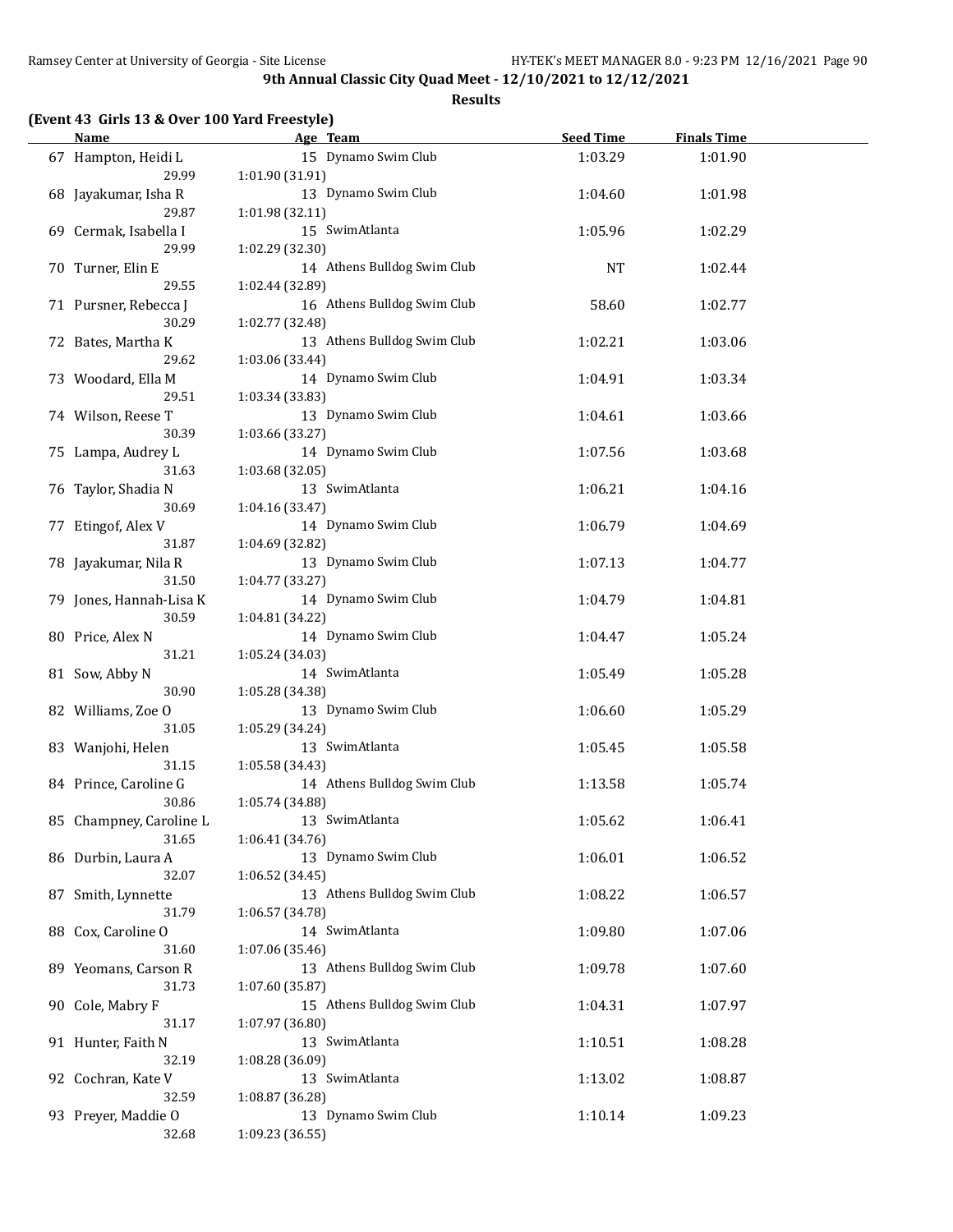**Results**

|  |  |  |  | (Event 43 Girls 13 & Over 100 Yard Freestyle) |
|--|--|--|--|-----------------------------------------------|
|--|--|--|--|-----------------------------------------------|

| <b>Name</b>                    | Age Team                    | <b>Seed Time</b> | <b>Finals Time</b> |  |
|--------------------------------|-----------------------------|------------------|--------------------|--|
| 94 Ayala Hernandez, Alessandra | 13 Athens Bulldog Swim Club | <b>NT</b>        | 1:09.45            |  |
| 34.25                          | 1:09.45 (35.20)             |                  |                    |  |
| 95 Gundry, Abby M              | 14 SwimAtlanta              | 1:08.69          | 1:09.68            |  |
| 32.92                          | 1:09.68 (36.76)             |                  |                    |  |
| 96 Chunta, Mazie C             | 13 SwimAtlanta              | 1:16.92          | 1:11.28            |  |
| 34.60                          | 1:11.28 (36.68)             |                  |                    |  |
| 97 Johnson, Caroline E         | 13 Dynamo Swim Club         | 1:13.69          | 1:12.04            |  |
| 34.20                          | 1:12.04 (37.84)             |                  |                    |  |
| 98 Overway, Mina               | 13 Dynamo Swim Club         | 1:14.24          | 1:12.08            |  |
| 34.80                          | 1:12.08 (37.28)             |                  |                    |  |
| 99 Licsko, Brooke M            | 13 SwimAtlanta              | 1:15.90          | 1:12.25            |  |
| 34.76                          | 1:12.25 (37.49)             |                  |                    |  |
| 100 Jones, Samantha A          | 13 SwimAtlanta              | 1:16.35          | 1:13.57            |  |
| 34.52                          | 1:13.57(39.05)              |                  |                    |  |
| 101 Fambrough, Annabelle C     | 13 Dynamo Swim Club         | 1:15.79          | 1:15.50            |  |
| 36.10                          | 1:15.50 (39.40)             |                  |                    |  |
| 102 Ayling, Michelle J         | 13 Dynamo Swim Club         | 1:14.80          | 1:16.30            |  |
| 34.43                          | 1:16.30 (41.87)             |                  |                    |  |
| 103 Salvo, Ella W              | 13 Dynamo Swim Club         | 1:25.14          | 1:16.66            |  |
| 37.04                          | 1:16.66 (39.62)             |                  |                    |  |
| 104 Butuc, Iris C              | 14 SwimAtlanta              | 1:18.86          | 1:16.88            |  |
| 33.97                          | 1:16.88 (42.91)             |                  |                    |  |
| 105 Bebin Blackwell, Caitlyn C | 14 Athens Bulldog Swim Club | 1:24.37          | 1:19.01            |  |
| 37.32                          | 1:19.01 (41.69)             |                  |                    |  |
| 106 Selvakumar, Lekha N        | 13 Dynamo Swim Club         | 1:17.54          | 1:19.48            |  |
| 36.91                          | 1:19.48 (42.57)             |                  |                    |  |
| 107 Rodriguez, Isabella        | 13 Dynamo Swim Club         | 1:23.47          | 1:24.10            |  |
| 38.52                          | 1:24.10 (45.58)             |                  |                    |  |
| 108 Shaffer, Marleighna M      | 13 Athens Bulldog Swim Club | 1:30.95          | 1:25.41            |  |
| 39.96                          | 1:25.41 (45.45)             |                  |                    |  |

### **Event 44 Boys 13 & Over 100 Yard Freestyle**

|    | Name                | Age Team                    | <b>Seed Time</b> | <b>Finals Time</b> |  |
|----|---------------------|-----------------------------|------------------|--------------------|--|
|    | 1 Renier, Luke J    | 19 Unattached               | <b>NT</b>        | 47.71              |  |
|    | 22.91               | 47.71 (24.80)               |                  |                    |  |
|    | 2 Silvers, Noah E   | 14 SwimAtlanta              | 51.01            | 50.20              |  |
|    | 24.22               | 50.20 (25.98)               |                  |                    |  |
|    | 3 Bates, Eli R      | 15 Athens Bulldog Swim Club | 51.62            | 50.29              |  |
|    | 24.37               | 50.29 (25.92)               |                  |                    |  |
|    | 4 Huang, Daniel     | 17 Athens Bulldog Swim Club | 48.28            | 50.46              |  |
|    | 24.30               | 50.46 (26.16)               |                  |                    |  |
|    | 5 Waters, Carson A  | 13 SwimAtlanta              | 53.13            | 50.78              |  |
|    | 24.40               | 50.78 (26.38)               |                  |                    |  |
|    | 6 Gricus, Max D     | 15 SwimAtlanta              | 50.97            | 50.86              |  |
|    | 24.56               | 50.86 (26.30)               |                  |                    |  |
|    | 7 Young, Evan T     | 16 SwimAtlanta              | 48.93            | 50.90              |  |
|    | 24.24               | 50.90 (26.66)               |                  |                    |  |
|    | 8 Foggin, Will H    | 18 Athens Bulldog Swim Club | 49.33            | 51.00              |  |
|    | 24.97               | 51.00 (26.03)               |                  |                    |  |
|    | 9 Nguyen, Thien H   | 14 SwimAtlanta              | 50.94            | 51.14              |  |
|    | 24.36               | 51.14 (26.78)               |                  |                    |  |
| 10 | Christman, Walter C | 17 Dynamo Swim Club         | 53.25            | 51.28              |  |
|    | 24.23               | 51.28 (27.05)               |                  |                    |  |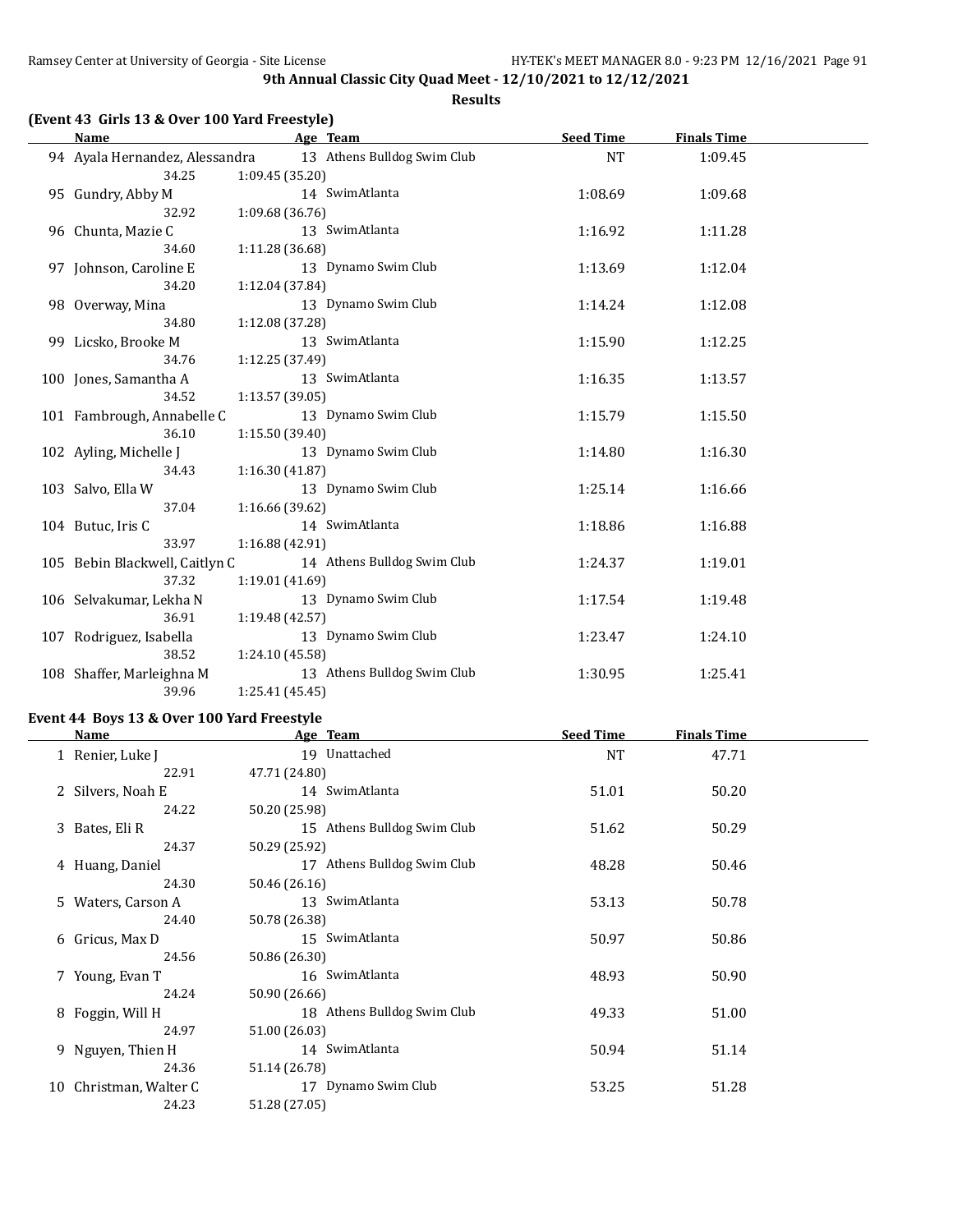|  |  |  | (Event 44 Boys 13 & Over 100 Yard Freestyle) |
|--|--|--|----------------------------------------------|
|--|--|--|----------------------------------------------|

| <b>Name</b>           |               | Age Team                    | Seed Time | <b>Finals Time</b> |  |
|-----------------------|---------------|-----------------------------|-----------|--------------------|--|
| 11 Mackay, Wyatt S    |               | 13 Dynamo Swim Club         | 53.07     | 51.31              |  |
| 24.49                 | 51.31 (26.82) |                             |           |                    |  |
| 12 Swink, Adam E      |               | 16 SwimAtlanta              | 53.88     | 51.86              |  |
| 24.33                 | 51.86 (27.53) |                             |           |                    |  |
| 13 Combs, Ian R       |               | 14 Dynamo Swim Club         | 54.72     | 51.88              |  |
| 24.83                 | 51.88 (27.05) |                             |           |                    |  |
| 14 Silvers, Ean L     |               | 13 SwimAtlanta              | 52.16     | 52.17              |  |
| 25.53                 | 52.17 (26.64) |                             |           |                    |  |
| 15 Kenny, Caleb M     |               | 14 SwimAtlanta              | 52.96     | 52.25              |  |
| 25.05                 | 52.25 (27.20) |                             |           |                    |  |
| 16 Huff, RJ J         |               | 17 SwimAtlanta              | NT        | 52.27              |  |
| 24.15                 | 52.27 (28.12) |                             |           |                    |  |
| 17 Fleischer, Max T   |               | 17 Dynamo Swim Club         | 53.49     | 52.37              |  |
| 25.09                 | 52.37 (27.28) |                             |           |                    |  |
| 18 Selph, Landon N    |               | 16 SwimAtlanta              | 53.57     | 52.52              |  |
| 25.29                 | 52.52 (27.23) |                             |           |                    |  |
|                       |               | 17 Athens Bulldog Swim Club |           | 52.57              |  |
| 19 Hailey, Brandon M  |               |                             | 54.87     |                    |  |
| 25.36                 | 52.57 (27.21) |                             |           |                    |  |
| 20 Reynolds, Jack V   |               | 15 SwimAtlanta              | 52.27     | 52.59              |  |
| 25.02                 | 52.59 (27.57) |                             |           |                    |  |
| 21 Robertson, Owen C  |               | 16 SwimAtlanta              | 53.42     | 52.64              |  |
| 25.10                 | 52.64 (27.54) |                             |           |                    |  |
| 22 Lou, Alex J        |               | 14 Dynamo Swim Club         | 53.70     | 52.65              |  |
| 25.65                 | 52.65 (27.00) |                             |           |                    |  |
| 23 Bauer, Caleb Q     |               | 17 Dynamo Swim Club         | 55.53     | 53.06              |  |
| 25.42                 | 53.06 (27.64) |                             |           |                    |  |
| 24 Anders, Jacob R    |               | 15 SwimAtlanta              | 55.44     | 53.16              |  |
| 25.65                 | 53.16 (27.51) |                             |           |                    |  |
| 25 Ackerman, Austin S |               | 17 Athens Bulldog Swim Club | 51.53     | 53.31              |  |
| 25.35                 | 53.31 (27.96) |                             |           |                    |  |
| 26 Daniels, Aiden R   |               | 15 SwimAtlanta              | 52.69     | 53.44              |  |
| 25.58                 | 53.44 (27.86) |                             |           |                    |  |
| 27 Richards, Riley K  |               | 13 SwimAtlanta              | 54.95     | 53.46              |  |
| 25.68                 | 53.46 (27.78) |                             |           |                    |  |
| 28 Trotter, Torin N   |               | 13 Athens Bulldog Swim Club | 55.02     | 53.56              |  |
| 25.99                 | 53.56 (27.57) |                             |           |                    |  |
| 29 Brann, Phidi M     |               | 14 Dynamo Swim Club         | 55.17     | 53.59              |  |
| 25.83                 | 53.59 (27.76) |                             |           |                    |  |
| 30 Tran, Nathan A     |               | 16 SwimAtlanta              | 53.36     | 53.69              |  |
| 25.56                 | 53.69 (28.13) |                             |           |                    |  |
| 31 Lisinovic, Dino D  |               | 16 SwimAtlanta              | 52.53     | 53.75              |  |
| 25.24                 | 53.75 (28.51) |                             |           |                    |  |
| 32 Koch, Christopher  |               | 13 Athens Bulldog Swim Club | 1:00.24   | 54.04              |  |
| 25.96                 | 54.04 (28.08) |                             |           |                    |  |
| 33 Xiao, Johnson      |               | 13 Dynamo Swim Club         | 55.02     | 54.37              |  |
| 26.13                 | 54.37 (28.24) |                             |           |                    |  |
| 34 Debowsky, Bryce G  |               | 13 SwimAtlanta              | 56.58     | 54.69              |  |
| 26.31                 | 54.69 (28.38) |                             |           |                    |  |
| 35 Aplin, Marek R     |               | 15 SwimAtlanta              | 55.41     | 54.70              |  |
| 25.60                 | 54.70 (29.10) |                             |           |                    |  |
| 36 Lou, Jax J         |               | 13 Dynamo Swim Club         | 54.43     | 54.87              |  |
| 26.50                 | 54.87 (28.37) |                             |           |                    |  |
| 37 Johnson, Sam J     |               | 15 Dynamo Swim Club         | 56.70     | 54.94              |  |
|                       |               |                             |           |                    |  |
| 26.09                 | 54.94 (28.85) |                             |           |                    |  |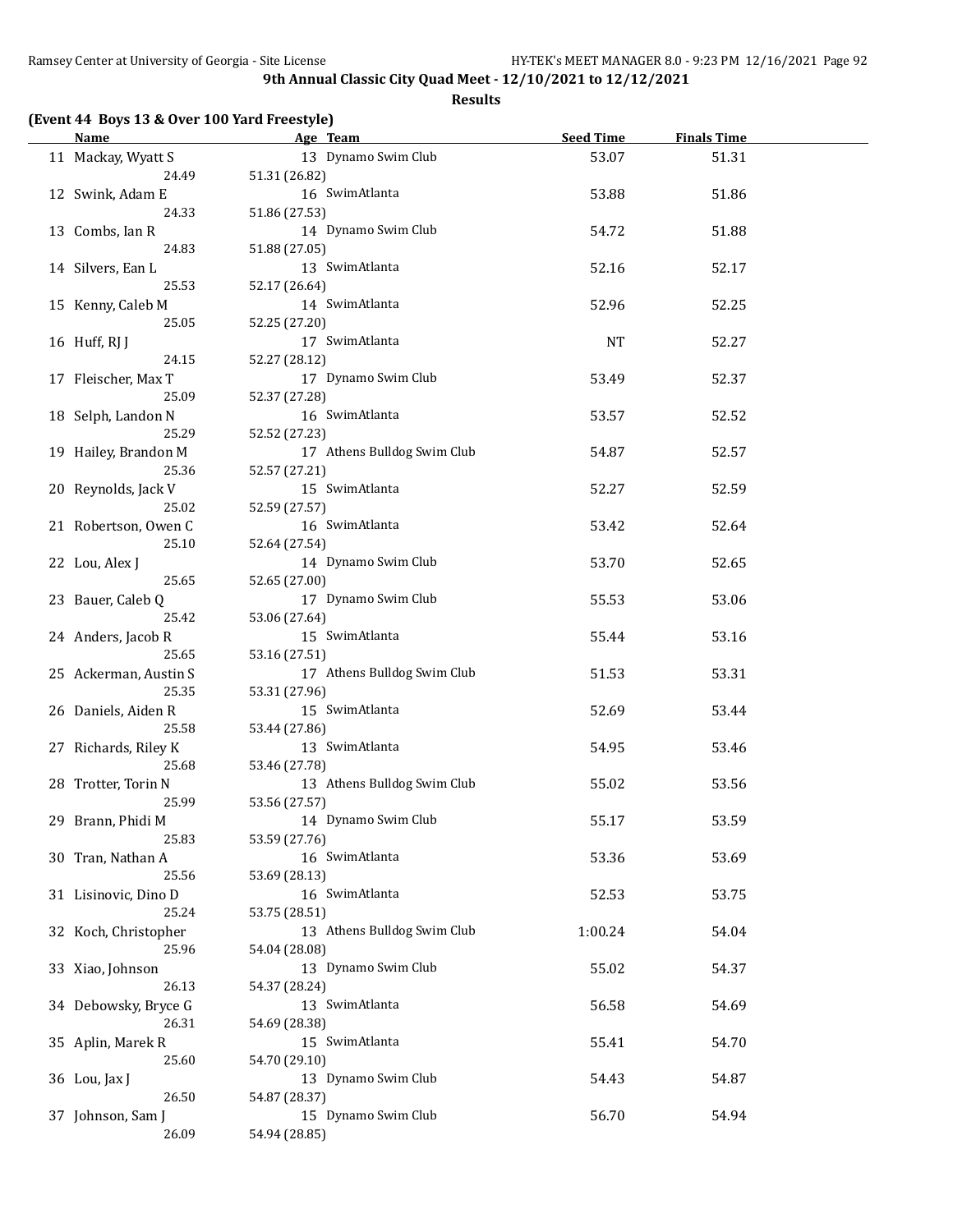**Results**

# **(Event 44 Boys 13 & Over 100 Yard Freestyle)**

| <b>Name</b>             | Age Team                    | <b>Seed Time</b> | <b>Finals Time</b> |  |
|-------------------------|-----------------------------|------------------|--------------------|--|
| 38 Jamsandekar, Aayan P | 14 SwimAtlanta              | 56.97            | 55.23              |  |
| 26.32                   | 55.23 (28.91)               |                  |                    |  |
| 39 Xiao, Ryan W         | 15 Athens Bulldog Swim Club | 56.28            | 55.27              |  |
| 26.22                   | 55.27 (29.05)               |                  |                    |  |
| 40 Cook, Camden P       | 13 SwimAtlanta              | 56.72            | 55.53              |  |
| 26.73                   | 55.53 (28.80)               |                  |                    |  |
| 41 Stedman, Vane V      | 14 Dynamo Swim Club         | 58.39            | 55.67              |  |
| 26.72                   | 55.67 (28.95)               |                  |                    |  |
|                         |                             |                  |                    |  |
| 42 Flores, Sebastian J  | 16 Dynamo Swim Club         | 56.10            | 56.12              |  |
| 27.18                   | 56.12 (28.94)               |                  |                    |  |
| 43 Phillips, Luke L     | 13 Athens Bulldog Swim Club | 57.07            | 56.49              |  |
| 27.44                   | 56.49 (29.05)               |                  |                    |  |
| 44 Turcotte, Jack T     | 17 Dynamo Swim Club         | 58.18            | 56.62              |  |
| 28.06                   | 56.62 (28.56)               |                  |                    |  |
| 45 McGahagin, Connor L  | 16 SwimAtlanta              | 57.13            | 56.97              |  |
| 27.13                   | 56.97 (29.84)               |                  |                    |  |
| 46 Peters, Garrett M    | 13 Dynamo Swim Club         | 1:02.03          | 57.29              |  |
| 27.61                   | 57.29 (29.68)               |                  |                    |  |
| 47 Peters, Tucker R     | 15 Dynamo Swim Club         | 58.76            | 57.77              |  |
| 27.75                   | 57.77 (30.02)               |                  |                    |  |
| 48 Krosner, Zach A      | 15 Athens Bulldog Swim Club | 58.11            | 58.30              |  |
| 27.59                   | 58.30 (30.71)               |                  |                    |  |
| 49 Ryu, Kevin           | 15 Dynamo Swim Club         | 59.72            | 58.79              |  |
| 28.30                   | 58.79 (30.49)               |                  |                    |  |
| 50 Medina, Jacob R      | 14 SwimAtlanta              | 59.20            | 58.85              |  |
| 28.36                   | 58.85 (30.49)               |                  |                    |  |
| 51 Archer, Jacob S      | 13 SwimAtlanta              | 59.11            | 59.17              |  |
| 28.77                   | 59.17 (30.40)               |                  |                    |  |
|                         | 15 Dynamo Swim Club         |                  |                    |  |
| 52 Zhou, Jeffrey        |                             | 57.35            | 59.34              |  |
| 28.29                   | 59.34 (31.05)               |                  |                    |  |
| 53 McGahagin, Joshua T  | 13 SwimAtlanta              | 1:01.13          | 59.69              |  |
| 28.44                   | 59.69 (31.25)               |                  |                    |  |
| 54 Kudryashev, Daniel A | 15 Dynamo Swim Club         | 59.86            | 59.78              |  |
| 28.69                   | 59.78 (31.09)               |                  |                    |  |
| 55 Pure, Ethan L        | 13 Dynamo Swim Club         | 59.43            | 1:00.01            |  |
| 28.91                   | 1:00.01(31.10)              |                  |                    |  |
| 56 Hill, Darvin E       | 15 SwimAtlanta              | 1:02.04          | 1:00.34            |  |
| 28.03                   | 1:00.34 (32.31)             |                  |                    |  |
| 57 Wajnberg, Jacob J    | 13 Dynamo Swim Club         | 1:03.08          | 1:00.35            |  |
| 30.15                   | 1:00.35 (30.20)             |                  |                    |  |
| 58 Van Houten, Owen R   | 13 SwimAtlanta              | 1:02.64          | 1:00.38            |  |
| 28.77                   | 1:00.38 (31.61)             |                  |                    |  |
| 59 Cornish, Evan        | 14 Athens Bulldog Swim Club | 1:03.06          | 1:00.57            |  |
| 29.16                   | 1:00.57 (31.41)             |                  |                    |  |
| 60 Swanson, Ian A       | 13 Dynamo Swim Club         | 1:01.73          | 1:00.68            |  |
| 28.77                   | 1:00.68 (31.91)             |                  |                    |  |
| 61 Fleischer, Jonas I   | 13 Dynamo Swim Club         | 1:02.36          | 1:00.83            |  |
| 29.16                   | 1:00.83 (31.67)             |                  |                    |  |
| 62 Choi, Daniel D       | 16 Athens Bulldog Swim Club | NT               | 1:01.04            |  |
| 28.15                   | 1:01.04 (32.89)             |                  |                    |  |
| 63 Kannan, Shaan S      | 14 Athens Bulldog Swim Club | 1:01.68          | 1:01.15            |  |
| 28.90                   | 1:01.15 (32.25)             |                  |                    |  |
| 64 Halbach, Crenshaw    | 13 Athens Bulldog Swim Club | 1:02.16          | 1:01.29            |  |
| 29.45                   | 1:01.29 (31.84)             |                  |                    |  |
|                         |                             |                  |                    |  |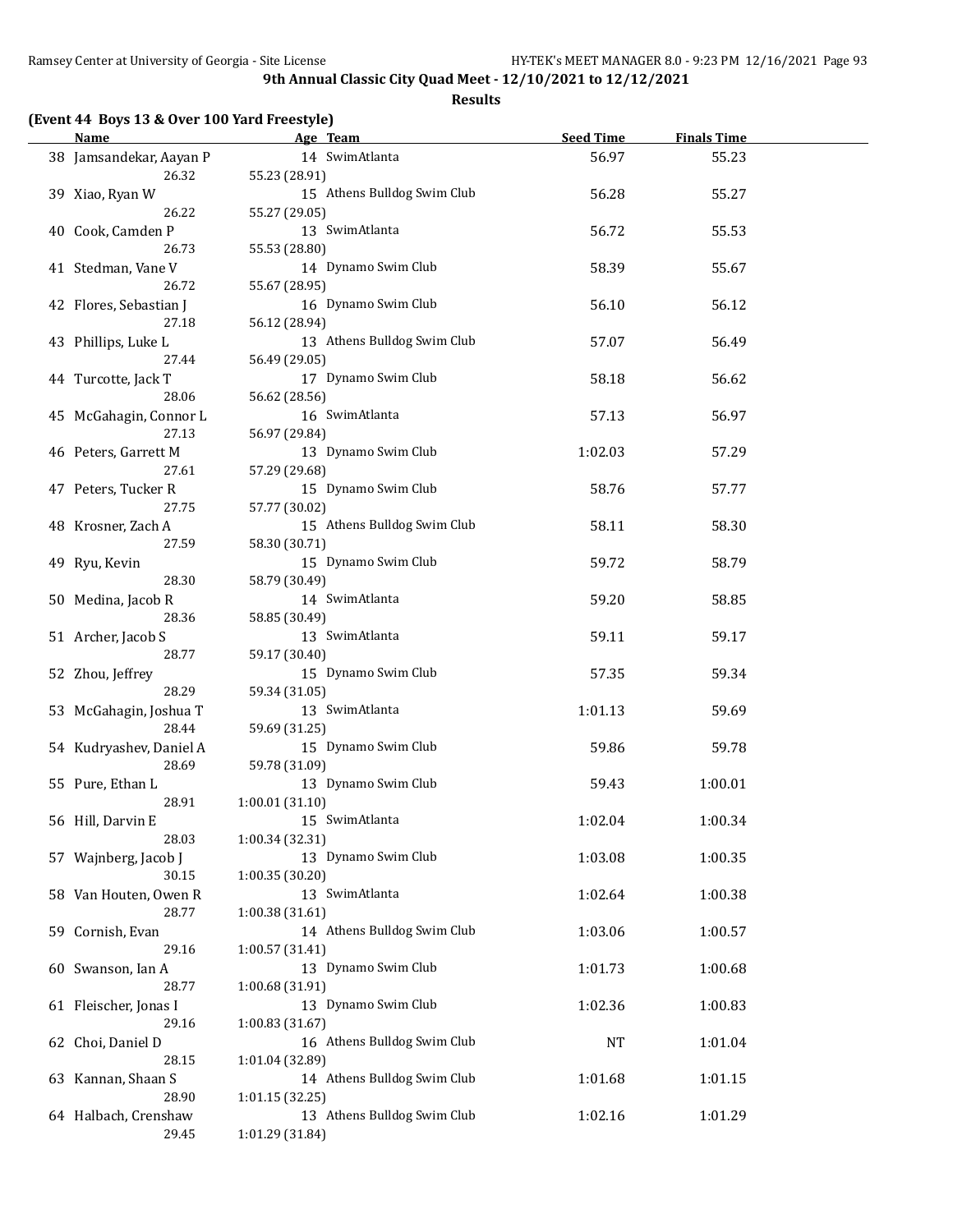**Results**

|  |  |  | (Event 44 Boys 13 & Over 100 Yard Freestyle) |
|--|--|--|----------------------------------------------|
|--|--|--|----------------------------------------------|

| <b>Name</b>           | Age Team                    | <b>Seed Time</b> | <b>Finals Time</b> |  |
|-----------------------|-----------------------------|------------------|--------------------|--|
| 65 Feaster, Patrick H | 13 Dynamo Swim Club         | 1:03.84          | 1:01.33            |  |
| 29.91                 | 1:01.33 (31.42)             |                  |                    |  |
| 66 Sol, Stephan E     | 13 Dynamo Swim Club         | 1:01.13          | 1:01.40            |  |
| 28.93                 | 1:01.40 (32.47)             |                  |                    |  |
| *67 Fleischer, Eli S  | 16 Dynamo Swim Club         | 1:08.54          | 1:01.45            |  |
| 28.62                 | 1:01.45 (32.83)             |                  |                    |  |
| *67 Armel, Lyle O     | 14 Athens Bulldog Swim Club | 1:03.08          | 1:01.45            |  |
| 28.68                 | 1:01.45 (32.77)             |                  |                    |  |
| 69 Sued, Enrique R    | 14 Dynamo Swim Club         | 1:07.31          | 1:01.48            |  |
| 29.75                 | 1:01.48 (31.73)             |                  |                    |  |
| 70 Threadgill, Joe R  | 13 SwimAtlanta              | 1:05.72          | 1:03.11            |  |
| 30.49                 | 1:03.11 (32.62)             |                  |                    |  |
| 71 Patil, Svayam M    | 13 SwimAtlanta              | 1:07.16          | 1:04.41            |  |
| 30.63                 | 1:04.41 (33.78)             |                  |                    |  |
| 72 Gray, Anzio        | 16 Dynamo Swim Club         | 1:04.13          | 1:04.75            |  |
| 30.57                 | 1:04.75 (34.18)             |                  |                    |  |
| 73 Lentz, Eli C       | 13 Dynamo Swim Club         | 1:09.21          | 1:06.24            |  |
| 31.43                 | 1:06.24 (34.81)             |                  |                    |  |
| 74 Eddy, Brooks B     | 14 SwimAtlanta              | 1:06.68          | 1:07.17            |  |
| 31.54                 | 1:07.17 (35.63)             |                  |                    |  |
| 75 Agarwal, Krishna   | 13 Dynamo Swim Club         | 1:05.96          | 1:08.02            |  |
| 32.59                 | 1:08.02 (35.43)             |                  |                    |  |
| 76 Joy, Wilson        | 13 Athens Bulldog Swim Club | 1:09.20          | 1:09.46            |  |
| 32.54                 | 1:09.46 (36.92)             |                  |                    |  |
| 77 Fionte, Kyle S     | 13 Dynamo Swim Club         | 1:13.12          | 1:09.80            |  |
| 32.89                 | 1:09.80 (36.91)             |                  |                    |  |
| 78 Kudryashev, Greg A | 13 Dynamo Swim Club         | 1:14.37          | 1:09.94            |  |
| 33.58                 | 1:09.94 (36.36)             |                  |                    |  |
| 79 Cole, Cadhan H     | 14 Dynamo Swim Club         | <b>NT</b>        | 1:11.02            |  |
| 33.49                 | 1:11.02 (37.53)             |                  |                    |  |
| 80 Bolte, Will C      | 13 Dynamo Swim Club         | 1:21.60          | 1:12.48            |  |
| 33.53                 | 1:12.48 (38.95)             |                  |                    |  |
| 81 McGhie, Myles P    | 14 Dynamo Swim Club         | 1:14.26          | 1:13.52            |  |
| 82 Anderson, Ethan E  | 14 Athens Bulldog Swim Club | 1:16.53          | 1:13.68            |  |
| 35.57                 | 1:13.68 (38.11)             |                  |                    |  |
| 83 Graff, Charlie A   | 13 Athens Bulldog Swim Club | 1:15.67          | 1:15.62            |  |
| 34.29                 | 1:15.62 (41.33)             |                  |                    |  |
| --- Skidmore, Wynn D  | 13 SwimAtlanta              | 1:01.77          | DQ                 |  |
| False start           |                             |                  |                    |  |
| 25.86                 | DQ (29.29)                  |                  |                    |  |

# **Event 45 Girls 12 & Under 50 Yard Backstroke**

|   | Name                     | Age Team            | <b>Seed Time</b> | <b>Finals Time</b> |  |
|---|--------------------------|---------------------|------------------|--------------------|--|
|   | 1 Parrenas, Isabella R   | 12 Dynamo Swim Club | 32.16            | 30.98              |  |
|   | 2 McCormack, Anna Read R | 12 SwimAtlanta      | 36.43            | 32.58              |  |
|   | 3 Wei, Elizabeth         | 12 SwimAtlanta      | 33.50            | 33.42              |  |
|   | 4 Mann, Kylie A          | 11 SwimAtlanta      | 35.27            | 33.65              |  |
|   | 5 Fagan, Holland G       | 12 Dynamo Swim Club | 33.80            | 33.69              |  |
|   | *6 Van Staden, Mila K    | 10 SwimAtlanta      | 34.90            | 34.48              |  |
|   | *6 Williams, Ellie L     | 11 Dynamo Swim Club | 34.31            | 34.48              |  |
|   | 8 Hutchins, Sydney M     | 12 Dynamo Swim Club | 33.95            | 34.71              |  |
| 9 | Jones, Isabella          | Dynamo Swim Club    | 34.49            | 34.96              |  |
|   | 10 Lambert, Elyse W      | 12 Dynamo Swim Club | 33.65            | 34.97              |  |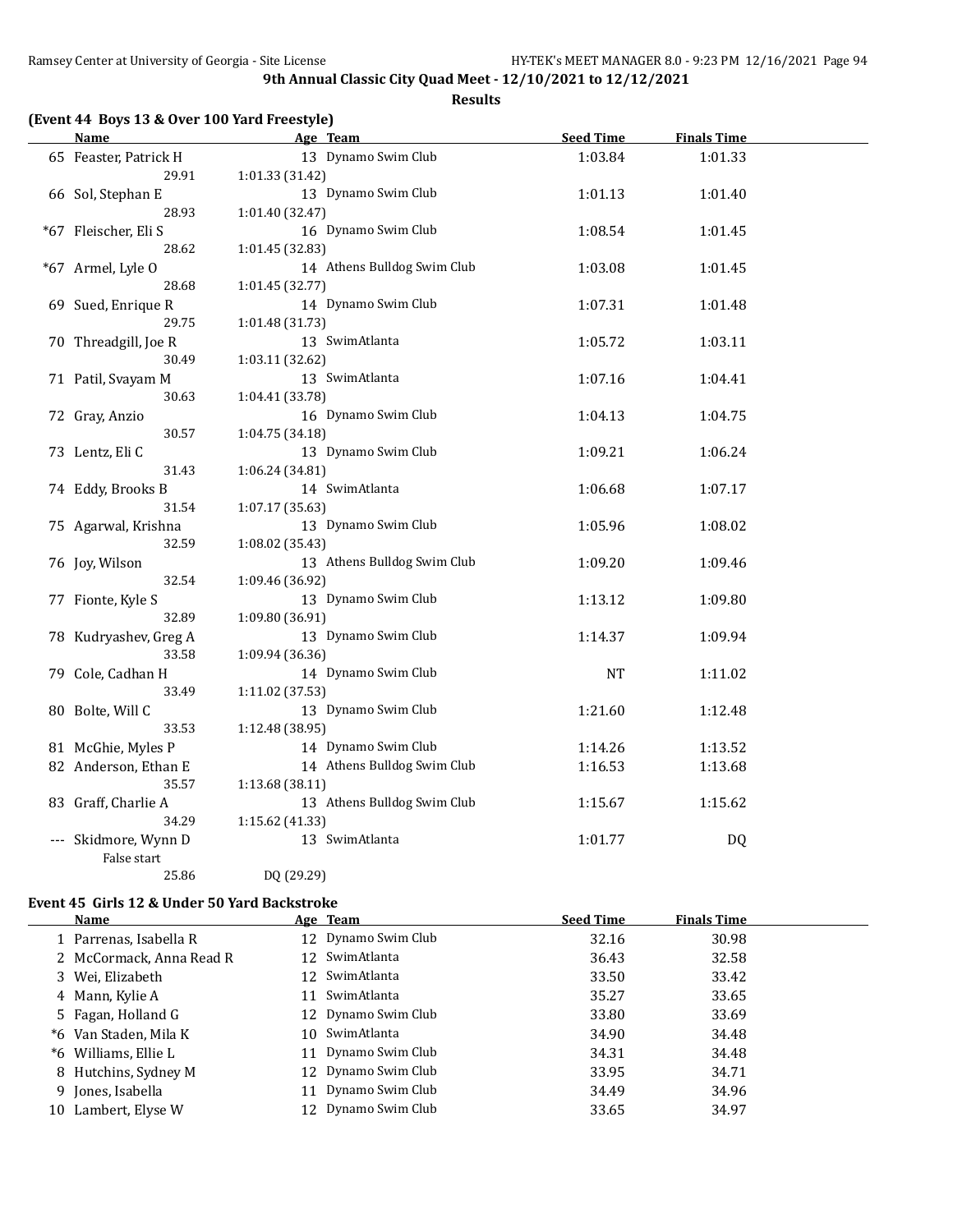#### **Results**

# **(Event 45 Girls 12 & Under 50 Yard Backstroke)**

|    | <b>Name</b>               |    | Age Team                 | <b>Seed Time</b> | <b>Finals Time</b> |
|----|---------------------------|----|--------------------------|------------------|--------------------|
|    | 11 Thomas, Gabby L        | 11 | SwimAtlanta              | 35.35            | 35.03              |
| 12 | Simon, Kennedy J          | 12 | SwimAtlanta              | 36.24            | 35.07              |
| 13 | Govan, Stella R           | 12 | Dynamo Swim Club         | 34.97            | 36.03              |
|    | 14 Patel, Lucki M         | 11 | Dynamo Swim Club         | 35.68            | 36.25              |
| 15 | Chen, Scarlett S          | 11 | Dynamo Swim Club         | 35.46            | 36.35              |
|    | 16 Adriansen, Nataleigh A | 10 | SwimAtlanta              | 36.26            | 36.64              |
| 17 | Jones, Melanie A          | 10 | SwimAtlanta              | 36.95            | 36.85              |
|    | 18 Vova, Maddy M          | 12 | Dynamo Swim Club         | 37.43            | 36.87              |
|    | 19 Bozzuto, Julianna      | 11 | Dynamo Swim Club         | 40.18            | 37.30              |
|    | 20 Ash, Edie M            | 11 | Athens Bulldog Swim Club | 37.89            | 37.45              |
|    | 21 Hawk, Blakely J        | 11 | Athens Bulldog Swim Club | 39.09            | 37.75              |
|    | 22 Kehl, Brooke E         | 12 | Dynamo Swim Club         | 37.48            | 37.90              |
| 23 | Bolte, Kate G             | 11 | Dynamo Swim Club         | 37.88            | 38.17              |
| 24 | Savage, Coby L            | 10 | Athens Bulldog Swim Club | 44.21            | 38.62              |
| 25 | Botham, Lila C            | 10 | Dynamo Swim Club         | 39.19            | 38.79              |
|    | 26 Deeb, Madison G        |    | 9 Dynamo Swim Club       | 37.45            | 38.88              |
| 27 | Bahr, Sima R              | 10 | Athens Bulldog Swim Club | 41.23            | 39.22              |
| 28 | Baldwin, Dorothy G        | 12 | Dynamo Swim Club         | 40.12            | 39.27              |
| 29 | Tjhai, Caylen N           | 10 | SwimAtlanta              | 41.48            | 39.31              |
|    | 30 Rosser, Gabby S        | 10 | Athens Bulldog Swim Club | 41.90            | 39.33              |
| 31 | Mundy, Jillian P          | 9  | Athens Bulldog Swim Club | 41.31            | 39.45              |
| 32 | Murphy, Piper K           | 10 | Dynamo Swim Club         | 41.94            | 39.71              |
|    | 33 Entrekin, Frances J    | 10 | Dynamo Swim Club         | 40.32            | 39.79              |
| 34 | Drake, Shelby Claire C    | 11 | SwimAtlanta              | 40.34            | 39.99              |
| 35 | Bramlett, Nola J          | 10 | Athens Bulldog Swim Club | 42.25            | 40.07              |
| 36 | Crowley, Renee M          | 11 | SwimAtlanta              | 42.28            | 40.37              |
| 37 | Torres, Marin             | 12 | Athens Bulldog Swim Club | <b>NT</b>        | 40.55              |
| 38 | Austin, Addyson E         | 10 | SwimAtlanta              | 41.25            | 40.77              |
| 39 | Breedlove, Elena V        | 12 | Dynamo Swim Club         | 39.33            | 40.91              |
| 40 | Walker, Milan N           | 11 | SwimAtlanta              | 42.17            | 40.94              |
| 41 | Mayfield, Molly J         | 10 | SwimAtlanta              | 42.13            | 41.21              |
| 42 | Herbertson, Kenley R      | 11 | SwimAtlanta              | 42.95            | 41.24              |
| 43 | Wehbe, Kristen A          | 12 | SwimAtlanta              | <b>NT</b>        | 41.38              |
| 44 | Maloney, Amanda A         | 11 | Dynamo Swim Club         | 39.60            | 41.48              |
| 45 | Hawkins, Warren           | 9  | Dynamo Swim Club         | 41.03            | 41.76              |
|    | 46 Canaway, Piper M       | 9  | Dynamo Swim Club         | 42.33            | 41.97              |
|    | 47 Altun, Aysen M         | 10 | Dynamo Swim Club         | 41.29            | 42.09              |
|    | 48 Yeomans, Raleigh A     | 10 | Athens Bulldog Swim Club | 43.65            | 42.32              |
| 49 | Nelson, Sidney A          | 10 | Dynamo Swim Club         | 39.02            | 42.37              |
|    | 50 Haynes, Josie A        | 9  | Dynamo Swim Club         | 41.57            | 42.43              |
|    | 51 Iwamoto, Emi C         | 10 | Dynamo Swim Club         | <b>NT</b>        | 42.56              |
| 52 | Durbin, Cate R            | 11 | Dynamo Swim Club         | 41.99            | 42.60              |
| 53 | Kang, Kylie T             | 9. | SwimAtlanta              | 44.95            | 42.95              |
|    | 54 Zazzi, Grace A         | 8  | SwimAtlanta              | 41.65            | 43.00              |
| 55 | Meyer, Nicoleta I         | 12 | SwimAtlanta              | NT               | 43.12              |
|    | 56 Hasic, Mia I           | 12 | SwimAtlanta              | 44.90            | 43.79              |
|    | 57 Houck, Hailey R        | 9. | Dynamo Swim Club         | 44.67            | 43.96              |
| 58 | Ochs, Cate R              | 10 | SwimAtlanta              | 45.14            | 44.23              |
| 59 | Taylor, Julianna L        | 11 | SwimAtlanta              | 49.54            | 44.56              |
| 60 | Chunta, Cora C            | 8  | SwimAtlanta              | 47.55            | 44.80              |
|    | 61 Johnston, Elaina C     | 11 | Athens Bulldog Swim Club | 49.15            | 45.08              |
|    | 62 Mackay, Laila G        |    | 10 Dynamo Swim Club      | 41.17            | 45.15              |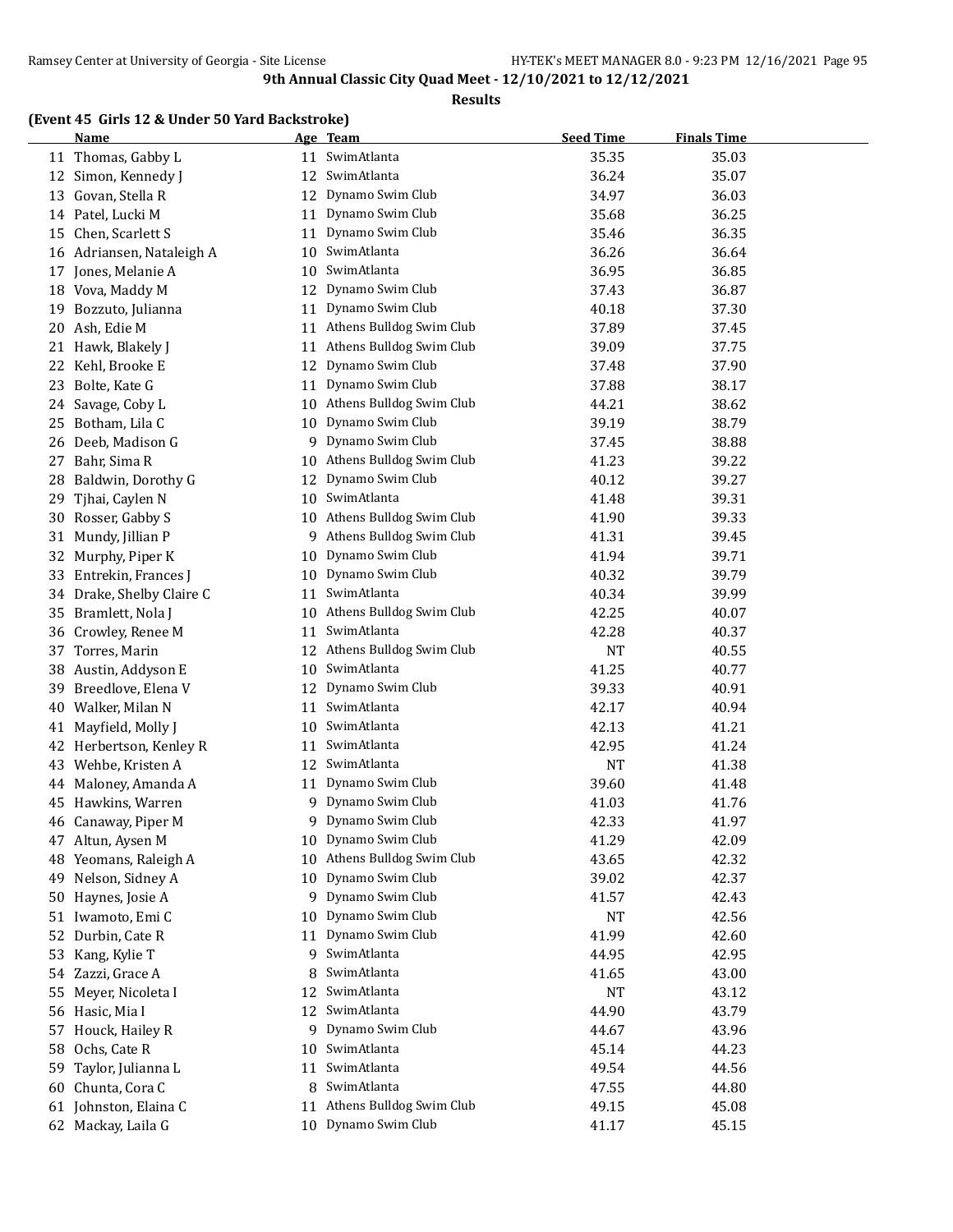#### **Results**

### **(Event 45 Girls 12 & Under 50 Yard Backstroke)**

|    | Name                                  |    | Age Team                    | <b>Seed Time</b> | <b>Finals Time</b> |  |
|----|---------------------------------------|----|-----------------------------|------------------|--------------------|--|
|    | 63 Sato, Natalia                      |    | 10 Dynamo Swim Club         | 42.84            | 45.22              |  |
|    | 64 Waters, Madison L                  |    | 9 SwimAtlanta               | 48.82            | 45.33              |  |
| 65 | Tang, Ellie L                         |    | 9 Dynamo Swim Club          | 44.44            | 45.35              |  |
|    | 66 Leveston, Morgan F                 |    | 12 SwimAtlanta              | 48.22            | 45.38              |  |
| 67 | Bak, Britney L                        | 10 | SwimAtlanta                 | <b>NT</b>        | 45.66              |  |
| 68 | Henry, Parker O                       |    | 11 Dynamo Swim Club         | 45.19            | 46.14              |  |
| 69 | McCoy, Olivia L                       |    | 10 SwimAtlanta              | 45.31            | 46.29              |  |
| 70 | Blanco, Valeria C                     |    | 10 Athens Bulldog Swim Club | 48.53            | 46.33              |  |
|    | 71 Hasic, Ellie                       | 9  | SwimAtlanta                 | 52.04            | 46.39              |  |
|    | 72 Johnson, Lil P                     |    | 10 Athens Bulldog Swim Club | 48.00            | 46.62              |  |
| 73 | Tanner, Samantha                      | 10 | Dynamo Swim Club            | 50.04            | 46.70              |  |
|    | 74 Dorman, Lane O                     | 8  | Athens Bulldog Swim Club    | 48.38            | 47.05              |  |
|    | 75 McCown, Lily                       | 10 | Dynamo Swim Club            | 48.88            | 47.72              |  |
|    | 76 Douris, Zarema M                   |    | 11 Athens Bulldog Swim Club | 51.64            | 47.76              |  |
| 77 | Myers, Collins I                      |    | 9 Dynamo Swim Club          | 47.47            | 47.80              |  |
|    | 78 Johnston, Sterling F               |    | 9 Athens Bulldog Swim Club  | <b>NT</b>        | 48.65              |  |
| 79 | Ayala Hernandez, Amelia               |    | 9 Athens Bulldog Swim Club  | <b>NT</b>        | 48.70              |  |
|    | 80 Caldwell, Katie R                  | 8  | SwimAtlanta                 | 49.53            | 48.96              |  |
|    | 81 Kingery, Abigail B                 | 8  | SwimAtlanta                 | 47.86            | 49.10              |  |
|    | 82 Wehbe, Tayana A                    |    | 9 SwimAtlanta               | NT               | 49.25              |  |
| 83 | Sweigart, Claire E                    | 9  | SwimAtlanta                 | 52.24            | 50.21              |  |
|    | 84 Faber, Emory C                     | 12 | Dynamo Swim Club            | 50.89            | 50.28              |  |
| 85 | Berry, Kaylee R                       | 9  | SwimAtlanta                 | 50.23            | 51.13              |  |
|    | 86 Bucha, Atlas P                     | 8  | Athens Bulldog Swim Club    | 52.39            | 51.29              |  |
| 87 | Ponder, Catherine                     | 9  | Dynamo Swim Club            | <b>NT</b>        | 51.75              |  |
| 88 | Sesplankis, Clara M                   | 9. | Dynamo Swim Club            | 51.76            | 52.94              |  |
|    | 89 Miller, Emmy L                     | 10 | Dynamo Swim Club            | 56.85            | 55.14              |  |
|    | 90 Hoffman, Rachael Y                 | 8  | Dynamo Swim Club            | 55.74            | 55.81              |  |
|    | 91 Shaffer, Adelaina M                | 9  | Athens Bulldog Swim Club    | 1:01.11          | 55.83              |  |
|    | 92 Riser, Alexis K                    | 11 | SwimAtlanta                 | <b>NT</b>        | 55.98              |  |
|    | 93 Boyle, Clare O                     |    | 9 Athens Bulldog Swim Club  | 1:00.58          | 56.84              |  |
|    | 94 Chen, Charleen S                   | 8  | Dynamo Swim Club            | 1:01.49          | 57.48              |  |
|    | 95 Altun, Eda                         |    | 9 Dynamo Swim Club          | 56.77            | 57.73              |  |
|    | 96 Johnson, Juliet E                  | 8  | Athens Bulldog Swim Club    | 59.02            | 58.35              |  |
| 97 | Noma, Lily M                          | 9  | Dynamo Swim Club            | 1:09.83          | 1:03.44            |  |
| 98 | Phillips, Lindy R                     | 7  | Athens Bulldog Swim Club    | 1:04.33          | 1:05.53            |  |
|    | --- McCullough, Aly R                 | 8  | Athens Bulldog Swim Club    | <b>NT</b>        | DQ                 |  |
|    | Not on back off wall                  |    |                             |                  |                    |  |
|    | --- Hempelman, Lillian M              |    | 8 Dynamo Swim Club          | 55.99            | DQ                 |  |
|    | Shoulders past vertical toward breast |    |                             |                  |                    |  |

#### **Event 46 Boys 12 & Under 50 Yard Backstroke**

 $\overline{a}$ 

| Name                       | <u>Age Team</u>             | <b>Seed Time</b> | <b>Finals Time</b> |  |
|----------------------------|-----------------------------|------------------|--------------------|--|
| 1 Sopa, Troy               | 11 Dynamo Swim Club         | 31.18            | 30.44              |  |
| 2 Gerdes, Luke C           | 11 Dynamo Swim Club         | 31.78            | 31.29              |  |
| 3 Chang, Graham M          | 12 Dynamo Swim Club         | 33.29            | 31.54              |  |
| 4 Moon, Alex J             | 12 Dynamo Swim Club         | 30.74            | 31.60              |  |
| 5 Zhang, Andy A            | 12 Dynamo Swim Club         | 33.09            | 31.91              |  |
| 6 Adriansen III, Lauritz J | 12 SwimAtlanta              | 29.23            | 31.93              |  |
| 7 Sato, Nicolas            | 12 Dynamo Swim Club         | 32.99            | 32.52              |  |
| 8 Coverdill, Patrick D     | 11 Athens Bulldog Swim Club | 33.36            | 33.65              |  |
| Jackson, Cooper<br>9.      | 11 Dynamo Swim Club         | 33.13            | 33.78              |  |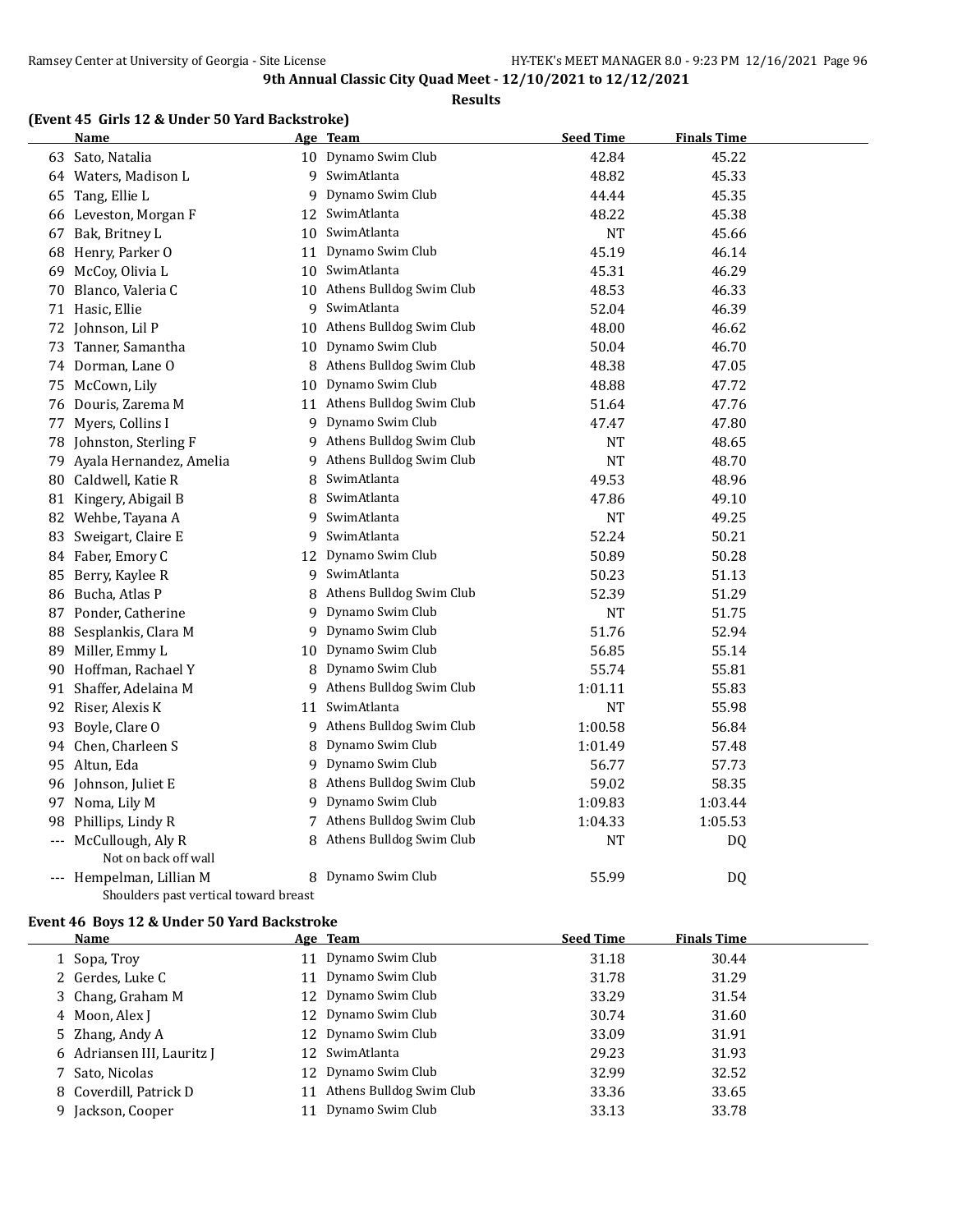**Results**

### **(Event 46 Boys 12 & Under 50 Yard Backstroke)**

|     | <b>Name</b>                           |    | Age Team                 | <b>Seed Time</b> | <b>Finals Time</b> |
|-----|---------------------------------------|----|--------------------------|------------------|--------------------|
|     | 10 Skopljak, Adel                     |    | 12 SwimAtlanta           | 33.74            | 34.00              |
|     | 11 Jain, Shreyas                      | 12 | SwimAtlanta              | 35.96            | 34.75              |
|     | 12 Xu, Melvin R                       | 12 | Dynamo Swim Club         | 34.48            | 35.01              |
| 13  | Chai, Jason                           |    | 12 Dynamo Swim Club      | 35.93            | 35.88              |
|     | 14 Goreshnik, Maxwell                 | 11 | SwimAtlanta              | 36.85            | 36.18              |
| 15  | Horback, John G                       | 10 | SwimAtlanta              | 36.92            | 36.51              |
| 16  | Putman, Brody B                       | 11 | Unattached               | 37.80            | 37.07              |
| 17  | Choi, Jason Y                         | 12 | Dynamo Swim Club         | 36.83            | 37.31              |
| 18  | Page, Matteo R                        | 12 | Dynamo Swim Club         | 41.21            | 37.49              |
| 19  | Benner, Owen W                        | 11 | Dynamo Swim Club         | 38.07            | 37.63              |
| 20  | Li, Richard H                         | 11 | Dynamo Swim Club         | 38.88            | 38.83              |
|     | 21 Wengert, Thor E                    | 11 | Dynamo Swim Club         | 39.28            | 39.42              |
| 22  | Smith, Hayden D                       | 11 | SwimAtlanta              | 40.02            | 39.67              |
| 23  | Anthony, Finn M                       | 11 | SwimAtlanta              | <b>NT</b>        | 40.25              |
|     | 24 Liley, Landon N                    | 10 | Dynamo Swim Club         | 43.07            | 40.45              |
| 25  | Coombs, Gray A                        | 11 | SwimAtlanta              | 40.87            | 40.55              |
|     | 26 Trobough, Hudson D                 | 12 | SwimAtlanta              | 44.69            | 41.34              |
| *27 | Shiflett, Gabriel D                   | 11 | SwimAtlanta              | NT               | 41.81              |
| *27 | Kehl, Matt R                          | 9  | Dynamo Swim Club         | 41.34            | 41.81              |
| 29  | Price, Sam D                          | 9  | Athens Bulldog Swim Club | 47.86            | 42.09              |
| 30  | Price, Grady T                        | 11 | Athens Bulldog Swim Club | 53.50            | 43.02              |
| 31  | Sesplankis, Theo P                    | 10 | Dynamo Swim Club         | 43.71            | 43.36              |
| 32  | Hahm, Sunjoo                          | 9  | Dynamo Swim Club         | 42.39            | 43.98              |
| 33  | Knowles, Speight S                    | 11 | Dynamo Swim Club         | 44.11            | 44.50              |
|     | 34 Kelly, Paul W                      | 10 | Dynamo Swim Club         | 42.84            | 44.52              |
| 35  | Weldon, Caz A                         | 11 | Athens Bulldog Swim Club | 44.70            | 45.38              |
|     |                                       | 7  | SwimAtlanta              | 48.88            | 46.28              |
| 36  | Thompson, Baylor B                    |    | Dynamo Swim Club         |                  |                    |
| 37  | Bragg, Kelton L                       | 12 | SwimAtlanta              | <b>NT</b>        | 46.41              |
| 38  | Wise, Jett A                          | 10 | SwimAtlanta              | <b>NT</b>        | 47.50              |
| 39  | Silvers, Liam T                       | 9  |                          | 47.83            | 47.82              |
| 40  | Coburn, William J                     | 8  | Dynamo Swim Club         | 49.33            | 48.13              |
| 41  | Van Staden, Nick J                    | 9. | SwimAtlanta              | 49.52            | 48.18              |
| 42  | Moore, Cillian T                      | 10 | Dynamo Swim Club         | 51.89            | 48.55              |
| 43  | Torres, Garrett                       | 10 | Athens Bulldog Swim Club | 47.68            | 49.30              |
| 44  | Barnes, Jack H                        | 10 | Dynamo Swim Club         | 50.56            | 49.54              |
| 45  | McCoy, Owen A                         | 8  | SwimAtlanta              | 51.26            | 50.86              |
|     | 46 Torres, Evan                       | 9  | Athens Bulldog Swim Club | NT               | 51.30              |
| 47  | Liley, Luke W                         | 8  | Dynamo Swim Club         | <b>NT</b>        | 51.69              |
| 48  | Garimella, Anhad                      | 10 | Dynamo Swim Club         | 52.03            | 52.44              |
| 49  | McCullough, Nolan E                   | 10 | Athens Bulldog Swim Club | 46.57            | 52.72              |
| 50  | Reed, Gavin C                         | 9  | Athens Bulldog Swim Club | 1:03.40          | 53.03              |
| 51  | Santos, Jax A                         | 8  | Athens Bulldog Swim Club | NT               | 54.02              |
| 52  | Li, Jacob Y                           | 8  | Athens Bulldog Swim Club | 56.25            | 54.98              |
| 53  | Vova, Daniel L                        | 9  | Dynamo Swim Club         | 50.20            | 55.52              |
|     | 54 Caswall, Dean M                    | 7. | Athens Bulldog Swim Club | NT               | 57.75              |
| 55  | Chang, Dax N                          | 8  | Athens Bulldog Swim Club | 1:06.59          | 59.19              |
| 56  | Guidry, Graham L                      | 8  | Athens Bulldog Swim Club | NT               | 1:00.67            |
| 57  | Chang, Matthew A                      | 7  | Dynamo Swim Club         | 1:03.33          | 1:01.34            |
| 58  | Wright, Caleb J                       | 8  | Athens Bulldog Swim Club | NT               | 1:02.26            |
| 59  | Grey, Zack D                          | 11 | SwimAtlanta              | 1:07.41          | 1:05.33            |
|     | --- Moore, Isaac C                    | 12 | Dynamo Swim Club         | 44.35            | DQ                 |
|     | Shoulders past vertical toward breast |    |                          |                  |                    |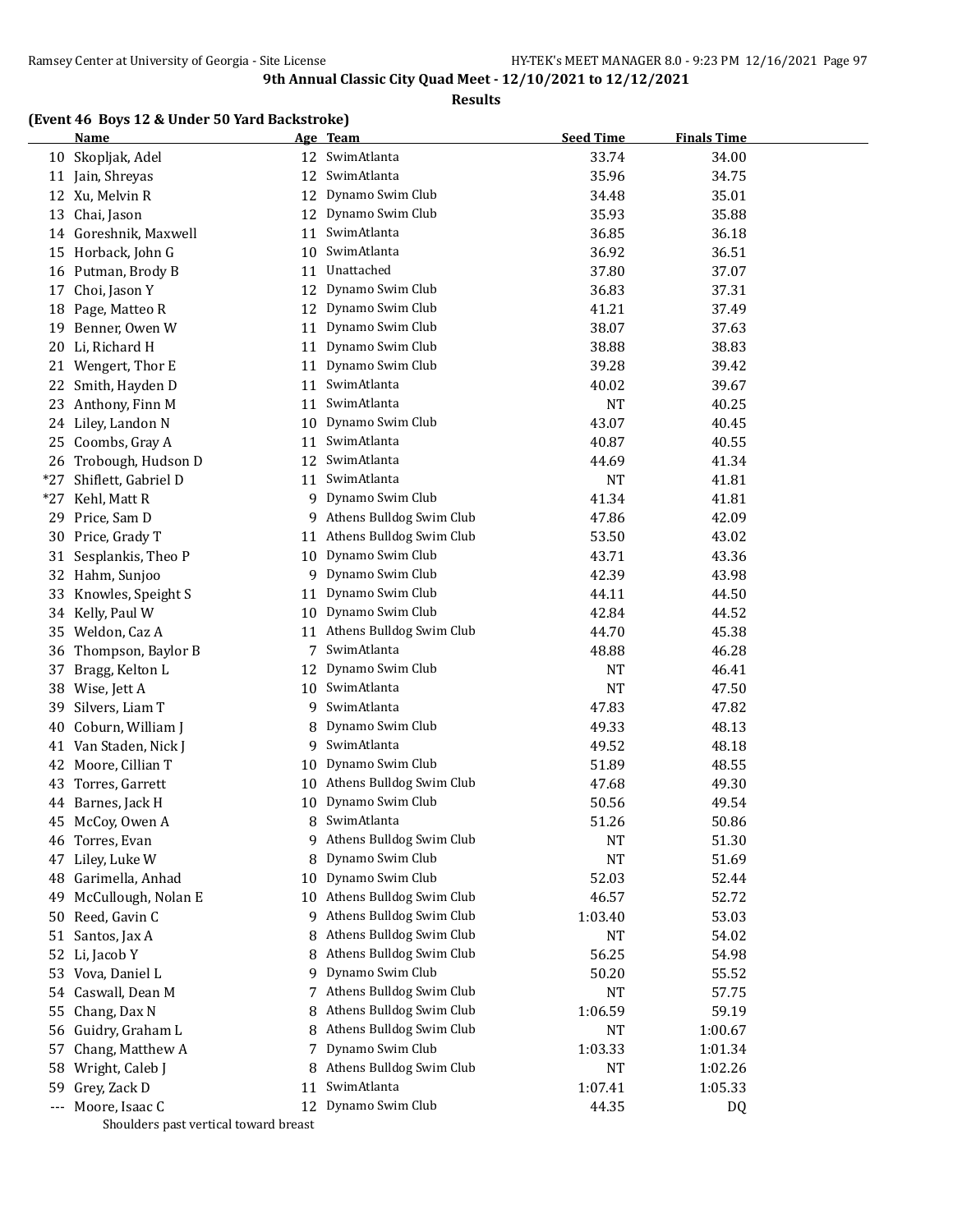**Results**

### **(Event 46 Boys 12 & Under 50 Yard Backstroke)**

| Name                                  |     | Age Team                 | <b>Seed Time</b> | <b>Finals Time</b> |  |
|---------------------------------------|-----|--------------------------|------------------|--------------------|--|
| --- McLean, Lachlan S                 | 10. | SwimAtlanta              | NT               | DQ                 |  |
| Shoulders past vertical toward breast |     |                          |                  |                    |  |
| --- Morton, Wesley A                  |     | SwimAtlanta              | 46.48            | DQ                 |  |
| Not on back off wall                  |     |                          |                  |                    |  |
| --- Dillies, Andreas                  | 11  | Athens Bulldog Swim Club | 1:01.06          | DQ                 |  |
| Delay initiating turn                 |     |                          |                  |                    |  |
| --- Fionte, Ryan H                    | 10  | Dynamo Swim Club         | 48.64            | DQ                 |  |
| Not on back off wall                  |     |                          |                  |                    |  |

# **Event 47 Girls 12 & Under 200 Yard Backstroke**

| <b>Name</b>               |                 | Age Team and the state of the state of the state of the state of the state of the state of the state of the state of the state of the state of the state of the state of the state of the state of the state of the state of t | <b>Seed Time</b> | <b>Finals Time</b> |  |
|---------------------------|-----------------|--------------------------------------------------------------------------------------------------------------------------------------------------------------------------------------------------------------------------------|------------------|--------------------|--|
| 1 Hicks, Claire V         |                 | 12 Unattached                                                                                                                                                                                                                  | 2:16.65          | 2:15.74            |  |
| 31.93                     | 1:05.64 (33.71) | 1:40.66 (35.02)                                                                                                                                                                                                                | 2:15.74 (35.08)  |                    |  |
| 2 Waters, Ella J          |                 | 12 SwimAtlanta                                                                                                                                                                                                                 | 2:24.70          | 2:16.44            |  |
| 32.58                     | 1:06.59(34.01)  | 1:41.74(35.15)                                                                                                                                                                                                                 | 2:16.44(34.70)   |                    |  |
| 3 Stedman, Decker E       |                 | 11 Dynamo Swim Club                                                                                                                                                                                                            | 2:25.30          | 2:26.37            |  |
| 34.86                     | 1:11.84 (36.98) | 1:49.93 (38.09)                                                                                                                                                                                                                | 2:26.37 (36.44)  |                    |  |
| 4 Hurley, Maggie M        |                 | 12 Dynamo Swim Club                                                                                                                                                                                                            | 2:27.46          | 2:28.15            |  |
| 35.05                     |                 | 1:12.47 (37.42) 1:50.71 (38.24)                                                                                                                                                                                                | 2:28.15 (37.44)  |                    |  |
| 5 El-Deiry, Rhea M        |                 | 12 SwimAtlanta                                                                                                                                                                                                                 | <b>NT</b>        | 2:29.56            |  |
| 33.83                     |                 | $1:11.08(37.25)$ $1:50.13(39.05)$                                                                                                                                                                                              | 2:29.56 (39.43)  |                    |  |
| 6 Zellner, Zoey G         |                 | 11 Athens Bulldog Swim Club                                                                                                                                                                                                    | 2:56.59          | 2:33.34            |  |
| 36.02                     | 1:15.18 (39.16) | 1:54.28 (39.10)                                                                                                                                                                                                                | 2:33.34 (39.06)  |                    |  |
| 7 Vaughn, Kerrigan D      |                 | 12 Athens Bulldog Swim Club                                                                                                                                                                                                    | 2:39.86          | 2:34.80            |  |
| 37.35                     |                 | $1:17.07(39.72)$ $1:57.36(40.29)$                                                                                                                                                                                              | 2:34.80 (37.44)  |                    |  |
| 8 McIntosh, Lily J        |                 | 12 Dynamo Swim Club                                                                                                                                                                                                            | 2:37.33          | 2:36.76            |  |
| 37.59                     | 1:17.63 (40.04) | 1:57.40 (39.77)                                                                                                                                                                                                                | 2:36.76 (39.36)  |                    |  |
| 9 Zafft, Aleah H          |                 | 12 SwimAtlanta                                                                                                                                                                                                                 | 2:38.21          | 2:37.11            |  |
| 38.15                     | 1:17.95(39.80)  | 1:58.62 (40.67)                                                                                                                                                                                                                | 2:37.11 (38.49)  |                    |  |
| 10 Hawkins, Aliyah Y      |                 | 11 Dynamo Swim Club                                                                                                                                                                                                            | 2:39.32          | 2:37.73            |  |
| 37.67                     | 1:18.46 (40.79) | 1:58.72 (40.26)                                                                                                                                                                                                                | 2:37.73 (39.01)  |                    |  |
| 11 Jones, Isabella        |                 | 11 Dynamo Swim Club                                                                                                                                                                                                            | 2:41.42          | 2:38.59            |  |
| 39.76                     |                 | $1:20.39(40.63)$ $2:01.16(40.77)$                                                                                                                                                                                              | 2:38.59 (37.43)  |                    |  |
| 12 McCullough, Samantha L |                 | 12 Athens Bulldog Swim Club                                                                                                                                                                                                    | 2:56.59          | 2:43.46            |  |
| 38.74                     |                 | $1:20.73(41.99)$ $2:02.60(41.87)$                                                                                                                                                                                              | 2:43.46 (40.86)  |                    |  |
| 13 Jones, Melanie A       |                 | 10 SwimAtlanta                                                                                                                                                                                                                 | 2:47.73          | 2:45.21            |  |
| 40.64                     | 1:23.11 (42.47) | 2:06.25(43.14)                                                                                                                                                                                                                 | 2:45.21 (38.96)  |                    |  |
| 14 Tomlinson, Bailey A    |                 | 12 Athens Bulldog Swim Club                                                                                                                                                                                                    | 2:56.59          | 2:46.63            |  |
| 42.10                     |                 | $1:24.21(42.11)$ $2:06.41(42.20)$                                                                                                                                                                                              | 2:46.63 (40.22)  |                    |  |
| 15 Neace, Lauren C        |                 | 12 Athens Bulldog Swim Club                                                                                                                                                                                                    | 2:56.59          | 2:54.08            |  |
| 40.82                     | 1:25.15 (44.33) | 2:10.05 (44.90)                                                                                                                                                                                                                | 2:54.08 (44.03)  |                    |  |
| 16 Carter, Ellie C        |                 | 12 Dynamo Swim Club                                                                                                                                                                                                            | 2:54.33          | 2:54.58            |  |
| 39.97                     | 1:25.23 (45.26) | 2:10.54 (45.31)                                                                                                                                                                                                                | 2:54.58 (44.04)  |                    |  |
| 17 McLucas, Daphne O      |                 | 12 Athens Bulldog Swim Club                                                                                                                                                                                                    | 2:56.59          | 3:04.96            |  |
| 42.06                     |                 | 2:18.40()                                                                                                                                                                                                                      | 3:04.96 (46.56)  |                    |  |

# **Event 48 Boys 12 & Under 200 Yard Backstroke**

| <b>Name</b>                |       | Age Team            |                     | <b>Seed Time</b> | <b>Finals Time</b> |  |
|----------------------------|-------|---------------------|---------------------|------------------|--------------------|--|
| 1 Xu, Eric                 |       | 12 Dynamo Swim Club |                     | 2:07.35          | 2:04.12            |  |
|                            | 28.83 | 1:00.41(31.58)      | 1:32.79 (32.38)     | 2:04.12 (31.33)  |                    |  |
| 2 Cui, Tom N               |       |                     | 12 Dynamo Swim Club | 2:09.91          | 2:05.41            |  |
|                            | 29.72 | 1:01.87(32.15)      | 1:34.40(32.53)      | 2:05.41(31.01)   |                    |  |
| 3 Adriansen III, Lauritz J |       |                     | 12 SwimAtlanta      | 2:12.56          | 2:12.04            |  |
|                            | 31.17 | 1:04.55(33.38)      | 1:38.35 (33.80)     | 2:12.04 (33.69)  |                    |  |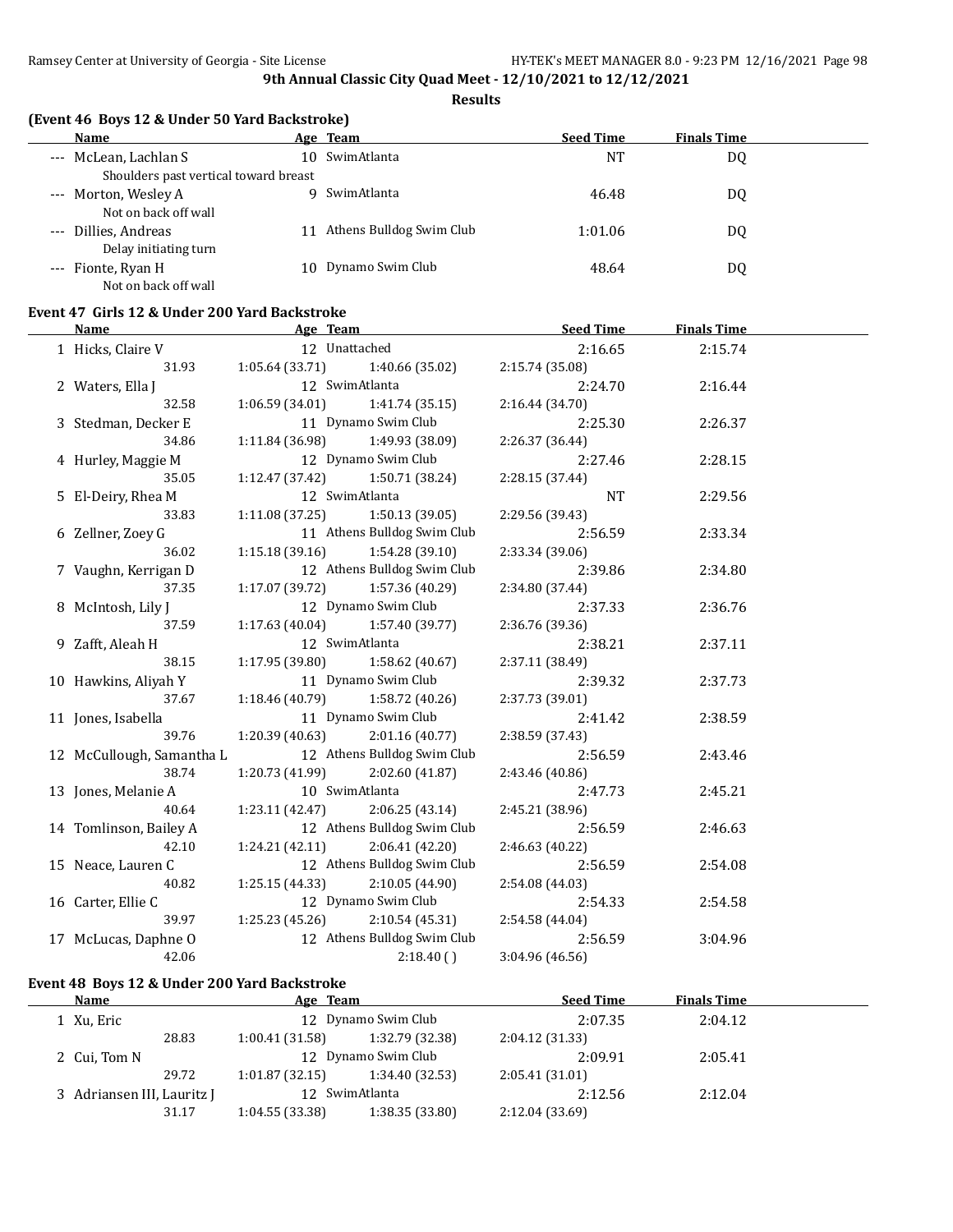#### **Results**

## **(Event 48 Boys 12 & Under 200 Yard Backstroke)**

| Name                   | Age Team        |                                   | <b>Seed Time</b> | <b>Finals Time</b> |  |
|------------------------|-----------------|-----------------------------------|------------------|--------------------|--|
| 4 Tan, Sergio          |                 | 11 Dynamo Swim Club               | 2:22.90          | 2:15.74            |  |
| 31.58                  |                 | $1:06.21(34.63)$ $1:41.78(35.57)$ | 2:15.74 (33.96)  |                    |  |
| 5 Thompson, TJ D       |                 | 12 SwimAtlanta                    | 2:29.34          | 2:26.36            |  |
| 35.15                  | 1:12.66 (37.51) | 1:50.20 (37.54)                   | 2:26.36 (36.16)  |                    |  |
| 6 Karumbaiah, Vidur    |                 | 11 Athens Bulldog Swim Club       | 2:42.26          | 2:30.66            |  |
| 34.99                  | 1:12.89 (37.90) | 1:51.89 (39.00)                   | 2:30.66 (38.77)  |                    |  |
| 7 Avelar, Nicolas      |                 | 12 Athens Bulldog Swim Club       | 2:46.00          | 2:35.42            |  |
| 36.64                  | 1:16.47 (39.83) | 1:57.19 (40.72)                   | 2:35.42 (38.23)  |                    |  |
| 8 Boyle, Colin T       |                 | 12 Athens Bulldog Swim Club       | 2:52.69          | 2:36.85            |  |
| 36.03                  |                 | $1:15.98(39.95)$ $1:57.33(41.35)$ | 2:36.85 (39.52)  |                    |  |
| 9 Giambalvo, Charlie V |                 | 11 SwimAtlanta                    | <b>NT</b>        | 2:40.71            |  |
| 39.31                  | 1:20.33(41.02)  | 2:00.56 (40.23)                   | 2:40.71(40.15)   |                    |  |
| 10 Todorov, Nick J     |                 | 12 Dynamo Swim Club               | 2:44.21          | 2:42.54            |  |
| 37.00                  |                 | $1:18.70(41.70)$ $2:01.46(42.76)$ | 2:42.54 (41.08)  |                    |  |
| 11 Knowles, Winlon M   |                 | 12 Dynamo Swim Club               | 2:45.86          | 2:42.77            |  |
| 37.80                  |                 | $1:19.73(41.93)$ $2:01.16(41.43)$ | 2:42.77(41.61)   |                    |  |
| 12 Finley, Sheppard M  |                 | 12 SwimAtlanta                    | <b>NT</b>        | 2:43.91            |  |
| 38.78                  |                 | 2:04.91(                          | 2:43.91 (39.00)  |                    |  |
| 13 Schuette, Declan J  |                 | 11 SwimAtlanta                    | 2:48.52          | 2:45.46            |  |
| 39.45                  | 1:22.69 (43.24) | 2:06.10 (43.41)                   | 2:45.46 (39.36)  |                    |  |
| 14 Guidry, Nate W      |                 | 12 Athens Bulldog Swim Club       | 2:52.69          | 2:47.06            |  |
| 39.47                  |                 | $1:22.97(43.50)$ $2:06.93(43.96)$ | 2:47.06 (40.13)  |                    |  |
| 15 Joy, Kevin          |                 | 11 Athens Bulldog Swim Club       | 2:52.69          | 3:09.01            |  |
| 42.89                  | 1:31.45 (48.56) | 2:20.64 (49.19)                   | 3:09.01 (48.37)  |                    |  |

# **Event 49 Girls 13 & Over 200 Yard Backstroke**

| Name                                                       | Age Team       |                                     | <b>Seed Time</b> | <b>Finals Time</b> |  |
|------------------------------------------------------------|----------------|-------------------------------------|------------------|--------------------|--|
| 1 Halbach, Ansley E                                        |                | 16 Athens Bulldog Swim Club         | 2:08.84          | 2:07.64            |  |
| 30.46                                                      |                | $1:02.42(31.96)$ $1:35.20(32.78)$   | 2:07.64 (32.44)  |                    |  |
| 2 Amike, Nicole O                                          |                | 13 SwimAtlanta                      | 2:17.33          | 2:10.90            |  |
| 30.96                                                      |                | $1:03.82$ (32.86) $1:37.34$ (33.52) | 2:10.90(33.56)   |                    |  |
| 3 Ochoa, Iris N                                            | 15 SwimAtlanta |                                     | NT.              | 2:14.00            |  |
| 30.67                                                      |                | $1:03.67(33.00)$ $1:38.40(34.73)$   | 2:14.00(35.60)   |                    |  |
| 4 Ibarra, Marina                                           |                | 13 Dynamo Swim Club                 | 2:21.61          | 2:15.33            |  |
| 31.96                                                      |                | $1:06.76(34.80)$ $1:41.77(35.01)$   | 2:15.33(33.56)   |                    |  |
| 5 Webb, Ansley E                                           |                | 14 Dynamo Swim Club                 | 2:15.81          | 2:15.36            |  |
| 31.92                                                      |                | $1:05.79(33.87)$ $1:40.67(34.88)$   | 2:15.36 (34.69)  |                    |  |
| 6 Foggin, Charlotte L                                      |                | 15 Athens Bulldog Swim Club         | 2:20.19          | 2:16.04            |  |
| 32.85                                                      |                | $1:06.95(34.10)$ $1:41.55(34.60)$   | 2:16.04 (34.49)  |                    |  |
| 7 Alewine-Flores, Aubree-Clare 15 Athens Bulldog Swim Club |                |                                     | 2:35.24          | 2:16.16            |  |
| 31.10                                                      |                | $1:04.52(33.42)$ $1:40.12(35.60)$   | 2:16.16 (36.04)  |                    |  |
| 8 Markott, Teagan M                                        |                | 13 Dynamo Swim Club                 | 2:19.06          | 2:16.88            |  |
| 31.95                                                      |                | $1:06.73(34.78)$ $1:41.91(35.18)$   | 2:16.88 (34.97)  |                    |  |
| 9 Lewis, Erin A                                            |                | 17 Dynamo Swim Club                 | 2:16.69          | 2:17.06            |  |
| 32.01                                                      |                | $1:06.47(34.46)$ $1:41.84(35.37)$   | 2:17.06 (35.22)  |                    |  |
| 10 Hamilton, Hailey M                                      |                | 15 Dynamo Swim Club                 | 2:28.72          | 2:18.14            |  |
| 33.13                                                      |                | $1:07.91(34.78)$ $1:43.48(35.57)$   | 2:18.14(34.66)   |                    |  |
| 11 Robinson, Hannah E                                      | 13 SwimAtlanta |                                     | 2:23.24          | 2:18.69            |  |
| 32.16                                                      |                | $1:07.03(34.87)$ $1:43.16(36.13)$   | 2:18.69 (35.53)  |                    |  |
| 12 Reilly, Makenna P                                       | 15 SwimAtlanta |                                     | 2:34.72          | 2:19.01            |  |
| 32.44                                                      |                | 1:07.22 (34.78) 1:43.15 (35.93)     | 2:19.01 (35.86)  |                    |  |
| 13 Young, Ximena                                           |                | 14 Athens Bulldog Swim Club         | 2:22.42          | 2:19.42            |  |
| 33.43                                                      |                | $1:08.50(35.07)$ $1:44.03(35.53)$   | 2:19.42 (35.39)  |                    |  |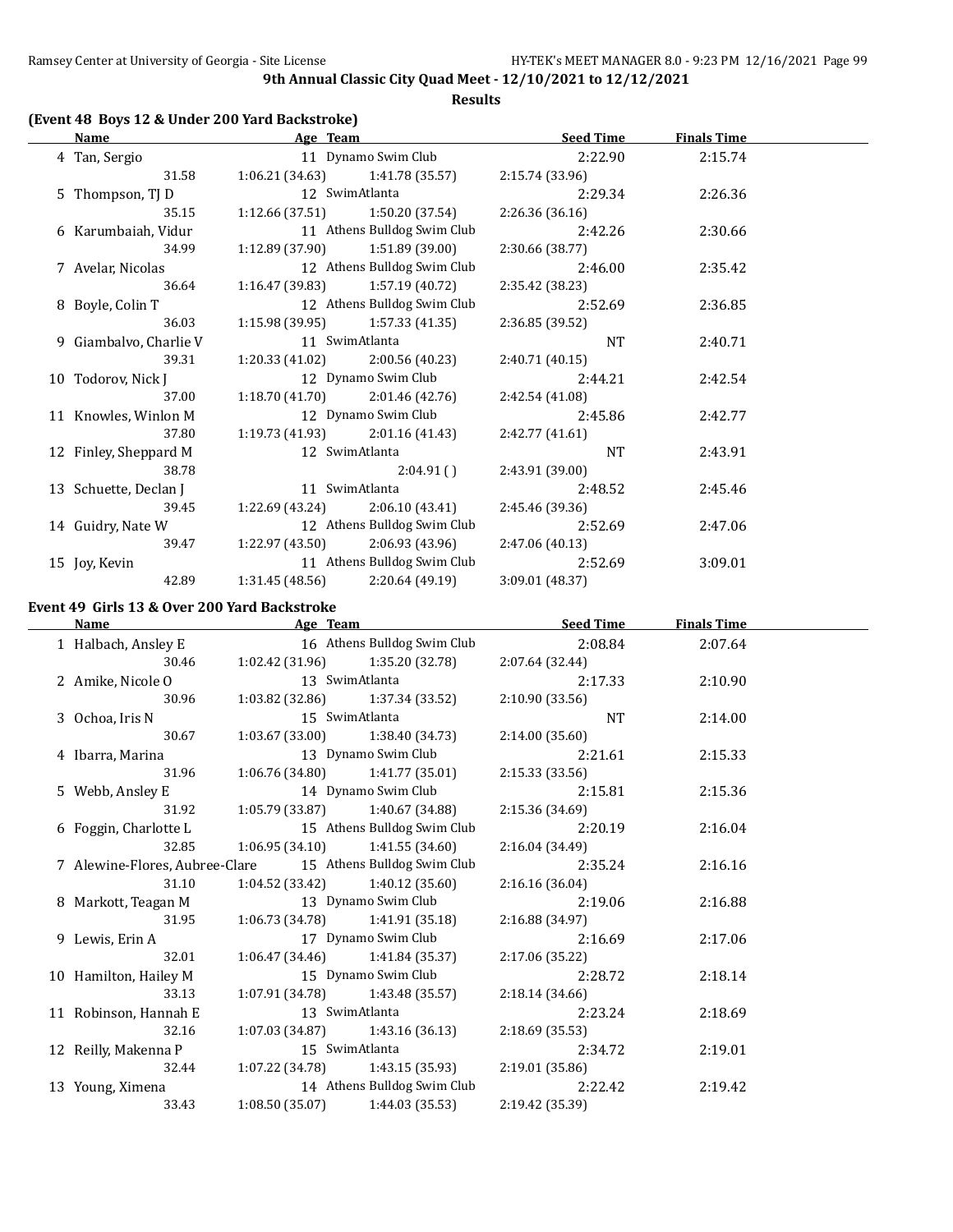**Results**

## **(Event 49 Girls 13 & Over 200 Yard Backstroke)**

| <u>Name</u>                   |                                   | Age Team and the state of the state of the state of the state of the state of the state of the state of the state of the state of the state of the state of the state of the state of the state of the state of the state of t | Seed Time                  | <b>Finals Time</b> |  |
|-------------------------------|-----------------------------------|--------------------------------------------------------------------------------------------------------------------------------------------------------------------------------------------------------------------------------|----------------------------|--------------------|--|
| 14 Xiao, Catherine J          |                                   | 14 Dynamo Swim Club                                                                                                                                                                                                            | 2:25.97                    | 2:20.32            |  |
| 34.17                         | 1:10.28(36.11)                    | 1:46.00 (35.72)                                                                                                                                                                                                                | 2:20.32 (34.32)            |                    |  |
| 15 Sakaris, Hannah R          | 13 SwimAtlanta                    |                                                                                                                                                                                                                                | 2:18.74                    | 2:21.07            |  |
| 33.13                         | 1:08.82 (35.69)                   | 1:45.40 (36.58)                                                                                                                                                                                                                | 2:21.07 (35.67)            |                    |  |
| 16 Shen, Lori                 |                                   | 13 Dynamo Swim Club                                                                                                                                                                                                            | 2:24.26                    | 2:21.16            |  |
| 34.12                         | 1:10.39 (36.27)                   | 1:46.91 (36.52)                                                                                                                                                                                                                | 2:21.16 (34.25)            |                    |  |
| 17 Haynes, Nora C             |                                   | 14 Dynamo Swim Club                                                                                                                                                                                                            | 2:25.72                    | 2:21.47            |  |
| 32.95                         | 1:08.27 (35.32)                   | 1:44.61 (36.34)                                                                                                                                                                                                                | 2:21.47 (36.86)            |                    |  |
| 18 He, Alethea L              |                                   | 14 Athens Bulldog Swim Club                                                                                                                                                                                                    | 2:25.01                    | 2:21.76            |  |
| 33.15                         | 1:09.67 (36.52)                   | 1:46.08 (36.41)                                                                                                                                                                                                                | 2:21.76 (35.68)            |                    |  |
| 19 Lo Faro, Lidia A           |                                   | 14 Dynamo Swim Club                                                                                                                                                                                                            | 2:32.66                    | 2:23.07            |  |
| 33.99                         | 1:10.54(36.55)                    | 1:47.90 (37.36)                                                                                                                                                                                                                | 2:23.07 (35.17)            |                    |  |
| 20 Greene, Emma A             |                                   | 15 Athens Bulldog Swim Club                                                                                                                                                                                                    | 2:21.03                    | 2:23.23            |  |
| 33.93                         | 1:10.97 (37.04)                   | 1:47.86 (36.89)                                                                                                                                                                                                                | 2:23.23 (35.37)            |                    |  |
| 21 Marroquin, Eva S           | 15 SwimAtlanta                    |                                                                                                                                                                                                                                | 2:21.19                    | 2:23.68            |  |
| 32.69                         | 1:08.94 (36.25)                   | 1:47.04 (38.10)                                                                                                                                                                                                                | 2:23.68 (36.64)            |                    |  |
| 22 Letsch, Emmie M            | 13 SwimAtlanta                    |                                                                                                                                                                                                                                | 2:26.91                    | 2:24.06            |  |
| 34.97                         | 1:10.84(35.87)                    | 1:47.90 (37.06)                                                                                                                                                                                                                | 2:24.06 (36.16)            |                    |  |
| 23 Zhou, Amelia H             | 15 SwimAtlanta                    |                                                                                                                                                                                                                                | 2:28.49                    | 2:24.13            |  |
| 34.03                         | 1:09.69 (35.66)                   | 1:46.67 (36.98)                                                                                                                                                                                                                | 2:24.13 (37.46)            |                    |  |
|                               |                                   | 13 Dynamo Swim Club                                                                                                                                                                                                            |                            |                    |  |
| 24 Jayakumar, Isha R<br>33.44 | 1:09.67 (36.23)                   | 1:47.32 (37.65)                                                                                                                                                                                                                | 2:30.17<br>2:24.26 (36.94) | 2:24.26            |  |
| 25 Dillon, Ella L             |                                   | 14 Athens Bulldog Swim Club                                                                                                                                                                                                    | 2:22.72                    |                    |  |
| 33.35                         |                                   | 1:46.57 (37.78)                                                                                                                                                                                                                |                            | 2:24.40            |  |
|                               | 1:08.79 (35.44)                   | 13 Dynamo Swim Club                                                                                                                                                                                                            | 2:24.40 (37.83)            |                    |  |
| 26 Sedykh, Sasha L            |                                   |                                                                                                                                                                                                                                | 2:34.30                    | 2:24.67            |  |
| 34.47                         | 1:10.79 (36.32)                   | 1:48.54 (37.75)<br>15 Dynamo Swim Club                                                                                                                                                                                         | 2:24.67 (36.13)            |                    |  |
| 27 Feild, Sarah A             |                                   |                                                                                                                                                                                                                                | 2:21.58                    | 2:24.74            |  |
| 34.58                         | 1:11.21(36.63)                    | 1:48.42 (37.21)                                                                                                                                                                                                                | 2:24.74 (36.32)            |                    |  |
| 28 Gerdes, Victoria S         |                                   | 15 Dynamo Swim Club                                                                                                                                                                                                            | 2:32.59                    | 2:25.11            |  |
| 34.11                         | 1:10.18(36.07)                    | 1:48.16 (37.98)                                                                                                                                                                                                                | 2:25.11 (36.95)            |                    |  |
| 29 Hampton, Heidi L           |                                   | 15 Dynamo Swim Club                                                                                                                                                                                                            | 2:27.94                    | 2:25.29            |  |
| 33.17                         | 1:09.11 (35.94)                   | 1:47.50 (38.39)                                                                                                                                                                                                                | 2:25.29 (37.79)            |                    |  |
| 30 Manzi, Caroline G          |                                   | 14 Dynamo Swim Club                                                                                                                                                                                                            | 2:26.87                    | 2:25.30            |  |
| 33.27                         | 1:10.08 (36.81)                   | 1:49.11 (39.03)                                                                                                                                                                                                                | 2:25.30 (36.19)            |                    |  |
| 31 Peters, Sonia A            |                                   | 15 Dynamo Swim Club                                                                                                                                                                                                            | 2:22.61                    | 2:25.39            |  |
| 32.02                         | 1:08.15(36.13)                    | 1:46.84 (38.69)                                                                                                                                                                                                                | 2:25.39 (38.55)            |                    |  |
| 32 Wang, Can                  | 13 Dynamo Swim Club               |                                                                                                                                                                                                                                | 2:29.82                    | 2:26.08            |  |
| 35.29                         | 1:11.79 (36.50)                   | 1:49.67 (37.88)                                                                                                                                                                                                                | 2:26.08 (36.41)            |                    |  |
| 33 Cermak, Isabella I         | 15 SwimAtlanta                    |                                                                                                                                                                                                                                | 2:36.47                    | 2:26.74            |  |
| 33.98                         | 1:11.27(37.29)                    | 1:49.39 (38.12)                                                                                                                                                                                                                | 2:26.74(37.35)             |                    |  |
| 34 Butoiu, Victoria M         |                                   | 13 Dynamo Swim Club                                                                                                                                                                                                            | 2:32.42                    | 2:26.83            |  |
| 35.11                         | 1:11.64 (36.53)                   | 1:49.46 (37.82)                                                                                                                                                                                                                | 2:26.83 (37.37)            |                    |  |
| 35 Hultgren, Virginia Jane T  |                                   | 15 Dynamo Swim Club                                                                                                                                                                                                            | 2:34.11                    | 2:28.91            |  |
| 35.83                         | 1:13.33 (37.50)                   | 1:51.35 (38.02)                                                                                                                                                                                                                | 2:28.91 (37.56)            |                    |  |
| 36 Wright, Isabel R           | 14 SwimAtlanta                    |                                                                                                                                                                                                                                | 2:30.39                    | 2:30.25            |  |
| 34.92                         | 1:13.16 (38.24)                   | 1:52.41 (39.25)                                                                                                                                                                                                                | 2:30.25 (37.84)            |                    |  |
| 37 Prakash, Tanvi             |                                   | 14 Athens Bulldog Swim Club                                                                                                                                                                                                    | 2:34.08                    | 2:33.54            |  |
| 36.62                         | 1:15.94 (39.32)                   | 1:55.20 (39.26)                                                                                                                                                                                                                | 2:33.54 (38.34)            |                    |  |
| 38 Turcotte, Kaela E          |                                   | 13 Dynamo Swim Club                                                                                                                                                                                                            | 2:38.12                    | 2:34.92            |  |
| 36.43                         | 1:16.11 (39.68)                   | 1:55.31 (39.20)                                                                                                                                                                                                                | 2:34.92 (39.61)            |                    |  |
| 39 Dubin, Mylee L             |                                   | 15 Dynamo Swim Club                                                                                                                                                                                                            | 2:38.65                    | 2:35.10            |  |
| 37.30                         | 1:17.24 (39.94)                   | 1:56.85 (39.61)                                                                                                                                                                                                                | 2:35.10 (38.25)            |                    |  |
| 40 Jensen, Arden R            | 13 SwimAtlanta                    |                                                                                                                                                                                                                                | 2:39.81                    | 2:35.48            |  |
| 35.63                         | $1:14.39(38.76)$ $1:55.58(41.19)$ |                                                                                                                                                                                                                                | 2:35.48 (39.90)            |                    |  |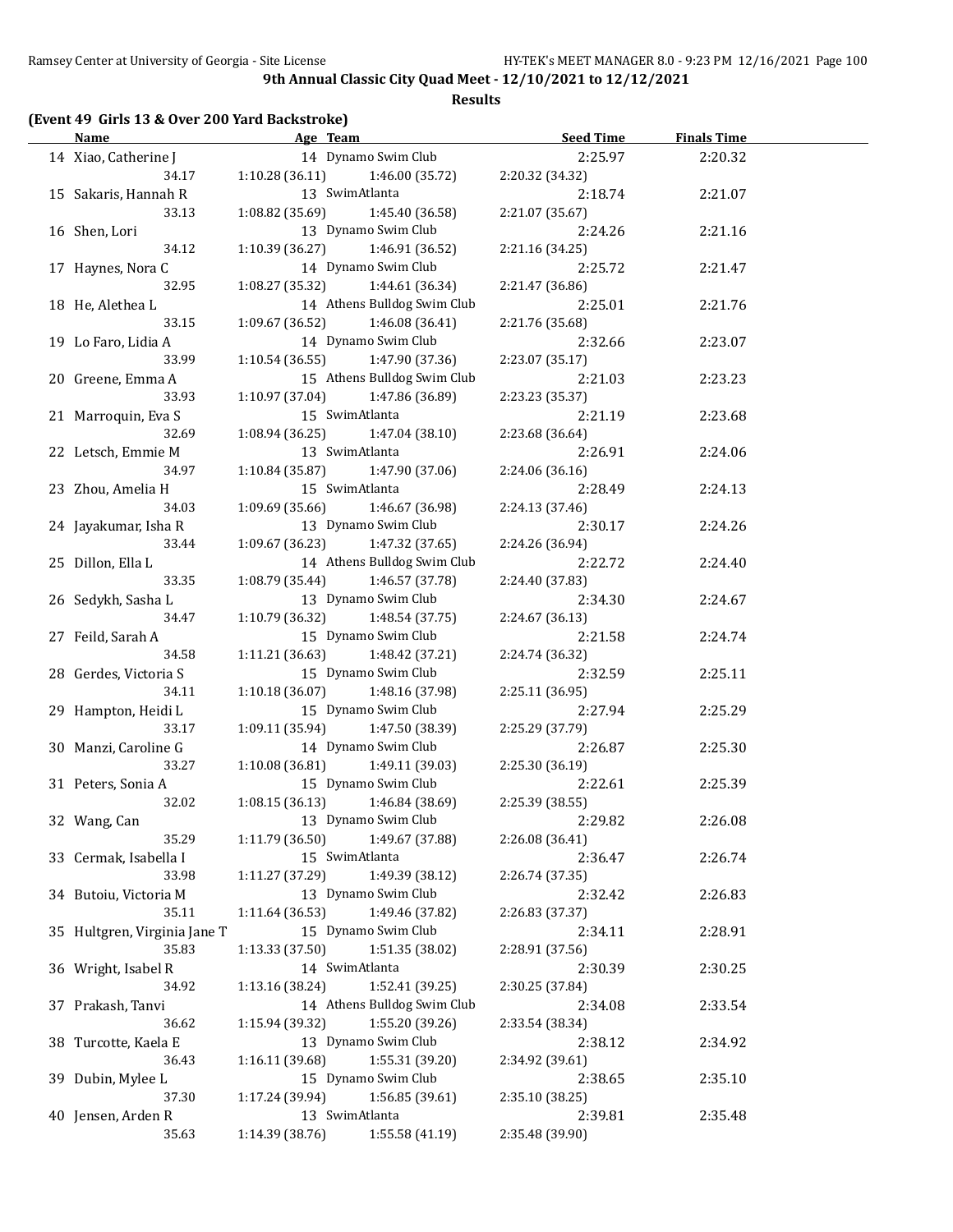#### **Results**

# **(Event 49 Girls 13 & Over 200 Yard Backstroke)**

| Name                           | <b>Example 2</b> Age Team           |                                        | <b>Seed Time</b> | <b>Finals Time</b> |  |
|--------------------------------|-------------------------------------|----------------------------------------|------------------|--------------------|--|
| 41 Houston, Evie G             |                                     | 13 Dynamo Swim Club                    | 2:44.16          | 2:36.15            |  |
| 37.90                          | 1:17.93 (40.03)                     | 1:58.23 (40.30)                        | 2:36.15 (37.92)  |                    |  |
| 42 Yeomans, Carson R           |                                     | 13 Athens Bulldog Swim Club            | 2:41.51          | 2:36.23            |  |
| 37.10                          | 1:16.80(39.70)                      | 1:57.68 (40.88)                        | 2:36.23 (38.55)  |                    |  |
| 43 Lampa, Audrey L             |                                     | 14 Dynamo Swim Club                    | 2:44.59          | 2:37.00            |  |
| 39.14                          | 1:19.13 (39.99) 1:59.02 (39.89)     |                                        | 2:37.00 (37.98)  |                    |  |
| 44 Pursner, Rebecca J          |                                     | 16 Athens Bulldog Swim Club            | 2:30.70          | 2:37.20            |  |
| 38.32                          | 1:18.08 (39.76) 1:57.90 (39.82)     |                                        | 2:37.20 (39.30)  |                    |  |
| 45 Fuchs, Sadie G              |                                     | 14 Dynamo Swim Club                    | 2:45.71          | 2:37.53            |  |
| 37.31                          | $1:18.33(41.02)$ $1:58.75(40.42)$   |                                        | 2:37.53 (38.78)  |                    |  |
| 46 Entrekin, Anna L            |                                     | 13 Dynamo Swim Club                    | 2:40.85          | 2:37.77            |  |
| 37.44                          | 1:18.08 (40.64) 2:00.06 (41.98)     |                                        | 2:37.77 (37.71)  |                    |  |
| 47 Jung, Julia H               | 13 SwimAtlanta                      |                                        | NT               | 2:38.30            |  |
| 37.73                          | $1:19.04(41.31)$ $2:01.04(42.00)$   |                                        | 2:38.30 (37.26)  |                    |  |
| 48 Taylor, Shadia N            | 13 SwimAtlanta                      |                                        | 2:48.90          | 2:38.98            |  |
| 37.42                          | $1:17.69(40.27)$ $1:58.94(41.25)$   |                                        | 2:38.98 (40.04)  |                    |  |
| 49 Smith, Lynnette             |                                     | 13 Athens Bulldog Swim Club            | 2:42.65          | 2:39.22            |  |
| 36.48                          | $1:17.67(41.19)$ $2:39.22(1:21.55)$ |                                        |                  |                    |  |
| 50 Wanjohi, Helen              | 13 SwimAtlanta                      |                                        | 2:36.38          | 2:39.46            |  |
|                                |                                     | 1:58.83()                              | 2:39.46 (40.63)  |                    |  |
| 51 Sow, Abby N                 | 14 SwimAtlanta                      |                                        | 2:46.76          | 2:39.57            |  |
| 37.93                          | $1:18.18(40.25)$ $1:59.27(41.09)$   |                                        | 2:39.57 (40.30)  |                    |  |
| 52 Hobbs, Sophierose R         | 14 Athens Bulldog Swim Club         |                                        | 2:55.24          | 2:39.80            |  |
| 38.04                          | $1:18.80(40.76)$ $1:59.80(41.00)$   |                                        | 2:39.80 (40.00)  |                    |  |
| 53 Wilson, Reese T             | 13 Dynamo Swim Club                 |                                        | 2:43.30          | 2:39.96            |  |
| 38.23                          | $1:19.90(41.67)$ $2:00.65(40.75)$   |                                        | 2:39.96 (39.31)  |                    |  |
| 54 Gundry, Abby M              | 14 SwimAtlanta                      |                                        | 2:42.46          | 2:40.69            |  |
| 37.38                          | $1:18.16(40.78)$ $2:00.35(42.19)$   |                                        | 2:40.69 (40.34)  |                    |  |
| 55 Williams, Zoe O             |                                     | 13 Dynamo Swim Club                    | 2:44.51          | 2:43.41            |  |
| 38.62                          | $1:20.65(42.03)$ $2:03.20(42.55)$   |                                        | 2:43.41 (40.21)  |                    |  |
|                                |                                     | 13 Dynamo Swim Club                    | 2:50.44          |                    |  |
| 56 King, Ella C<br>38.56       | $1:21.25(42.69)$ $2:03.11(41.86)$   |                                        | 2:43.60 (40.49)  | 2:43.60            |  |
|                                |                                     | 14 Athens Bulldog Swim Club            |                  |                    |  |
| 57 Prince, Caroline G<br>38.68 |                                     |                                        | 2:54.03          | 2:43.79            |  |
|                                | 1:20.81 (42.13)                     | 2:03.31 (42.50)<br>13 Dynamo Swim Club | 2:43.79 (40.48)  |                    |  |
| 58 Overway, Mina<br>39.79      |                                     |                                        | 2:46.26          | 2:44.26            |  |
|                                | 1:21.03 (41.24)                     | 2:02.22 (41.19)                        | 2:44.26 (42.04)  |                    |  |
| 59 Preyer, Maddie O            |                                     | 13 Dynamo Swim Club                    | 2:55.49          | 2:46.04            |  |
| 39.51                          | 1:22.39 (42.88)                     | 2:04.74 (42.35)                        | 2:46.04 (41.30)  |                    |  |
| 60 Price, Alex N               |                                     | 14 Dynamo Swim Club<br>2:04.16 (42.94) | 2:39.65          | 2:46.17            |  |
| 39.12                          | 1:21.22 (42.10)                     |                                        | 2:46.17 (42.01)  |                    |  |
| 61 Etingof, Alex V             |                                     | 14 Dynamo Swim Club                    | 2:53.69          | 2:49.36            |  |
| 39.89                          | 1:23.02 (43.13)                     | 2:06.49 (43.47)                        | 2:49.36 (42.87)  |                    |  |
| 62 Licsko, Brooke M            | 13 SwimAtlanta                      |                                        | NT               | 2:50.65            |  |
| 40.63                          | 1:24.73 (44.10)                     | 2:09.07 (44.34)                        | 2:50.65 (41.58)  |                    |  |
| 63 Ayala Hernandez, Alessandra |                                     | 13 Athens Bulldog Swim Club            | NT               | 2:55.48            |  |
|                                | 1:28.98()                           | 2:15.90 (46.92)                        | 2:55.48 (39.58)  |                    |  |
| 64 Jones, Samantha A           | 13 SwimAtlanta                      |                                        | NT               | 2:55.89            |  |
| 40.45                          | 1:25.57 (45.12)                     | 2:11.63 (46.06)                        | 2:55.89 (44.26)  |                    |  |
| 65 Hunter, Faith N             | 13 SwimAtlanta                      |                                        | 3:14.08          | 2:55.90            |  |
| 40.39                          | 1:24.60 (44.21)                     | 2:11.73 (47.13)                        | 2:55.90 (44.17)  |                    |  |
| 66 Selvakumar, Lekha N         |                                     | 13 Dynamo Swim Club                    | NT               | 2:59.26            |  |
|                                | 1:27.52()                           | 2:59.26 (1:31.74)                      |                  |                    |  |
| 67 Fambrough, Annabelle C      |                                     | 13 Dynamo Swim Club                    | 2:59.07          | 3:00.50            |  |
| 42.14                          | 1:28.47 (46.33)                     | 2:14.69 (46.22)                        | 3:00.50 (45.81)  |                    |  |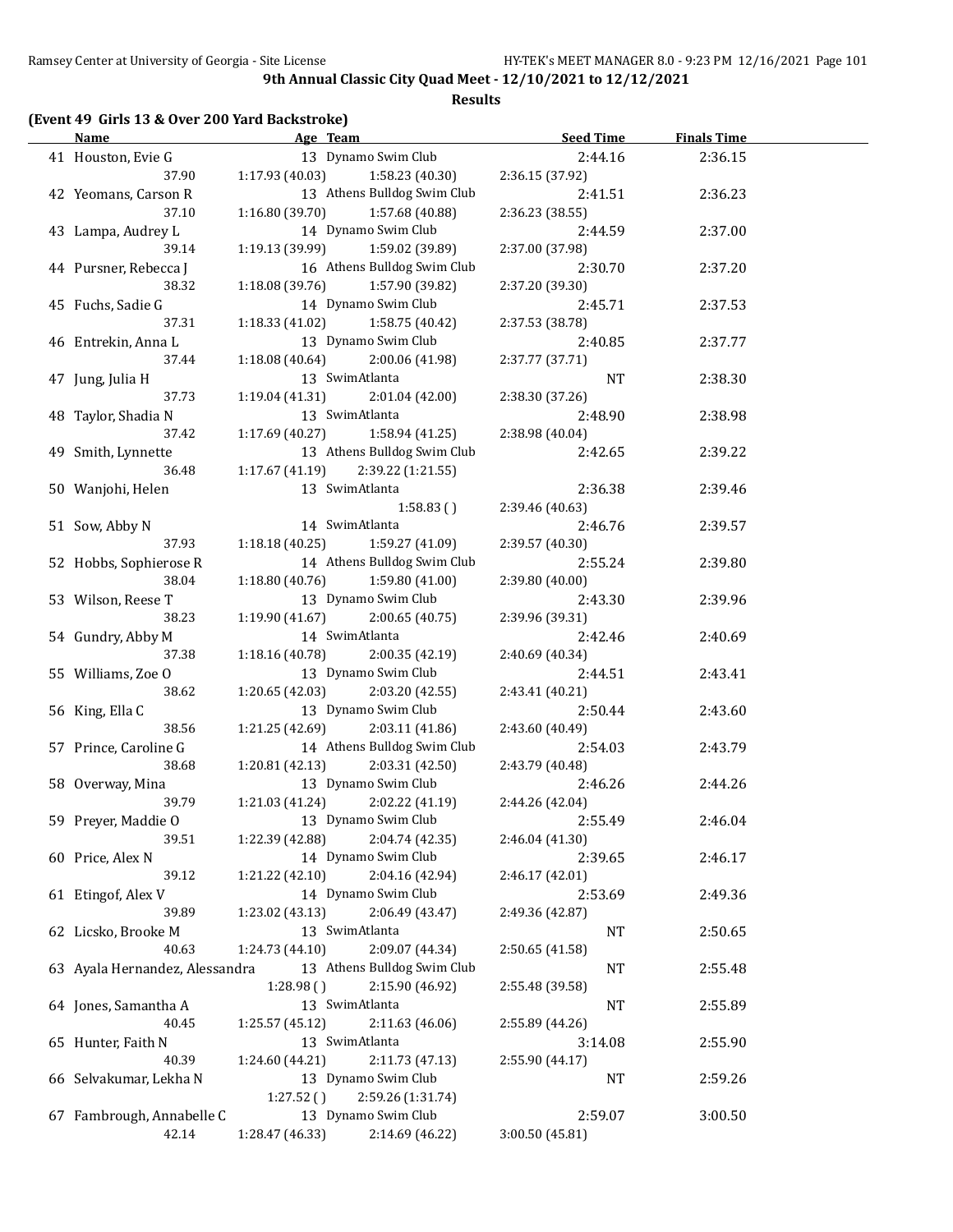**Results**

# **(Event 49 Girls 13 & Over 200 Yard Backstroke)**

|          | Name                                        | Age Team        |                             | <b>Seed Time</b> |           | <b>Finals Time</b> |  |
|----------|---------------------------------------------|-----------------|-----------------------------|------------------|-----------|--------------------|--|
| 68       | Chunta, Mazie C                             |                 | 13 SwimAtlanta              |                  | <b>NT</b> | 3:00.71            |  |
|          | 42.32                                       | 1:28.47(46.15)  | 2:15.33(46.86)              | 3:00.71 (45.38)  |           |                    |  |
| 69       | Salvo, Ella W                               |                 | 13 Dynamo Swim Club         |                  | NT        | 3:02.57            |  |
| 70       | Bebin Blackwell, Caitlyn C                  |                 | 14 Athens Bulldog Swim Club |                  | NT        | 3:15.29            |  |
|          | 44.11                                       | 1:33.93 (49.82) | 2:25.64(51.71)              | 3:15.29(49.65)   |           |                    |  |
| 71       | Shaffer, Marleighna M                       |                 | 13 Athens Bulldog Swim Club |                  | <b>NT</b> | 3:43.54            |  |
|          |                                             |                 | 2:48.73(                    | 3:43.54 (54.81)  |           |                    |  |
| $---$    | Rodriguez, Isabella<br>Multiple strokes     | 13              | Dynamo Swim Club            |                  | NT        | DQ                 |  |
|          | 46.92                                       | 1:37.71 (50.79) | 2:29.47 (51.76)             | DQ (50.83)       |           |                    |  |
|          | --- Johnson, Caroline E<br>Multiple strokes |                 | 13 Dynamo Swim Club         |                  | NT        | DQ                 |  |
|          | 43.26                                       | 1:31.03 (47.77) | 2:19.86 (48.83)             | DQ (48.14)       |           |                    |  |
| $\cdots$ | Durbin, Laura A<br>Did not finish           |                 | 13 Dynamo Swim Club         |                  | <b>NT</b> | 2:06.89            |  |
|          | 39.58                                       | 1:23.39 (43.81) | 2:06.89 (43.50)             |                  |           |                    |  |

#### **Event 50 Boys 13 & Over 200 Yard Backstroke**

| <b>Name</b>          |                                     |                             | Age Team Seed Time | <b>Finals Time</b> |  |
|----------------------|-------------------------------------|-----------------------------|--------------------|--------------------|--|
| 1 Xiao, James X      |                                     | 17 Athens Bulldog Swim Club | 2:00.12            | 1:59.92            |  |
| 27.37                | 58.40 (31.03) 1:28.87 (30.47)       |                             | 1:59.92 (31.05)    |                    |  |
| 2 Bates, Eli R       |                                     | 15 Athens Bulldog Swim Club | 2:06.75            | 2:01.50            |  |
| 28.38                | 59.08 (30.70)                       | 1:30.56 (31.48)             | 2:01.50 (30.94)    |                    |  |
| 3 Combs, Ian R       | 14 Dynamo Swim Club                 |                             | 2:07.65            | 2:04.59            |  |
| 29.67                | $1:00.84(31.17)$ $1:32.84(32.00)$   |                             | 2:04.59 (31.75)    |                    |  |
| 4 Wilkerson, Reid E  | 14 SwimAtlanta                      |                             | 2:21.27            | 2:07.14            |  |
| 30.80                | $1:02.88(32.08)$ $1:35.57(32.69)$   |                             | 2:07.14 (31.57)    |                    |  |
| 5 Daniels, Aiden R   | 15 SwimAtlanta                      |                             | 2:07.20            | 2:07.32            |  |
| 30.28                | $1:03.01(32.73)$ $1:35.52(32.51)$   |                             | 2:07.32(31.80)     |                    |  |
| 6 Bauer, Caleb Q     |                                     | 17 Dynamo Swim Club         | 2:10.51            | 2:09.11            |  |
| 30.32                | $1:03.62$ (33.30) $1:37.18$ (33.56) |                             | 2:09.11 (31.93)    |                    |  |
| 7 Swink, Adam E      | 16 SwimAtlanta                      |                             | <b>NT</b>          | 2:09.12            |  |
| 30.94                | $1:03.05(32.11)$ $1:36.77(33.72)$   |                             | 2:09.12 (32.35)    |                    |  |
| 8 Young, Evan T      | 16 SwimAtlanta                      |                             | 2:24.66            | 2:09.63            |  |
| 30.93                | $1:03.73$ (32.80) $1:36.80$ (33.07) |                             | 2:09.63 (32.83)    |                    |  |
| 9 Mackay, Wyatt S    | 13 Dynamo Swim Club                 |                             | 2:10.39            | 2:10.07            |  |
| 30.63                | 1:03.51 (32.88) 1:36.88 (33.37)     |                             | 2:10.07 (33.19)    |                    |  |
| 10 Lou, Alex J       | 14 Dynamo Swim Club                 |                             | 2:10.82            | 2:10.97            |  |
| 32.20                | $1:05.02$ (32.82) $1:38.08$ (33.06) |                             | 2:10.97 (32.89)    |                    |  |
| 11 Xiao, Johnson     | 13 Dynamo Swim Club                 |                             | 2:14.61            | 2:11.72            |  |
| 31.32                | $1:04.26(32.94)$ $1:38.26(34.00)$   |                             | 2:11.72 (33.46)    |                    |  |
| 12 Richards, Riley K | 13 SwimAtlanta                      |                             | 2:14.15            | 2:13.47            |  |
| 31.33                | $1:04.40(33.07)$ $1:39.42(35.02)$   |                             | 2:13.47(34.05)     |                    |  |
| 13 Tran, Kien H      | 16 Dynamo Swim Club                 |                             | 2:09.35            | 2:13.50            |  |
| 30.63                | $1:04.25(33.62)$ $1:39.36(35.11)$   |                             | 2:13.50 (34.14)    |                    |  |
| 14 Stedman, Vane V   | 14 Dynamo Swim Club                 |                             | 2:15.95            | 2:13.76            |  |
| 31.05                | $1:04.38(33.33)$ $1:39.30(34.92)$   |                             | 2:13.76(34.46)     |                    |  |
| 15 Skidmore, Wynn D  | 13 SwimAtlanta                      |                             | 2:29.06            | 2:14.52            |  |
| 31.47                | 1:05.98 (34.51)                     | 1:40.43 (34.45)             | 2:14.52 (34.09)    |                    |  |
| 16 Cook, Camden P    | 13 SwimAtlanta                      |                             | 2:16.66            | 2:14.93            |  |
| 32.17                | $1:06.26(34.09)$ $1:40.89(34.63)$   |                             | 2:14.93 (34.04)    |                    |  |
| 17 Aplin, Marek R    | 15 SwimAtlanta                      |                             | 2:18.52            | 2:16.48            |  |
| 30.97                | 1:05.80 (34.83) 1:41.64 (35.84)     |                             | 2:16.48 (34.84)    |                    |  |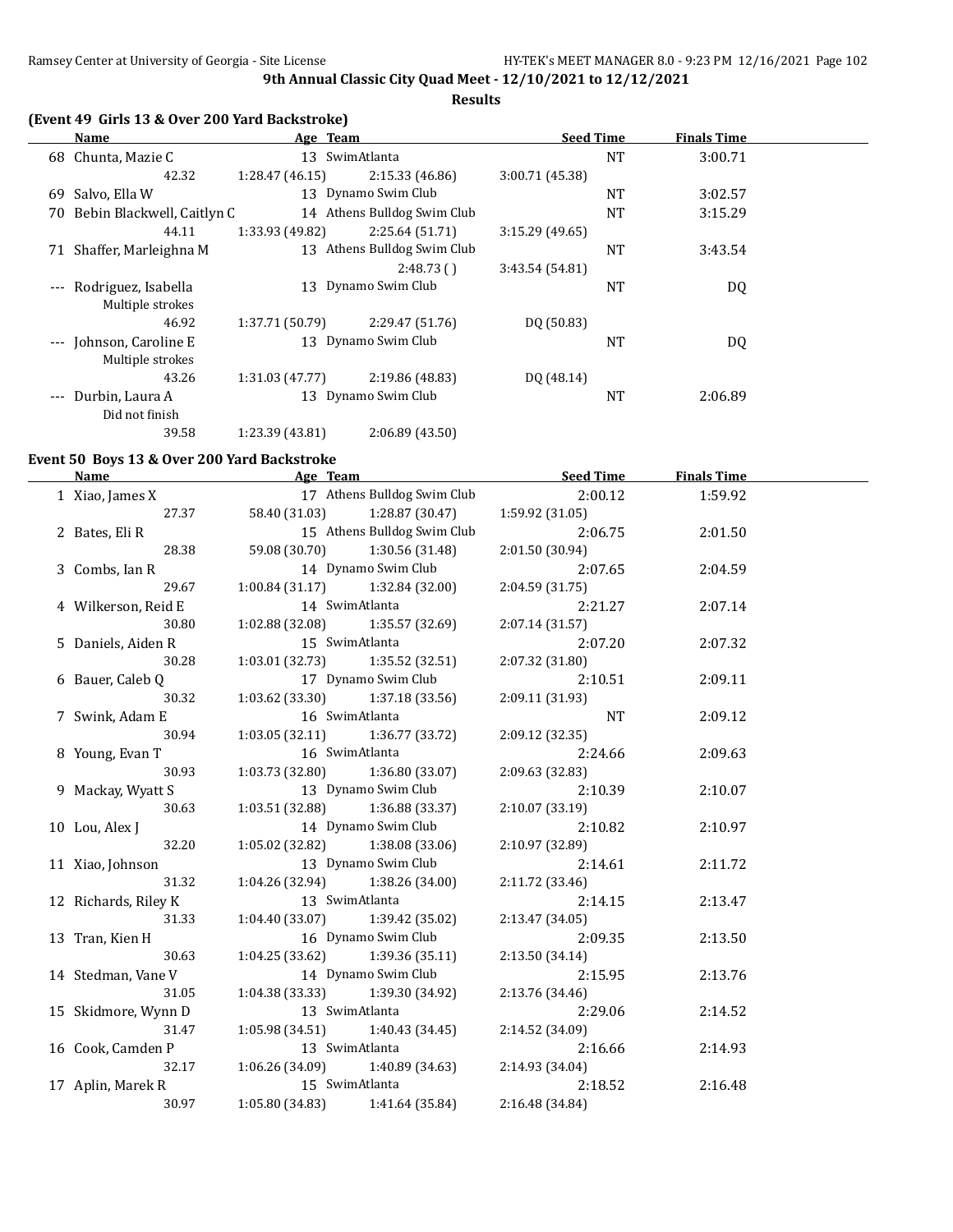**Results**

# **(Event 50 Boys 13 & Over 200 Yard Backstroke)**

| <b>Name</b>             | Age Team and the state of the state of the state of the state of the state of the state of the state of the state of the state of the state of the state of the state of the state of the state of the state of the state of t | <b>Seed Time</b> | <b>Finals Time</b> |  |
|-------------------------|--------------------------------------------------------------------------------------------------------------------------------------------------------------------------------------------------------------------------------|------------------|--------------------|--|
| 18 Xiao, Ryan W         | 15 Athens Bulldog Swim Club                                                                                                                                                                                                    | 2:26.68          | 2:18.88            |  |
| 32.64                   | $1:07.79$ (35.15) $1:43.60$ (35.81)                                                                                                                                                                                            | 2:18.88 (35.28)  |                    |  |
| 19 Anders, Jacob R      | 15 SwimAtlanta                                                                                                                                                                                                                 | <b>NT</b>        | 2:19.03            |  |
| 32.81                   | 1:08.22 (35.41)<br>1:43.63 (35.41)                                                                                                                                                                                             | 2:19.03 (35.40)  |                    |  |
| 20 Flores, Sebastian J  | 16 Dynamo Swim Club                                                                                                                                                                                                            | 2:27.81          | 2:19.91            |  |
| 34.61                   | 1:09.93 (35.32)<br>1:44.98 (35.05)                                                                                                                                                                                             | 2:19.91 (34.93)  |                    |  |
| 21 Pure, Ethan L        | 13 Dynamo Swim Club                                                                                                                                                                                                            | 2:20.84          | 2:20.09            |  |
| 32.22                   | 1:08.15(35.93)<br>1:44.28 (36.13)                                                                                                                                                                                              | 2:20.09 (35.81)  |                    |  |
| 22 Fleischer, Max T     | 17 Dynamo Swim Club                                                                                                                                                                                                            | 2:14.76          | 2:21.22            |  |
| 32.65                   | 1:07.81(35.16)<br>1:44.55 (36.74)                                                                                                                                                                                              | 2:21.22 (36.67)  |                    |  |
| 23 Trotter, Torin N     | 13 Athens Bulldog Swim Club                                                                                                                                                                                                    | 2:32.97          | 2:23.17            |  |
| 33.64                   | 1:09.64(36.00)<br>1:46.20 (36.56)                                                                                                                                                                                              | 2:23.17 (36.97)  |                    |  |
| 24 Krosner, Zach A      | 15 Athens Bulldog Swim Club                                                                                                                                                                                                    | 2:30.14          | 2:23.89            |  |
| 34.25                   | 1:11.06(36.81)<br>1:48.30 (37.24)                                                                                                                                                                                              | 2:23.89 (35.59)  |                    |  |
| 25 Peters, Garrett M    | 13 Dynamo Swim Club                                                                                                                                                                                                            | 2:29.26          | 2:24.37            |  |
| 35.37                   | 1:12.61 (37.24)<br>1:49.80 (37.19)                                                                                                                                                                                             | 2:24.37 (34.57)  |                    |  |
| 26 Kudryashev, Daniel A | 15 Dynamo Swim Club                                                                                                                                                                                                            | 2:25.06          | 2:24.77            |  |
| 34.68                   | 1:12.49 (37.81) 1:48.73 (36.24)                                                                                                                                                                                                | 2:24.77 (36.04)  |                    |  |
| 27 Choi, Daniel D       | 16 Athens Bulldog Swim Club                                                                                                                                                                                                    | NT               | 2:26.83            |  |
| 33.60                   | $1:10.04(36.44)$ $1:48.36(38.32)$                                                                                                                                                                                              | 2:26.83 (38.47)  |                    |  |
|                         | 13 Dynamo Swim Club                                                                                                                                                                                                            |                  |                    |  |
| 28 Fleischer, Jonas I   |                                                                                                                                                                                                                                | 2:33.23          | 2:27.33            |  |
| 34.85                   | 1:12.72 (37.87) 1:50.84 (38.12)                                                                                                                                                                                                | 2:27.33 (36.49)  |                    |  |
| 29 Zhou, Jeffrey        | 15 Dynamo Swim Club                                                                                                                                                                                                            | 2:40.99          | 2:27.70            |  |
| 34.64                   | 1:12.15(37.51)<br>1:50.90 (38.75)                                                                                                                                                                                              | 2:27.70 (36.80)  |                    |  |
| 30 Peters, Tucker R     | 15 Dynamo Swim Club                                                                                                                                                                                                            | 2:53.66          | 2:32.40            |  |
| 35.92                   | $1:14.51(38.59)$ $1:53.30(38.79)$                                                                                                                                                                                              | 2:32.40 (39.10)  |                    |  |
| 31 Jamsandekar, Aayan P | 14 SwimAtlanta                                                                                                                                                                                                                 | <b>NT</b>        | 2:33.45            |  |
| 36.59                   | 1:55.26 (39.22)<br>1:16.04 (39.45)                                                                                                                                                                                             | 2:33.45 (38.19)  |                    |  |
| 32 Feaster, Patrick H   | 13 Dynamo Swim Club                                                                                                                                                                                                            | 2:36.54          | 2:34.52            |  |
| 36.58                   | 1:15.77 (39.19)<br>1:55.64 (39.87)                                                                                                                                                                                             | 2:34.52 (38.88)  |                    |  |
| 33 Turcotte, Jack T     | 17 Dynamo Swim Club                                                                                                                                                                                                            | 2:47.96          | 2:34.65            |  |
| 36.38                   | 1:15.75 (39.37)<br>1:55.55 (39.80)                                                                                                                                                                                             | 2:34.65 (39.10)  |                    |  |
| 34 Sol, Stephan E       | 13 Dynamo Swim Club                                                                                                                                                                                                            | 2:35.21          | 2:37.57            |  |
| 36.97                   | $1:18.13(41.16)$ $1:57.78(39.65)$                                                                                                                                                                                              | 2:37.57 (39.79)  |                    |  |
| 35 Halbach, Crenshaw    | 13 Athens Bulldog Swim Club                                                                                                                                                                                                    | 2:40.95          | 2:39.40            |  |
| 37.57                   | 2:00.55(41.11)<br>1:19.44 (41.87)                                                                                                                                                                                              | 2:39.40 (38.85)  |                    |  |
| 36 Joy, Wilson          | 13 Athens Bulldog Swim Club                                                                                                                                                                                                    | 2:43.25          | 2:39.71            |  |
| 37.37                   | 1:18.75(41.38)<br>2:00.46 (41.71)                                                                                                                                                                                              | 2:39.71 (39.25)  |                    |  |
| 37 Swanson, Ian A       | 13 Dynamo Swim Club                                                                                                                                                                                                            | 2:42.09          | 2:40.01            |  |
| 36.32                   | 1:16.48(40.16)<br>1:58.11(41.63)                                                                                                                                                                                               | 2:40.01 (41.90)  |                    |  |
| 38 Kudryashev, Greg A   | 13 Dynamo Swim Club                                                                                                                                                                                                            | 2:49.37          | 2:40.56            |  |
| 38.78                   | 1:19.60(40.82)<br>2:00.10 (40.50)                                                                                                                                                                                              | 2:40.56 (40.46)  |                    |  |
| 39 Kannan, Shaan S      | 14 Athens Bulldog Swim Club                                                                                                                                                                                                    | 2:48.04          | 2:41.85            |  |
| 37.10                   | 2:00.45 (42.20)<br>1:18.25(41.15)                                                                                                                                                                                              | 2:41.85 (41.40)  |                    |  |
| 40 Fleischer, Eli S     | 16 Dynamo Swim Club                                                                                                                                                                                                            | NT               | 2:44.68            |  |
| 37.09                   | 2:02.60 (44.07)<br>1:18.53 (41.44)                                                                                                                                                                                             | 2:44.68 (42.08)  |                    |  |
| 41 Sued, Enrique R      | 14 Dynamo Swim Club                                                                                                                                                                                                            | 3:03.54          | 2:48.59            |  |
| 39.46                   | 2:08.14 (45.25)<br>1:22.89 (43.43)                                                                                                                                                                                             | 2:48.59 (40.45)  |                    |  |
| 42 Agarwal, Krishna     | 13 Dynamo Swim Club                                                                                                                                                                                                            | 2:55.21          | 2:49.35            |  |
| 41.88                   | 1:25.62 (43.74)<br>2:08.83 (43.21)                                                                                                                                                                                             | 2:49.35 (40.52)  |                    |  |
| 43 Fionte, Kyle S       | 13 Dynamo Swim Club                                                                                                                                                                                                            | NT               | 2:50.23            |  |
| 40.54                   | 2:50.23 (2:09.69)                                                                                                                                                                                                              |                  |                    |  |
| 44 Patil, Svayam M      | 13 SwimAtlanta                                                                                                                                                                                                                 | NT               | 2:57.00            |  |
| 41.58                   | 1:27.80 (46.22)<br>2:15.06 (47.26)                                                                                                                                                                                             | 2:57.00 (41.94)  |                    |  |
|                         |                                                                                                                                                                                                                                |                  |                    |  |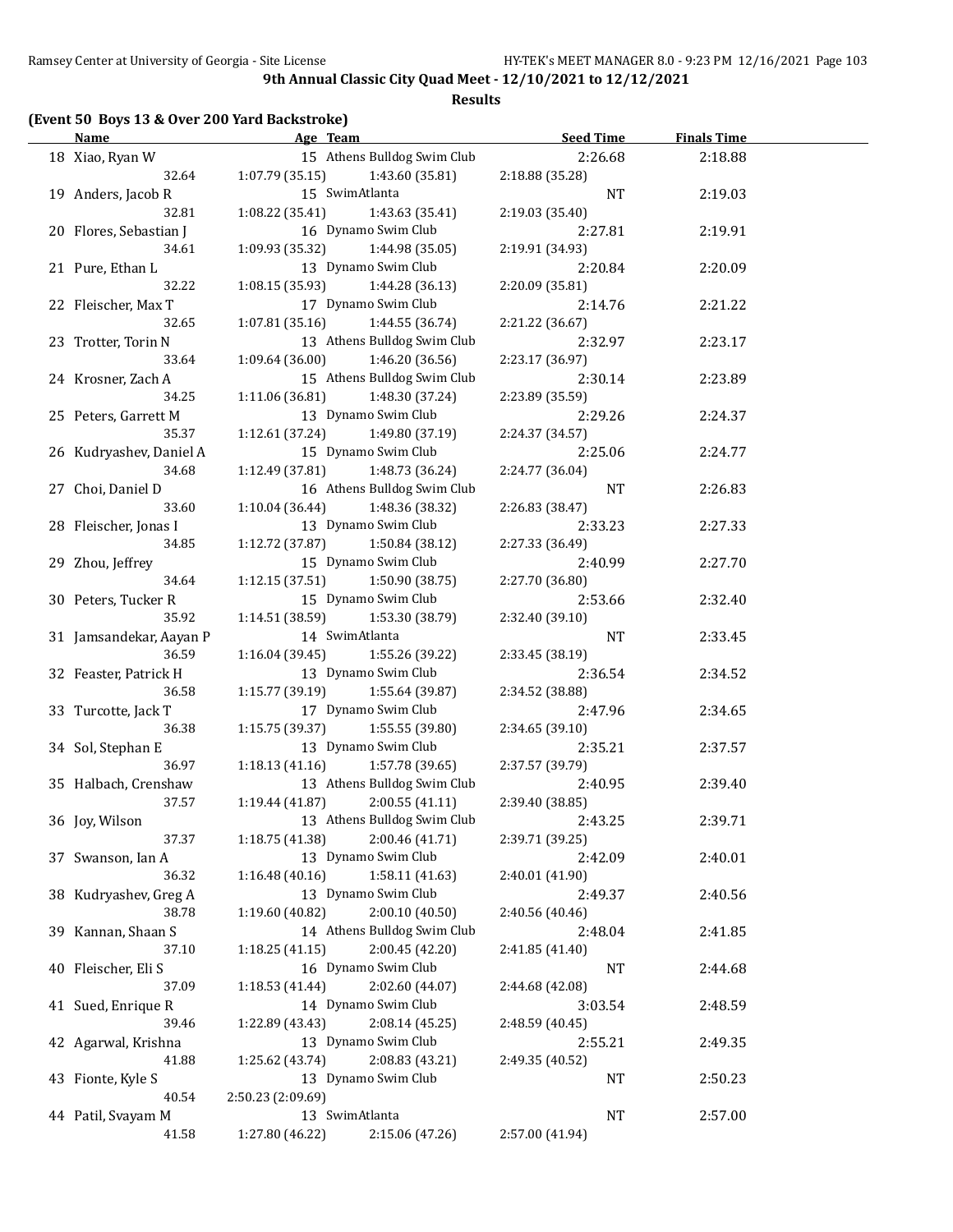**Results**

# **(Event 50 Boys 13 & Over 200 Yard Backstroke)**

|    | Name                 | Age Team            |                             | <b>Seed Time</b> | <b>Finals Time</b> |  |
|----|----------------------|---------------------|-----------------------------|------------------|--------------------|--|
|    | 45 Lentz, Eli C      | 13 Dynamo Swim Club |                             | <b>NT</b>        | 2:59.17            |  |
|    | 41.84                | 1:27.23 (45.39)     | 2:14.19(46.96)              | 2:59.17 (44.98)  |                    |  |
|    | 46 Graff, Charlie A  |                     | 13 Athens Bulldog Swim Club | NT               | 3:01.44            |  |
|    | 44.07                |                     | 2:17.70()                   | 3:01.44(43.74)   |                    |  |
| 47 | Anderson, Ethan E    |                     | 14 Athens Bulldog Swim Club | 3:08.54          | 3:05.12            |  |
|    | 47.15                | 1:34.31(47.16)      | 2:21.85 (47.54)             | 3:05.12(43.27)   |                    |  |
|    | 48 Bolte, Will C     | 13 Dynamo Swim Club |                             | NT               | 3:07.69            |  |
|    | 43.70                | 1:31.08 (47.38)     | 3:07.69(1:36.61)            |                  |                    |  |
|    | --- Waters, Carson A | 13 SwimAtlanta      |                             | 2:14.47          | DQ                 |  |
|    | Did not finish       |                     |                             |                  |                    |  |
|    | 31.71                | 1:04.59 (32.88)     |                             |                  |                    |  |
|    | Cole, Cadhan H       | 14 Dynamo Swim Club |                             | <b>NT</b>        | <b>DNF</b>         |  |
|    | Did not finish       |                     |                             |                  |                    |  |
|    | 40.86                | 1:25.95 (45.09)     |                             |                  |                    |  |

# **Event 51 Girls 12 & Under 100 Yard IM**

 $\overline{a}$ 

| <b>Name</b>              |                 | Age Team                    | <b>Seed Time</b> | <b>Finals Time</b> |  |
|--------------------------|-----------------|-----------------------------|------------------|--------------------|--|
| 1 Parrenas, Isabella R   |                 | 12 Dynamo Swim Club         | 1:17.95          | 1:09.18            |  |
| 30.55                    | 1:09.18 (38.63) |                             |                  |                    |  |
| 2 Hutchins, Sydney M     |                 | 12 Dynamo Swim Club         | 1:10.13          | 1:10.16            |  |
| 33.68                    | 1:10.16 (36.48) |                             |                  |                    |  |
| 3 Jiang, Yumeng          |                 | 11 Unattached               | 1:13.83          | 1:11.08            |  |
| 33.42                    | 1:11.08 (37.66) |                             |                  |                    |  |
| 4 Hawkins, Aliyah Y      |                 | 11 Dynamo Swim Club         | 1:13.89          | 1:12.50            |  |
| 33.20                    | 1:12.50 (39.30) |                             |                  |                    |  |
| 5 McCormack, Anna Read R |                 | 12 SwimAtlanta              | 1:14.87          | 1:13.30            |  |
| 34.03                    | 1:13.30 (39.27) |                             |                  |                    |  |
| 6 Ryan, Josephine E      |                 | 12 Dynamo Swim Club         | 1:14.05          | 1:14.43            |  |
| 35.18                    | 1:14.43 (39.25) |                             |                  |                    |  |
| 7 Van Staden, Mila K     |                 | 10 SwimAtlanta              | 1:16.33          | 1:15.03            |  |
| 33.60                    | 1:15.03 (41.43) |                             |                  |                    |  |
| 8 McCalla, Kinley G      |                 | 10 Dynamo Swim Club         | 1:18.34          | 1:15.26            |  |
| 34.27                    | 1:15.26 (40.99) |                             |                  |                    |  |
| 9 Thomas, Gabby L        |                 | 11 SwimAtlanta              | 1:13.21          | 1:15.60            |  |
| 35.83                    | 1:15.60 (39.77) |                             |                  |                    |  |
| 10 Hawk, Blakely J       |                 | 11 Athens Bulldog Swim Club | 1:26.95          | 1:16.87            |  |
| 37.54                    | 1:16.87 (39.33) |                             |                  |                    |  |
| 11 Zafft, Aleah H        |                 | 12 SwimAtlanta              | 1:22.14          | 1:16.98            |  |
| 36.51                    | 1:16.98 (40.47) |                             |                  |                    |  |
| 12 Mann, Kylie A         |                 | 11 SwimAtlanta              | 1:16.27          | 1:17.23            |  |
| 35.10                    | 1:17.23 (42.13) |                             |                  |                    |  |
| 13 Deeb, Madison G       |                 | 9 Dynamo Swim Club          | 1:22.82          | 1:18.22            |  |
| 36.30                    | 1:18.22 (41.92) |                             |                  |                    |  |
| 14 Ward, Riley S         |                 | 11 SwimAtlanta              | 1:21.10          | 1:18.23            |  |
| 36.00                    | 1:18.23 (42.23) |                             |                  |                    |  |
| 15 Jones, Melanie A      |                 | 10 SwimAtlanta              | 1:17.44          | 1:18.78            |  |
| 36.52                    | 1:18.78 (42.26) |                             |                  |                    |  |
| 16 Taylor, Olivia M M    |                 | 12 SwimAtlanta              | 1:26.36          | 1:19.10            |  |
| 38.21                    | 1:19.10 (40.89) |                             |                  |                    |  |
| 17 Kehl, Brooke E        |                 | 12 Dynamo Swim Club         | 1:23.49          | 1:19.62            |  |
| 38.33                    | 1:19.62 (41.29) |                             |                  |                    |  |
| 18 Chen, Scarlett S      |                 | 11 Dynamo Swim Club         | 1:18.49          | 1:20.15            |  |
| 38.70                    | 1:20.15 (41.45) |                             |                  |                    |  |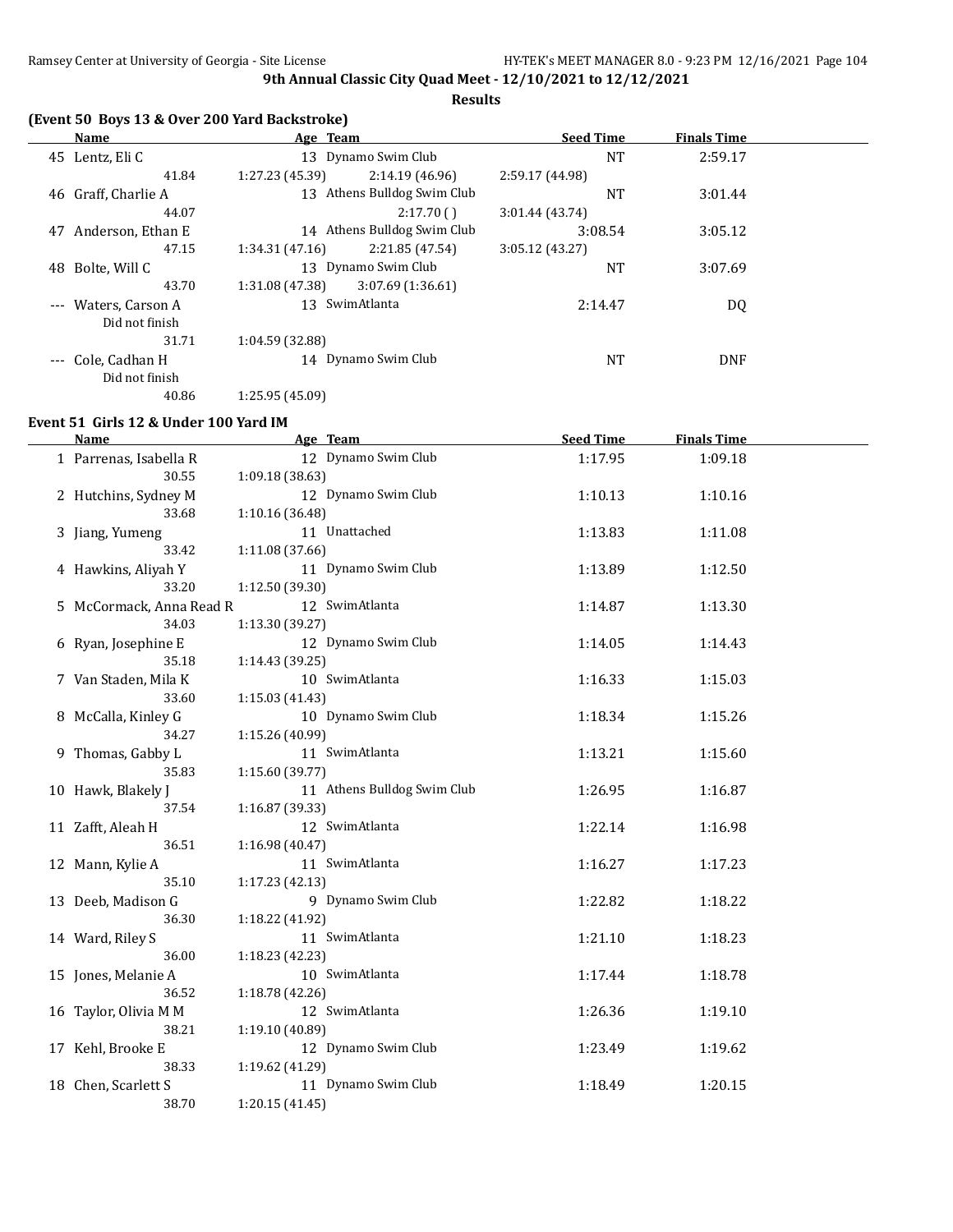|  |  |  | (Event 51 Girls 12 & Under 100 Yard IM) |
|--|--|--|-----------------------------------------|
|--|--|--|-----------------------------------------|

| Name                                  | Age Team                                                  | <b>Seed Time</b> | <b>Finals Time</b> |  |
|---------------------------------------|-----------------------------------------------------------|------------------|--------------------|--|
| 19 Simon, Kennedy J<br>37.25          | 12 SwimAtlanta                                            | 1:18.35          | 1:20.51            |  |
| 20 Lambert, Ava J                     | 1:20.51 (43.26)<br>12 Dynamo Swim Club                    | 1:20.06          | 1:20.68            |  |
| 36.58<br>21 Bolte, Kate G             | 1:20.68 (44.10)<br>11 Dynamo Swim Club                    | 1:20.10          | 1:20.93            |  |
| 37.70<br>22 Adriansen, Nataleigh A    | 1:20.93 (43.23)<br>10 SwimAtlanta                         | 1:22.53          | 1:21.04            |  |
| 36.62<br>23 Vova, Maddy M             | 1:21.04 (44.42)<br>12 Dynamo Swim Club                    | 1:14.50          | 1:21.55            |  |
| 37.37<br>24 Williams, Ellie L         | 1:21.55 (44.18)<br>11 Dynamo Swim Club                    | 1:21.18          | 1:21.77            |  |
| 35.89<br>25 Bozzuto, Julianna         | 1:21.77 (45.88)<br>11 Dynamo Swim Club                    | 1:27.98          | 1:22.32            |  |
| 39.43<br>26 Breedlove, Elena V        | 1:22.32 (42.89)<br>12 Dynamo Swim Club                    | 1:24.97          | 1:22.92            |  |
| 41.90<br>27 McLucas, Daphne O         | 1:22.92 (41.02)<br>12 Athens Bulldog Swim Club            | 1:42.76          | 1:23.49            |  |
| 37.40<br>28 Crowley, Renee M<br>37.07 | 1:23.49 (46.09)<br>11 SwimAtlanta                         | 1:24.72          | 1:23.85            |  |
| 29 Baldwin, Dorothy G<br>39.32        | 1:23.85 (46.78)<br>12 Dynamo Swim Club<br>1:23.99 (44.67) | 1:23.36          | 1:23.99            |  |
| 30 Botham, Lila C<br>38.66            | 10 Dynamo Swim Club<br>1:24.16 (45.50)                    | 1:27.38          | 1:24.16            |  |
| 31 Drake, Shelby Claire C<br>37.58    | 11 SwimAtlanta<br>1:24.48 (46.90)                         | 1:20.49          | 1:24.48            |  |
| 32 Tomlinson, Bailey A<br>37.97       | 12 Athens Bulldog Swim Club<br>1:24.66 (46.69)            | 1:25.43          | 1:24.66            |  |
| 33 Rosser, Gabby S<br>39.36           | 10 Athens Bulldog Swim Club<br>1:25.43 (46.07)            | 1:28.76          | 1:25.43            |  |
| 34 Mundy, Jillian P<br>39.48          | 9 Athens Bulldog Swim Club<br>1:25.59 (46.11)             | 1:29.57          | 1:25.59            |  |
| *35 Entrekin, Frances J<br>42.61      | 10 Dynamo Swim Club<br>1:26.67 (44.06)                    | 1:27.60          | 1:26.67            |  |
| *35 Herbertson, Kenley R<br>42.48     | 11 SwimAtlanta<br>1:26.67 (44.19)                         | 1:35.57          | 1:26.67            |  |
| 37 Bahr, Sima R<br>41.46              | 10 Athens Bulldog Swim Club<br>1:26.92 (45.46)            | 1:32.62          | 1:26.92            |  |
| 38 Bramlett, Nola J<br>41.15          | 10 Athens Bulldog Swim Club<br>1:27.52 (46.37)            | 1:33.37          | 1:27.52            |  |
| 39 Murphy, Piper K<br>40.77           | 10 Dynamo Swim Club<br>1:27.57 (46.80)                    | 1:32.93          | 1:27.57            |  |
| 40 Pham, Bethany N<br>38.37           | 9 SwimAtlanta<br>1:27.62 (49.25)                          | 1:28.77          | 1:27.62            |  |
| 41 Castellino, Alyssa S<br>40.11      | 12 Dynamo Swim Club<br>1:27.71 (47.60)                    | 1:31.60          | 1:27.71            |  |
| 42 Salvia, Abby M<br>40.72            | 11 Dynamo Swim Club<br>1:28.06 (47.34)                    | 1:41.48          | 1:28.06            |  |
| 43 Hoffman, Jeni A<br>41.32           | 11 Dynamo Swim Club<br>1:28.11 (46.79)                    | 1:34.13          | 1:28.11            |  |
| 44 Merchant, Rylie E<br>43.78         | 10 SwimAtlanta<br>1:28.51 (44.73)                         | 1:28.12          | 1:28.51            |  |
| 45 Altun, Aysen M<br>42.60            | 10 Dynamo Swim Club<br>1:29.37 (46.77)                    | NT               | 1:29.37            |  |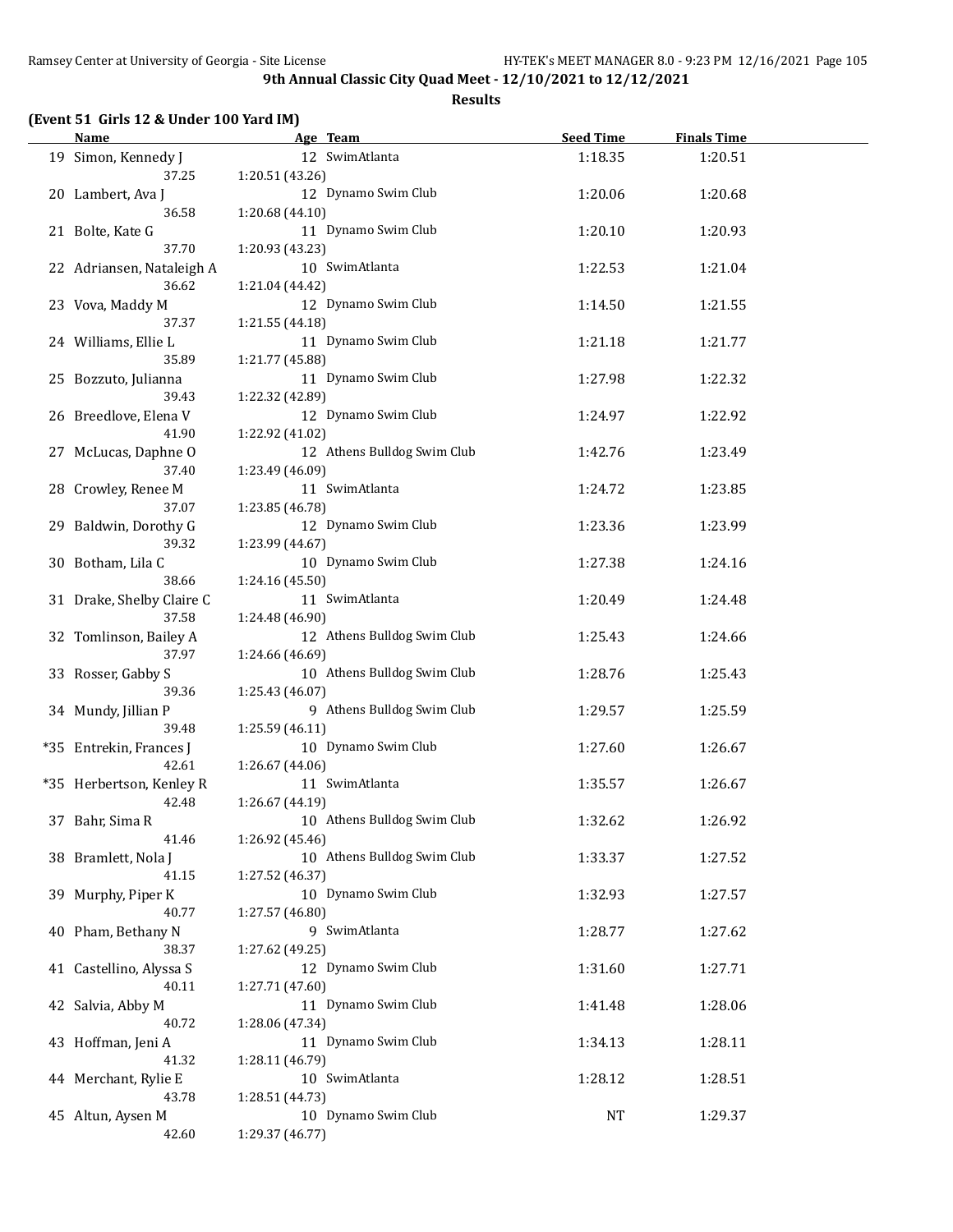**Results**

### **(Event 51 Girls 12 & Under 100 Yard IM)**

| Name and the state of the state of the state of the state of the state of the state of the state of the state of the state of the state of the state of the state of the state of the state of the state of the state of the s | Age Team                         | Seed Time | <b>Finals Time</b> |  |
|--------------------------------------------------------------------------------------------------------------------------------------------------------------------------------------------------------------------------------|----------------------------------|-----------|--------------------|--|
| 46 Traynor, Isabel H                                                                                                                                                                                                           | 9 Dynamo Swim Club               | 1:30.71   | 1:30.48            |  |
| 41.46                                                                                                                                                                                                                          | 1:30.48 (49.02)                  |           |                    |  |
| 47 Austin, Addyson E                                                                                                                                                                                                           | 10 SwimAtlanta                   | 1:29.75   | 1:30.68            |  |
| 42.47                                                                                                                                                                                                                          | 1:30.68 (48.21)                  |           |                    |  |
| 48 Crane, Kayla M                                                                                                                                                                                                              | 11 SwimAtlanta                   | 1:39.03   | 1:30.79            |  |
| 42.16                                                                                                                                                                                                                          | 1:30.79 (48.63)                  |           |                    |  |
| 49 Mackay, Laila G                                                                                                                                                                                                             | 10 Dynamo Swim Club              | 1:34.98   | 1:32.32            |  |
| 44.06                                                                                                                                                                                                                          | 1:32.32 (48.26)                  |           |                    |  |
| 50 Torres, Marin                                                                                                                                                                                                               | 12 Athens Bulldog Swim Club      | <b>NT</b> | 1:32.72            |  |
| 43.68                                                                                                                                                                                                                          | 1:32.72 (49.04)                  |           |                    |  |
| 51 Blake, Ellie                                                                                                                                                                                                                | 11 Dynamo Swim Club              | 1:28.95   | 1:33.60            |  |
| 44.55                                                                                                                                                                                                                          | 1:33.60 (49.05)                  |           |                    |  |
| 52 Nelson, Sidney A                                                                                                                                                                                                            | 10 Dynamo Swim Club              | 1:29.14   | 1:34.25            |  |
| 46.56                                                                                                                                                                                                                          | 1:34.25 (47.69)                  |           |                    |  |
| 53 Canaway, Piper M                                                                                                                                                                                                            | 9 Dynamo Swim Club               | 1:33.29   | 1:34.98            |  |
| 43.03                                                                                                                                                                                                                          | 1:34.98 (51.95)                  |           |                    |  |
| 54 Medina, Emma C                                                                                                                                                                                                              | 9 SwimAtlanta                    | 1:38.73   | 1:35.41            |  |
| 43.13                                                                                                                                                                                                                          | 1:35.41 (52.28)                  |           |                    |  |
| 55 Henry, Parker O                                                                                                                                                                                                             | 11 Dynamo Swim Club              | <b>NT</b> | 1:36.77            |  |
| 46.90                                                                                                                                                                                                                          | 1:36.77 (49.87)                  |           |                    |  |
| 56 Maloney, Amanda A                                                                                                                                                                                                           | 11 Dynamo Swim Club              | 1:33.00   | 1:37.61            |  |
| 45.13                                                                                                                                                                                                                          | 1:37.61 (52.48)                  |           |                    |  |
| 57 Leveston, Morgan F                                                                                                                                                                                                          | 12 SwimAtlanta                   | 1:47.11   | 1:37.68            |  |
| 43.79                                                                                                                                                                                                                          | 1:37.68 (53.89)                  |           |                    |  |
| 58 Sato, Natalia                                                                                                                                                                                                               | 10 Dynamo Swim Club              | 1:39.84   | 1:38.91            |  |
| 45.79                                                                                                                                                                                                                          | 1:38.91 (53.12)                  |           |                    |  |
| 59 Yeomans, Raleigh A                                                                                                                                                                                                          | 10 Athens Bulldog Swim Club      | 1:43.90   | 1:39.23            |  |
| 46.64                                                                                                                                                                                                                          | 1:39.23 (52.59)                  |           |                    |  |
| 60 Douris, Zarema M                                                                                                                                                                                                            | 11 Athens Bulldog Swim Club      | 1:49.81   | 1:39.86            |  |
| 45.29                                                                                                                                                                                                                          | 1:39.86 (54.57)                  |           |                    |  |
| 61 Johnson, Lil P                                                                                                                                                                                                              | 10 Athens Bulldog Swim Club      | 1:37.25   | 1:40.82            |  |
| 49.44                                                                                                                                                                                                                          | 1:40.82 (51.38)                  |           |                    |  |
| 62 Mayfield, Molly J<br>46.60                                                                                                                                                                                                  | 10 SwimAtlanta                   | 1:42.11   | 1:41.07            |  |
|                                                                                                                                                                                                                                | 1:41.07 (54.47)<br>8 SwimAtlanta | 1:40.99   | 1:41.08            |  |
| 63 Zazzi, Grace A<br>48.58                                                                                                                                                                                                     | 1:41.08 (52.50)                  |           |                    |  |
| 64 Coleman, Maya N                                                                                                                                                                                                             | 8 Dynamo Swim Club               | 1:47.63   | 1:41.64            |  |
| 48.00                                                                                                                                                                                                                          | 1:41.64 (53.64)                  |           |                    |  |
| 65 Hawkins, Warren                                                                                                                                                                                                             | 9 Dynamo Swim Club               | 1:36.99   | 1:42.08            |  |
| 46.62                                                                                                                                                                                                                          | 1:42.08 (55.46)                  |           |                    |  |
| 66 Kang, Kylie T                                                                                                                                                                                                               | 9 SwimAtlanta                    | 1:43.78   | 1:42.25            |  |
| 47.84                                                                                                                                                                                                                          | 1:42.25 (54.41)                  |           |                    |  |
| 67 Houck, Hailey R                                                                                                                                                                                                             | 9 Dynamo Swim Club               | 1:50.53   | 1:42.90            |  |
| 48.14                                                                                                                                                                                                                          | 1:42.90 (54.76)                  |           |                    |  |
| 68 Iwamoto, Emi C                                                                                                                                                                                                              | 10 Dynamo Swim Club              | 2:16.25   | 1:43.24            |  |
| 47.71                                                                                                                                                                                                                          | 1:43.24 (55.53)                  |           |                    |  |
| 69 Meyer, Nicoleta I                                                                                                                                                                                                           | 12 SwimAtlanta                   | NT        | 1:43.73            |  |
| 48.53                                                                                                                                                                                                                          | 1:43.73 (55.20)                  |           |                    |  |
| 70 McCoy, Olivia L                                                                                                                                                                                                             | 10 SwimAtlanta                   | 1:45.57   | 1:44.17            |  |
| 16.32                                                                                                                                                                                                                          | 1:44.17 (1:27.85)                |           |                    |  |
| 71 Tanner, Samantha                                                                                                                                                                                                            | 10 Dynamo Swim Club              | 2:06.10   | 1:45.37            |  |
| 51.43                                                                                                                                                                                                                          | 1:45.37 (53.94)                  |           |                    |  |
| 72 Kingery, Abigail B                                                                                                                                                                                                          | 8 SwimAtlanta                    | 1:42.18   | 1:45.55            |  |
| 52.99                                                                                                                                                                                                                          | 1:45.55 (52.56)                  |           |                    |  |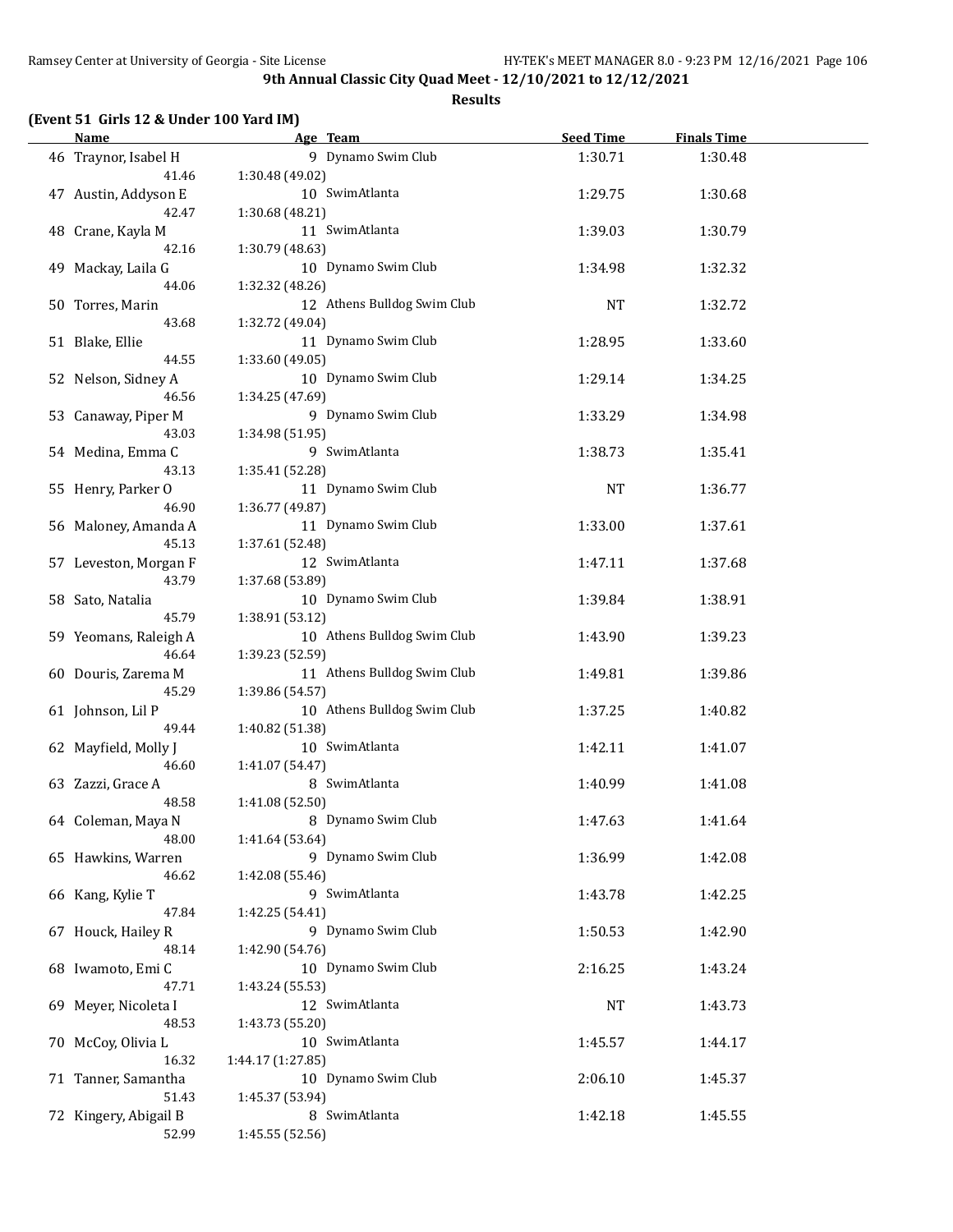| (Event 51 Girls 12 & Under 100 Yard IM) |  |  |  |  |
|-----------------------------------------|--|--|--|--|
|-----------------------------------------|--|--|--|--|

| <b>Name</b>                |                                              | Age Team                    | <b>Seed Time</b> | <b>Finals Time</b> |  |
|----------------------------|----------------------------------------------|-----------------------------|------------------|--------------------|--|
| 73 Dorman, Lane O          |                                              | 8 Athens Bulldog Swim Club  | 1:42.78          | 1:45.73            |  |
| 50.74                      | 1:45.73 (54.99)                              |                             |                  |                    |  |
| 74 Myers, Collins I        |                                              | 9 Dynamo Swim Club          | 1:57.36          | 1:46.16            |  |
| 51.78                      | 1:46.16 (54.38)                              |                             |                  |                    |  |
|                            |                                              | 9 SwimAtlanta               |                  |                    |  |
| 75 Sweigart, Claire E      |                                              |                             | <b>NT</b>        | 1:46.79            |  |
| 53.44                      | 1:46.79 (53.35)                              |                             |                  |                    |  |
| 76 Blanco, Valeria C       |                                              | 10 Athens Bulldog Swim Club | 1:42.02          | 1:46.81            |  |
| 48.67                      | 1:46.81 (58.14)                              |                             |                  |                    |  |
| 77 Johnston, Elaina C      |                                              | 11 Athens Bulldog Swim Club | 1:56.98          | 1:47.71            |  |
| 50.16                      | 1:47.71 (57.55)                              |                             |                  |                    |  |
| 78 Chunta, Cora C          |                                              | 8 SwimAtlanta               | 1:53.25          | 1:48.07            |  |
| 52.33                      | 1:48.07 (55.74)                              |                             |                  |                    |  |
| 79 El-Deiry, Kayla M       |                                              | 9 SwimAtlanta               | 1:50.71          | 1:48.15            |  |
| 49.39                      | 1:48.15 (58.76)                              |                             |                  |                    |  |
| 80 Johnston, Sterling F    |                                              | 9 Athens Bulldog Swim Club  | 1:58.40          | 1:49.60            |  |
| 51.75                      | 1:49.60 (57.85)                              |                             |                  |                    |  |
| 81 Ponder, Catherine       |                                              | 9 Dynamo Swim Club          | <b>NT</b>        | 1:54.87            |  |
| 52.90                      | 1:54.87 (1:01.97)                            |                             |                  |                    |  |
| 82 Ayala Hernandez, Amelia |                                              | 9 Athens Bulldog Swim Club  | NT               |                    |  |
|                            |                                              |                             |                  | 1:55.30            |  |
| 56.17                      | 1:55.30 (59.13)                              |                             |                  |                    |  |
| 83 Faber, Emory C          |                                              | 12 Dynamo Swim Club         | 2:00.73          | 1:57.28            |  |
| 52.52                      | 1:57.28 (1:04.76)                            |                             |                  |                    |  |
| 84 Boyle, Clare O          |                                              | 9 Athens Bulldog Swim Club  | 1:54.21          | 1:58.32            |  |
| 57.33                      | 1:58.32 (1:00.99)                            |                             |                  |                    |  |
| 85 Johnson, Juliet E       |                                              | 8 Athens Bulldog Swim Club  | 1:57.08          | 1:58.59            |  |
| 58.02                      | 1:58.59 (1:00.57)                            |                             |                  |                    |  |
| 86 Caldwell, Katie R       |                                              | 8 SwimAtlanta               | <b>NT</b>        | 2:00.96            |  |
| 56.40                      | 2:00.96 (1:04.56)                            |                             |                  |                    |  |
| 87 Miller, Emmy L          |                                              | 10 Dynamo Swim Club         | 2:25.72          | 2:01.74            |  |
| 55.74                      | 2:01.74 (1:06.00)                            |                             |                  |                    |  |
| 88 Shaffer, Adelaina M     |                                              | 9 Athens Bulldog Swim Club  | 1:59.27          | 2:05.54            |  |
| 59.95                      | 2:05.54 (1:05.59)                            |                             |                  |                    |  |
| 89 Bucha, Atlas P          |                                              | 8 Athens Bulldog Swim Club  | 2:06.72          | 2:07.20            |  |
| 58.53                      | 2:07.20 (1:08.67)                            |                             |                  |                    |  |
|                            |                                              | 7 Athens Bulldog Swim Club  |                  |                    |  |
| 90 Phillips, Lindy R       |                                              |                             | 2:16.01          | 2:13.77            |  |
| 58.59                      | 2:13.77 (1:15.18)                            |                             |                  |                    |  |
| 91 Noma, Lily M            |                                              | 9 Dynamo Swim Club          | <b>NT</b>        | 2:31.57            |  |
| 1:08.00                    | 2:31.57 (1:23.57)                            |                             |                  |                    |  |
| --- Sesplankis, Clara M    |                                              | 9 Dynamo Swim Club          | NT               | DQ                 |  |
|                            | Shoulders past vertical toward breast - back |                             |                  |                    |  |
| Singleton, Ellaina E       |                                              | 11 SwimAtlanta              | NT               | DQ                 |  |
|                            | Shoulders past vertical toward breast - back |                             |                  |                    |  |
| 52.76                      | DQ (56.99)                                   |                             |                  |                    |  |
| --- McCullough, Aly R      |                                              | 8 Athens Bulldog Swim Club  | 2:02.76          | DQ                 |  |
| One hand touch - fly       |                                              |                             |                  |                    |  |
| 1:05.04                    | DQ (1:11.98)                                 |                             |                  |                    |  |
| --- Singleton, Ellexia A   |                                              | 8 SwimAtlanta               | <b>NT</b>        | DQ                 |  |
| One hand touch - breast    |                                              |                             |                  |                    |  |
| 57.27                      | DQ (1:00.52)                                 |                             |                  |                    |  |
| --- Haynes, Josie A        |                                              | 9 Dynamo Swim Club          | 1:43.54          | DQ                 |  |
|                            | Shoulders past vertical toward breast - back |                             |                  |                    |  |
|                            |                                              |                             |                  |                    |  |
| 45.78                      | DQ (51.47)                                   |                             |                  |                    |  |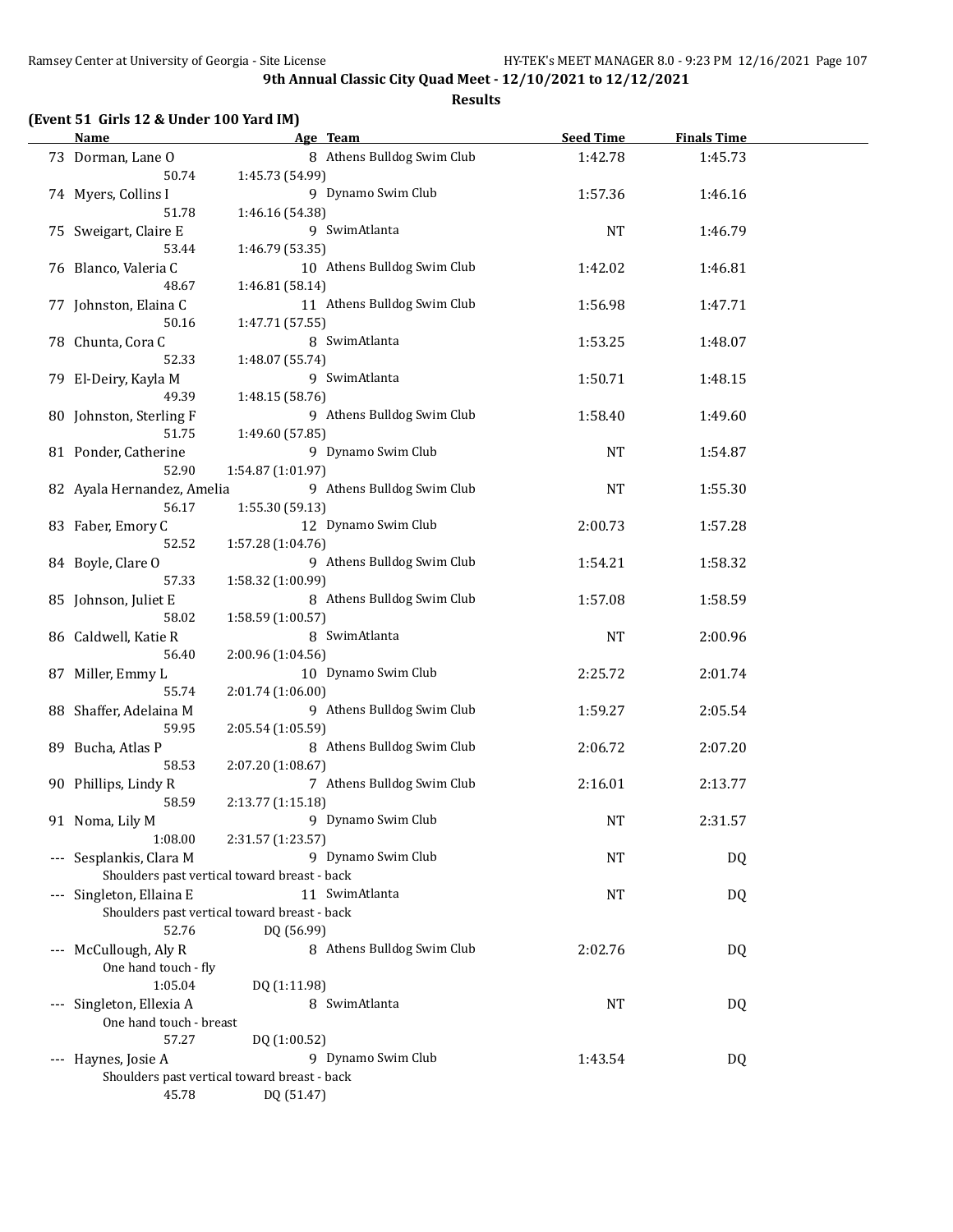**Results**

| (Event 51 Girls 12 & Under 100 Yard IM) |                             |                  |                    |  |  |  |  |
|-----------------------------------------|-----------------------------|------------------|--------------------|--|--|--|--|
| Name                                    | Age Team                    | <b>Seed Time</b> | <b>Finals Time</b> |  |  |  |  |
| --- Savage, Coby L                      | 10 Athens Bulldog Swim Club | 1:33.97          | XDO.               |  |  |  |  |
| One hand touch - breast                 |                             |                  |                    |  |  |  |  |
| 42.19                                   | DO (48.89)                  |                  |                    |  |  |  |  |

| <u>Une nana wacne bicabe</u> |                                              |           |    |  |
|------------------------------|----------------------------------------------|-----------|----|--|
| 42.19                        | DO (48.89)                                   |           |    |  |
| --- McCown, Lily             | Dynamo Swim Club<br>10                       | NT        | DQ |  |
|                              | Shoulders past vertical toward breast - back |           |    |  |
| 52.04                        | DQ (1:04.73)                                 |           |    |  |
| Ochs, Cate R<br>$---$        | SwimAtlanta<br>10                            | 1:36.23   | DQ |  |
|                              | Shoulders past vertical toward breast - back |           |    |  |
| 45.65                        | DQ (49.55)                                   |           |    |  |
| --- Durbin, Cate R           | Dynamo Swim Club<br>11                       | <b>NT</b> | DQ |  |
|                              | Shoulders past vertical toward breast - back |           |    |  |
| 46.36                        | DO (52.88)                                   |           |    |  |
|                              |                                              |           |    |  |

#### **Event 52 Boys 12 & Under 100 Yard IM**

| Name                  | Age Team                    | <b>Seed Time</b> | <b>Finals Time</b> |  |
|-----------------------|-----------------------------|------------------|--------------------|--|
| 1 Tan, Sergio         | 11 Dynamo Swim Club         | 1:07.11          | 1:05.38            |  |
| 30.37                 | 1:05.38 (35.01)             |                  |                    |  |
| 2 Sopa, Troy          | 11 Dynamo Swim Club         | 1:07.57          | 1:07.14            |  |
| 30.77                 | 1:07.14 (36.37)             |                  |                    |  |
| 3 Bahr, Kipras D      | 12 Athens Bulldog Swim Club | 1:09.45          | 1:07.56            |  |
| 31.53                 | 1:07.56 (36.03)             |                  |                    |  |
| 4 Gerdes, Luke C      | 11 Dynamo Swim Club         | 1:12.01          | 1:11.19            |  |
| 32.19                 | 1:11.19 (39.00)             |                  |                    |  |
| 5 Jackson, Cooper     | 11 Dynamo Swim Club         | 1:12.97          | 1:11.85            |  |
| 34.04                 | 1:11.85 (37.81)             |                  |                    |  |
| 6 Holder, Cade M      | 12 SwimAtlanta              | 1:14.92          | 1:12.01            |  |
| 32.46                 | 1:12.01 (39.55)             |                  |                    |  |
| 7 Todorov, Nick J     | 12 Dynamo Swim Club         | 1:12.67          | 1:12.13            |  |
| 35.18                 | 1:12.13 (36.95)             |                  |                    |  |
| 8 Chang, Graham M     | 12 Dynamo Swim Club         | 1:12.99          | 1:12.46            |  |
| 32.88                 | 1:12.46 (39.58)             |                  |                    |  |
| 9 Klemmer, Austin A   | 11 SwimAtlanta              | 1:13.21          | 1:13.13            |  |
| 32.94                 | 1:13.13 (40.19)             |                  |                    |  |
| 10 Collins, Trey E    | 11 SwimAtlanta              | 1:11.58          | 1:13.51            |  |
| 34.09                 | 1:13.51 (39.42)             |                  |                    |  |
| 11 Avelar, Nicolas    | 12 Athens Bulldog Swim Club | 1:14.59          | 1:13.97            |  |
| 33.88                 | 1:13.97 (40.09)             |                  |                    |  |
| 12 Chai, Jason        | 12 Dynamo Swim Club         | 1:12.99          | 1:14.33            |  |
| 36.90                 | 1:14.33 (37.43)             |                  |                    |  |
| 13 Zhang, Andy A      | 12 Dynamo Swim Club         | 1:13.84          | 1:14.41            |  |
| 31.93                 | 1:14.41 (42.48)             |                  |                    |  |
| 14 Mujkanovic, Aldino | 12 SwimAtlanta              | 1:16.96          | 1:15.06            |  |
| 36.86                 | 1:15.06 (38.20)             |                  |                    |  |
| 15 Brewer, Graham B   | 10 Dynamo Swim Club         | 1:20.45          | 1:16.44            |  |
| 35.47                 | 1:16.44 (40.97)             |                  |                    |  |
| 16 Hobbs, Corbin B    | 12 Athens Bulldog Swim Club | 1:20.77          | 1:16.76            |  |
| 38.80                 | 1:16.76 (37.96)             |                  |                    |  |
| 17 Tan, King          | 10 Dynamo Swim Club         | 1:24.92          | 1:16.90            |  |
| 35.66                 | 1:16.90 (41.24)             |                  |                    |  |
| 18 Finley, Sheppard M | 12 SwimAtlanta              | 1:17.51          | 1:17.85            |  |
| 36.39                 | 1:17.85 (41.46)             |                  |                    |  |
| 19 Choi, Jason Y      | 12 Dynamo Swim Club         | 1:18.52          | 1:18.05            |  |
| 37.60                 | 1:18.05(40.45)              |                  |                    |  |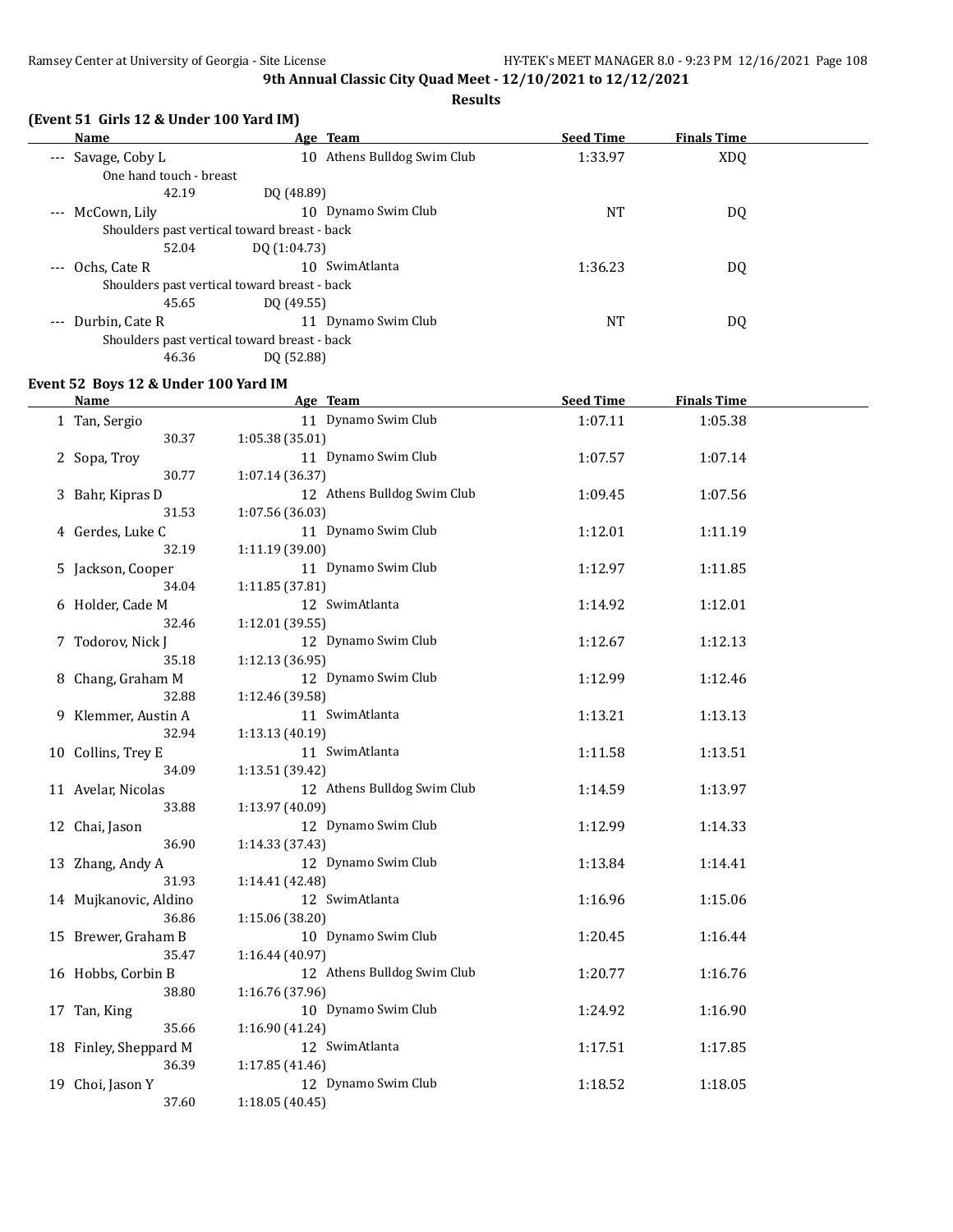**Results**

# **(Event 52 Boys 12 & Under 100 Yard IM)**

| <b>Name</b>             | Age Team                    | <b>Seed Time</b> | <b>Finals Time</b> |  |
|-------------------------|-----------------------------|------------------|--------------------|--|
| 20 Horback, John G      | 10 SwimAtlanta              | 1:21.54          | 1:18.99            |  |
| 36.30                   | 1:18.99 (42.69)             |                  |                    |  |
| 21 Smith, Braxton C     | 11 SwimAtlanta              | 1:34.69          | 1:19.25            |  |
| 37.46                   | 1:19.25 (41.79)             |                  |                    |  |
| 22 Schuette, Declan J   | 11 SwimAtlanta              | 1:22.40          | 1:20.05            |  |
| 37.63                   | 1:20.05 (42.42)             |                  |                    |  |
| 23 Jain, Shreyas        | 12 SwimAtlanta              | NT               | 1:20.60            |  |
| 36.03                   | 1:20.60 (44.57)             |                  |                    |  |
| 24 Guidry, Nate W       | 12 Athens Bulldog Swim Club | 1:21.27          | 1:20.75            |  |
| 35.83                   | 1:20.75 (44.92)             |                  |                    |  |
| 25 Wheeler, Preston J   | 10 SwimAtlanta              | 1:20.81          | 1:21.09            |  |
| 37.28                   | 1:21.09 (43.81)             |                  |                    |  |
| 26 Goreshnik, Maxwell   | 11 SwimAtlanta              | 1:29.00          | 1:22.44            |  |
| 37.75                   | 1:22.44 (44.69)             |                  |                    |  |
| 27 Huang, Alex Z        | 12 Athens Bulldog Swim Club | 1:29.69          | 1:23.55            |  |
| 39.96                   | 1:23.55 (43.59)             |                  |                    |  |
| 28 Putman, Brody B      | 11 Unattached               | 1:28.41          | 1:23.60            |  |
| 37.99                   | 1:23.60 (45.61)             |                  |                    |  |
| 29 Wang, Tu             | 10 Dynamo Swim Club         | 1:27.27          | 1:23.77            |  |
| 37.95                   | 1:23.77 (45.82)             |                  |                    |  |
| 30 Giambalvo, Charlie V | 11 SwimAtlanta              | <b>NT</b>        | 1:24.01            |  |
| 36.80                   | 1:24.01 (47.21)             |                  |                    |  |
| 31 Kirkland, Jack D     | 10 Athens Bulldog Swim Club | 1:27.48          | 1:24.36            |  |
| 38.94                   | 1:24.36 (45.42)             |                  |                    |  |
| 32 Collins, Jordan V    | 9 SwimAtlanta               | 1:23.33          | 1:24.41            |  |
| 39.04                   | 1:24.41 (45.37)             |                  |                    |  |
| 33 Wells, Kazuki M      | 12 Dynamo Swim Club         | 1:31.49          | 1:24.63            |  |
| 39.81                   | 1:24.63 (44.82)             |                  |                    |  |
| 34 Holcombe, Chase C    | 10 SwimAtlanta              | NT               | 1:25.65            |  |
| 40.06                   | 1:25.65 (45.59)             |                  |                    |  |
| 35 Wheeler, Parker G    | 8 SwimAtlanta               | 1:30.68          | 1:28.34            |  |
| 41.49                   | 1:28.34 (46.85)             |                  |                    |  |
| 36 Wengert, Thor E      | 11 Dynamo Swim Club         | 1:31.40          | 1:28.73            |  |
| 42.87                   | 1:28.73 (45.86)             |                  |                    |  |
| 37 Moore, Isaac C       | 12 Dynamo Swim Club         | <b>NT</b>        | 1:28.83            |  |
| 40.45                   | 1:28.83 (48.38)             |                  |                    |  |
| 38 Stedman, Barton B    | 10 Dynamo Swim Club         | 1:24.66          | 1:29.08            |  |
| 41.00                   | 1:29.08 (48.08)             |                  |                    |  |
| 39 Coombs, Connor M     | 10 Dynamo Swim Club         | 1:38.30          | 1:30.13            |  |
| 40 Hahm, Sunjoo         | 9 Dynamo Swim Club          | 1:31.91          | 1:30.26            |  |
| 43.42                   | 1:30.26 (46.84)             |                  |                    |  |
| 41 Page, Matteo R       | 12 Dynamo Swim Club         | 1:39.86          | 1:30.82            |  |
| 38.86                   | 1:30.82 (51.96)             |                  |                    |  |
| 42 McLean, Lachlan S    | 10 SwimAtlanta              | 1:32.72          | 1:30.91            |  |
| 43.49                   | 1:30.91 (47.42)             |                  |                    |  |
| 43 Kehl, Matt R         | 9 Dynamo Swim Club          | 1:32.37          | 1:31.25            |  |
| 44.10                   | 1:31.25 (47.15)             |                  |                    |  |
| 44 Joy, Kevin           | 11 Athens Bulldog Swim Club | 1:32.94          | 1:31.65            |  |
| 44.86                   | 1:31.65 (46.79)             |                  |                    |  |
| 45 Overway, Seth R      | 8 Dynamo Swim Club          | 1:39.35          | 1:31.70            |  |
| 43.27                   | 1:31.70 (48.43)             |                  |                    |  |
| 46 Price, Grady T       | 11 Athens Bulldog Swim Club | 1:39.48          | 1:32.35            |  |
| 45.66                   | 1:32.35 (46.69)             |                  |                    |  |
|                         |                             |                  |                    |  |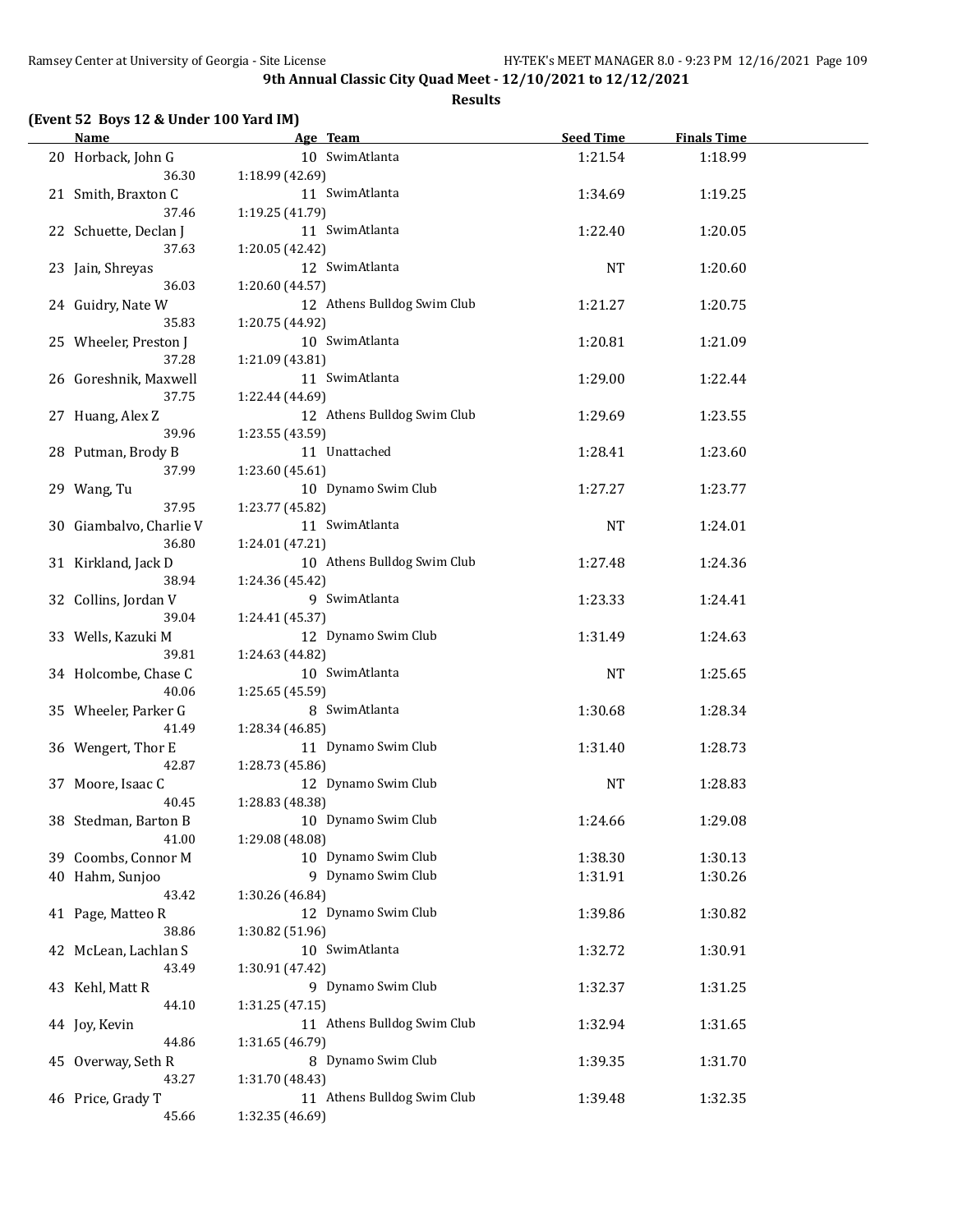## **Results**

|  |  |  | (Event 52 Boys 12 & Under 100 Yard IM) |  |
|--|--|--|----------------------------------------|--|
|--|--|--|----------------------------------------|--|

| Name                                                  |                   | Age Team                    | <b>Seed Time</b> | <b>Finals Time</b> |  |
|-------------------------------------------------------|-------------------|-----------------------------|------------------|--------------------|--|
| 47 Maskar, Aniket A<br>43.68                          | 1:33.07 (49.39)   | 11 Dynamo Swim Club         | <b>NT</b>        | 1:33.07            |  |
| 48 Li, Richard H                                      |                   | 11 Dynamo Swim Club         | 1:33.99          | 1:33.12            |  |
| 42.71<br>49 Price, Sam D                              | 1:33.12 (50.41)   | 9 Athens Bulldog Swim Club  | 1:31.59          | 1:34.11            |  |
| 44.91<br>50 Silvers, Liam T                           | 1:34.11 (49.20)   | 9 SwimAtlanta               | 1:37.52          | 1:35.94            |  |
| 45.33                                                 | 1:35.94 (50.61)   |                             |                  |                    |  |
| 51 Britt, Judah G<br>49.26                            | 1:38.40 (49.14)   | 10 SwimAtlanta              | 1:41.31          | 1:38.40            |  |
| 52 Knowles, Speight S<br>46.05                        | 1:39.67 (53.62)   | 11 Dynamo Swim Club         | 1:41.72          | 1:39.67            |  |
| 53 Anthony, Finn M<br>46.33                           | 1:40.33 (54.00)   | 11 SwimAtlanta              | NT               | 1:40.33            |  |
| 54 Moore, Cillian T                                   |                   | 10 Dynamo Swim Club         | NT               | 1:42.96            |  |
| 49.12                                                 | 1:42.96 (53.84)   |                             |                  |                    |  |
| 55 Van Staden, Nick J<br>49.57                        | 1:44.06 (54.49)   | 9 SwimAtlanta               | 1:51.08          | 1:44.06            |  |
| 56 Bragg, Kelton L<br>47.58                           | 1:44.61 (57.03)   | 12 Dynamo Swim Club         | <b>NT</b>        | 1:44.61            |  |
| 57 Coburn, William J<br>48.90                         | 1:46.62 (57.72)   | 8 Dynamo Swim Club          | <b>NT</b>        | 1:46.62            |  |
| 58 Kelly, Paul W<br>51.10                             | 1:47.24 (56.14)   | 10 Dynamo Swim Club         | 1:49.49          | 1:47.24            |  |
| 59 Wise, Jett A                                       |                   | 10 SwimAtlanta              | NT               | 1:48.45            |  |
| 53.27<br>60 Weldon, Caz A                             | 1:48.45 (55.18)   | 11 Athens Bulldog Swim Club | 1:57.38          | 1:49.68            |  |
| 50.11<br>61 Fionte, Ryan H                            | 1:49.68 (59.57)   | 10 Dynamo Swim Club         | 1:54.74          | 1:49.83            |  |
| 54.27<br>62 McCullough, Nolan E<br>55.91              | 1:49.83 (55.56)   | 10 Athens Bulldog Swim Club | 1:45.07          | 1:50.20            |  |
| 63 McCoy, Owen A                                      | 1:50.20 (54.29)   | 8 SwimAtlanta               | 1:50.96          | 1:51.34            |  |
| 53.32<br>64 Vova, Daniel L                            | 1:51.34 (58.02)   | 9 Dynamo Swim Club          | 1:48.42          | 1:52.46            |  |
| 55.00<br>65 Li, Jacob Y                               | 1:52.46 (57.46)   | 8 Athens Bulldog Swim Club  | 2:07.12          | 1:54.68            |  |
| 54.20<br>66 Dillies, Andreas                          | 1:54.68 (1:00.48) | 11 Athens Bulldog Swim Club | 2:12.06          | 1:57.09            |  |
| 57.26<br>67 Reed, Gavin C                             | 1:57.09 (59.83)   | 9 Athens Bulldog Swim Club  | 2:18.20          | 2:09.39            |  |
| 57.98<br>--- Thompson, Keegan C                       | 2:09.39 (1:11.41) | 10 SwimAtlanta              | 1:46.84          | DQ                 |  |
| Shoulders past vertical toward breast - back<br>56.11 | DQ (58.55)        |                             |                  |                    |  |
| --- Guidry, Graham L                                  |                   | 8 Athens Bulldog Swim Club  | 2:13.52          | DQ                 |  |
| Alternating Kick - fly<br>--- Torres, Evan            |                   | 9 Athens Bulldog Swim Club  | 2:09.63          | DQ                 |  |
| Scissors kick - breast                                |                   |                             |                  |                    |  |
| 58.32                                                 | DQ (1:04.56)      |                             |                  |                    |  |
| --- Grey, Zack D                                      |                   | 11 SwimAtlanta              | NT               | DQ                 |  |
| Stroke Infraction - IM                                |                   |                             |                  |                    |  |
| 1:05.81                                               | DQ (1:15.96)      |                             |                  |                    |  |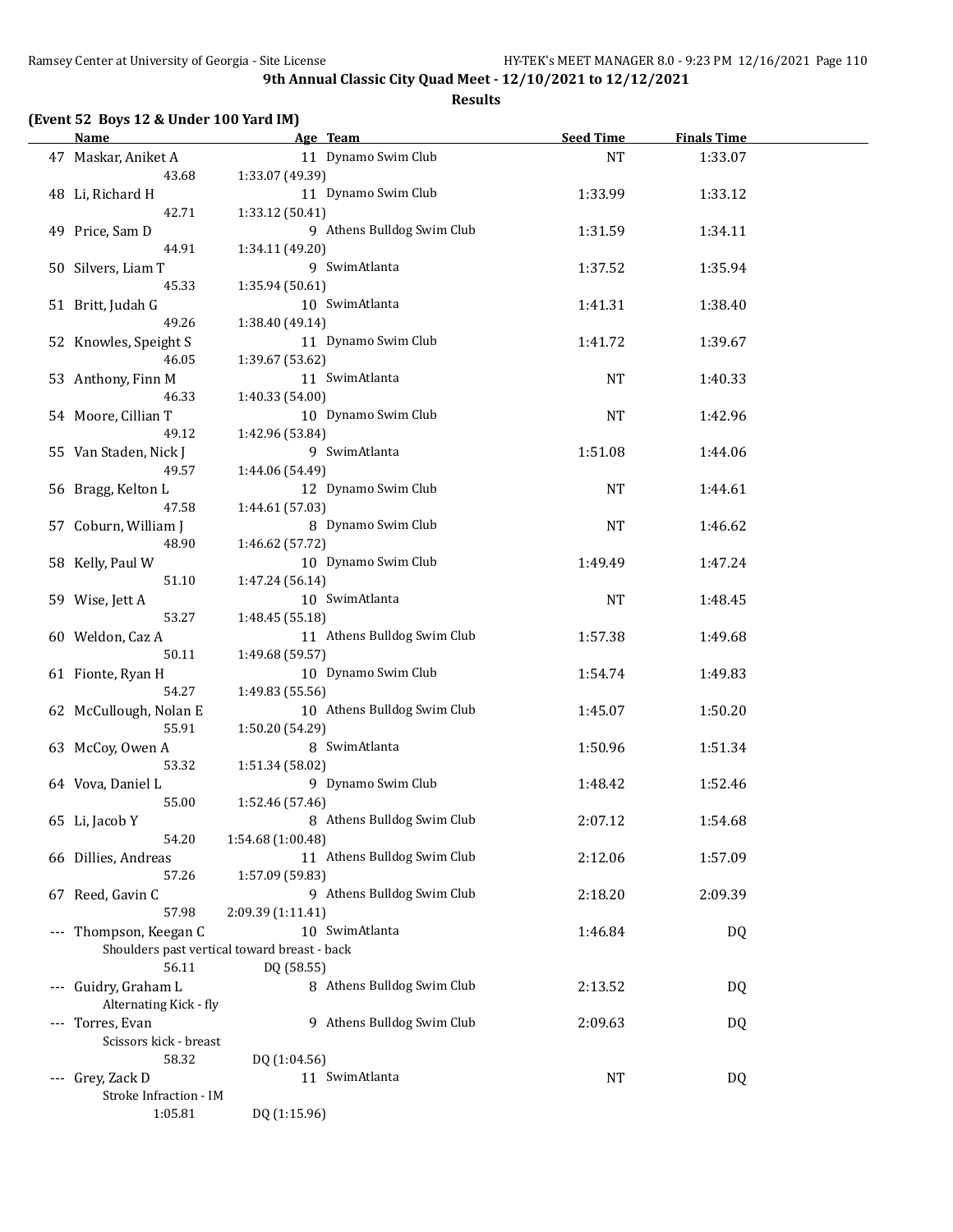**Results**

| (Event 52 Boys 12 & Under 100 Yard IM) |  |
|----------------------------------------|--|
|----------------------------------------|--|

| Name                                    | Age Team                                     | <b>Seed Time</b> | <b>Finals Time</b> |  |
|-----------------------------------------|----------------------------------------------|------------------|--------------------|--|
| Santos, Jax A<br>$---$                  | 8 Athens Bulldog Swim Club                   | <b>NT</b>        | DQ                 |  |
| One hand touch - breast                 |                                              |                  |                    |  |
| 56.29                                   | DQ (1:09.26)                                 |                  |                    |  |
| Chang, Dax N<br>$---$                   | 8 Athens Bulldog Swim Club                   | 1:55.95          | DQ                 |  |
| One hand touch - breast                 |                                              |                  |                    |  |
| 1:03.79                                 | DQ (57.40)                                   |                  |                    |  |
| Wright, Caleb J<br>$---$                | 8 Athens Bulldog Swim Club                   | 2:27.63          | DQ                 |  |
| Stroke Infraction - IM                  |                                              |                  |                    |  |
| 1:07.54                                 | DQ (1:16.77)                                 |                  |                    |  |
| Benner, Owen W<br>$\qquad \qquad - -$   | 11 Dynamo Swim Club                          | 1:28.46          | DQ                 |  |
| Not on back off wall - back             |                                              |                  |                    |  |
| 41.70                                   | DQ (45.65)                                   |                  |                    |  |
| Barnes, Jack H<br>$\qquad \qquad - -$   | 10 Dynamo Swim Club                          | 2:02.80          | DQ                 |  |
| Non-simultaneous arms - fly             |                                              |                  |                    |  |
| 53.07                                   | DQ (58.15)                                   |                  |                    |  |
| Caswall, Dean M<br>$\qquad \qquad - -$  | 7 Athens Bulldog Swim Club                   | 2:41.50          | DQ                 |  |
| Non-simultaneous touch - breast         |                                              |                  |                    |  |
| 1:18.61                                 | DQ (1:18.60)                                 |                  |                    |  |
| Brewer, Parker A<br>$\qquad \qquad - -$ | 10 Dynamo Swim Club                          | 1:28.25          | DQ                 |  |
|                                         | Shoulders past vertical toward breast - back |                  |                    |  |
| 38.00                                   | DQ (43.89)                                   |                  |                    |  |
| Torres, Garrett<br>$\qquad \qquad -$    | 10 Athens Bulldog Swim Club                  | 1:50.14          | DQ                 |  |

Shoulders past vertical toward breast - back

# **Event 53 Girls 11 & Over 400 Yard IM**

 $\mathbb{R}$ 

|   | <b>Name</b>         | Age Team        |                             | <b>Seed Time</b> | <b>Finals Time</b> |  |
|---|---------------------|-----------------|-----------------------------|------------------|--------------------|--|
|   | 1 Halbach, Ansley E |                 | 16 Athens Bulldog Swim Club | 4:41.04          | 4:40.50            |  |
|   | 29.80               | 1:04.16 (34.36) | 1:39.21 (35.05)             | 2:14.47 (35.26)  |                    |  |
|   | 2:56.15(41.68)      | 3:38.31 (42.16) | 4:10.05 (31.74)             | 4:40.50 (30.45)  |                    |  |
|   | 2 Modglin, Sydney   |                 | 14 Dynamo Swim Club         | 4:54.07          | 4:42.80            |  |
|   | 30.45               | 1:03.84 (33.39) | 1:41.43 (37.59)             | 2:16.75 (35.32)  |                    |  |
|   | 2:57.69 (40.94)     | 3:39.69(42.00)  | 4:12.01 (32.32)             | 4:42.80 (30.79)  |                    |  |
|   | 3 Becraft, Rakel K  |                 | 14 Dynamo Swim Club         | 4:46.18          | 4:51.43            |  |
|   | 31.07               | 1:06.23(35.16)  | 1:43.66 (37.43)             | 2:21.05 (37.39)  |                    |  |
|   | 3:03.85 (42.80)     | 3:47.33 (43.48) | 4:19.84 (32.51)             | 4:51.43 (31.59)  |                    |  |
|   | 4 Avelar, Nicole    |                 | 15 Athens Bulldog Swim Club | 5:04.33          | 4:53.84            |  |
|   | 30.55               | 1:05.77 (35.22) | 1:43.64 (37.87)             | 2:20.82 (37.18)  |                    |  |
|   | 3:01.59 (40.77)     | 3:43.46 (41.87) | 4:19.21 (35.75)             | 4:53.84 (34.63)  |                    |  |
|   | 5 Hicks, Claire V   | 12 Unattached   |                             | 5:03.49          | 4:55.20            |  |
|   | 31.36               | 1:08.62 (37.26) | 1:43.85 (35.23)             | 2:20.17 (36.32)  |                    |  |
|   | 3:03.37 (43.20)     | 3:48.85 (45.48) | 4:21.77 (32.92)             | 4:55.20 (33.43)  |                    |  |
|   | 6 Feild, Sarah A    |                 | 15 Dynamo Swim Club         | 5:00.50          | 4:58.91            |  |
|   | 31.72               | 1:08.04 (36.32) | 1:47.18 (39.14)             | 2:25.00 (37.82)  |                    |  |
|   | 3:09.17(44.17)      | 3:54.19(45.02)  | 4:27.31 (33.12)             | 4:58.91 (31.60)  |                    |  |
|   | 7 Teyner, Kailey R  |                 | 14 Athens Bulldog Swim Club | 5:11.58          | 4:59.19            |  |
|   | 31.65               | 1:08.14(36.49)  | 1:49.00 (40.86)             | 2:29.72 (40.72)  |                    |  |
|   | 3:10.67 (40.95)     | 3:52.31(41.64)  | 4:26.87 (34.56)             | 4:59.19 (32.32)  |                    |  |
| 8 | Hamilton, Hailey M  |                 | 15 Dynamo Swim Club         | 5:27.17          | 4:59.85            |  |
|   | 31.97               | 1:08.90 (36.93) | 1:47.22 (38.32)             | 2:23.98 (36.76)  |                    |  |
|   | 3:08.73 (44.75)     | 3:53.05 (44.32) | 4:27.41 (34.36)             | 4:59.85 (32.44)  |                    |  |
| 9 | Bates, Martha K     |                 | 13 Athens Bulldog Swim Club | 5:02.51          | 5:01.37            |  |
|   | 32.48               | 1:10.58(38.10)  | 1:49.31 (38.73)             | 2:28.38 (39.07)  |                    |  |
|   | 3:09.42 (41.04)     | 3:51.30 (41.88) | 4:27.36 (36.06)             | 5:01.37 (34.01)  |                    |  |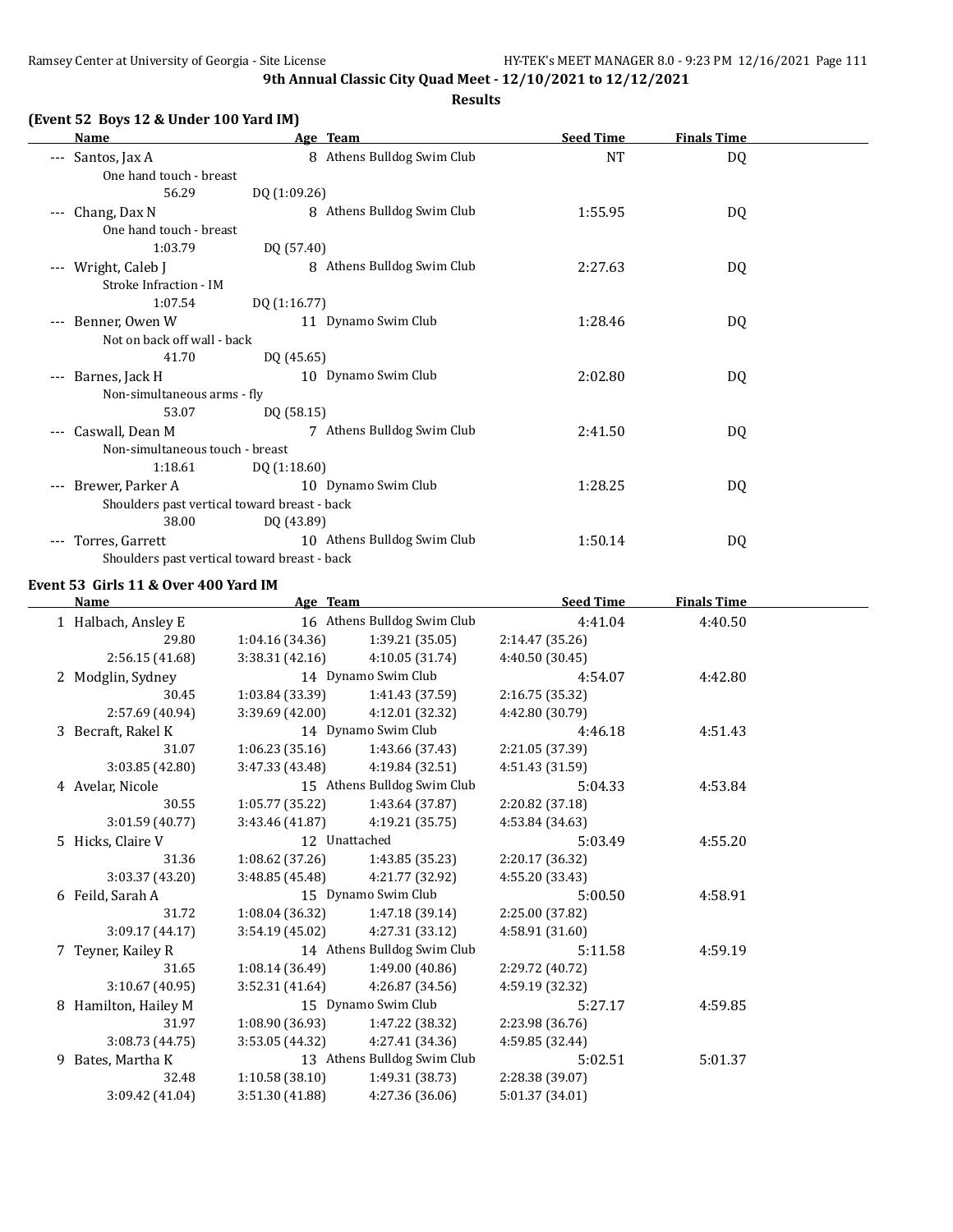#### **Results**

# **(Event 53 Girls 11 & Over 400 Yard IM)**

| Name and the second state of the second state of the second state of the second state of the second state of the second state of the second state of the second state of the second state of the second state of the second st | Age Team        |                                     | <b>Seed Time</b>           | <b>Finals Time</b> |  |
|--------------------------------------------------------------------------------------------------------------------------------------------------------------------------------------------------------------------------------|-----------------|-------------------------------------|----------------------------|--------------------|--|
| 10 Turcotte, Olivia M                                                                                                                                                                                                          |                 | 13 Dynamo Swim Club                 | 5:16.59                    | 5:03.64            |  |
| 31.55                                                                                                                                                                                                                          | 1:05.29(33.74)  | 1:43.38 (38.09)                     | 2:20.52 (37.14)            |                    |  |
| 3:08.90 (48.38)                                                                                                                                                                                                                | 3:57.15 (48.25) | 4:30.99 (33.84)                     | 5:03.64 (32.65)            |                    |  |
| 11 Alexander, Brooke E                                                                                                                                                                                                         |                 | 16 SwimAtlanta                      | 5:08.13                    | 5:05.26            |  |
| 31.27                                                                                                                                                                                                                          | 1:06.59 (35.32) | 1:47.37 (40.78)                     | 2:28.88 (41.51)            |                    |  |
| 3:13.30 (44.42)                                                                                                                                                                                                                | 3:58.42 (45.12) | 4:32.34 (33.92)                     | 5:05.26 (32.92)            |                    |  |
| 12 Ibarra, Marina                                                                                                                                                                                                              |                 | 13 Dynamo Swim Club                 | 5:30.51                    | 5:07.12            |  |
| 31.54                                                                                                                                                                                                                          | 1:10.21(38.67)  | 1:46.64 (36.43)                     | 2:23.12 (36.48)            |                    |  |
| 3:11.16(48.04)                                                                                                                                                                                                                 | 3:59.15(47.99)  | 4:33.91 (34.76)                     | 5:07.12 (33.21)            |                    |  |
| 13 Hurley, Maggie M                                                                                                                                                                                                            |                 | 12 Dynamo Swim Club                 | 5:31.73                    | 5:07.74            |  |
| 32.75                                                                                                                                                                                                                          | 1:10.84(38.09)  | 1:50.82 (39.98)                     | 2:29.95 (39.13)            |                    |  |
| 3:14.66 (44.71)                                                                                                                                                                                                                | 4:01.85 (47.19) | 4:35.46 (33.61)                     | 5:07.74 (32.28)            |                    |  |
| 14 Cochling, Elise L                                                                                                                                                                                                           |                 | 12 SwimAtlanta                      | 5:10.40                    | 5:08.95            |  |
| 31.69                                                                                                                                                                                                                          | 1:08.30(36.61)  | 1:47.19 (38.89)                     | 2:26.00 (38.81)            |                    |  |
| 3:14.04(48.04)                                                                                                                                                                                                                 | 4:02.40 (48.36) | 4:35.99 (33.59)                     | 5:08.95 (32.96)            |                    |  |
| 15 Tang, Katie M                                                                                                                                                                                                               |                 | 14 Dynamo Swim Club                 | 5:05.93                    | 5:09.80            |  |
| 33.63                                                                                                                                                                                                                          | 1:13.99 (40.36) | 1:55.40 (41.41)                     | 2:34.69 (39.29)            |                    |  |
| 3:17.47(42.78)                                                                                                                                                                                                                 | 4:00.47 (43.00) | 4:35.92 (35.45)                     | 5:09.80 (33.88)            |                    |  |
| 16 Stedman, Decker E                                                                                                                                                                                                           |                 | 11 Dynamo Swim Club                 | 5:31.45                    | 5:11.20            |  |
| 34.68                                                                                                                                                                                                                          | 1:14.81 (40.13) | 1:54.92 (40.11)                     | 2:33.86 (38.94)            |                    |  |
| 3:20.17 (46.31)                                                                                                                                                                                                                | 4:05.62 (45.45) | 4:39.69 (34.07)                     | 5:11.20 (31.51)            |                    |  |
| 17 Ackert, Ansley M                                                                                                                                                                                                            |                 | 14 Dynamo Swim Club                 | 5:08.60                    | 5:11.81            |  |
| 31.40                                                                                                                                                                                                                          | 1:06.59 (35.19) | 1:44.49 (37.90)                     | 2:23.78 (39.29)            |                    |  |
| 3:10.06 (46.28)                                                                                                                                                                                                                | 3:58.98 (48.92) | 4:34.83 (35.85)                     | 5:11.81 (36.98)            |                    |  |
| 18 Waters, Ella J                                                                                                                                                                                                              |                 | 12 SwimAtlanta                      | 5:32.10                    | 5:12.78            |  |
| 33.79                                                                                                                                                                                                                          |                 | $1:12.74(38.95)$ $1:52.07(39.33)$   | 2:30.92 (38.85)            |                    |  |
| 3:20.76 (49.84)                                                                                                                                                                                                                | 4:08.02 (47.26) | 4:40.85 (32.83)                     | 5:12.78 (31.93)            |                    |  |
| 19 Wang, Can                                                                                                                                                                                                                   |                 | 13 Dynamo Swim Club                 | 5:17.65                    | 5:15.64            |  |
| 34.42                                                                                                                                                                                                                          |                 | $1:12.82$ (38.40) $1:53.29$ (40.47) | 2:33.13 (39.84)            |                    |  |
| 3:18.89(45.76)                                                                                                                                                                                                                 | 4:05.33 (46.44) | 4:40.83 (35.50)                     | 5:15.64 (34.81)            |                    |  |
| 20 Robertson, Leah E                                                                                                                                                                                                           |                 | 14 SwimAtlanta                      | 5:16.05                    | 5:16.86            |  |
| 35.46                                                                                                                                                                                                                          |                 | $1:15.96(40.50)$ $1:58.04(42.08)$   | 2:39.11 (41.07)            |                    |  |
| 3:24.19 (45.08)                                                                                                                                                                                                                | 4:08.72 (44.53) | 4:43.40 (34.68)                     | 5:16.86 (33.46)            |                    |  |
| 21 Lo Faro, Lidia A                                                                                                                                                                                                            |                 | 14 Dynamo Swim Club                 | 5:32.67                    | 5:17.03            |  |
| 33.77                                                                                                                                                                                                                          |                 | 1:53.11()                           | 2:31.59 (38.48)            |                    |  |
| 3:19.01(47.42)                                                                                                                                                                                                                 | 4:07.14 (48.13) | 4:42.07 (34.93)                     | 5:17.03 (34.96)            |                    |  |
| 22 Zellner, Zoey G                                                                                                                                                                                                             |                 | 11 Athens Bulldog Swim Club         | 6:24.19                    | 5:25.43            |  |
| 33.63                                                                                                                                                                                                                          | 1:15.66 (42.03) | 1:58.01 (42.35)                     | 2:37.70 (39.69)            |                    |  |
| 3:25.12 (47.42)                                                                                                                                                                                                                | 4:13.77(48.65)  | 4:49.36 (35.59)                     | 5:25.43 (36.07)            |                    |  |
| 23 Turcotte, Kaela E                                                                                                                                                                                                           |                 | 13 Dynamo Swim Club                 | 5:43.23                    | 5:29.56            |  |
| 35.12                                                                                                                                                                                                                          | 1:15.91 (40.79) | 1:57.33 (41.42)                     | 2:37.68 (40.35)            |                    |  |
| 3:27.37 (49.69)                                                                                                                                                                                                                | 4:16.65 (49.28) | 4:54.73 (38.08)                     | 5:29.56 (34.83)            |                    |  |
| 24 Jayakumar, Nila R                                                                                                                                                                                                           |                 | 13 Dynamo Swim Club                 |                            | 5:30.89            |  |
| 36.00                                                                                                                                                                                                                          | 1:17.07 (41.07) | 1:57.99 (40.92)                     | 5:53.86<br>2:38.65 (40.66) |                    |  |
| 3:27.69 (49.04)                                                                                                                                                                                                                | 4:15.81 (48.12) | 4:54.34 (38.53)                     | 5:30.89 (36.55)            |                    |  |
|                                                                                                                                                                                                                                |                 | 12 Dynamo Swim Club                 |                            |                    |  |
| 25 McIntosh, Lily J                                                                                                                                                                                                            |                 |                                     | 5:39.00                    | 5:33.47            |  |
| 41.21<br>3:37.63 (46.13)                                                                                                                                                                                                       | 1:28.73 (47.52) | 2:10.60 (41.87)<br>5:00.07 (37.92)  | 2:51.50 (40.90)            |                    |  |
|                                                                                                                                                                                                                                | 4:22.15 (44.52) | 15 Dynamo Swim Club                 | 5:33.47 (33.40)            |                    |  |
| 26 Hampton, Heidi L                                                                                                                                                                                                            |                 |                                     | 5:44.16                    | 5:34.59            |  |
| 36.42                                                                                                                                                                                                                          | 1:19.60 (43.18) | 2:00.52 (40.92)                     | 2:38.83 (38.31)            |                    |  |
| 3:29.88 (51.05)                                                                                                                                                                                                                | 4:20.69 (50.81) | 4:59.61 (38.92)                     | 5:34.59 (34.98)            |                    |  |
| 27 Vaughn, Kerrigan D                                                                                                                                                                                                          |                 | 12 Athens Bulldog Swim Club         | 6:03.65                    | 5:52.66            |  |
| 36.87                                                                                                                                                                                                                          | 1:19.49 (42.62) | 2:02.77 (43.28)                     | 2:47.04 (44.27)            |                    |  |
| 3:38.38 (51.34)                                                                                                                                                                                                                | 4:32.27 (53.89) | 5:12.82 (40.55)                     | 5:52.66 (39.84)            |                    |  |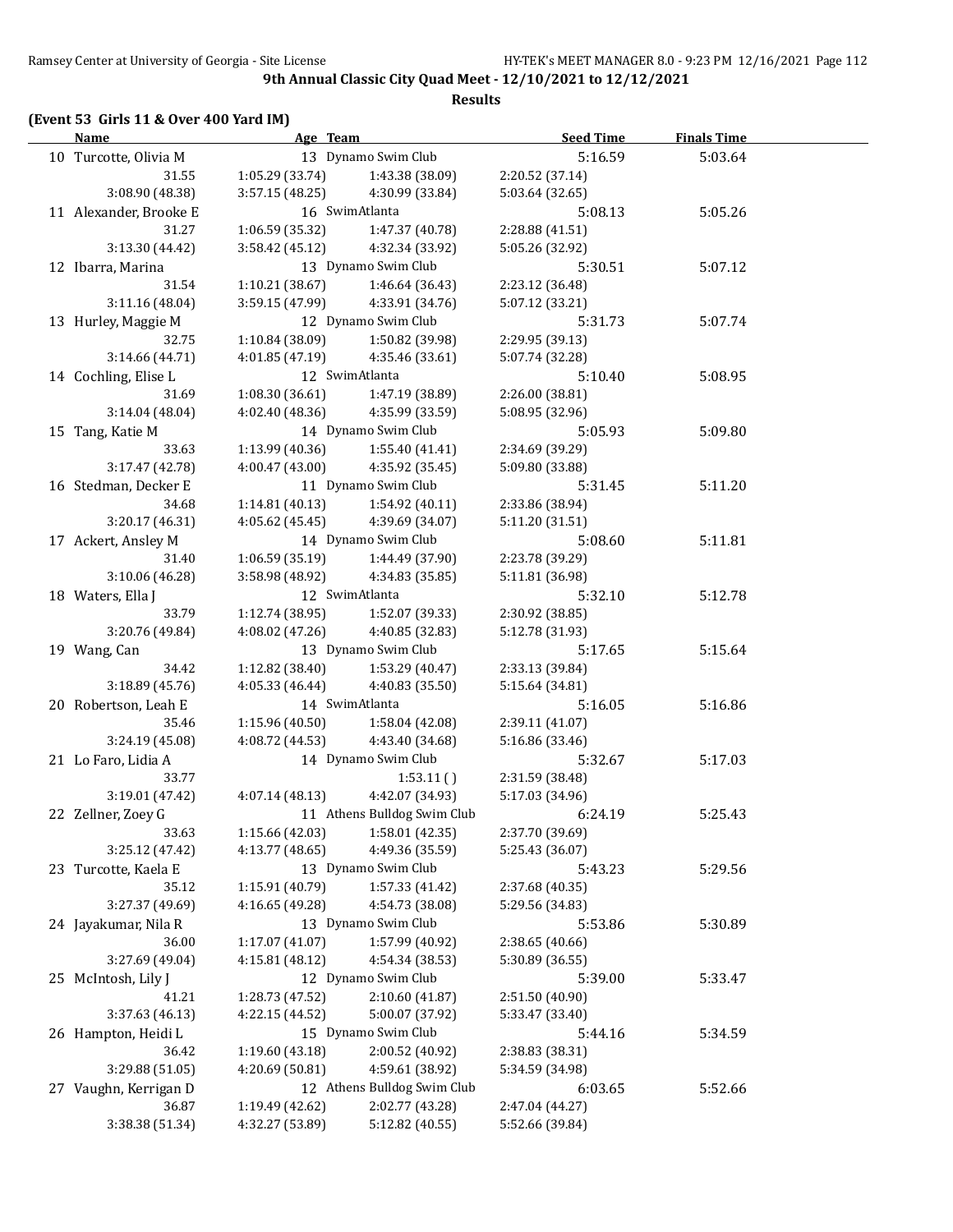## **Results**

## **(Event 53 Girls 11 & Over 400 Yard IM)**

| <b>Name</b>                                  | <u>Age Team</u> |                             | <b>Seed Time</b> | <b>Finals Time</b> |  |
|----------------------------------------------|-----------------|-----------------------------|------------------|--------------------|--|
| 28 Wilson, Reese T                           |                 | 13 Dynamo Swim Club         | <b>NT</b>        | 5:56.67            |  |
| 40.06                                        | 1:26.43 (46.37) | 2:11.14(44.71)              | 2:56.52 (45.38)  |                    |  |
| 3:49.38 (52.86)                              | 4:41.21 (51.83) | 5:20.29 (39.08)             | 5:56.67 (36.38)  |                    |  |
| 29 Lambert, Elyse W                          |                 | 12 Dynamo Swim Club         | 5:43.60          | 5:59.01            |  |
| 38.95                                        | 1:26.66 (47.71) | 2:11.77(45.11)              | 2:55.83 (44.06)  |                    |  |
| 3:50.70 (54.87)                              | 4:47.04 (56.34) | 5:22.97 (35.93)             | 5:59.01 (36.04)  |                    |  |
| 30 Cole, Mabry F                             |                 | 15 Athens Bulldog Swim Club | 6:24.19          | 6:06.51            |  |
| 36.93                                        | 1:23.83 (46.90) | 2:11.62(47.79)              | 2:58.08 (46.46)  |                    |  |
| 3:53.24(55.16)                               | 4:45.42 (52.18) | 5:28.50 (43.08)             | 6:06.51(38.01)   |                    |  |
| 31 McCullough, Samantha L                    |                 | 12 Athens Bulldog Swim Club | 6:24.19          | 6:07.51            |  |
| 38.62                                        | 1:24.94 (46.32) | 2:10.10(45.16)              | 2:56.38 (46.28)  |                    |  |
| 3:52.76 (56.38)                              | 4:48.26 (55.50) | 5:29.44(41.18)              | 6:07.51(38.07)   |                    |  |
| 32 Neace, Lauren C                           |                 | 12 Athens Bulldog Swim Club | 6:24.19          | 6:10.49            |  |
| 37.73                                        | 1:24.33 (46.60) | 2:12.02 (47.69)             | 2:57.99 (45.97)  |                    |  |
| 3:52.05 (54.06)                              | 4:46.52 (54.47) | 5:30.09 (43.57)             | 6:10.49(40.40)   |                    |  |
| 33 Ash, Edie M                               |                 | 11 Athens Bulldog Swim Club | 6:24.19          | 6:24.28            |  |
| 38.36                                        | 1:25.29 (46.93) | 2:16.05(50.76)              | 3:03.65(47.60)   |                    |  |
| 4:01.86 (58.21)                              | 4:58.28 (56.42) | 5:41.73(43.45)              | 6:24.28(42.55)   |                    |  |
| Davis, Charlotte A                           |                 | 13 Dynamo Swim Club         | 5:36.31          | DQ                 |  |
| Shoulders past vertical toward breast - back |                 |                             |                  |                    |  |
| 33.93                                        | 1:13.61(39.68)  | 1:54.39 (40.78)             | 2:36.22 (41.83)  |                    |  |
| 3:24.61 (48.39)                              | 4:16.06(51.45)  | 4:52.17(36.11)              | DQ (36.74)       |                    |  |
|                                              |                 |                             |                  |                    |  |

## **Event 54 Boys 11 & Over 400 Yard IM**

| <b>Name</b>           | Age Team        |                             | <b>Seed Time</b> | <b>Finals Time</b> |  |
|-----------------------|-----------------|-----------------------------|------------------|--------------------|--|
| 1 Foggin, Will H      |                 | 18 Athens Bulldog Swim Club | 4:06.61          | 4:14.60            |  |
| 26.79                 | 57.25 (30.46)   | 1:30.69 (33.44)             | 2:03.73 (33.04)  |                    |  |
| 2:39.68 (35.95)       | 3:16.42(36.74)  | 3:46.11 (29.69)             | 4:14.60 (28.49)  |                    |  |
| 2 Christman, Walter C |                 | 17 Dynamo Swim Club         | 4:30.04          | 4:27.77            |  |
| 27.38                 | 59.84 (32.46)   | 1:34.54 (34.70)             | 2:08.43 (33.89)  |                    |  |
| 2:47.13 (38.70)       | 3:25.66 (38.53) | 3:57.71(32.05)              | 4:27.77 (30.06)  |                    |  |
| 3 Gricus, Max D       |                 | 15 SwimAtlanta              | <b>NT</b>        | 4:29.40            |  |
| 27.87                 | 1:00.11(32.24)  | 1:34.27(34.16)              | 2:07.67 (33.40)  |                    |  |
| 2:47.62 (39.95)       | 3:28.21(40.59)  | 3:59.29 (31.08)             | 4:29.40 (30.11)  |                    |  |
| 4 Xu, Eric            |                 | 12 Dynamo Swim Club         | 4:28.79          | 4:30.42            |  |
| 27.06                 | 58.73 (31.67)   | 1:34.76 (36.03)             | 2:09.08 (34.32)  |                    |  |
| 2:50.63(41.55)        | 3:30.90(40.27)  | 4:01.38 (30.48)             | 4:30.42 (29.04)  |                    |  |
| 5 Cui, Tom N          |                 | 12 Dynamo Swim Club         | 4:37.36          | 4:33.50            |  |
| 29.02                 | 1:01.38 (32.36) | 1:37.59 (36.21)             | 2:12.27 (34.68)  |                    |  |
| 2:52.19 (39.92)       | 3:32.21(40.02)  | 4:03.93 (31.72)             | 4:33.50 (29.57)  |                    |  |
| 6 Lou, Alex J         |                 | 14 Dynamo Swim Club         | 4:33.55          | 4:33.62            |  |
| 28.62                 | 1:00.88(32.26)  | 1:36.50 (35.62)             | 2:10.92 (34.42)  |                    |  |
| 2:51.27(40.35)        | 3:32.29(41.02)  | 4:03.62 (31.33)             | 4:33.62 (30.00)  |                    |  |
| 7 Reynolds, Jack V    |                 | 15 SwimAtlanta              | 4:34.20          | 4:35.03            |  |
| 28.68                 | 1:02.67 (33.99) | 1:37.24 (34.57)             | 2:11.80 (34.56)  |                    |  |
| 2:52.16 (40.36)       | 3:32.59(40.43)  | 4:04.08 (31.49)             | 4:35.03 (30.95)  |                    |  |
| 8 Hailey, Brandon M   |                 | 17 Athens Bulldog Swim Club | 5:06.73          | 4:35.88            |  |
| 28.14                 | 1:00.43(32.29)  | 1:38.22 (37.79)             | 2:15.19 (36.97)  |                    |  |
| 2:53.67 (38.48)       | 3:33.51(39.84)  | 4:05.08(31.57)              | 4:35.88 (30.80)  |                    |  |
| 9 Koch, Christopher   |                 | 13 Athens Bulldog Swim Club | 4:40.53          | 4:36.65            |  |
| 29.72                 | 1:04.81(35.09)  | 1:40.41(35.60)              | 2:14.82 (34.41)  |                    |  |
| 2:54.45 (39.63)       | 3:34.30(39.85)  | 4:06.06(31.76)              | 4:36.65 (30.59)  |                    |  |